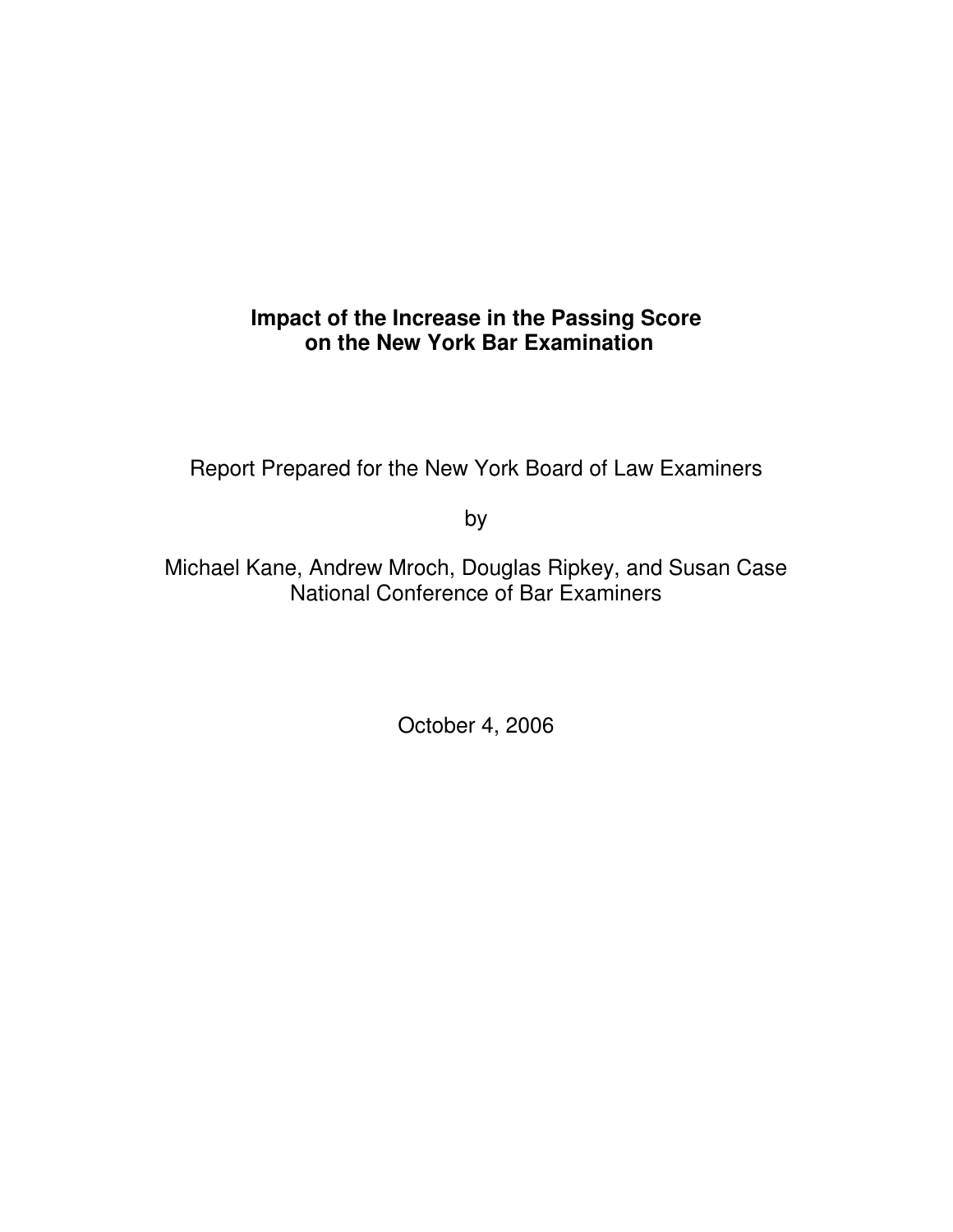# **Executive Summary**

Total scores on the New York Bar Examination are computed by combining three separate "scaled" and weighted scores from three separate components: the New York Essay Examination, which consists of five essay questions and an extended performance task and has a weight of 50%, the Multistate Bar Examination (MBE), which includes 200 multiple-choice questions and has a weight of 40%, and the New York Multiple-Choice Test, which includes 50 multiple-choice questions and has a weight of 10%. Scores on each of the three components and on the New York Bar Examination as a whole are reported on a scale with a range from 0 to 1,000.

On September 24, 2004, the New York State Board of Law Examiners (NYBLE) announced that the passing score on the New York Bar Examination would increase from 660 to 675 over a three-year period. The score was to increase five points a year from July 2005 to July 2007. The first of the three increases was implemented in July 2005. The second and third increases are currently on hold, pending an evaluation of the consequences of the first increase.

At the request of the NYBLE and with the cooperation of the Law School Admission Council (LSAC) and many law schools from which the candidates had graduated, we have assessed the impact of the recently implemented change in the passing score from 660 to 665 and the expected impact of the planned increases from 665 to 675. The NYBLE supplied the bulk of the data, which was collected from respondents who took the July 2005 New York Bar Examination.<sup>1</sup> Other supporting data were provided through the cooperation of LSAC and the law schools. Using these data, this report examines the likely impact of current and planned changes in the New York passing score on candidate pass rates.

Section 1 describes the data collection process and analyzes the representativeness of the data. In Section 2, the report describes the candidate population in terms of each candidate's education (domestic or foreign), the number of times the candidate has taken the bar examination, and the age, gender and race/ethnicity of the candidate. Sections 3 and 4 present summaries of score distributions and pass rates for the candidate population as a whole and for various subgroups within the population.

Section 5 explores the relationships among bar examination scores, undergraduate grade-point averages, Law School Admission Test (LSAT) scores, and law school grade-point averages for a subset of respondents for whom these data were available. These analyses indicate how the performances are related over time (from entry to law school, to graduation from law school, to the bar examination) for the respondents overall and for various groups of respondents.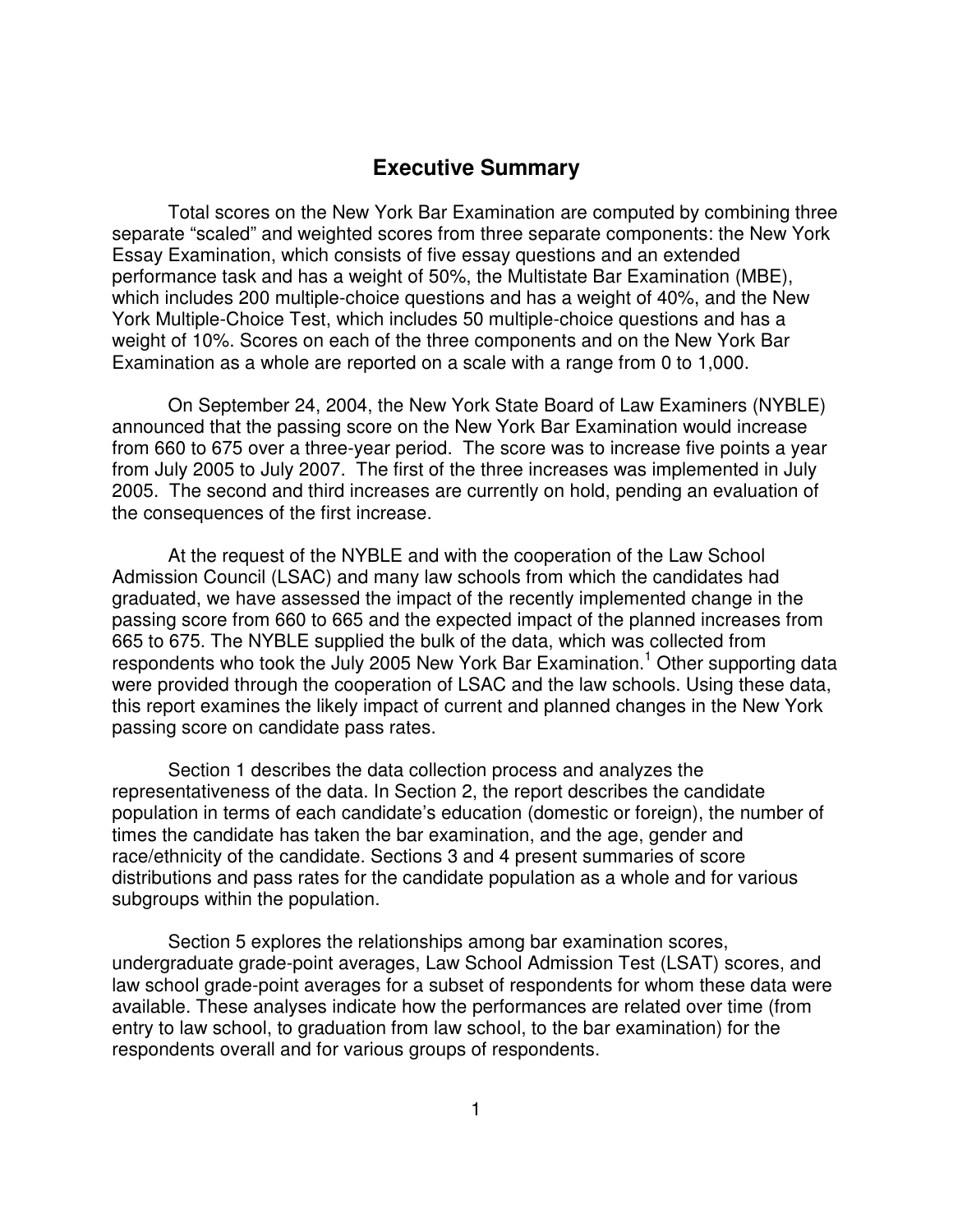#### **Characteristics of the Candidates**

Section 2 describes the candidates who participated in the study, and by extension, the candidate population as a whole, in terms of a number of candidate characteristics, including the country in which each candidate graduated from law school, age at law school graduation, age when taking the July 2005 bar examination, the number of times the candidate had taken the bar examination in New York, and the candidate's gender and race/ethnicity. To distinguish these characteristics from the performance measures (bar examination scores and pass rates), they are referred to as *demographic variables*.

Foreign-educated candidates make up about 21% of the respondents, and as a group, they differ from the domestic-educated candidates in several respects. They have a much lower percentage of candidates who classified themselves as Caucasian/White and a much higher percentage who classified themselves as Asian/Pacific Islander. They have a higher percentage of males than the domesticeducated group, and they are slightly older than the domestic-educated candidates.

As discussed more fully later, the performance of the domestic-educated group, both in terms of scores on the bar examination and in terms of pass rates, is much better than that of the foreign-educated group. The foreign-educated group is much more likely to be repeating the bar examination (about 30%) than the domesticeducated group (about 10%).

Because of the substantial differences between the domestic-educated group and the foreign-educated group, most of the analyses of candidate performance are reported separately for these two groups.

#### Characteristics of Domestic-Educated Candidates

Of the candidates who completed law school in the United States, just under 50% are female, and just over 50% are male. The great majority (over 70%) of the domestic-educated group are Caucasian/White, 11.7% are Asian/Pacific Islander, 8.1% are Black/African American, 3.5% are Hispanic/Latino, 1.2% are Puerto Rican, 0.4% are Chicano/Mexican American, 0.2% are American Indian/Alaskan Native, and 4.1% listed their race/ethnicity as "Other."

Among the domestic-educated candidates, the males were, on average, about half a year older than the females when they graduated from law school (27.9 vs. 27.4), and they were a little more than half a year older when they took the bar examination (28.6 vs. 27.9) in July 2005. Over 90% of the domestic-educated candidates taking the New York Bar Examination in July 2005 were taking it for the first time, with the males a bit more likely to be repeating the examination than the females. As of July 2005, the domestic-educated females had taken the bar examination an average of 1.25 times,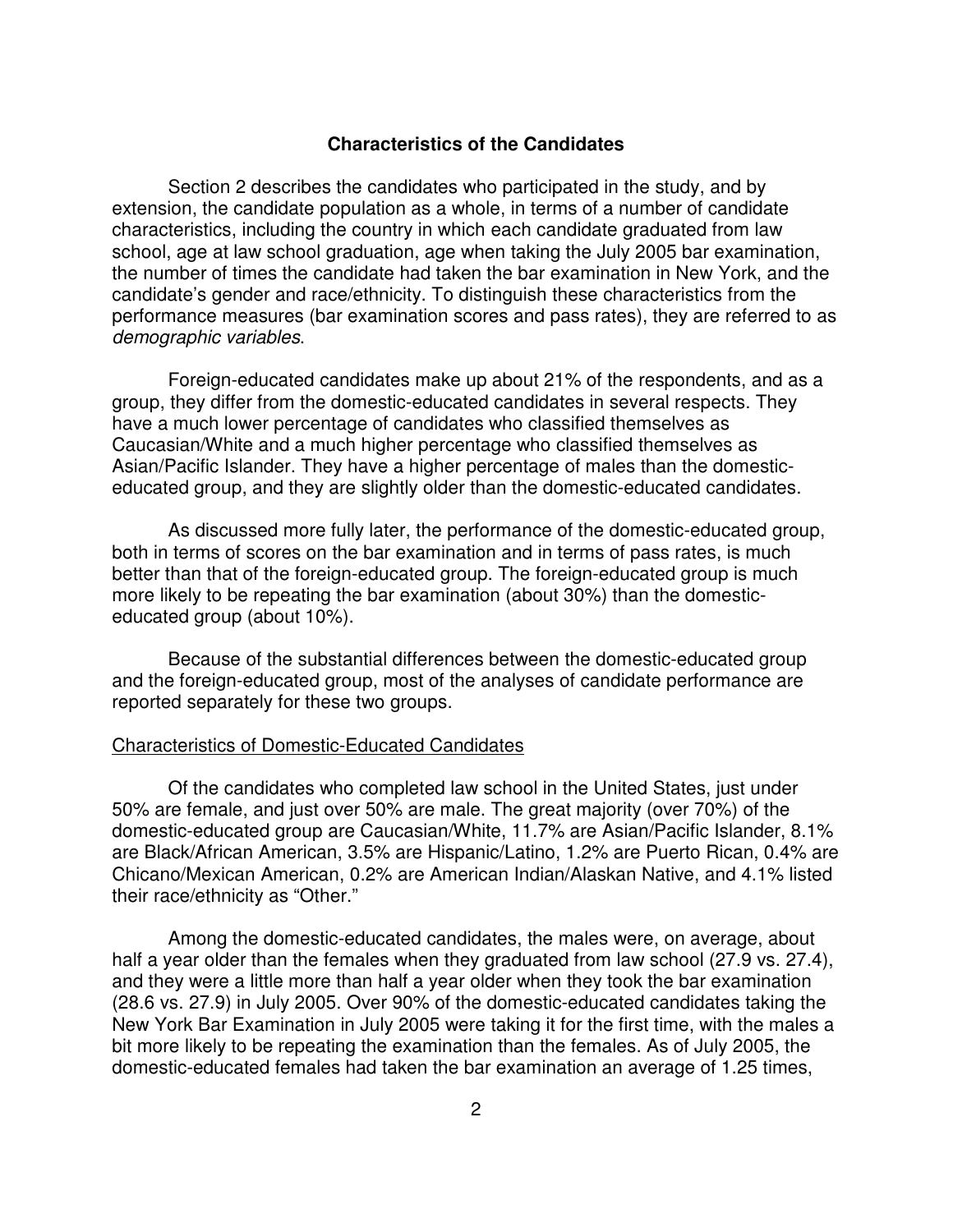while the domestic-educated males had taken it an average of 1.34 times.

As a whole, the domestic-educated, first-time takers were evenly split between females and males but the female/male ratios varied considerably across racial/ethnic groups. Of the domestic-educated, first-time takers, just over 73% were Caucasian/White, but over 77% of the males and only 69% of the females were Caucasian/White. Among the domestic-educated, first-time takers, the females outnumbered the males in all of the other racial/ethnic groups, and they outnumbered the males almost two to one in the Black/African American group.

The domestic-educated repeat takers included more males than females (about 54% to 46%). About 45% of the repeat takers were Caucasian/White, about 23% were Black/African American, and about 17% were Asian/Pacific Islander.

#### Characteristics of Foreign-Educated Candidates

Among the foreign-educated first-time takers, the race/ethnic category with the highest percentage of candidates was the Asian/Pacific Islander category (about 43%), followed by the Caucasian/White category (about 40%), the Black/African American category (just under 5%), the "Other" category (about 7%), and the Hispanic/Latino category (just over 5%).

In this same group, the foreign-educated first-time takers, males outnumbered females (54% to 46%). But again, the female/male ratios varied across ethnic groups. About 46% of the males and 39% of the females were Asian/Pacific Islander, while about 38% of males and 43% of females were Caucasian/White.

The foreign-educated candidates were generally a bit older than the domesticeducated candidates when they took the New York Bar Examination. Among the foreign-educated candidates, the females have an average age of 29.6 years when taking the bar examination (compared to 27.9 for the domestic-educated females), and the males have an average age of 32.7 years when taking the bar examination (compared to 28.6 for the domestic-educated males).

The foreign-educated first-time takers tend to have relatively low scores on the bar examination and therefore relatively high failure rates, and as a result, foreigneducated candidates were much more likely than domestic-educated candidates to be repeating the bar examination. Just under 10% of the domestic-educated candidates were repeating the bar examination, but almost 30% of the foreign-educated candidates were repeating the examination.

#### **Performance on the New York Bar Examination**

The performance of various groups on the New York Bar Examination is reported in Sections 3 and 4. Section 3 describes score distributions for various groups of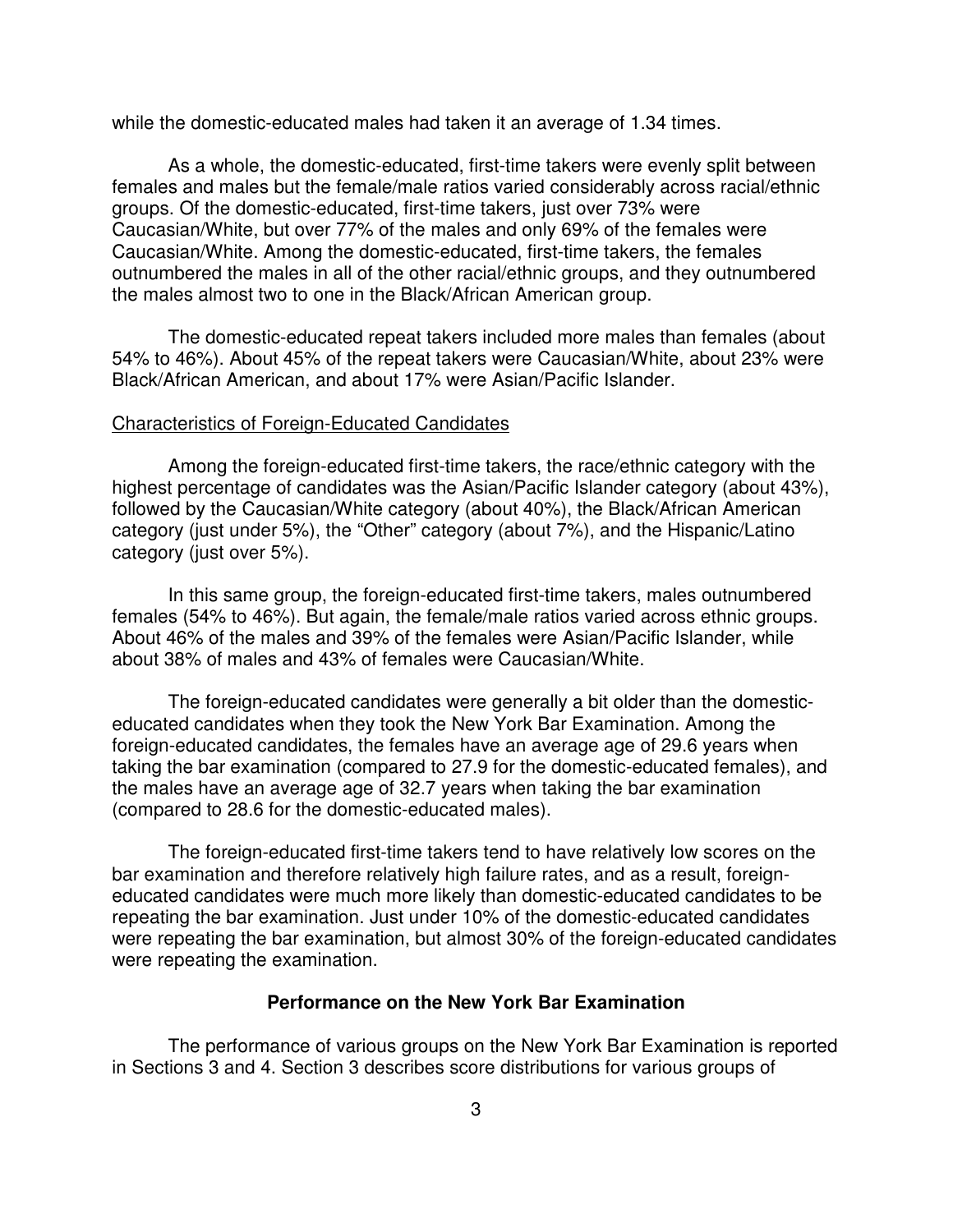candidates on the bar examination. Section 4 reports expected pass rates as a function of passing score (from 660 to 675) for various groups.

#### Score Distributions

Section 3 of the report analyzes performance on the bar examination and on the three components of the examination (the essay, MBE, and NYMC) separately for the domestic-educated candidates and the foreign-educated candidates, and within each of these groups provides breakdowns in terms of number of previous bar examination attempts, and of gender, race/ethnicity, and age at bar attempt. It also reports average scores as a function of age at law school graduation for domestic-educated candidates.

The variability in performance across groups (foreign-educated and domesticeducated, first-time takers and repeat takers, and the various racial/ethnic groups) is generally much larger than the differences across components of the examination within any particular group. That is, groups that do relatively well on one component (e.g., the essay portion) also tend to do well on the other two components (e.g., the MBE and the NYMC), and groups that don't do well on one component also don't do well on the other components.

The one noteworthy exception to this generalization is a consistent tendency for females to do better on the essay component and for males to do better on the MBE; this effect is not very large on average, but it is observed consistently across racial/ethnic groups, for the foreign and domestic-educated groups, and for first-time takers and repeat takers. These two tendencies (females doing better on the essay component and males doing better on the MBE) go in opposite directions, and thus tend to cancel out. As a result, in most analyses, females and males do about equally well in terms of their total scores on the bar examination and their pass rates.

The domestic-educated candidates do much better on the examination than the foreign-educated candidates, and, within both of these groups, the first-time takers do better than the repeat takers. Candidates who have already taken the examination a number of times tend to have very low pass rates. The average total score for domesticeducated first-time takers was about 727, and the average total score for domesticeducated repeat takers was about 624, a difference of over one hundred points on the 1,000-point scale used in New York.

The average total score for domestic-educated repeat takers decreases systematically as the number of previous attempts increases. As noted above, domestic-educated first-time takers have an average total score of about 727. Domestic-educated second-time takers have an average of about 635, third-time takers have an average of about 627, and fourth-time takers have an average total score of about 620.

The average total score for foreign-educated first-time takers is about 647, which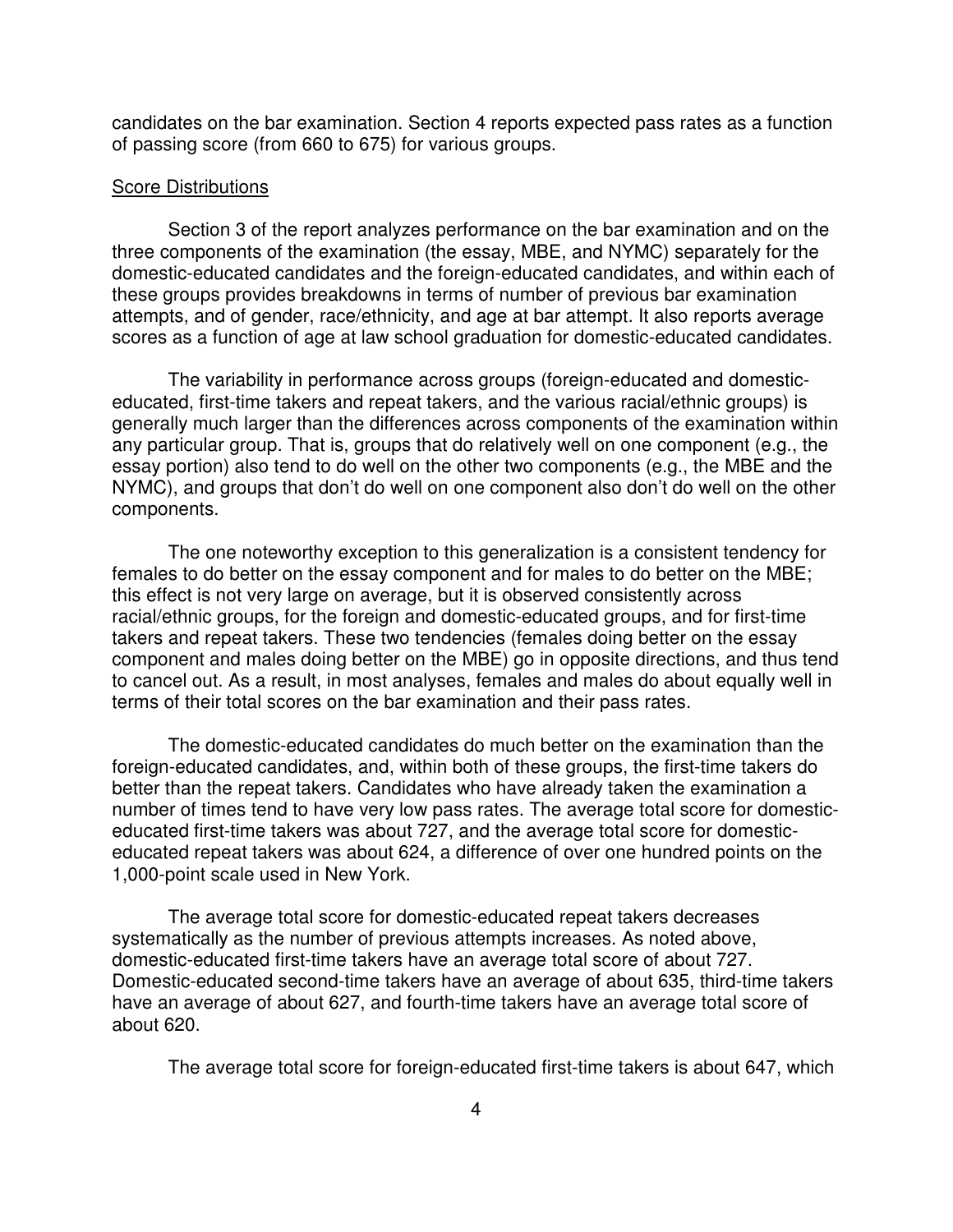is almost 80 points lower than the average total score for domestic-educated first-time takers. The average total score for foreign-educated repeat takers is about 599, which is almost fifty points lower than that for foreign-educated first-time takers, and is almost 130 points lower than that for the domestic-educated first-time takers.

The average total score for foreign-educated repeat takers also tends to decrease as the number of previous attempts increases, but the pattern is less consistent than it is for the domestic-educated candidates. As noted above, the foreigneducated first-time takers have an average total score of about 647. Foreign-educated second-time takers have an average of about 601, third-time takers have an average of about 609, and fourth-time takers have an average of about 593.

The racial/ethnic groups exhibit large differences in their average bar examination scores within the domestic-educated first-time takers. The Caucasian/White group has an average total score of about 736, the Asian/Pacific Islander group has an average total score of about 716, the Hispanic/Latino group has an average total score of about 703, and the Black/African American group has an average total score of about 676. Note that the average total score of the Black/African American group is just above the highest of the four potential passing scores considered in this report (i.e., 675). The differences between racial/ethnic groups are much less pronounced among the domestic-educated repeat takers, where the averages range from about 631 to about 613, than they are for the domestic-educated first-time takers.

As noted earlier, the difference in average total bar score between males and females is relatively small. For domestic-educated first-time takers, the average total bar examination score is about 731 for males and about 724 for females. The gender differences are small compared to the range of differences for the racial/ethnic groups (or the differences between the domestic- and foreign-educated groups), and they do not hold up across the racial/ethnic groups; in the Asian/Pacific Islander, Black/African American, and Puerto Rican groups, the females have higher average total bar scores than the males.

The foreign-educated first-time takers exhibit a pattern of average scores as a function of race/ethnicity that is similar to that for domestic-educated first-time takers, with a range from about 675 to about 588.

The average total score of domestic-educated first-time takers declines systematically as age at graduation from law school increases, from about 735 for candidates who are younger than 27 at graduation to less than 700 for candidates who are over 40 at graduation.

#### Expected Pass Rates at Various Passing Scores

Section 4 presents analyses of the relationships between passing scores and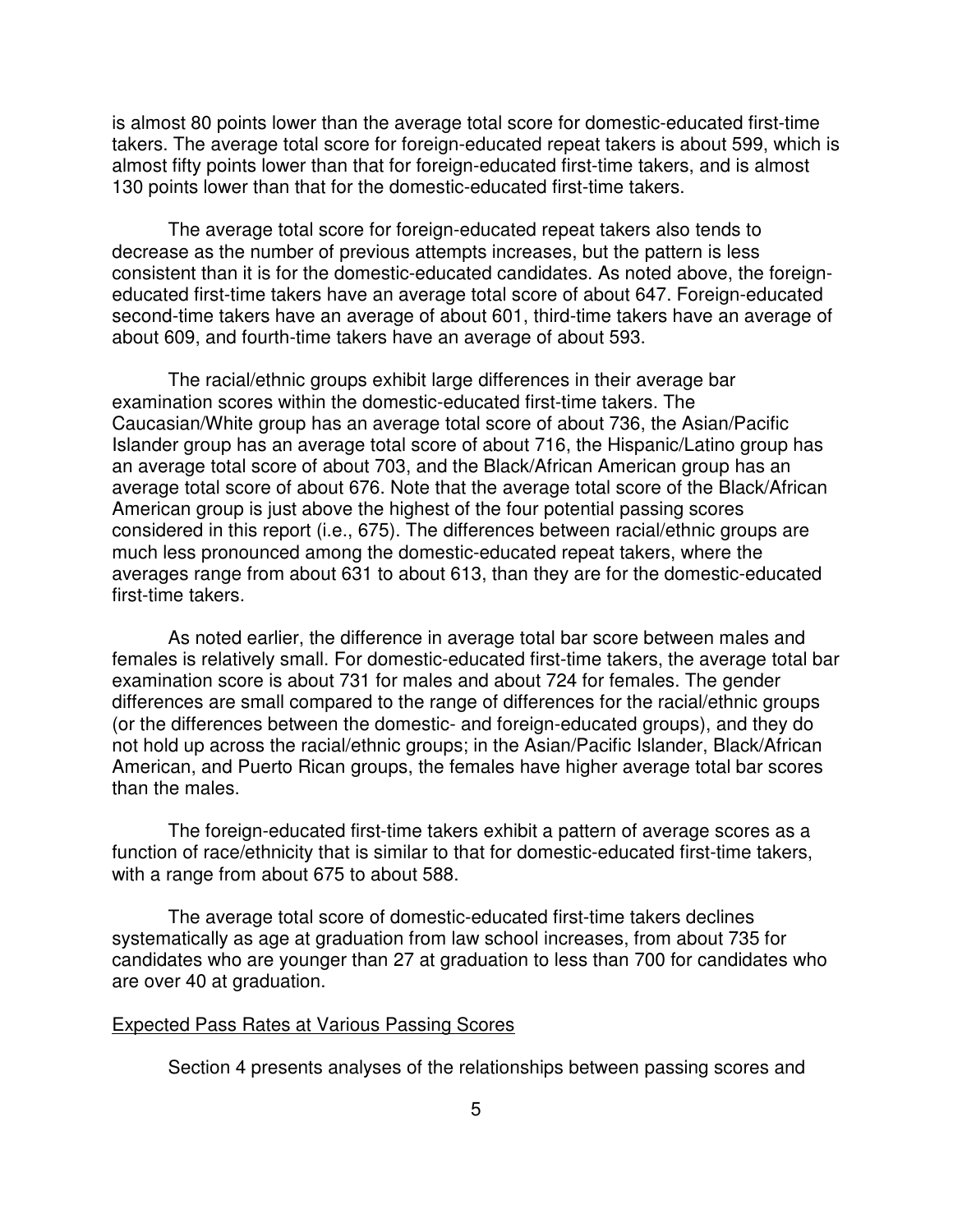pass rates for four possible passing scores (660, 665, 670, and 675) as functions of a number of variables. As noted above, before July 2005, the passing score in New York was 660 (out of 1,000); the passing score is now 665, and increases to 670 or 675 are planned. The *passing score* is the total score on the New York Bar Examination (e.g., 665) that a candidate must achieve in order to pass. The *pass rate* associated with a passing score for a group of candidates is the percentage of candidates in that particular group that would pass if the passing score had the specified value. Because these analyses employ a fixed data set (i.e., data from the candidates who took the July 2005 New York Bar Examination), the pass rates of all groups will necessarily decrease (or remain the same) as the passing score increases. In practice, the pass rates could go up as the passing score increases (e.g., if the population of candidates changes or the candidates prepare more thoroughly).

As is true for several parts of this study, the analyses of pass rates were conducted separately for domestic-educated and foreign-educated candidates, and within each of these groups, analyses were conducted separately for first-time takers and repeat takers.

The analyses suggest two general conclusions about pass rates for domesticeducated first-time takers. First, the differences in pass rates between males and females are, at most, quite small. Second, the differences in pass rates among the different racial/ethnic groups are quite large, with the Caucasian/White group having the highest pass rates (about 88% for a passing score of 660 and about 85% for a passing score of 675), and the Black/African American group having the lowest passing rates (about 58% for a passing score of 660 and about 50% for a passing score of 675).

Among the domestic-educated candidates, the repeat takers, as a whole, have much lower pass rates (about 23% for a passing score of 660 and about 16% for a passing score of 675), than the first-time takers. The repeat takers' pass rates tend to get lower as the number of previous attempts increases. Those who are repeating for the first time have higher pass rates (about 32% for a passing score of 660 to about 24% for a passing score of 675) than those repeating for the second time (about 26% for a passing score of 660 to about 19% for a passing score of 675), who in turn have higher pass rates than those who are repeating for the third or more times.

The pass rates for the foreign-educated first-time takers are about half of those of the domestic-educated first-time takers. The pass rates for the foreign-educated firsttime takers go from just over 46% for a passing score of 660 to just over 40% for a passing score of 675.

The foreign-educated repeat takers have low pass rates for all four passing scores (just over 15% for a passing score of 660 to just about 11% for a passing score of 675). The pass rates for the foreign-educated repeat takers are much lower than the pass rates for the foreign-educated first-time takers and lower than the pass rates for domestic-educated repeat takers.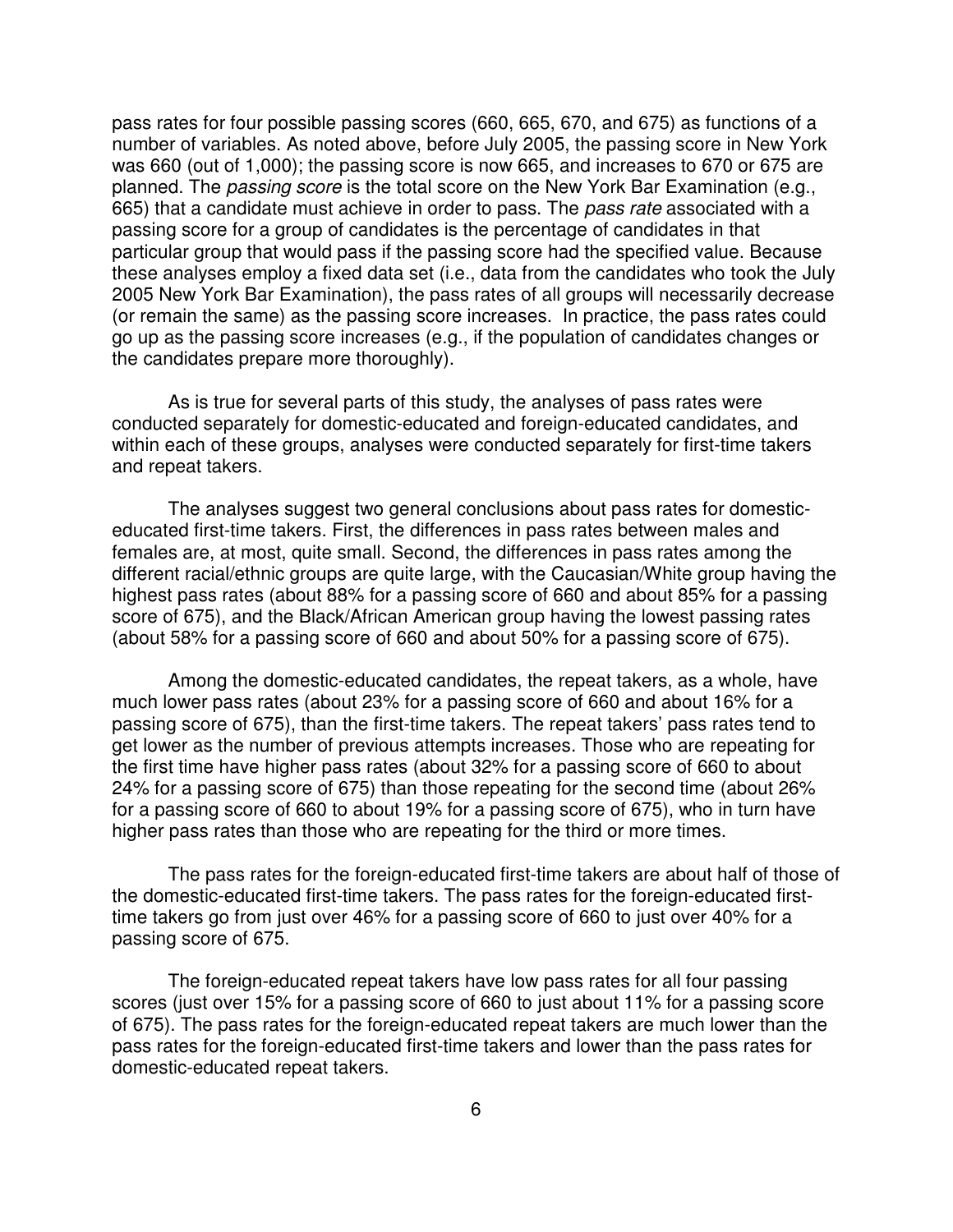## **Performance Before Law School, in Law School and on the Bar Examination**

The analyses in Section 5 examine the relationships among variables describing academic achievement before law school (undergraduate GPA and LSAT scores), performance in law school (law school GPAs), and performance on the New York Bar Examination (total scores on the bar examination). For a large sub-sample of the candidates, information on all of these variables was available, and the results for these candidates were used to develop and evaluate hypotheses about relationships among readiness for law school (as measured by undergraduate GPA and LSAT score), subsequent performance in law school (as measured by law school GPA), and later performance on the bar examination.

In general, performance in law school, as measured by law school GPA, is the best predictor of performance on the bar examination. Law school GPA was found to have the largest impact on New York Bar Examination scores, accounting for about 40% to 47% of the variance (or variability) in bar examination scores (depending on how the law school GPAs were scaled). Adding information about undergraduate GPA and LSAT scores to the prediction equations (in addition to law school GPAs) improved the accuracy of the prediction to cover about 56% of the variance in bar examination scores.

In general, performance in law school is the best predictor of performance on the NY bar exam. The measures of readiness for law school (undergraduate GPA and LSAT scores) are indirectly related to performance on the bar examination through their relationships to performance in law school but also seem to have some direct relationship to performance on the bar examination.

Candidates and groups with high undergraduate GPAs and LSAT scores generally do well in law school and then tend to do well on the bar examination. Candidates and groups with lower undergraduate GPAs and LSAT scores tend to do less well in law school and less well on the bar examination, but almost half the variability in bar examination scores is not accounted for by the simple models examined in this report.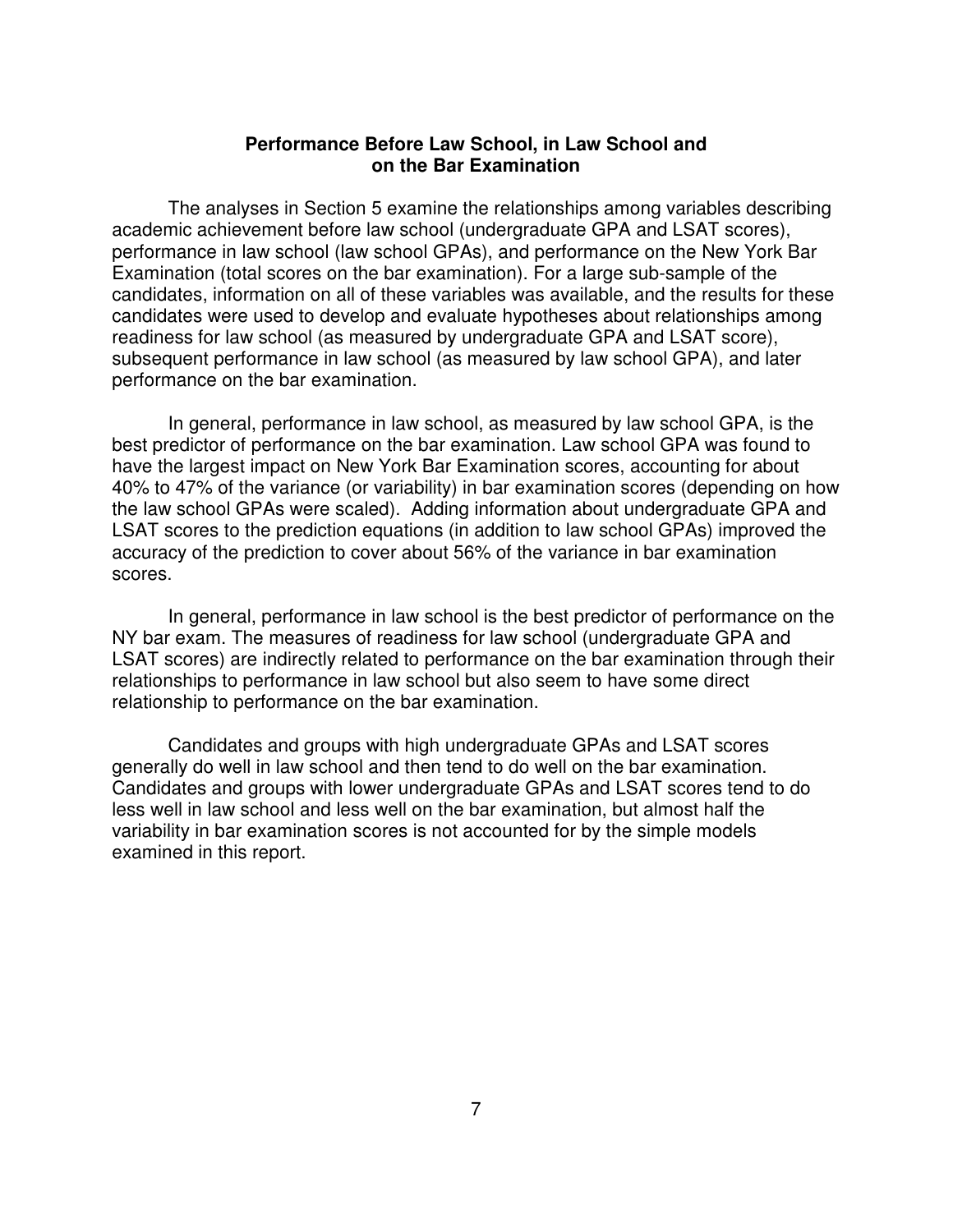Notes:

1. Because most of the demographic data included in this report could only be collected for those candidates who responded to the survey questions, it seems correct to refer to the groups as *respondents*; however, because generalizations can be made about the candidates based on the responses received, this report uses both *respondents* and *candidates* when discussing the data.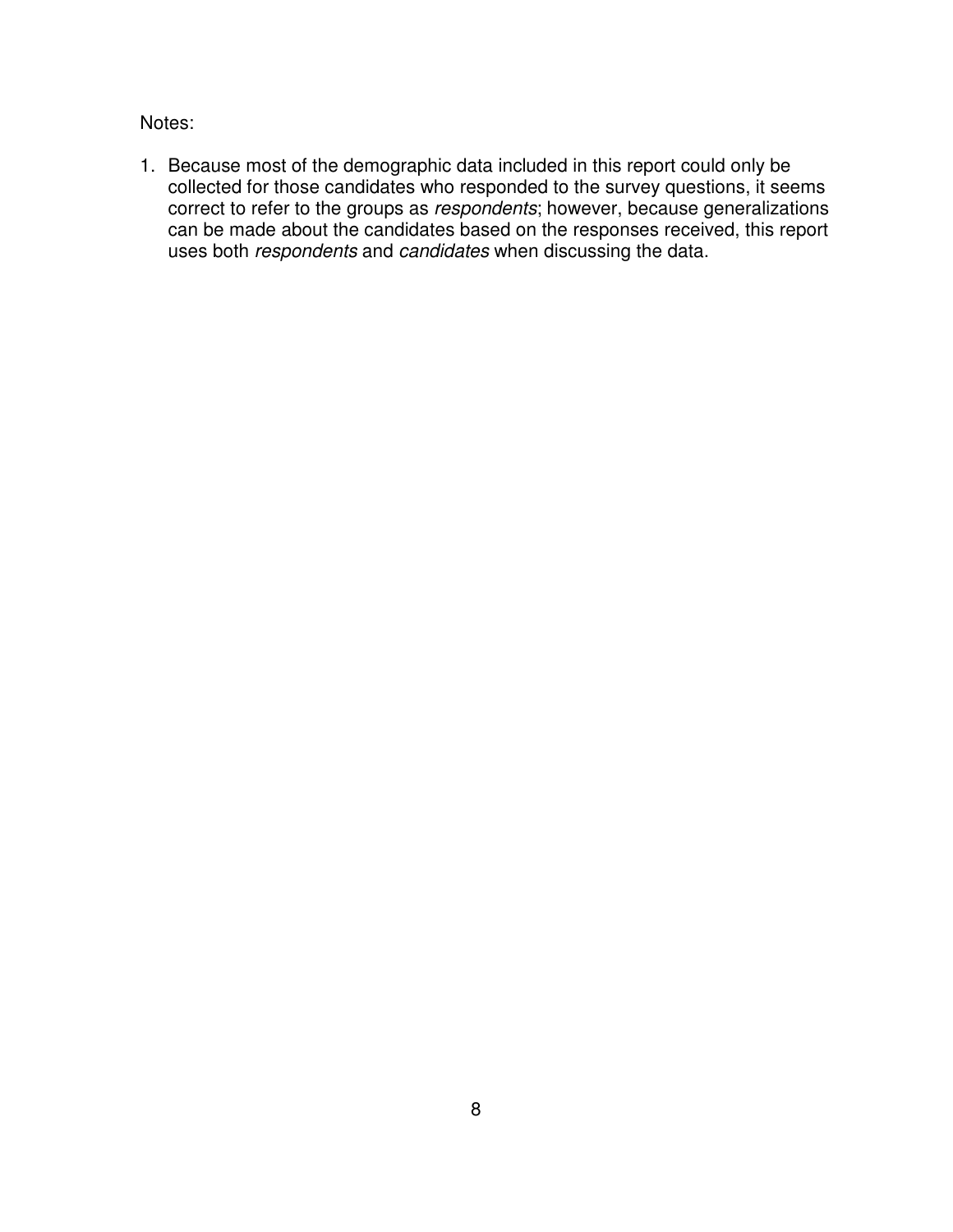# **Introduction**

This study was designed primarily to investigate the impact of proposed changes to the passing score on the New York Bar Examination (NY bar exam) on candidate pass rates. In September of 2004, the New York State Board of Law Examiners (NYBLE) announced its plan to raise the passing score on the NY bar exam from 660 to 675 over a three-year period. The score was to increase five points each year from July 2005 to July 2007.<sup>1</sup> The first of the three proposed increases was implemented in July 2005. The second and third increases are currently on hold, pending an evaluation of the consequences of the first increase.

The analyses described in this report are based on the results for candidates who took the NY bar exam in July 2005. As described in more detail in Section 1, demographic data were supplied by candidates who completed an optional demographic survey when they applied to take the NY bar exam. Bar examination results were obtained from the NYBLE. Law School Admission Test (LSAT) scores, undergraduate grade-point averages (GPAs) and some demographic data were obtained from the Law School Admission Council (LSAC) for candidates who authorized release of these data (see Appendix A). Law-school GPAs were obtained from law schools with the permission of the candidates (see Appendix B). All of these data were combined into a single database for the candidates taking the July 2005 NY bar exam.

In this study, the relationship between passing score and pass rates was examined by analyzing the data from the July 2005 candidates, assuming passing scores of 660, 665, 670, and 675 to reflect the proposed incremental changes to the passing score. The relationship between potential passing scores and pass rates was examined for the candidate population as a whole and for various subgroups within the population (defined in terms of foreign or domestic legal education, gender, race/ethnicity, age at graduation from law school, and age when taking the bar examination).

Before examining the relationship between passing scores and pass rates, we analyzed the distributions of the available demographic variables (origin of legal education, repeat status, gender, race/ethnicity, age) and the relationships among these demographic variables. We also examined the relationships among the different components of the NY bar exam and the relationships between the demographic variables and performance on the bar exam.

In order to put the relationship between passing score and pass rates into context and to make optimal use of this large and unique data set, the relationships among performance on the NY bar exam, performance in law school (as indicated by law-school GPA), prior educational achievement (as indicated by undergraduate GPA), and scores on the LSAT were also studied.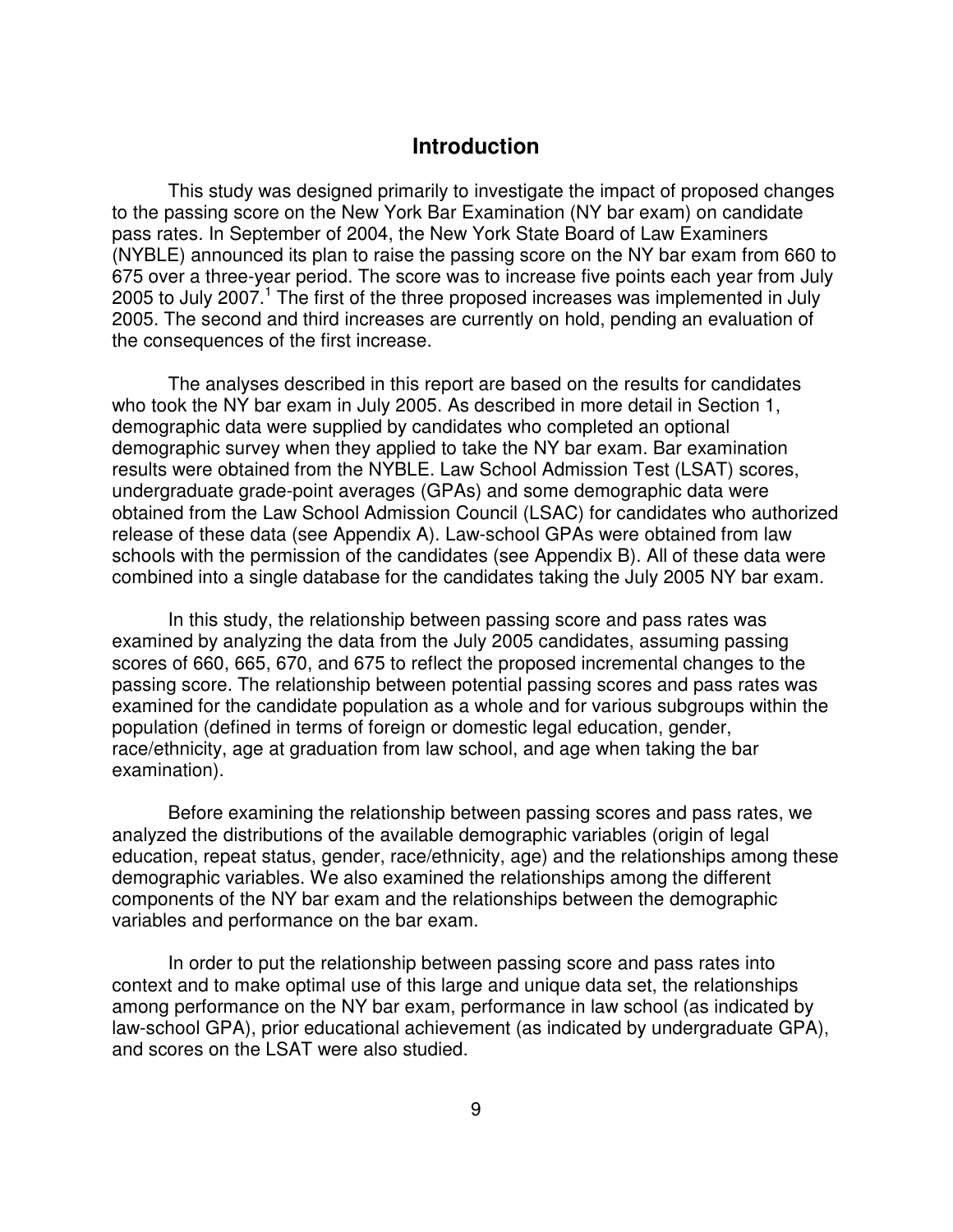## **Questions**

The analyses in this study were designed to answer four main questions, plus a number of ancillary questions:

- 1. What impact will the current and proposed changes in the passing score have on overall pass rates?
- 2. What impact will the current and proposed changes in passing score have on pass rates for subgroups defined in terms of gender, race/ethnicity, and age?
- 3. To what extent does performance in law school predict performance on the New York Bar Examination?
- 4. To what extent do undergraduate GPA and LSAT scores predict performance in law school and performance on the New York Bar Examination?

In the remainder of this section, these questions are described in more detail, and in the following sections, the analyses implemented to answer them and the results of these analyses are presented.

This report includes a glossary that provides definitions of various technical terms included in the text. These terms are generally defined when first used, but the glossary may provide a useful reference.

## **Impact of Changes in the Passing Score on Pass Rates**

The first two questions to be addressed by this study examine the extent to which the changes in the passing score would lead to decreases in the pass rate for the candidate population as a whole and for various subgroups in the population (defined by origin of legal education, gender, race/ethnicity, and age). A simple way to address this question would involve a determination of the pass rates for the population as a whole and for various subgroups on the July 2005 bar examination administration, assuming different passing scores.<sup>2</sup> The differences between the pass rates under the different passing scores provide an indication of the impact of the change in the passing score on pass rates, assuming that the change in passing score itself had no impact on the distribution of scores. This is a reasonable working assumption given that the three proposed changes in passing score are relatively small (5 points on a 1,000-point score scale).

The results of these analyses constitute the bulk of this report. Section 1 provides an account of how the data were collected, checked, and combined into a single database. Section 2 describes the sample in terms of various demographic variables (origin of legal education, repeat status, gender, race/ethnicity, and age) and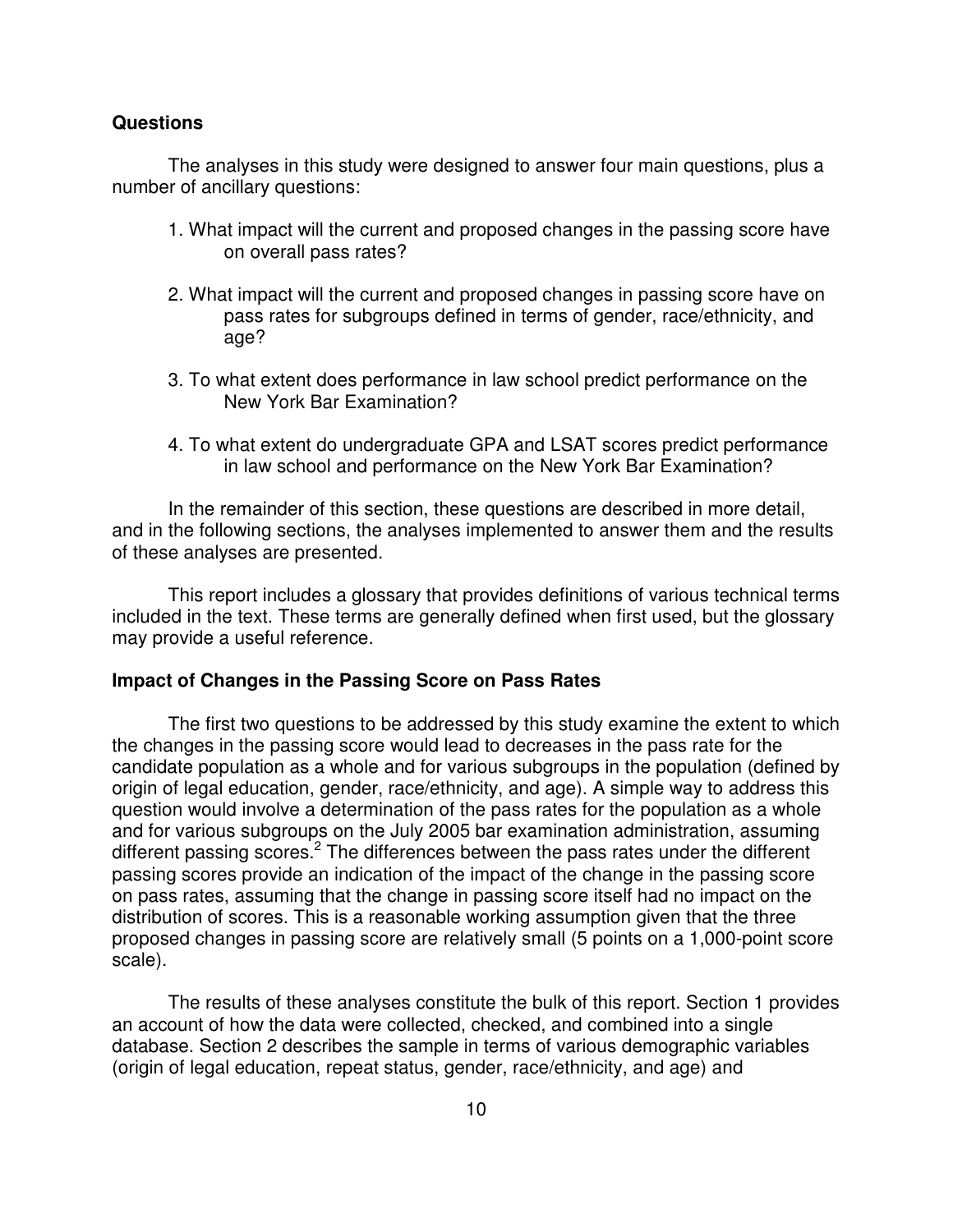combinations of these variables. Section 3 describes the performance of the total sample and of the subgroups defined by various combinations of these demographic variables in terms of their average scores on the bar examination and the three components included in NY bar scores. In Section 4, the pass rates for various subgroups are analyzed. Section 4 provides the most direct answers to the central questions of this study, but to fully understand the results in Section 4, it is necessary to understand the results in Sections 1, 2, and 3.

An analysis of pass rates using different passing scores within a single bar examination administration has advantages and disadvantages in evaluating the impact of the increases in passing score (which were announced well in advance) on the candidate population.<sup>3</sup> On the positive side, studying a single bar examination administration is straightforward and focuses exclusively on effects of the increase in passing score. Since the analysis makes use of data on the performance of a fixed group of candidates who took the bar examination on a particular occasion, the many factors (e.g., changes in the composition of the group, changes in patterns of law school curricula or test preparation) that can influence pass rates and produce variability in pass rates from one year to the next are controlled. By applying the different passing scores to the existing score distributions for various groups, the analysis focuses on the direct impact of changes in the passing scores, assuming that everything else is held constant.

However, it is important to keep in mind that legal education, test preparation activities, and the composition of the candidate population are likely to change over time (as everything changes), and as a result, the projections of what the pass rates would have been in July 2005 for different passing scores may not provide very accurate predictions of what would actually happen if the passing score were increased to 675 over the next two or three years. In particular, changes in the passing score may contribute to changes in how candidates prepare to take the bar exam, in the courses they take in law school, in how law schools operate, and in the composition of the population of individuals who choose to take the NY bar exam. The results should be interpreted with caution, but they do provide a clear indication of the immediate impact of a change in passing score, and a reasonable projection of what would be likely to happen in the future as the passing score is changed.

To check on the possible impact of an increase in the passing score on the level of candidate preparation and thereby on candidate performance, we compared score trends of first-time New York candidates on the July MBE over the last six years to score trends for first-time candidates nationally on the July MBE over the last six years. If the New York pattern were similar to the national pattern through July 2005, it would suggest that the announced change in passing score in New York did not have any significant impact on performance of the New York candidates in July 2005. If the New York pattern was similar to the national pattern up to July 2004 but changed relative to the national data between July 2004 and July 2005, we would have an indication that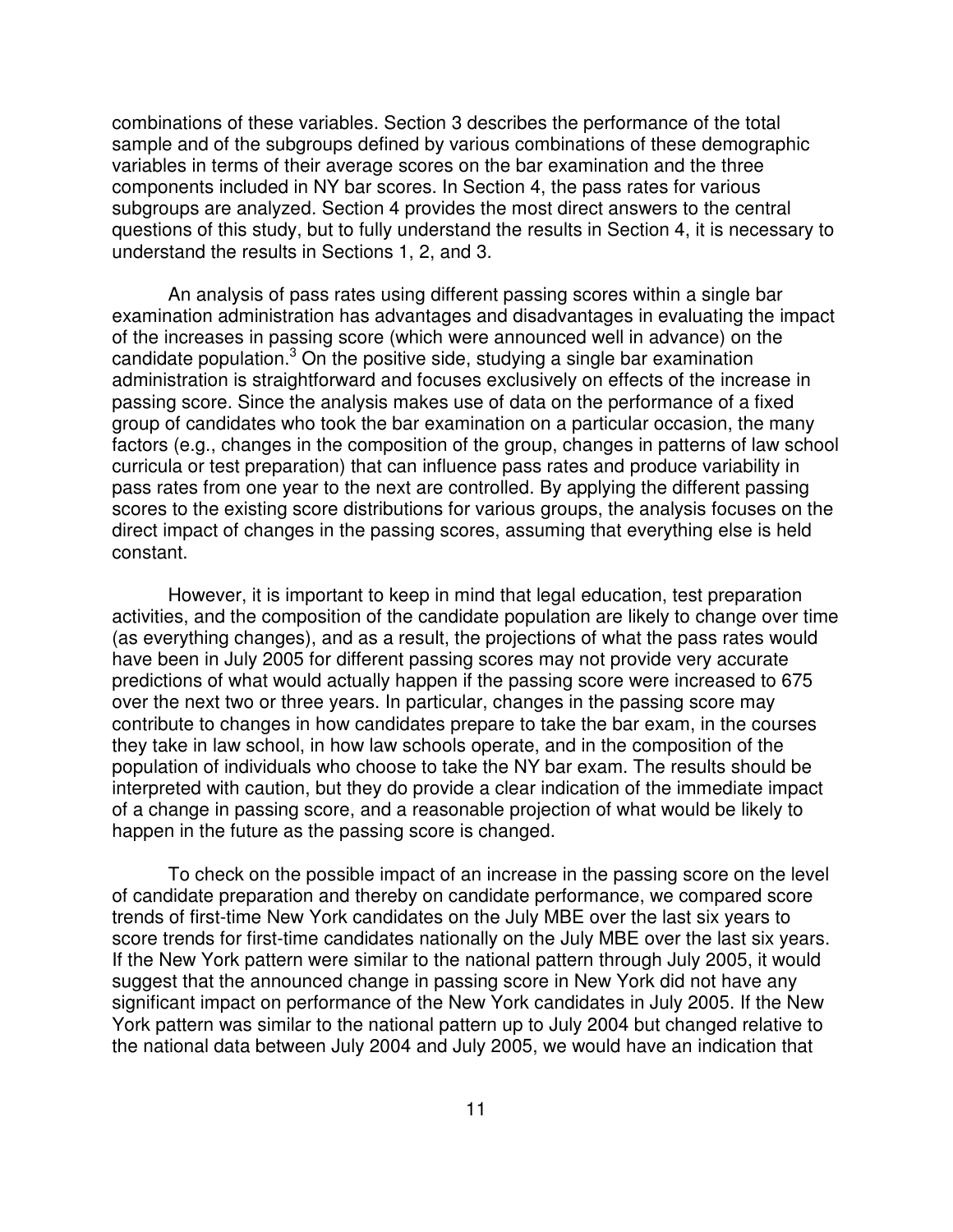something (e.g., the change in passing score) might have caused the change in New York candidates' performance between July 2004 and July 2005.

To examine this issue, we conducted two comparisons using MBE databases at the National Conference of Bar Examiners (NCBE). First, we computed the national averages and the New York averages for all first-time candidates taking the MBE in July of each year between 2000 and 2005.<sup>4</sup> The results of this comparison are presented in Figure 0.1.<sup>5</sup> The national average for the first-time candidates was fairly flat (at about 144) between 2000 and 2005, with a slight bump in 2001. The New York averages for first-time candidates in July show a gradual increasing trend from 2000 to 2005, with a slight dip in 2004. The 2005 average is consistent with the trend from 2000 to 2003. The New York trend for first-time candidates differs from the national pattern mainly in the indication of an upward trend in New York, but there is no indication of a particularly sharp increase or decrease in the New York average in July 2005.



Second, we computed the national averages and the New York averages for all candidates taking the MBE for July administrations between 2000 and 2005. The results of this comparison are presented in Figure 0.2.<sup>6</sup> The trend in the national average of all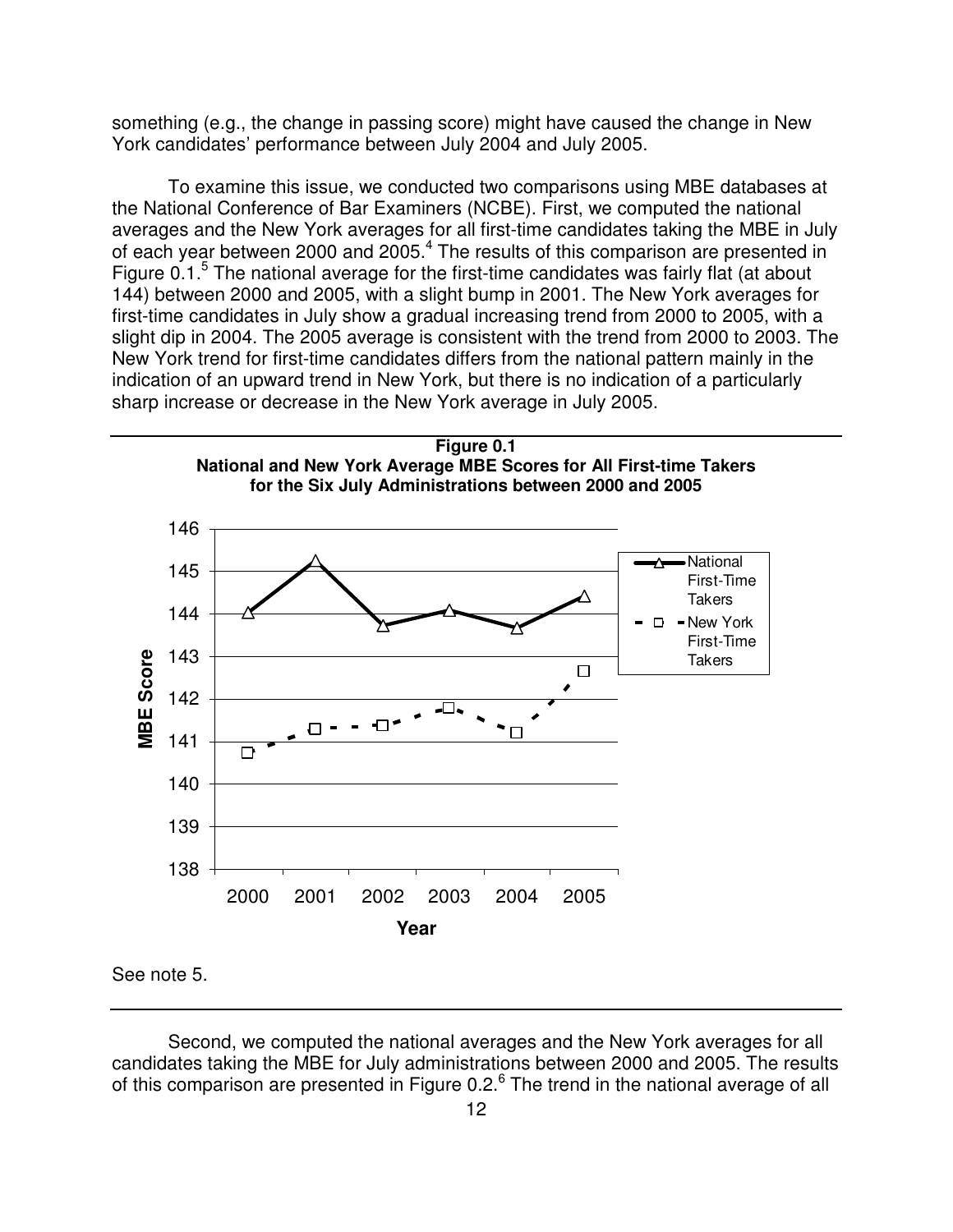candidates was quite similar to that for first-time candidates; in both cases, it was fairly flat between 2000 and 2005, with a slight bump in 2001. The New York pattern for all candidates is very similar to that of the national sample, including a similar bump in 2001. The New York averages show somewhat more variability from year to year, but this is expected because the number of candidates in New York is much smaller than the number of candidates in the whole country, including New York. Again, there is no indication of any sharp increase or decrease in the average MBE score for New York in July 2005.



See note 6.

# **Relationship between Undergraduate GPA, LSAT Scores, Law-School GPA, and Bar Examination Scores**

In order to develop an understanding of the variability in passing rates across different possible passing scores and different subgroups, the relationship between performance on the bar examination and performance in law school was examined. These analyses address the third and fourth questions listed earlier.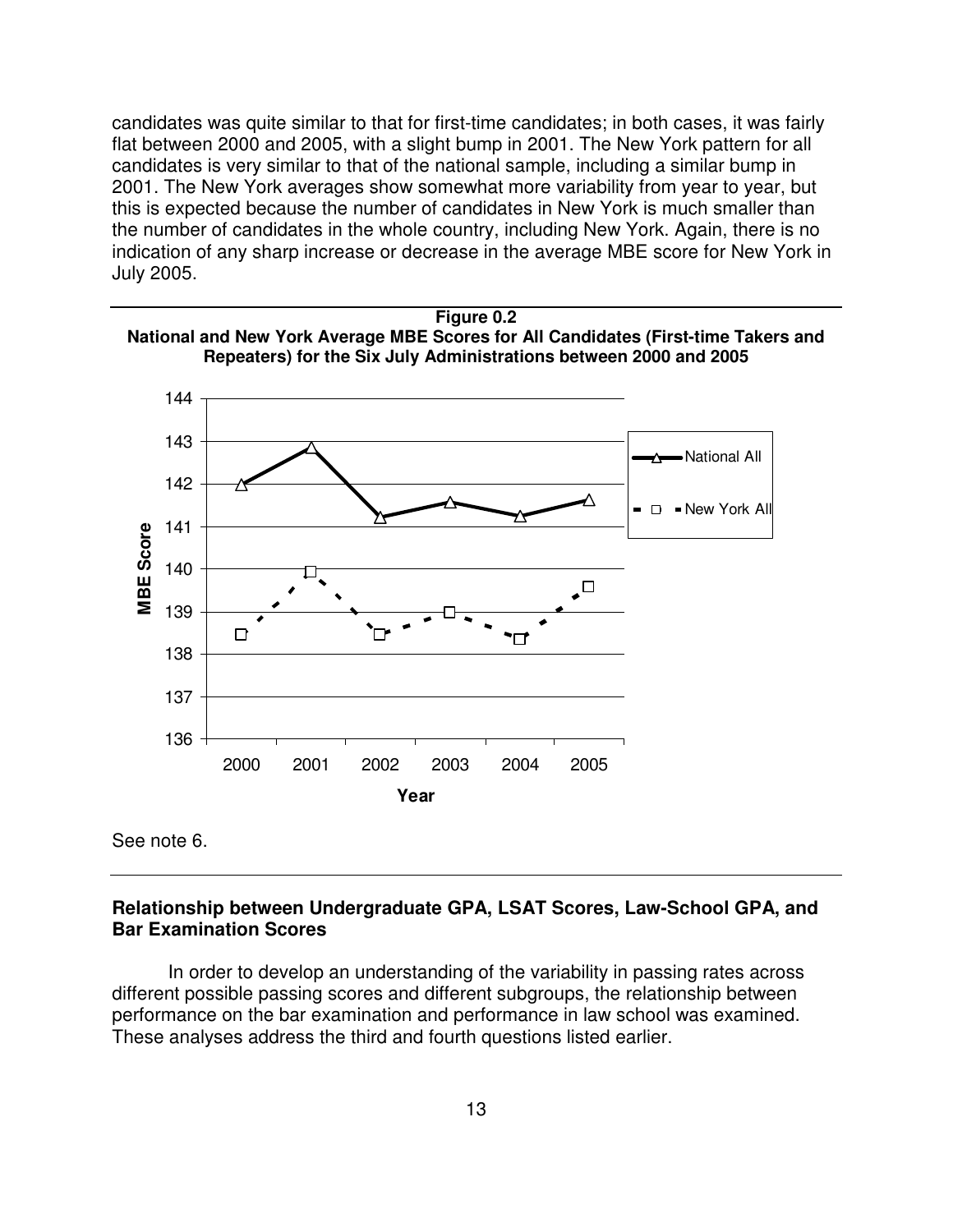One problem inherent in analyzing the relationship between measures of law school performance (GPA, rank in class) and performance on the bar examination is the lack of standardization in grading practices across law schools. Another problem is that law schools vary in the scales they use (e.g., the traditional 0 to 4 GPA scale, a 0 to 100 GPA scale).

For this study, the law-school GPA was scaled in two ways. First, the GPA for all law schools was put on a four-point GPA scale by rescaling the GPA for all law schools to a standard four-point grading scale. This transformation did not attempt to correct for differences in course difficulty or grading standards across law schools, but it did put all law-school GPAs onto a common four-point scale, and therefore made it reasonable to conduct statistical analyses based on law-school GPA.

Second, the *means*, or averages, and *standard deviations* (SDs), or spread, of the GPAs in each law school were set equal to the means and SDs for the same individuals on an index, defined as a weighted average of LSAT score (60%) and undergraduate GPA (40%). Scaling law-school GPA to this index does not ensure that the index, LSAT score, or the undergraduate GPA will be closely related to the lawschool GPA, but it does reflect the differences in the meaning of law-school GPA associated with differences in the selectivity of different law schools.

A candidate's performance on the NY bar exam and in law school would be expected to be positively related to the candidate's score on the LSAT and to undergraduate GPA, and performance in law school would be expected to be related to performance on the bar examination. The relationships among NY bar exam score, lawschool GPA, LSAT score, and undergraduate GPA were examined in several ways (path analysis, linear regression, and logistic regression). The results of these analyses are reported in Section 5.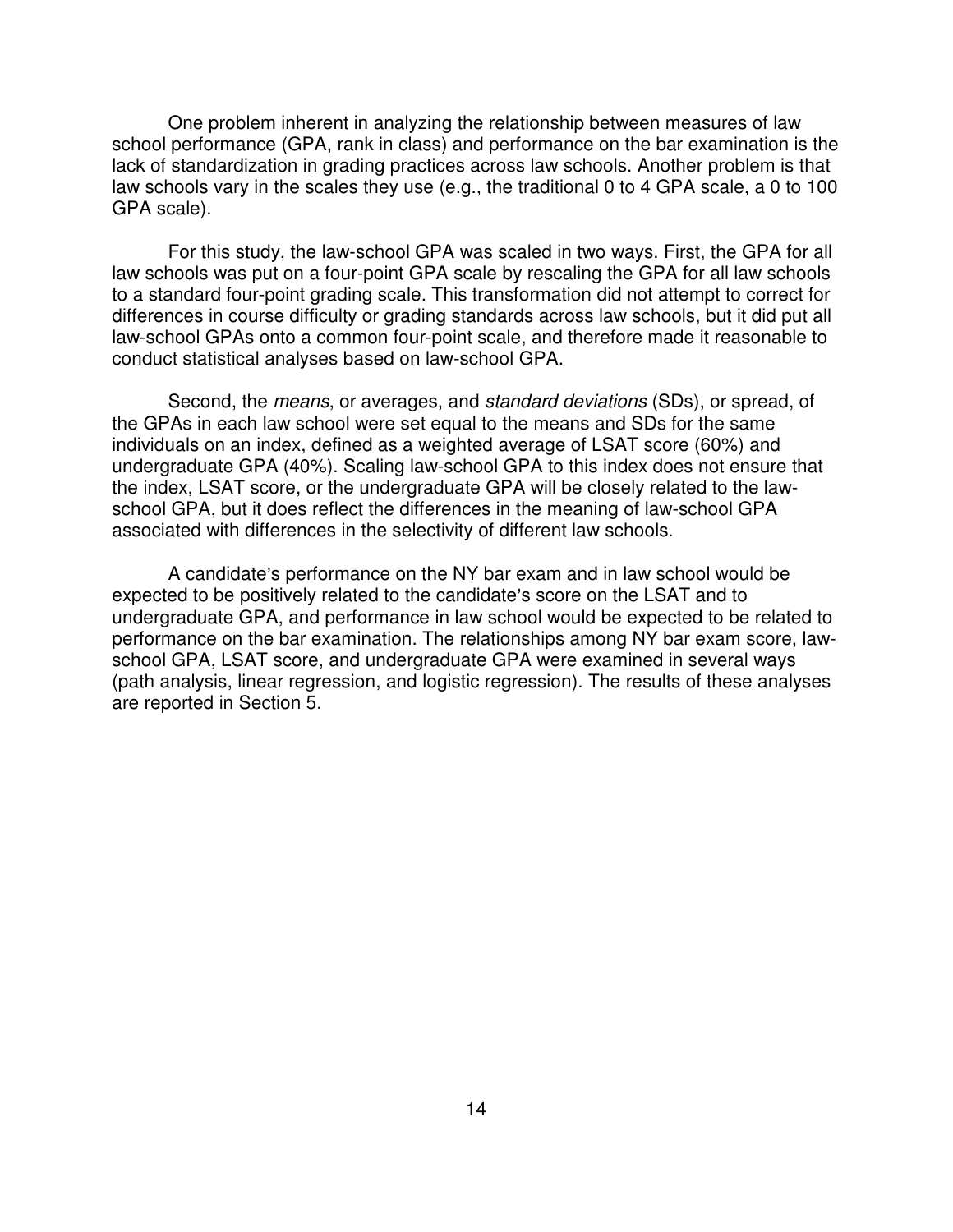# **Notes**

- 1. The NY bar exam includes four components, the Multistate Bar Examination (MBE), the New York Essay Examination (NY Essay), a Multistate Performance Test (MPT), and a multiple-choice test on New York law (NYMC). Scores on the NY bar exam are reported on a scale with a range from 0 to 1,000, and the 15 point change in passing score corresponds to a change of 3 points on the MBE scale, which has a range from 0 to 200. The first score increase, from 660 to 665, represented a one-point increase on the MBE scale.
- 2. Technically, this analysis is a cross-sectional analysis; it compares performance under different decision rules using data collected on a single occasion. However, the question being asked involves the changes in pass rates from one year to the next, with a change in the passing score between the two years; a study that evaluates changes from one year to the next is called a longitudinal study. It is not unusual to use cross-sectional data to address longitudinal questions, but there are potential problems in doing so, and we need to take these problems into consideration.
- 3. The increase in the passing score may have effects on candidate preparation, and therefore on bar examination performance. These effects may occur over an extended period as the candidates become better informed about the implications of a higher passing score.
- 4. Some candidates who are identified as first-time takers could have taken the bar examination in another jurisdiction. The numbers of such cross-jurisdictional repeaters is presumably small.
- 5. Although the average MBE scores for the first-time takers in NY in Figure 0.1 are consistently lower than those for the first-time takers nationally, this difference is potentially misleading. As indicated later in this report, the population of candidates taking the NY bar exam includes a substantial number of candidates who were educated in foreign countries and who tend to get lower scores on the MBE than domestic-educated candidates. Foreign-educated candidates make up a much smaller percentage of the national population of candidates. If we focus on domestic-educated first-time takers. The New York average MBE score in July 2005 was 145.4, slightly higher than the national average for that test date.
- 6. As indicated in note 5 attached to Figure 0.1, the New York sample includes a relatively high percentage of foreign-educated candidates who tend to get relatively low scores. If only domestic-educated candidates are considered, the New York average MBE scores are similar to the national average.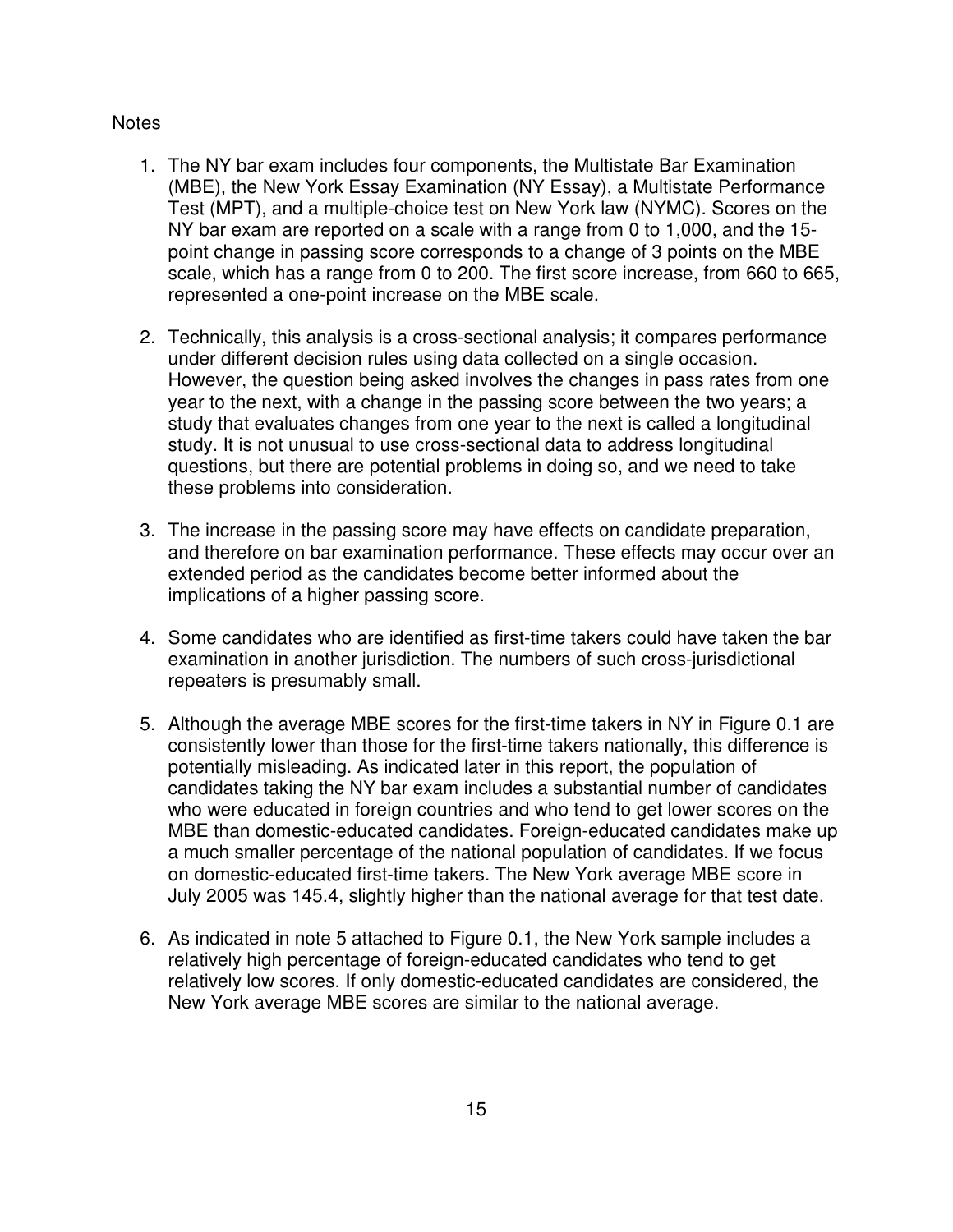# **1. Data Sources**

Staff at the NYBLE and at NCBE planned and coordinated the transfer of several sources of data to NCBE for use in this study. In this section, we provide a brief description of the procedures for assembling the database that was used for the analyses presented in subsequent sections of this report. Appendix C (at the end of this report) provides a more detailed description of the process used for assembling the database.

# **1.1 Database Elements**

The database used in this report contains information from five primary data sets. The different data sets each contain at least one of two indices that could be used to match data records belonging to the same individual. These two indices were (1) applicant identification number, which was the candidate's social security number (SSN) or (2) applicant seat number, which was a number coded by candidates that indicated the seat number they used when taking the NY bar exam.

The first data set was derived from a survey of NY bar exam respondents (i.e., candidates who completed the survey) at the time of application for the NY bar exam and consisted primarily of demographic information (e.g. self-reported age, gender, ethnicity, citizenship, and country of legal education). Candidates who supplied the information needed in an analysis (or authorized its release) will be referred to as *respondents* in cases where it seems useful to remind the reader that some candidates are not included in the analyses. The second data set contained more detailed performance information on the July 2005 administration of the NY bar exam and included scores on the NY bar exam and on each of its components [i.e., New York Essay Examination (NY Essay), Multistate Performance Test (MPT), Multistate Bar Examination (MBE), and New York multiple-choice test (NYMC)]. The third data set supplied by the NYBLE included birthdates and law school graduation dates of candidates. The fourth data source was from LSAC and included demographic information (e.g. birthdates, gender, ethnicity, name, social security number, undergraduate institution, and undergraduate major) and performance data (e.g., undergraduate GPA and average LSAT score from all attempts) for candidates who gave permission for LSAC to release these data. The fifth data set contained candidates' law school performance data (e.g., GPAs) obtained from their law schools. There was some redundancy in these data sets, and as indicated below, this redundancy was used to check on the accuracy of the data where possible.

## **1.2 Database Construction**

The database was assembled sequentially at NCBE as the data sets became available. As data were assembled, they were checked for accuracy using available data (see Appendix C for details). First, the New York demographic data and bar examination scores were matched using applicant identification/seat number to identify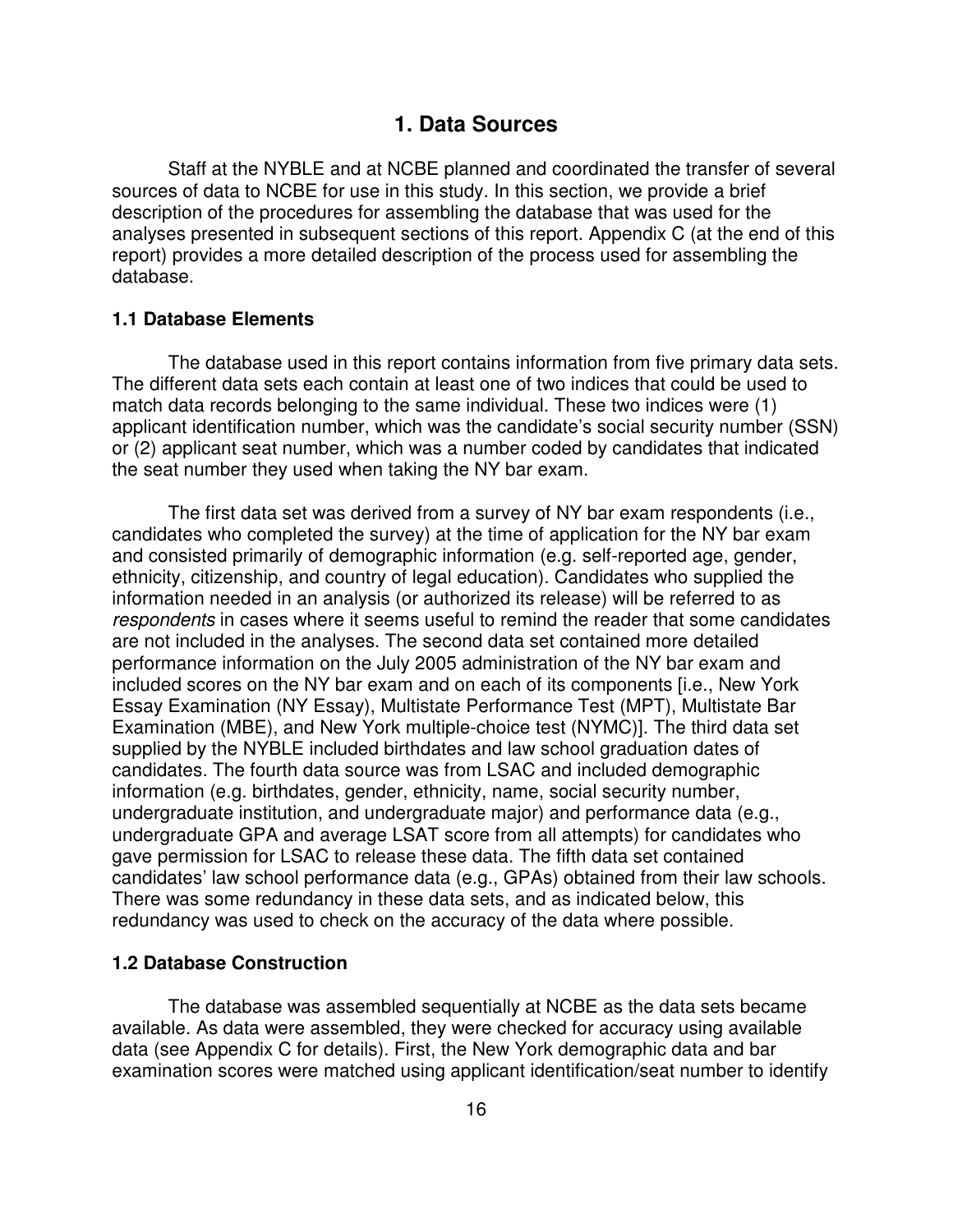corresponding records. Next, this combined information was matched by applicant seat number with the data set that contained their birthdates and law school graduation dates. Then, the LSAC data were matched to the data set. Finally, the law school data were matched to the data set with New York demographic data, New York performance data, and LSAC data using SSNs. The resultant database contained a total of 10,175 records, one for each of the 10,175 candidates who took the NY bar exam in July 2005.

Because some data were not available, (e.g., LSAT records and law-school GPAs for foreign-educated candidates) and because some candidates and law schools chose not to release certain data, many of the candidate records had missing elements. Of the 10,175 candidates who took the NY bar exam in July 2005, 7,093 cases contained LSAC data and 7,055 cases contained law school data (for 125 U.S. law schools represented in the July 2005 NY bar exam administration).

#### **1.3 Database Finalization**

The data collection methods used in this study sometimes resulted in the availability of the same information from multiple sources. As discussed in more detail in Appendix C, at several points in the matching process, comparisons were made across data sets to verify accuracy using this redundant information. As a final step in the database preparation process, additional checks and analyses were implemented to identify and rectify potentially errant or conflicting data for the following variables: gender, racial/ethnic group, MBE score, and age/birthdate.

As a final step in the data processing, a generic identification number (ID) was created to eliminate the need to carry any specific identifying information (e.g., candidate name, SSN, or seat number) forward into the database used for purposes of analysis.

### **1.4 Representativeness of the Database**

In studies like this, in which information is provided voluntarily by participants, missing data are always a matter of some concern. To the extent that candidates who choose to participate are systematically different from those who do not participate, the results may be biased. As indicated below, participation in this study was excellent. Some information was not available for some groups (particularly for graduates of foreign law schools), but over 90% of the candidates supplied the information requested of them.

Data were available for all 10,175 candidates on three variables included in the operational database for the NY bar exam: NY bar exam scores, number of bar examination attempts, and age when taking the bar exam. Table 1.1 displays response rates for the variables obtained from candidates. For gender, origin of legal education, and race/ethnicity, less than 10% of the information was omitted. Age at law school graduation, undergraduate GPA, LSAT scores, and law-school GPA are missing from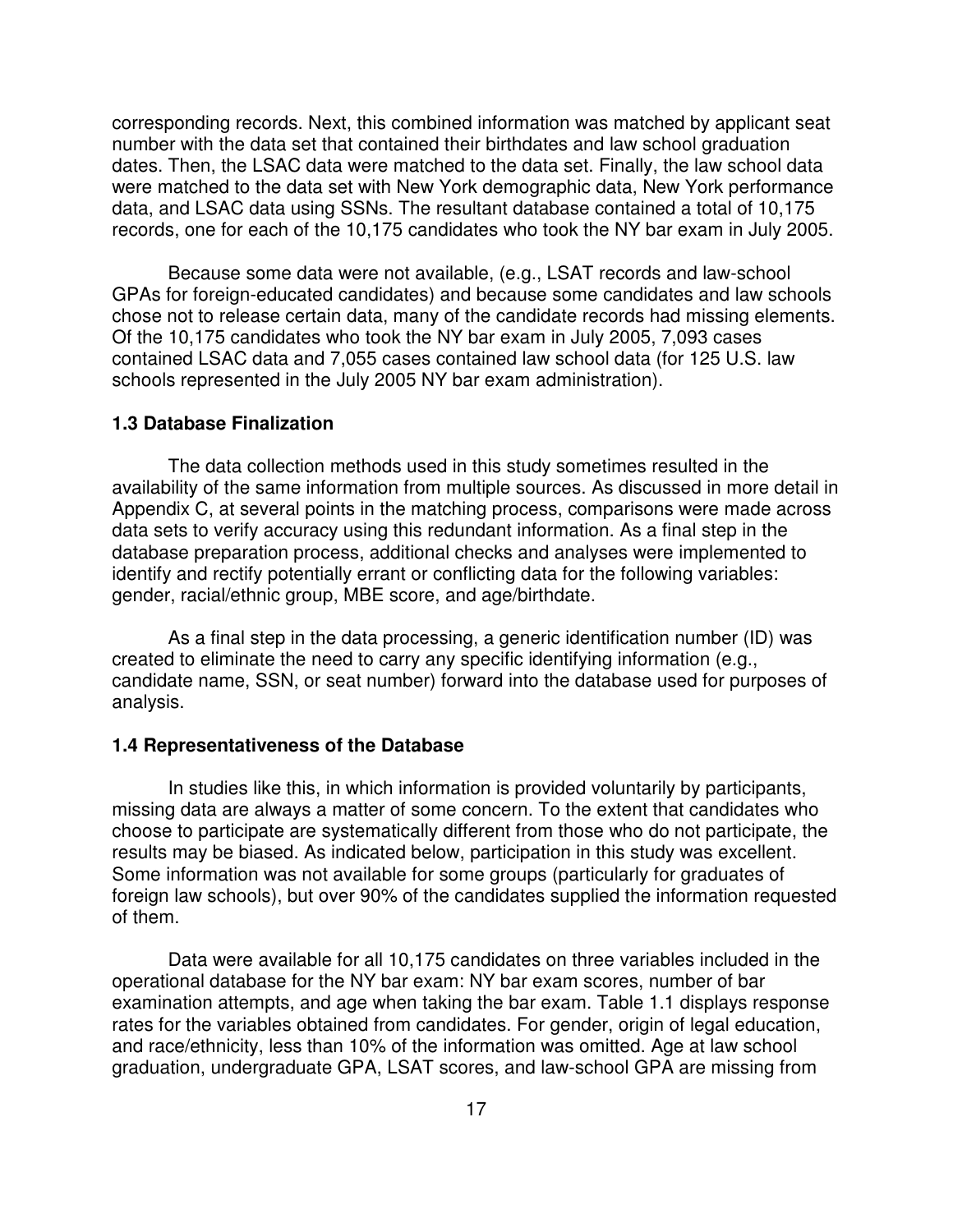the database for about 21% to 35% of the candidates. For the variables with large percentages of omitted data, the omissions are mostly in the records of the foreigneducated candidates for whom such information is simply unavailable. The foreigneducated candidates generally did not have LSAC records, and we made no attempt to obtain GPAs from foreign law schools. The lack of some kinds of information for graduates of foreign law schools did not cause a problem, because most of our analyses were performed separately for foreign-educated and domestic-educated candidates; the analyses involving variables that were not available for the foreigneducated candidates were simply not conducted for this group.

| Table 1.1<br>The Numbers and Percentages of Omitted Responses<br>for Variables in the Database |                                       |                                     |  |  |  |
|------------------------------------------------------------------------------------------------|---------------------------------------|-------------------------------------|--|--|--|
| Variable                                                                                       | Number of<br><b>Omitted Responses</b> | Percentage of<br>Omitted Responses* |  |  |  |
| Gender                                                                                         | 847                                   | 8.3%                                |  |  |  |
| Origin of Legal<br>Education                                                                   | 961                                   | 9.4%                                |  |  |  |
| Race/Ethnicity                                                                                 | 855                                   | 8.4%                                |  |  |  |
| Age at Law School<br>Graduation                                                                | 2,184                                 | 21.5%                               |  |  |  |
| Undergraduate GPA                                                                              | 3,402                                 | 33.4%                               |  |  |  |
| <b>LSAT Score</b>                                                                              | 3,332                                 | 32.7%                               |  |  |  |
| Law-School GPA                                                                                 | 3,573                                 | 35.1%                               |  |  |  |

Number of candidates in database  $(N) = 10,175$ 

**\***Omitted responses include responses that were not released, not available, or not resolvable (e.g., because of contradictory information).

Table 1.2 displays the percentages of candidates not responding to the main variables in this study as a function of whether the candidates' legal education was domestic or foreign. Note that 961 (or about 9.4%) of the candidates did not provide information on the country where they obtained their legal education and did not provide information on most of the other variables. Of the candidates who indicated that they had graduated from a U.S. law school, the data for the six variables in Table 1.2 is quite complete. The variable with the most omitted data for this group is the law-school GPA (with 21.3% omitted). A substantial number of these candidates with omitted data on law-school GPA graduated from two New York law schools for which the relevant data were either not available or not available in usable form at the time of this report.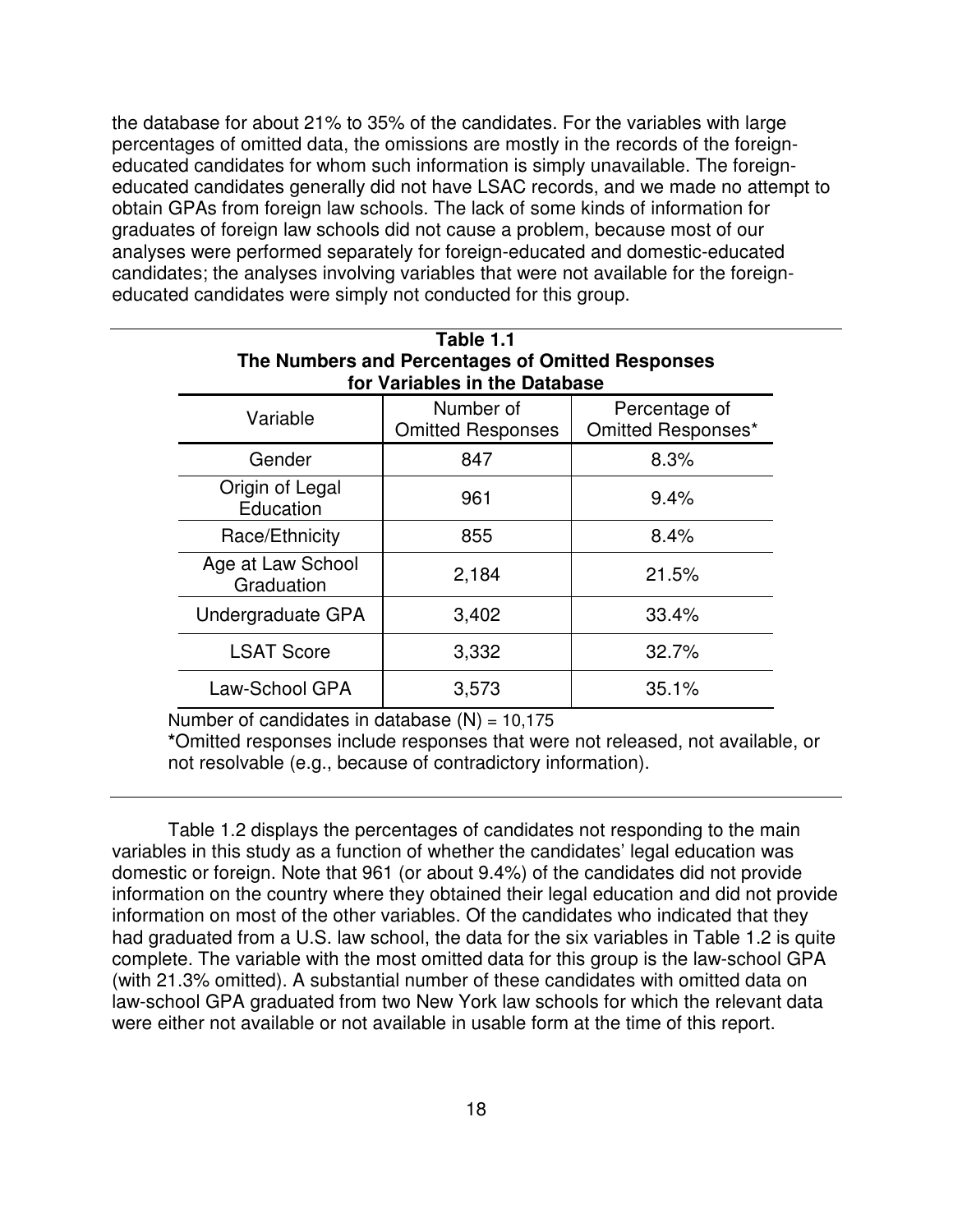| <b>Numbers and Percentages of Omitted Responses</b><br>for Candidates Who Graduated from Domestic and Foreign Law Schools |       |                         |                                                   |       |     |       |
|---------------------------------------------------------------------------------------------------------------------------|-------|-------------------------|---------------------------------------------------|-------|-----|-------|
|                                                                                                                           |       | Type of Legal Education |                                                   |       |     |       |
| Variable                                                                                                                  |       | Domestic<br>(n = 7,252) | Unknown*<br>Foreign<br>$(n = 1,962)$<br>(n = 961) |       |     |       |
| (Count of Omitted<br>Responses)                                                                                           | n     | $\%$                    | n                                                 | $\%$  | n   | $\%$  |
| Gender<br>(847)                                                                                                           | 4     | 0.0%                    | 17                                                | 0.9%  | 826 | 86.0% |
| Race/Ethnicity<br>(855)                                                                                                   | 14    | 0.2%                    | 11                                                | 0.6%  | 830 | 86.4% |
| Age at Law School<br>Graduation<br>(2, 184)                                                                               | 81    | 1.1%                    | 1,949                                             | 99.3% | 154 | 16.0% |
| Undergraduate GPA<br>(3, 402)                                                                                             | 625   | 8.6%                    | 1,948                                             | 99.3% | 829 | 86.3% |
| <b>LSAT Scores</b><br>(3,332)                                                                                             | 619   | 8.5%                    | 1,883                                             | 96.0% | 830 | 86.4% |
| Law-School GPA<br>(3,573)                                                                                                 | 1,548 | 21.3%                   | 1,178                                             | 60.0% | 847 | 88.1% |

# **Table 1.2**

 $n =$  number of candidates

 $N =$  total number of candidates (10,175)

**\***Unknown responses include those that were not released, not available, or not resolvable (e.g., because of contradictory information).

The omitted data in this study causes less of a problem than it might in some cases, because most of the analyses focus on subgroups (domestic- vs. foreigneducated candidates), and the omitted data tends to occur in predictable places. About 8 percent of the candidates chose not to provide data and are omitted from most of the analyses, and certain kinds of data are not available for foreign-educated candidates.

The column for foreign-educated candidates indicates that the majority of omitted responses in age at law school graduation, undergraduate GPA, LSAT scores, and lawschool GPA are from foreign-educated candidates. Again, this is because these data are not available for most foreign-educated candidates.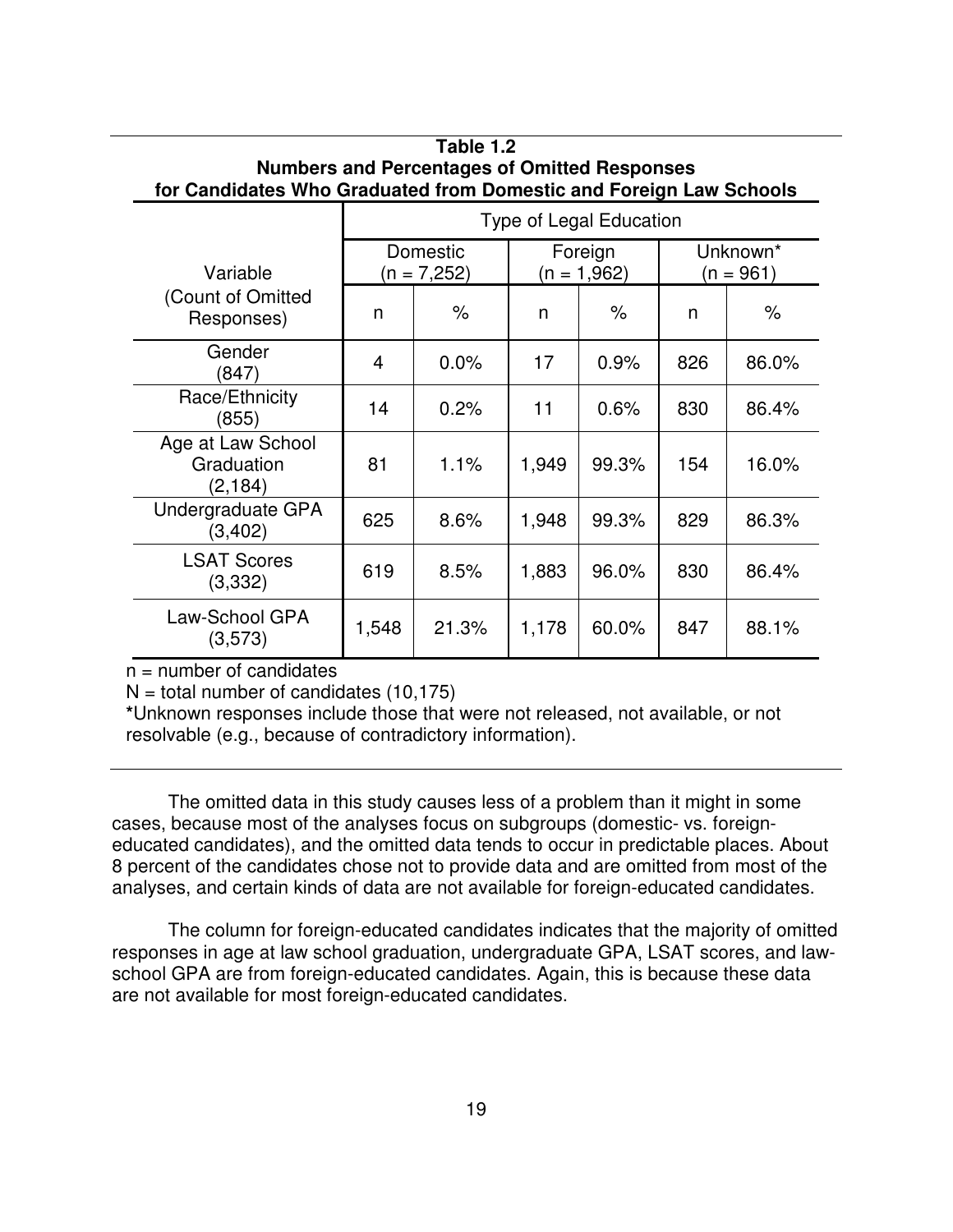## **1.5 Confidentiality of data**

The data sets were combined and analyzed by NCBE. NCBE was responsible for maintaining the confidentiality of the data. To ensure confidentiality, we collated the data from the NYBLE, participating law schools, and LSAC. We then linked the data from various sources for each candidate who agreed to provide data for the study.

Personal identifiers for candidates and identifiers for schools were necessary in order to link all of the separate data elements for each candidate into a single record. After these records were assembled and checked for accuracy, all personal identifiers (name, SSN) were deleted from the main database and kept in separate data sets. School identifiers that indicate the students who attended each school were retained in each candidate's record, but the association with any specific school was not included in the database.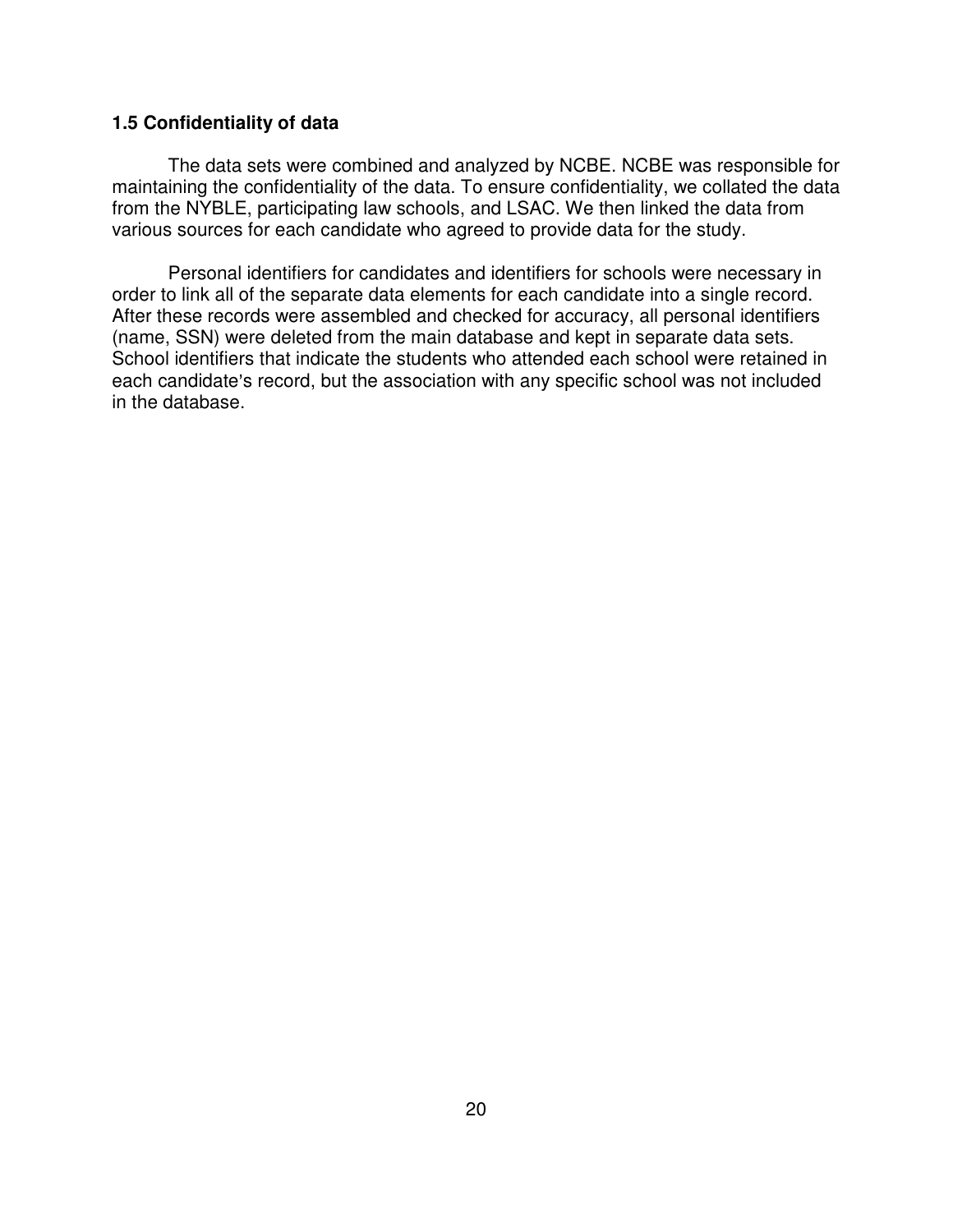# **2. Demographic Characteristics of the Candidates**

The analyses included in this report are based on data collected from 10,175 candidates who took the New York Bar Examination (NY bar exam) in July 2005. In this section, the following characteristics of the candidates are analyzed: origin of legal education, gender, race/ethnicity, age at graduation, age when taking the NY bar exam in July 2005, and the number of attempts taking the NY bar exam. These variables are referred to as *demographic variables* to distinguish them from scores or pass rates on the NY bar exam. The latter variables are referred to as *performance variables* and are discussed in Sections 3 and 4, respectively.

# **2.1 General Demographics**

# Gender

Table 2.1 provides an analysis of the numbers and percentages<sup>1</sup> of females and males in the sample and indicates that 847 (or 8.3%) of the candidates did not record their genders, yielding a response rate of over 91%. Of the candidates who indicated their gender, 48.9% (or 4,557) are female and 51.1% (or 4,771) are male. Because 8.3% of the candidates omitted their gender, all analyses involving gender as a classification variable are subject to some uncertainty, but the percentages in Table 2.1 are based on information from over 91% of the July 2005 candidates and provide a good indication of what to expect for July administrations of the New York Bar examination.

| Table 2.1<br>Numbers and Percentages of Females and Males in the Sample |         |               |                              |  |  |
|-------------------------------------------------------------------------|---------|---------------|------------------------------|--|--|
|                                                                         | Gender  | <b>Number</b> | Percentage of<br>Respondents |  |  |
|                                                                         | Female  | 4,557         | 48.9%                        |  |  |
|                                                                         | Male    | 4,771         | 51.1%                        |  |  |
|                                                                         | Omitted | 847           |                              |  |  |
| Number of Candidates in Database $(N) = 10,175$                         |         |               |                              |  |  |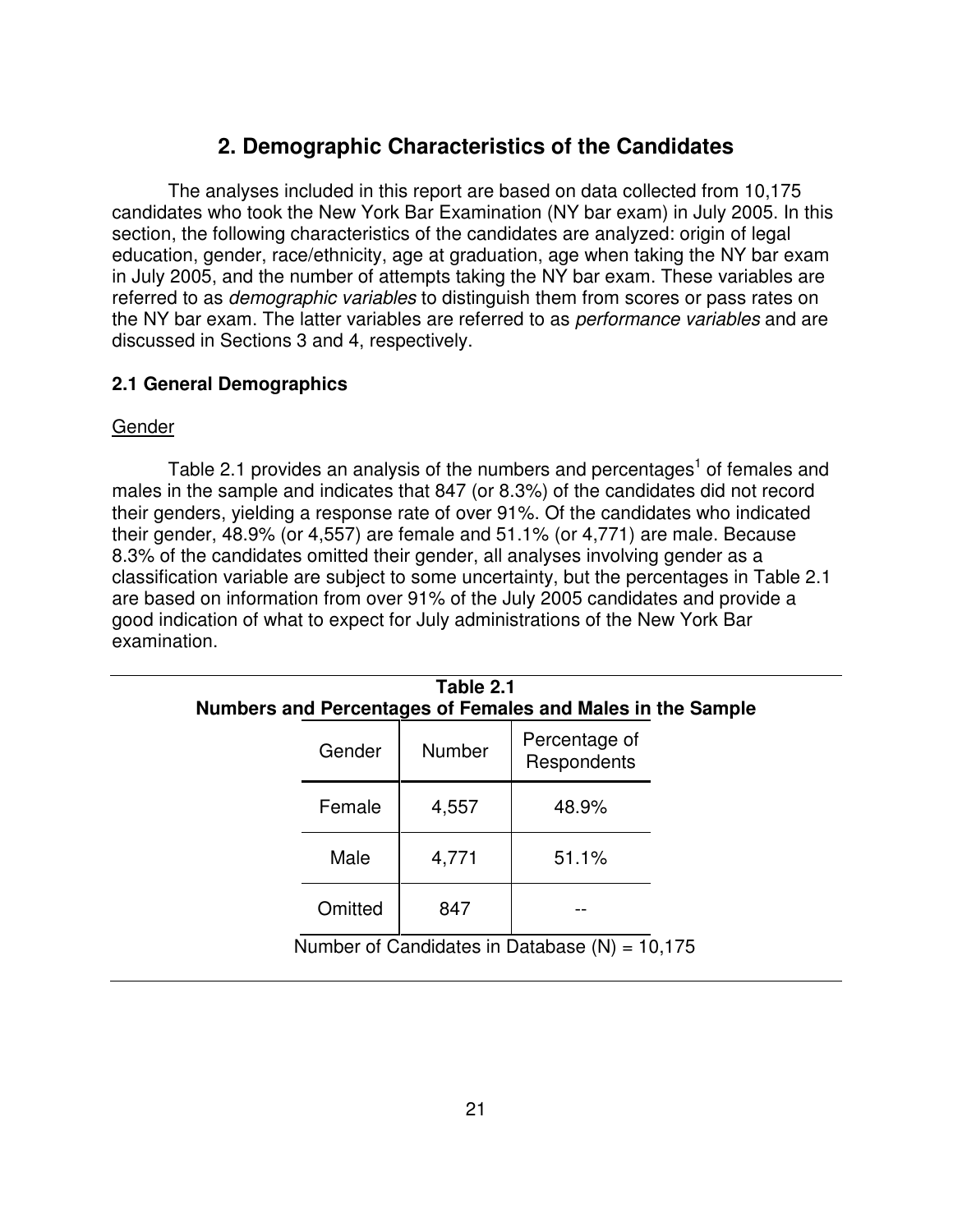#### Domestic or Foreign Legal Education

Table 2.2 describes the sample in terms of whether the candidates obtained their legal education in the United States (domestic-educated) or in a foreign country (foreign-educated). In the sample, 961 (or 9.4%) of the candidates did not indicate whether their law school was domestic or foreign. Of the candidates who indicated their law-school type, 78.7% (or 7,252) graduated from a domestic law school, and 21.3% (or 1,962) graduated from a foreign law school.

| Table 2.2                                                             |
|-----------------------------------------------------------------------|
| Numbers and Percentages in the Sample Who Graduated from Domestic and |
| <b>Foreign Law Schools</b>                                            |
|                                                                       |

| Origin of<br>Legal<br>Education | Frequency | Percentage of<br>Respondents |
|---------------------------------|-----------|------------------------------|
| Domestic                        | 7,252     | 78.7%                        |
| Foreign                         | 1,962     | 21.3%                        |
| Omitted                         | 961       |                              |

 $N = 10.175$ 

Note: Domestic refers to candidates who graduated from a law school in the United States. Foreign refers to candidate who graduated from a law school outside of the United States.

The foreign-educated respondents make up just over a fifth of the respondents, and as a group, they are quite different from the domestic-educated respondents in several respects. As we shall see, the foreign-educated respondents tend to have lower scores on the NY bar exam, and therefore, tend to have higher failure rates than the domestic-educated respondents. On average, the foreign-educated respondents are older than the domestic-educated respondents, and they have a somewhat different distribution across racial/ethnic groups. In addition, the foreign-educated respondents do not take the LSAT, and therefore some of the data available for most of the domestic-educated respondents is not available for the foreign-educated respondents (e.g., LSAT). Because of these differences, most of the analyses in this report are presented separately for the domestic-educated respondents and the foreign-educated respondents.

#### Race/Ethnicity

Table 2.3 provides an analysis of the racial/ethnic composition of the sample, using the categories employed by the Law School Admission Council (LSAC) which were used in the candidate survey administered to the New York candidates in July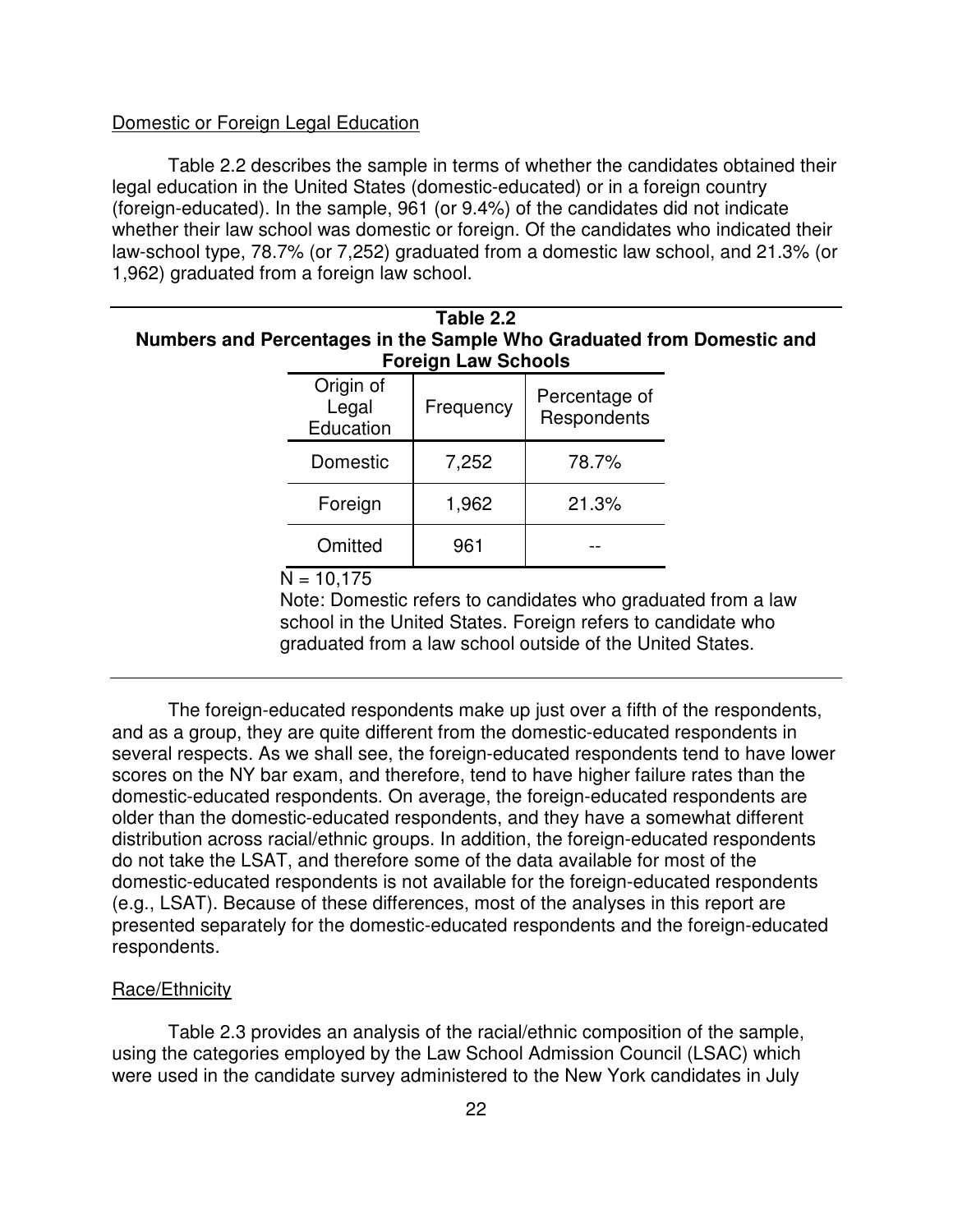2005. As indicated in Table 2.3, 855 (or 8.4%) of the candidates omitted their race/ethnicity. Of those who indicated their race/ethnicity, 63.2% were Caucasian/White, 18.2% were Asian/Pacific Islander, 8.3% were Black/African American, 4.0% were Hispanic/Latino, 1.0% were Puerto Rican, 0.3% were Chicano/Mexican American, and 0.1% were American Indian/Alaskan Native. Of the respondents, 4.9% listed their race/ethnicity as "Other," which could refer to some other preferred designation or to a multi-racial/ethnic background, or it may reflect a simple reluctance to provide information on race/ethnicity.

| Table 2.3<br>Numbers and Percentages in Different Racial/Ethnic Groups |                              |  |  |  |  |
|------------------------------------------------------------------------|------------------------------|--|--|--|--|
| Number                                                                 | Percentage of<br>Respondents |  |  |  |  |
| 5,888                                                                  | 63.2%                        |  |  |  |  |
| 1,697                                                                  | 18.2%                        |  |  |  |  |
| 773                                                                    | 8.3%                         |  |  |  |  |
| 371                                                                    | 4.0%                         |  |  |  |  |
| 91                                                                     | 1.0%                         |  |  |  |  |
| 28                                                                     | 0.3%                         |  |  |  |  |
| 11                                                                     | 0.1%                         |  |  |  |  |
| 461                                                                    | 4.9%                         |  |  |  |  |
| 855                                                                    |                              |  |  |  |  |
|                                                                        |                              |  |  |  |  |

Age at Law School Graduation, Age When Taking the Bar Examination, and Number of **Bar Attempts** 

Table 2.4 describes the sample in terms of the candidates' ages at graduation from law school. This information was not available for 2,184 (or 21.5%) of the candidates. Most of the candidates for whom this information was not available completed law school outside of the United States. Of those who responded, 54.5% were under 27, and 20.2% were 27 or 28. Almost 84% of the candidates were under 31, and less than one percent were over 50 when they graduated from law school.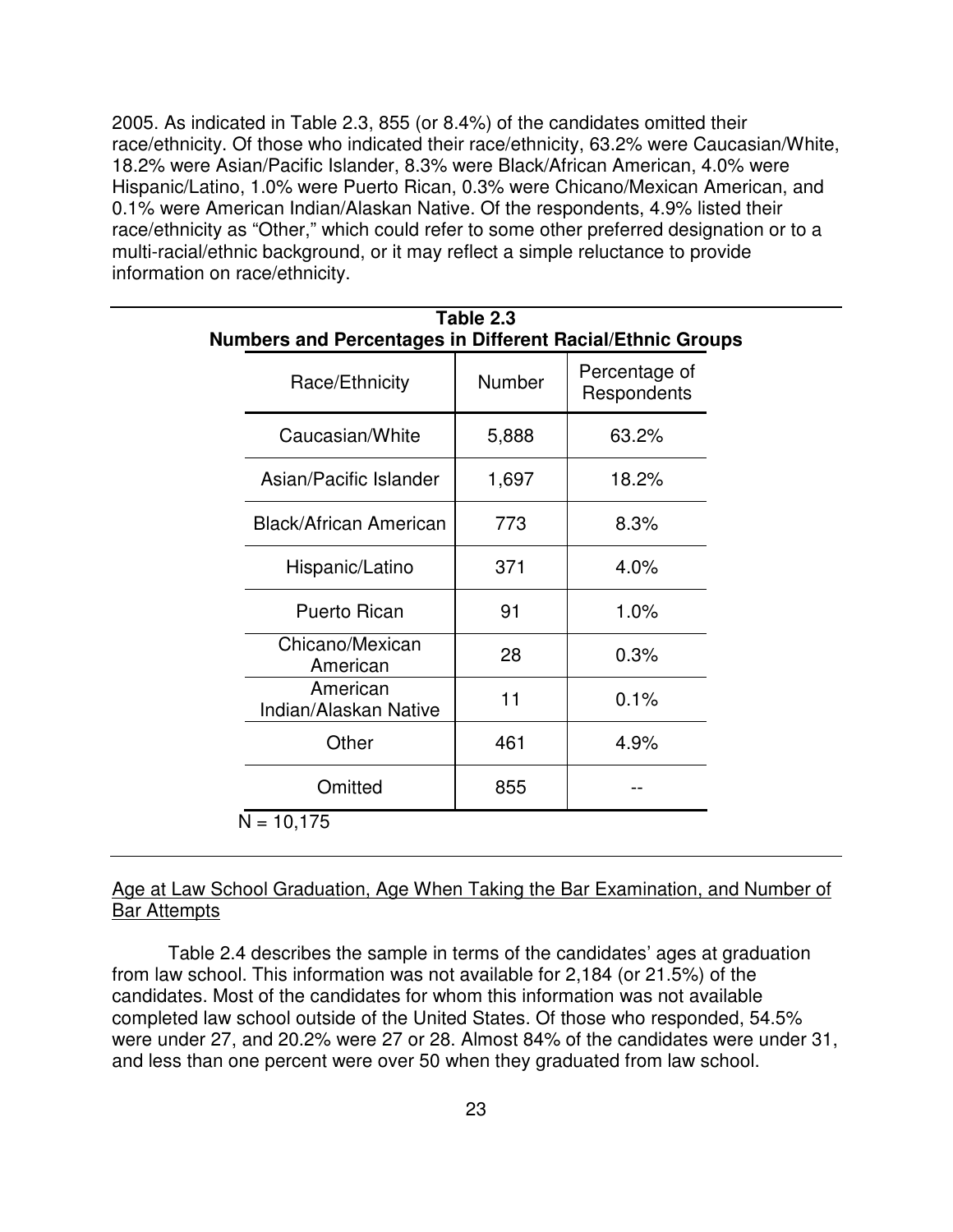| (Using Age Ranges)              |               |                              |  |  |
|---------------------------------|---------------|------------------------------|--|--|
| Age at Law School<br>Graduation | <b>Number</b> | Percentage of<br>Respondents |  |  |
| $<$ 27                          | 4,358         | 54.5%                        |  |  |
| $27 - 28$                       | 1,618         | 20.2%                        |  |  |
| 29-30                           | 738           | 9.2%                         |  |  |
| $31 - 35$                       | 725           | 9.1%                         |  |  |
| $36 - 40$                       | 272           | 3.4%                         |  |  |
| $41 - 45$                       | 140           | 1.8%                         |  |  |
| 46-50                           | 73            | 0.9%                         |  |  |
| $51 - 55$                       | 43            | 0.5%                         |  |  |
| 56-60                           | 18            | 0.2%                         |  |  |
| >60                             | 6             | 0.1%                         |  |  |
| Omitted                         | 2,184         |                              |  |  |

# **Table 2.4 Numbers and Percentages at Various Ages at Law School Graduation**

 $N = 10,175$ 

# **Table 2.5 Numbers and Percentages at Various Ages at July 2005 Bar Attempt (Using Age Ranges)**

|                       | פי<br>◛ |                               |  |  |
|-----------------------|---------|-------------------------------|--|--|
| Age at Bar<br>Attempt | Number  | Percentage of<br>Respondents* |  |  |
| 27                    | 4,493   | 44.2%                         |  |  |
| $27 - 28$             | 2,015   | 19.8%                         |  |  |
| 29-30                 | 1,127   | 11.1%                         |  |  |
| $31 - 35$             | 1,332   | 13.1%                         |  |  |
| 36-40                 | 574     | 5.6%                          |  |  |
| $41 - 45$             | 314     | 3.1%                          |  |  |
| 46-50                 | 172     | 1.7%                          |  |  |
| $51 - 55$             | 83      | .8%                           |  |  |
| 56-60                 | 43      | .4%                           |  |  |
| >60                   | 22      | .2%                           |  |  |

 $N = 10,175$ 

\*There was no data missing for this variable, so the percentage of respondents equals the percentage of candidates in the total sample.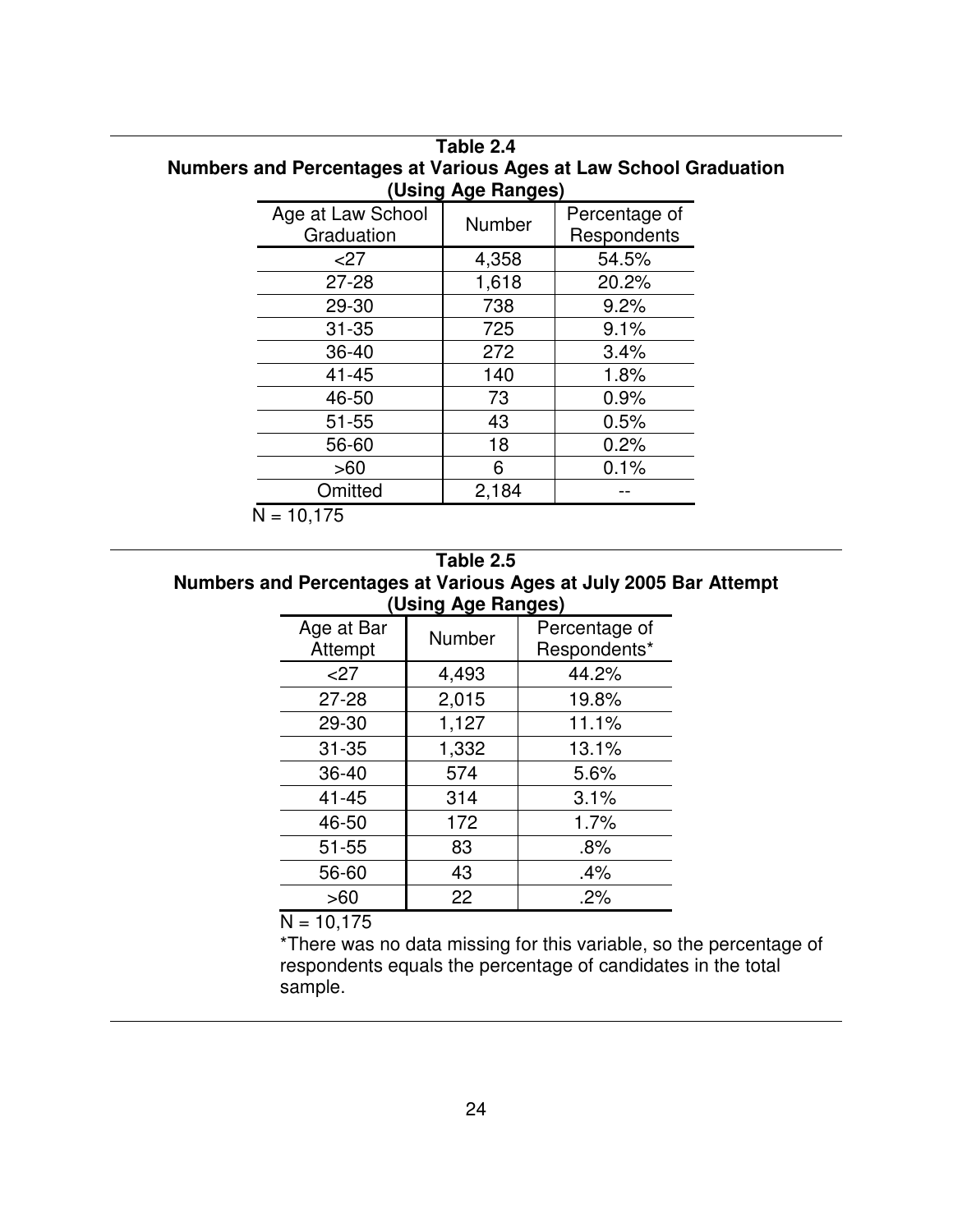Table 2.5 describes the sample in terms of the candidates' ages when they took the bar examination in July 2005. Almost half, 44.2%, were under 27, and 19.8% were 27 or 28. Just over 75% of the candidates were under 31, and about one and a half percent were over 50 when they took the NY bar exam in July 2005.

Figure 2.1 plots age at the July 2005 bar attempt with age at law school graduation. As indicated in this figure, age when taking the bar examination in July 2005 was always approximately equal to or greater than age at graduation. For most candidates, age at graduation and age when taking the bar examination in July 2005 was quite close. The candidates for whom age in July 2005 is substantially higher than age at graduation are generally repeat takers.

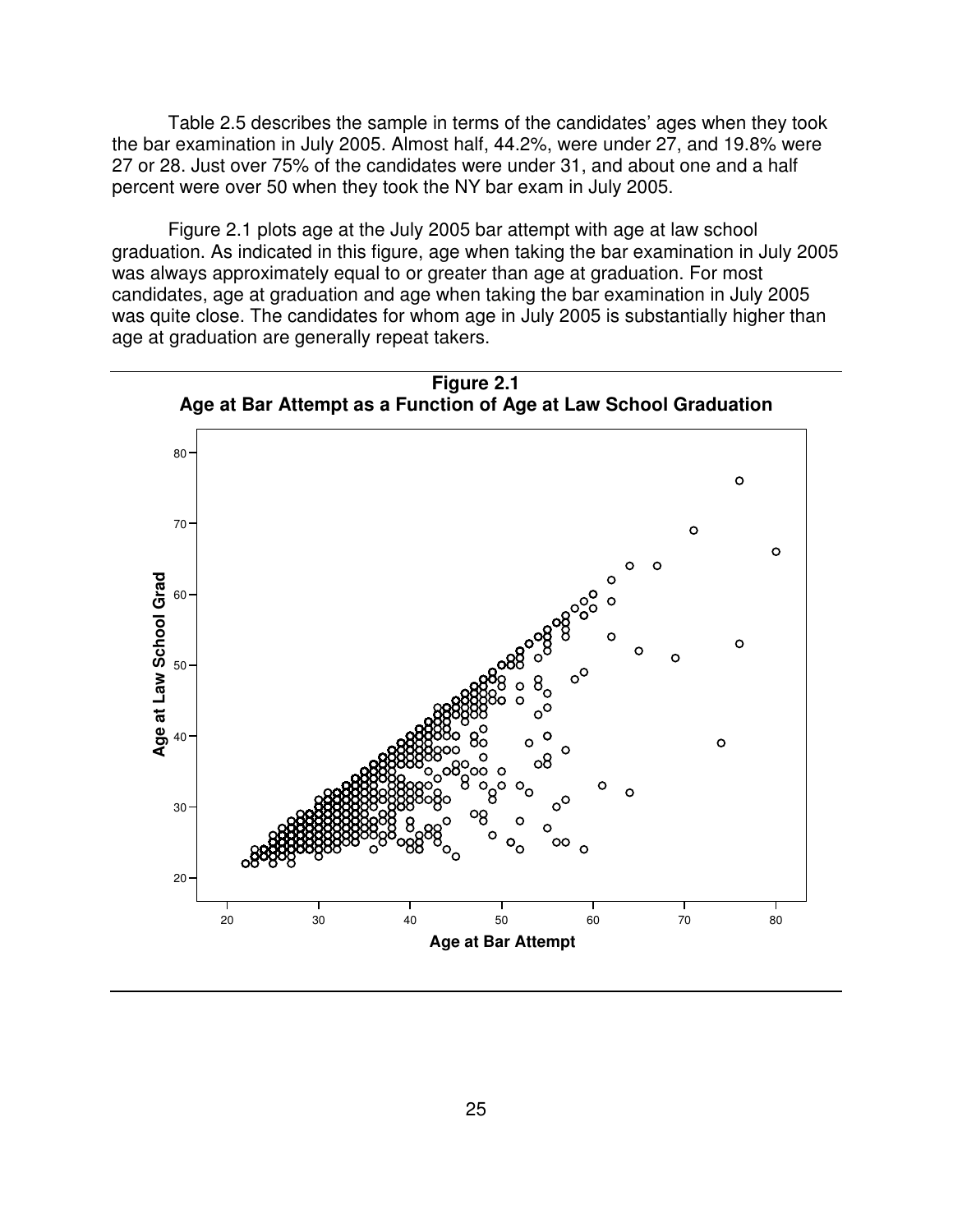|                      |                 | Numbers and Percentages for Number of Bar Attempts as of July 200 |
|----------------------|-----------------|-------------------------------------------------------------------|
| Number of NY Bar     | Number          | Percentage of                                                     |
| <b>Exam Attempts</b> |                 | Respondents*                                                      |
| $\mathbf{1}$         | 8,613           | 84.6%                                                             |
| $\overline{c}$       | 506             | 5.0%                                                              |
| $\overline{3}$       | 433             | 4.3%                                                              |
| 4                    | 211             | 2.1%                                                              |
| $\overline{5}$       | 138             | 1.4%                                                              |
| 6                    | 68              | 0.7%                                                              |
| $\overline{7}$       | $\overline{48}$ | 0.5%                                                              |
| $\overline{8}$       | $\overline{27}$ | 0.3%                                                              |
| $\overline{9}$       | $\overline{30}$ | 0.3%                                                              |
| 10                   | 19              | 0.2%                                                              |
| $\overline{11}$      | $\overline{13}$ | 0.1%                                                              |
| 12                   | 9               | 0.1%                                                              |
| $\overline{13}$      | 10              | 0.1%                                                              |
| 14                   | $\overline{7}$  | 0.1%                                                              |
| 15                   | 3               | $0.0\%$                                                           |
| 16                   | $\overline{6}$  | 0.1%                                                              |
| 17                   | 5               | $0.0\%$                                                           |
| 18                   | $\overline{3}$  | $0.0\%$                                                           |
| 19                   | $\overline{6}$  | 0.1%                                                              |
| 21                   | 1               | $0.0\%$                                                           |
| 22                   | 1               | $0.0\%$                                                           |
| 23                   | 1               | $0.0\%$                                                           |
| 24                   | 1               | 0.0%                                                              |
| $\overline{25}$      | $\overline{2}$  | 0.0%                                                              |
| 26                   | $\overline{2}$  | 0.0%                                                              |
| $\overline{27}$      | $\overline{2}$  | 0.0%                                                              |
| $\overline{28}$      | $\overline{2}$  | 0.0%                                                              |
| 30                   | 1               | 0.0%                                                              |
| $\overline{31}$      | 1               | $0.0\%$                                                           |
| 32                   | 1               | $0.0\%$                                                           |
| 35                   | 1               | $0.0\%$                                                           |
| 41                   | 1               | $0.0\%$                                                           |
| 48                   | 1               | $0.0\%$                                                           |
| 55                   | 1               | $0.0\%$                                                           |
| 59                   | 1               | 0.0%                                                              |
|                      |                 |                                                                   |

**Table 2.6 Numbers and Percentages for Number of Bar Attempts as of July 2005**

 $N = 10,175$ 

\*There was no omitted data for this variable, so the percentage of respondents equals the percentage of candidates in the total sample.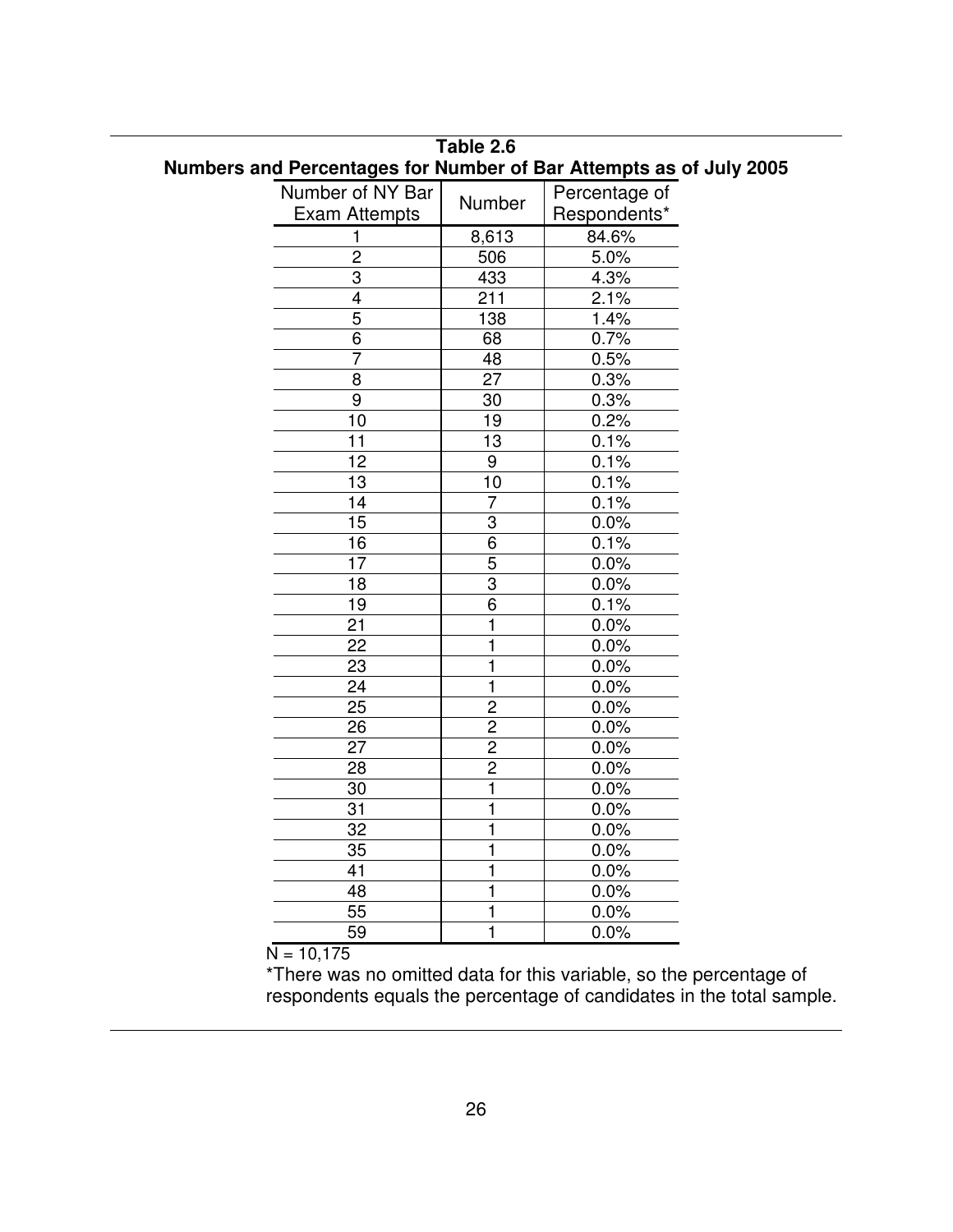Table 2.6 indicates the number of times the candidates had taken the NY bar exam as of July 2005. 84.6% of the candidates were taking the examination for the first time (first-time takers). 5.0% were taking it for the second time, 4.3% for the third time, 2.1% for the fourth time, 1.4% for the fifth time, etc. The great majority of the candidates were taking the examination for the first time, but 15.4% were repeat takers. One candidate was taking it for the 59<sup>th</sup> time and one for the 55<sup>th</sup> time, but over 97% were taking it for the fifth time or less.

# **2.2 Domestic-Educated and Foreign-Educated Candidates**

As indicated earlier, 9,214 of the candidates indicated whether their law-school education was domestic or foreign and 961 (9.4%) of the candidates did not indicate whether they were domestic or foreign educated. This section provides comparisons between the domestic- and foreign-educated candidates on the other demographic variables.

Table 2.7 reports the percentages of females and males for the domestic- and foreign-educated groups in the sample. Of the 7,252 candidates who indicated that they completed law school in the United States, 49.5% were female, 50.4% were male, and 0.1% omitted their gender. Of the 1,962 candidates who indicated that they completed law school in a foreign country, 45.9% were female, 53.2% were male, and 0.9% omitted their gender. So, gender was very evenly balanced for the domestic-educated respondents, while the foreign-educated group had more males than females.

| Table 2.7<br>Percentages of Females and Males for Domestic- and Foreign-Educated<br><b>Candidates</b> |                        |                                             |                           |  |  |
|-------------------------------------------------------------------------------------------------------|------------------------|---------------------------------------------|---------------------------|--|--|
|                                                                                                       |                        |                                             |                           |  |  |
| <b>Domestic</b><br>(n = 7,252)                                                                        | Foreign<br>(n = 1,962) | Omitted<br>(n = 961)                        |                           |  |  |
| 49.5%                                                                                                 | 45.9%                  | 6.7%                                        |                           |  |  |
| 50.4%                                                                                                 | 53.2%                  | 7.4%                                        |                           |  |  |
| 0.1%                                                                                                  | 0.9%                   | 86.0%                                       |                           |  |  |
|                                                                                                       |                        | $-$ the number of candidates within a group | Origin of Legal Education |  |  |

 $n =$  the number of candidates within a group

 $N =$  the total number of candidates

Table 2.8 provides a similar analysis of race/ethnicity as a function of the type of legal education (domestic or foreign) for the candidates who indicated the country of their law-school education. Of the 7,252 candidates who indicated that they completed law school in the United States, 70.6% were Caucasian/White, 11.7% were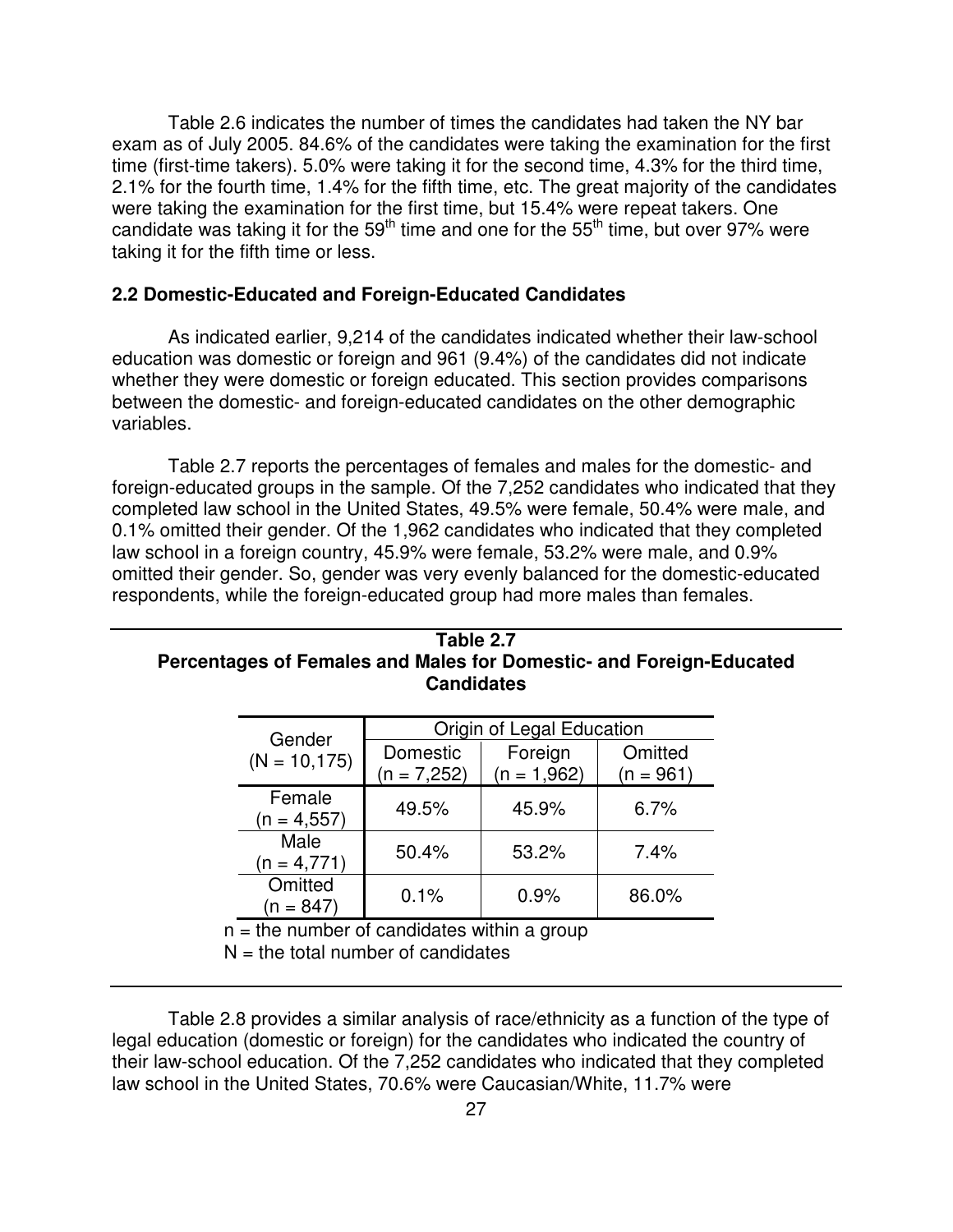Asian/Pacific Islander, 8.1% were Black/African American, 3.5% were Hispanic/Latino, 1.2% were Puerto Rican, 0.4% were Chicano/Mexican American, 0.2% were American Indian/Alaskan native, and 4.1% listed their race/ethnicity as "Other." Of the 1,962 respondents who indicated that they completed law school in a foreign country, 34.4% were Caucasian/White, 42.5% were Asian/Pacific Islander, 9.2% were Black/African American, 5.6% were Hispanic/Latino, and 7.8% listed their race/ethnicity as "Other." None of the foreign-educated candidates listed their race/ethnicity as Puerto Rican, Chicano/Mexican American, or American Indian/Alaskan native. Of the domesticeducated candidates, 0.2% omitted their race/ethnicity, and of the foreign-educated candidates, 0.6% omitted their race/ethnicity.

| Race/Ethnicity                                       | Origin of Legal Education |                          |                        |  |
|------------------------------------------------------|---------------------------|--------------------------|------------------------|--|
| $(N = 10, 175)$                                      | Domestic<br>$(n = 7,252)$ | Foreign<br>$(n = 1,962)$ | Omitted<br>$(n = 961)$ |  |
| Caucasian/White<br>$(n = 5,888)$                     | 70.6%                     | 34.4%                    | 9.7%                   |  |
| Asian/Pacific Islander<br>$(n = 1,697)$              | 11.7%                     | 42.5%                    | 1.4%                   |  |
| <b>Black/African American</b><br>$(n = 773)$         | 8.1%                      | 9.2%                     | 0.9%                   |  |
| Hispanic/Latino<br>$(n = 371)$                       | 3.5%                      | 5.6%                     | 0.6%                   |  |
| <b>Puerto Rican</b><br>(n = 91)                      | 1.2%                      | 0.0%                     | 0.1%                   |  |
| Chicano/Mexican American<br>(n = 28)                 | 0.4%                      | 0.0%                     | 0.1%                   |  |
| American Indian/Alaskan<br><b>Native</b><br>(n = 11) | 0.2%                      | 0.0%                     | 0.0%                   |  |
| Other<br>$(n = 461)$                                 | 4.1%                      | 7.8%                     | 0.8%                   |  |
| Omitted<br>(n = 855)                                 | 0.2%                      | 0.6%                     | 86.4%                  |  |

# **Table 2.8 Percentages Choosing Various Race/Ethnicity Categories for Domestic- and Foreign-Educated Candidates**

The racial/ethnic categories chosen by the foreign-educated candidates are generally consistent with their reported countries of legal education. The foreigneducated respondents who classified themselves as Caucasian/White were mainly educated in Europe, Canada, and Australia. Of the Caucasian/White foreign-educated candidates, 14.5% were educated in France, 10.7% in the United Kingdom, 8.1% in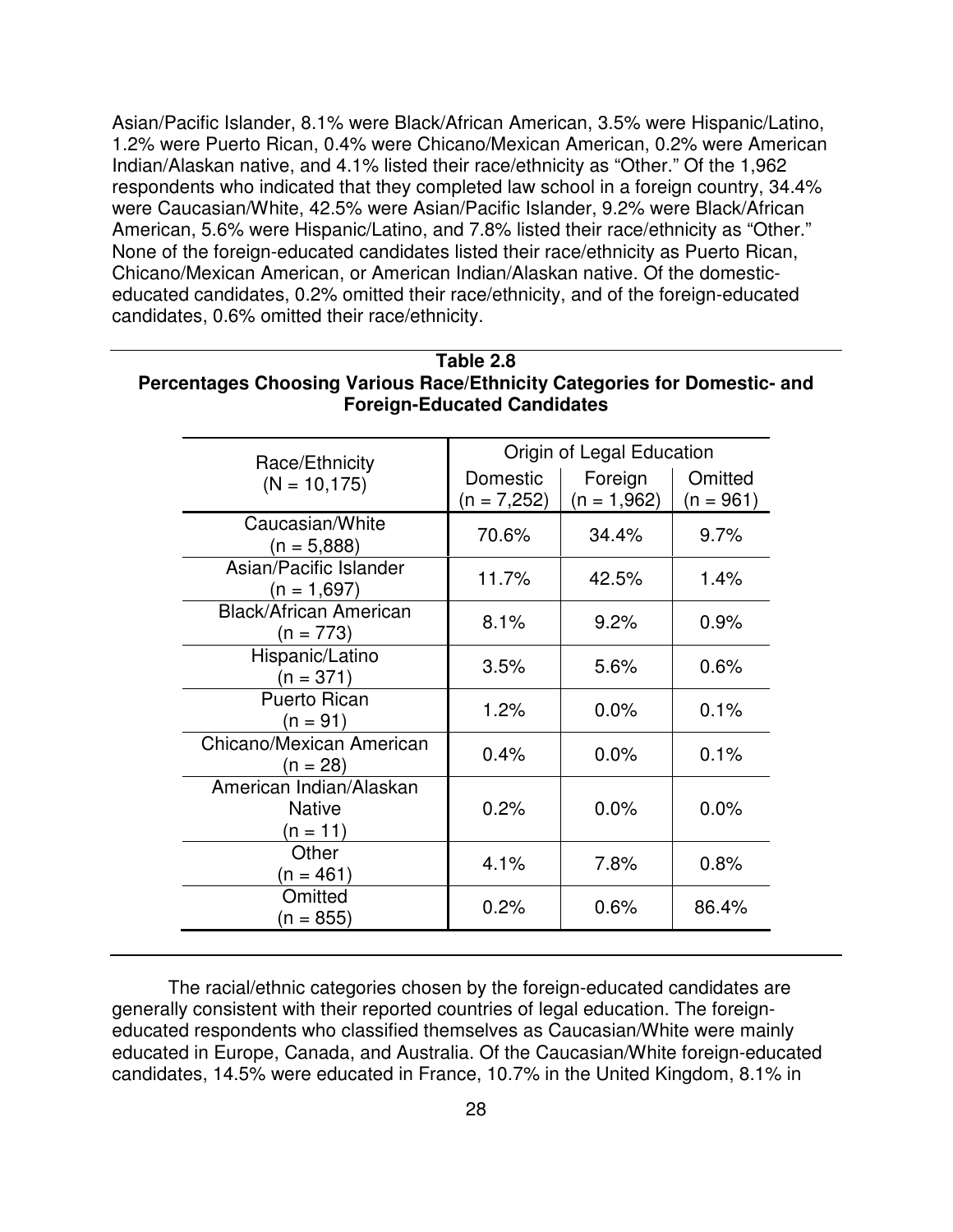Germany, 8.0% in Canada, 6.5% in Israel, 5.2% in Italy, 4.4% in Ireland, 4.0% in Australia, and most of the remainder were educated in other countries in Europe. The foreign-educated candidates who classified themselves as Asian/Pacific Islander were mainly educated in Asia. Over one-fourth, 26.4%, were educated in Japan, 17.0% in Korea, 16.6% in China, 13.6% in Taiwan, 7.6% in India, 5.3% in the Philippines, and 4.7% in the United Kingdom. Of the Black/African American graduates of foreign law schools, 47.8% were educated in Nigeria, 18.3% in the United Kingdom, 6.7% in Cameroon, and 3.9% in Ghana; Barbados, France, Jamaica, and Liberia each contributed 2.2% and most of the others were educated in other countries in Africa. Most of the Hispanic/Latino foreign-educated candidates were educated in Latin America; 20.2% were educated in Colombia, 12.8% in Brazil, 11.9% in Mexico, 11.0% in Peru, and 9.2% in Venezuela. Panama and Spain each contributed 3.7%, and most of the rest were educated in other countries in Central and South America. Of the graduates of foreign law schools who listed their race/ethnicity as "Other," 35.0% were educated in the United Kingdom, 7.8% in France, 7.1% in Nigeria, 5.2% in Israel; Canada, China, and India each contributed 3.2%.

The most dramatic differences between the racial/ethnic composition of the domestic-educated group and that of the foreign-educated group were that over 70% of the domestic-educated group was Caucasian/White, while less than 35% of the foreigneducated group was Caucasian/White, and that over 42% of the foreign-educated group was Asian/Pacific Islander, while less than 12% of the domestic-educated candidates put themselves in this category. Note that 8% of the foreign-educated group classified themselves as "Other," while about 4% of the domestic-educated group chose this category.

Table 2.9 provides an analysis of age at law school graduation as a function of type of law-school education (domestic or foreign) for the candidates who indicated the country of their law-school education. As noted earlier in the discussion of Table 2.4, age at law school graduation was not available for 21.5% (or 2,184) of the candidates, and most of those for whom this information was not available were foreign educated (99.3%). Of the domestic-educated candidates, over 75% were under 29 when they graduated from law school, and over 90% were under 36. The average age of the domestic-educated candidates when they completed law school was 27.65 years (with an SD of 4.86 years).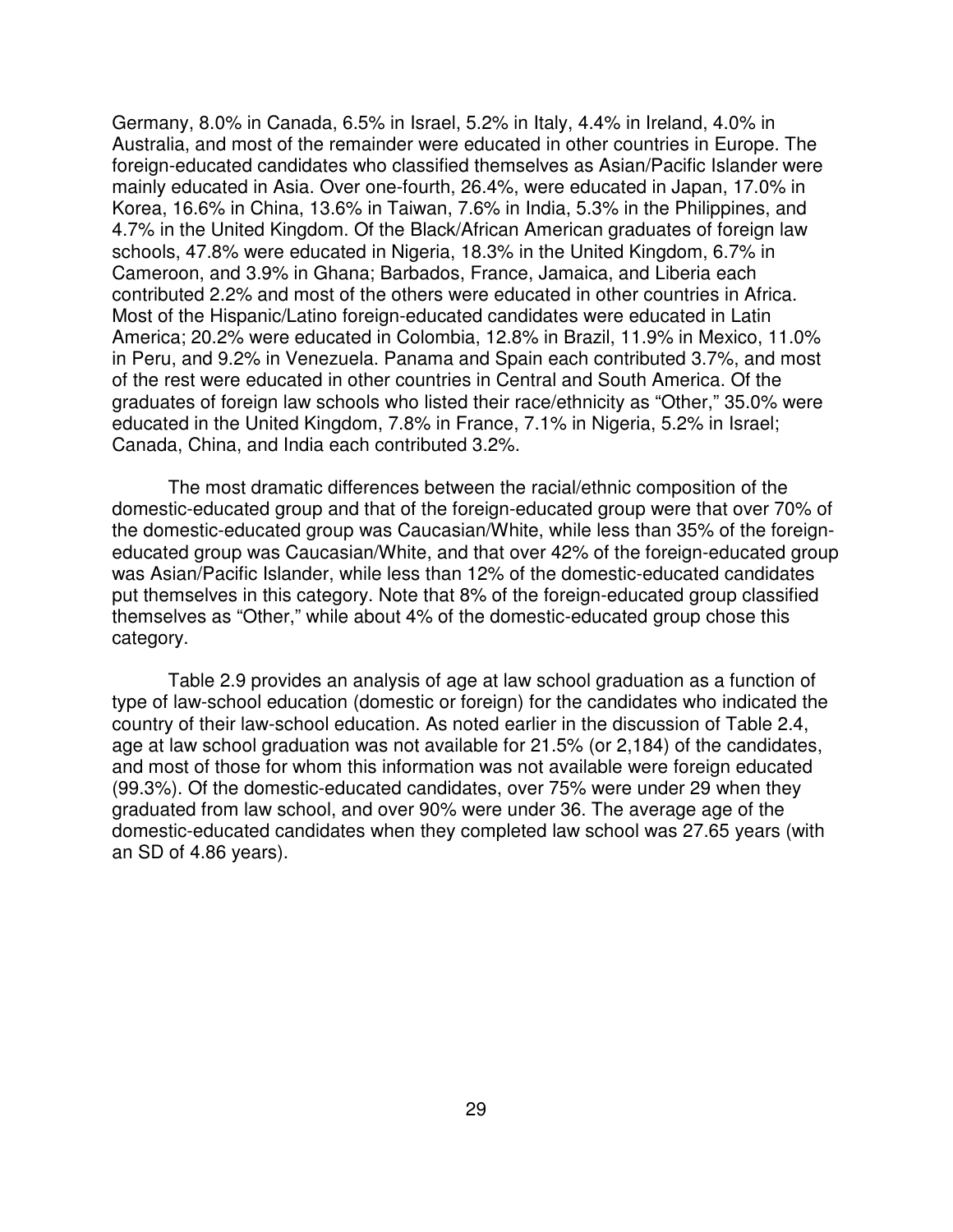| Percentages at Vanous Ages at Law School Graudation (Osing Age Hanges) for |                            |               |                           |           |  |  |
|----------------------------------------------------------------------------|----------------------------|---------------|---------------------------|-----------|--|--|
| <b>Domestic- and Foreign-Educated Candidates</b>                           |                            |               |                           |           |  |  |
|                                                                            | Age at Law                 |               | Origin of Legal Education |           |  |  |
|                                                                            | School Grad.               | Domestic      | Foreign                   | Omitted   |  |  |
|                                                                            | $(N = 10, 175)$            | $(n = 7,252)$ | $(n = 1,962)$             | (n = 961) |  |  |
|                                                                            | $<$ 27<br>$(n = 4,358)$    | 54.9%         | 0.1%                      | 38.8%     |  |  |
|                                                                            | $27 - 28$<br>$(n = 1,618)$ | 19.9%         | 0.3%                      | 17.7%     |  |  |
|                                                                            | 29-30<br>$(n = 738)$       | 8.9%          | 0.1%                      | 9.4%      |  |  |
|                                                                            | $31 - 35$<br>$(n = 725)$   | 8.8%          | 0.2%                      | 8.8%      |  |  |
|                                                                            | 36-40<br>(n = 272)         | 3.2%          | 0.1%                      | 4.4%      |  |  |
|                                                                            | 41-45<br>$(n = 140)$       | 1.6%          | 0.0%                      | 2.6%      |  |  |
|                                                                            | 46-50<br>$(n = 73)$        | 0.9%          | 0.0%                      | 1.1%      |  |  |
|                                                                            | $51 - 55$<br>$(n = 43)$    | 0.5%          | 0.0%                      | 0.6%      |  |  |
|                                                                            | 56-60<br>(n = 18)          | 0.2%          | 0.0%                      | 0.3%      |  |  |
|                                                                            | >60<br>$(n = 6)$           | 0.1%          | 0.0%                      | 0.2%      |  |  |
|                                                                            | Omitted<br>$(n = 2, 184)$  | 1.1%          | 99.3%                     | 16.0%     |  |  |
|                                                                            |                            |               |                           |           |  |  |

**Table 2.9 Percentages at Various Ages at Law School Graduation (Using Age Ranges) for**

Table 2.10 provides an analysis of age at bar attempt in July 2005 as a function of law-school education (domestic or foreign) for the candidates who indicated the country of their law-school education. For the foreign-educated candidates, these data were much more complete than they were for the age at graduation. The foreigneducated candidates were generally older when they took the bar in July 2005 than the domestic-educated candidates, with smaller percentages in the under-27 and the 27-28 categories, and larger percentages in all of the other categories. The average age of the domestic-educated candidates taking the bar examination in July 2005 was 28.26, and that for the foreign-educated candidates was 31.34 (with SDs of 5.52 and 6.85 respectively), for a difference of about three years.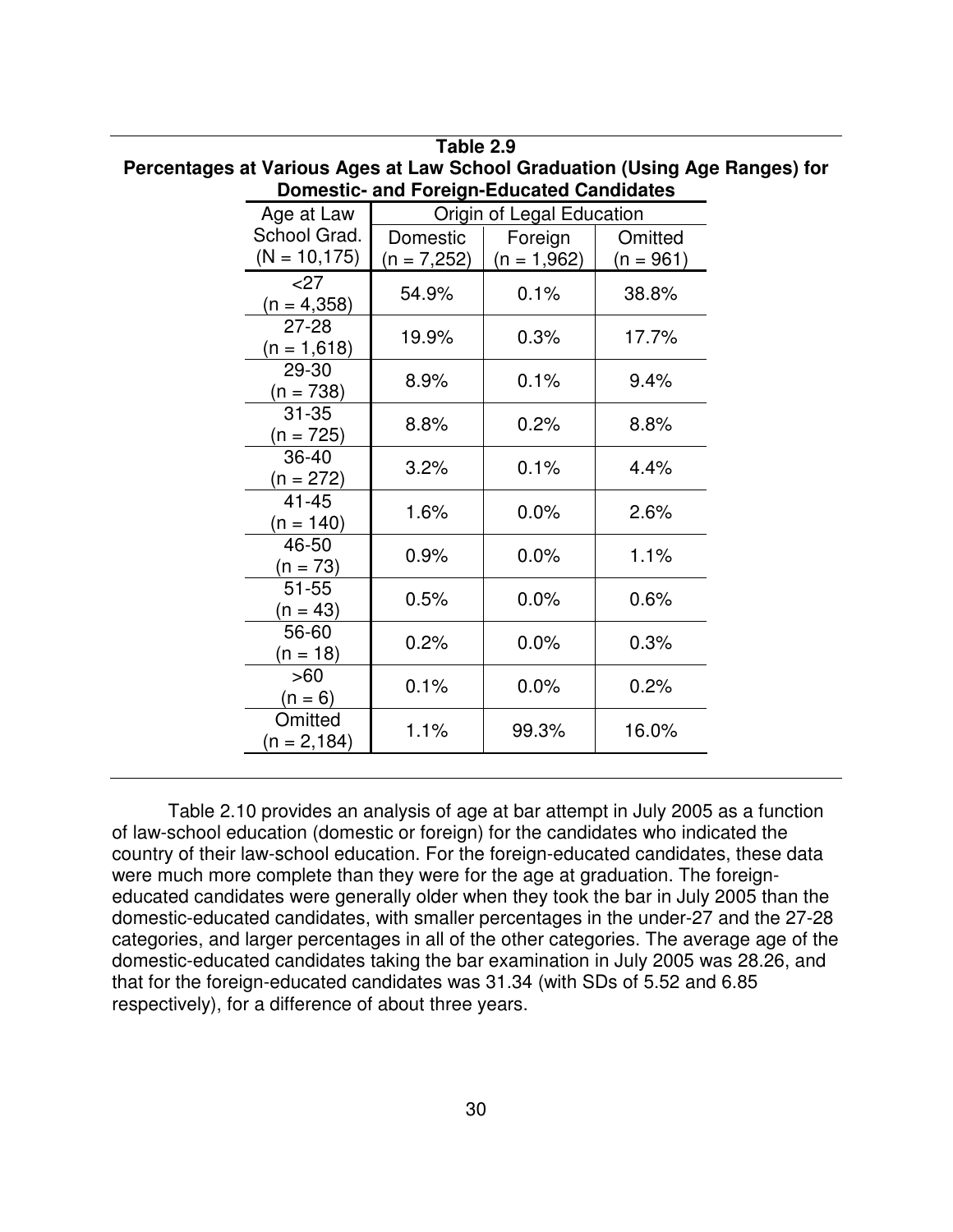| r crochiages at various Ages at oary 2000 Dar Attempt (Osing Age Hanges) for |                            |                           |               |             |  |
|------------------------------------------------------------------------------|----------------------------|---------------------------|---------------|-------------|--|
| <b>Domestic- and Foreign-Educated Candidates</b>                             |                            |                           |               |             |  |
|                                                                              | Age at Bar                 | Origin of Legal Education |               |             |  |
|                                                                              | Attempt                    | Domestic                  | Foreign       | Omitted     |  |
|                                                                              |                            | $(n = 7,252)$             | $(n = 1,962)$ | $(n = 961)$ |  |
|                                                                              | $<$ 27<br>$(n = 4, 493)$   | 50.6%                     | 25.0%         | 34.8%       |  |
|                                                                              | $27 - 28$<br>$(n = 2,015)$ | 21.0%                     | 15.3%         | 20.0%       |  |
|                                                                              | 29-30<br>$(n = 1, 127)$    | 9.9%                      | 14.7%         | 12.9%       |  |
|                                                                              | $31 - 35$<br>$(n = 1,332)$ | 10.1%                     | 23.5%         | 14.5%       |  |
|                                                                              | 36-40<br>(n = 574)         | 3.7%                      | 12.0%         | 7.2%        |  |
|                                                                              | $41 - 45$<br>(n = 314)     | 2.3%                      | 5.0%          | 4.9%        |  |
|                                                                              | 46-50<br>(n = 172)         | 1.2%                      | 2.8%          | 2.8%        |  |
|                                                                              | $51 - 55$<br>$n = 83$      | 0.7%                      | 0.8%          | 1.6%        |  |
|                                                                              | 56-60<br>$(n = 43)$        | 0.3%                      | 0.7%          | 1.1%        |  |
|                                                                              | >60<br>$(n = 22)$          | 0.2%                      | 0.4%          | 0.3%        |  |

# **Table 2.10 Percentages at Various Ages at July 2005 Bar Attempt (Using Age Ranges) for**

Table 2.11 provides an analysis of the number of bar attempts as of July 2005 as a function of origin of legal education (domestic or foreign) for the candidates who indicated the country of their law-school education. The foreign-educated candidates were more likely than the domestic-educated candidates to be repeating the examination. About 90% of the domestic-educated candidates and about 70% of the foreign-educated candidates were taking the NY bar exam for the first time. As of July 2005, the domestic-educated candidates had taken the NY bar exam an average of 1.30 times, and the foreign-educated candidates had taken it an average of 1.88 times (with SDs of 1.66 and 2.51 respectively).

As noted earlier, the foreign-educated candidates tended to have lower scores on the NY bar exam than the domestic-educated candidates and to have correspondingly higher failure rates. As a result, they were more likely to repeat the examination than the domestic-educated candidates.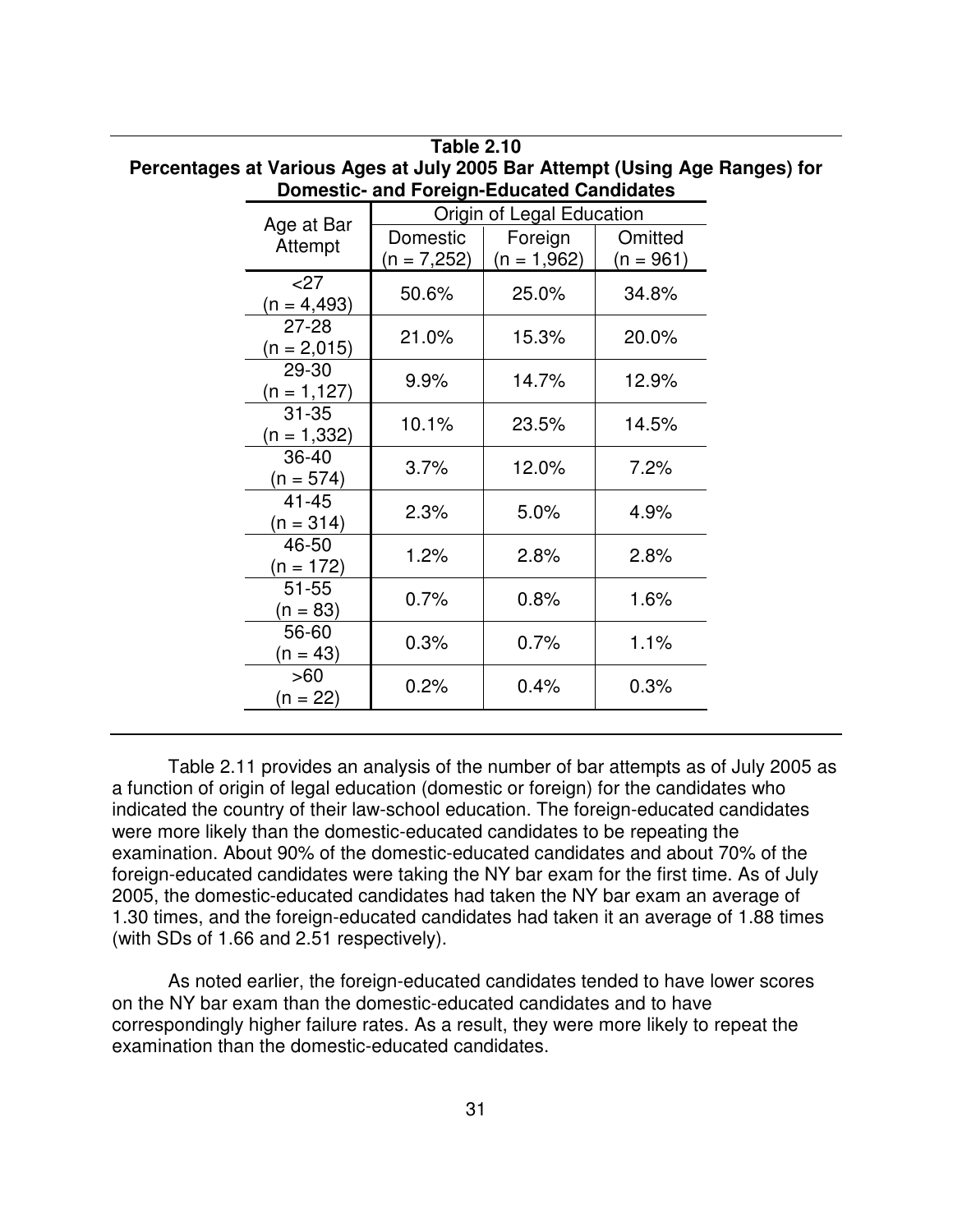| Number of                            | Origin of Legal Education |                         |                      |
|--------------------------------------|---------------------------|-------------------------|----------------------|
| <b>Bar Attempts</b><br>$(N = 10175)$ | Domestic<br>(n = 7252)    | Foreign<br>$(n = 1962)$ | Omitted<br>(n = 961) |
| $(n = 8,613)$                        | 90.8%                     | 70.6%                   | 66.8%                |
| $\overline{2}$<br>$(n = 506)$        | 3.0%                      | 11.2%                   | 7.2%                 |
| 3<br>(n = 433)                       | 2.6%                      | 8.1%                    | 8.7%                 |
| $\overline{4}$<br>(n = 211)          | 1.2%                      | 3.6%                    | 5.3%                 |
| $\overline{5}$<br>(n = 138)          | 0.8%                      | 2.1%                    | 3.6%                 |
| 6<br>$(n = 68)$                      | 0.4%                      | 1.0%                    | 2.1%                 |
| $(n = 48)$                           | 0.3%                      | 0.8%                    | 1.0%                 |
| 8<br>$(n = 27)$                      | 0.1%                      | 0.5%                    | 1.0%                 |
| 9<br>$(n = 30)$                      | 0.2%                      | 0.4%                    | 1.0%                 |
| 10<br>$(n = 19)$                     | 0.1%                      | 0.4%                    | 0.3%                 |
| >10<br>$(n = 82)$                    | 0.4%                      | 1.2%                    | 2.8%                 |

# **Table 2.11 Percentages of Number of Bar Attempts for Domestic- and Foreign-Educated**

#### **2.3 Characteristics of Domestic-Educated Candidates**

As noted earlier, the domestic-educated candidates differed substantially from the foreign-educated candidates in a number of ways, and therefore, most of our analyses were run separately for these two groups. In this section, we examine some relationships among demographic variables for the domestic-educated candidates.

Tables 2.12 and 2.13 display the relationship between race/ethnicity and gender for first-time takers and repeaters. Table 2.12 reports the percentages of females and males in each racial/ethnic group for the domestic-educated first-time takers, and Table 2.13 reports the percentages of females and males in each of the racial/ethnic group for the domestic-educated repeaters.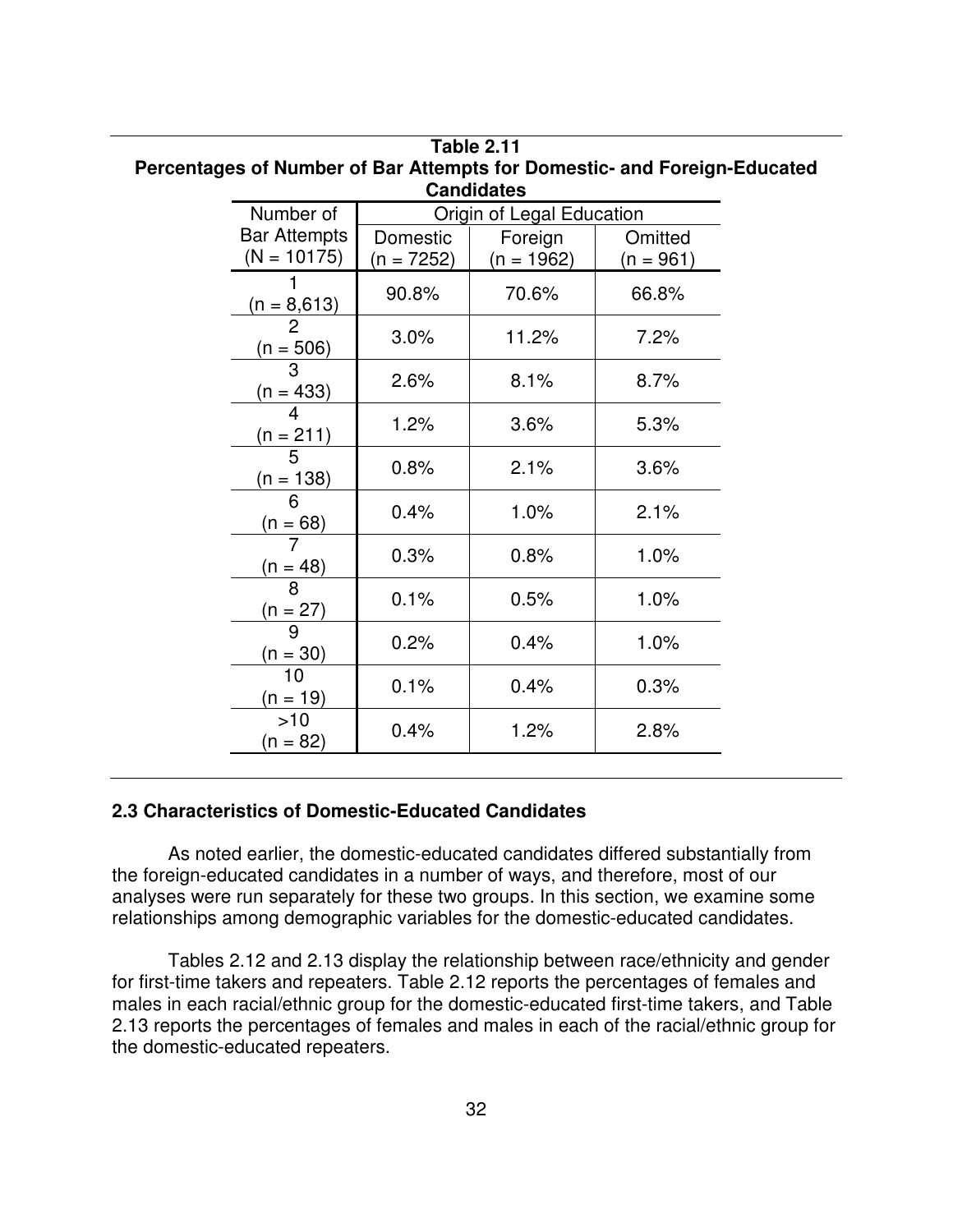|                                                       | Gender                  | Total*                |               |
|-------------------------------------------------------|-------------------------|-----------------------|---------------|
| Race/Ethnicity                                        | Female<br>$(n = 3,284)$ | Male<br>$(n = 3,299)$ | $(N = 6,585)$ |
|                                                       |                         |                       |               |
| Caucasian/White<br>$(n = 4.818)$                      | 69.0%                   | 77.4%                 | 73.2%         |
| Asian/Pacific Islander<br>$(n = 740)$                 | 12.9%                   | 9.6%                  | 11.2%         |
| <b>Black/African American</b><br>$(n = 430)$          | 8.5%                    | 4.6%                  | 6.5%          |
| Hispanic/Latino<br>$(n = 214)$                        | 3.3%                    | 3.2%                  | 3.2%          |
| <b>Puerto Rican</b><br>$(n = 73)$                     | 1.3%                    | 0.9%                  | 1.1%          |
| Chicano/Mexican American<br>$(n = 23)$                | 0.5%                    | 0.2%                  | 0.3%          |
| American Indian/Alaskan<br><b>Native</b><br>$(n = 9)$ | 0.2%                    | 0.1%                  | 0.1%          |
| Other<br>(n = 268)                                    | 4.3%                    | 3.8%                  | 4.1%          |
| Omitted<br>(n = 10)                                   | 0.1%                    | 0.2%                  | 0.2%          |
|                                                       |                         |                       |               |

**Table 2.12 Percentages of Domestic-Educated First-Time Taking Female and Male Candidates in Various Race/Ethnicity Categories**

\*Total includes two candidates who did not record their genders.

Table 2.12 reports the racial/ethnic distributions of the female and the male domestic-educated first-time takers. Similar to all domestic-educated candidates (see Table 2.8) the male group included a higher percentage of Caucasian/White candidates than the female group and lower percentages in all of the other racial/ethnic groups. Of the male domestic-educated first-time takers, 77.4% were Caucasian/White, and of the females, 69.0% were Caucasian/White. Each of the other racial/ethnic groups constituted a higher percentage of females than they did of males.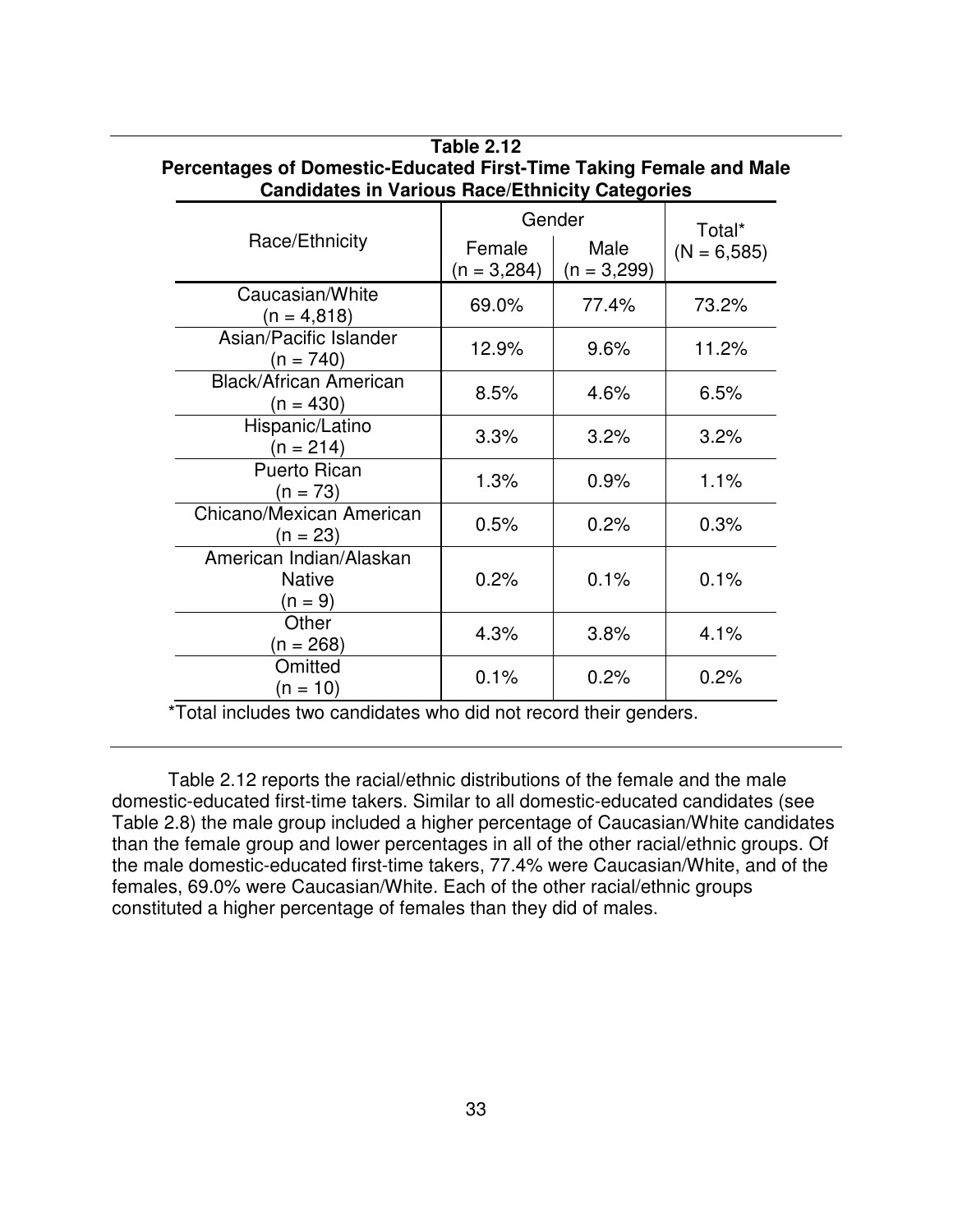| III validus nace/Editiicity Categories              |                       |                     |             |
|-----------------------------------------------------|-----------------------|---------------------|-------------|
|                                                     | Gender                | Total*              |             |
| Race/Ethnicity                                      | Female<br>$(n = 308)$ | Male<br>$(n = 357)$ | $(N = 667)$ |
| Caucasian/White<br>$(n = 302)$                      | 43.2%                 | 47.3%               | 45.3%       |
| Asian/Pacific Islander<br>$(n = 111)$               | 15.3%                 | 17.6%               | 16.6%       |
| <b>Black/African American</b><br>(n = 154)          | 25.3%                 | 21.3%               | 23.1%       |
| Hispanic/Latino<br>$(n = 42)$                       | 8.4%                  | 4.5%                | 6.3%        |
| <b>Puerto Rican</b><br>(n = 17)                     | 2.3%                  | 2.8%                | 2.5%        |
| Chicano/Mexican American<br>$(n = 4)$               | 0.6%                  | 0.6%                | 0.6%        |
| American Indian/Alaskan<br><b>Native</b><br>(n = 2) | 0.3%                  | 0.3%                | 0.3%        |
| Other<br>$(n = 31)$                                 | 4.2%                  | 4.8%                | 4.6%        |
| Omitted<br>$(n = 4)$                                | 0.3%                  | 0.8%                | 0.6%        |

# **Table 2.13 Percentages of Domestic-Educated Repeat Taking Female and Male Candidates in Various Race/Ethnicity Categories**

\*Total includes two candidates who did not record their genders.

Table 2.13 presents the percentages of females and males in each racial/ethnic group for the domestic-educated repeaters. Note that about 45% of the repeat takers were Caucasian/White, while about 73% of the first-time takers were Caucasian/White, and that about 23% of the repeaters were Black/African American, compared to 6.5% of the first-time takers. The Caucasian/White group constituted a higher percentage of the males (about 47.3%) than of the females (about 43.2%).

As was the case for domestic-educated first-time takers, males outnumbered females in the Caucasian/White group, and females tended outnumber males in several other groups.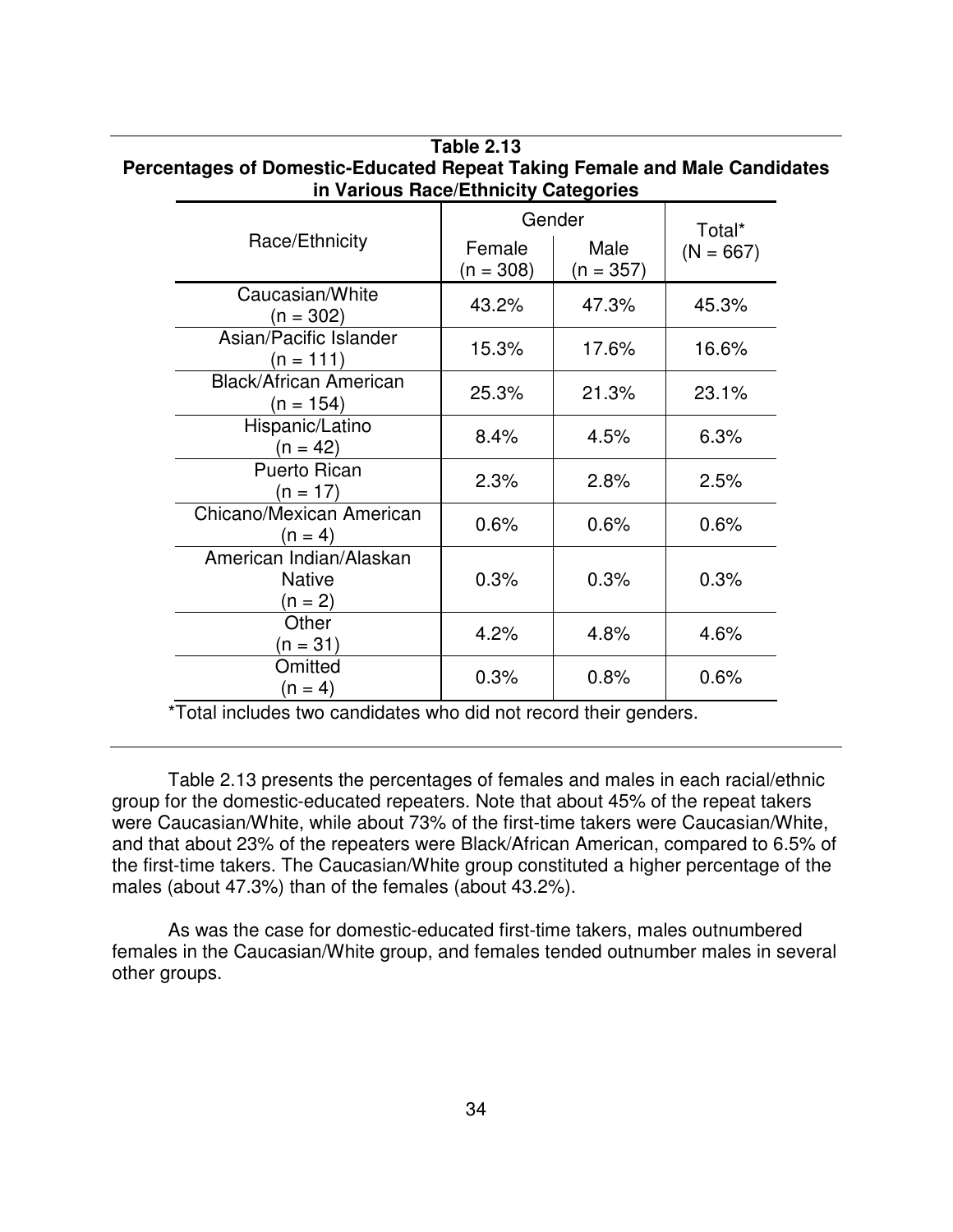Among the domestic-educated candidates, the females had an average age at graduation of 27.42 years, while the males had an average age at graduation of 27.87, years (with SDs of 4.90 and 4.83 respectively), for a difference of less than half a year. Table 2.14 presents a more detailed analysis of the relationship between gender and age at graduation for the domestic-educated candidates. Most of the graduates (about 59% of the females and about 52% of the males) were under 27 when they graduated. An additional 31% of the males and over 27% of the females were between 27 and 30 years old when they graduated.

| at Law School Graduation (Using Age Ranges) |               |               |           |  |  |
|---------------------------------------------|---------------|---------------|-----------|--|--|
| Age at Law                                  | Gender        |               |           |  |  |
| School                                      | Female        | Male          | Omitted   |  |  |
| Graduation                                  | $(n = 3,556)$ | $(n = 3,612)$ | $(n = 3)$ |  |  |
| $<$ 27<br>$(n = 3,983)$                     | 58.9%         | 52.2%         | 66.7%     |  |  |
| $27 - 28$<br>$(n = 1,443)$                  | 19.5%         | 20.8%         | 0.0%      |  |  |
| 29-30<br>$(n = 647)$                        | 7.9%          | 10.2%         | 0.0%      |  |  |
| $31 - 35$<br>$(n = 636)$                    | 7.8%          | 9.9%          | 33.3%     |  |  |
| 36-40<br>$(n = 229)$                        | 2.7%          | 3.7%          | 0.0%      |  |  |
| $41 - 45$<br>$(n = 115)$                    | 1.7%          | 1.6%          | 0.0%      |  |  |
| 46-50<br>$(n = 62)$                         | 0.7%          | 1.0%          | 0.0%      |  |  |
| $51 - 55$<br>$(n = 37)$                     | 0.6%          | 0.4%          | 0.0%      |  |  |
| 56-60<br>$(n = 15)$                         | 0.3%          | 0.1%          | 0.0%      |  |  |
| >60<br>$(n = 4)$                            | 0.1%          | 0.1%          | 0.0%      |  |  |
|                                             |               |               |           |  |  |

**Table 2.14 Percentages of Domestic-Educated Female and Male Candidates at Various Ages**

We also looked at the distributions of ages at graduation from law school for domestic-educated candidates across race/ethnicity and did not find any large differences. The range of average ages at graduation across race/ethnicity goes from 27.2 years for the "Other" group to 29.3 years for the American Indian/Alaskan Native group.

Among the domestic-educated candidates, females had an average age of 27.93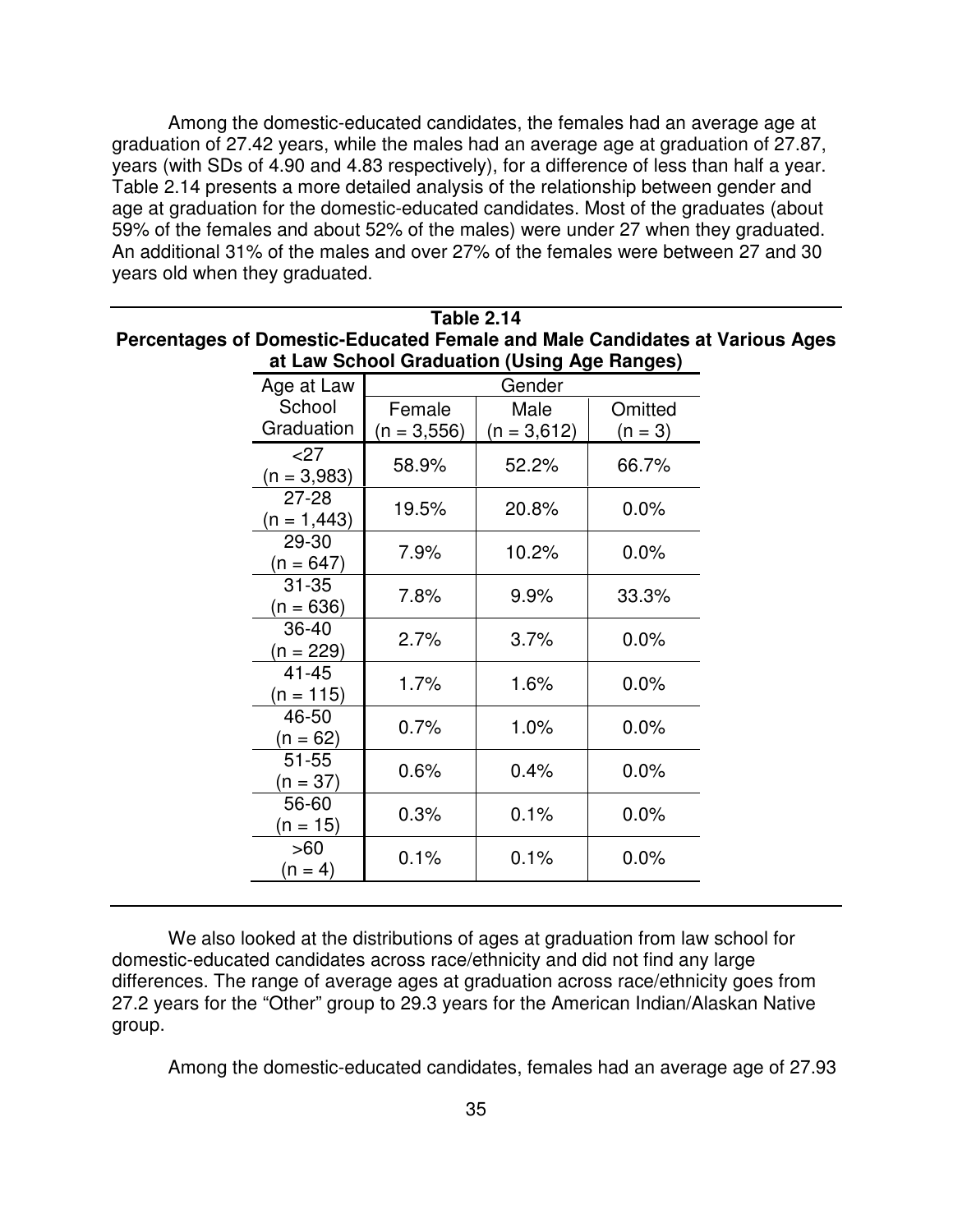years when they took the bar examination in July 2005, while males had an average age at bar attempt of 28.57 years at this point (with SDs of 5.41 and 5.60 respectively), for a difference of a little over half a year. Table 2.15 presents a more detailed breakdown of the relationship between gender and age at bar attempt for the domesticeducated candidates.

| at Bar Attempt (Using Age Ranges) |               |               |           |  |  |  |
|-----------------------------------|---------------|---------------|-----------|--|--|--|
| Age at Bar                        | Gender        |               |           |  |  |  |
| Attempt                           | Female        | Male          | Omitted   |  |  |  |
| $(N = 7,252)$                     | $(n = 3,592)$ | $(n = 3,656)$ | $(n = 4)$ |  |  |  |
| $<$ 27<br>$(n = 3,669)$           | 54.1%         | 47.1%         | 25.0%     |  |  |  |
| $27 - 28$<br>$(n = 1,523)$        | 20.6%         | 21.4%         | 25.0%     |  |  |  |
| 29-30<br>$(n = 715)$              | 8.8%          | 10.9%         | 0.0%      |  |  |  |
| $31 - 35$<br>$(n = 732)$          | $9.0\%$       | 11.2%         | 0.0%      |  |  |  |
| 36-40<br>$(n = 270)$              | 3.1%          | 4.3%          | 0.0%      |  |  |  |
| $41 - 45$<br>$(n = 169)$          | 2.0%          | 2.6%          | 25.0%     |  |  |  |
| 46-50<br>$(n = 90)$               | 1.1%          | 1.4%          | 25.0%     |  |  |  |
| $51 - 55$<br>$(n = 53)$           | 0.7%          | 0.8%          | $0.0\%$   |  |  |  |
| 56-60<br>$(n = 19)$               | 0.3%          | 0.2%          | 0.0%      |  |  |  |
| >60<br>(n = 12)                   | 0.2%          | 0.2%          | 0.0%      |  |  |  |

**Table 2.15 Percentages of Domestic-Educated Female and Male Candidates at Various Ages**

Table 2.16 provides a breakdown of the number of bar attempts by the domesticeducated candidates as a function of gender as of July 2005. Most of the domesticeducated candidates taking the NY bar exam in July 2005 were taking it for the first time, with males a bit more likely to be repeating the examination than females. Modest percentages were taking the examination for the second or third times, with 96.8% of females and 96.0% of males taking the NY bar exam for the third time or less. As of July 2005, the domestic-educated females had taken the bar examination an average of 1.25 times, while the domestic-educated males had taken it an average of 1.34 times (with SDs of 1.24 and 1.98, respectively).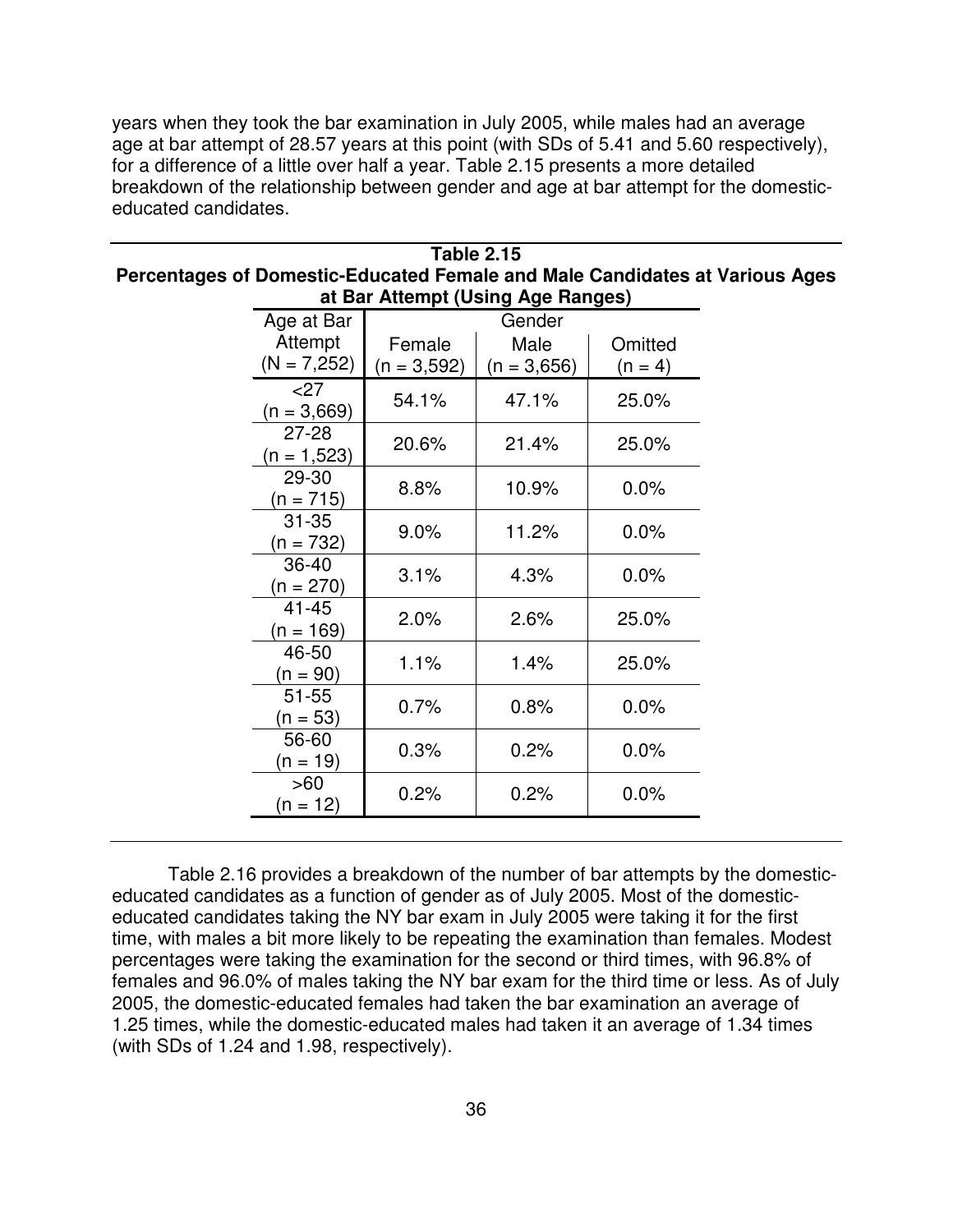| 1 AVIG 4. I V<br>Percentages of Female and Male Domestic-Educated Candidates |                                     |               |                            |           |  |  |  |  |
|------------------------------------------------------------------------------|-------------------------------------|---------------|----------------------------|-----------|--|--|--|--|
|                                                                              |                                     |               | for Number of Bar Attempts |           |  |  |  |  |
|                                                                              | Number of Bar                       |               | Gender                     |           |  |  |  |  |
|                                                                              | <b>Attempts</b>                     | Female        | Male                       | Omitted   |  |  |  |  |
|                                                                              | $(N = 7,252)$                       | $(n = 3.592)$ | $(n = 3,656)$              | $(n = 4)$ |  |  |  |  |
| 2                                                                            | $(n = 6,585)$                       | 91.4%         | 90.2%                      | 50.0%     |  |  |  |  |
|                                                                              | $(n = 217)$                         | 2.6%          | 3.4%                       | 0.0%      |  |  |  |  |
|                                                                              | 3<br>$(n = 190)$<br>4<br>$(n = 89)$ | 2.8%          | 2.4%                       | 25.0%     |  |  |  |  |
|                                                                              |                                     | 1.1%          | 1.3%                       | 0.0%      |  |  |  |  |
| 5<br>$(n = 61)$                                                              |                                     | 0.7%          | 1.0%                       | 25.0%     |  |  |  |  |
| 6<br>$(n = 29)$                                                              | 0.4%                                | 0.4%          | 0.0%                       |           |  |  |  |  |
|                                                                              | 7 or more<br>(n = 81)               | 1.0%          | 1.3%                       | 0.0%      |  |  |  |  |

# **Table 2.16 Percentages of Female and Male Domestic-Educated Candidates**

### **2.4 Characteristics of Foreign-Educated Candidates**

The demographic characteristics of the foreign-educated candidates are quite different from those of the domestic-educated candidates.

Tables 2.17 and 2.18 analyze the relationship between gender and race/ethnicity for the foreign-educated candidates, first-time takers and repeaters. Table 2.17 reports the racial/ethnic distributions of the female and the male foreign-educated first-time takers. The race/ethnic category with the highest percentage of candidates is the Asian/Pacific Islander category, followed by the Caucasian/White category, "Other" category, Hispanic/Latino category, and Black/African American category. None of the foreign-educated candidates chose the Puerto Rican, Chicano/Mexican American, or American Indian/Alaskan Native categories.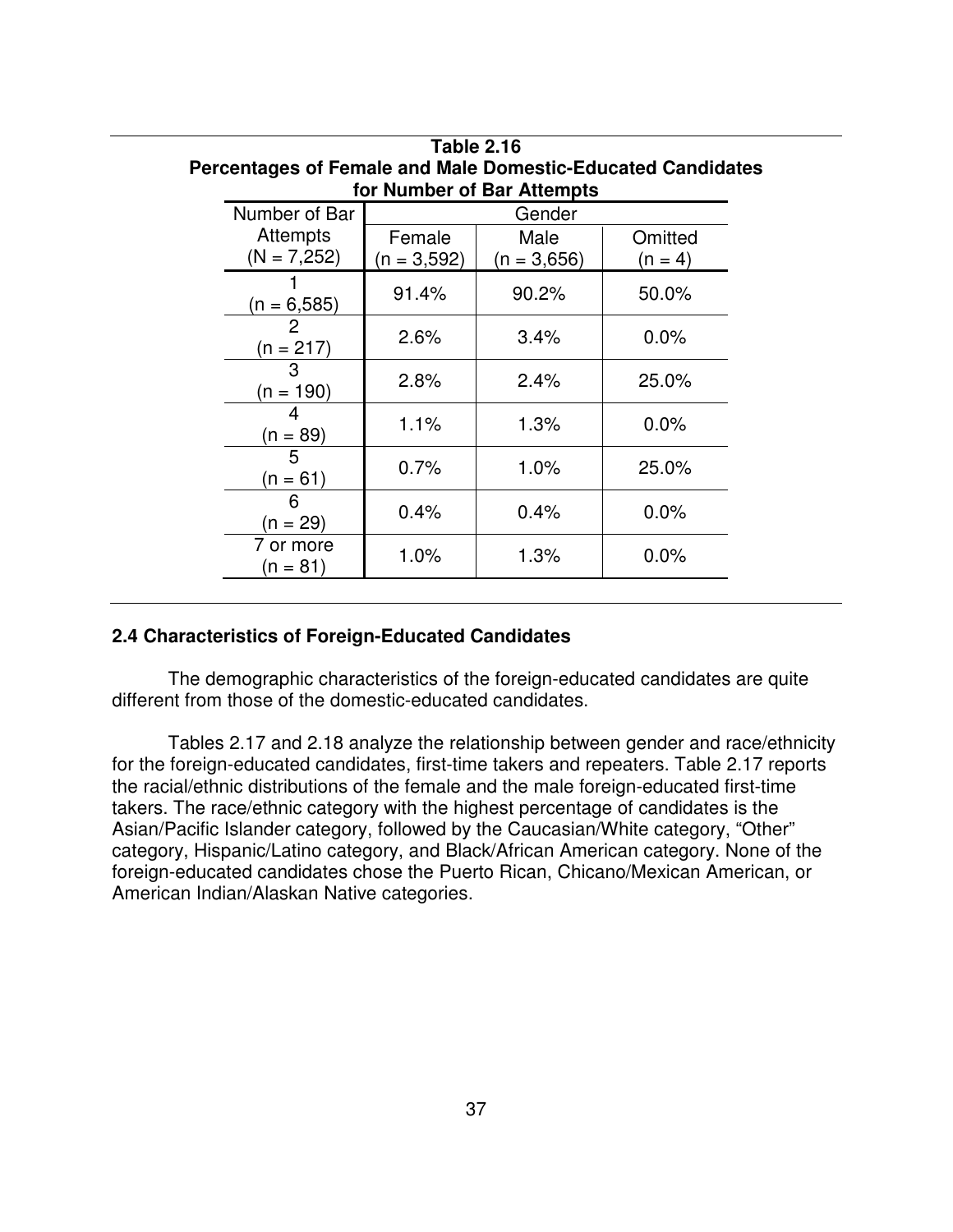| <b>Categories for Female and Male Candidates</b> |                                              |        |              |  |
|--------------------------------------------------|----------------------------------------------|--------|--------------|--|
|                                                  |                                              | Gender | Total*       |  |
| Race/Ethnicity                                   | Male<br>Female<br>$(n = 633)$<br>$(n = 748)$ |        | $(N = 1386)$ |  |
| Caucasian/White<br>(n = 554)                     | 42.5%                                        | 38.1%  | 40.0%        |  |
| Asian/Pacific Islander<br>$(n = 590)$            | 38.7%                                        | 45.9%  | 42.6%        |  |
| <b>Black/African American</b><br>$(n = 67)$      | 5.4%                                         | 4.3%   | 4.8%         |  |
| Hispanic/Latino<br>$(n = 73)$                    | 6.0%                                         | 4.7%   | 5.3%         |  |
| Other<br>$(n = 92)$                              | 6.6%                                         | 6.7%   | 6.6%         |  |
| Omitted<br>(n = 10)                              | 0.8%                                         | 0.4%   | 0.7%         |  |

## **Table 2.17 Percentages of Foreign-Educated First-Time Takers in Various Race/Ethnicity**

\*Total includes five candidates who did not record their genders.

In contrast with the domestic-educated first-time takers, for the foreign-educated first-time takers, females were more likely than males to be Caucasian/White. Among the foreign-educated first-time takers, the female category had a higher percentage of Caucasian/Whites and a lower percentage of Asian/Pacific Islanders than the male category; 42.5% of the female foreign-educated first-time takers were Caucasian/White, and 38.1% of the male foreign-educated first-time takers were Caucasian/White, while 38.7% of the female foreign-educated first-time takers were Asian/Pacific Islander, and 45.9% of the male foreign-educated first-time takers were Asian/Pacific Islander. The foreign-educated first-time takers who categorized themselves as Black/African American constituted a higher percentage of the females than of the males (5.4% to about 4.3%) as did those categorizing themselves as Hispanic/Latino (6.0% to about 4.7%).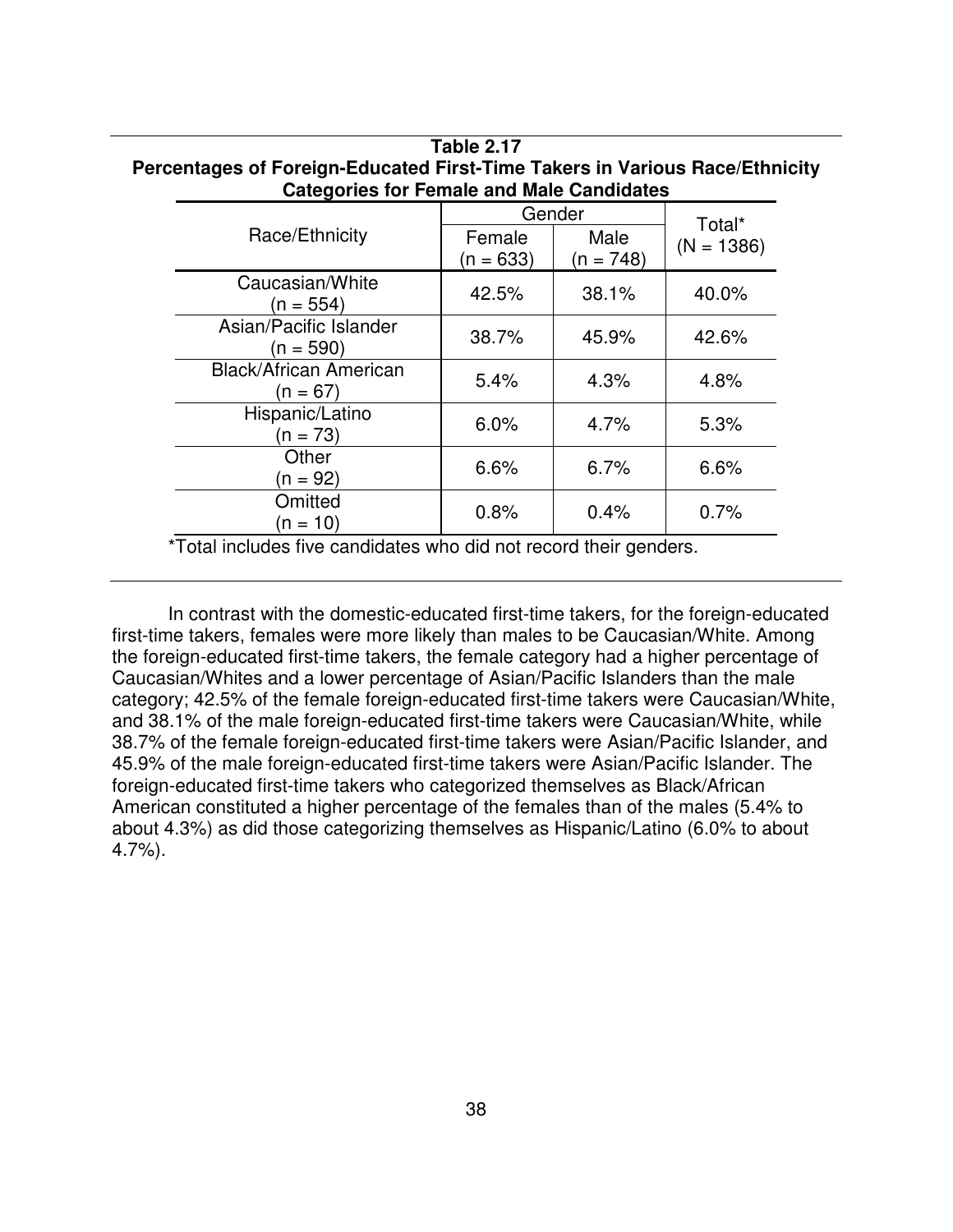#### **Table 2.18 Percentages of Foreign-Educated Repeaters in Various Race/Ethnicity Categories for Female and Male Candidates**

|                                              | Gender                | Total*              |             |
|----------------------------------------------|-----------------------|---------------------|-------------|
| Race/Ethnicity                               | Female<br>$(n = 268)$ | Male<br>$(n = 296)$ | $(N = 576)$ |
| Caucasian/White<br>(n = 121)                 | 21.3%                 | 20.6%               | 21.0%       |
| Asian/Pacific Islander<br>$(n = 243)$        | 44.0%                 | 40.5%               | 42.2%       |
| <b>Black/African American</b><br>$(n = 113)$ | 15.7%                 | 23.6%               | 19.6%       |
| Hispanic/Latino<br>$(n = 36)$                | 7.1%                  | 5.4%                | 6.3%        |
| Other<br>(n = 62)                            | 11.6%                 | 9.8%                | 10.8%       |
| Omitted<br>(n = 1)                           | 0.4%                  | 0.0%                | 0.2%        |

\*Total includes 12 candidates who did not record their genders.

For the foreign-educated repeaters, Table 2.18 presents the percentages of the females and of the males in each racial/ethnic group. A slightly higher percentage of the females than of the males classified themselves as Caucasian/White (21.3% to about 20.6%) and as Asian/Pacific Islander (44.0% to 40.5%). In the Black/African American group, males outnumbered females. In the Hispanic/Latino group, females outnumbered males.

The results in Table 2.18 differ from those of the domestic-educated repeat takers (Table 2.13), where the Caucasian/White and Asian/Pacific Islander groups constituted lower percentages of females than males and the Black/African American group constituted higher percentages of females than males. The results are comparable for the Hispanic/Latino group, where females outnumber males for the domestic- and foreign-educated repeaters.

Data on the ages at graduation from law school was not available for essentially all of the foreign-educated candidates, and therefore, analyses involving this variable could not be conducted for the foreign-educated candidates.

The foreign-educated candidates were generally a bit older than the domesticeducated candidates when they took the NY bar exam in July 2005. Among the foreigneducated candidates, females had an average age of 29.61 years when they took the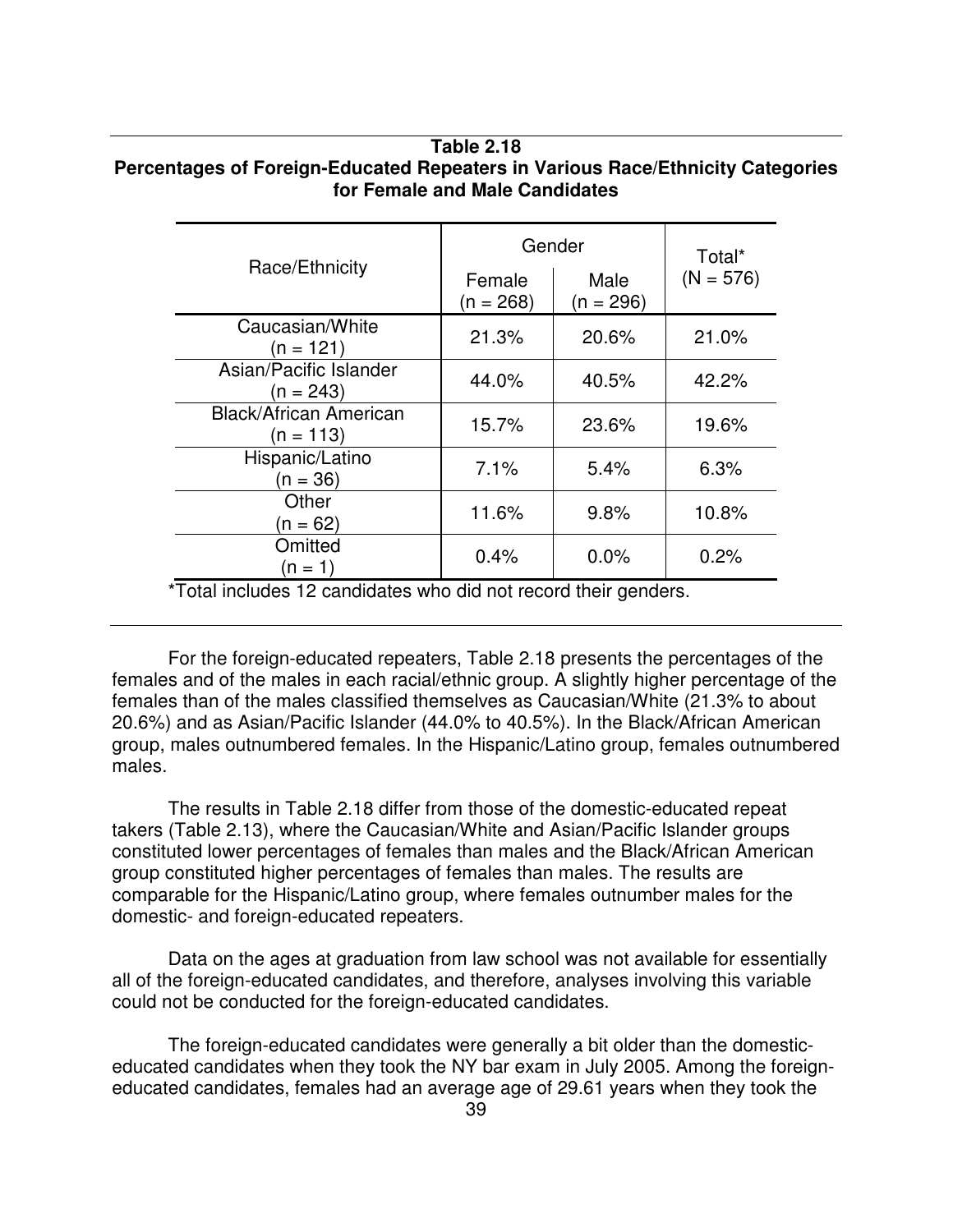bar examination (compared to 27.93 for the domestic-educated females), and males had an average age at bar attempt of 32.74 years at this point (compared to 28.57 for the domestic-educated males). Table 2.19 presents a detailed description of the relationship between gender and age at bar attempt for the foreign-educated candidates. Note that a third of the foreign-educated females were under 27 and over two-thirds were under 30 when they took the NY bar exam, but just over 45% of the males were under 30 when they took the bar examination.

| <b>Table 2.19</b>                                                             |
|-------------------------------------------------------------------------------|
| Percentages of Foreign-Educated Female and Male Candidates at Various Ages at |
| Bar Attempt (Using Age Ranges) in July 2005                                   |

| Age at Bar               | Gender                |                       |                       |  |  |  |
|--------------------------|-----------------------|-----------------------|-----------------------|--|--|--|
| Attempt<br>$(N = 1,962)$ | Female<br>$(n = 901)$ | Male<br>$(n = 1,044)$ | Omitted<br>$(n = 17)$ |  |  |  |
| $<$ 27<br>$(n = 490)$    | 33.6%                 | 17.8%                 | 5.9%                  |  |  |  |
| $27 - 28$<br>$(n = 300)$ | 18.0%                 | 13.1%                 | 5.9%                  |  |  |  |
| 29-30<br>$(n = 288)$     | 15.2%                 | 14.4%                 | 5.9%                  |  |  |  |
| $31 - 35$<br>$(n = 461)$ | 19.6%                 | 26.6%                 | 35.3%                 |  |  |  |
| $36 - 40$<br>$(n = 235)$ | 8.1%                  | 15.0%                 | 29.4%                 |  |  |  |
| $41 - 45$<br>(n = 98)    | 2.7%                  | 7.0%                  | 5.9%                  |  |  |  |
| 46-50<br>(n = 55)        | 2.2%                  | 3.3%                  | 5.9%                  |  |  |  |
| $51 - 55$<br>(n = 15)    | 0.3%                  | 1.1%                  | 0.0%                  |  |  |  |
| 56-60<br>(n = 13)        | 0.1%                  | 1.1%                  | $0.0\%$               |  |  |  |
| >60<br>$(n = 7)$         | 0.1%                  | 0.5%                  | 5.9%                  |  |  |  |

The foreign-educated candidates were much more likely than the domesticeducated candidates to be repeating the NY bar exam, with just under 10% of the domestic-educated candidates repeating, compared to almost 30% of the foreigneducated candidates repeating. Table 2.20 provides an analysis of the number of bar attempts as of July 2005 as a function of gender for the foreign-educated candidates. Females were a bit more likely than males to be repeating the bar exam, but were more likely to be taking it for the second, third, or fourth time, rather than the fifth time or higher. 70.3% of the females and 71.6% of males were taking the bar examination for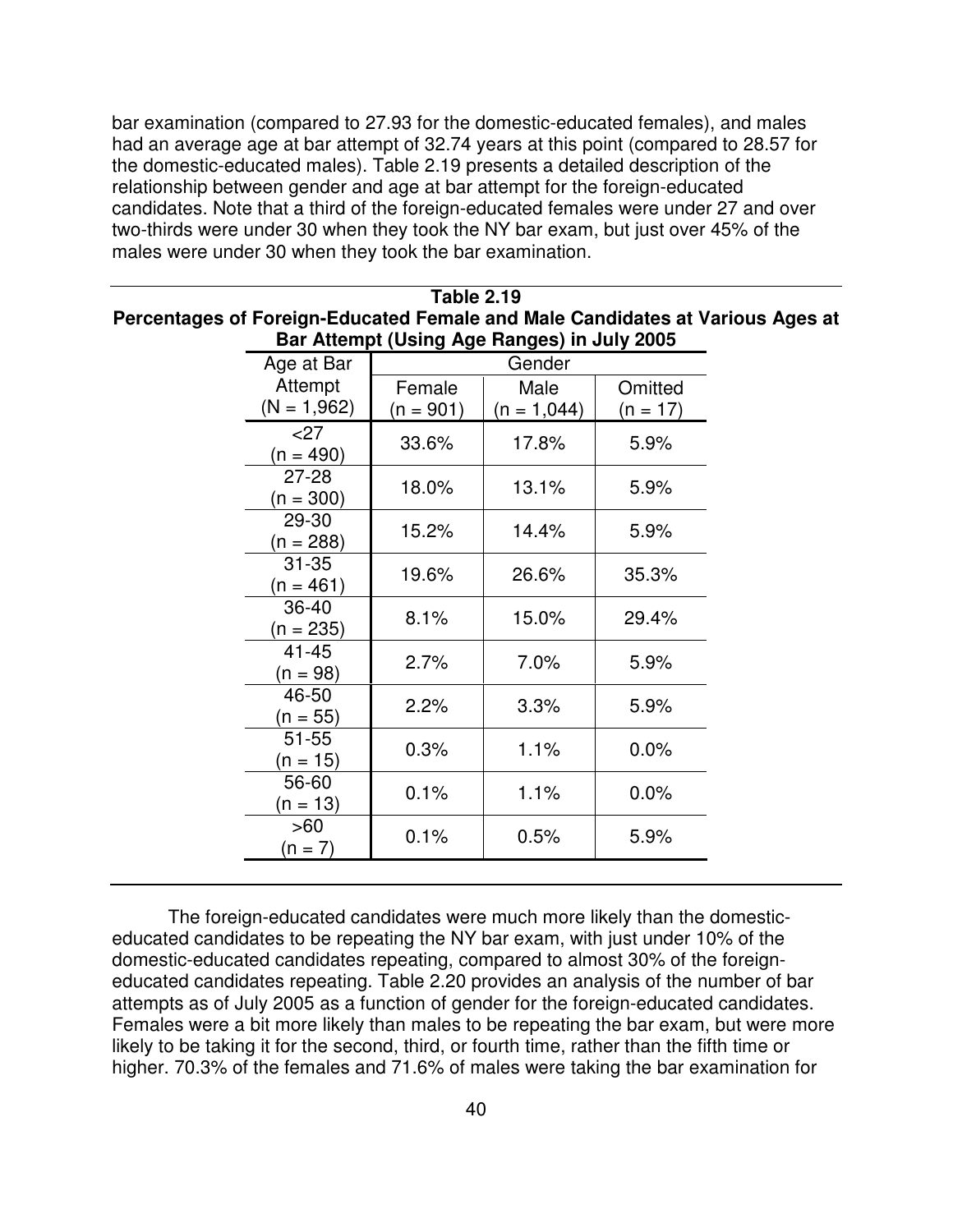the first time. As of July 2005, the foreign-educated females had taken the examination an average of 1.72 times, and the foreign-educated males had taken it an average of 1.96 times (with SDs of 1.72 and 2.83 respectively).

| <b>Table 2.20</b>                                                            |
|------------------------------------------------------------------------------|
| Percentages of Foreign-Educated Female and Male Candidates for Number of Bar |
| <b>Attempts</b>                                                              |

| Number of                               |                       | nuvupu<br>Gender      |                       |
|-----------------------------------------|-----------------------|-----------------------|-----------------------|
| Bar<br><b>Attempts</b><br>$(N = 1,962)$ | Female<br>$(n = 901)$ | Male<br>$(n = 1,044)$ | Omitted<br>$(n = 17)$ |
| (n = 1,386)                             | 70.3%                 | 71.6%                 | 29.4%                 |
| $\frac{(n = 220)}{3}$                   | 12.5%                 | 10.1%                 | 11.8%                 |
| (n = 159)                               | 8.7%                  | 7.4%                  | 23.5%                 |
| $\frac{(n = 71)}{2}$                    | 4.2%                  | 3.2%                  | 0.0%                  |
| $\frac{(n = 42)}{6}$                    | 1.6%                  | 2.7%                  | 0.0%                  |
| $\frac{(n = 19)}{7}$                    | 0.7%                  | 1.0%                  | 17.6%                 |
| $(n = 16)$                              | 0.8%                  | 0.8%                  | 5.9%                  |
| $\overline{8}$<br>$\frac{(n = 10)}{9}$  | 0.2%                  | 0.8%                  | 0.0%                  |
| $\frac{(n = 7)}{10}$                    | 0.3%                  | 0.4%                  | $0.0\%$               |
| $(n = 8)$                               | 0.0%                  | 0.8%                  | 0.0%                  |
| >10<br>(n = 24)                         | 0.8%                  | 1.4%                  | 11.8%                 |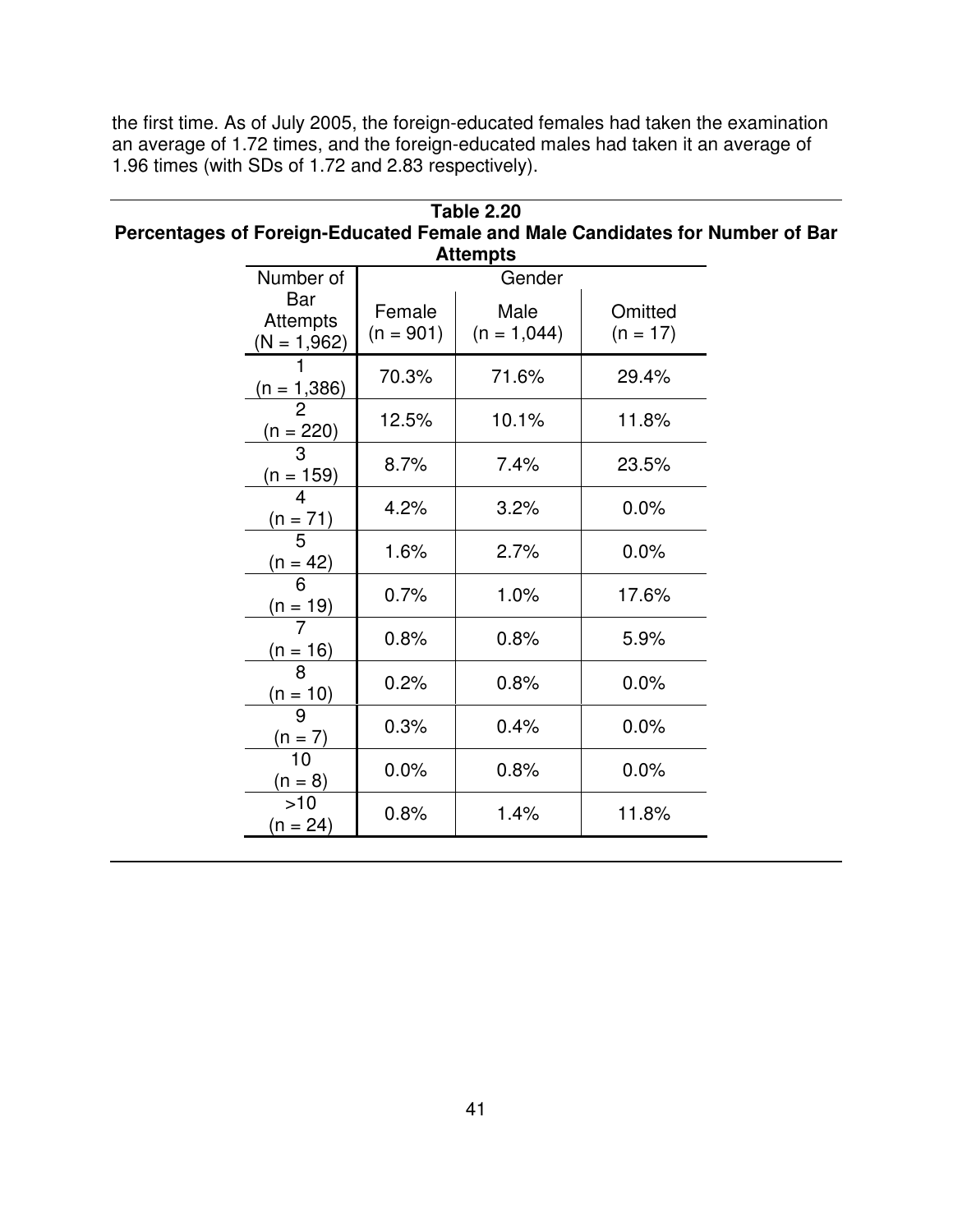Notes:

1. Adding the percentages listed in tables throughout this report may result in total percentages that differ slightly from 100% due to rounding (e.g., a total percentage of 100.1%), as percentages reported in the tables were rounded to the nearest tenth of a percent.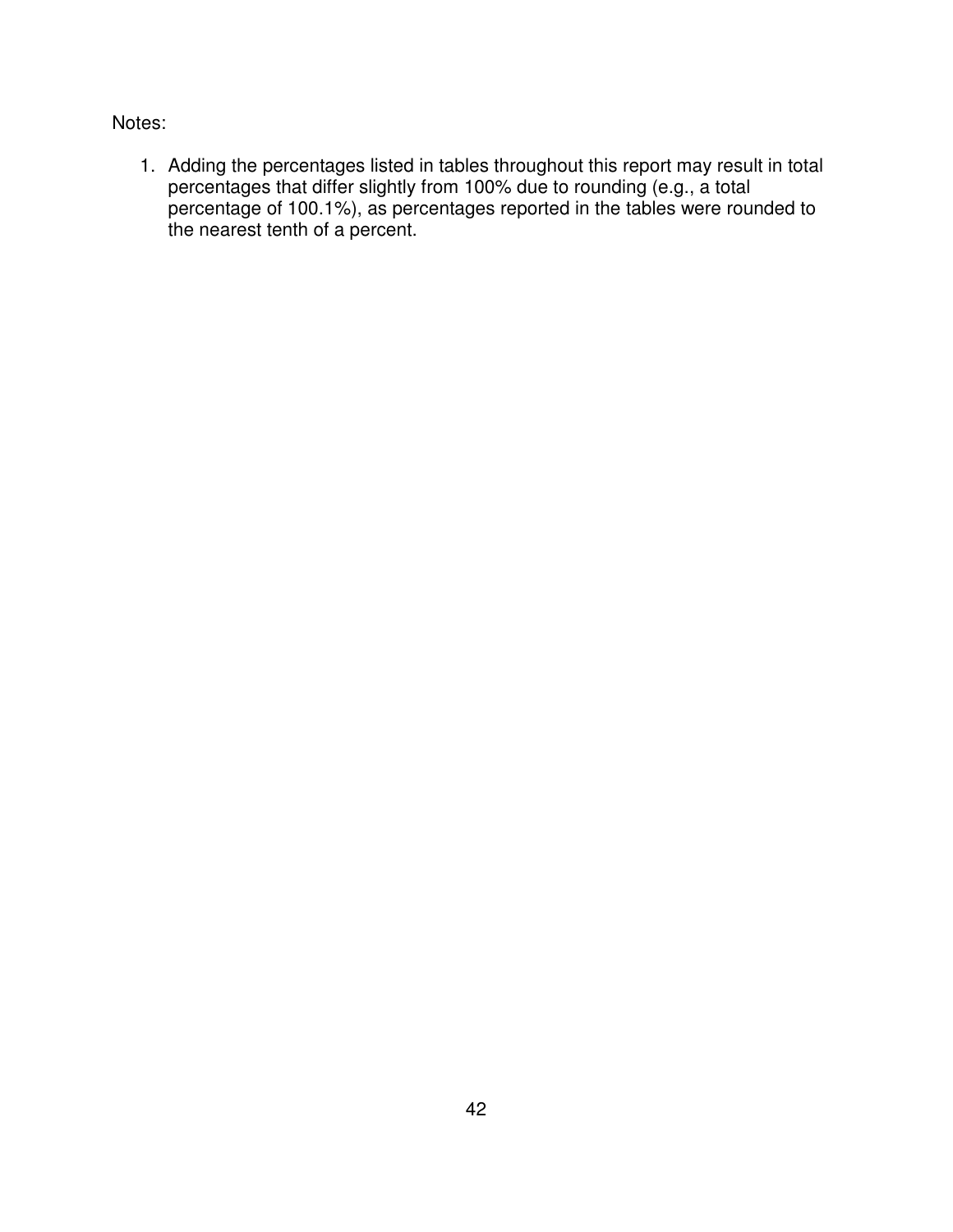### **3. Analyses of Candidate Performance on the July 2005 New York Bar Examination**

This section provides detailed descriptions of the performance of the domesticeducated candidates and the foreign-educated candidates on the July 2005 administration of the NY bar exam. It includes analyses of scores on the three different components of the NY bar exam and on the examination as a whole for various groups of candidates. The implications of these results in terms of percentages passing and failing the bar examination are examined in the next section.

The NY bar exam includes four sections, each with different kinds of questions or tasks; the Multistate Bar Examination (MBE), which includes 200 multiple-choice questions; the New York Essay Examination with five essay questions (NY Essay); one Multistate Performance Test task (MPT); and the New York multiple-choice test (NYMC) with 50 questions. In determining the scores on the New York bar exam, the five New York Essays and the MPT are combined to produce a total essay score (essay).

The scores on each component of the NY bar exam (the MBE, the essay, and the NYMC) are scaled to a 0-1,000-point scale. First, the MBE score, which is reported on a 0-200 scale, is multiplied by 5, putting it onto a 0-1,000 scale. The essay scores and the NYMC scores are then scaled to this MBEx5 scale. Scaling the essay and NYMC scores to the MBEx5 ensures that, for the total group of candidates taking the NY bar exam on a given test date, the mean, or average, and the SD (standard deviation), or spread, of the essay scores and of the NYMC scores will be the same as the mean and SD of the MBE scores on the MBEx5.

This scaling does not ensure that the means and SDs on the different components will be the same in the sample of candidates who agreed to participate in the study (the respondents), although we expect them to be similar because most of the candidates agreed to participate. Also, the scaling does not ensure that the means and SDs of the different tests will be the same in different sub-groups of respondents, and the means are not necessarily expected to be similar in these sub-groups. When reported below, scores for components of the NY bar exam will be reported on a 0- 1,000 scale, unless otherwise noted.

In computing the total score for each candidate on the NY bar exam, the MBE gets a weight of 40%, and the NYMC gets a weight of 10%. The five New York essay questions together get a weight of 40%, and the MPT gets a weight of 10%, and therefore, the essay score, derived from the scores on the five essays and the MPT, is assigned a weight of 50%.

An important aspect of test scores is their *reliability*. Reliability refers to the consistency or repeatability in scores and reflects the extent to which the measurements are free of random variation or random error. Reliability is typically reported as a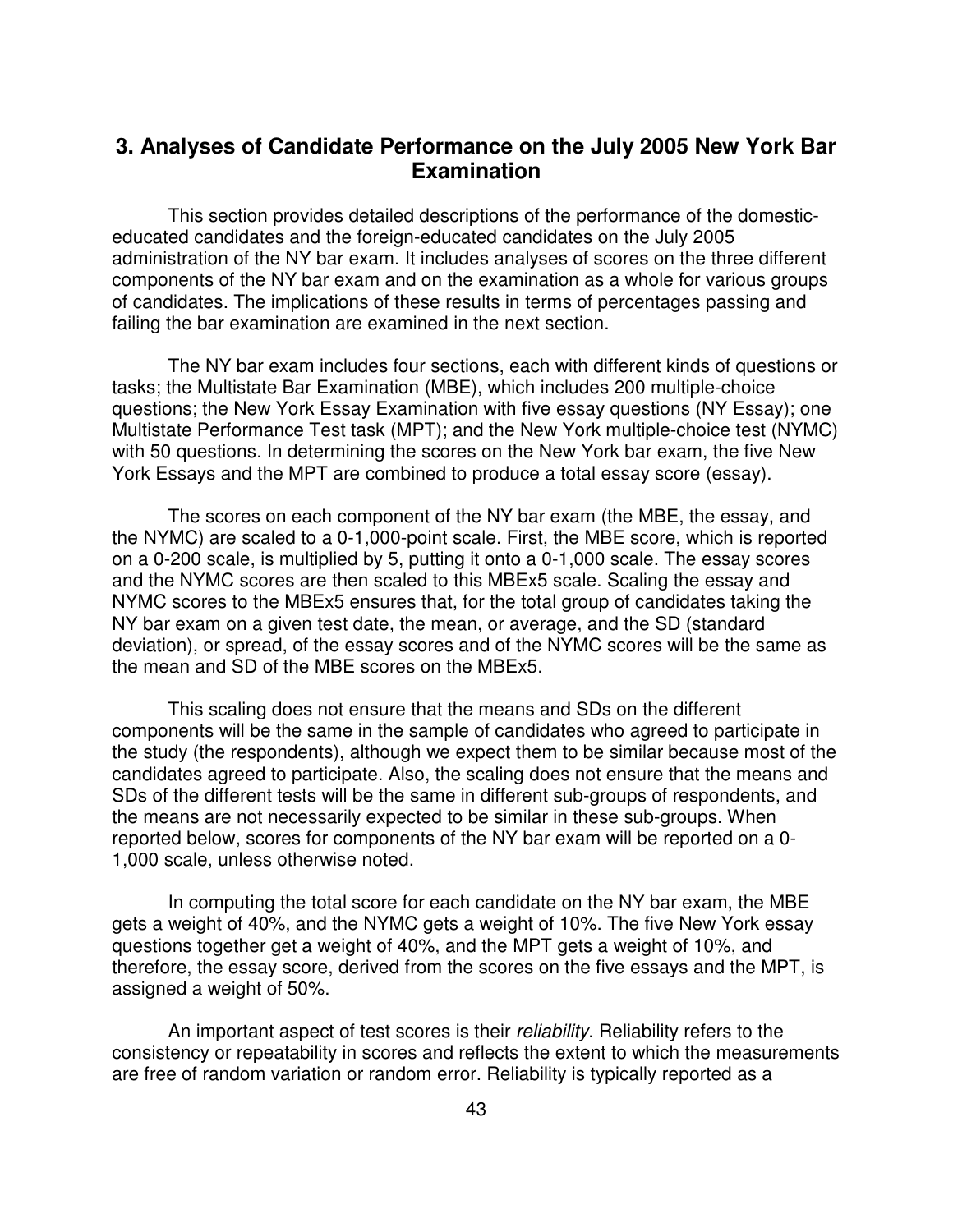correlation coefficient that varies from 0.0 to 1.0, where higher values reflect more precision and lower values indicate less precision. All measurement contains some random (i.e., unexplained) variability; for example, if a person takes two tests covering the same content in more-or-less the same way, the two scores are not likely to be exactly the same. We expect the two scores to be similar, but we do not expect them to be identical. Such variability is typically attributed to *random errors* that have some impact on observed scores.

The reliabilities for the components of the NY bar exam are all fairly high.<sup>1</sup> MBE scores have a reliability of about .90. Multiple-choice tests typically have high reliabilities, and long multiple-choice tests (the MBE has 200 items) tend to have especially good reliability. The New York Multiple-Choice test (NYMC) is much shorter than the MBE, and mainly as a result of that has a somewhat lower reliability, about 0.78. The essay component (including the MPT) has a reliability of about .80. The total score on the NY bar exam that results when the three components are combined with the appropriate weights has a reliability of about .92.<sup>2</sup>

For purposes of this report, having the component scores of the NY bar exam on the same 0-1,000 scale facilitated comparisons of component scores across and within groups of candidates. In analyzing the patterns of performance on the NY bar exam, we will focus on the results for various groups of candidates defined in terms of the demographic variables discussed in Section 2 (e.g., domestic-educated male candidates) and then summarize the results in terms of the patterns of performance across groups. We will begin with the domestic-educated first-time takers and repeat takers, and then examine results for the foreign-educated first-time takers and repeaters. Within each of these broadly defined groups, we will also look at performance in terms of gender, race/ethnicity, and age.

#### **3.1 Technical Note on Standard Errors in Estimating Group Mean Scores**

We have tried to make this report as non-technical and therefore as accessible as possible, but the accurate interpretation of many of the results in this section requires at least a general understanding of what is called the *standard error of the mean* (SEM). SEMs are intended to provide an indication of the uncertainty in an estimated mean or average score based on a sample from the population being analyzed. Standard errors provide an explicit caveat about the potential for over-interpreting small differences.

The sample analyzed in this report includes over 90% of the candidates who took the NY bar exam in July 2005, and therefore provides good estimates of group means for the total population of candidates who took that exam in July 2005, and for various subgroups in that population. However, in extending the interpretation to future July administrations, the inference must be more tentative. The results from July 2005 are likely to be fairly representative of those that will result from future July NY bar exam administrations, assuming that the tests remain the same, and the educational system and candidate population do not change too much.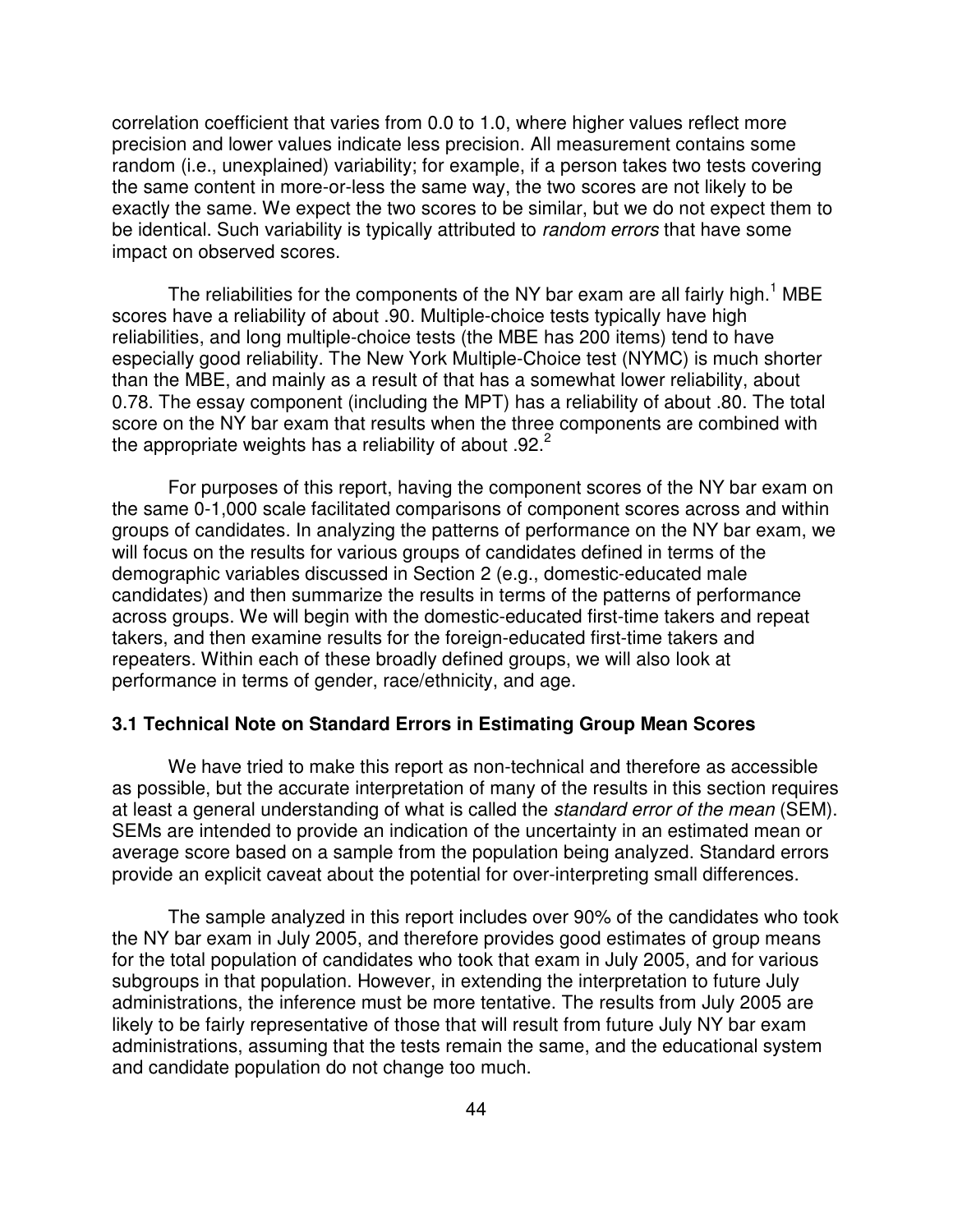However, even if everything stays the same, the results are likely to vary somewhat, just because the sample of specific individuals taking the examination will be different. This sampling variability tends to have an especially big impact if the number of candidates in the group being examined, the *sample size*, is small. For example, if the sample size is 5, the addition of one candidate with an especially high or low score would have a major impact on the average score; if the sample size were 5,000, the addition of one candidate with an especially high or low score would have little impact on the group average. Results tend to be more variable from one sample to another if the sample size is small.

The formulas used to estimate standard errors are based on statistical sampling theory, and reflect the random variability associated with the sampling of individuals on any given test date. They do not include any systematic errors due to changes in the population over time.

The theory used to develop formulas for estimating the standard error is quite complicated, but the final result is fairly simple. The standard error in estimating the mean (or average) score for a group is equal to the SD (standard deviation) for the group over the square root of the sample size (i.e., the number of candidates), and therefore, as the sample size gets larger, the standard error of the mean (SEM) gradually gets smaller. The decrease in the standard error as the sample size increases is gradual because the SEM is inversely proportional to the *square root* of the sample size. As a result, in order to cut the SEM in half, the sample size has to be made four times as large. So, if the SEM is based on a sample of 100, the sample size would have to be increased to 400 to cut the SEM in half and to 1,600 to cut it by three quarters. A law of diminishing returns operates for standard errors, and the standard error never reaches zero.

Thus, the standard error for a group mean depends on the SD within the group and the sample size for the group. The SDs for the various groups considered in this section vary somewhat (from about 50 to about 90), but the sample sizes vary much more (from a few individuals to sample sizes of over 5,000). Therefore, the sample size tends to be the dominant factor in determining the standard error.

Assuming a typical SD of about 70, a sample size of 100 would yield a SEM of about 7 (70/ $\sqrt{100}$  = 7), and a sample size of 49 would yield a SEM of about 10 (70/ $\sqrt{49}$  $= 10$ ). For a sample size of about 25, the SEM would be about 14. As a rule of thumb, we will not place much emphasis on group means based on fewer than 100 candidates and even less emphasis on group means based on fewer than 50 candidates. In this and subsequent sections, we will generally not report group means for groups with fewer than 20 candidates. As the sample size gets small (e.g., below 20), the group mean says more about the particular individuals in the sample than it does about the group as a whole or about what might be found in future July bar examination administrations. Note that we did, however, report group counts and percentages in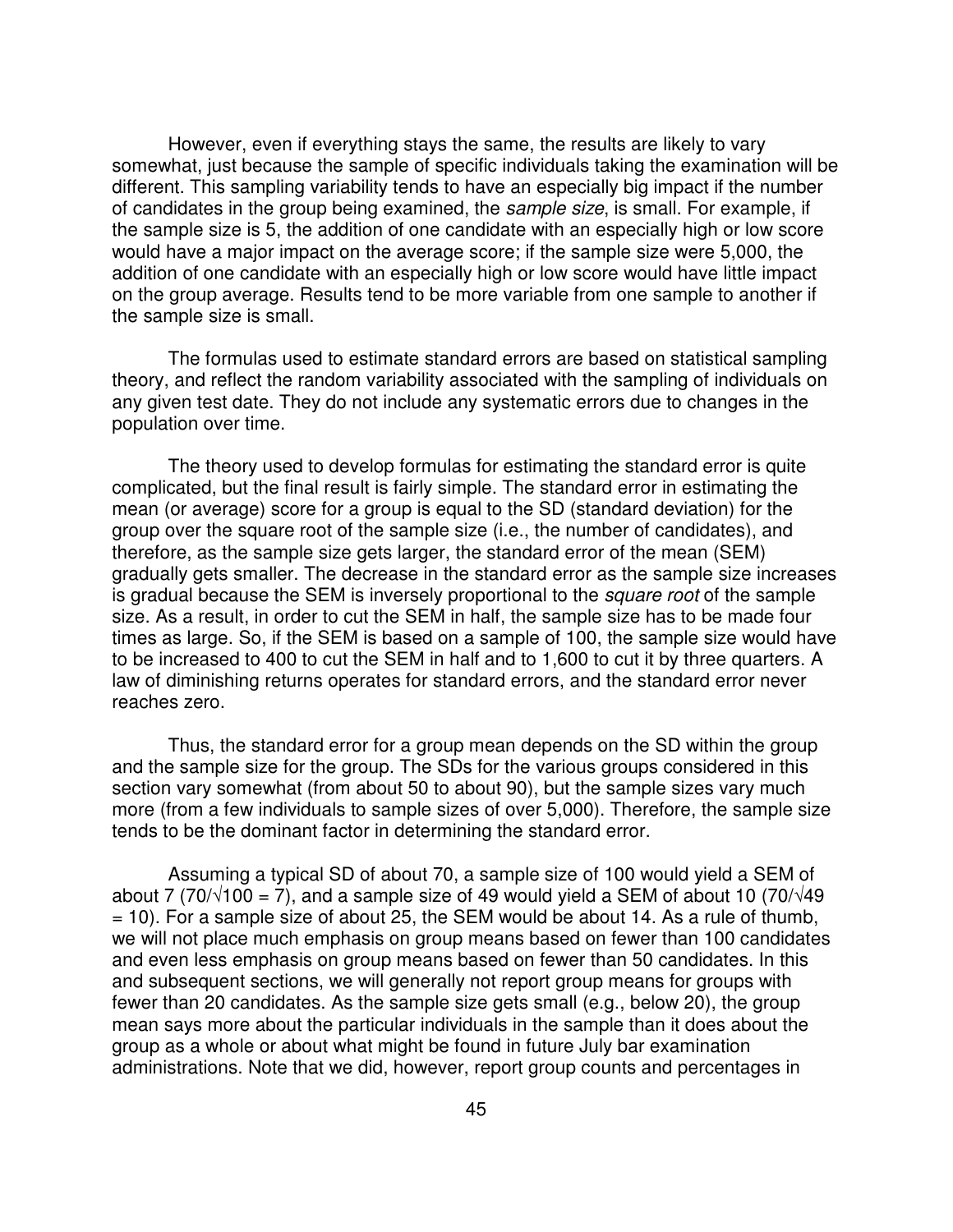Section 2 for groups with fewer than 20 candidates to provide information regarding the characteristics (e.g., race/ethnicity) of the candidate sample from the July 2005 NY bar exam administration.

#### **3.2 Note on Confidence Intervals**

Confidence intervals are often used to indicate the uncertainty in a reported statistic. Assuming that the main source of uncertainty in a reported statistic is sampling variability, confidence intervals can be defined in terms of standard errors. In particular, a 68% confidence interval covers the range from one standard error below the mean, or average, to one standard error above the mean. It is called a "68% confidence interval" because such intervals are expected to include the true value of the mean about 68% of the time. Similarly, a 95% confidence interval includes the range from two standard errors below the mean to two standard errors above the mean and is expected to include the true value of the mean about 95% of the time.<sup>3</sup>

Standard errors are reported in many of the tables in this report and can be used to construct approximate confidence intervals if the reader wishes to do so. Alternately, they can be taken simply as cautionary notes not to over interpret relatively small differences (i.e., differences that are not much bigger than the standard errors involved in the comparison) in generalizing the result across future July administrations.<sup>4</sup>

#### **3.3 Domestic-Educated First-Time Takers**

As discussed in Section 2, the domestic-educated first-time takers include candidates who had graduated from a law school in the United States and were taking the bar examination for the first time in New York during the July 2005 administration. (It is possible that some of these candidates had taken a previous bar examination in a different jurisdiction). Most of these candidates were recent graduates of law school. This group is 73.2% Caucasian/White, but also includes substantial numbers of other racial/ethnic groups. It has approximately the same number of males (50.1%) and females (49.9%).

Table 3.1 reports the means and SDs on each part of the NY bar exam and the means and SDs on the total NY bar exam for domestic-educated first-time takers. Table 3.1 includes separate rows for females, males, and the total group. The mean bar examination score for the total group of just over 727 is well above the current passing score. Note that the standard errors (ranging from 0.9 to 1.3) are quite small because the sample sizes are quite large.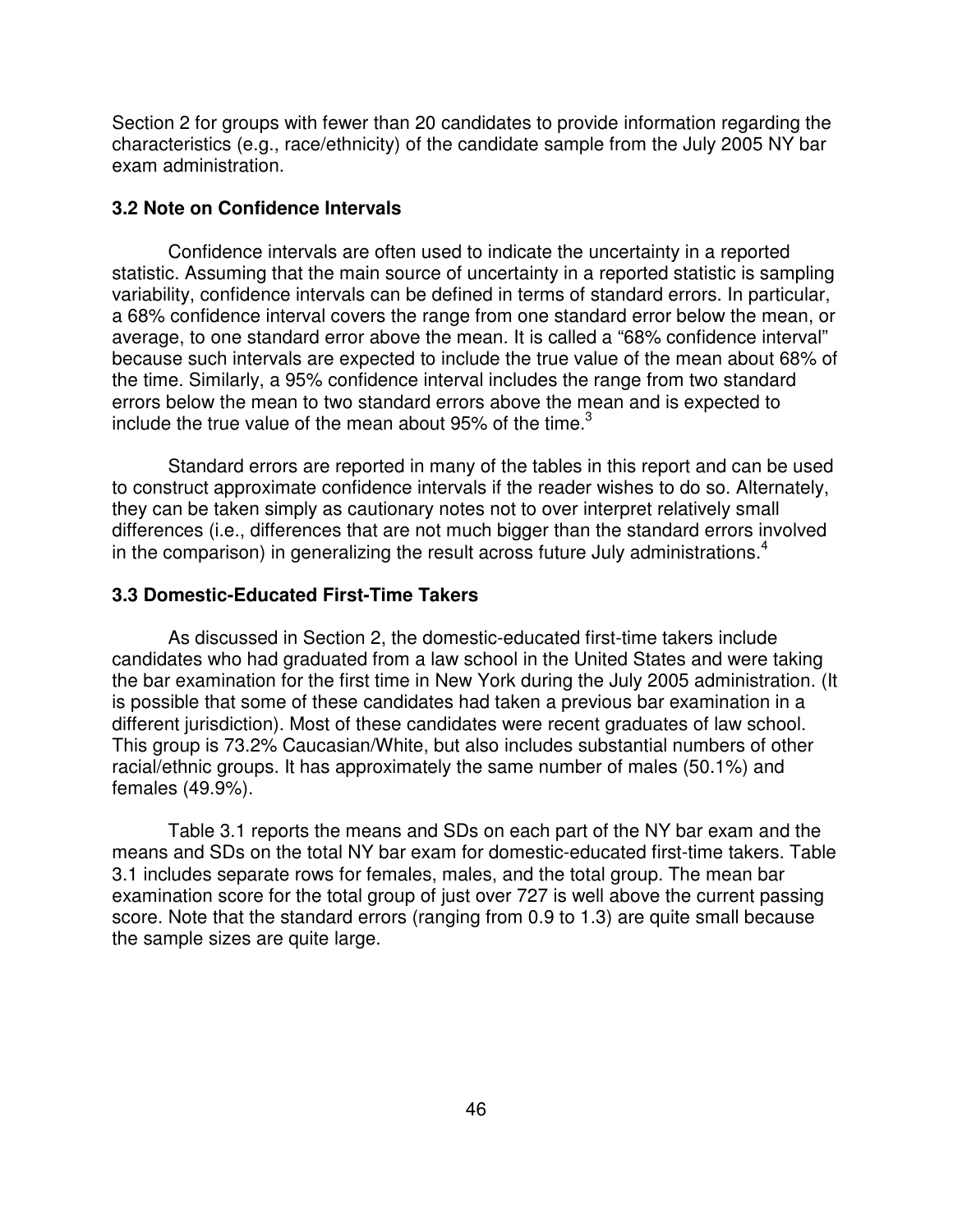| Table 3.1                                                     |      |            |         |             |                 |
|---------------------------------------------------------------|------|------------|---------|-------------|-----------------|
| <b>Score Means, Standard Deviations, and Standard Errors</b>  |      |            |         |             |                 |
| <b>Domestic-Educated First-Time Takers: Females and Males</b> |      |            |         |             |                 |
|                                                               |      | <b>MBE</b> | Essay   | <b>NYMC</b> | <b>Total NY</b> |
| Gender                                                        |      | Scaled     | Scaled  | Scaled      | Bar             |
|                                                               |      | Score x 5  | Score   | Score       | Score           |
| Female                                                        | Mean | 713.28     | 734.08  | 719.75      | 724.34          |
| $(n = 3,284; SEM \approx 1.2)$                                | (SD) | (72.53)    | (69.21) | (76.85)     | (63.74)         |
| Male                                                          | Mean | 740.04     | 724.12  | 724.62      | 730.54          |
| $(n = 3,299; SEM \approx 1.3)$                                | (SD) | (72.97)    | (71.98) | (78.77)     | (65.05)         |
| Total*                                                        | Mean | 726.69     | 729.07  | 722.20      | 727.44          |
| $(N = 6,585; SEM \approx 0.9)$                                | (SD) | (73.96)    | (70.80) | (77.84)     | (64.47)         |

\*Total includes two candidates in the sample of domestic-educated first-time test takers who did not record their genders.

Note: The standard error of the mean (SEM) is equal to the SD divided by the square root of the sample size, and is given in the table after the sample size (n or N).

The male candidates did better on average than the females on the MBE and slightly better on the NYMC. The female candidates did better on average than males on the essay, which includes both the essay questions and the MPT task. The difference between males and females on the MBE is about 27 points (about 5 points on the MBE scale), while the difference on the essay is 10 points, and as a result the average score for males on the total NY bar exam is about six points higher than the average score for females. This difference of 6 points is equal to about a tenth of the SD (64.47) for the total group. A difference of less than a tenth of an SD would be considered a small difference in most contexts.

Table 3.2 presents similar results for the domestic-educated first-time takers, as a function of their race/ethnicity. Note that some of the sample sizes in this table are quite small (e.g., the Chicano/Mexican American group had 23 candidates), and therefore, the corresponding standard errors are fairly large (over 15 points), and these mean scores would not be expected to be very stable for this group from one test date to another. 5

There are two general characteristics of the data in Table 3.2 that are worthy of note. First, in general, the results are fairly consistent across test components within each racial/ethnic group; the difference between the highest average component score and the lowest average component score within each group is generally less than ten points (about one seventh of an SD). An exception to this generalization is the difference between the average MBE score and the average NYMC score for Chicano/Mexican American candidates, but note that this group has a small sample size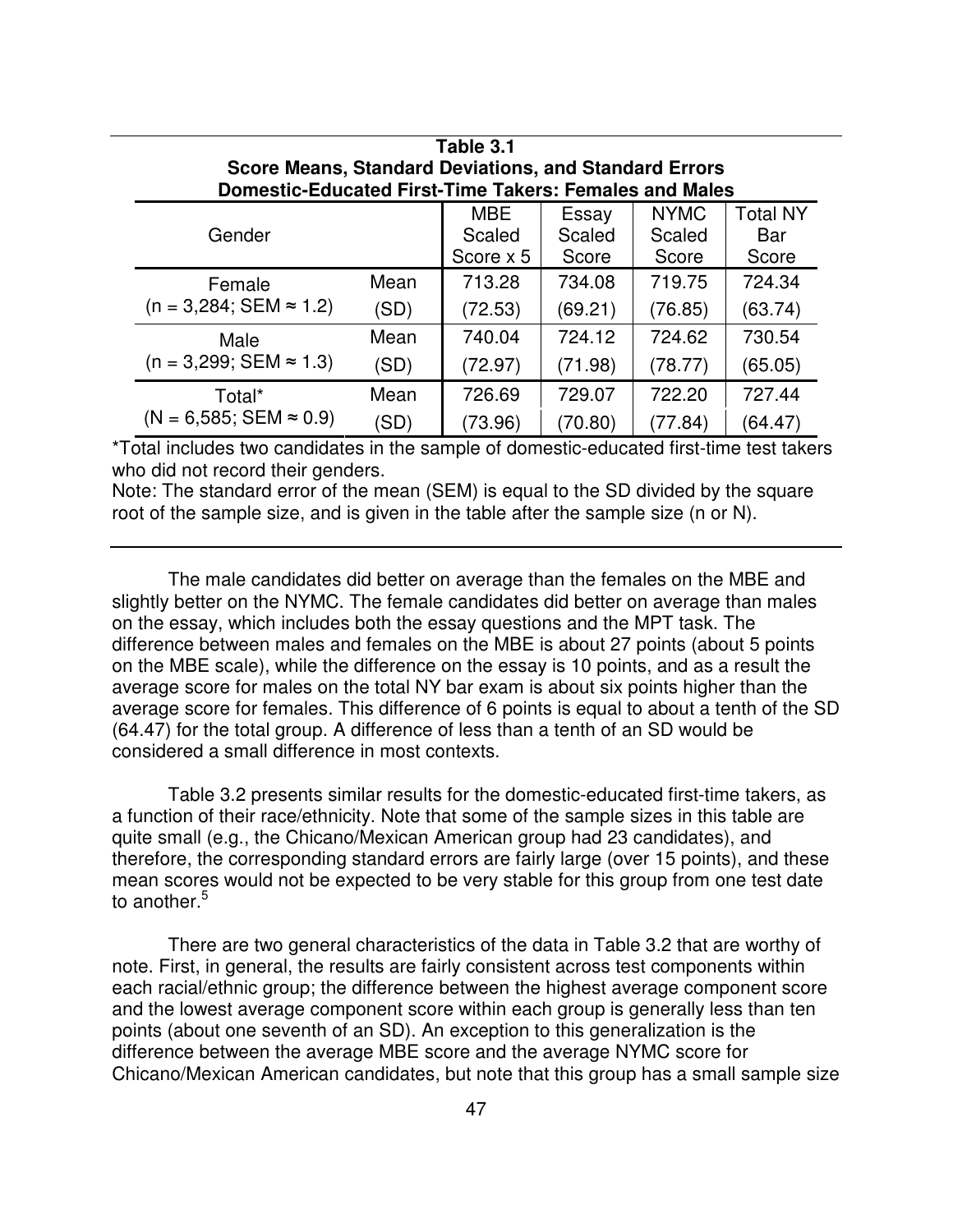| Table 3.2                                                                                                                 |      |            |         |             |                 |  |
|---------------------------------------------------------------------------------------------------------------------------|------|------------|---------|-------------|-----------------|--|
| <b>Score Means, Standard Deviations, and Standard Errors</b><br>Domestic-Educated First-Time Takers: Racial/Ethnic Groups |      |            |         |             |                 |  |
|                                                                                                                           |      |            |         |             |                 |  |
|                                                                                                                           |      | <b>MBE</b> | Essay   | <b>NYMC</b> | <b>Total NY</b> |  |
| Race/Ethnicity                                                                                                            |      | Scaled     | Scaled  | Scaled      | Bar             |  |
|                                                                                                                           |      | Score x 5  | Score   | Score       | Score           |  |
| Caucasian/                                                                                                                | Mean | 735.63     | 737.03  | 730.21      | 735.79          |  |
| White<br>$(n = 4,818; SEM \approx 1.0)$                                                                                   | (SD) | (71.73)    | (68.26) | (75.34)     | (61.79)         |  |
| Asian/                                                                                                                    | Mean | 712.70     | 719.09  | 711.90      | 715.82          |  |
| Pacific Islander<br>$(n = 740; SEM ≈ 2.7)$                                                                                | (SD) | (73.54)    | (72.89) | (77.57)     | (65.37)         |  |
| Black/                                                                                                                    | Mean | 673.21     | 678.97  | 671.39      | 675.90          |  |
| African American<br>$(n = 430; SEM ≈ 3.3)$                                                                                | (SD) | (66.53)    | (67.39) | (81.71)     | (59.28)         |  |
| Hispanic/                                                                                                                 | Mean | 699.59     | 706.52  | 702.10      | 703.31          |  |
| Latino<br>$(n = 214;$ SEM ≈ 5.1)                                                                                          | (SD) | (82.47)    | (68.49) | (77.95)     | (67.20)         |  |
| <b>Puerto Rican</b>                                                                                                       | Mean | 710.46     | 707.86  | 712.24      | 709.37          |  |
| $(n = 73; SEM \approx 8.5)$                                                                                               | (SD) | (71.93)    | (73.60) | (77.84)     | (65.55)         |  |
| Chicano/                                                                                                                  | Mean | 720.91     | 710.25  | 698.85      | 713.39          |  |
| <b>Mexican American</b><br>(n = 23; SEM ≈ 15.2)                                                                           | (SD) | (70.49)    | (81.25) | (74.28)     | (65.76)         |  |
| Other                                                                                                                     | Mean | 718.20     | 719.32  | 708.45      | 717.81          |  |
| $(n = 268; SEM \approx 4.3)$                                                                                              | (SD) | (69.61)    | (72.19) | (76.54)     | (63.25)         |  |
| Total*                                                                                                                    | Mean | 726.69     | 729.07  | 722.20      | 727.44          |  |
| $(N = 6,585; SEM \approx 0.9)$                                                                                            | (SD) | (73.96)    | (70.80) | (77.84)     | (64.47)         |  |

and therefore, large standard errors for the different mean scores.

\*Total includes racial/ethnic groups with fewer than 20 candidates, which are not separately listed in the table.

Note: The SEM tends to be large for groups with small sample sizes. For example, for the Chicano/Mexican American group (with 23 candidates) the SEM is over 15 points.

Second, the differences between racial/ethnic groups in Table 3.2 are quite large. The Caucasian/White group has the highest overall average score, and the Black/African American group has the lowest overall average score on the examination as a whole. The difference between these two groups is almost 60 points, which is close to one standard deviation (SD) for the total sample. The American Indian/Alaskan Native group (not reported in Table 3.2 because this group included only 9 candidates) has the second highest overall mean, followed by "Other," Asian/Pacific Islander,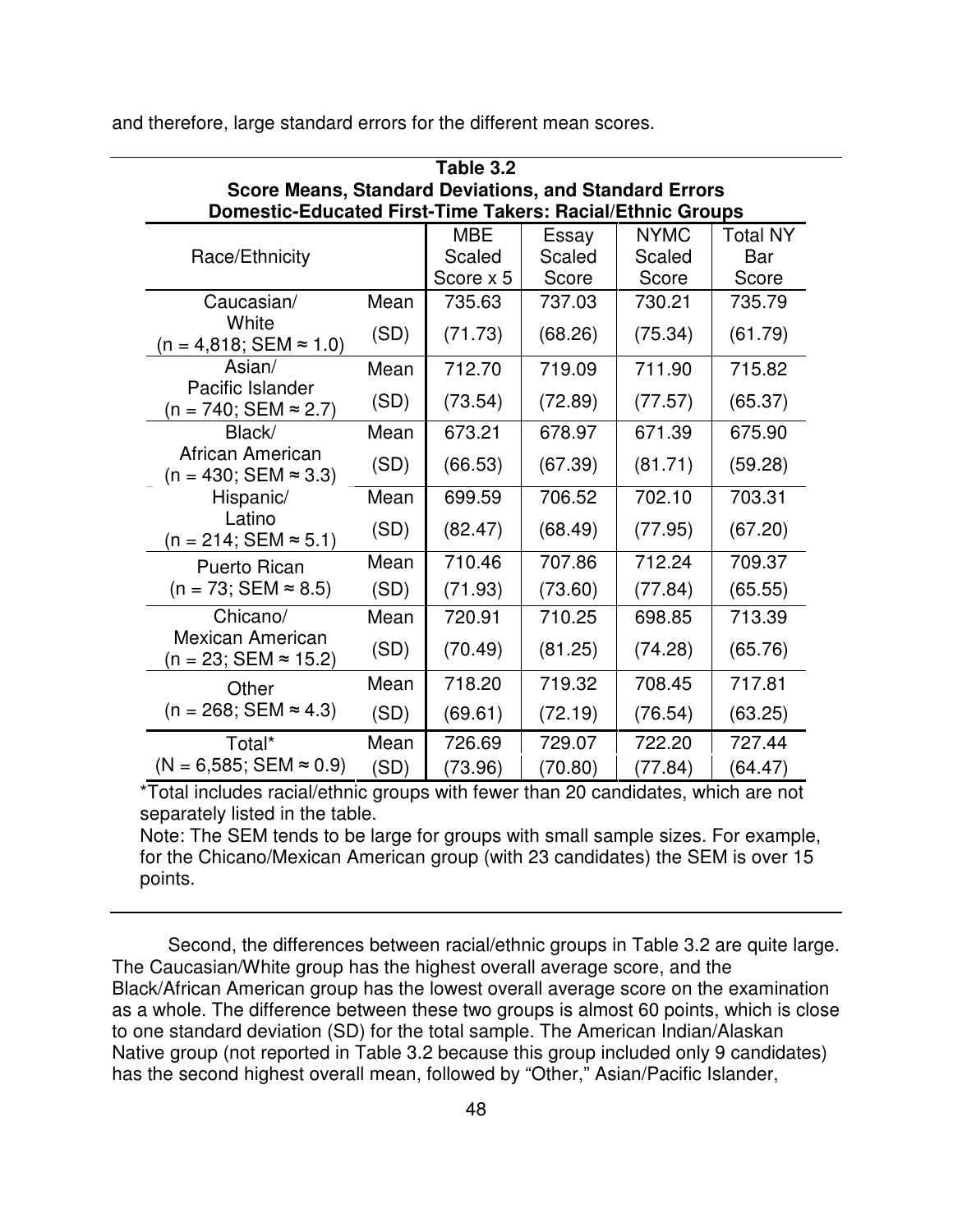Chicano/Mexican American, Puerto Rican, and Hispanic/Latino groups.

Combining these two observations, it is clear that the differences among the racial/ethnic groups are not associated with particularly high or low scores on one component of the bar examination. Rather, the differences are fairly consistent across all of the components.

| Table 3.3                                                               |      |            |         |             |                 |  |  |
|-------------------------------------------------------------------------|------|------------|---------|-------------|-----------------|--|--|
| <b>Score Means, Standard Deviations, and Standard Errors</b>            |      |            |         |             |                 |  |  |
| <b>Female Domestic-Educated First-Time Takers: Racial/Ethnic Groups</b> |      |            |         |             |                 |  |  |
|                                                                         |      | <b>MBE</b> | Essay   | <b>NYMC</b> | <b>Total NY</b> |  |  |
| Race/Ethnicity                                                          |      | Scaled     | Scaled  | Scaled      | Bar             |  |  |
|                                                                         |      | Score x 5  | Score   | Score       | Score           |  |  |
| Caucasian/<br>White                                                     | Mean | 722.57     | 743.52  | 728.50      | 733.65          |  |  |
| $(n = 2,265; SEM \approx 1.4)$                                          | (SD) | (70.42)    | (66.48) | (73.59)     | (61.02)         |  |  |
| Asian/<br>Pacific Islander                                              | Mean | 706.47     | 726.98  | 715.30      | 717.63          |  |  |
| $(n = 424; SEM ≈ 3.4)$                                                  | (SD) | (70.11)    | (69.05) | (76.19)     | (62.40)         |  |  |
| Black/<br>African American                                              | Mean | 666.93     | 687.87  | 673.75      | 678.08          |  |  |
| (n = 279; SEM ≈ 4.1)                                                    | (SD) | (68.48)    | (66.32) | (81.50)     | (59.94)         |  |  |
| Hispanic/<br>Latino                                                     | Mean | 686.44     | 708.84  | 702.68      | 699.25          |  |  |
| $(n = 108; SEM ≈ 7.2)$                                                  | (SD) | (79.36)    | (70.93) | (81.69)     | (68.56)         |  |  |
| <b>Puerto Rican</b>                                                     | Mean | 712.01     | 730.79  | 715.62      | 721.74          |  |  |
| $(n = 42; SEM \approx 11.0)$                                            | (SD) | (74.81)    | (69.33) | (75.46)     | (64.59)         |  |  |
| Other                                                                   | Mean | 698.35     | 717.93  | 700.97      | 708.43          |  |  |
| $(n = 142; SEM \approx 5.9)$                                            | (SD) | (70.58)    | (67.19) | (78.36)     | (62.72)         |  |  |
| Total*                                                                  | Mean | 713.28     | 734.08  | 719.75      | 724.34          |  |  |
| $(N = 3,284; SEM \approx 1.2)$                                          | (SD) | (72.53)    | (69.21) | (76.85)     | (63.74)         |  |  |

\*Total includes racial/ethnic groups with fewer than 20 candidates, which are not separately listed in the table.

Tables 3.3 and 3.4 provide a more detailed analysis of test scores, and make it possible to identify some interactions between gender and race/ethnicity. Table 3.3 reports the means and SDs on each component of the NY bar exam and the means and SDs on the total NY bar exam for female candidates as a function of race/ethnicity. Table 3.4 reports the corresponding results for male candidates as a function of race/ethnicity. For some of the racial/ethnic groups (particularly American Indian/Alaskan Native and Chicano/Mexican American) the sample sizes are too small to draw any firm conclusions and are not included.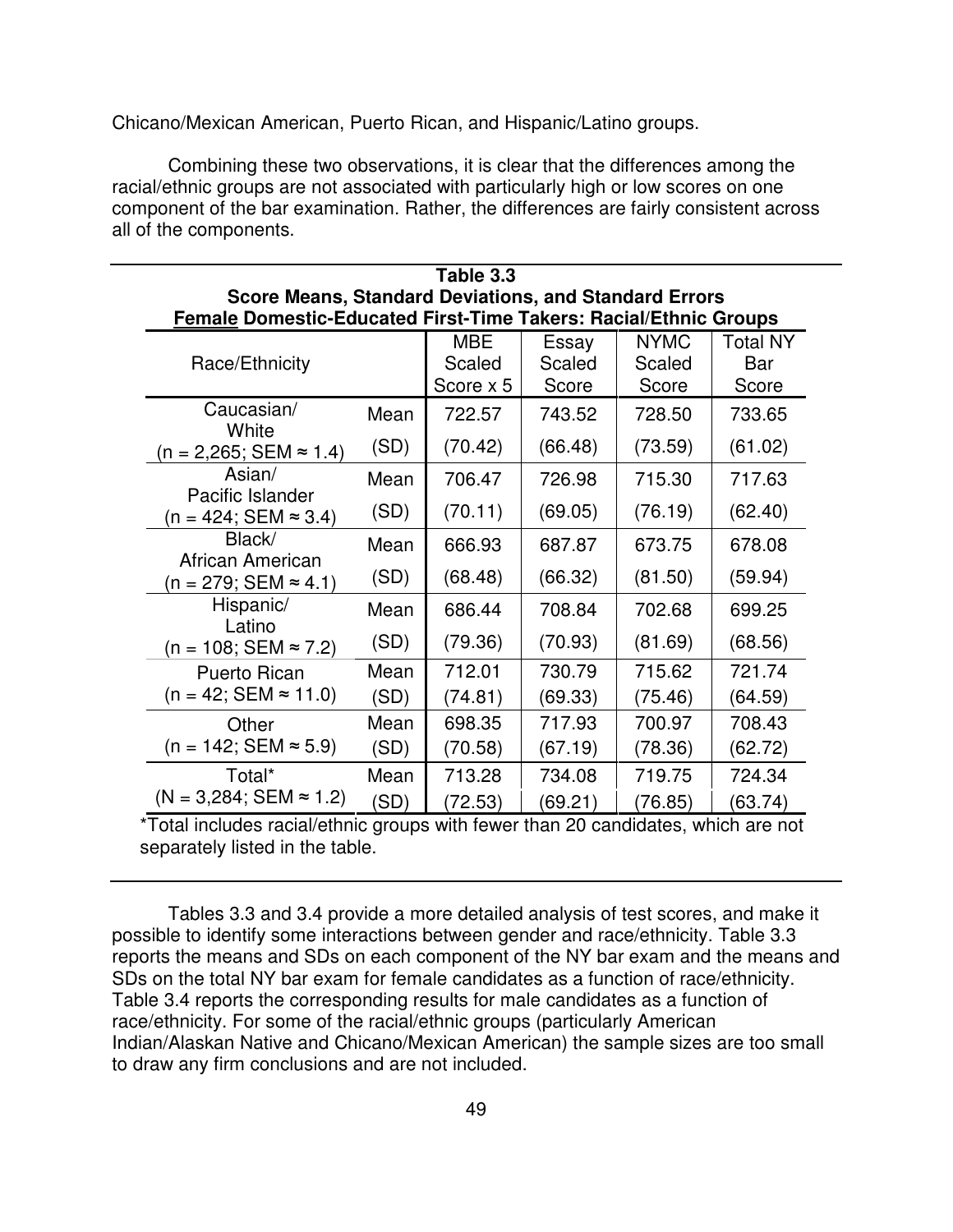| Table 3.4                                                      |      |                      |                 |                       |                        |  |  |  |
|----------------------------------------------------------------|------|----------------------|-----------------|-----------------------|------------------------|--|--|--|
| <b>Score Means, Standard Deviations, and Standard Errors</b>   |      |                      |                 |                       |                        |  |  |  |
| Male Domestic-Educated First-Time Takers: Racial/Ethnic Groups |      |                      |                 |                       |                        |  |  |  |
|                                                                |      | <b>MBE</b><br>Scaled | Essay<br>Scaled | <b>NYMC</b><br>Scaled | <b>Total NY</b><br>Bar |  |  |  |
| Race/Ethnicity                                                 |      | Score x 5            | Score           | Score                 | Score                  |  |  |  |
| Caucasian/<br>White                                            | Mean | 747.22               | 731.34          | 731.72                | 737.73                 |  |  |  |
| $(n = 2,552; SEM \approx 1.4)$                                 | (SD) | (70.91)              | (69.25)         | (76.84)               | (62.41)                |  |  |  |
| Asian/                                                         | Mean | 721.05               | 708.51          | 707.33                | 713.41                 |  |  |  |
| Pacific Islander<br>$(n = 316; SEM \approx 4.3)$               | (SD) | (77.25)              | (76.59)         | (79.27)               | (69.18)                |  |  |  |
| Black/                                                         | Mean | 684.81               | 662.52          | 667.02                | 671.88                 |  |  |  |
| African American<br>$(n = 151; SEM ≈ 5.5)$                     | (SD) | (61.29)              | (66.46)         | (82.19)               | (58.02)                |  |  |  |
| Hispanic/                                                      | Mean | 712.98               | 704.15          | 701.52                | 707.44                 |  |  |  |
| Latino<br>$(n = 106; SEM \approx 7.1)$                         | (SD) | (83.79)              | (66.16)         | (74.34)               | (65.84)                |  |  |  |
| <b>Puerto Rican</b>                                            | Mean | 708.35               | 676.79          | 707.67                | 692.61                 |  |  |  |
| $(n = 31; SEM \approx 12.7)$                                   | (SD) | (68.99)              | (68.55)         | (81.99)               | (64.09)                |  |  |  |
| Other                                                          | Mean | 740.58               | 720.89          | 716.89                | 728.37                 |  |  |  |
| $(n = 126; SEM \approx 6.1)$                                   | (SD) | (61.48)              | (77.68)         | (73.84)               | (62.41)                |  |  |  |
| Total*                                                         | Mean | 740.04               | 724.12          | 724.62                | 730.54                 |  |  |  |
| $(N = 3,299; SEM \approx 1.3)$                                 | (SD) | (72.97)              | (71.98)         | (78.77)               | (65.05)                |  |  |  |

For the remaining groups in Tables 3.3 and 3.4 and for both females and males, the differences across racial/ethnic groups are larger than the differences across test components within groups. The differences across test components within groups generally cover a range of about 20 points or less, while the difference between the highest and lowest group averages is about 55 points for females and over 65 points for males. In both cases, the Caucasian/White group has the highest mean and the Black/African American group has the lowest mean. For females, the second, third, fourth, and fifth averages are for Puerto Rican, Asian/Pacific Islander, "Other," and Hispanic/Latino, respectively. For males, the second through fifth averages are for "Other," Asian/Pacific Islander, Hispanic/Latino, and Puerto Rican, respectively.

The finding that females tend to do relatively well on the essay and males do relatively well on the MBE holds up across racial/ethnic groups. The females have a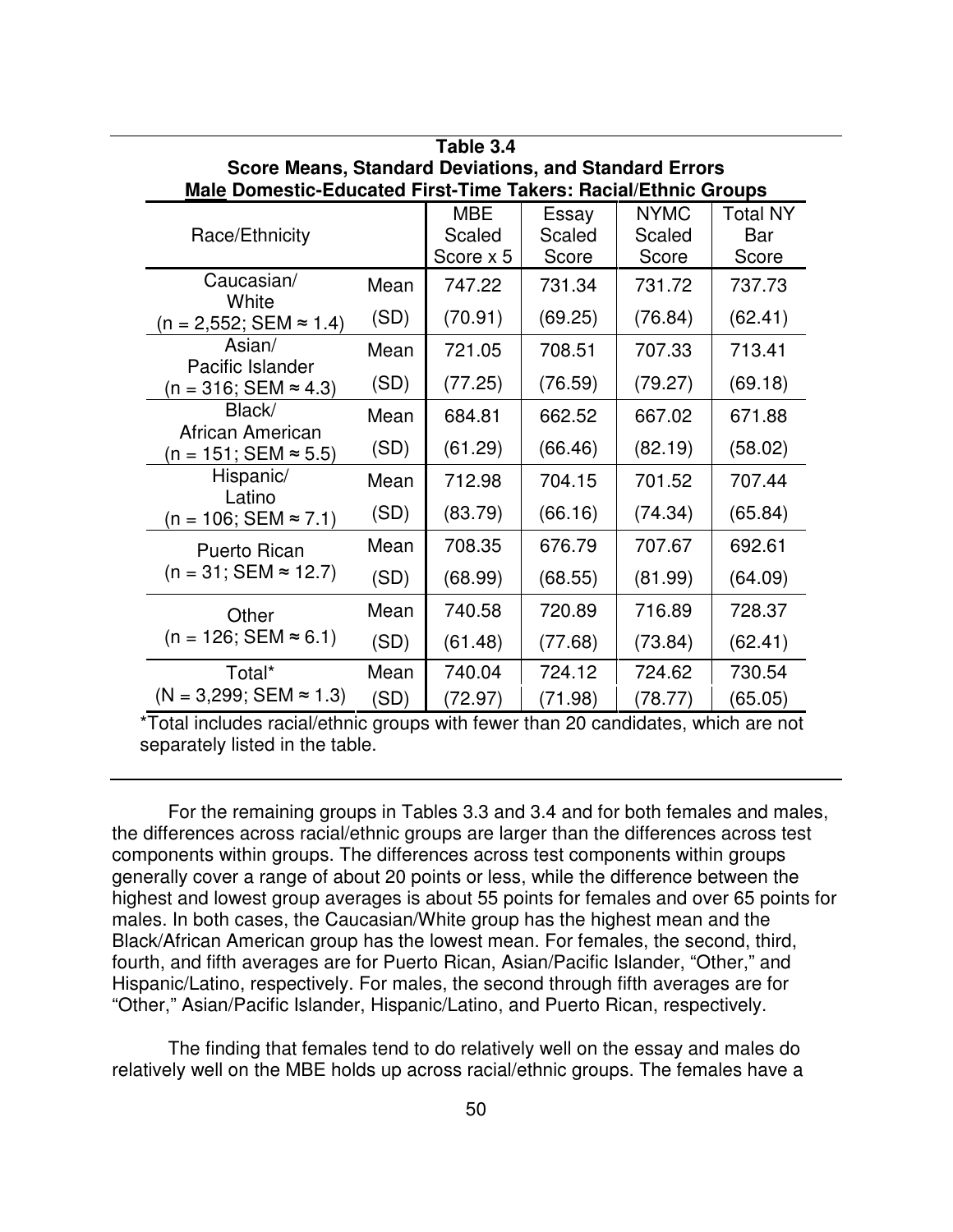higher average score on the essay than they do on the MBE for every racial/ethnic group other than the Chicano/Mexican American group, and in this one group, the sample size is relatively small, resulting in relatively large standard errors. The male candidates have a higher average score on the MBE than they do on the essay for every racial/ethnic group. The finding that females do better than males on the essay and males do better than females on the MBE is quite consistent across analyses.

Comparing results for different groups across Tables 3.3 and 3.4, we see that the differences between females and males in their average total scores are inconsistent in magnitude and direction. For the Caucasian/White group the average total score for females is about 4 points lower than that for males, and for the Hispanic/Latino group, the average for females is about 8 points lower than that for males. For the Asian/Pacific Islander, Black/African American, and Puerto Rican groups, females have higher average total scores than males. The "Other" group has a 20-point difference favoring males.

As indicated earlier there is a substantial interaction between gender and race/ethnicity among the candidates taking the NY bar exam. Within the Caucasian/White group, there were more males than females, but in all other racial/ethnic groups, females outnumbered males. Therefore, in comparing the performance of females to that of males, we are comparing two groups that differ not just in gender, but in their racial/ethnic composition.

In order to check on the impact of this interaction, we created an artificial sample in which percentages of males and females would be the same for each racial/ethnic group, and then computed the overall means for males and females in this artificial sample. More specifically, we multiplied the percentage of candidates in each racial/ethnic group by the mean for males in that racial/ethnic group to get a populationweighted mean for males. Separately, we multiplied the percentage of the sample in each racial/ethnic group by the mean for females in that racial/ethnic group to get a population-weighted mean for females. The resulting mean total score for males was 728.74 and the mean total score for females was 725.88 for a difference of about 3 points, which is about half the difference reported in Table 3.1 for the actual sample of candidates. So, about half of the observed difference in mean scores between females and males can be attributed to the fact that racial/ethnic groups with relatively low scores on the bar examination are more heavily represented among the females than the males.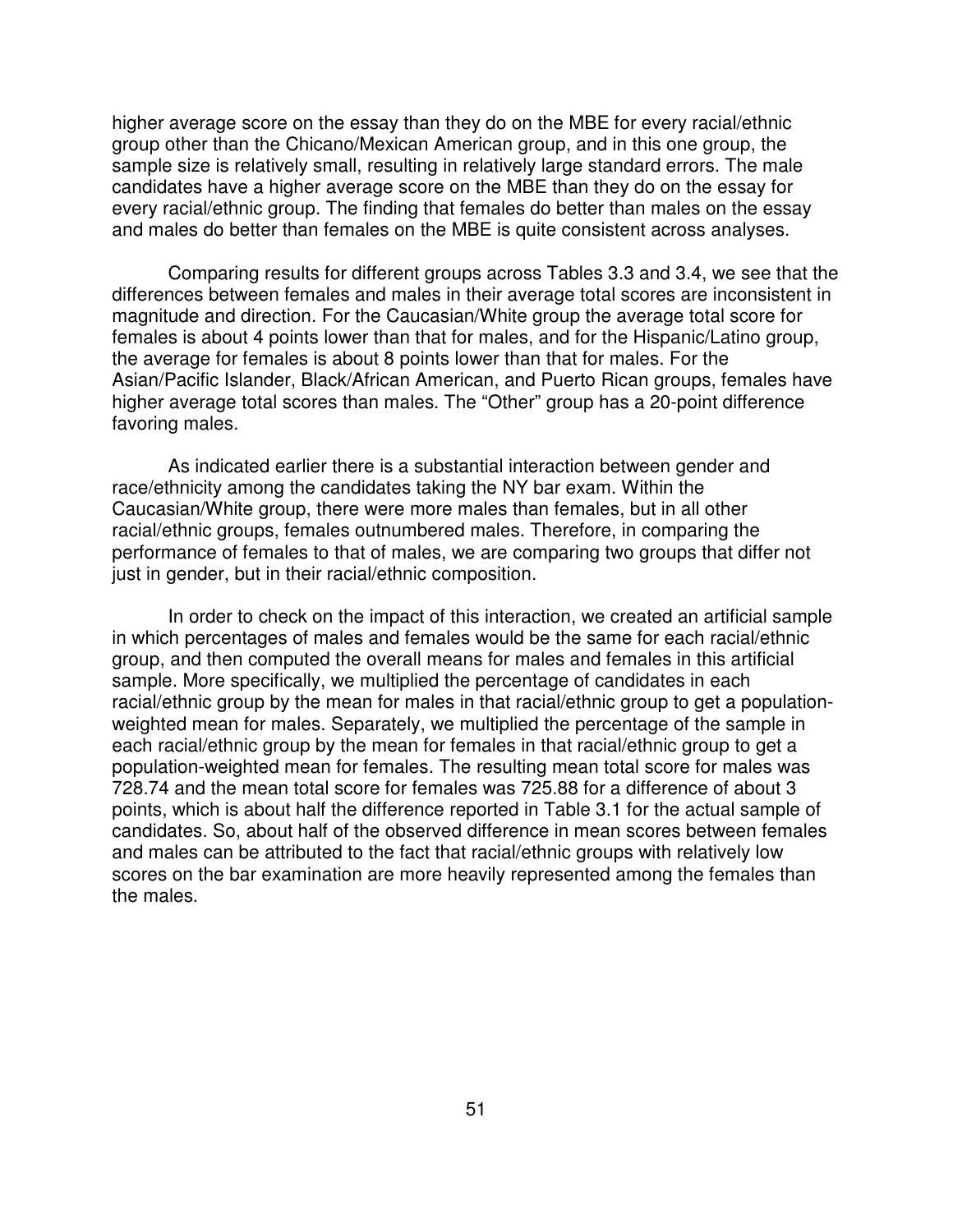Figure 3.1 displays the trends in scores for each part of the NY bar exam and for the total bar exam. In this figure, the scores within racial/ethnic groups are fairly similar across the components of the NY bar exam and total NY bar exam. In contrast, racial/ethnic groups show larger differences in their average scores. That is, the lines for different racial/ethnic groups are relatively flat, but they are widely separated, covering a range of nearly 60-points between the Caucasian/White group (highest scoring) and the Black/African American group (lowest scoring).



Table 3.5 examines the relationship between average test scores and age at graduation from law school for domestic-educated first-time takers. The average score for the total NY bar exam decreases systematically from the first age category (less than 27) until the seventh category (46 - 50) and then increases for the last category included in the table. The trends for the three test components are similar, with a systematic decrease in the early categories, and then a slight upturn for the last category (Note that the last few categories have large standard errors, and as a result, the increases for the last categories are not statistically significant).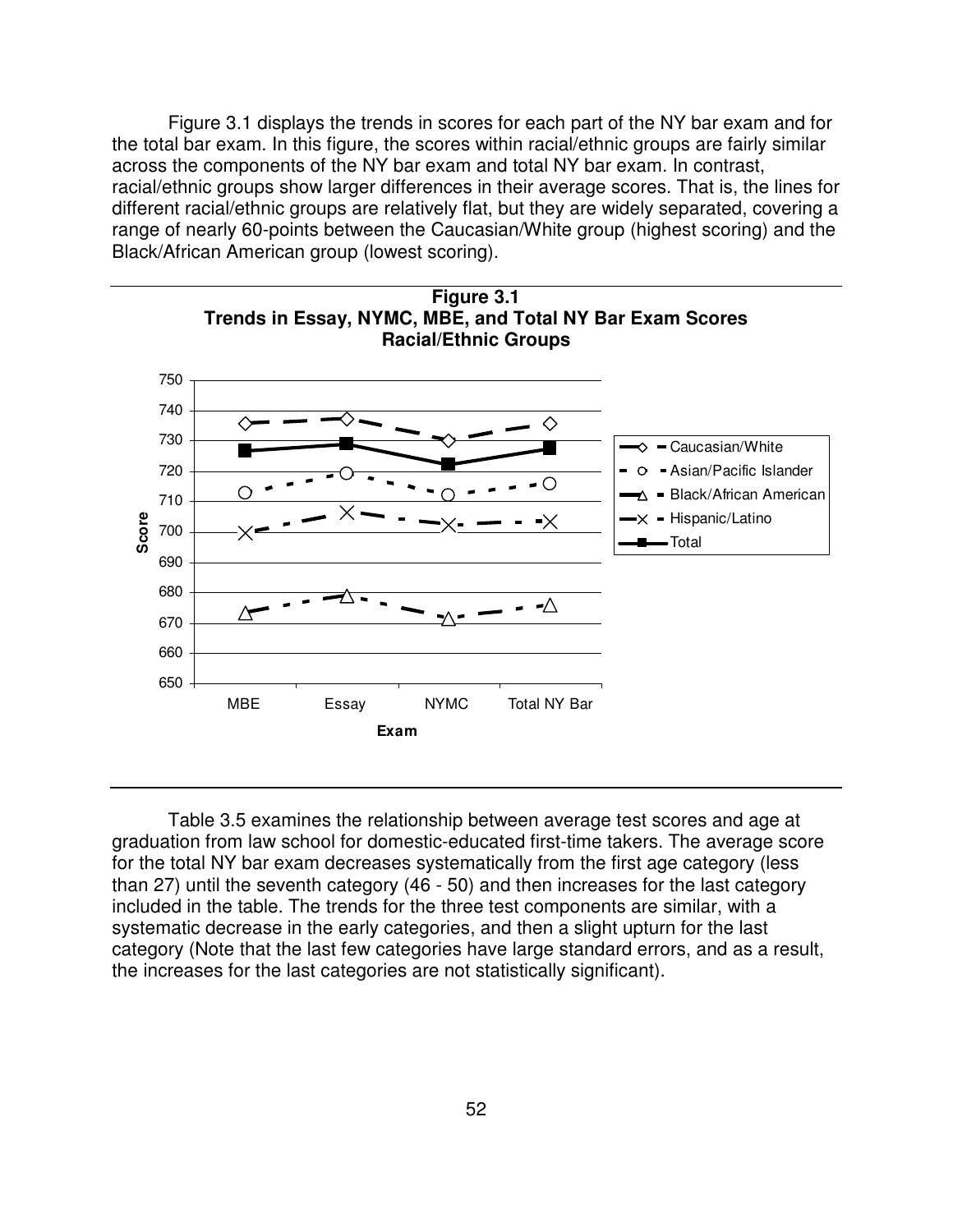| Table 3.5                                      |                                                                                                                        |                      |                   |                       |                        |  |  |  |  |  |  |
|------------------------------------------------|------------------------------------------------------------------------------------------------------------------------|----------------------|-------------------|-----------------------|------------------------|--|--|--|--|--|--|
|                                                | <b>Score Means, Standard Deviations, and Standard Errors</b><br>Domestic-Educated First-Time Takers: Age at Graduation |                      |                   |                       |                        |  |  |  |  |  |  |
| Age at Graduation                              |                                                                                                                        | <b>MBE</b><br>Scaled | Essay<br>Scaled   | <b>NYMC</b><br>Scaled | <b>Total NY</b><br>Bar |  |  |  |  |  |  |
|                                                |                                                                                                                        | Score x 5            | Score             | Score                 | Score                  |  |  |  |  |  |  |
| Less than 27<br>$(n = 3,768; SEM \approx 1.1)$ | Mean<br>(SD)                                                                                                           | 730.80<br>(71.94)    | 739.53<br>(68.01) | 727.62<br>(76.72)     | 734.86<br>(62.06)      |  |  |  |  |  |  |
| $27 - 28$                                      | Mean                                                                                                                   | 728.75               | 725.96            | 721.79                | 726.66                 |  |  |  |  |  |  |
| $(n = 1,343; SEM \approx 1.9)$                 | (SD)                                                                                                                   | (74.16)              | (68.86)           | (76.63)               | (63.80)                |  |  |  |  |  |  |
| $29 - 30$                                      | Mean                                                                                                                   | 724.37               | 720.35            | 713.29                | 721.25                 |  |  |  |  |  |  |
| $(n = 585; SEM \approx 3.0)$                   | (SD)                                                                                                                   | (73.83)              | (69.74)           | (80.47)               | (63.95)                |  |  |  |  |  |  |
| $31 - 35$                                      | Mean                                                                                                                   | 715.80               | 706.27            | 712.11                | 710.67                 |  |  |  |  |  |  |
| $(n = 537; SEM \approx 3.1)$                   | (SD)                                                                                                                   | (73.38)              | (68.01)           | (79.31)               | (62.56)                |  |  |  |  |  |  |
| $36 - 40$                                      | Mean                                                                                                                   | 704.86               | 688.36            | 701.17                | 696.28                 |  |  |  |  |  |  |
| $(n = 160; SEM \approx 6.1)$                   | (SD)                                                                                                                   | (82.09)              | (77.02)           | (76.32)               | (71.45)                |  |  |  |  |  |  |
| $41 - 45$                                      | Mean                                                                                                                   | 694.44               | 676.82            | 701.32                | 686.35                 |  |  |  |  |  |  |
| $(n = 78; SEM \approx 9.1)$                    | (SD)                                                                                                                   | (87.08)              | (80.08)           | (78.97)               | (76.04)                |  |  |  |  |  |  |
| $46 - 50$                                      | Mean                                                                                                                   | 697.16               | 670.63            | 688.11                | 682.91                 |  |  |  |  |  |  |
| $(n = 47; SEM \approx 10.9)$                   | (SD)                                                                                                                   | (75.87)              | (74.40)           | (81.94)               | (66.25)                |  |  |  |  |  |  |
| $51 - 55$                                      | Mean                                                                                                                   | 714.04               | 669.65            | 710.51                | 691.58                 |  |  |  |  |  |  |
| $(n = 26; SEM \approx 14.6)$                   | (SD)                                                                                                                   | (68.14)              | (79.06)           | (84.81)               | (65.85)                |  |  |  |  |  |  |
| Total*                                         | Mean                                                                                                                   | 727.15               | 729.49            | 722.57                | 727.87                 |  |  |  |  |  |  |
| $(N = 6,556; SEM \approx 0.9)$                 | (SD)                                                                                                                   | (73.47)              | (70.40)           | (77.63)               | (64.02)                |  |  |  |  |  |  |

\*Total includes age ranges with fewer than 20 candidates not separately listed in the table.

## **3.4 Domestic-Educated Repeaters**

Table 3.6 reports the means and SDs on the three components of the bar examination and the means and SDs on the total NY bar exam for domestic-educated repeaters. It reports results for females, males, and the total group of domesticeducated repeaters.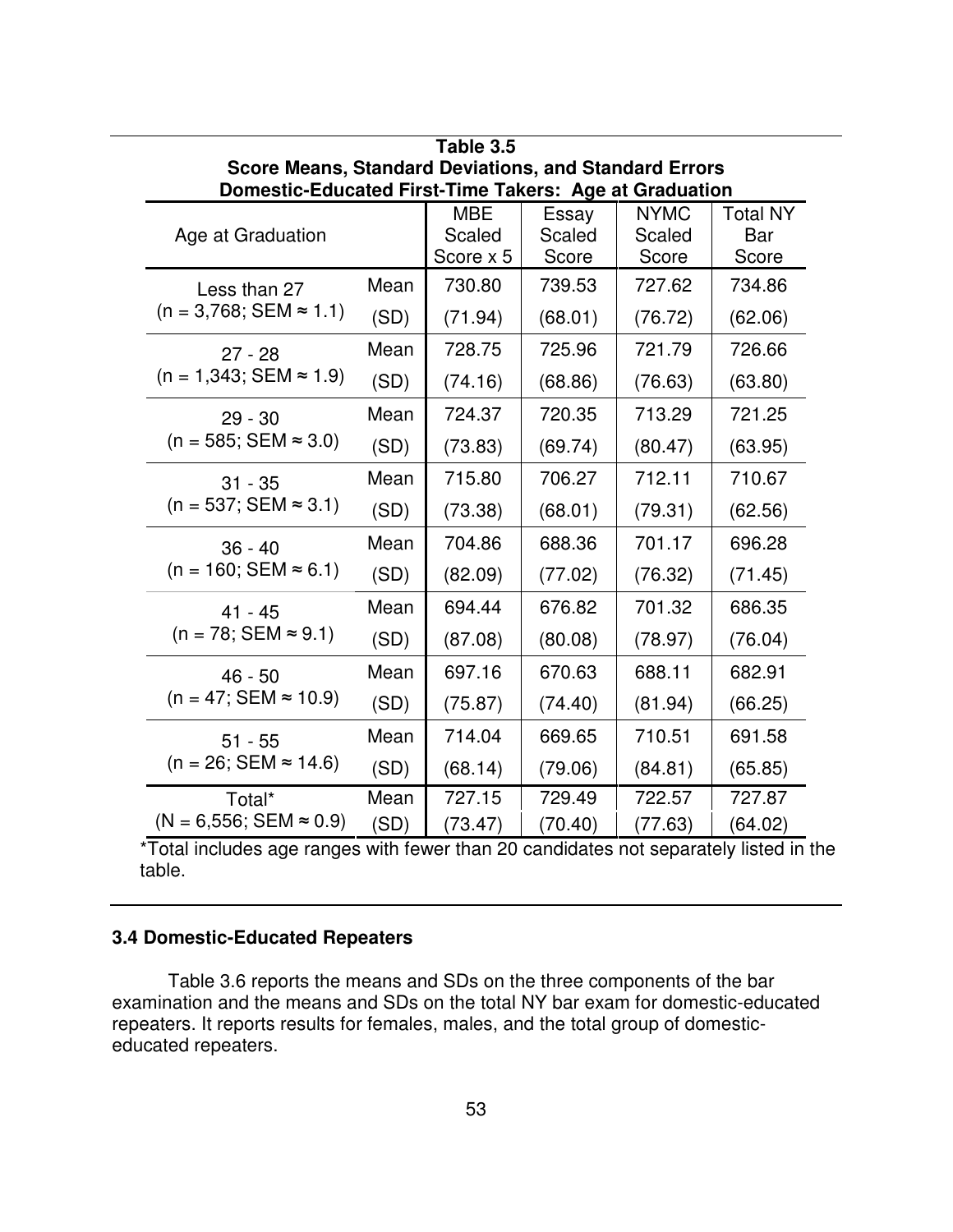The first thing to note in examining Table 3.6 in relation to Table 3.1 is that for both females and males and on all components of the test, the average scores for repeat takers are much lower than they are for the first-time takers. For the total group of domestic-educated first-time takers, the average score on the NY bar exam is over 100 points higher than that for the repeat takers (727.44 vs. 623.77). The repeat takers have all failed the NY bar exam on at least one previous test date and generally have lower scores than the first-time takers on subsequent test dates. Past performance tends to be correlated with future performance.

The female repeat takers do better on average than male repeat takers on the essay and on the NYMC. The male repeat takers do better on average than females on the MBE. The difference between males and females on the MBE is about 13 points on the 0-1,000-point scale, while the difference on the essay is about 17 points, and, as a result, the average scores for female repeat takers on the total NY bar exam is about 4 points higher than the average for male repeat takers. This difference of 4 points is less than one-tenth of an SD (and is less than the standard error for the difference between these two means).

| Table 3.6                                                                                                             |      |                                   |                          |                                |                                 |  |  |  |  |
|-----------------------------------------------------------------------------------------------------------------------|------|-----------------------------------|--------------------------|--------------------------------|---------------------------------|--|--|--|--|
| <b>Score Means, Standard Deviations, and Standard Errors</b><br><b>Domestic-Educated Repeaters: Females and Males</b> |      |                                   |                          |                                |                                 |  |  |  |  |
| Gender                                                                                                                |      | <b>MBE</b><br>Scaled<br>Score x 5 | Essay<br>Scaled<br>Score | <b>NYMC</b><br>Scaled<br>Score | <b>Total NY</b><br>Bar<br>Score |  |  |  |  |
| Female                                                                                                                | Mean | 615.65                            | 633.84                   | 626.14                         | 625.78                          |  |  |  |  |
| $(n = 308; SEM \approx 3.4)$                                                                                          | (SD) | (57.17)                           | (63.54)                  | (68.09)                        | (51.95)                         |  |  |  |  |
| Male                                                                                                                  | Mean | 628.51                            | 617.14                   | 620.64                         | 622.03                          |  |  |  |  |
| $(n = 357; SEM \approx 3.2)$                                                                                          | (SD) | (58.28)                           | (63.80)                  | (71.59)                        | (50.29)                         |  |  |  |  |
| Total*                                                                                                                | Mean | 622.52                            | 624.88                   | 623.33                         | 623.77                          |  |  |  |  |
| $(N = 667; SEM \approx 2.4)$                                                                                          | (SD) | (58.01)                           | (64.26)                  | (69.94)                        | (51.06)                         |  |  |  |  |

\*Total includes two candidates in the sample of domestic-educated repeaters who did not record their genders.

Table 3.7 presents results for the domestic-educated repeaters as a function of their race/ethnicity. Note that some of the sample sizes in this table are quite small, and therefore the standard errors are large. The results are fairly consistent across test components within each racial/ethnic group; the difference between the highest average component score and the lowest average component score in each group is generally less than fifteen points (about a fourth of an SD), though the difference is 20 points for the "Other" group.

The differences between racial/ethnic groups for domestic-educated repeaters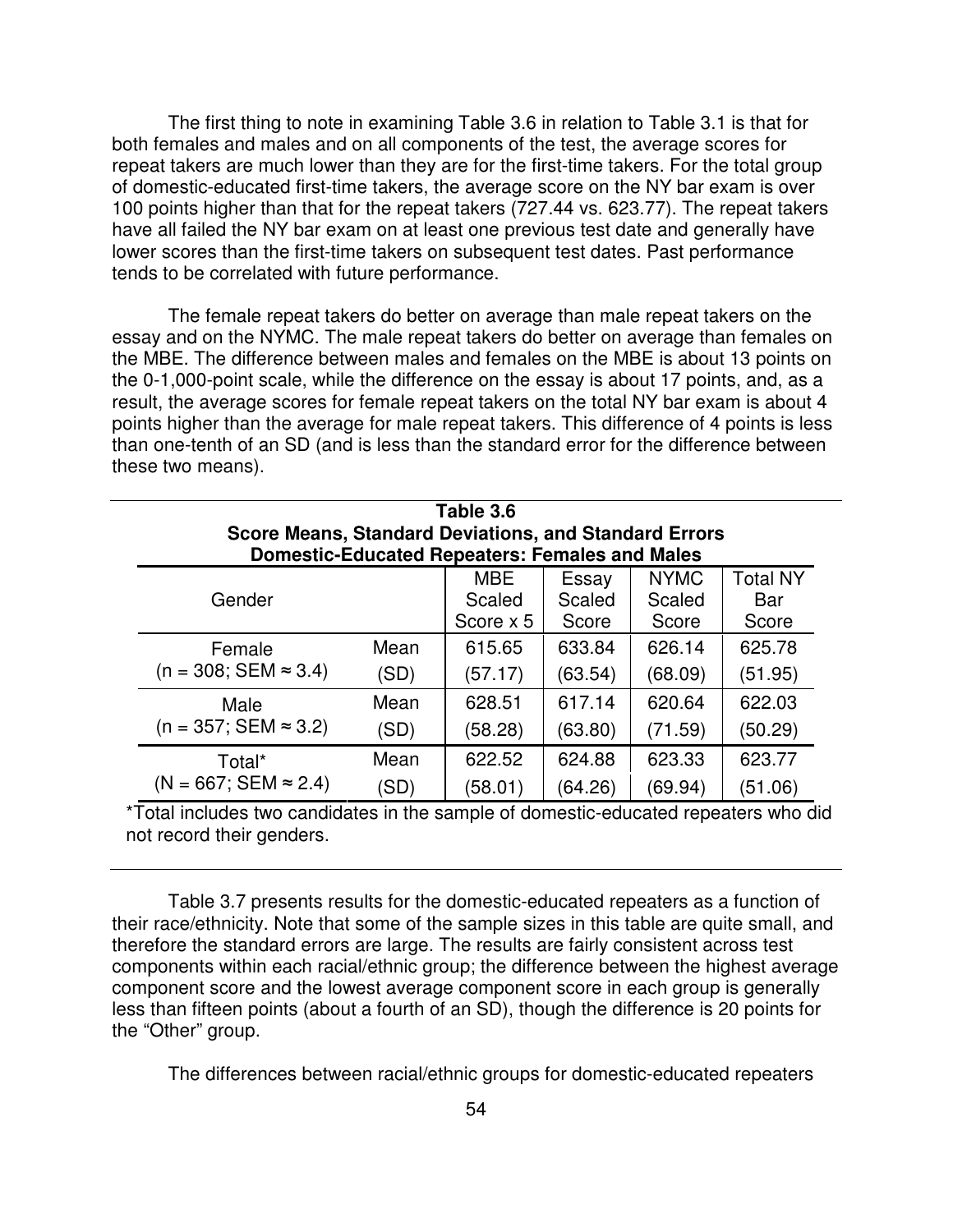are much smaller than they are for the domestic-educated first-time takers. Among the repeat takers, the Caucasian/White group has the highest overall average total score, and the Black/African American group has the lowest average total score. The difference between these two groups is about 18 points, which is much smaller than the corresponding difference for first-time takers.

| Table 3.7                                                    |      |            |         |             |                 |  |  |  |  |  |
|--------------------------------------------------------------|------|------------|---------|-------------|-----------------|--|--|--|--|--|
| <b>Score Means, Standard Deviations, and Standard Errors</b> |      |            |         |             |                 |  |  |  |  |  |
| <b>Domestic-Educated Repeaters: Racial/Ethnic Groups</b>     |      |            |         |             |                 |  |  |  |  |  |
|                                                              |      | <b>MBE</b> | Essay   | <b>NYMC</b> | <b>Total NY</b> |  |  |  |  |  |
| Race/Ethnicity                                               |      | Scaled     | Scaled  | Scaled      | Bar             |  |  |  |  |  |
|                                                              |      | Score x 5  | Score   | Score       | Score           |  |  |  |  |  |
| Caucasian/<br>White                                          | Mean | 626.85     | 633.83  | 628.92      | 630.53          |  |  |  |  |  |
| $(n = 302; SEM \approx 3.5)$                                 | (SD) | (55.68)    | (66.40) | (68.87)     | (50.75)         |  |  |  |  |  |
| Asian/<br>Pacific Islander                                   | Mean | 626.23     | 616.38  | 629.85      | 621.67          |  |  |  |  |  |
| $(n = 111; SEM ≈ 6.0)$                                       | (SD) | (61.22)    | (66.21) | (70.44)     | (54.82)         |  |  |  |  |  |
| Black/<br>African American                                   | Mean | 613.98     | 613.15  | 604.98      | 612.67          |  |  |  |  |  |
| $(n = 154; SEM \approx 5.0)$                                 | (SD) | (61.57)    | (60.77) | (74.89)     | (52.15)         |  |  |  |  |  |
| Hispanic/<br>Latino                                          | Mean | 618.89     | 614.09  | 631.68      | 617.74          |  |  |  |  |  |
| $(n = 42; SEM \approx 8.4)$                                  | (SD) | (57.00)    | (56.19) | (60.73)     | (43.86)         |  |  |  |  |  |
| Other                                                        | Mean | 615.21     | 635.10  | 615.33      | 625.06          |  |  |  |  |  |
| $(n = 31; SEM \approx 9.9)$                                  | (SD) | (60.14)    | (57.21) | (59.67)     | (44.45)         |  |  |  |  |  |
| Total*                                                       | Mean | 622.52     | 624.88  | 623.33      | 623.77          |  |  |  |  |  |
| $(N = 667; SEM \approx 2.4)$                                 | (SD) | (58.01)    | (64.26) | (69.94)     | (51.06)         |  |  |  |  |  |

\*Total includes racial/ethnic groups with fewer than 20 candidates not separately listed in the table.

Tables 3.8 and 3.9 provide an analysis of domestic-educated repeater performance as a function of gender and race/ethnicity. Table 3.8 reports the means and SDs on each component of the NY bar exam and the mean and SD on the total NY bar exam for female candidates as a function of race/ethnicity. Table 3.9 reports the corresponding results for male candidates as a function of race/ethnicity. For some of the racial/ethnic groups (particularly Puerto Rican, American Indian/Alaskan Native, Chicano/Mexican American, and the "Other" group), the sample sizes are too small to draw any firm conclusions and are not included in the tables.

For the remaining groups and for both females and males, the differences across racial/ethnic groups are smaller than they are for the first-time takers, covering a range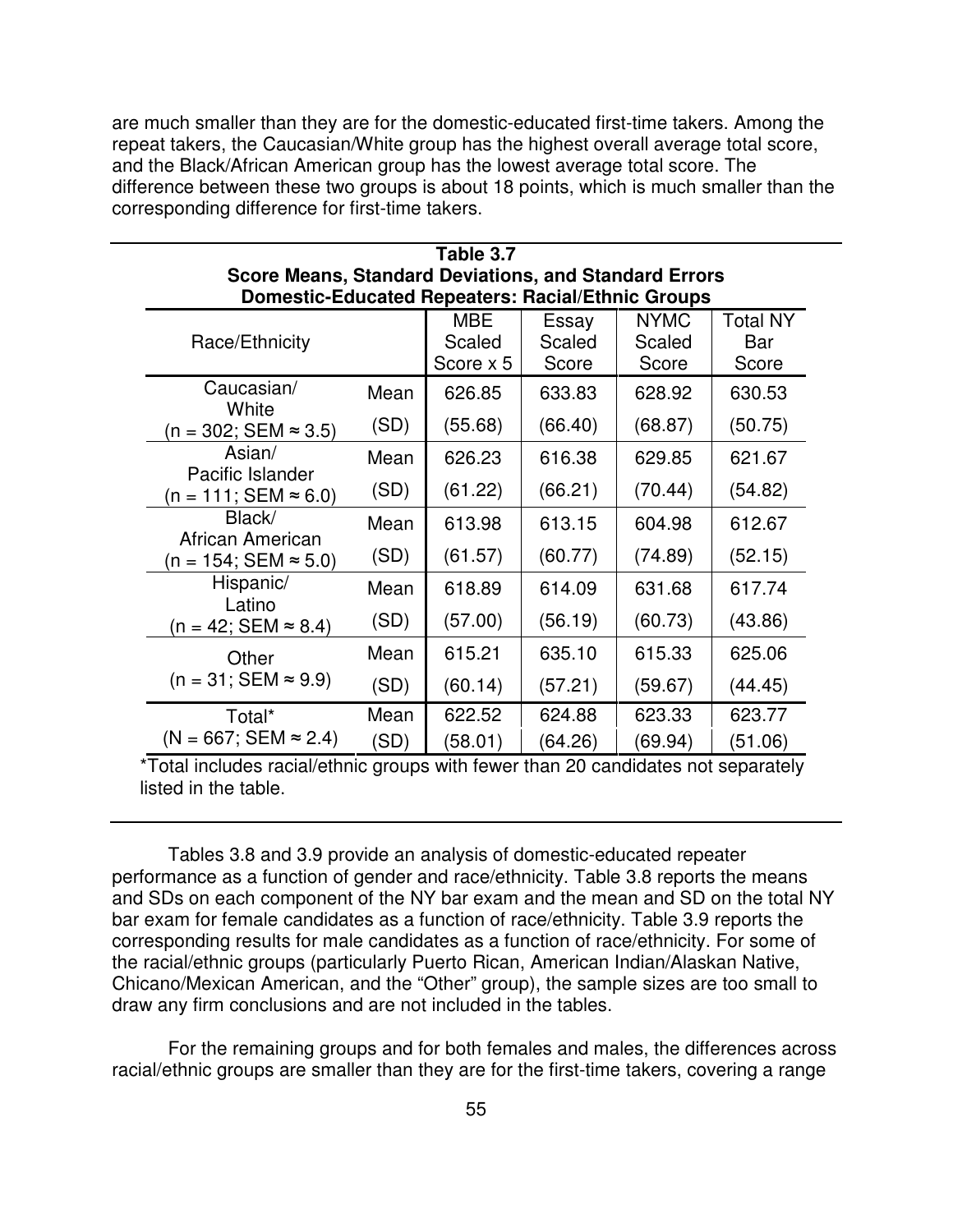of about 20 points. The differences across test components within groups are comparable to what they were for the first-time takers. In both cases the Caucasian/White group has the highest mean and the Black/African American group has the lowest mean. In general, across racial/ethnic groups, female repeat takers tend to do relatively well on the essay and males do relatively well on the MBE.

| Table 3.8                                                       |      |            |         |             |                 |  |  |  |  |  |
|-----------------------------------------------------------------|------|------------|---------|-------------|-----------------|--|--|--|--|--|
| <b>Score Means, Standard Deviations, and Standard Errors</b>    |      |            |         |             |                 |  |  |  |  |  |
| <b>Female Domestic-Educated Repeaters: Racial/Ethnic Groups</b> |      |            |         |             |                 |  |  |  |  |  |
|                                                                 |      | <b>MBE</b> | Essay   | <b>NYMC</b> | <b>Total NY</b> |  |  |  |  |  |
| Race/Ethnicity                                                  |      | Scaled     | Scaled  | Scaled      | Bar             |  |  |  |  |  |
|                                                                 |      | Score x 5  | Score   | Score       | Score           |  |  |  |  |  |
| Caucasian/<br>White                                             | Mean | 619.79     | 640.27  | 630.50      | 631.07          |  |  |  |  |  |
| $(n = 133; SEM ≈ 5.2)$                                          | (SD) | (55.24)    | (66.66) | (65.94)     | (52.57)         |  |  |  |  |  |
| Asian/<br>Pacific Islander                                      | Mean | 628.07     | 642.12  | 636.79      | 635.96          |  |  |  |  |  |
| $(n = 47; SEM ≈ 9.0)$                                           | (SD) | (58.29)    | (65.18) | (69.17)     | (55.15)         |  |  |  |  |  |
| Black/<br>African American                                      | Mean | 605.47     | 624.90  | 606.51      | 615.31          |  |  |  |  |  |
| $(n = 78; SEM ≈ 7.1)$                                           | (SD) | (62.11)    | (60.19) | (74.90)     | (54.68)         |  |  |  |  |  |
| Hispanic/<br>Latino                                             | Mean | 605.19     | 616.05  | 638.63      | 613.96          |  |  |  |  |  |
| $(n = 26; SEM \approx 9.9)$                                     | (SD) | (51.11)    | (55.52) | (54.10)     | (40.44)         |  |  |  |  |  |
| Total*                                                          | Mean | 615.65     | 633.84  | 626.14      | 625.78          |  |  |  |  |  |
| $(N = 308; SEM \approx 3.4)$                                    | (SD) | (57.17)    | (63.54) | (68.08)     | (51.95)         |  |  |  |  |  |

\*Total includes racial/ethnic groups with fewer than 20 candidates not separately listed in the table.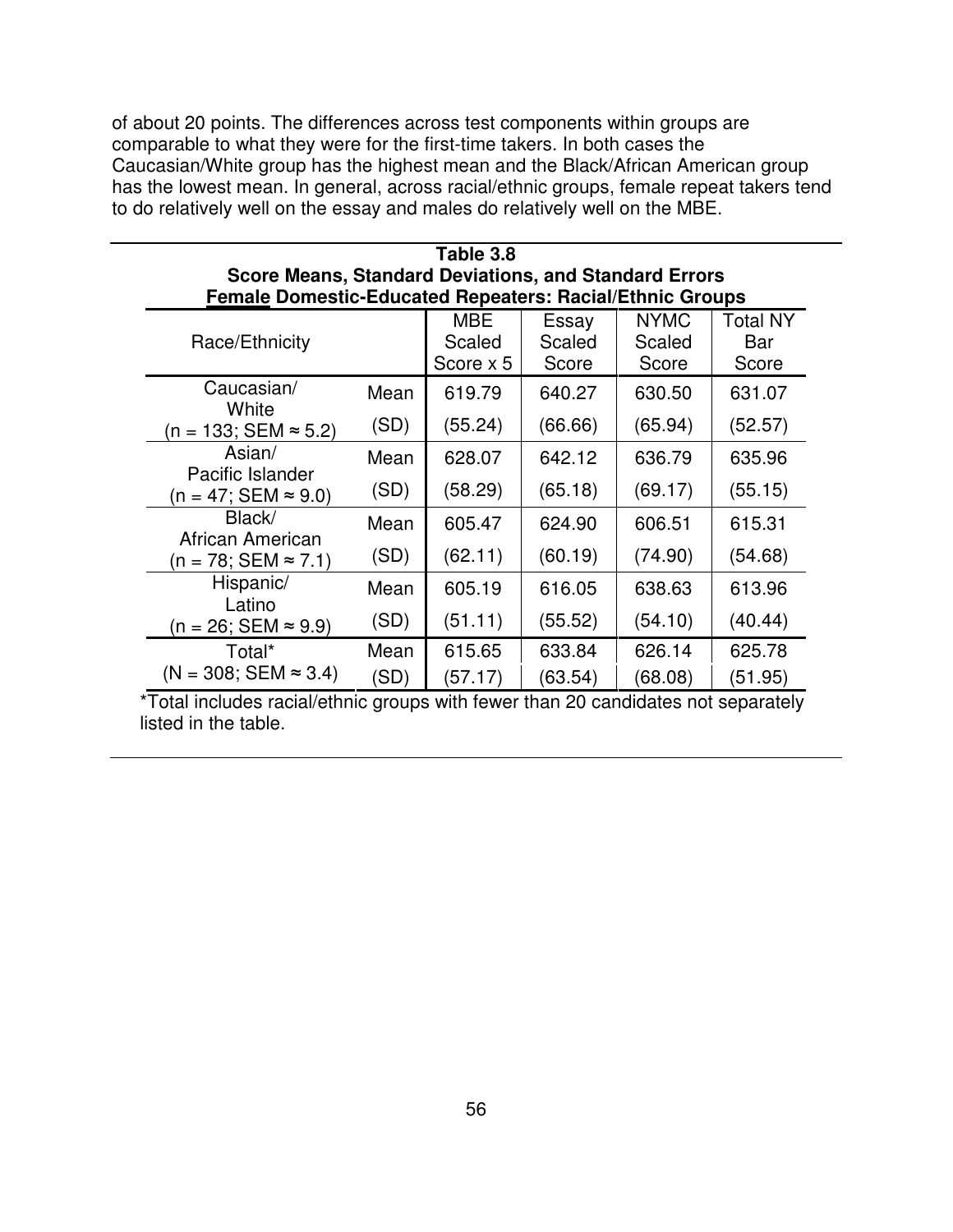| Table 3.9                                                    |      |                      |                 |                       |                 |  |  |  |  |  |
|--------------------------------------------------------------|------|----------------------|-----------------|-----------------------|-----------------|--|--|--|--|--|
| <b>Score Means, Standard Deviations, and Standard Errors</b> |      |                      |                 |                       |                 |  |  |  |  |  |
| Male Domestic-Educated Repeaters: Racial/Ethnic Groups       |      |                      |                 |                       |                 |  |  |  |  |  |
| Race/Ethnicity                                               |      | <b>MBE</b><br>Scaled | Essay<br>Scaled | <b>NYMC</b><br>Scaled | Total NY<br>Bar |  |  |  |  |  |
|                                                              |      | Score x 5            | Score           | Score                 | Score           |  |  |  |  |  |
| Caucasian/<br>White                                          | Mean | 632.40               | 628.76          | 627.69                | 630.11          |  |  |  |  |  |
| (n = 169; SEM ≈ 4.7)                                         | (SD) | (55.56)              | (65.96)         | (71.26)               | (49.42)         |  |  |  |  |  |
| Asian/<br>Pacific Islander                                   | Mean | 625.47               | 598.42          | 623.80                | 611.78          |  |  |  |  |  |
| $(n = 63; SEM \approx 7.8)$                                  | (SD) | (64.05)              | (60.79)         | (71.63)               | (52.74)         |  |  |  |  |  |
| Black/<br>African American                                   | Mean | 622.71               | 601.09          | 603.40                | 609.96          |  |  |  |  |  |
| $(n = 76; SEM ≈ 7.0)$                                        | (SD) | (60.17)              | (59.36)         | (75.35)               | (49.64)         |  |  |  |  |  |
| Total*                                                       | Mean | 628.51               | 617.14          | 620.64                | 622.03          |  |  |  |  |  |
| $(N = 357; SEM \approx 3.2)$                                 | 'SD) | (58.28)              | (63.80)         | (71.59)               | (50.29)         |  |  |  |  |  |

Table 3.10 examines the relationship between average test scores and age at graduation from law school for domestic-educated repeaters. The relationship between average bar scores and age at graduation in Table 3.10 is not as regular and systematic as it is for the first-time takers. This is, no doubt, due in part to the relatively small sample sizes for repeat takers and to the restriction in range of their scores, which have lower averages and smaller SDs than those of the first-time takers.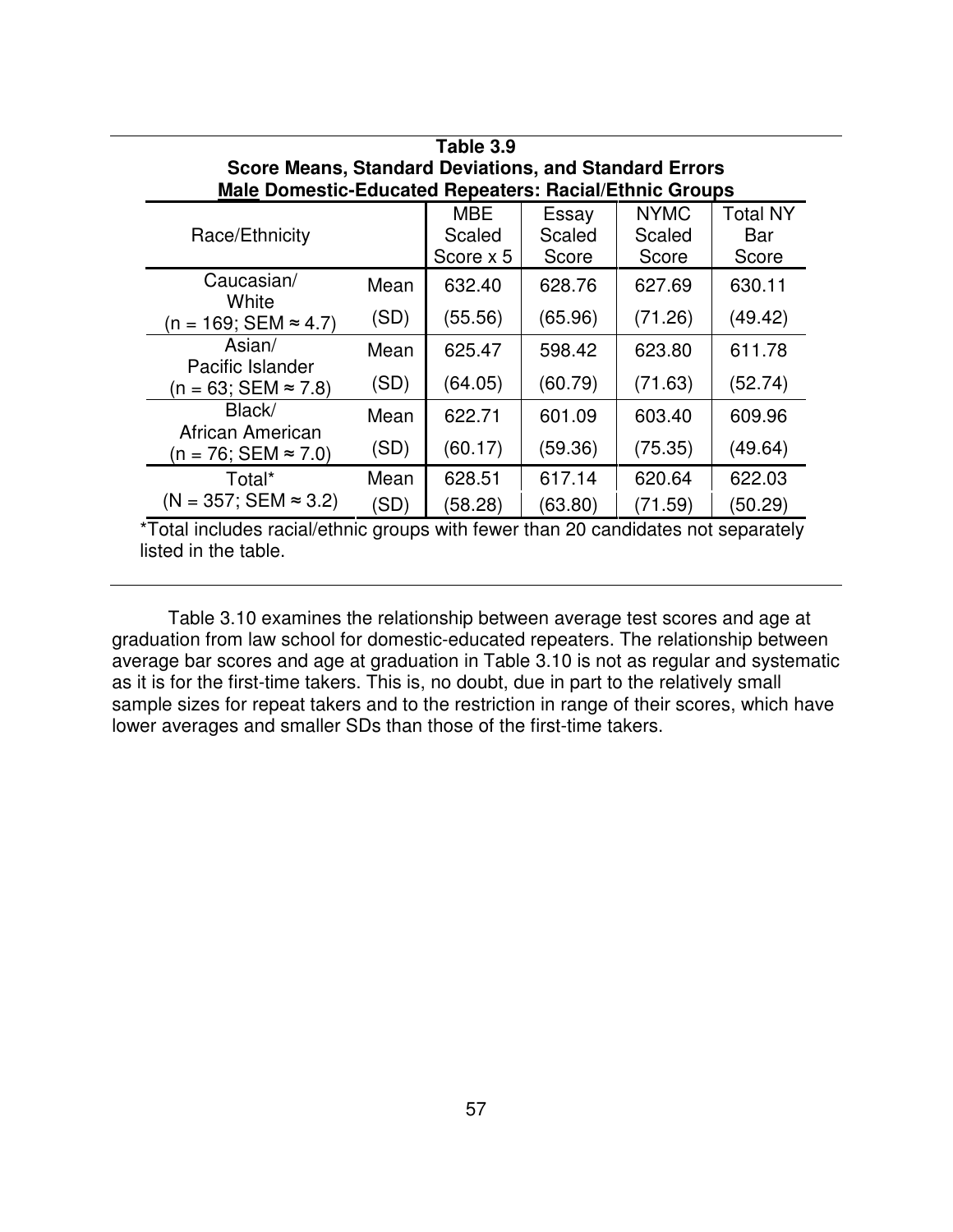| <b>Table 3.10</b>                                            |      |            |         |             |          |  |  |  |  |  |
|--------------------------------------------------------------|------|------------|---------|-------------|----------|--|--|--|--|--|
| <b>Score Means, Standard Deviations, and Standard Errors</b> |      |            |         |             |          |  |  |  |  |  |
| <b>Domestic-Educated Repeaters: Age at Graduation</b>        |      |            |         |             |          |  |  |  |  |  |
|                                                              |      | <b>MBE</b> | Essay   | <b>NYMC</b> | Total NY |  |  |  |  |  |
| Age at Graduation                                            |      | Scaled     | Scaled  | Scaled      | Bar      |  |  |  |  |  |
|                                                              |      | Score x 5  | Score   | Score       | Score    |  |  |  |  |  |
| Less than 27                                                 | Mean | 627.85     | 638.62  | 617.57      | 632.20   |  |  |  |  |  |
| $(n = 215; SEM \approx 3.9)$                                 | (SD) | (54.79)    | (62.53) | (65.01)     | (48.14)  |  |  |  |  |  |
| $27 - 28$                                                    | Mean | 632.11     | 641.61  | 623.78      | 636.04   |  |  |  |  |  |
| $(n = 100; SEM \approx 6.1)$                                 | (SD) | (60.61)    | (59.06) | (71.68)     | (50.96)  |  |  |  |  |  |
| $29 - 30$                                                    | Mean | 620.61     | 628.02  | 623.02      | 624.48   |  |  |  |  |  |
| $(n = 62; SEM \approx 7.5)$                                  | (SD) | (54.01)    | (64.41) | (69.05)     | (48.18)  |  |  |  |  |  |
| $31 - 35$                                                    | Mean | 615.14     | 608.62  | 622.63      | 612.66   |  |  |  |  |  |
| $(n = 99; SEM \approx 6.2)$                                  | (SD) | (59.68)    | (59.36) | (79.66)     | (49.26)  |  |  |  |  |  |
| $36 - 40$                                                    | Mean | 621.09     | 612.60  | 631.23      | 617.86   |  |  |  |  |  |
| $(n = 69; SEM \approx 7.4)$                                  | (SD) | (60.03)    | (63.64) | (69.12)     | (53.26)  |  |  |  |  |  |
| $41 - 45$                                                    | Mean | 615.46     | 615.80  | 629.13      | 616.92   |  |  |  |  |  |
| $(n = 37; SEM \approx 9.0)$                                  | (SD) | (47.89)    | (57.60) | (70.63)     | (42.65)  |  |  |  |  |  |
| Total*                                                       | Mean | 623.93     | 628.21  | 623.16      | 625.98   |  |  |  |  |  |
| $(N = 615; SEM \approx 2.4)$                                 | (SD) | (56.72)    | (62.16) | (69.71)     | (49.26)  |  |  |  |  |  |

\*Total includes age ranges with fewer than 20 candidates not separately listed in the table.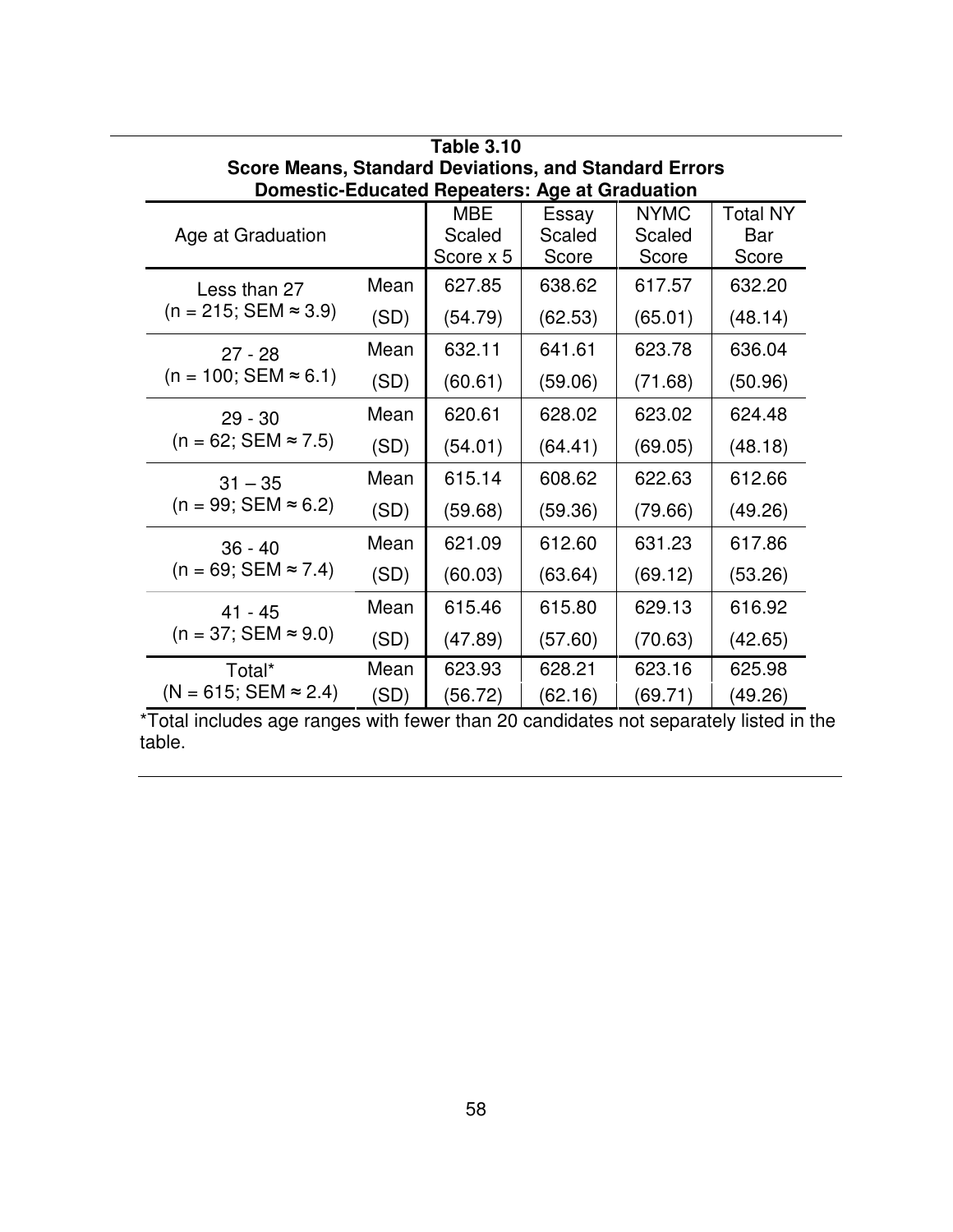| <b>Table 3.11</b>                                       |                                                              |            |         |             |                 |  |  |  |  |  |
|---------------------------------------------------------|--------------------------------------------------------------|------------|---------|-------------|-----------------|--|--|--|--|--|
|                                                         | <b>Score Means, Standard Deviations, and Standard Errors</b> |            |         |             |                 |  |  |  |  |  |
| <b>Domestic-Educated Takers: Number of Bar Attempts</b> |                                                              |            |         |             |                 |  |  |  |  |  |
| Number of Bar                                           |                                                              | <b>MBE</b> | Essay   | <b>NYMC</b> | <b>Total NY</b> |  |  |  |  |  |
| <b>Attempts</b>                                         |                                                              | Scaled     | Scaled  | Scaled      | Bar             |  |  |  |  |  |
|                                                         |                                                              | Score x 5  | Score   | Score       | Score           |  |  |  |  |  |
|                                                         | Mean                                                         | 726.69     | 729.07  | 722.20      | 727.44          |  |  |  |  |  |
| $(n = 6,585; SEM \approx 0.9)$                          | (SD)                                                         | (73.96)    | (70.80) | (77.84)     | (64.47)         |  |  |  |  |  |
|                                                         | Mean                                                         | 638.10     | 633.83  | 626.74      | 634.82          |  |  |  |  |  |
| $(n = 217; SEM \approx 4.2)$                            | (SD)                                                         | (60.90)    | (62.36) | (74.29)     | (51.99)         |  |  |  |  |  |
| З                                                       | Mean                                                         | 621.69     | 630.40  | 635.42      | 627.38          |  |  |  |  |  |
| $(n = 190; SEM \approx 4.4)$                            | (SD)                                                         | (54.57)    | (66.10) | (71.74)     | (50.59)         |  |  |  |  |  |
| 4                                                       | Mean                                                         | 617.49     | 622.00  | 615.77      | 619.55          |  |  |  |  |  |
| $(n = 89; SEM \approx 6.0)$                             | (SD)                                                         | (56.65)    | (62.04) | (62.26)     | (47.16)         |  |  |  |  |  |
| 5                                                       | Mean                                                         | 608.78     | 623.41  | 608.97      | 616.15          |  |  |  |  |  |
| $(n = 61; SEM \approx 7.4)$                             | (SD)                                                         | (52.94)    | (66.49) | (61.11)     | (50.09)         |  |  |  |  |  |
| h                                                       | Mean                                                         | 621.24     | 616.60  | 610.52      | 617.90          |  |  |  |  |  |
| $(n = 29; SEM \approx 10.9)$                            | (SD)                                                         | (56.19)    | (56.47) | (78.60)     | (43.96)         |  |  |  |  |  |
| 7 or more                                               | Mean                                                         | 599.05     | 595.15  | 609.59      | 598.15          |  |  |  |  |  |
| $(n = 81; SEM \approx 6.1)$                             | (SD)                                                         | (53.27)    | (60.55) | (59.89)     | (47.41)         |  |  |  |  |  |
| Total                                                   | Mean                                                         | 717.11     | 719.48  | 713.11      | 717.90          |  |  |  |  |  |
| $(N = 7,252; SEM \approx 0.9)$                          | (SD)                                                         | (78.63)    | (76.40) | (82.27)     | (70.08)         |  |  |  |  |  |

Table 3.11 presents the averages and the SDs of the scores for each test component and for the total NY bar exam for domestic-educated first-time takers, second-time takers, third-time takers, etc. As noted earlier, the average score for the repeat takers, as a group, is substantially lower than that of the first-time takers. The average score on the total NY bar exam declines sharply as we move from the first-time takers to the second-time takers, and then declines more gradually as the number of attempts increases. The only exception to this steady decline is a slight increase in the average score between the groups with five and six attempts (for which, the standard errors are fairly large). This pattern also generally holds for the MBE and the essay, and with less consistency for the NYMC.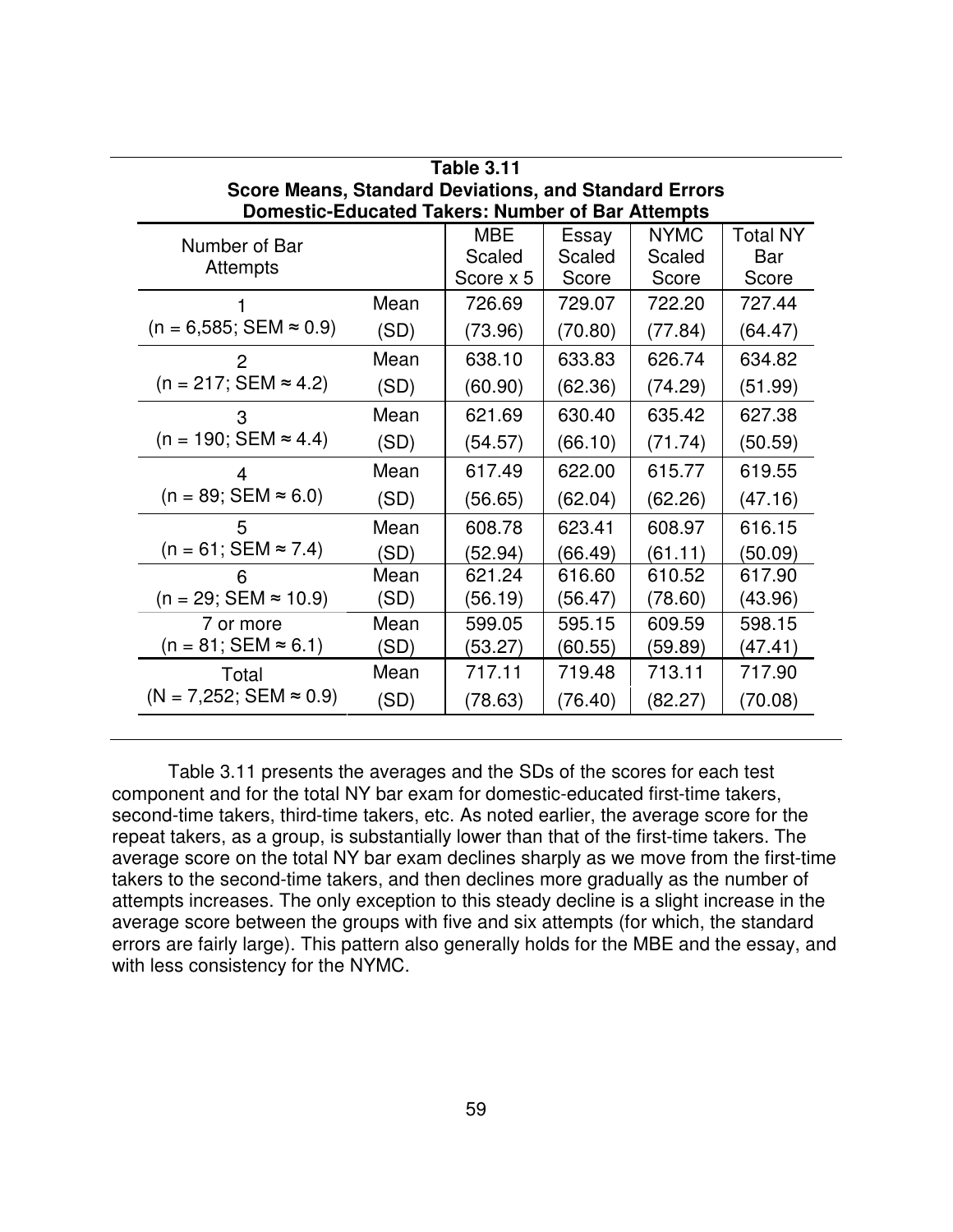As indicated in Tables 3.12 and 3.13, this pattern is consistent across males and females. Table 3.12 indicates that females do better on the essay than they do on the MBE, regardless of their repeat status. As indicated in Table 3.13, males do better on the MBE than they do on the essay regardless of their repeat status.

| <b>Table 3.12</b><br><b>Score Means, Standard Deviations, and Standard Errors</b><br><b>Female Domestic-Educated Takers: Number of Bar Attempts</b> |      |                                   |                          |                                |                                 |  |  |  |
|-----------------------------------------------------------------------------------------------------------------------------------------------------|------|-----------------------------------|--------------------------|--------------------------------|---------------------------------|--|--|--|
| Number of Bar<br>Attempts                                                                                                                           |      | <b>MBE</b><br>Scaled<br>Score x 5 | Essay<br>Scaled<br>Score | <b>NYMC</b><br>Scaled<br>Score | <b>Total NY</b><br>Bar<br>Score |  |  |  |
| $(n = 3,284; SEM \approx 1.2)$                                                                                                                      | Mean | 713.28                            | 734.08                   | 719.75                         | 724.34                          |  |  |  |
|                                                                                                                                                     | (SD) | (72.53)                           | (69.21)                  | (76.85)                        | (63.74)                         |  |  |  |
| 2                                                                                                                                                   | Mean | 629.36                            | 647.36                   | 633.26                         | 638.73                          |  |  |  |
| $(n = 94; SEM \approx 6.6)$                                                                                                                         | (SD) | (62.05)                           | (66.24)                  | (71.34)                        | (57.23)                         |  |  |  |
| 3                                                                                                                                                   | Mean | 616.70                            | 636.41                   | 634.88                         | 628.37                          |  |  |  |
| $(n = 101; SEM \approx 5.8)$                                                                                                                        | (SD) | (53.03)                           | (62.77)                  | (67.13)                        | (48.24)                         |  |  |  |
| 4                                                                                                                                                   | Mean | 608.31                            | 631.91                   | 609.13                         | 620.18                          |  |  |  |
| $(n = 40; SEM \approx 7.4)$                                                                                                                         | (SD) | (46.41)                           | (61.17)                  | (62.03)                        | (43.24)                         |  |  |  |
| 5                                                                                                                                                   | Mean | 606.75                            | 629.72                   | 630.35                         | 620.54                          |  |  |  |
| $(n = 24; SEM \approx 11.0)$                                                                                                                        | (SD) | (59.08)                           | (54.13)                  | (56.27)                        | (45.92)                         |  |  |  |
| 6                                                                                                                                                   | Mean | 607.64                            | 621.29                   | 597.93                         | 613.43                          |  |  |  |
| $(n = 14; SEM \approx 14.6)$                                                                                                                        | (SD) | (52.73)                           | (49.87)                  | (71.41)                        | (44.54)                         |  |  |  |
| 7 or more                                                                                                                                           | Mean | 593.47                            | 600.17                   | 609.66                         | 598.46                          |  |  |  |
| $(n = 35; SEM \approx 10.4)$                                                                                                                        | (SD) | (60.32)                           | (62.20)                  | (69.67)                        | (53.48)                         |  |  |  |
| Total                                                                                                                                               | Mean | 704.91                            | 725.49                   | 711.73                         | 715.89                          |  |  |  |
| $(N = 3,592; SEM \approx 1.3)$                                                                                                                      | (SD) | (76.40)                           | (74.25)                  | (80.52)                        | (68.60)                         |  |  |  |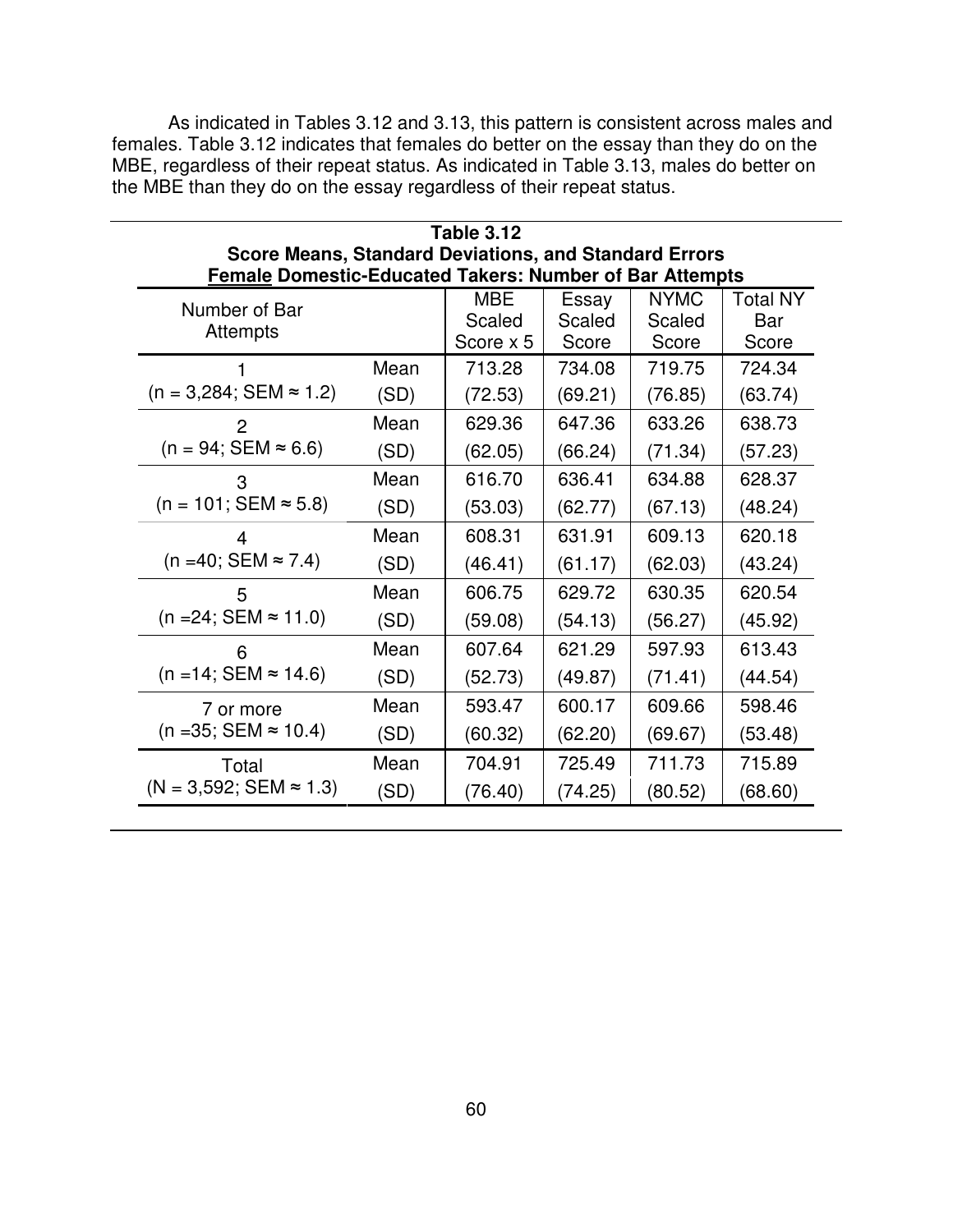| <b>Table 3.13</b>                                            |                                                              |           |         |             |                 |  |  |  |  |  |
|--------------------------------------------------------------|--------------------------------------------------------------|-----------|---------|-------------|-----------------|--|--|--|--|--|
|                                                              | <b>Score Means, Standard Deviations, and Standard Errors</b> |           |         |             |                 |  |  |  |  |  |
| <b>Male Domestic-Educated Takers: Number of Bar Attempts</b> |                                                              |           |         |             |                 |  |  |  |  |  |
| Number of Bar                                                |                                                              | MBE       | Essay   | <b>NYMC</b> | <b>Total NY</b> |  |  |  |  |  |
| Attempts                                                     |                                                              | Scaled    | Scaled  | Scaled      | Bar             |  |  |  |  |  |
|                                                              |                                                              | Score x 5 | Score   | Score       | Score           |  |  |  |  |  |
|                                                              | Mean                                                         | 740.04    | 724.12  | 724.62      | 730.54          |  |  |  |  |  |
| $(n = 3,299; SEM \approx 1.3)$                               | (SD)                                                         | (72.97)   | (71.98) | (78.77)     | (65.05)         |  |  |  |  |  |
| 2                                                            | Mean                                                         | 644.78    | 623.50  | 621.76      | 631.82          |  |  |  |  |  |
| $(n = 123; SEM \approx 5.4)$                                 | (SD)                                                         | (59.40)   | (57.37) | (76.38)     | (47.62)         |  |  |  |  |  |
| 3                                                            | Mean                                                         | 627.26    | 622.58  | 635.76      | 625.72          |  |  |  |  |  |
| $(n = 88; SEM \approx 6.8)$                                  | (SD)                                                         | (56.35)   | (69.17) | (77.42)     | (53.44)         |  |  |  |  |  |
| Δ                                                            | Mean                                                         | 624.98    | 613.91  | 621.19      | 619.04          |  |  |  |  |  |
| $(n = 49; SEM \approx 8.5)$                                  | (SD)                                                         | (63.30)   | (62.20) | (62.56)     | (50.58)         |  |  |  |  |  |
| 5                                                            | Mean                                                         | 610.71    | 621.59  | 592.61      | 614.42          |  |  |  |  |  |
| $(n = 36; SEM \approx 9.9)$                                  | (SD)                                                         | (49.91)   | (73.56) | (59.73)     | (53.34)         |  |  |  |  |  |
| 6                                                            | Mean                                                         | 633.93    | 612.21  | 622.28      | 622.07          |  |  |  |  |  |
| $(n = 15; SEM \approx 16.2)$                                 | (SD)                                                         | (58.10)   | (63.45) | (85.52)     | (44.56)         |  |  |  |  |  |
| 7 or more                                                    | Mean                                                         | 603.29    | 591.34  | 609.53      | 597.91          |  |  |  |  |  |
| $(n = 46; SEM \approx 7.4)$                                  | (SD)                                                         | (47.47)   | (59.66) | (52.05)     | (42.84)         |  |  |  |  |  |
| Total                                                        | Mean                                                         | 729.15    | 713.67  | 714.47      | 719.94          |  |  |  |  |  |
| $(N = 3,656; SEM \approx 1.3)$                               | (SD)                                                         | (78.94)   | (77.98) | (83.97)     | (71.43)         |  |  |  |  |  |

In general, and not surprisingly, the repeat takers get lower scores on average than the first-time takers, and the performance tends to be worse for candidates with larger number of previous attempts. In addition, we have the consistent finding that, for domestic-educated repeaters, females do better than males on the essay, and males do better than females on the MBE.

#### **3.5 Foreign-Educated First-Time Takers**

Table 3.14 reports the means and SDs on each component of the NY bar exam and the means and SDs on the total NY bar exam for females, males, and the total group of foreign-educated first-time takers in the sample. As is the case for the domestic-educated first-time takers, males do better on average than females on the MBE and on the NYMC, and females do better than males on the essay. The difference between males and females on the MBE is about 26 points, while the difference on the essay is about 20 points, and the average total score for males on the bar examination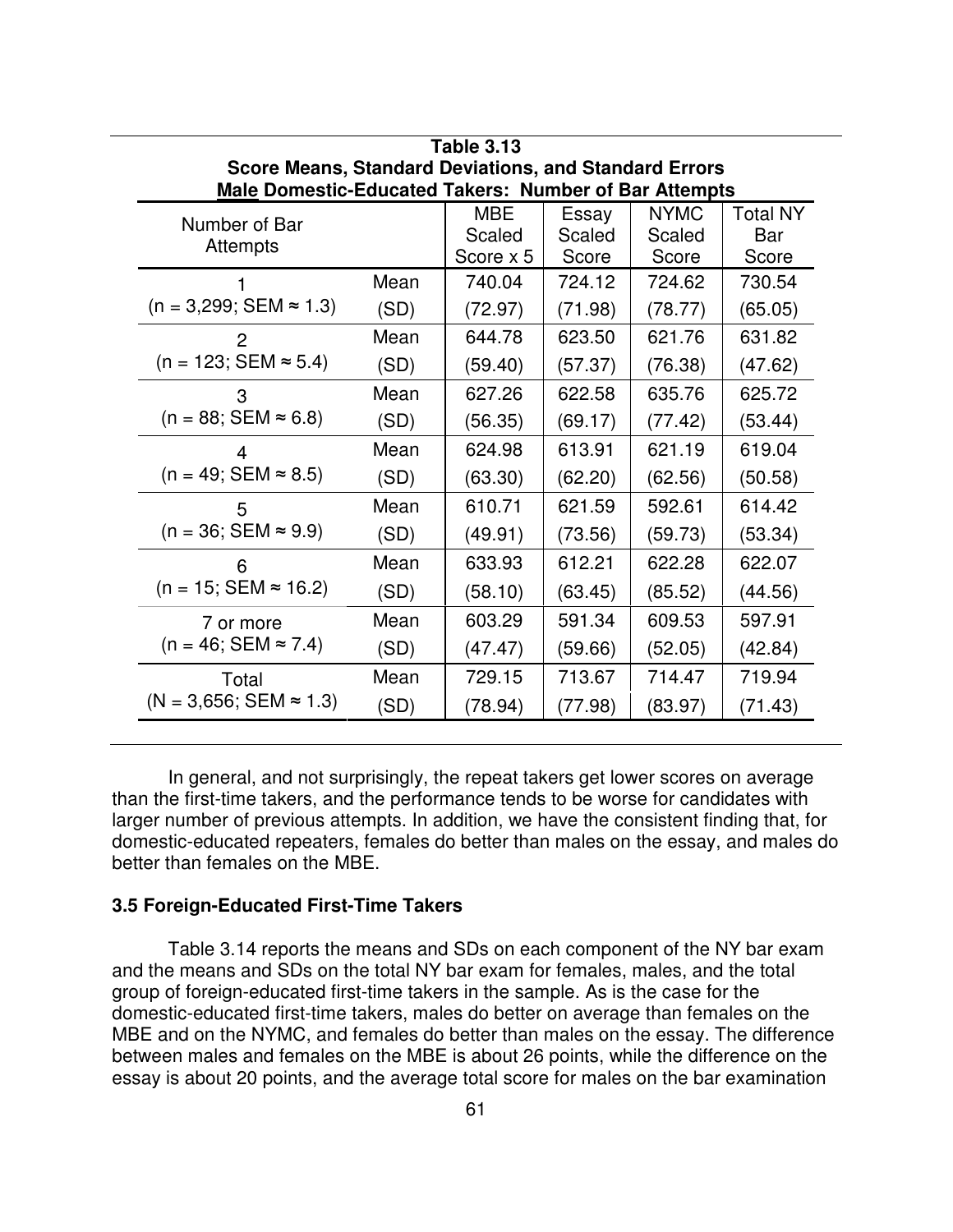is about 2 points higher than the average total score for female candidates. This difference of two points is very small compared to the overall SD of almost 90 points and is less than the standard error (and therefore not statistically significant).

| <b>Table 3.14</b><br><b>Score Means, Standard Deviations, and Standard Errors</b><br><b>Foreign-Educated First-Time Takers: Females and Males</b> |      |         |         |         |         |  |  |  |  |  |
|---------------------------------------------------------------------------------------------------------------------------------------------------|------|---------|---------|---------|---------|--|--|--|--|--|
| <b>MBE</b><br><b>NYMC</b><br><b>Total NY</b><br>Essay<br>Gender<br>Scaled<br>Scaled<br>Scaled<br>Bar<br>Score x 5<br>Score<br>Score<br>Score      |      |         |         |         |         |  |  |  |  |  |
| Female                                                                                                                                            | Mean | 637.38  | 651.10  | 653.44  | 645.87  |  |  |  |  |  |
| $(n = 633; SEM \approx 3.8)$                                                                                                                      | (SD) | (96.90) | (94.63) | (98.85) | (89.54) |  |  |  |  |  |
| Male                                                                                                                                              | Mean | 663.33  | 631.06  | 670.25  | 647.89  |  |  |  |  |  |
| $(n = 748; SEM \approx 3.4)$                                                                                                                      | (SD) | (97.60) | (96.74) | (92.77) | (90.07) |  |  |  |  |  |
| Total*                                                                                                                                            | Mean | 651.36  | 640.22  | 662.54  | 646.92  |  |  |  |  |  |
| $(N = 1,386; SEM \approx 2.6)$                                                                                                                    | (SD) | (98.10) | (96.21) | (96.12) | (89.79) |  |  |  |  |  |

\*Total includes five candidates in the sample of foreign-educated first-time test takers who did not record their genders.

Table 3.15 presents average scores on each part of the NY bar exam and on the total NY bar exam for the foreign-educated first-time takers, as a function of their race/ethnicity. The results are not as consistent across test components within each racial/ethnic group as they were for the domestic-educated first-time takers. In particular, the Asian/Pacific Islander group has a substantially lower average on the essay than on the MBE or the NYMC. The other groups are relatively consistent in their mean scores across the three components.

The differences across groups are quite large. The largest difference between racial/ethnic groups (i.e., between Caucasian/White and Black/African American) is almost 90 points, or one SD. The Asian/Pacific Islander group, the "Other" group, and the Hispanic/Latino group fall about halfway between these two groups.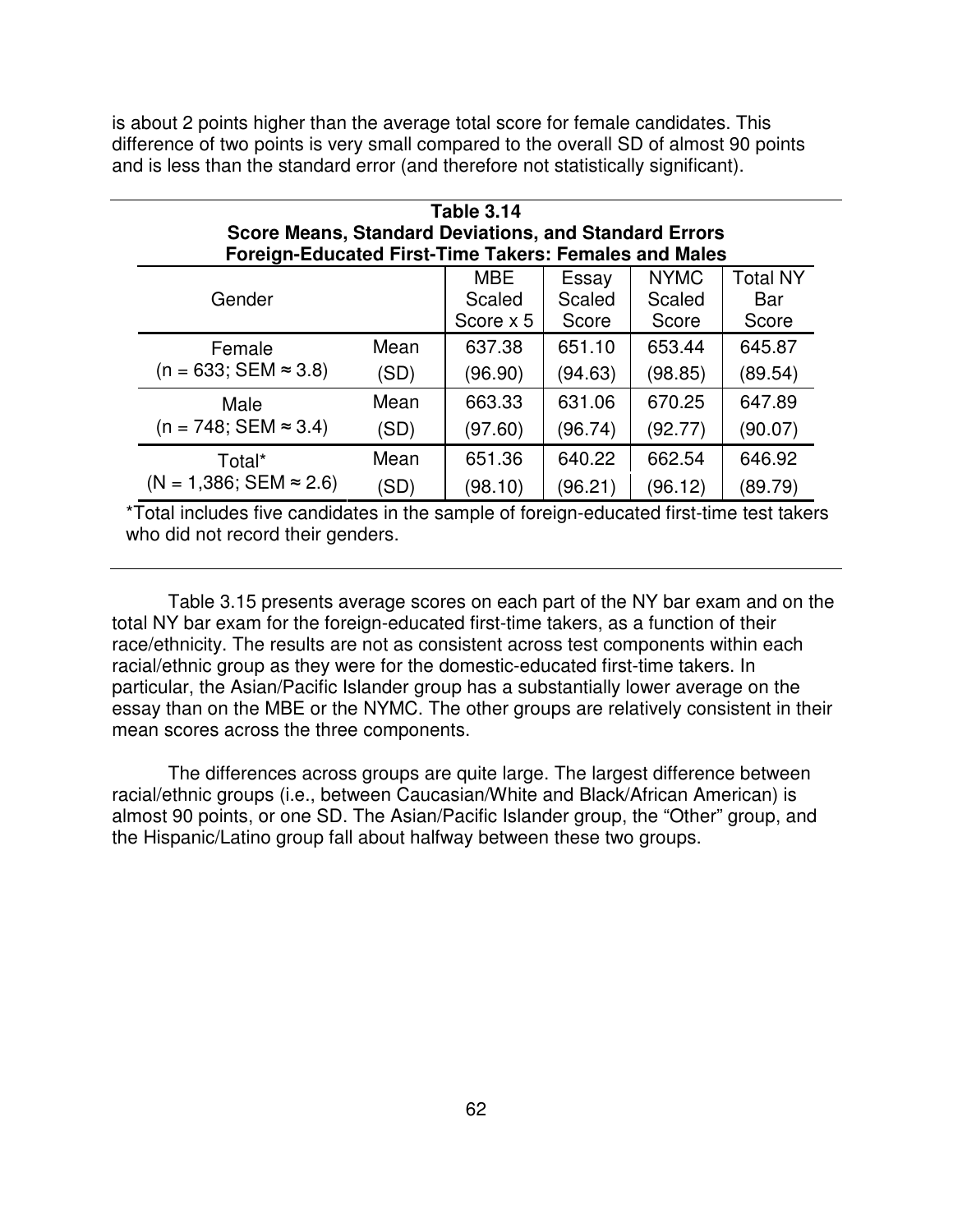| <b>Table 3.15</b>                                                                                       |      |           |                 |         |         |  |  |  |  |  |
|---------------------------------------------------------------------------------------------------------|------|-----------|-----------------|---------|---------|--|--|--|--|--|
| <b>Score Means, Standard Deviations, and Standard Errors</b>                                            |      |           |                 |         |         |  |  |  |  |  |
| Foreign-Educated First-Time Takers: Racial/Ethnic Group<br><b>MBE</b><br><b>NYMC</b><br><b>Total NY</b> |      |           |                 |         |         |  |  |  |  |  |
| Race/Ethnicity                                                                                          |      | Scaled    | Essay<br>Scaled | Scaled  | Bar     |  |  |  |  |  |
|                                                                                                         |      | Score x 5 | Score           | Score   | Score   |  |  |  |  |  |
| Caucasian/<br>White                                                                                     | Mean | 674.49    | 675.48          | 678.82  | 675.43  |  |  |  |  |  |
| $(n = 554; SEM ≈ 3.8)$                                                                                  | (SD) | (90.87)   | (88.01)         | (93.01) | (82.05) |  |  |  |  |  |
| Asian/<br>Pacific Islander                                                                              | Mean | 646.09    | 616.15          | 660.42  | 632.56  |  |  |  |  |  |
| $(n = 590; SEM \approx 4.0)$                                                                            | (SD) | (102.04)  | (98.16)         | (97.03) | (93.11) |  |  |  |  |  |
| Black/<br>African American                                                                              | Mean | 576.66    | 594.14          | 600.75  | 587.85  |  |  |  |  |  |
| $(n = 67; SEM \approx 10.5)$                                                                            | (SD) | (81.91)   | (85.55)         | (98.26) | (77.36) |  |  |  |  |  |
| Hispanic/<br>Latino                                                                                     | Mean | 617.42    | 623.53          | 642.90  | 623.03  |  |  |  |  |  |
| $(n = 73; SEM ≈ 9.5)$                                                                                   | (SD) | (79.74)   | (82.79)         | (85.62) | (75.32) |  |  |  |  |  |
| Other                                                                                                   | Mean | 627.44    | 629.18          | 639.49  | 629.53  |  |  |  |  |  |
| $(n = 92; SEM \approx 9.1)$                                                                             | (SD) | (96.95)   | (82.44)         | (89.23) | (82.29) |  |  |  |  |  |
| Total*                                                                                                  | Mean | 651.36    | 640.22          | 662.54  | 646.92  |  |  |  |  |  |
| $(N = 1,386; SEM \approx 2.6)$                                                                          | (SD) | (98.10)   | (96.21)         | (96.12) | (89.79) |  |  |  |  |  |

Tables 3.16 and 3.17 provide more detailed analyses of these relationships, which make it possible to identify some interactions between gender and race/ethnicity. Table 3.16 reports the means and SDs on each part of the NY bar exam and on the total NY bar exam for female candidates as a function of race/ethnicity. Table 3.17 reports the corresponding results for male candidates as a function of race/ethnicity. The females generally have higher means on the essay than they do on the other components, but this result is not entirely consistent. For the Asian/Pacific Islander females, the mean on the essay is lower than the means for the MBE and the NYMC, and for the Hispanic/Latino females, the mean on the NYMC is slightly higher than that on the essay. For the foreign-educated males, the essay mean is consistently lower than the MBE and NYMC means.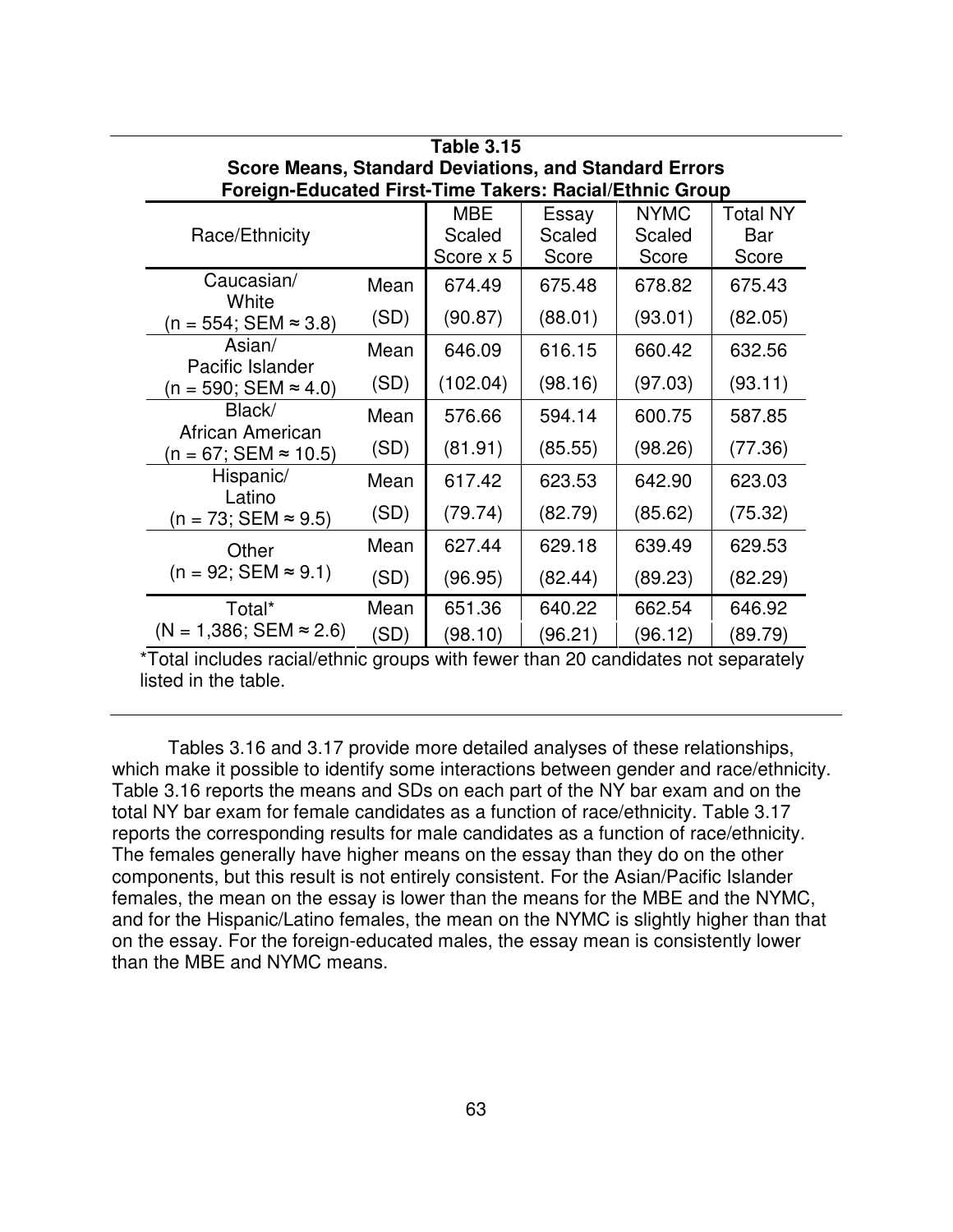| <b>Table 3.16</b>                                                     |      |           |          |             |          |  |  |  |  |  |
|-----------------------------------------------------------------------|------|-----------|----------|-------------|----------|--|--|--|--|--|
| <b>Score Means, Standard Deviations, and Standard Errors</b>          |      |           |          |             |          |  |  |  |  |  |
| <b>Female Foreign-Educated First-Time Takers: Racial/Ethnic Group</b> |      |           |          |             |          |  |  |  |  |  |
|                                                                       |      | MBE       | Essay    | <b>NYMC</b> | Total NY |  |  |  |  |  |
| Race/Ethnicity                                                        |      | Scaled    | Scaled   | Scaled      | Bar      |  |  |  |  |  |
|                                                                       |      | Score x 5 | Score    | Score       | Score    |  |  |  |  |  |
| Caucasian/<br>White                                                   | Mean | 658.55    | 684.36   | 671.02      | 672.72   |  |  |  |  |  |
| $(n = 269; SEM ≈ 5.3)$                                                | (SD) | (89.82)   | (84.27)  | (94.62)     | (81.25)  |  |  |  |  |  |
| Asian/<br>Pacific Islander                                            | Mean | 635.19    | 627.88   | 652.01      | 633.25   |  |  |  |  |  |
| $(n = 245; SEM \approx 6.4)$                                          | (SD) | (102.55)  | (101.94) | (100.01)    | (96.16)  |  |  |  |  |  |
| Black/<br>African American                                            | Mean | 587.41    | 629.41   | 617.58      | 611.41   |  |  |  |  |  |
| $(n = 34; SEM \approx 16.0)$                                          | (SD) | (91.83)   | (87.38)  | (108.83)    | (84.59)  |  |  |  |  |  |
| Hispanic/<br>Latino                                                   | Mean | 603.72    | 630.15   | 632.01      | 619.76   |  |  |  |  |  |
| $(n = 38; SEM \approx 11.8)$                                          | (SD) | (72.46)   | (67.60)  | (86.66)     | (63.57)  |  |  |  |  |  |
| Other                                                                 | Mean | 585.70    | 608.14   | 603.92      | 598.79   |  |  |  |  |  |
| $(n = 42; SEM \approx 13.3)$                                          | (SD) | (92.51)   | (76.38)  | (97.35)     | (77.41)  |  |  |  |  |  |
| Total*                                                                | Mean | 637.38    | 651.10   | 653.44      | 645.87   |  |  |  |  |  |
| $(N = 633; SEM \approx 3.8)$                                          | (SD) | (96.90)   | (94.63)  | (98.85)     | (89.54)  |  |  |  |  |  |

For the Caucasian/White and Hispanic/Latino groups males have higher average scores than females, with differences of about five points and seven points, respectively. For the "Other" category, males have an average score that is about 57 points higher than that of females. In the Asian/Pacific Islander group, females have an average score less than two points higher than that of males, and in the Black/African American group, the female average is about 47 points higher than that of the males.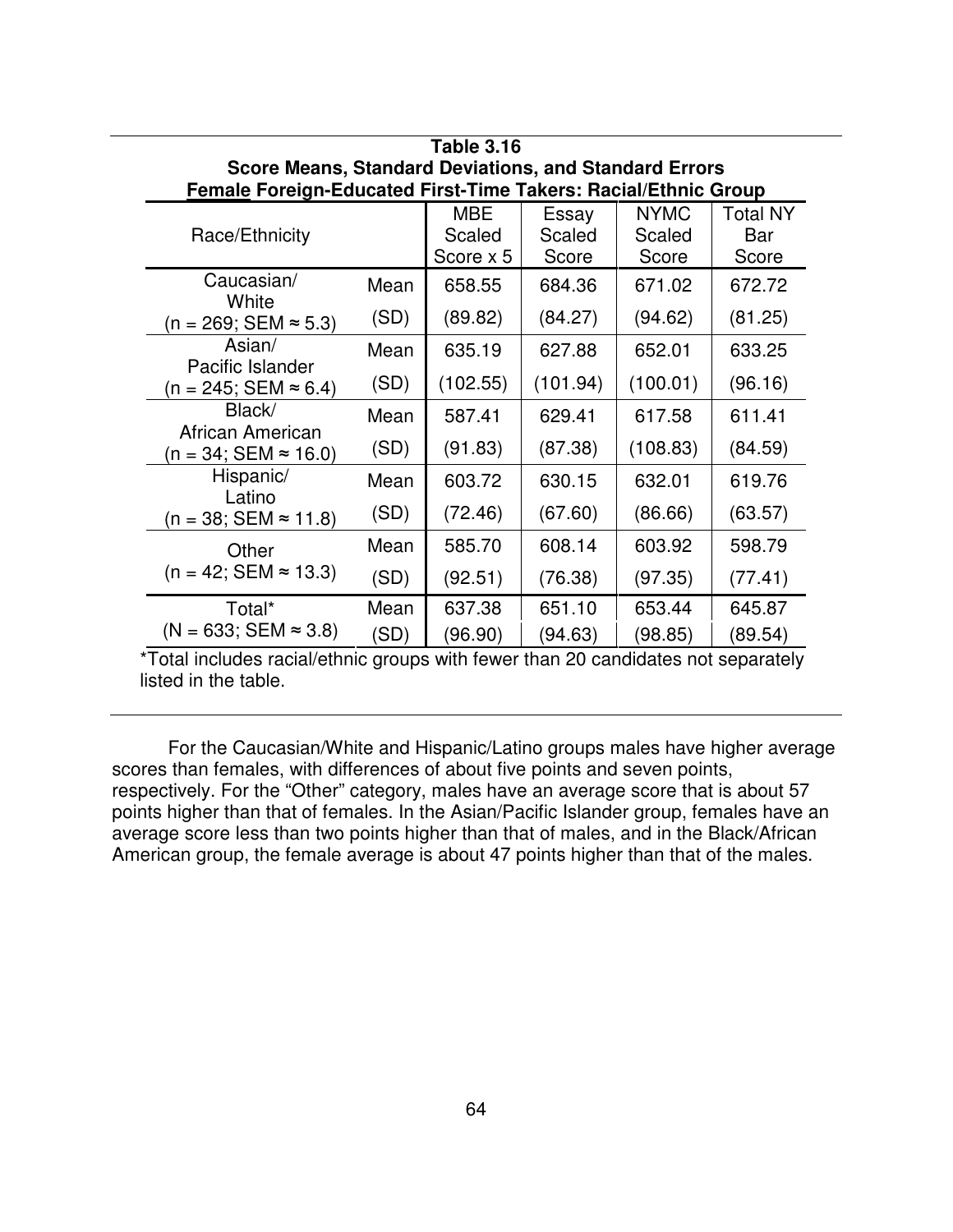| Table 3.17                                                   |      |            |         |             |          |  |  |  |
|--------------------------------------------------------------|------|------------|---------|-------------|----------|--|--|--|
| <b>Score Means, Standard Deviations, and Standard Errors</b> |      |            |         |             |          |  |  |  |
| Male Foreign-Educated First-Time Takers: Racial/Ethnic Group |      |            |         |             |          |  |  |  |
|                                                              |      | <b>MBE</b> | Essay   | <b>NYMC</b> | Total NY |  |  |  |
| Race/Ethnicity                                               |      | Scaled     | Scaled  | Scaled      | Bar      |  |  |  |
|                                                              |      | Score x 5  | Score   | Score       | Score    |  |  |  |
| Caucasian/<br>White                                          | Mean | 689.54     | 667.10  | 686.17      | 677.98   |  |  |  |
| $(n = 285; SEM ≈ 5.2)$                                       | (SD) | (89.42)    | (90.76) | (91.03)     | (82.86)  |  |  |  |
| Asian/<br>Pacific Islander                                   | Mean | 653.93     | 607.52  | 666.50      | 631.97   |  |  |  |
| $(n = 343; SEM ≈ 5.1)$                                       | (SD) | (101.27)   | (94.46) | (94.14)     | (90.98)  |  |  |  |
| Black/<br>African American                                   | Mean | 566.98     | 557.68  | 585.21      | 564.25   |  |  |  |
| $(n = 32; SEM \approx 12.6)$                                 | (SD) | (70.60)    | (68.42) | (84.90)     | (62.24)  |  |  |  |
| Hispanic/<br>Latino                                          | Mean | 632.29     | 616.34  | 654.72      | 626.57   |  |  |  |
| $(n = 35; SEM \approx 15.0)$                                 | (SD) | (85.53)    | (97.15) | (84.11)     | (87.12)  |  |  |  |
| Other<br>$(n = 50; SEM \approx 11.3)$                        | Mean | 662.50     | 646.85  | 669.37      | 655.36   |  |  |  |
|                                                              | (SD) | (86.88)    | (83.93) | (69.71)     | (77.91)  |  |  |  |
| Total*                                                       | Mean | 663.33     | 631.06  | 670.25      | 647.89   |  |  |  |
| $(N = 748; SEM \approx 3.4)$                                 | (SD) | (97.60)    | (96.74) | (92.77)     | (90.07)  |  |  |  |

### **3.6 Foreign-educated repeaters**

Table 3.18 reports the means and SDs on the three components of the bar examination and on the total NY bar exam for females, males, and the total group of foreign-educated repeaters.

The average scores for both female and male foreign-educated repeaters reported in Table 3.18 are lower than those for the foreign-educated first-time takers (see Table 3.14) on the total NY bar exam and on all components of the exam.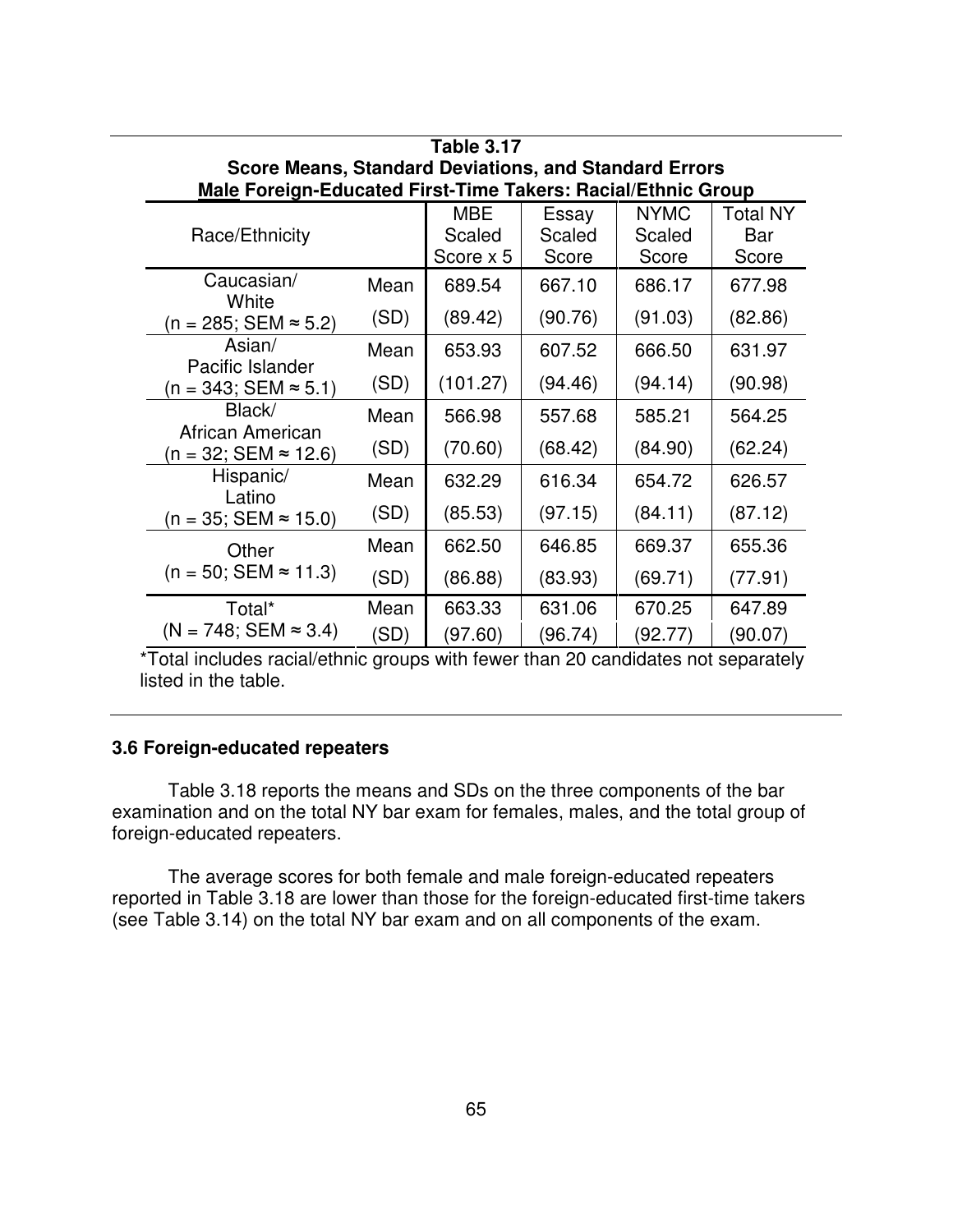| Table 3.18<br><b>Score Means, Standard Deviations, and Standard Errors</b> |      |                                                      |         |             |                 |  |  |
|----------------------------------------------------------------------------|------|------------------------------------------------------|---------|-------------|-----------------|--|--|
|                                                                            |      | <b>Foreign-Educated Repeaters: Females and Males</b> |         |             |                 |  |  |
|                                                                            |      | <b>MBE</b>                                           | Essay   | <b>NYMC</b> | <b>Total NY</b> |  |  |
| Gender                                                                     |      | Scaled                                               | Scaled  | Scaled      | Bar             |  |  |
|                                                                            |      | Score $\times$ 5                                     | Score   | Score       | Score           |  |  |
| Female                                                                     | Mean | 594.47                                               | 605.56  | 616.43      | 602.21          |  |  |
| $(n = 268; SEM \approx 4.3)$                                               | (SD) | (66.94)                                              | (75.22) | (79.32)     | (61.75)         |  |  |
| Male                                                                       | Mean | 606.99                                               | 580.60  | 622.51      | 595.37          |  |  |
| $(n = 296; SEM \approx 4.1)$                                               | (SD) | (73.75)                                              | (70.07) | (75.76)     | (62.33)         |  |  |
| Total*                                                                     | Mean | 601.46                                               | 592.44  | 620.27      | 598.85          |  |  |
| $(N = 576; SEM \approx 3.0)$                                               | (SD) | 71.14)                                               | (73.31) | (77.46)     | (62.15)         |  |  |

\*Total includes twelve candidates in the sample of domestic-educated first-time test takers who did not record their genders.

As was the case for foreign-educated first-time takers, foreign-educated female repeat takers do better on average than male repeat takers on the essay. The male candidates have higher average scores than females on the MBE and on the NYMC. The difference between males and females on the MBE is about 13 points, and the difference on the NYMC is about 6 points. The difference on the essay favors female candidates by about 25 points. Also, similar to the foreign-educated first-time takers, both female and male repeat takers have relatively higher average scores on the NYMC than on either of the other two components. Unlike the parallel groups in the foreigneducated first-time takers, the average score for foreign-educated female repeat takers on the total NY bar exam was higher than the average for the foreign-educated male repeat takers (by about seven points).

Table 3.19 presents results for the foreign-educated repeaters, as a function of their race/ethnicity. The results are not as consistent across test components within each racial/ethnic group as they were for the domestic-educated first-time takers. In particular, the Asian/Pacific Islander group has a substantially lower average on the essay than they do on the MBE or the NYMC, and the Black/African American and Hispanic/Latino groups have higher averages on the NYMC than they do on the two other components.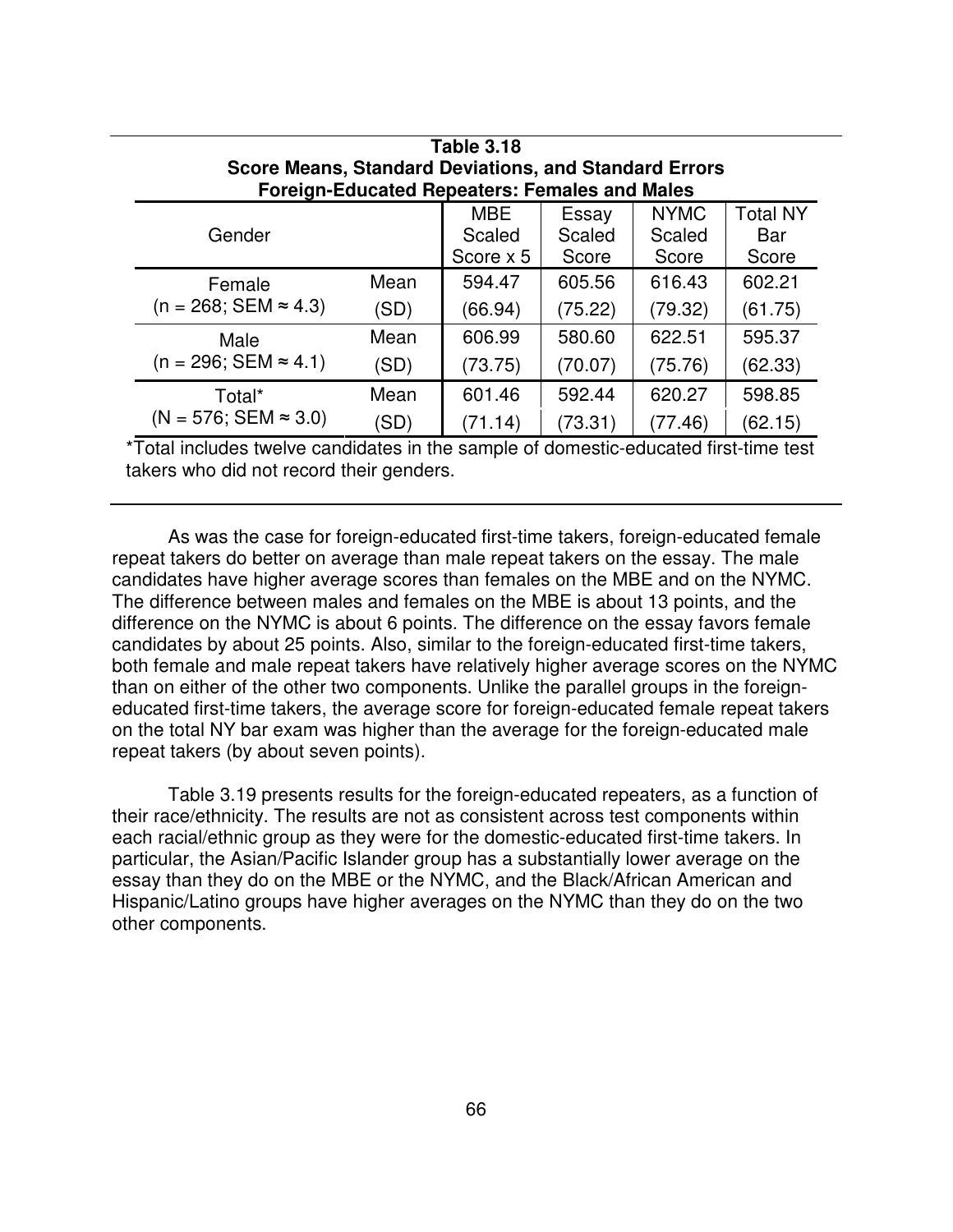| Table 3.19                                                                                                             |      |                                   |                          |                                |                                 |  |  |
|------------------------------------------------------------------------------------------------------------------------|------|-----------------------------------|--------------------------|--------------------------------|---------------------------------|--|--|
| <b>Score Means, Standard Deviations, and Standard Errors</b><br><b>Foreign-Educated Repeaters: Racial/Ethnic Group</b> |      |                                   |                          |                                |                                 |  |  |
| Race/Ethnicity                                                                                                         |      | <b>MBE</b><br>Scaled<br>Score x 5 | Essay<br>Scaled<br>Score | <b>NYMC</b><br>Scaled<br>Score | <b>Total NY</b><br>Bar<br>Score |  |  |
| Caucasian/                                                                                                             | Mean | 621.94                            | 624.72                   | 624.55                         | 623.60                          |  |  |
| White<br>$(n = 121; SEM ≈ 5.9)$                                                                                        | (SD) | (63.15)                           | (66.53)                  | (76.44)                        | (53.69)                         |  |  |
| Asian/                                                                                                                 | Mean | 604.93                            | 579.65                   | 624.75                         | 594.28                          |  |  |
| Pacific Islander<br>$(n = 243; SEM ≈ 4.6)$                                                                             | (SD) | (74.26)                           | (69.94)                  | (80.18)                        | (62.80)                         |  |  |
| Black/<br>African American                                                                                             | Mean | 580.82                            | 577.55                   | 609.01                         | 582.03                          |  |  |
| $(n = 113; SEM ≈ 6.4)$                                                                                                 | (SD) | (66.04)                           | (73.63)                  | (70.00)                        | (60.36)                         |  |  |
| Hispanic/<br>Latino                                                                                                    | Mean | 580.42                            | 579.91                   | 614.71                         | 583.64                          |  |  |
| (n = 36; SEM ≈ 13.2)                                                                                                   | (SD) | (72.53)                           | (80.38)                  | (94.45)                        | (69.08)                         |  |  |
| Other<br>$(n = 62; SEM \approx 8.7)$                                                                                   | Mean | 598.59                            | 613.15                   | 617.68                         | 607.79                          |  |  |
|                                                                                                                        | (SD) | (70.48)                           | (71.96)                  | (71.12)                        | (60.15)                         |  |  |
| Total*                                                                                                                 | Mean | 601.46                            | 592.44                   | 620.27                         | 598.85                          |  |  |
| $(N = 576; SEM \approx 3.0)$                                                                                           | (SD) | (71.14)                           | (73.31)                  | (77.46)                        | 62.15                           |  |  |

The differences between racial/ethnic groups within the foreign-educated repeaters are smaller than they are for the corresponding first-time takers (see Table 3.15). Among the repeat takers, the Caucasian/White group has the highest overall average on the NY bar exam, followed by the "Other" group, Asian/Pacific Islander, Hispanic/Latino, and Black/African American groups. The range of average scores across these groups is about 42 points, from about 582 for the Black/African American group to about 624 for the Caucasian/White group. For all groups except the Caucasian/White group, the NYMC yields a higher average score than the MBE or the essay.

Tables 3.20 and 3.21 provide an analysis of foreign-educated repeater performance as a function of gender and race/ethnicity. Table 3.20 provides average scores and SDs for female candidates as a function of race/ethnicity. Table 3.21 reports the corresponding results for male candidates. Females generally do better on the essay than on the MBE with the exception of the Asian/Pacific Islander group, in which females did better on the MBE than they did on the essay. Males do better on the MBE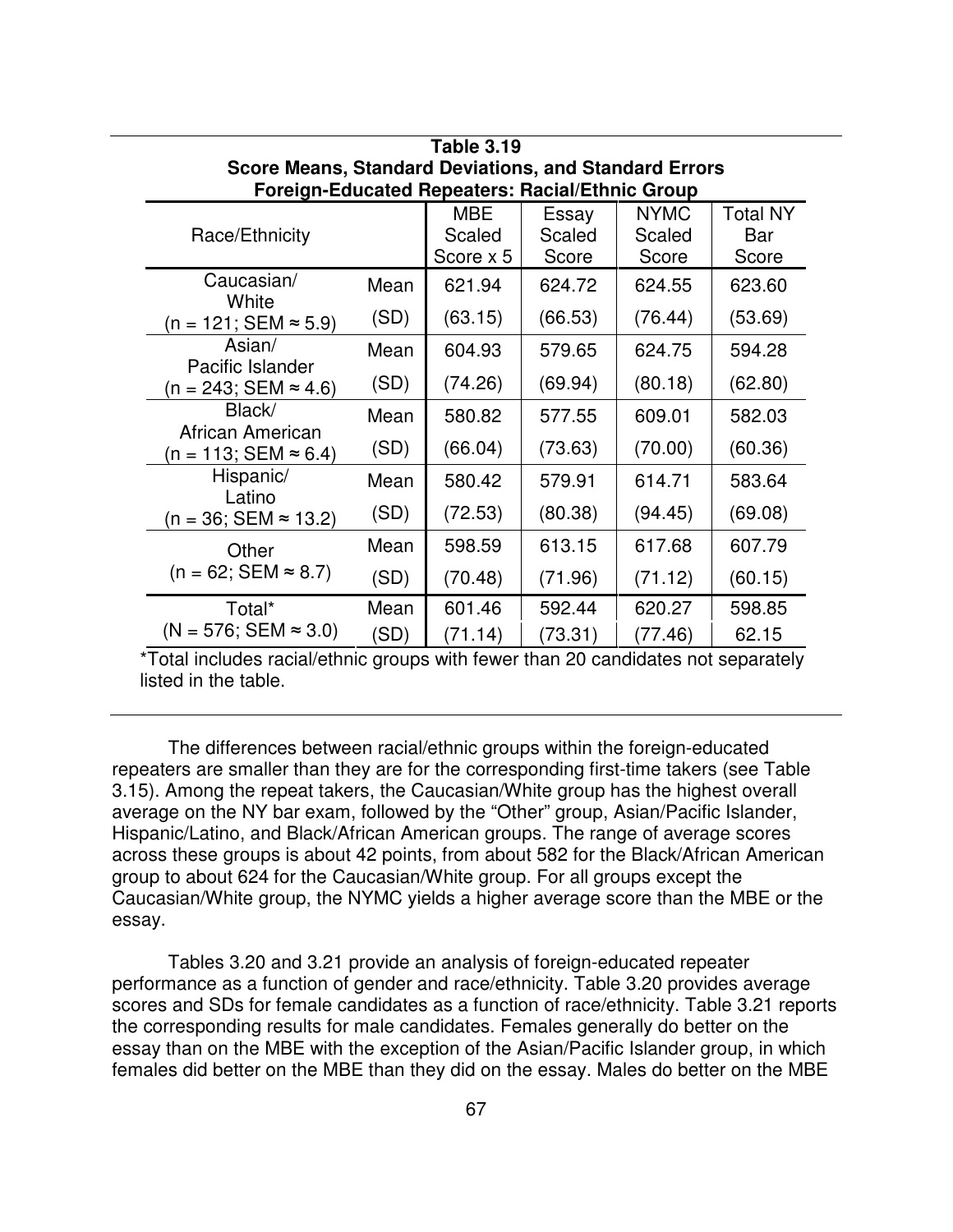than on the essay for all racial/ethnic groups except the "Other" group. In general, the foreign-educated repeaters (like the foreign-educated first-time takers) do relatively well on the NYMC compared to both the MBE and the essay.

| <b>Table 3.20</b>                                            |                                                               |                     |                 |                       |                 |  |  |  |
|--------------------------------------------------------------|---------------------------------------------------------------|---------------------|-----------------|-----------------------|-----------------|--|--|--|
| <b>Score Means, Standard Deviations, and Standard Errors</b> |                                                               |                     |                 |                       |                 |  |  |  |
|                                                              | <b>Female Foreign-Educated Repeaters: Racial/Ethnic Group</b> |                     |                 |                       |                 |  |  |  |
|                                                              |                                                               | MBE                 | Essay<br>Scaled | <b>NYMC</b><br>Scaled | Total NY<br>Bar |  |  |  |
| Race/Ethnicity                                               |                                                               | Scaled<br>Score x 5 | Score           | Score                 | Score           |  |  |  |
| Caucasian/<br>White                                          | Mean                                                          | 602.81              | 635.31          | 611.54                | 619.93          |  |  |  |
| (n = 57; SEM ≈ 8.8)                                          | (SD)                                                          | (59.92)             | (68.88)         | (81.28)               | (56.54)         |  |  |  |
| Asian/<br>Pacific Islander                                   | Mean                                                          | 598.40              | 589.97          | 622.34                | 596.58          |  |  |  |
| $(n = 118; SEM \approx 6.5)$                                 | (SD)                                                          | (69.27)             | (71.25)         | (79.54)               | (61.79)         |  |  |  |
| Black/<br>African American                                   | Mean                                                          | 575.69              | 598.28          | 615.59                | 590.95          |  |  |  |
| $(n = 42; SEM \approx 10.9)$                                 | (SD)                                                          | (66.06)             | (80.84)         | (71.57)               | (64.45)         |  |  |  |
| Other                                                        | Mean                                                          | 603.56              | 629.03          | 617.47                | 617.71          |  |  |  |
| $(n = 31; SEM \approx 11.3)$                                 | (SD)                                                          | (63.57)             | (67.02)         | (68.22)               | (53.30)         |  |  |  |
| Total*                                                       | Mean                                                          | 594.47              | 605.56          | 616.43                | 602.21          |  |  |  |
| $(N = 268; SEM \approx 4.3)$                                 | (SD)                                                          | (66.94)             | (75.22)         | (79.32)               | (61.75)         |  |  |  |

\*Total includes racial/ethnic groups with fewer than 20 candidates not separately listed in the table.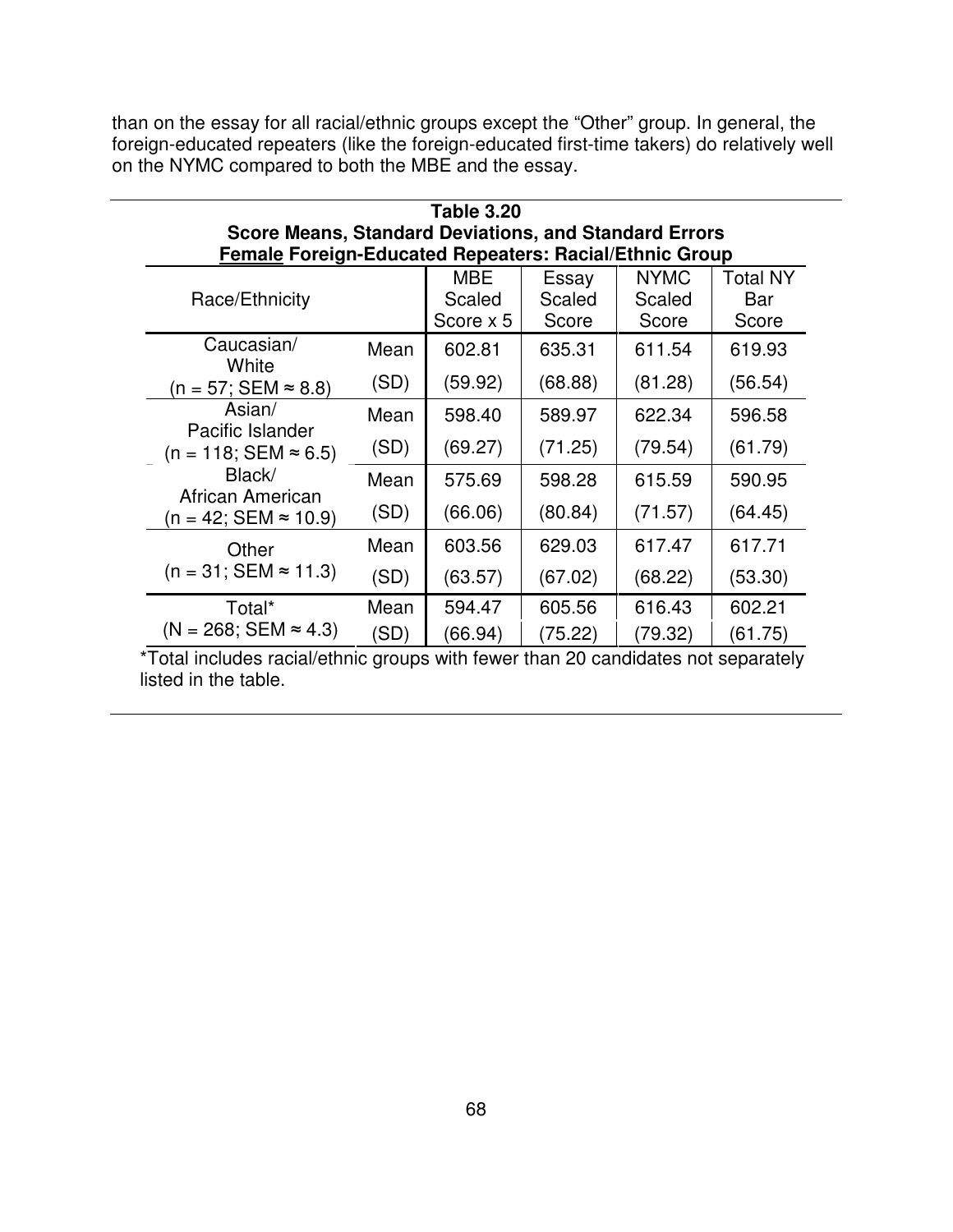| Table 3.21                                                                                                                   |      |                                   |                          |                                |                                 |  |  |
|------------------------------------------------------------------------------------------------------------------------------|------|-----------------------------------|--------------------------|--------------------------------|---------------------------------|--|--|
| <b>Score Means, Standard Deviations, and Standard Errors</b><br><b>Male Foreign-Educated Repeaters: Racial/Ethnic Groups</b> |      |                                   |                          |                                |                                 |  |  |
| Race/Ethnicity                                                                                                               |      | <b>MBE</b><br>Scaled<br>Score x 5 | Essay<br>Scaled<br>Score | <b>NYMC</b><br>Scaled<br>Score | <b>Total NY</b><br>Bar<br>Score |  |  |
| Caucasian/<br>White                                                                                                          | Mean | 638.93                            | 615.35                   | 634.39                         | 626.70                          |  |  |
| $(n = 61; SEM \approx 7.9)$                                                                                                  | (SD) | (62.11)                           | (64.56)                  | (69.61)                        | (51.83)                         |  |  |
| Asian/                                                                                                                       | Mean | 610.93                            | 570.05                   | 625.48                         | 591.97                          |  |  |
| Pacific Islander<br>$(n = 120; SEM ≈ 6.7)$                                                                                   | (SD) | (78.53)                           | (67.81)                  | (81.56)                        | (64.11)                         |  |  |
| Black/                                                                                                                       | Mean | 582.85                            | 565.04                   | 603.98                         | 576.10                          |  |  |
| African American<br>(n = 70; SEM ≈ 7.8)                                                                                      | (SD) | (66.25)                           | (67.05)                  | (69.09)                        | (57.78)                         |  |  |
| Other                                                                                                                        | Mean | 595.24                            | 596.61                   | 620.57                         | 598.45                          |  |  |
| $(n = 29; SEM \approx 13.0)$                                                                                                 | (SD) | (71.24)                           | (73.12)                  | (73.94)                        | (61.68)                         |  |  |
| Total*                                                                                                                       | Mean | 606.99                            | 580.60                   | 622.51                         | 595.37                          |  |  |
| $(N = 296; SEM \approx 4.1)$                                                                                                 | (SD) | (73.75)                           | (70.07)                  | (75.75)                        | (62.33)                         |  |  |

Table 3.22 presents the averages and the SDs of the scores for each test component and for the total NY bar exam for foreign-educated first-time takers, second time takers, third-time takers, etc. As noted earlier, the average score for the repeat takers, as a group, is substantially lower than that of the first-time takers. The average score on the total NY bar exam declines sharply as we go from the first-time takers to the second-time takers, and then declines more gradually as the number of attempts increases. Two exceptions to this steady decline are a slight increase in the average score between the groups with 2 and 3 attempts and between those with 4 and 5 attempts. Note that the increase from the fourth to the fifth attempt is quite small compared to the standard error for the difference between the means for four and five attempts, which indicates that the increase is not statistically significant. This pattern also generally holds for the MBE, but with less consistency for the essay and NYMC.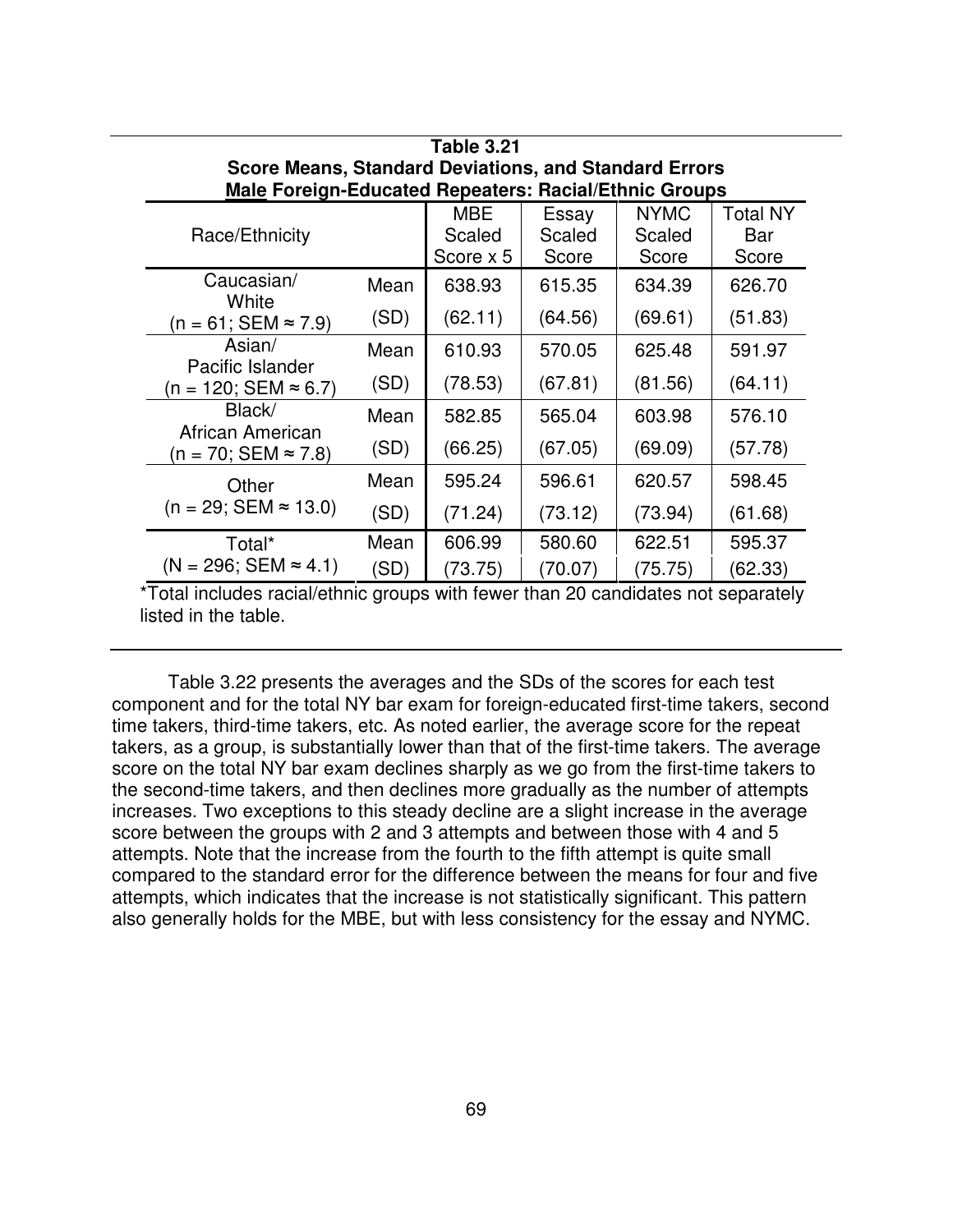| Table 3.22                                                   |      |            |         |             |                 |  |  |
|--------------------------------------------------------------|------|------------|---------|-------------|-----------------|--|--|
| <b>Score Means, Standard Deviations, and Standard Errors</b> |      |            |         |             |                 |  |  |
| <b>Foreign-Educated Repeaters: Number of Bar Attempts</b>    |      |            |         |             |                 |  |  |
| Number of Bar                                                |      | <b>MBE</b> | Essay   | <b>NYMC</b> | <b>Total NY</b> |  |  |
| Attempts                                                     |      | Scaled     | Scaled  | Scaled      | Bar             |  |  |
|                                                              |      | Score x 5  | Score   | Score       | Score           |  |  |
|                                                              | Mean | 651.36     | 640.22  | 662.54      | 646.92          |  |  |
| $(n = 1,386; SEM \approx 2.6)$                               | (SD) | (98.10)    | (96.21) | (96.12)     | (89.79)         |  |  |
| 2                                                            | Mean | 602.86     | 594.88  | 619.35      | 600.53          |  |  |
| $(n = 220; SEM \approx 5.1)$                                 | (SD) | (75.35)    | (78.97) | (79.07)     | (67.52)         |  |  |
| 3                                                            | Mean | 611.03     | 604.50  | 625.75      | 609.25          |  |  |
| $(n = 159; SEM \approx 5.7)$                                 | (SD) | (71.19)    | (72.71) | (79.07)     | (62.24)         |  |  |
|                                                              | Mean | 592.53     | 589.07  | 618.19      | 593.39          |  |  |
| $(n = 71; SEM \approx 7.8)$                                  | (SD) | (61.96)    | (73.77) | (71.18)     | (55.39)         |  |  |
| 5                                                            | Mean | 603.30     | 584.48  | 620.64      | 595.64          |  |  |
| $(n = 42; SEM \approx 8.6)$                                  | (SD) | (61.13)    | (48.30) | (70.59)     | (44.19)         |  |  |
| 6                                                            | Mean | 583.18     | 580.11  | 625.04      | 585.95          |  |  |
| $(n = 19; SEM \approx 17.8)$                                 | (SD) | (79.46)    | (69.34) | (95.30)     | (65.54)         |  |  |
| 7 or more<br>$(n = 65; SEM \approx 8.1)$                     | Mean | 587.16     | 567.11  | 610.59      | 579.52          |  |  |
|                                                              | (SD) | (67.31)    | (62.92) | (74.89)     | (54.52)         |  |  |
| Total<br>$(N = 1,962; SEM \approx 2.1)$                      | Mean | 636.71     | 626.19  | 650.13      | 632.80          |  |  |
|                                                              | (SD) | (93.79)    | (92.67) | (93.04)     | (85.48)         |  |  |

As indicated in Tables 3.23 and 3.24, this pattern is consistent across females and males. Table 3.23 indicates that females do better on the essay than on the MBE or the NYMC regardless of the number of bar attempts. As indicated in Table 3.24, males do better on the MBE than they do on the essay regardless of their number of bar attempts.

In general, among foreign-educated repeaters, females do better than males on the essay, and to a lesser extent, on the NYMC, and males do better than females on the MBE. Finally, foreign-educated candidates generally do relatively well on the NYMC, compared to their performance on the other two components.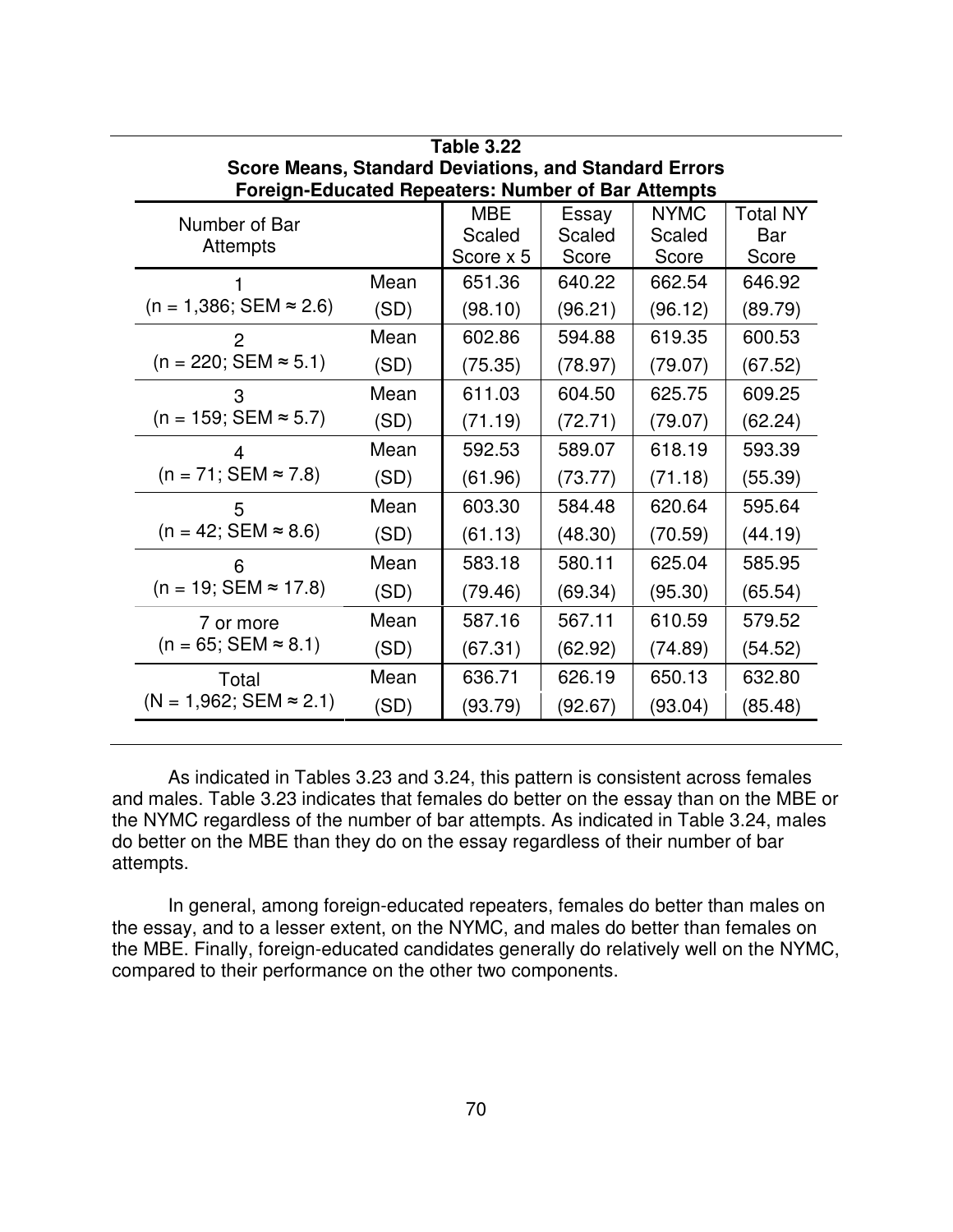| <b>Table 3.23</b>                                                |      |            |         |             |                 |  |  |
|------------------------------------------------------------------|------|------------|---------|-------------|-----------------|--|--|
| <b>Score Means, Standard Deviations, and Standard Errors</b>     |      |            |         |             |                 |  |  |
| <b>Female Foreign-Educated Repeaters: Number of Bar Attempts</b> |      |            |         |             |                 |  |  |
| Number of Bar                                                    |      | <b>MBE</b> | Essay   | <b>NYMC</b> | <b>Total NY</b> |  |  |
| <b>Attempts</b>                                                  |      | Scaled     | Scaled  | Scaled      | Bar             |  |  |
|                                                                  |      | Score x 5  | Score   | Score       | Score           |  |  |
|                                                                  | Mean | 637.38     | 651.10  | 653.44      | 645.87          |  |  |
| $(n = 633; SEM \approx 3.8)$                                     | (SD) | (96.90)    | (94.63) | (98.85)     | (89.54)         |  |  |
| $\overline{2}$                                                   | Mean | 589.49     | 599.10  | 615.70      | 596.88          |  |  |
| $(n = 113; SEM \approx 7.1)$                                     | (SD) | (74.03)    | (80.81) | (81.28)     | (67.58)         |  |  |
| 3                                                                | Mean | 605.72     | 621.64  | 624.69      | 615.59          |  |  |
| $(n = 78; SEM \approx 7.7)$                                      | (SD) | (62.12)    | (70.81) | (80.40)     | (58.87)         |  |  |
|                                                                  | Mean | 582.47     | 601.89  | 594.34      | 593.39          |  |  |
| $(n = 38; SEM \approx 10.9)$                                     | (SD) | (60.05)    | (79.28) | (69.36)     | (60.04)         |  |  |
| 5                                                                | Mean | 605.21     | 595.42  | 634.84      | 603.21          |  |  |
| $(n = 14; SEM \approx 16.8)$                                     | (SD) | (56.87)    | (57.05) | (83.53)     | (53.92)         |  |  |
| 6                                                                | Mean | 565.25     | 617.07  | 632.00      | 598.00          |  |  |
| $(n = 6; SEM \approx 24.8)$                                      | (SD) | (54.08)    | (63.83) | (71.63)     | (53.73)         |  |  |
| 7 or more<br>$(n = 19; SEM \approx 14.1)$                        | Mean | 603.21     | 589.18  | 612.47      | 597.21          |  |  |
|                                                                  | (SD) | (62.02)    | (60.24) | (80.79)     | (43.15)         |  |  |
| Total                                                            | Mean | 624.62     | 637.56  | 642.43      | 632.88          |  |  |
| $(N = 901; SEM \approx 3.0)$                                     | (SD) | (91.15)    | (91.66) | (94.95)     | (84.62)         |  |  |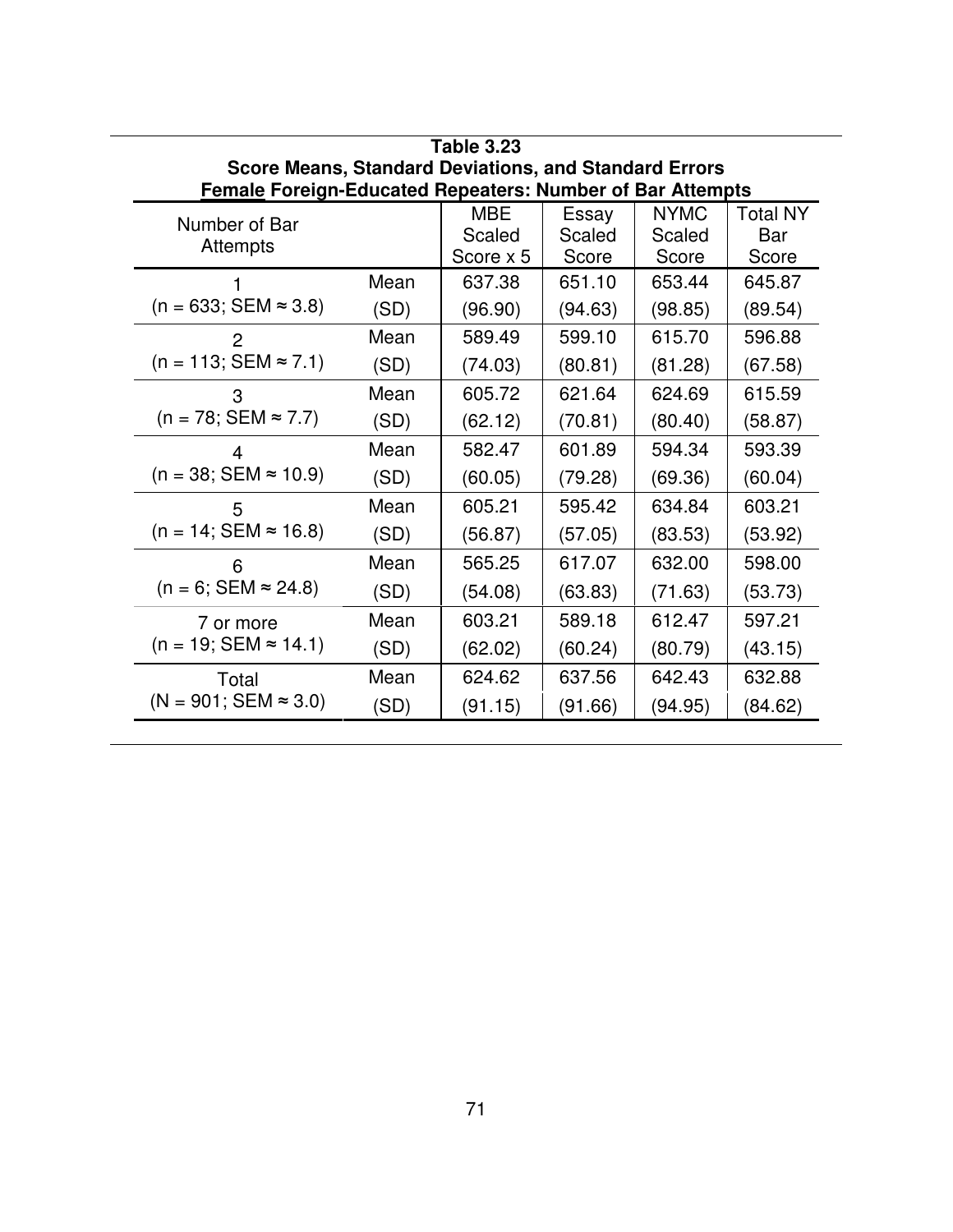| <b>Table 3.24</b>                                              |      |           |         |             |          |  |
|----------------------------------------------------------------|------|-----------|---------|-------------|----------|--|
| <b>Score Means, Standard Deviations, and Standard Errors</b>   |      |           |         |             |          |  |
| <b>Male Foreign-Educated Repeaters: Number of Bar Attempts</b> |      |           |         |             |          |  |
| Number of Bar                                                  |      | MBE       | Essay   | <b>NYMC</b> | Total NY |  |
| Attempts                                                       |      | Scaled    | Scaled  | Scaled      | Bar      |  |
|                                                                |      | Score x 5 | Score   | Score       | Score    |  |
|                                                                | Mean | 663.33    | 631.06  | 670.25      | 647.89   |  |
| $(n = 748; SEM \approx 3.4)$                                   | (SD) | (97.60)   | (96.74) | (92.77)     | (90.07)  |  |
| 2                                                              | Mean | 615.94    | 589.25  | 621.40      | 603.18   |  |
| $(n = 105; SEM \approx 7.2)$                                   | (SD) | (74.64)   | (77.14) | (76.00)     | (67.53)  |  |
| 3                                                              | Mean | 615.23    | 587.36  | 625.46      | 602.31   |  |
| $(n = 77; SEM \approx 8.5)$                                    | (SD) | (80.38)   | (71.53) | (79.48)     | (65.84)  |  |
|                                                                | Mean | 604.11    | 574.32  | 645.66      | 593.39   |  |
| $(n = 33; SEM \approx 10.5)$                                   | (SD) | (63.01)   | (64.94) | (63.77)     | (50.42)  |  |
| 5                                                              | Mean | 602.34    | 579.01  | 613.54      | 591.86   |  |
| $(n = 28; SEM \approx 9.9)$                                    | (SD) | (64.14)   | (43.40) | (63.64)     | (38.99)  |  |
| 6                                                              | Mean | 584.30    | 557.09  | 624.06      | 574.70   |  |
| $(n = 10; SEM \approx 25.2)$                                   | (SD) | (70.34)   | (69.26) | (113.52)    | (66.24)  |  |
| 7 or more                                                      | Mean | 580.92    | 558.69  | 607.64      | 572.49   |  |
| $(n = 43; SEM \approx 10.1)$                                   | (SD) | (69.45)   | (64.12) | (73.45)     | (58.34)  |  |
| Total                                                          | Mean | 647.35    | 616.76  | 656.72      | 633.00   |  |
| $(N = 1,044; SEM \approx 2.8)$                                 | (SD) | (94.90)   | (92.79) | (90.83)     | (86.43)  |  |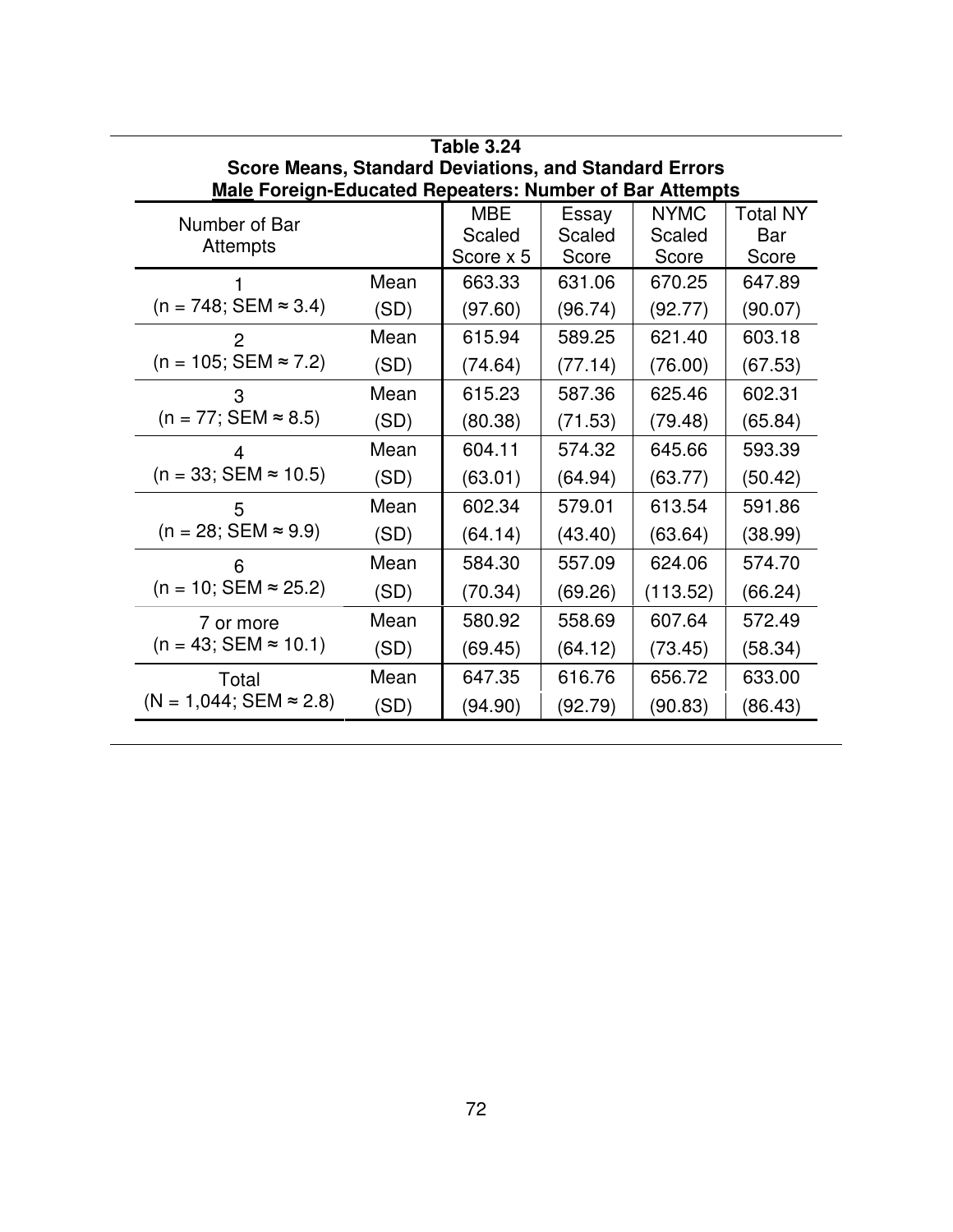## **3.7 Correlations among Scores**

The previous sections provided a description of the component and total scores on the NY bar exam by domestic-educated and foreign-educated candidates, including first-time takers and repeat takers. In this section, we examine the *correlations* among component and total scores on the NY bar exam across all candidates to obtain a general sense of the relationships among components of the NY bar exam. In addition, we examine the relationships among NY bar exam scores for several sub-groups.

Tables 3.25 through 3.31 present correlations among scores for the total sample and separately by gender, and by race/ethnicity. Racial/ethnic groups with 100 or more candidates were used in this analysis because smaller groups result in less stable correlation coefficients. A correlation coefficient between two variables indicates the degree of linear relationship between the two variables. Correlation coefficients have values between -1.0 and  $+1.0$ , with a correlation of  $+1.0$  indicating a perfect direct linear relationship between the two variables, and a correlation of -1.0 indicating a perfect inverse linear relationship between the two variables. In either of these two extreme cases, either variable can be predicted perfectly from the other using a simple straightline relationship. A correlation of 0.0 indicates the complete absence of any linear relationship between the two variables.

A correlation matrix, like Table 3.25, presents all of the correlations among a set of variables in a relatively compact format. For example, the first column includes the correlations of the MBE with each of the other variables. The 1 in the first entry in the first column indicates that the MBE is perfectly correlated with itself, which is true for all variables. The second entry in the first column indicates that the correlation between the MBE and the essay is .74.

| <b>Table 3.25</b><br><b>Correlations Among Scores for the Total Sample</b>                                       |     |     |     |  |  |  |  |
|------------------------------------------------------------------------------------------------------------------|-----|-----|-----|--|--|--|--|
| <b>MBE</b><br><b>NYMC</b><br><b>Total NY Bar</b><br>Essay<br>Scaled Score   Scaled Score   Scaled Score<br>Score |     |     |     |  |  |  |  |
| <b>MBE</b><br><b>Scaled Score</b>                                                                                |     |     |     |  |  |  |  |
| Essay<br><b>Scaled Score</b>                                                                                     | .74 |     |     |  |  |  |  |
| <b>NYMC</b><br><b>Scaled Score</b>                                                                               | .73 | .68 |     |  |  |  |  |
| <b>Total NY Bar</b><br>Score                                                                                     | .92 | .94 | .79 |  |  |  |  |
| $N = 10,175$                                                                                                     |     |     |     |  |  |  |  |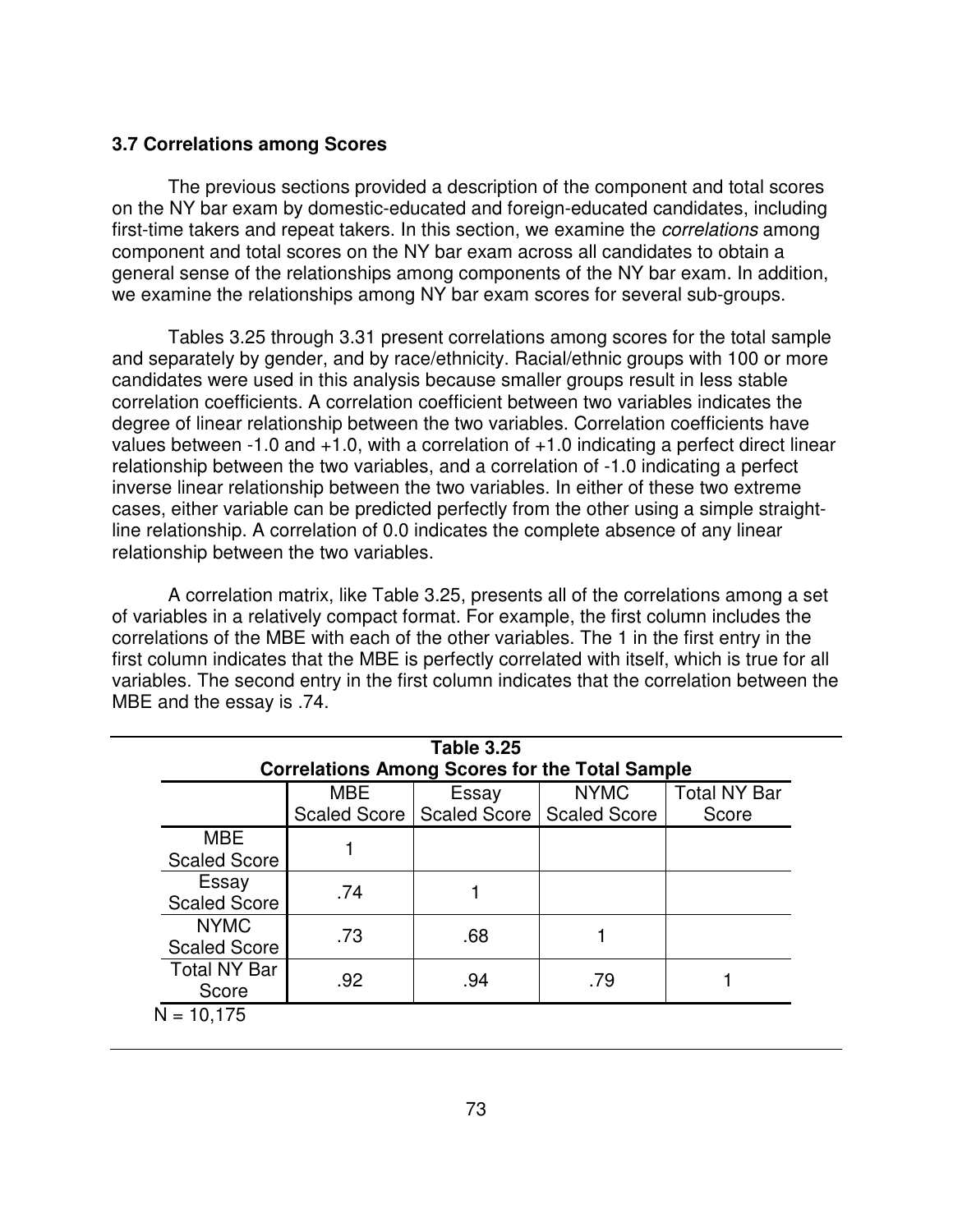In Tables 3.25 to 3.31, the correlations are all positive, indicating that an increase in one score is associated with an increase in the other score. In all of these correlation matrices, the largest correlation is between essay scores and total NY bar exam scores, with a correlation between .92 and .95 (reflecting the fact that the essay score constitutes 50% of the total bar examination score). The second largest correlation in all cases is between MBE scores and NY bar exam scores, with a correlation between .90 and .93 (reflecting the fact that the MBE score constitutes 40% of the total bar examination score). These correlations are quite large because they involve relationships between the total bar examination score and major components of the total score. The correlation between the total score and the NYMC is also consistently large because the NYMC also contributes to the total score (although its weight, 0.10, is relatively small). The remaining correlations also tend to be large (ranging from .59 to .87).

|            | <b>Correlations Among Scores for Females</b> |             |                                            |
|------------|----------------------------------------------|-------------|--------------------------------------------|
| <b>MBE</b> | Essay                                        | <b>NYMC</b> | <b>Total NY Bar</b>                        |
|            |                                              |             | Score                                      |
|            |                                              |             |                                            |
| .77        |                                              |             |                                            |
| .72        | .68                                          |             |                                            |
| .93        | .95                                          | .79         |                                            |
|            |                                              |             | Scaled Score   Scaled Score   Scaled Score |

| <b>Table 3.27</b><br><b>Correlations Among Scores for Males</b> |     |                                            |     |       |  |  |
|-----------------------------------------------------------------|-----|--------------------------------------------|-----|-------|--|--|
| <b>MBE</b><br><b>NYMC</b><br><b>Total NY Bar</b><br>Essay       |     |                                            |     |       |  |  |
|                                                                 |     | Scaled Score   Scaled Score   Scaled Score |     | Score |  |  |
| <b>MBE</b><br><b>Scaled Score</b>                               |     |                                            |     |       |  |  |
| Essay<br><b>Scaled Score</b>                                    | .76 |                                            |     |       |  |  |
| <b>NYMC</b><br><b>Scaled Score</b>                              | .74 | .68                                        |     |       |  |  |
| <b>Total NY Bar</b><br>Score                                    | .93 | .95                                        | .80 |       |  |  |
| $N = 4,771$                                                     |     |                                            |     |       |  |  |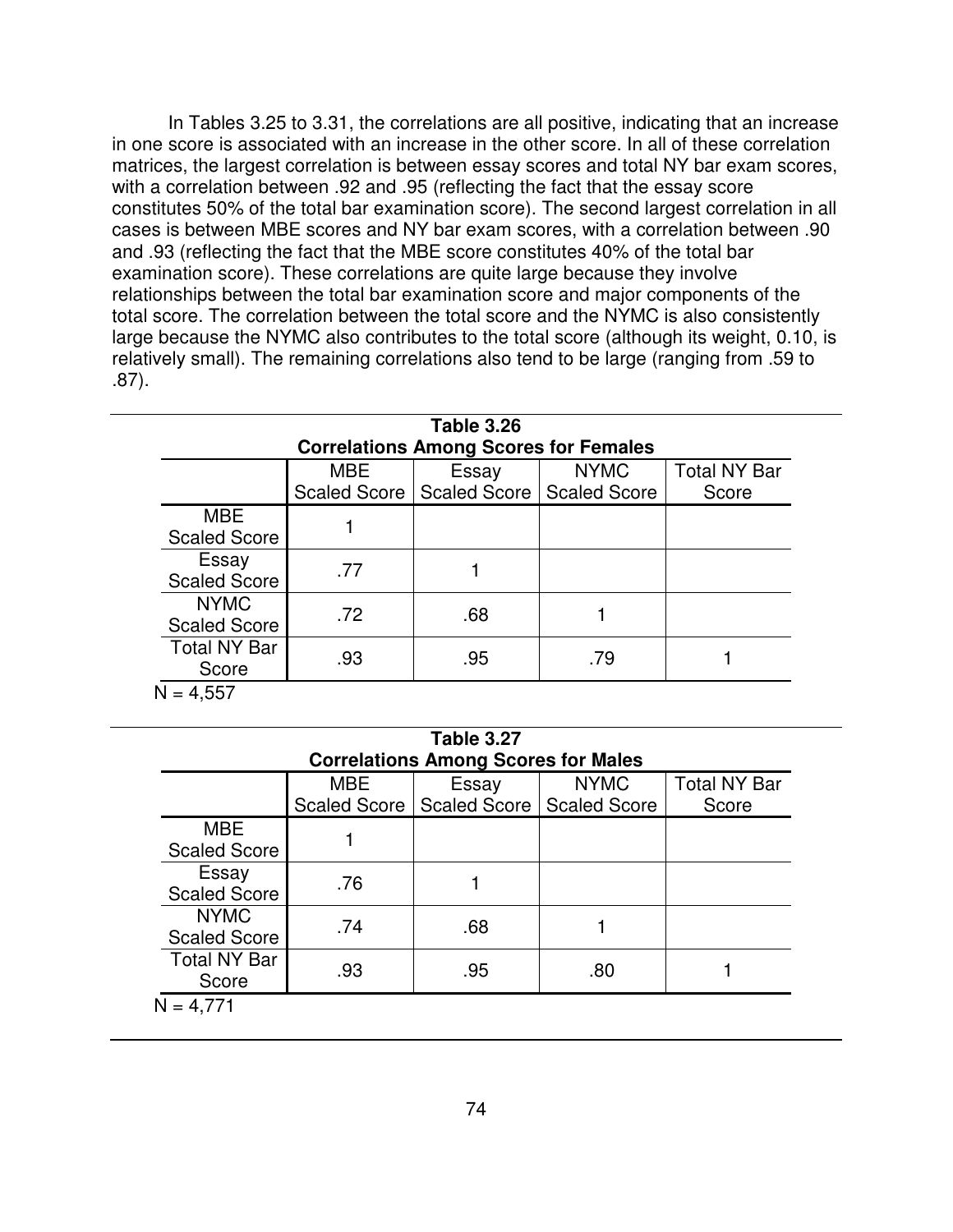The correlations among components of and the total scores on the bar examination are similar in magnitude across females and males. These correlations range from .68 to .95 and differ at most by .02.

Tables 3.28 to 3.31 report similar correlation matrices among scores for four racial/ethnic groups. In some cases, correlations appear to differ across the racial/ethnic groups. These correlations range from .59 to .95 and differ at most by .12. In part, these correlations appear to differ because of sampling variation (with relatively small sample sizes) and because of a phenomenon referred to as *restriction of range*. This occurs when a particular sample or group of interest has scores that represent a more limited range of scores than another sample or group of interest. This difference in score range results in correlation coefficients that are smaller (attenuated) for the group with a limited range of scores on one or both of the variables being correlated.

| <b>Table 3.28</b><br><b>Correlations Among Component Scores for the Caucasian/White Group</b> |            |                                            |             |                     |  |
|-----------------------------------------------------------------------------------------------|------------|--------------------------------------------|-------------|---------------------|--|
|                                                                                               | <b>MBE</b> | Essay                                      | <b>NYMC</b> | <b>Total NY Bar</b> |  |
|                                                                                               |            | Scaled Score   Scaled Score   Scaled Score |             | Score               |  |
| <b>MBE</b><br><b>Scaled Score</b>                                                             |            |                                            |             |                     |  |
| Essay<br><b>Scaled Score</b>                                                                  | .68        |                                            |             |                     |  |
| <b>NYMC</b><br><b>Scaled Score</b>                                                            | .71        | .64                                        |             |                     |  |
| <b>Total NY Bar</b><br>Score                                                                  | .90        | .92                                        | .79         |                     |  |
| $N = 5.888$                                                                                   |            |                                            |             |                     |  |

| <b>Table 3.29</b>                                                        |            |                                            |             |                     |  |  |  |
|--------------------------------------------------------------------------|------------|--------------------------------------------|-------------|---------------------|--|--|--|
| Correlations Among Component Scores for the Asian/Pacific Islander Group |            |                                            |             |                     |  |  |  |
|                                                                          | <b>MBE</b> | Essay                                      | <b>NYMC</b> | <b>Total NY Bar</b> |  |  |  |
|                                                                          |            | Scaled Score   Scaled Score   Scaled Score |             | Score               |  |  |  |
| <b>MBE</b>                                                               |            |                                            |             |                     |  |  |  |
| <b>Scaled Score</b>                                                      |            |                                            |             |                     |  |  |  |
| Essay                                                                    | .87        |                                            |             |                     |  |  |  |
| <b>Scaled Score</b>                                                      |            |                                            |             |                     |  |  |  |
| <b>NYMC</b>                                                              | .73        | .68                                        |             |                     |  |  |  |
| <b>Scaled Score</b>                                                      |            |                                            |             |                     |  |  |  |
| <b>Total NY Bar</b>                                                      | .93        | .95                                        | .79         |                     |  |  |  |
| Score                                                                    |            |                                            |             |                     |  |  |  |
| $N = 1,697$                                                              |            |                                            |             |                     |  |  |  |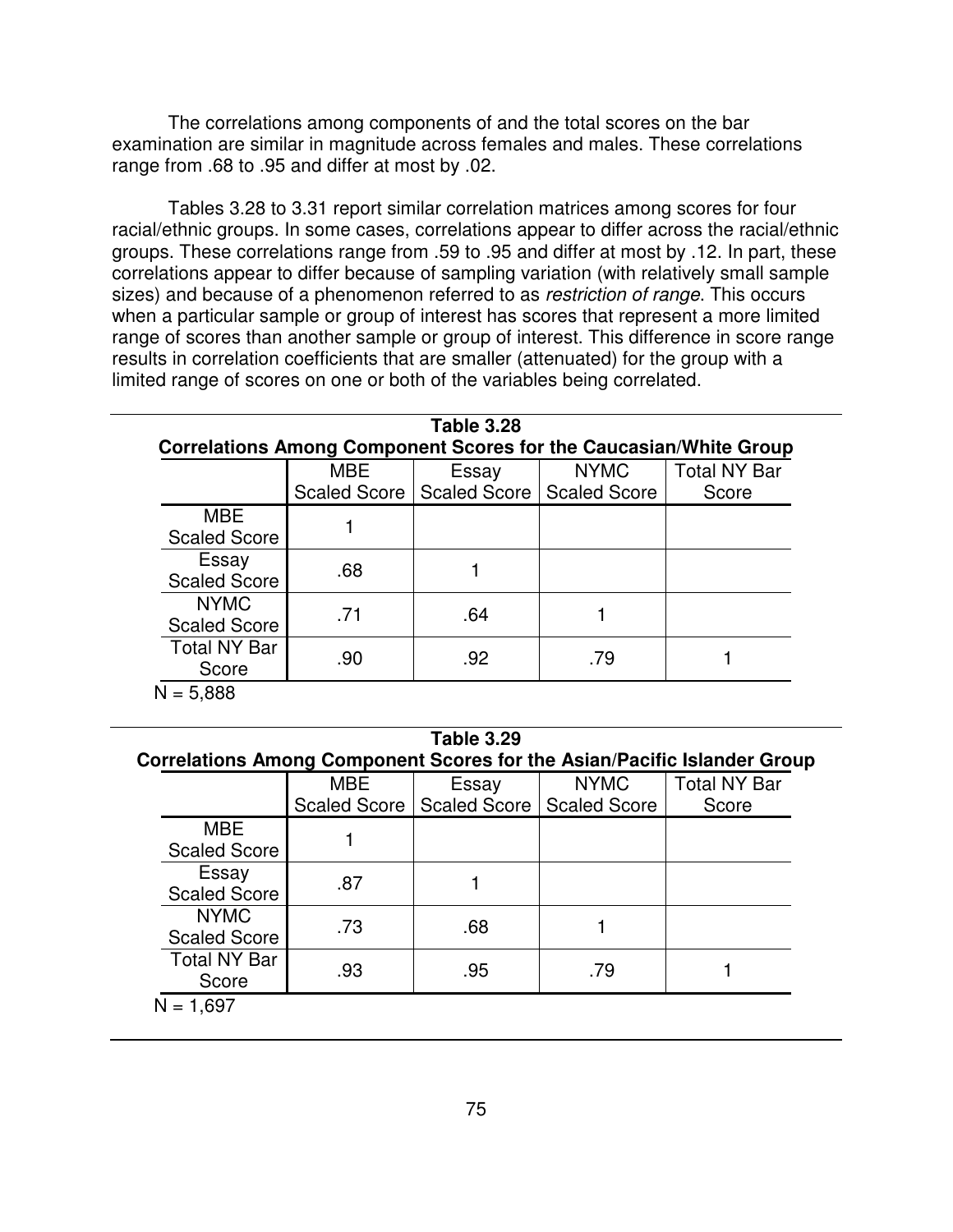| <b>Table 3.30</b><br>Correlations Among Scores for the Black/African American Group |                                                                                                                   |     |  |  |  |  |  |  |
|-------------------------------------------------------------------------------------|-------------------------------------------------------------------------------------------------------------------|-----|--|--|--|--|--|--|
|                                                                                     | <b>Total NY Bar</b><br><b>MBE</b><br><b>NYMC</b><br>Essay<br>Scaled Score<br>Scaled Score   Scaled Score<br>Score |     |  |  |  |  |  |  |
| <b>MBE</b><br><b>Scaled Score</b>                                                   |                                                                                                                   |     |  |  |  |  |  |  |
| Essay<br><b>Scaled Score</b>                                                        | .70                                                                                                               |     |  |  |  |  |  |  |
| <b>NYMC</b><br><b>Scaled Score</b>                                                  | .59                                                                                                               | .60 |  |  |  |  |  |  |
| <b>Total NY Bar</b><br>Score                                                        | .90                                                                                                               | .94 |  |  |  |  |  |  |
| $= 773$                                                                             |                                                                                                                   |     |  |  |  |  |  |  |

| <b>Table 3.31</b>                                                                                                                                                            |     |     |     |  |  |  |
|------------------------------------------------------------------------------------------------------------------------------------------------------------------------------|-----|-----|-----|--|--|--|
| Correlations Among Scores for the Hispanic/Latino Group<br><b>Total NY Bar</b><br><b>NYMC</b><br><b>MBE</b><br>Essay<br>Scaled Score   Scaled Score<br>Scaled Score<br>Score |     |     |     |  |  |  |
| <b>MBE</b><br><b>Scaled Score</b>                                                                                                                                            |     |     |     |  |  |  |
| Essay<br><b>Scaled Score</b>                                                                                                                                                 | .76 |     |     |  |  |  |
| <b>NYMC</b><br><b>Scaled Score</b>                                                                                                                                           | .69 | .67 |     |  |  |  |
| <b>Total NY Bar</b><br>Score                                                                                                                                                 | .93 | .95 | .77 |  |  |  |
| J = 371                                                                                                                                                                      |     |     |     |  |  |  |

These consistently large correlations among the three components of the bar examination across correlation matrices (Tables 3.25 to 3.31) suggest that performance is fairly consistent across these components for the sample as a whole and for various groups within the sample. Combined with the results in Table 3.1 (i.e., large differences across racial/ethnic groups and relatively small differences across components) these results suggest that there is considerable overlap in the competencies measured by the different components or that the competencies measured by the different components are strongly related.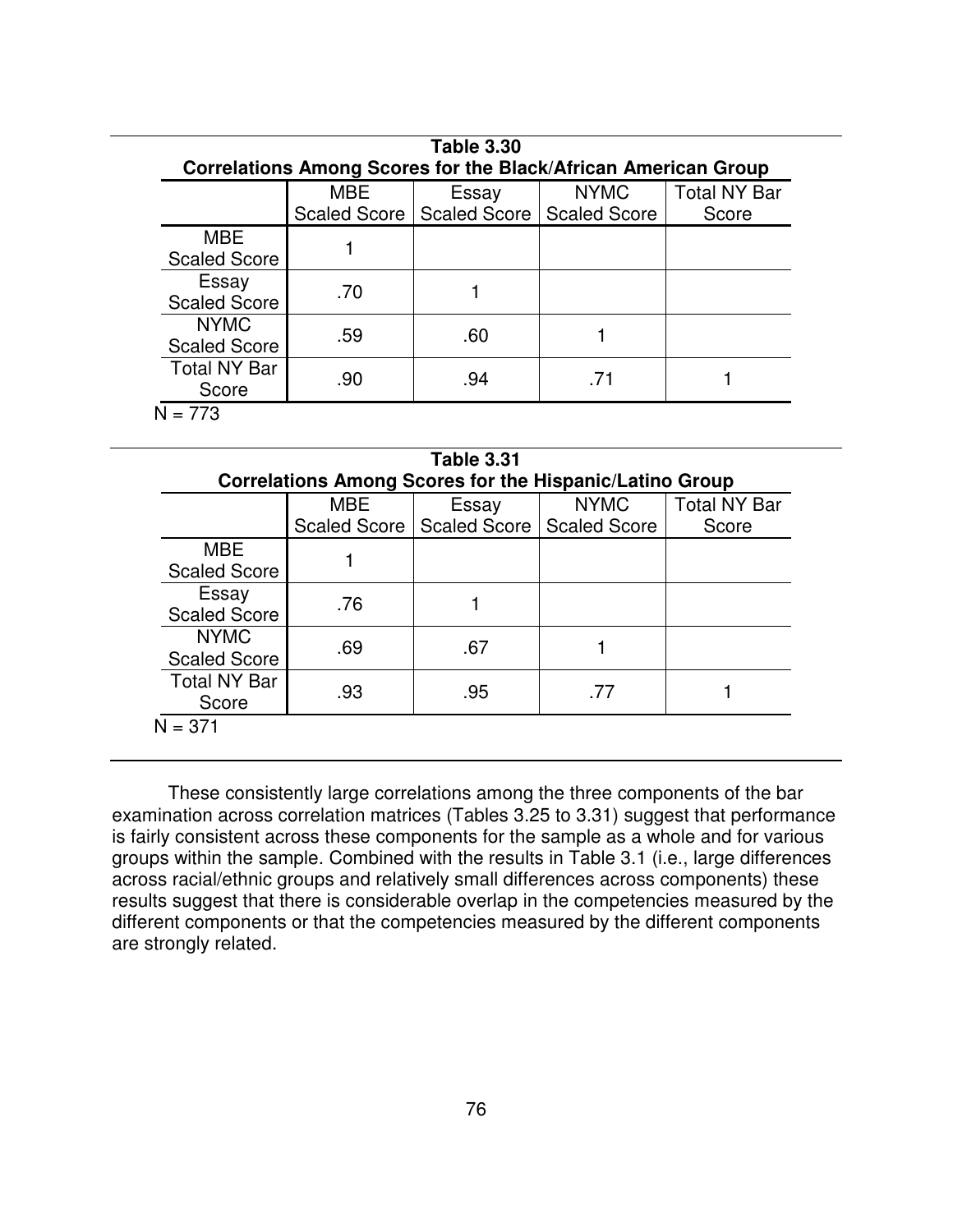Notes:

- 1. The reliabilities reported here are Cronbach's alpha coefficients. The reliabilities of .78 for the NYMC and of .80 for the essay component were estimated using candidates taking the NY bar exam in July 2005.
- 2. The reliability of the total NY bar exam was obtained by computing the composite reliability, which uses the variances in scores, component score reliabilities, and component score weights. High-stakes examinations are generally expected to have a reliability of 0.90 or above.
- 3. The standard error in the difference between the mean scores for two groups depends on the standard error in the two mean scores. If the standard error for the mean of one group is much larger than the standard error of the mean for the other group (usually because the first group is much smaller than the second), the standard error of the difference is essentially the same as the larger of the two standard errors. If the standard errors for the two groups are about the same size, the standard error of the difference will be about 1.4 times the average of the two standard errors.
- 4. Tests of statistical significance are often used in studies like this to decide whether an observed difference was due to sampling variation or represents a real difference between the populations being sampled. We have decided not to include such tests for three reasons:
	- First, in interpreting the results as an indication of what happened in July, 2005, significance testing is not appropriate, because the database includes over 90% of the relevant population, making sampling error a minor concern.
	- Second, in extending the interpretation to future July administrations, sampling variability is a concern, but it is not the main concern. Except in cases where sample sizes are small, systematic changes over time are probably more serious threats to the validity of the inference.
	- Third, if a test of statistical significance of the difference between two mean scores is needed, it can be derived from the standard error of the difference between the mean scores. If the difference between the two mean scores is greater than two times the standard error of the difference, the observed difference is statistically significant.

The discussions in this section tend to focus on patterns in the data, rather than on differences between specific groups. Specific differences between groups are discussed mainly as a way of examining the more general patterns.

5. The group scores reported in this section are group averages (or mean scores), the sum of the scores for the group divided by the number of candidates in the group. An alternative statistic used to describe the "typical" score for a group is the median, or middle score. The median is determined by rank-ordering the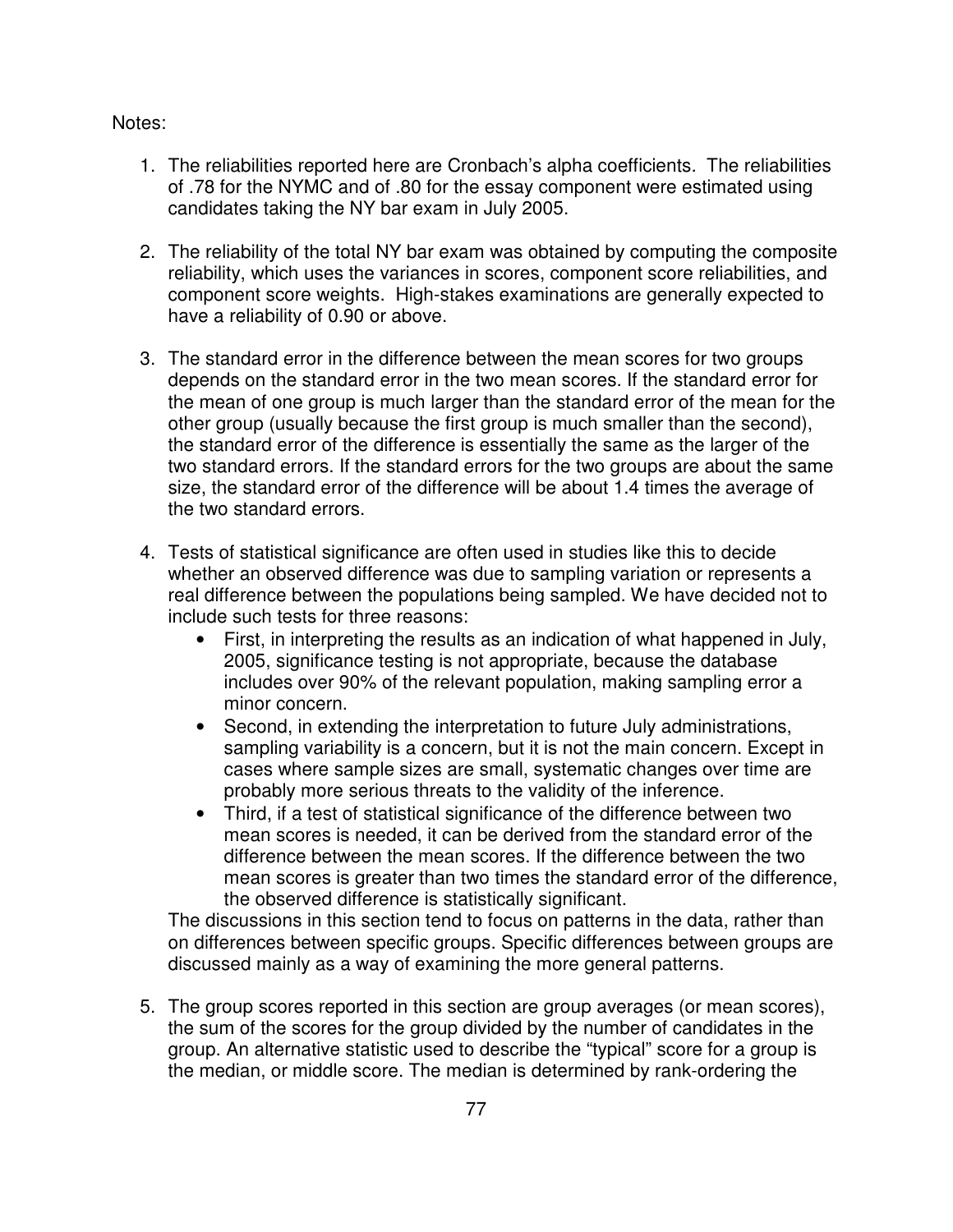scores for the group and taking the middle score (or the average of the two middle scores) as the median. For test-score distributions involving large sample sizes, the mean and median tend to be close to each other, and the mean is generally preferred. For example, the median score for females is 729, that for males is 736, and the median for the total group is 733, all of which are about 5 points higher than the corresponding means in Table 3.1. In Table 3.2, the sample sizes are smaller and the relationship between the means and medians for different groups are more complicated. The medians for the first five groups in Table 3.2 are, respectively, 741.0, 723.0, 673.5, 696.5, and 715.0.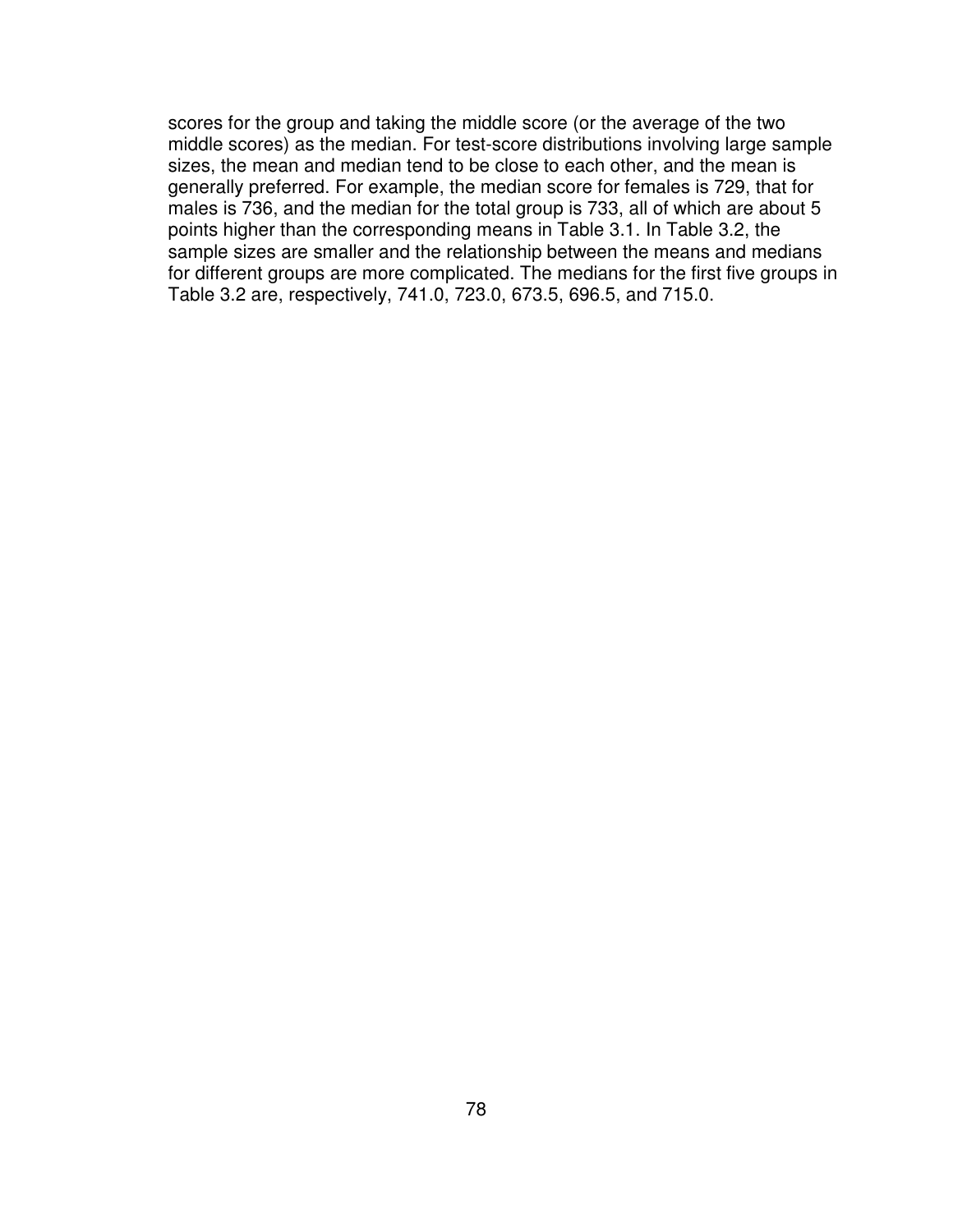# **4. Analyses of Pass Rates on the July 2005 New York Bar Examination**

The effect of changes in the passing score on pass rates was examined for the NY bar exam scores (scale 0 to 1,000) using data from the July 2005 bar examination administration. The original passing score for New York was 660 (out of 1,000), it was changed to 665 beginning with the July 2005 administration, and it was to go to 670 in July 2006 and to 675 in July 2007. The last two increases, to 670 and then to 675, are currently on hold. The analyses in this section examine what the pass rates would have been for the data from the July 2005 administration for passing scores of 660, 665, 670, and 675.

As discussed earlier, because these analyses employ a fixed data set, the pass rates of all groups necessarily decrease (or remain the same) as the passing score increases. Any candidate who fails when the passing score is 665, for example, would necessarily fail if the passing score were 670 or 675. However, some candidates who pass when the passing score is 665 (those with scores of 665 to just under 670) will fail if the passing score were 670. In practice, even if the passing score is increased from one test date to another, the pass rate can increase on the second test date if candidate performance improves between the first and second date. However, in these analyses the distributions of candidate scores are fixed and the pass rate necessarily decreases (or remains the same) as higher passing scores are considered.

Note, in these analyses, the *passing score* is the total score on the NY bar exam (e.g., 665) that a candidate has to achieve in order to pass. The *pass rate* for a group of candidates is the percentage of that group that would pass if the passing score had a particular value, given the fixed data in the data set.

The pass rates vary substantially between first-time takers and repeat takers, and between domestic-educated and foreign-educated candidates, and therefore overall pass rates are less informative than pass rates for the four groups defined by these two dichotomies. These differences are predictable, at least in general terms, from the results on score distributions presented in Section 3, in which repeat takers had lower average scores than first-time takers, and foreign-educated candidates had lower average scores than domestic-educated candidates.

## **4.1 Note on Standard Errors in Pass Rates**

As noted earlier, we have tried to make this report as non-technical and therefore as accessible as possible, but an appropriate interpretation of many of the results in this section requires at least a general understanding of standard errors (SEs) in estimating percentages (a special case of the standard errors of the mean discussed in Section 3). We have not cluttered the tables with large numbers of SEs, but have tried to provide an indication of the general level of the SE in the results for different groups.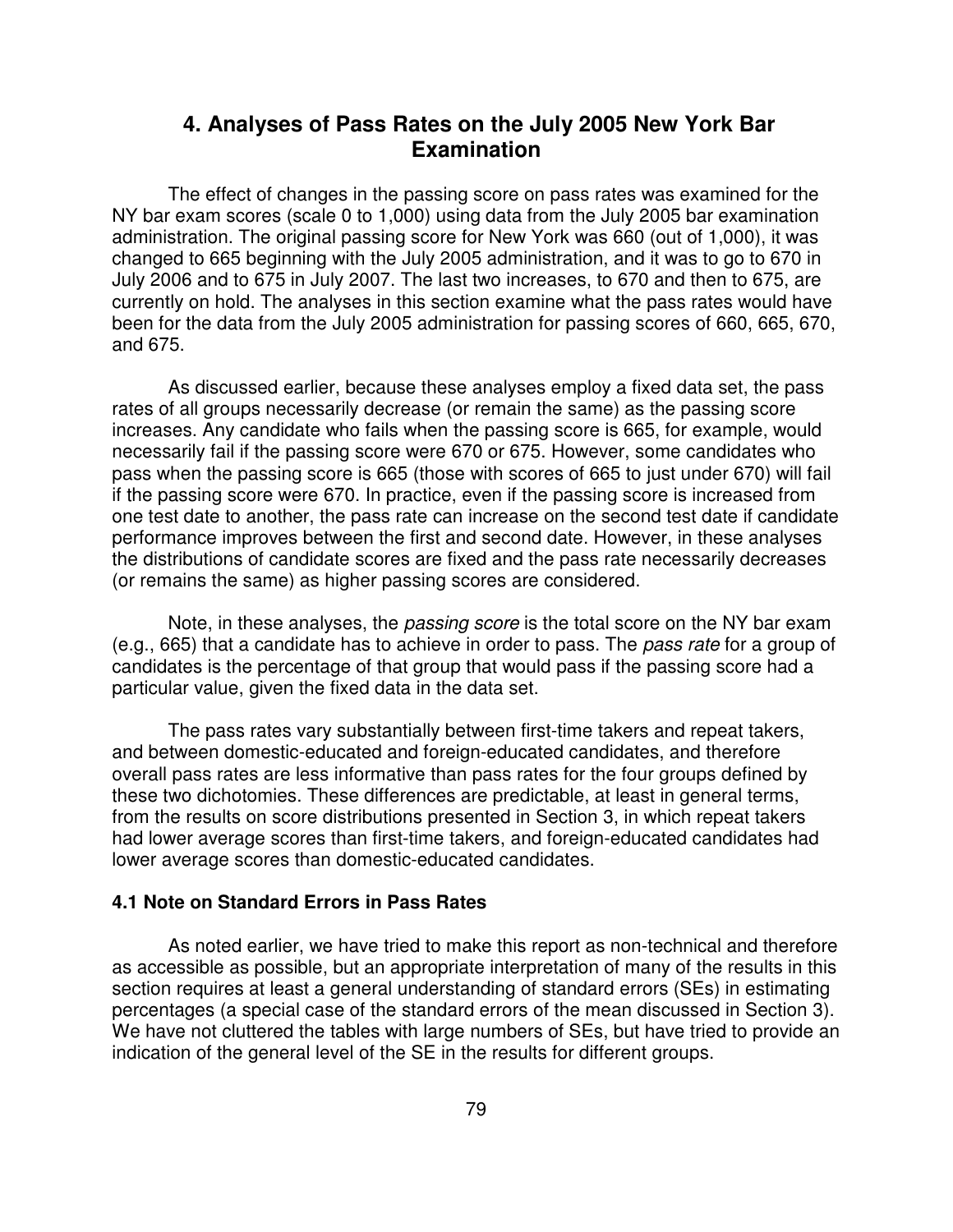As noted earlier, standard errors are designed to provide an indication of the uncertainty in an estimate based on a sample from the population being analyzed. We generalize or extrapolate from the sample to the population, and in doing so, our estimate is always somewhat uncertain. The data analyzed in this report include results for a large percentage (>90%) of the candidates who took the NY bar exam in July 2005, and therefore provides a very good indication of what would happen to the pass rates for most groups if different passing scores were applied to the July 2005 results. However, generalizations of the interpretation to future July test dates are subject to uncertainty due to sampling, and this uncertainty is reflected in the standard errors.

The formulas used to estimate standard errors are based on statistical sampling theory, and reflect the level of error due to sampling from a fixed population. They do not include any systematic errors due to changes in the population over time. Like the standard error in estimates of the mean (SEM), the standard error in the percentage passing (SE) within any group depends on the *sample size* (the total number of candidates in that group). The SE is inversely related to the square root of the sample size, and therefore, as the sample size gets larger, the standard error gradually gets smaller.

The standard error in estimating the passing rate for a group also depends on the numerical value of the passing rate in the group. It tends to be largest when the passing rate is around 50% and gets quite small as the passing rate approaches 0% or 100%. However, over a fairly wide range of passing rates, the standard error does not change much. Assuming a sample size of 100, and a passing rate of 50%, the SE would be 5 percentage points. As the passing rate went up to 80% or down to 20%, the SE would gradually drop to 4 percentage points. For passing rates of 90% or 10%, the SE would drop to about 3 percentage points.

In the analyses reported here, the passing rates are generally between 20% and 80%, but the sample sizes for the sub-groups considered vary widely, from under ten to several thousand. So, the sample size is the dominant factor in determining the standard error. We have included information on the standard errors mainly as a caveat about the potential for over-interpreting small differences, especially small differences for groups with small sample sizes and therefore large standard errors.

This issue arises mainly in connection with analyses broken down by race/ethnicity, both gender and race/ethnicity, and age categories, where there are a number of groups and small sample sizes in some groups. Similar to Section 3, generally excluded in the tables are results for groups with fewer than 20 candidates, because pass rates for such groups are expected to be quite unstable. As mentioned previously, as the sample sizes get smaller, the standard errors get larger, and the uncertainty in the results increases. For example, for a group with a pass rate of 80% (or 20%), a sample size of 100 would yield an SE of 4 percentage points. For a sample size of 25, the SE would be about 8 percentage points. Similar to the SEMs described in Section 3, as a rule of thumb, the passing rates for groups with fewer than 100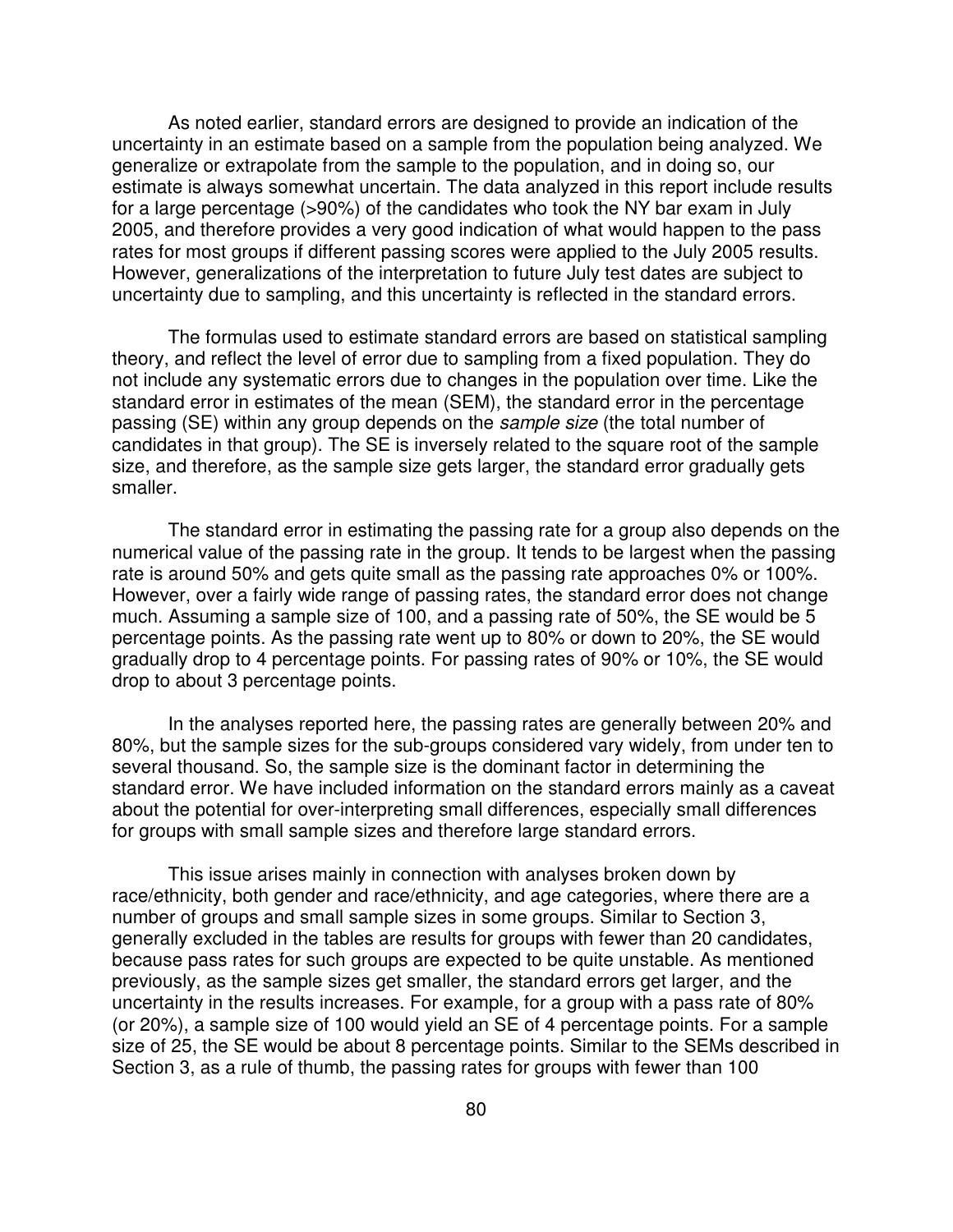candidates should be viewed as relatively uncertain and those for groups with about 50 or fewer candidates should be considered even more uncertain.

### **4.2 Domestic-Educated First-time Takers**

Table 4.1 analyzes the impact of changes in the passing score on pass rates for the total sample of domestic-educated first-time takers and separately for females and males as the passing score increases from 660 to 675.<sup>1</sup> If the passing score was 660, the overall pass rate would have been 84.4% for this sample. With the current passing score of 665, 83.0% of the sample passed. If the passing score was 670, the pass rate for domestic-educated first-time takers would have been 81.7%, and if the passing score was 675, the pass rate would have been 80.5%, for a total decrease of about 4 percentage points as the passing score increases from 660 to 675. Between 660 and 675, the pass rate drops about one and a third percentage points for each five-point increase in the passing score.

| Table 4.1<br>Projected Pass Rates for Passing Scores of 660, 665, 670, 675<br><b>Domestic-Educated First-Time Takers: Females and Males</b> |            |         |          |         |         |  |  |
|---------------------------------------------------------------------------------------------------------------------------------------------|------------|---------|----------|---------|---------|--|--|
| Pass<br>Pass<br>Pass<br>Pass<br>Gender<br>675<br>660<br>665<br>670                                                                          |            |         |          |         |         |  |  |
| Female                                                                                                                                      | Percentage | 83.5%   | 81.9%    | 80.4%   | 79.0%   |  |  |
| $(n = 3,284; SE \approx 0.7\%)$                                                                                                             | (n)        | (2,742) | (2,691)  | (2,639) | (2,593) |  |  |
| Male                                                                                                                                        | Percentage | 85.3%   | 84.0%    | 83.0%   | 82.1%   |  |  |
| $(n = 3,299; SE \approx 0.7\%)$                                                                                                             | (n)        | (2,814) | (2,772)  | (2,739) | (2,707) |  |  |
| Total*                                                                                                                                      | Percentage | 84.4%   | 83.0%    | 81.7%   | 80.5%   |  |  |
| $(N = 6,585; SE \approx 0.5\%)$                                                                                                             | (n)        | (5,557) | (5, 464) | (5,379) | (5,301) |  |  |

 $N =$  the total number of candidates in this analysis

 $n =$  the number of candidates in each group

\*Total includes two candidates who did not record their genders.

Note: The standard error (SE) in the percentages provides an indication of the uncertainty (due to sampling) in the projections of percentage passing to other test dates.

Table 4.1 also shows the pass rate for female domestic-educated first-time takers decreasing from 83.5% to 79.0% as passing scores increase from 660 to 675, a decline of 4.5 percentage points. The pass rate for males decreases from 85.3% to 82.1%, a decline of 3.2 percentage points. Males have a slightly higher pass rate for all four passing scores, and the difference in pass rates between males and females increases from 1.8 percentage points to 3.1 percentage points as the passing score increases from 660 to 675.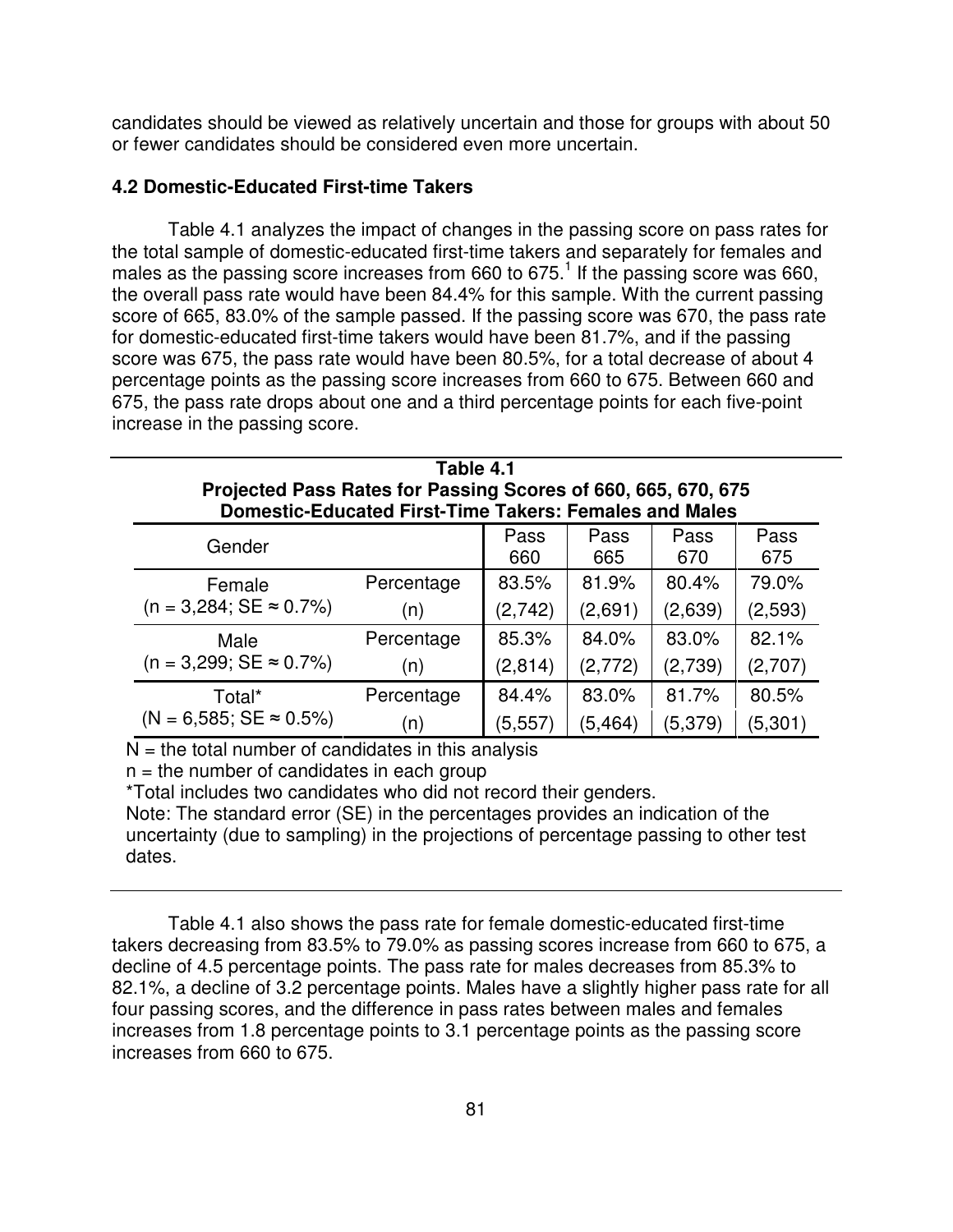| Projected Pass Rates for Passing Scores of 660, 665, 670, 675<br><b>Domestic-Educated First-Time Takers: Racial/Ethnic Groups</b> |            |             |             |             |             |
|-----------------------------------------------------------------------------------------------------------------------------------|------------|-------------|-------------|-------------|-------------|
| Race/Ethnicity                                                                                                                    |            | Pass<br>660 | Pass<br>665 | Pass<br>670 | Pass<br>675 |
| Caucasian/<br>White                                                                                                               | Percentage | 87.9%       | 86.8%       | 85.8%       | 84.8%       |
| $(n = 4,818; SE \approx 0.5\%)$                                                                                                   | (n)        | (4235)      | (4184)      | (4136)      | (4087)      |
| Asian/<br>Pacific Islander                                                                                                        | Percentage | 82.6%       | 80.1%       | 78.2%       | 76.6%       |
| $(n = 740; SE ≈ 1.5%)$                                                                                                            | (n)        | (611)       | (593)       | (579)       | (567)       |
| Black/                                                                                                                            | Percentage | 57.9%       | 54.0%       | 51.6%       | 49.8%       |
| African American<br>$(n = 430; SE ≈ 2.4%)$                                                                                        | (n)        | (249)       | (232)       | (222)       | (214)       |
| Hispanic/                                                                                                                         | Percentage | 70.1%       | 69.6%       | 67.3%       | 65.4%       |
| Latino<br>$(n = 214; SE \approx 3.2\%)$                                                                                           | (n)        | (150)       | (149)       | (144)       | (140)       |
| Puerto Rican                                                                                                                      | Percentage | 80.8%       | 76.7%       | 72.6%       | 71.2%       |
| $(n = 73; SE \approx 5.0\%)$                                                                                                      | (n)        | (59)        | (56)        | (53)        | (52)        |
| Chicano/<br><b>Mexican American</b>                                                                                               | Percentage | 82.6%       | 78.3%       | 78.3%       | 78.3%       |
| $(n = 23; SE \approx 8.8\%)$                                                                                                      | (n)        | (19)        | (18)        | (18)        | (18)        |
| Other                                                                                                                             | Percentage | 81.3%       | 80.6%       | 78.7%       | 77.2%       |
| $(n = 268; SE \approx 2.5\%)$                                                                                                     | (n)        | (218)       | (216)       | (211)       | (207)       |
| Total*                                                                                                                            | Percentage | 84.4%       | 83.0%       | 81.7%       | 80.5%       |
| $(N = 6,585; SE \approx 0.5\%)$                                                                                                   | (n)        | (5557)      | (5464)      | (5379)      | (5301)      |

| Table 4.2                                                        |
|------------------------------------------------------------------|
| Projected Pass Rates for Passing Scores of 660, 665, 670, 675    |
| <b>Domestic-Educated First-Time Takers: Racial/Ethnic Groups</b> |

\*Total includes racial/ethnic groups not separately listed in the table. Note: The SEs tend to be large for groups with small sample sizes. For example, the SE for the Chicano/Mexican American group, with only 23 candidates, is almost 9 percentage points.

Table 4.2 examines the relationship between pass rate and passing score as the passing score increases from 660 to 675 for groups based on race/ethnicity. The overall pass rate for the total sample of domestic-educated first-time takers is included in the bottom row as a benchmark. Focusing on the first five rows in Table 4.2 (groups with close to 100 candidates or more), it is clear that there are large differences in pass rates across the racial/ethnic groups, and that the order of the five groups in terms of pass rates remains the same as the passing score is increased. The Caucasian/White group has the highest pass rates, the Asian/Pacific Islander group is second, the Puerto Rican group is third, the Hispanic/Latino group is fourth, and the Black/African American group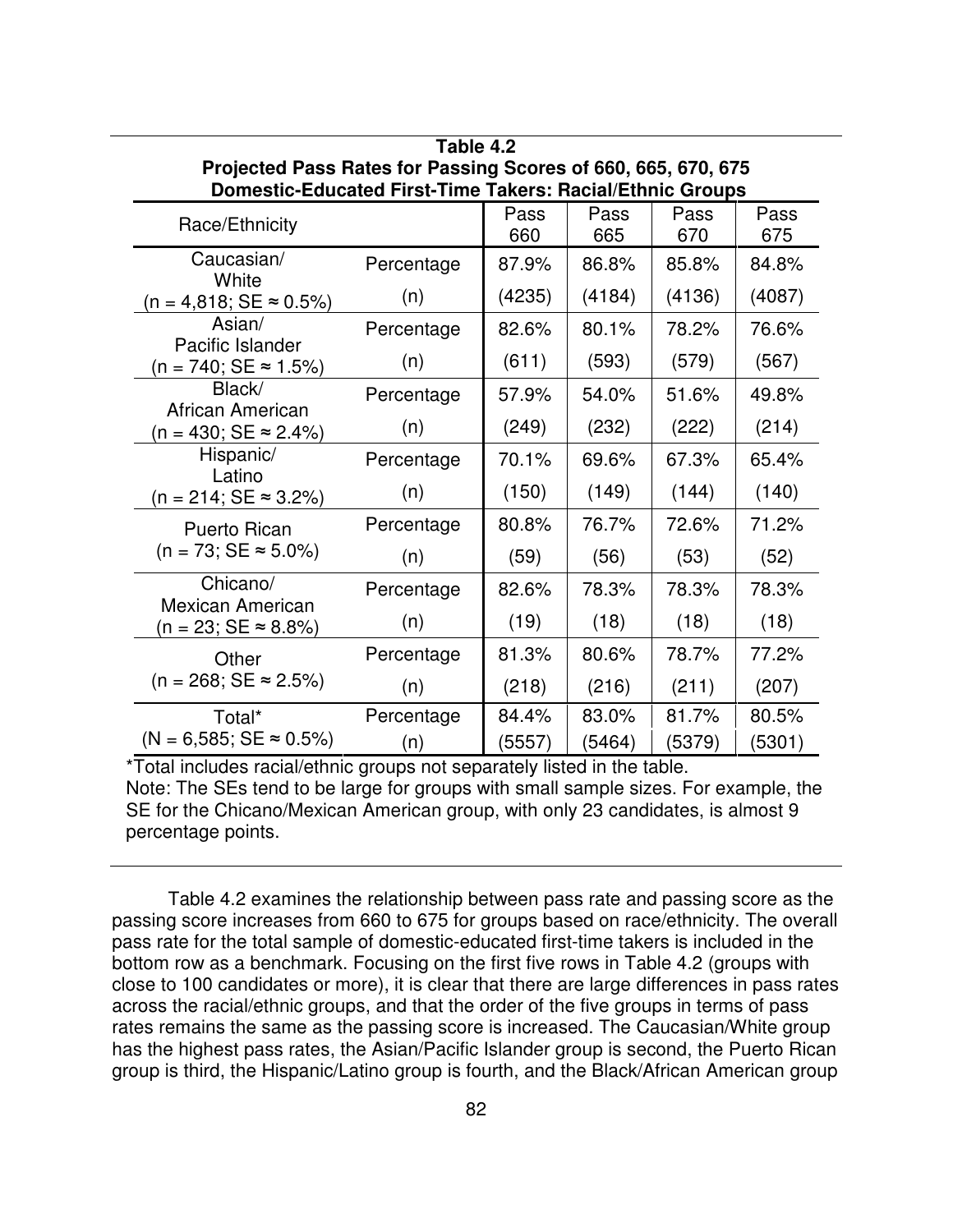is fifth. The order of these groups is consistent for all four passing scores. If the "Other" group is included in the comparison, it tends to be in second or third place, alternating with the Asian/Pacific Islander group as the passing score increases. The Chicano/Mexican American and American Indian/Alaskan Native groups have small sample sizes and are not included in Table 4.2, but their pass rates are relatively flat (with about 80% passing) because they have essentially no candidates in the 660-675 range.



Increasing the passing score tends to have the most impact on groups with average scores near the passing score, and therefore, pass rates near 50%. Most of the groups have score distributions that approximate what is called a *normal distribution*, with the scores concentrated around the average or mean score (see Figure 4.1). If the passing score is near the mean for a group, even a modest change in the passing score can change the pass/fail status for a relatively large number of candidates in the group. If the passing score is far from the group's mean score, a comparable change in the passing score will affect relatively few candidates, because there are few candidates in the tails of the distribution.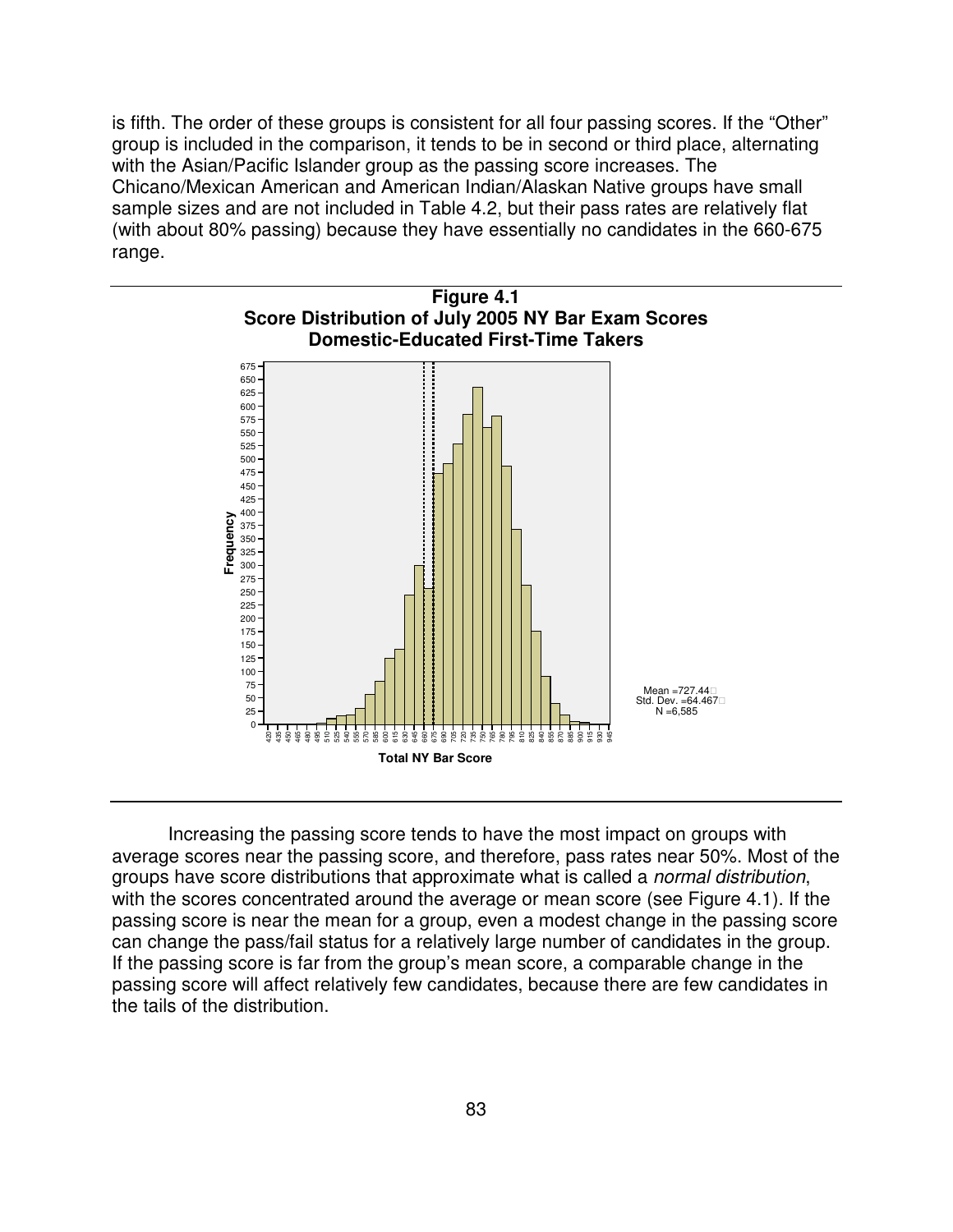

For example, Figure 4.2 presents a graphical representation of the distribution of total scores on the NY bar exam for domestic-educated first-time takers in the Caucasian/White group. The mean for this group is 735.8, which is substantially above the current passing score of 665. $^2$  If the passing score were much lower to start, say around 600, the impact would be even smaller, because there are very few candidates in this group with scores around 600.

In contrast, Figure 4.3 presents a graphical representation of the distribution of scores on the July 2005 NY bar exam for Black/African American domestic-educated first time takers. The mean for this group is 675.9, which is only about eleven points above the current passing score of 665. Because the distribution is concentrated in this area of the score scale for the Black/African American group, any change in the passing score, either up or down tends to have a substantial impact on the proportion of Black/African American candidates passing.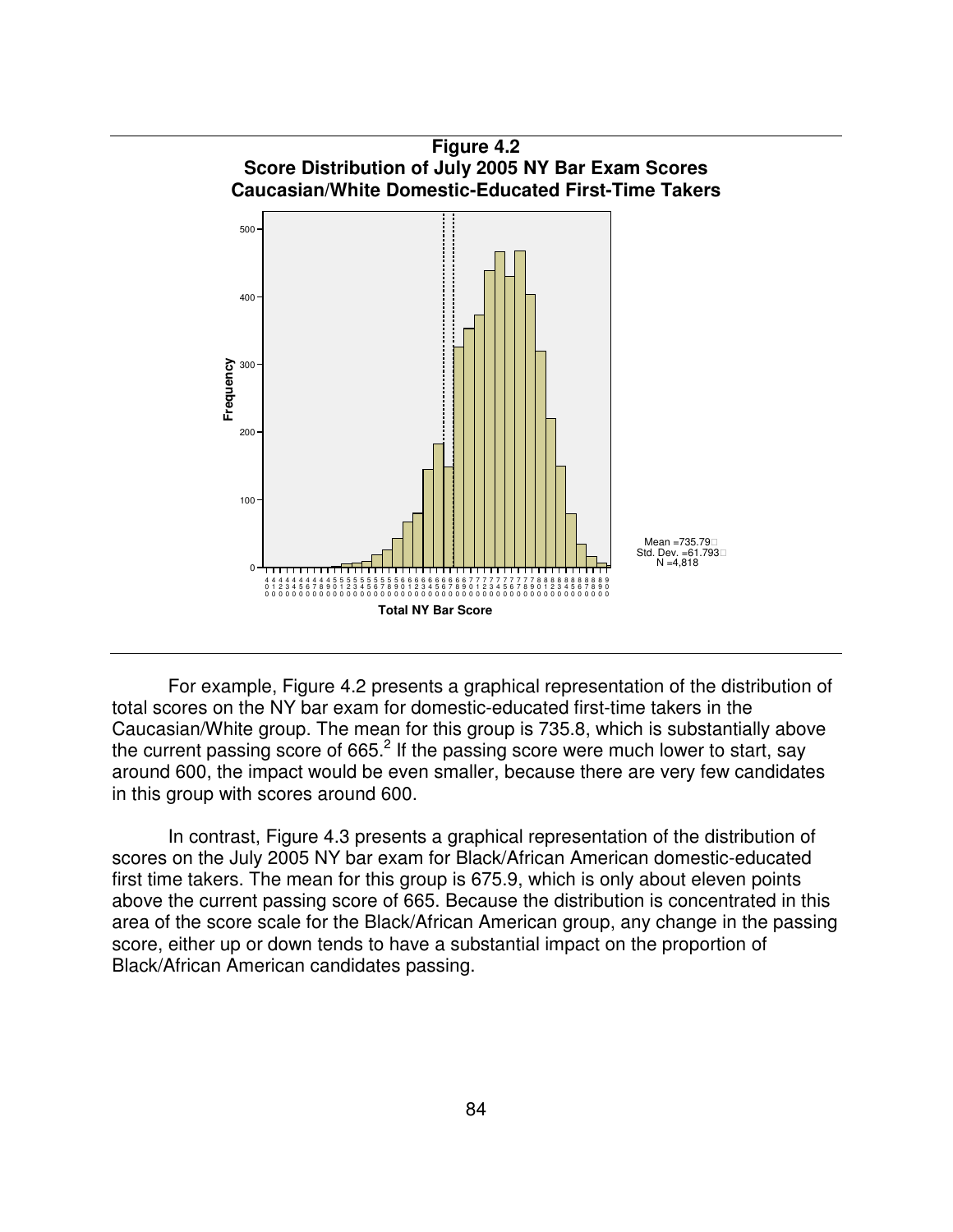

In addition, a change of one percentage point in the pass rate has a larger relative impact on a group's pass rate if the initial pass rate is relatively low. A change in pass rate of one percentage point from 90% to 89% represents a change of a little over one percent of the base rate of 90%. In contrast, a change of one percentage point in pass rate from 20% to 19% represents a change of one-twentieth, or five percent, of the base rate of 20%. The change from 20% to 19% is likely to be viewed as having more impact than a change from 90% to 89%.

These two tendencies are relevant to the results in Table 4.2. The pass rate for the Caucasian/White group drops from 87.9% to 84.8% as the passing score increases from 660 to 675, a drop of just over three percentage points, or about 3.5% on the base rate of 87.9%. The pass rate for the Asian/Pacific Islander group drops from 82.6% to 76.6% as the passing score increases from 660 to 675, a drop of six percentage points, or about 7.3% of the base rate of 82.6%. The pass rate for the Puerto Rican group drops from 80.8% to 71.2% as the passing score increases from 660 to 675, a drop of 9.6 percentage points, or about 11.9% of the base rate of 80.8%. The pass rate for the Hispanic/Latino group drops from 70.1% to 65.4% as the passing score increases, a drop of 4.7 percentage points, or about 6.7% on the base rate. The pass rate for the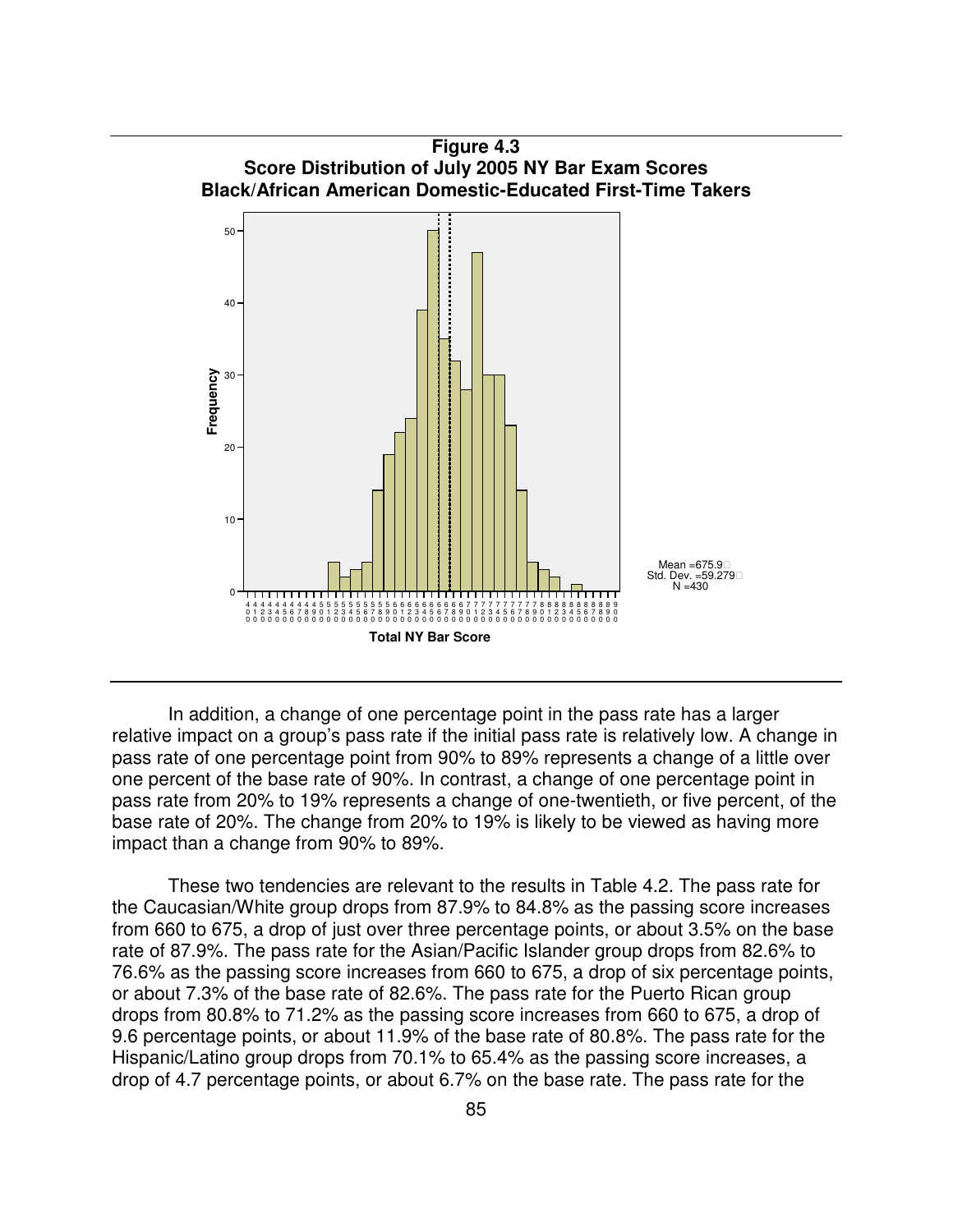Black/African American group drops from 57.9% to 49.8% as the passing score increases from 660 to 675, a drop of 8.1 percentage points, or about 14.0% of the base rate.

Another way to look at the projected impact of a change in the passing score from 660 to 675 for the July 2005 sample is in terms of the candidates whose pass/fail status changes as the passing score is increased. Of the 5,557 candidates who would have passed if the passing score were 660, a total of 5,301 would pass if the passing score were 675, for a difference of 256. Of this group of 256 candidates, 148 (or 57.8%) would be Caucasian/White, 44 (or 17.1%) would be Asian/Pacific Islander, 35 (or 13.6%) would be Black/African American, and 10 (or 3.9%) would be Hispanic/Latino.

Tables 4.3 and 4.4 present pass rates for females and males by race/ethnicity. The general patterns of decreasing pass rates as the passing score increases are similar to those in Table 4.2, and the pattern across the racial/ethnic groups is similar for females and males, at least for the first five groups, which have the largest sample sizes.

The results in Tables 4.3 and 4.4 reflect the interaction between gender and race/ethnicity in the data. Although Table 4.1 indicates that males have higher pass rates than females for all four passing scores (660 to 675), Tables 4.3 and 4.4 paint a more complicated picture. In the Caucasian/White group, males do have higher pass rates than females for all four passing scores, but the differences are smaller than they are in Table 4.1, increasing from about 1 percentage point to about 2 percentage points as the passing score increases from 660 to 675.

However, for the Asian/Pacific Islander, Black/African American, and Puerto Rican groups, females have consistently better pass rates than males for all four passing scores. In the Hispanic/Latino group, females had higher pass rates for passing scores of 660, 665, and 670, but a lower pass rate than males for a passing score of 675. Given that the female/male differential for the Caucasian/White group is only about half that in the total group of domestic-educated first-time takers, and that the differential is in the opposite direction for four other groups with substantial sample sizes, the results in Table 4.1 may be considered surprising. Note that the "Other" group has a large differential in favor of males, but this group is not large enough, in itself, to produce the result in Table 4.1.

The difference in pass rates between females and males in Table 4.1 is not large to begin with, but about half of it can be attributed to a statistical artifact (similar to that discussed in conjunction with Tables 3.3 and 3.4). As noted earlier, there are large differences in pass rates across the different racial/ethnic groups. The pass rates for the Caucasian/White group are about 85% or higher for both males and females and across the four passing scores. In contrast, the pass rates for the Black/African American group tend to be around or below 55% for both males and females and across the four passing scores. The differences between groups are much larger than those between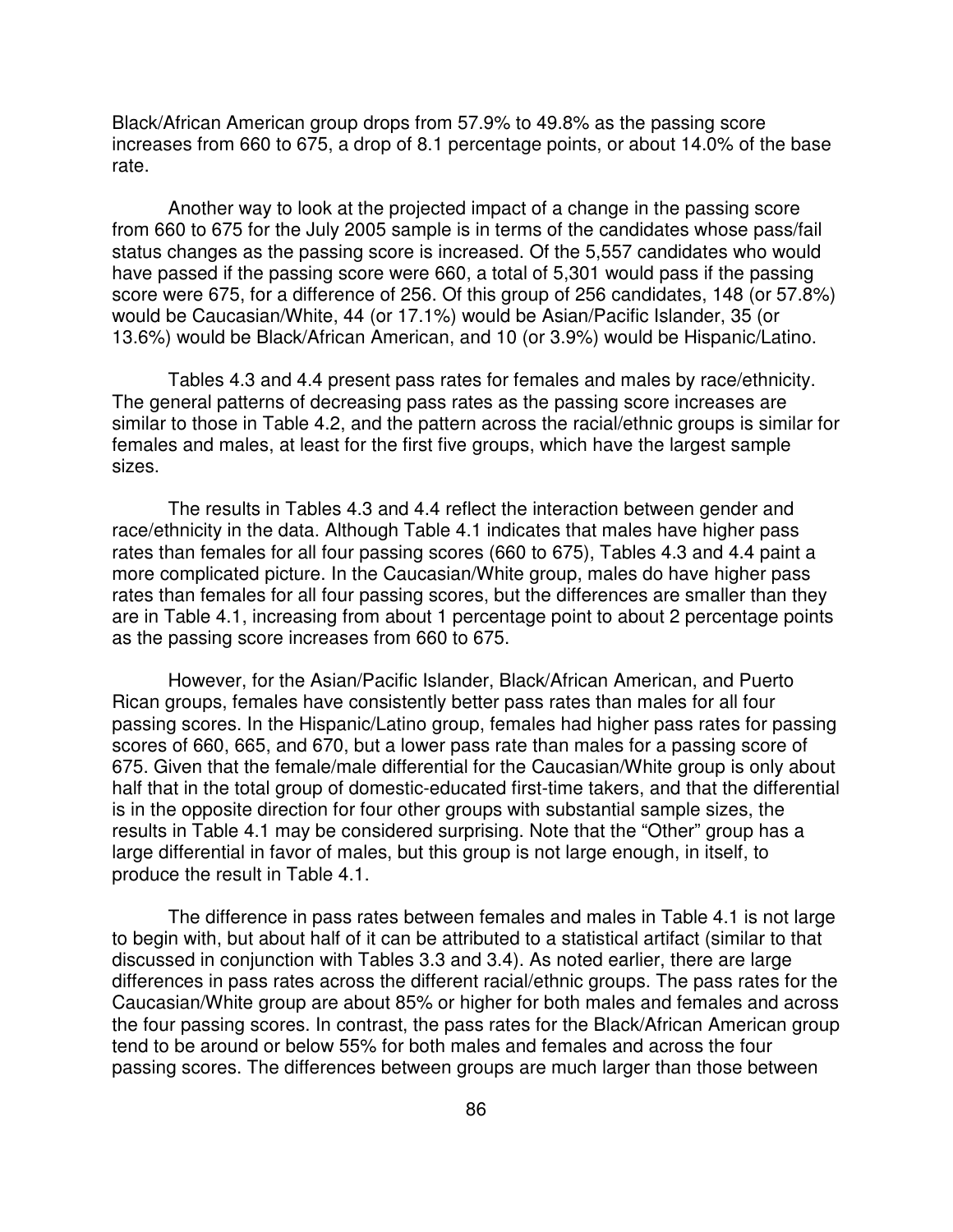females and males within the racial/ethnic groups. As reported in Table 2.12, over 77% of the males are Caucasian/White, while about 69% of the females are Caucasian/White. The female group includes higher percentages of all other racial/ethnic categories than the male group does. For example, the male group is 4.6% Black/African American, while the female group is 8.5% Black/African American.

|                                                                                                                      | Table 4.3  |             |             |             |             |  |  |
|----------------------------------------------------------------------------------------------------------------------|------------|-------------|-------------|-------------|-------------|--|--|
| Projected Pass Rates for Passing Scores of 660, 665, 670, 675                                                        |            |             |             |             |             |  |  |
| <b>Female Domestic-Educated First-Time Takers: Racial/Ethnic Groups</b>                                              |            |             |             |             |             |  |  |
| Race/Ethnicity                                                                                                       |            | Pass<br>660 | Pass<br>665 | Pass<br>670 | Pass<br>675 |  |  |
| Caucasian/                                                                                                           |            |             |             |             |             |  |  |
| White                                                                                                                | Percentage | 87.4%       | 86.1%       | 84.9%       | 83.8%       |  |  |
| $(n = 2,265; SE \approx 0.7\%)$                                                                                      | (n)        | (1,979)     | (1,950)     | (1,924)     | (1,898)     |  |  |
| Asian/                                                                                                               | Percentage | 84.4%       | 82.1%       | 79.7%       | 78.3%       |  |  |
| Pacific Islander<br>$(n = 424; SE \approx 1.9\%)$                                                                    | (n)        | (358)       | (348)       | (338)       | (332)       |  |  |
| Black/                                                                                                               | Percentage | 59.5%       | 56.3%       | 53.4%       | 50.9%       |  |  |
| African American<br>$(n = 279; SE \approx 3.0\%)$                                                                    | (n)        | (166)       | (157)       | (149)       | (142)       |  |  |
| Hispanic/                                                                                                            | Percentage | 70.4%       | 70.4%       | 67.6%       | 63.9%       |  |  |
|                                                                                                                      | (n)        | (76)        | (76)        | (73)        | (69)        |  |  |
| <b>Puerto Rican</b>                                                                                                  | Percentage | 81.0%       | 78.6%       | 76.2%       | 76.2%       |  |  |
| $(n = 42; SE \approx 6.5\%)$                                                                                         | (n)        | (34)        | (33)        | (32)        | (32)        |  |  |
| Other                                                                                                                | Percentage | 77.5%       | 76.8%       | 73.9%       | 71.8%       |  |  |
| $(n = 142; SE \approx 3.6\%)$                                                                                        | (n)        | (110)       | (109)       | (105)       | (102)       |  |  |
| Total*                                                                                                               | Percentage | 83.5%       | 81.9%       | 80.4%       | 79.0%       |  |  |
| $(N = 3,284; SE \approx 0.7\%)$                                                                                      | (n)        | (2,742)     | (2,691)     | (2,639)     | (2, 593)    |  |  |
| Latino<br>$(n = 108; SE \approx 4.5\%)$<br>*Total ingludes resial/othpic aroune not conservately listed in the toble |            |             |             |             |             |  |  |

Total includes racial/ethnic groups not separately listed in the table.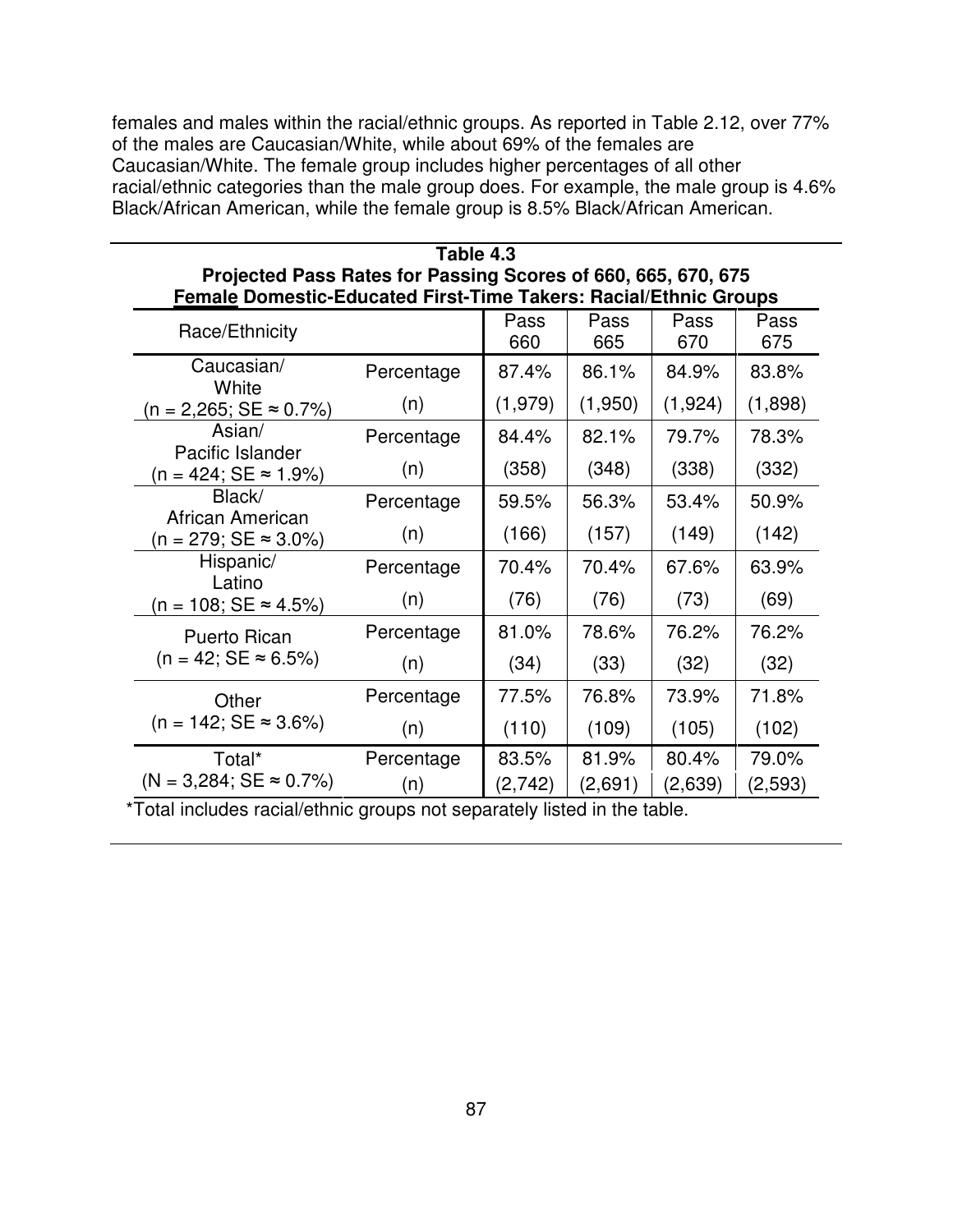| Projected Pass Rates for Passing Scores of 660, 665, 670, 675<br>Male Domestic-Educated First-Time Takers: Racial/Ethnic Groups |            |             |             |             |             |  |
|---------------------------------------------------------------------------------------------------------------------------------|------------|-------------|-------------|-------------|-------------|--|
| Race/Ethnicity                                                                                                                  |            | Pass<br>660 | Pass<br>665 | Pass<br>670 | Pass<br>675 |  |
| Caucasian/<br>White                                                                                                             | Percentage | 88.4%       | 87.5%       | 86.7%       | 85.8%       |  |
| $(n = 2,552; SE \approx 0.7\%)$                                                                                                 | (n)        | (2,256)     | (2, 234)    | (2,212)     | (2, 189)    |  |
| Asian/<br>Pacific Islander                                                                                                      | Percentage | 80.1%       | 77.5%       | 76.3%       | 74.4%       |  |
| $(n = 316; SE \approx 2.4\%)$                                                                                                   | (n)        | (253)       | (245)       | (241)       | (235)       |  |
| Black/<br>African American                                                                                                      | Percentage | 55.0%       | 49.7%       | 48.3%       | 47.7%       |  |
| (n = 151; SE ≈ 4.1%)                                                                                                            | (n)        | (83)        | (75)        | (73)        | (72)        |  |
| Hispanic/<br>Latino                                                                                                             | Percentage | 69.8%       | 68.9%       | 67.0%       | 67.0%       |  |
| $(n = 106; SE \approx 4.5\%)$                                                                                                   | (n)        | (74)        | (73)        | (71)        | (71)        |  |
| Puerto Rican                                                                                                                    | Percentage | 80.7%       | 74.2%       | 67.7%       | 64.5%       |  |
| $(n = 31; SE \approx 8.3\%)$                                                                                                    | (n)        | (25)        | (23)        | (21)        | (20)        |  |
| Other<br>$(n = 126; SE \approx 3.2\%)$                                                                                          | Percentage | 85.7%       | 84.9%       | 84.1%       | 83.3%       |  |
|                                                                                                                                 | (n)        | (108)       | (107)       | (106)       | (105)       |  |
| Total*                                                                                                                          | Percentage | 85.3%       | 84.0%       | 83.0%       | 82.1%       |  |
| $(N = 3,299; SE \approx 0.6\%)$<br>*Tatal includes regial/athnic aroune not congrately listed in the table                      | (n)        | (2, 814)    | (2,772)     | (2,739)     | (2,707)     |  |

**Table 4.4**

Total includes racial/ethnic groups not separately listed in the table.

In order to check on the impact of this interaction, we created an artificial sample in which percentages of males and females would be the same across racial/ethnic groups, and then computed the overall pass rates for males and females in this artificial sample. More specifically, we multiplied the percentage in each racial/ethnic group by the pass rate for males in that racial/ethnic group to get a population-weighted pass rate for males. Separately, we multiplied the percentage of the sample in each racial/ethnic group by the pass rate for females in that racial/ethnic group to get a populationweighted pass rate for females. This population-weighted pass rate was 83.1% for males, and 82.7% for females, for a difference of 0.4%. This residual difference, after adjusting for the interaction between gender and race/ethnicity, is quite small and is less than the standard error in the difference between the pass rates for females and males. That is, among the domestic-educated first-time takers, there is no substantial difference in pass rates that is attributable to gender.

The analyses suggest three general conclusions about pass rates for domestic-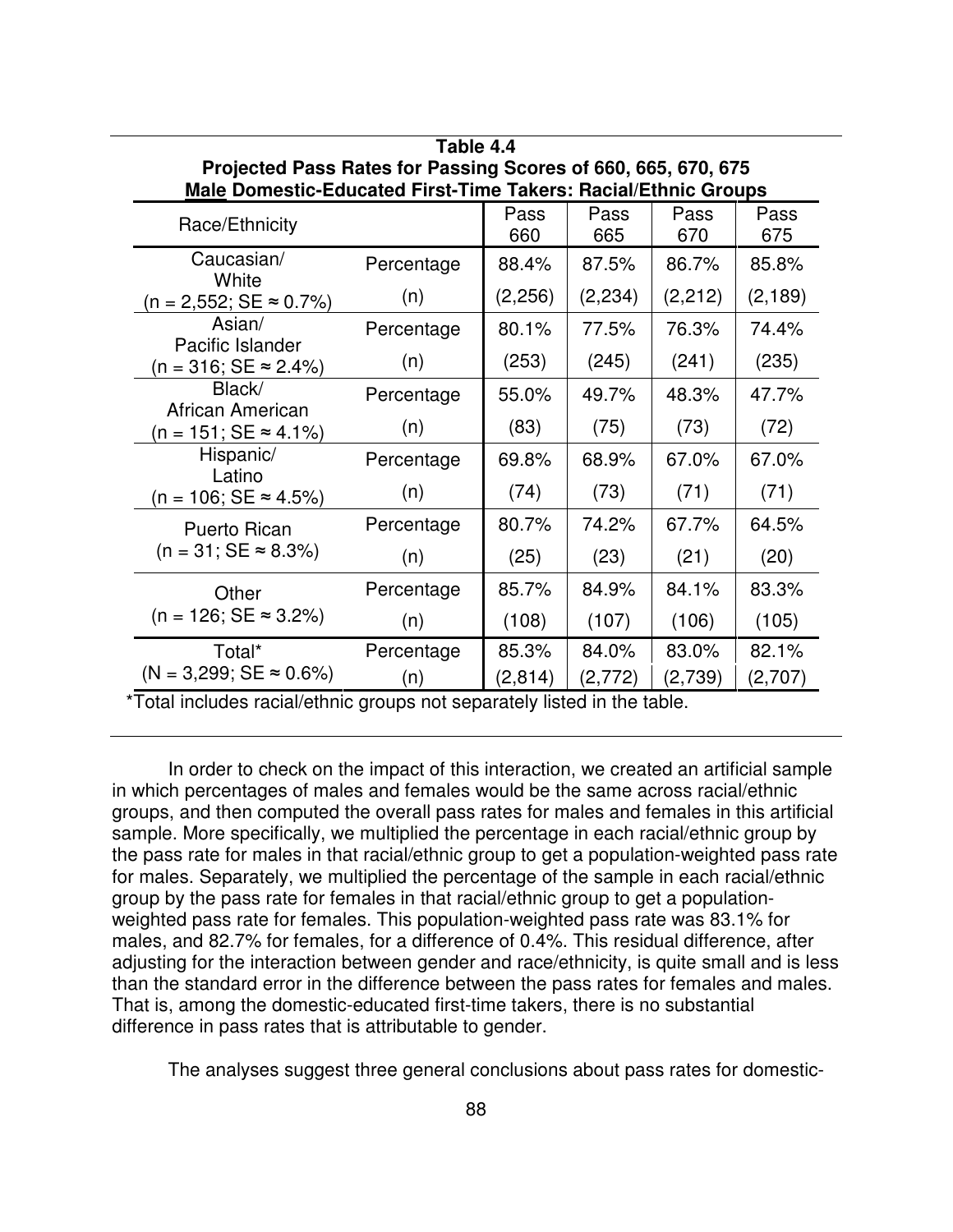educated first-time takers. First, the differences in pass rates between males and females are, at most, quite small. Second, the differences in pass rates among the different racial/ethnic groups are quite large, particularly between Caucasian/White and Black/African American candidates (see Figure 4.4). Third, the interaction between gender and race/ethnicity tends to inflate the apparent differences in pass rates between females and males.





#### **4.3 Domestic-Educated Repeaters**

Candidates who fail the NY bar exam can repeat it on subsequent test dates. They can retake the NY bar exam as often as they wish. Table 4.5 indicates the impact of changes in the passing score from 660 to 675 for females, males, and the total sample of domestic-educated repeaters. As indicated in the bottom row of the table, the overall pass rate for the repeat takers who took the July 2005 bar examination would decrease from 23.4% to 15.9% if the passing score were increased from 660 to 675. The pass rates for the repeat takers are clearly much lower than they are for domesticeducated first-time takers in Table 4.1. The pass rates for female repeat takers are higher than those for male repeat takers for each of the passing scores. As the passing score increases from 660 to 675, the pass rates decrease for both groups, but they decrease faster for males than for females. For a passing score of 660, the female pass rate is two percentage points higher than that of males. For a passing score of 675, the female pass rate is almost four percentage points higher than that of males.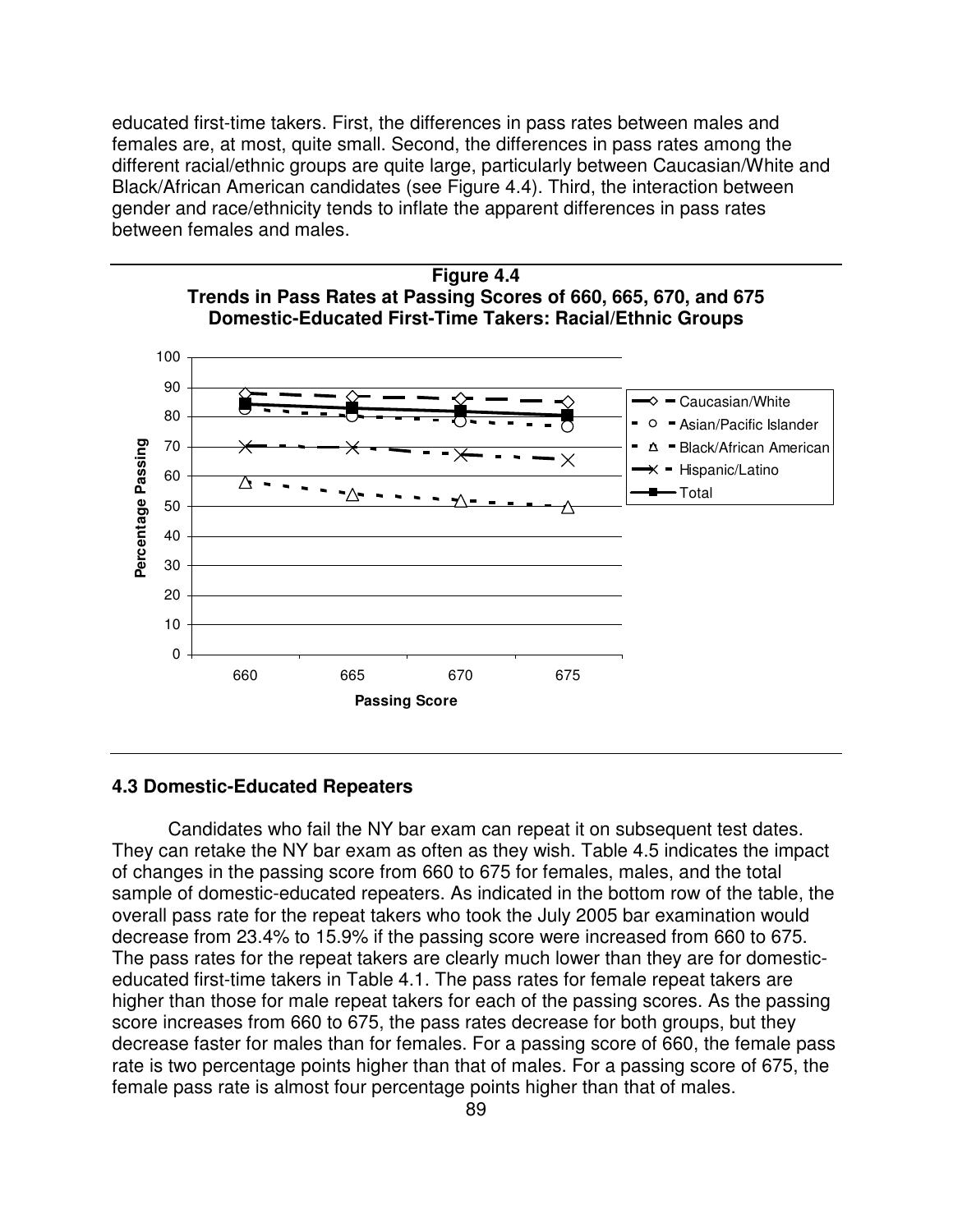| Table 4.5<br>Projected Pass Rates for Passing Scores of 660, 665, 670, 675<br><b>Domestic-Educated Repeaters: Females and Males</b> |            |             |             |             |             |  |
|-------------------------------------------------------------------------------------------------------------------------------------|------------|-------------|-------------|-------------|-------------|--|
| Gender                                                                                                                              |            | Pass<br>660 | Pass<br>665 | Pass<br>670 | Pass<br>675 |  |
| Female                                                                                                                              | Percentage | 24.4%       | 22.7%       | 20.5%       | 17.9%       |  |
| $(n = 308; SE \approx 2.4\%)$                                                                                                       | (n)        | (75)        | (70)        | (63)        | (55)        |  |
| Male                                                                                                                                | Percentage | 22.4%       | 19.6%       | 16.0%       | 14.0%       |  |
| $(n = 357; SE \approx 2.0\%)$                                                                                                       | (n)        | (80)        | (70)        | (57)        | (50)        |  |
| Total*                                                                                                                              | Percentage | 23.4%       | 21.1%       | 18.1%       | 15.9%       |  |
| $(N = 667; SE \approx 1.8\%)$                                                                                                       | n)         | (156)       | (141)       | (121)       | (106)       |  |

\*Total includes two candidates who did not record their genders.

| Table 4.6<br>Projected Pass Rates for Passing Scores of 660, 665, 670, 675<br><b>Domestic-Educated Second-Time Takers: Females and Males</b> |            |             |             |             |             |  |  |
|----------------------------------------------------------------------------------------------------------------------------------------------|------------|-------------|-------------|-------------|-------------|--|--|
| Gender                                                                                                                                       |            | Pass<br>660 | Pass<br>665 | Pass<br>670 | Pass<br>675 |  |  |
| Female                                                                                                                                       | Percentage | 35.1%       | 34.0%       | 33.0%       | 29.8%       |  |  |
| $(n = 94; SE \approx 4.9\%)$                                                                                                                 | (n)        | (33)        | (32)        | (31)        | (28)        |  |  |
| Male                                                                                                                                         | Percentage | 30.1%       | 26.8%       | 23.6%       | 20.3%       |  |  |
| $(n = 123; SE \approx 3.9\%)$                                                                                                                | (n)        | (37)        | (33)        | (29)        | (25)        |  |  |
| Total                                                                                                                                        | Percentage | 32.3%       | 30.0%       | 27.7%       | 24.4%       |  |  |
| $(N = 217; SE \approx 3.1\%)$                                                                                                                | (n)        | (70)        | (65)        | (60)        | (53)        |  |  |

Table 4.6 indicates the impact of changes in the passing score from 660 to 675 on the pass rates for domestic-educated, second-time takers. Those taking the bar examination for the second time did well relative to other repeat takers. As indicated in the bottom row of the table, the overall pass rate for the second-time takers decreases from 32.3% to 24.4% as the passing score increases from 660 to 675. These pass rates are low compared to those of the domestic-educated first-time takers, but are higher than those for all repeat takers. The pass rates are higher for female second-time takers than they are for male second-time takers (but the differences are a bit smaller than the standard errors in these differences). As the passing score increases from 660 to 675, the pass rates decrease for both groups, but they decrease faster for males. For a passing score of 660, the female pass rate is five percentage points higher than that of males. For a passing score of 675, the female pass rate is 9.5 percentage points higher than that of males.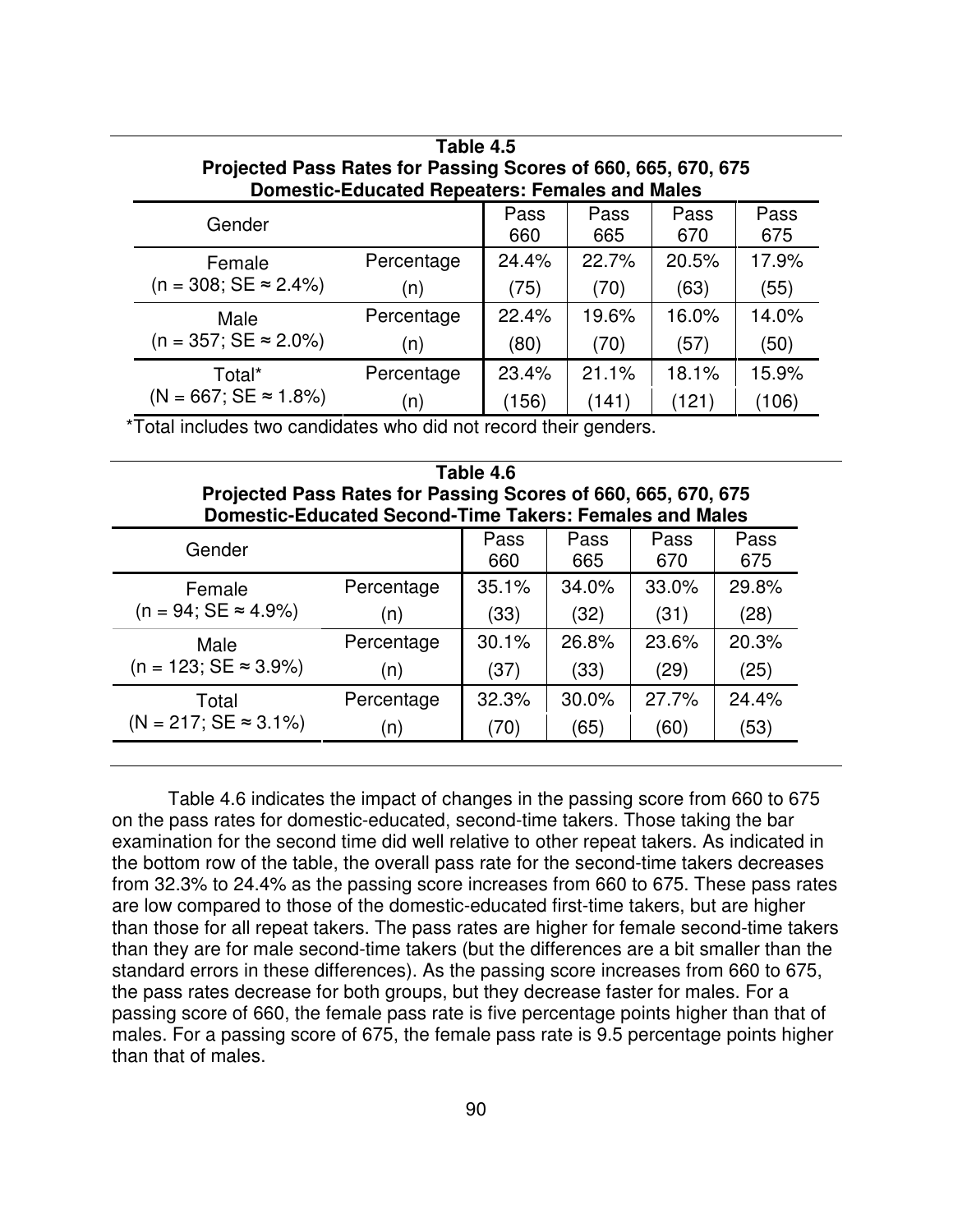| Table 4.7<br>Projected Pass Rates for Passing Scores of 660, 665, 670, 675<br><b>Domestic-Educated Third-Time Takers: Females and Males</b> |            |       |       |       |       |  |
|---------------------------------------------------------------------------------------------------------------------------------------------|------------|-------|-------|-------|-------|--|
| Pass<br>Pass<br>Pass<br>Pass<br>Gender<br>660<br>675<br>665<br>670                                                                          |            |       |       |       |       |  |
| Female                                                                                                                                      | Percentage | 24.8% | 21.8% | 20.8% | 17.8% |  |
| $(n = 101; SE \approx 4.1\%)$                                                                                                               | (n)        | (25)  | (22)  | (21)  | (18)  |  |
| Male                                                                                                                                        | Percentage | 27.3% | 23.9% | 20.5% | 19.3% |  |
| $(n = 88; SE \approx 4.4\%)$                                                                                                                | (n)        | (24)  | (21)  | (18)  | (17)  |  |
| Total*                                                                                                                                      | Percentage | 26.3% | 23.2% | 21.1% | 19.0% |  |
| $(N = 190; SE \approx 3.0\%)$                                                                                                               | (n)        | (50)  | (44)  | (40)  | (36)  |  |

\*Total includes one candidate who did not record his or her gender.

Table 4.7 indicates the impact of changes in the passing score on the pass rates of domestic-educated, third-time bar takers. The overall pass rate for the third-time bar takers decreases from 26.3% to 19.0%, as the passing score increases from 660 to 675. These pass rates are lower than those for first-time or second-time candidates, but are higher than those of candidates taking the examination for the fourth time. For the third-time takers, the pass rates tend to be higher for male candidates than they are for female candidates. As the passing score increases from 660 to 675, the pass rates decrease for both groups, but they decrease faster for males. For a passing score of 660, the pass rate for males is 2.5 percentage points higher than that of females. For a passing score of 675, the pass rate for males is only 1.5 percentage points higher than that for females.

Table 4.8 indicates the impact of a change in passing score on the pass rates for repeat takers as a function of race/ethnicity. The overall pass rate for the total sample of domestic-educated repeaters is included in the bottom row as a benchmark. Focusing on the first four rows in Table 4.8, the order remains the same as the passing score is increased. The Caucasian/White group has the highest pass rates, the Asian/Pacific Islander group is second, the Hispanic/Latino group is third, and the Black/African American group is fourth. Most of these groups have relatively small sample sizes; therefore, the standard errors are likely to be fairly large. In general, however, it is clear that the repeat taker pass rates are low for all racial/ethnic groups, decreasing fairly sharply as the passing score increases from 660 to 675. This sharp decline is due in part to the fact that the repeat takers who would pass at 660 or 665 tend to have scores near the passing score.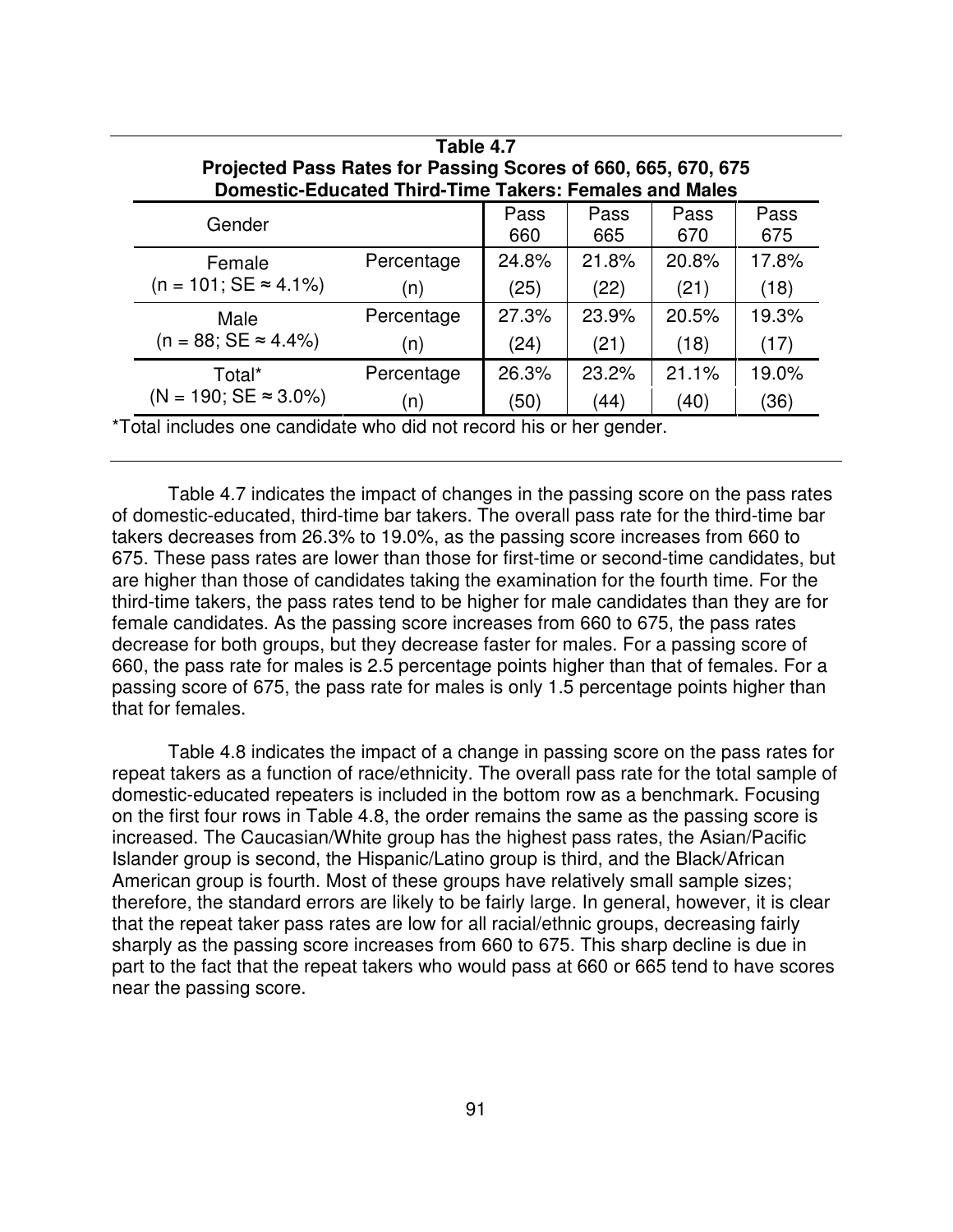| Projected Pass Rates for Passing Scores of 660, 665, 670, 675<br><b>Domestic-Educated Repeaters: Racial/Ethnic Group</b> |            |             |             |             |             |  |
|--------------------------------------------------------------------------------------------------------------------------|------------|-------------|-------------|-------------|-------------|--|
| Race/Ethnicity                                                                                                           |            | Pass<br>660 | Pass<br>665 | Pass<br>670 | Pass<br>675 |  |
| Caucasian/<br>White                                                                                                      | Percentage | 26.8%       | 24.8%       | 21.9%       | 19.5%       |  |
| $(n = 302; SE ≈ 2.4%)$                                                                                                   | (n)        | (81)        | (75)        | (66)        | (59)        |  |
| Asian/<br>Pacific Islander                                                                                               | Percentage | 25.2%       | 22.5%       | 19.8%       | 16.2%       |  |
| $(n = 111; SE \approx 3.9\%)$                                                                                            | (n)        | (28)        | (25)        | (22)        | (18)        |  |
| Black/<br>African American                                                                                               | Percentage | 17.5%       | 14.9%       | 13.0%       | 11.7%       |  |
| $(n = 154; SE \approx 2.8\%)$                                                                                            | (n)        | (27)        | (23)        | (20)        | (18)        |  |
| Hispanic/<br>Latino                                                                                                      | Percentage | 19.1%       | 16.7%       | 11.9%       | 11.9%       |  |
| $(n = 42; SE \approx 5.5\%)$                                                                                             | (n)        | (8)         | (7)         | (5)         | (5)         |  |
| Other<br>$(n = 31; SE \approx 6.0\%)$                                                                                    | Percentage | 19.4%       | 19.4%       | 12.9%       | 9.7%        |  |
|                                                                                                                          | (n)        | (6)         | (6)         | (4)         | (3)         |  |
| Total*                                                                                                                   | Percentage | 23.4%       | 21.1%       | 18.1%       | 15.9%       |  |
| $(N = 667; SE \approx 1.5\%)$                                                                                            | (n)        | (156)       | (141)       | (121)       | (106)       |  |

| Table 4.8                                                     |
|---------------------------------------------------------------|
| Projected Pass Rates for Passing Scores of 660, 665, 670, 675 |
| Domestic-Educated Repeaters: Racial/Ethnic Group              |

\*Total includes racial/ethnic groups not separately listed in the table.

Table 4.9 presents pass rates as a function of passing score for the second-time candidates in the three groups with reasonably large sample sizes for this analysis. For all three groups and for all four potential passing scores, the pass rates are higher for the second-time takers than they are for all repeat takers. For the Caucasian/White and Asian/Pacific Islander groups, the pass rates for the second-time takers are about ten percentage points higher than they are for all repeat takers in that group. For the Black/African American group, the pass rates for the second-time takers are about 2 to 3 percentage points higher than they are for all Black/African American repeat takers. For all groups, however, the pass rates for second-time takers and for all repeat takers are much lower than they are for the first-time takers.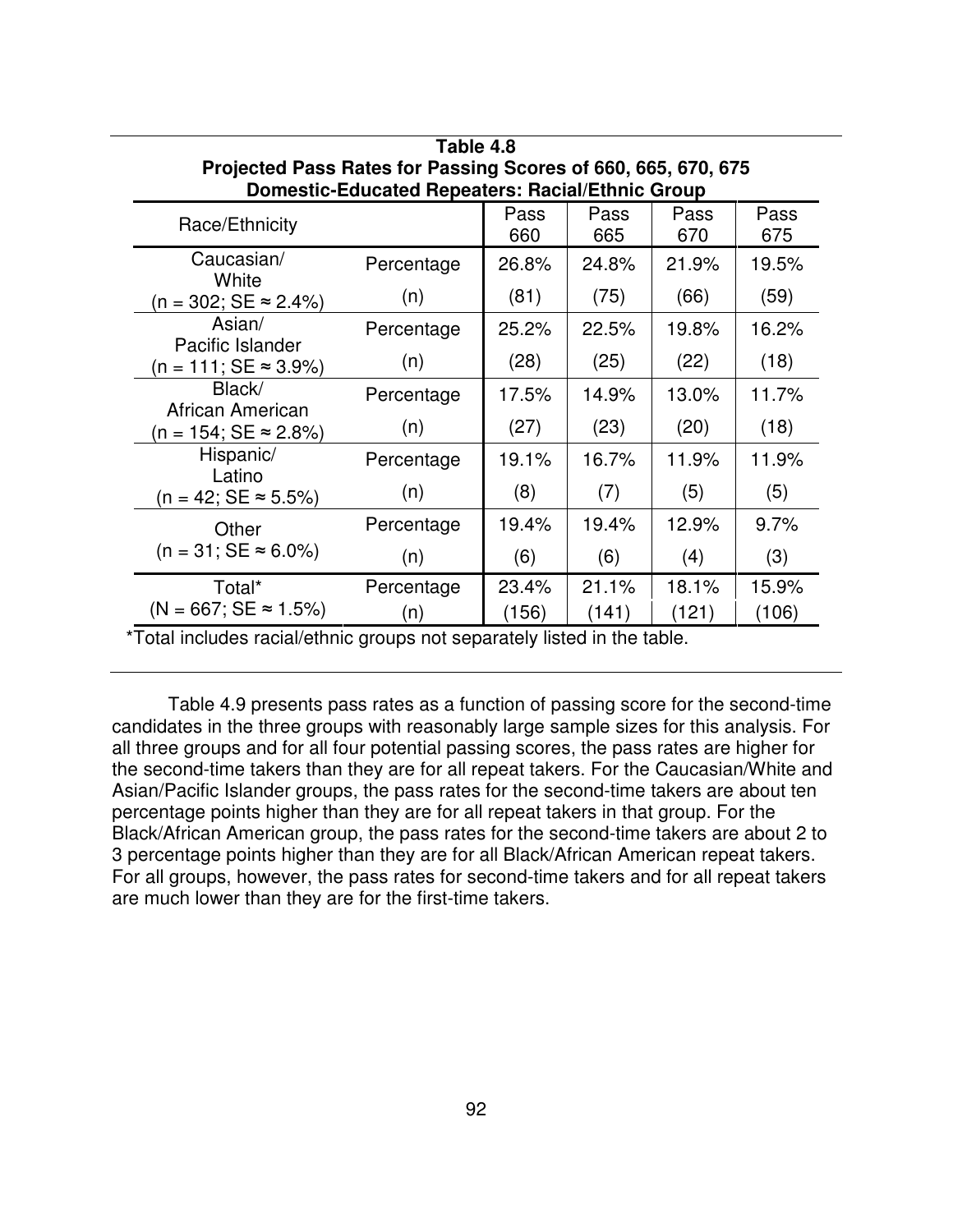| Table 4.9                                                      |            |             |                  |             |             |  |
|----------------------------------------------------------------|------------|-------------|------------------|-------------|-------------|--|
| Projected Pass Rates for Passing Scores of 660, 665, 670, 675  |            |             |                  |             |             |  |
| Domestic-Educated Second-Time Bar Takers: Racial/Ethnic Groups |            |             |                  |             |             |  |
| Race/Ethnicity                                                 |            | Pass<br>660 | Pass<br>665      | Pass<br>670 | Pass<br>675 |  |
| Caucasian/<br>White                                            | Percentage | 37.7%       | 36.0%            | 33.3%       | 29.8%       |  |
| (n = 114; SE ≈ 4.5%)                                           | (n)        | (43)        | (41)             | (38)        | (34)        |  |
| Asian/                                                         | Percentage | 33.3%       | 30.3%            | 27.3%       | 27.3%       |  |
| Pacific Islander<br>$(n = 33; SE \approx 8.0\%)$               | (n)        | (11)        | (10)             | (9)         | (9)         |  |
| Black/<br>African American                                     | Percentage | 20.5%       | 18.2%            | 15.9%       | 13.6%       |  |
| $(n = 44; SE \approx 5.6\%)$                                   | (n)        | (9)         | (8)              | (7)         | (6)         |  |
| Total*                                                         | Percentage | 32.3%       | 30.0%            | 27.7%       | 24.4%       |  |
| $(N = 217; SE \approx 3.1\%)$                                  | (n)        | (70)        | (65)<br>. .<br>. | (60)        | (53)        |  |

\*Total includes racial/ethnic groups not separately listed in the table.

Table 4.10 presents pass rates as a function of passing score for the third-time takers in the three groups with reasonably large sample sizes. The pass rates are generally higher for the third-time takers than they are for all repeat takers but lower than those for the second-time takers. For the Caucasian/White and Asian/Pacific Islander groups, the pass rates for the third-time takers are lower than they are for the second-time takers.

For the Black/African American group, the pattern is somewhat different. The pass rates for the third-time takers are close to (and sometimes higher than) those for the Black/African American second-time takers. One factor contributing to this difference in pattern is the relationship between the passing scores and the score distribution for the Black/African American group. Because the passing scores under consideration are near the center of the score distribution for Black/African American candidates rather than in the tails of the distribution, a relatively high proportion of the Black/African American candidates who fail the bar examination on their first attempt have scores that are close to the passing score, and therefore have a relatively good chance of passing on their second or third attempt.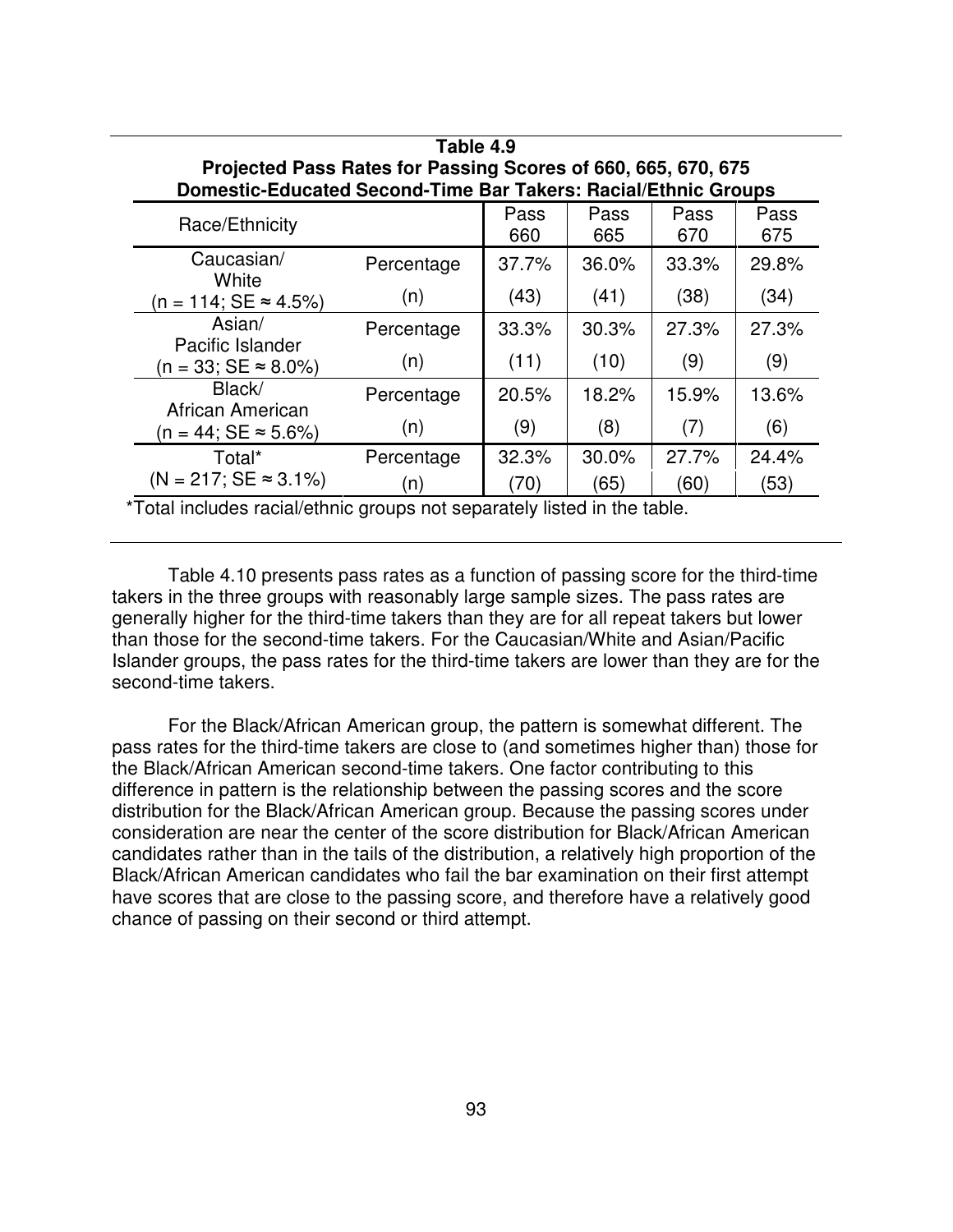| <b>Table 4.10</b>                                |                                                                                                                                       |       |       |       |       |  |  |  |
|--------------------------------------------------|---------------------------------------------------------------------------------------------------------------------------------------|-------|-------|-------|-------|--|--|--|
|                                                  | Projected Pass Rates for Passing Scores of 660, 665, 670, 675<br><b>Domestic-Educated Third-Time Bar Takers: Racial/Ethnic Groups</b> |       |       |       |       |  |  |  |
|                                                  |                                                                                                                                       | Pass  | Pass  | Pass  | Pass  |  |  |  |
| Race/Ethnicity                                   |                                                                                                                                       | 660   | 665   | 670   | 675   |  |  |  |
| Caucasian/<br>White                              | Percentage                                                                                                                            | 28.2% | 24.4% | 23.1% | 21.8% |  |  |  |
| $(n = 78; SE \approx 4.8\%)$                     | (n)                                                                                                                                   | (22)  | (19)  | (18)  | (17)  |  |  |  |
| Asian/                                           | Percentage                                                                                                                            | 27.3% | 25.0% | 20.5% | 13.6% |  |  |  |
| Pacific Islander<br>$(n = 44; SE \approx 6.4\%)$ | (n)                                                                                                                                   | (12)  | (11)  | (9)   | (6)   |  |  |  |
| Black/                                           | Percentage                                                                                                                            | 21.1% | 15.8% | 15.8% | 15.8% |  |  |  |
| African American<br>(n = 38; SE ≈ 6.0%)          | (n)                                                                                                                                   | (8)   | (6)   | (6)   | (6)   |  |  |  |
| Total*                                           | Percentage                                                                                                                            | 26.3% | 23.2% | 21.1% | 19.0% |  |  |  |
| $(N = 190; SE \approx 3.0\%)$                    | (n)                                                                                                                                   | (50)  | (44)  | (40)  | (36)  |  |  |  |

\*Total includes racial/ethnic groups not separately listed in the table.

In general, for the domestic-educated candidates, the repeat takers have much lower pass rates than the first-time takers for all of the passing scores under consideration. Repeat takers who are taking the bar examination for the second time generally do better than those taking it for the third time, who in turn have higher pass rates than those who have already taken the bar examination three or more times.

The analyses provided above of the potential pass rates for repeat takers are subject to several limitations that do not apply to the corresponding analyses for firsttime takers or do not apply with equal force. First, the standard errors for most of the projected pass rates are fairly large, because the sample sizes are small. Second, the repeat takers in all of these analyses had failed the NY bar exam when the passing score was 660, and so a score of 660 would be an improvement over these candidates' previous performance. In July 2006, the repeat takers will probably include candidates who got scores between 660 and 665 in July 2005 or February 2006, and if the passing score had been 675 over the last few years, there would be repeat takers who had gotten scores up to 674 on previous administrations.

The analyses presented here are based on repeat takers who had previous scores up to 659. As the passing score increases, the population of repeat takers will certainly change because the maximum previous scores of repeat takers will increase, and as a result, the average previous score of the repeat takers is likely to increase.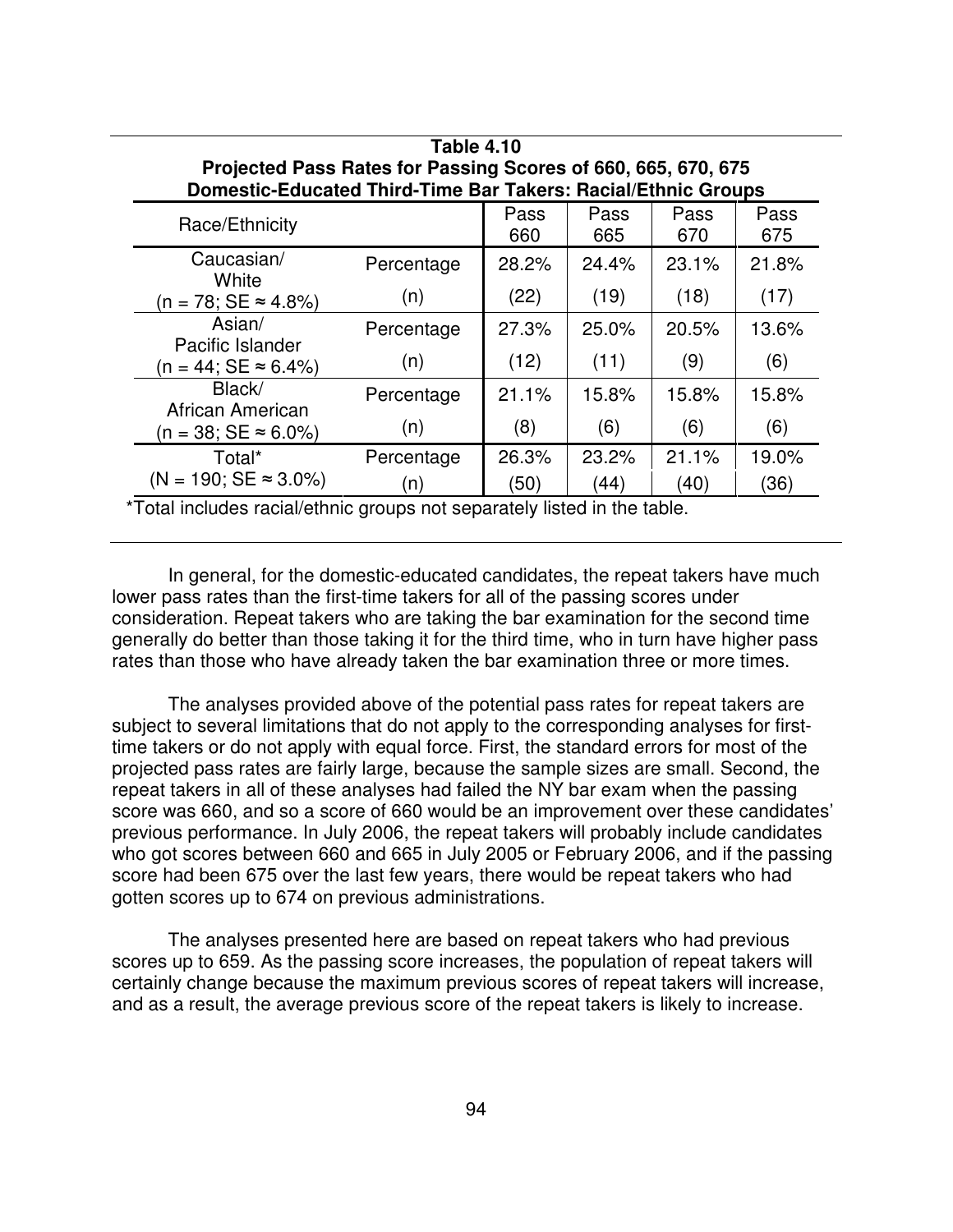### **4.4 Foreign-Educated First-Time Takers**

The foreign-educated candidates generally have lower NY bar exam scores and lower pass rates than the domestic-educated candidates. Table 4.11 indicates the impact of changes in the passing score from 660 to 675 for females, males, and the total sample of foreign-educated first-time takers. As indicated in the bottom row of Table 4.11, the overall pass rate for foreign-educated first-time takers decreases from 46.3% to 40.3%, as the passing score increases from 660 to 675. As indicated earlier in Table 4.1, the domestic-educated first-time takers' pass rates decrease from 84.4% to 80.5% as the passing score increases from 660 to 675. The male foreign-educated firsttime takers have slightly higher pass rates than females for all four passing scores, but for the foreign-educated first-time takers, the difference in pass rates between males and females decreases from 1.5% to 0.3% as the passing score increases from 660 to 675.

| <b>Table 4.11</b><br>Projected Pass Rates for Passing Scores of 660, 665, 670, 675 |                                                              |       |       |       |       |
|------------------------------------------------------------------------------------|--------------------------------------------------------------|-------|-------|-------|-------|
|                                                                                    | <b>Foreign-Educated First-Time Takers: Females and Males</b> |       |       |       |       |
| Pass<br>Pass<br>Pass<br>Pass<br>Gender<br>675<br>660<br>665<br>670                 |                                                              |       |       |       |       |
| Female                                                                             | Percentage                                                   | 45.5% | 43.1% | 41.4% | 40.1% |
| $(n = 633; SE \approx 2.0\%)$                                                      | (n)                                                          | (288) | (273) | (262) | (254) |
| Male                                                                               | Percentage                                                   | 47.0% | 44.5% | 42.4% | 40.4% |
| $(n = 748; SE \approx 1.8\%)$                                                      | (n)                                                          | (351) | (333) | (317) | (302) |
| Total*                                                                             | Percentage                                                   | 46.3% | 43.9% | 41.9% | 40.3% |
| $(N = 1386; SE \approx 1.3\%)$                                                     | (n)                                                          | (641) | (608) | (581) | (558) |

\*Total includes five candidates who did not record their genders.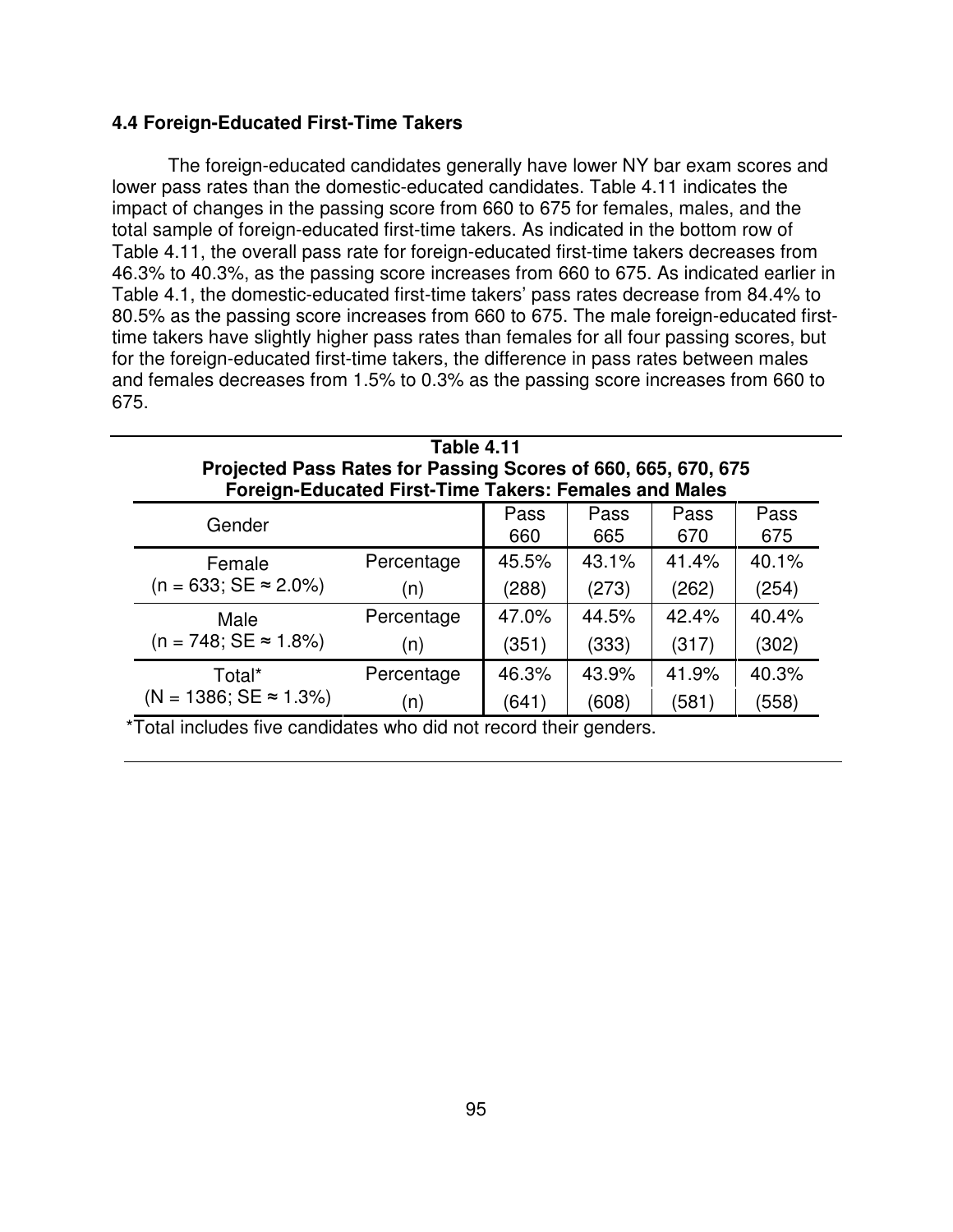| Projected Pass Rates for Passing Scores of 660, 665, 670, 675<br>Foreign-Educated First-Time Takers: Racial/Ethnic Groups |            |             |             |             |             |  |  |
|---------------------------------------------------------------------------------------------------------------------------|------------|-------------|-------------|-------------|-------------|--|--|
| Race/Ethnicity                                                                                                            |            | Pass<br>660 | Pass<br>665 | Pass<br>670 | Pass<br>675 |  |  |
| Caucasian/<br>White                                                                                                       | Percentage | 58.5%       | 55.6%       | 53.1%       | 51.4%       |  |  |
| $(n = 554; SE \approx 2.1\%)$                                                                                             | (n)        | (324)       | (308)       | (294)       | (285)       |  |  |
| Asian/                                                                                                                    | Percentage | 42.0%       | 40.0%       | 38.3%       | 36.8%       |  |  |
| Pacific Islander<br>$(n = 590; SE \approx 2.0\%)$                                                                         | (n)        | (248)       | (236)       | (226)       | (217)       |  |  |
| Black/                                                                                                                    | Percentage | 16.4%       | 13.4%       | 11.9%       | 10.5%       |  |  |
| African American<br>$(n = 67; SE \approx 4.0\%)$                                                                          | (n)        | (11)        | (9)         | (8)         | (7)         |  |  |
| Hispanic/                                                                                                                 | Percentage | 27.4%       | 24.7%       | 23.3%       | 21.9%       |  |  |
| Latino<br>$(n = 73; SE \approx 5.0\%)$                                                                                    | (n)        | (20)        | (18)        | (17)        | (16)        |  |  |
| Other                                                                                                                     | Percentage | 38.0%       | 37.0%       | 35.9%       | 32.6%       |  |  |
| $(n = 92; SE \approx 5.0\%)$                                                                                              | (n)        | (35)        | (34)        | (33)        | (30)        |  |  |
| Total*                                                                                                                    | Percentage | 46.3%       | 43.9%       | 41.9%       | 40.3%       |  |  |
| $(N = 1,386; SE \approx 1.3\%)$                                                                                           | (n)        | (641)       | (608)       | (581)       | (558)       |  |  |

**Table 4.12**

\*Total includes racial/ethnic groups not separately listed in the table.

Table 4.12 indicates the impact of changes in passing scores from 660 to 675 on the pass rates for foreign-educated first-time takers as a function of race/ethnicity. The overall pass rate for the total group of foreign-educated first-time takers is included in the bottom row of the table for reference. The order of the groups in Table 4.12 remains the same as the passing score is increased from 660 to 675. The Caucasian/White candidates have the highest pass rates, the Asian/Pacific Islander group is second, the Hispanic/Latino group is third, and the Black/African American group is fourth. None of the foreign-educated first-time takers indicated their race/ethnicity as Puerto Rican, Chicano/Mexican American, or American Indian/Alaskan Native.

As noted earlier, increasing the passing score tends to have a larger relative impact if the initial pass rate is low. The pass rate for the foreign-educated first-time takers in the Caucasian/White group decreases from 58.5% to 51.4% as the passing score increases from 660 to 675, a drop of just over seven percentage points, or about 12% of the base rate of 58.5%. The pass rate for the foreign-educated first-time takers in the Asian/Pacific Islander group decreases from 42.0% to 36.8%, a drop of 5.2 percentage points, or about 12.4% of the base rate of 42.0%. The pass rate for the "Other" group decreases from 38.0% to 32.6%, a drop of 5.4 percentage points, or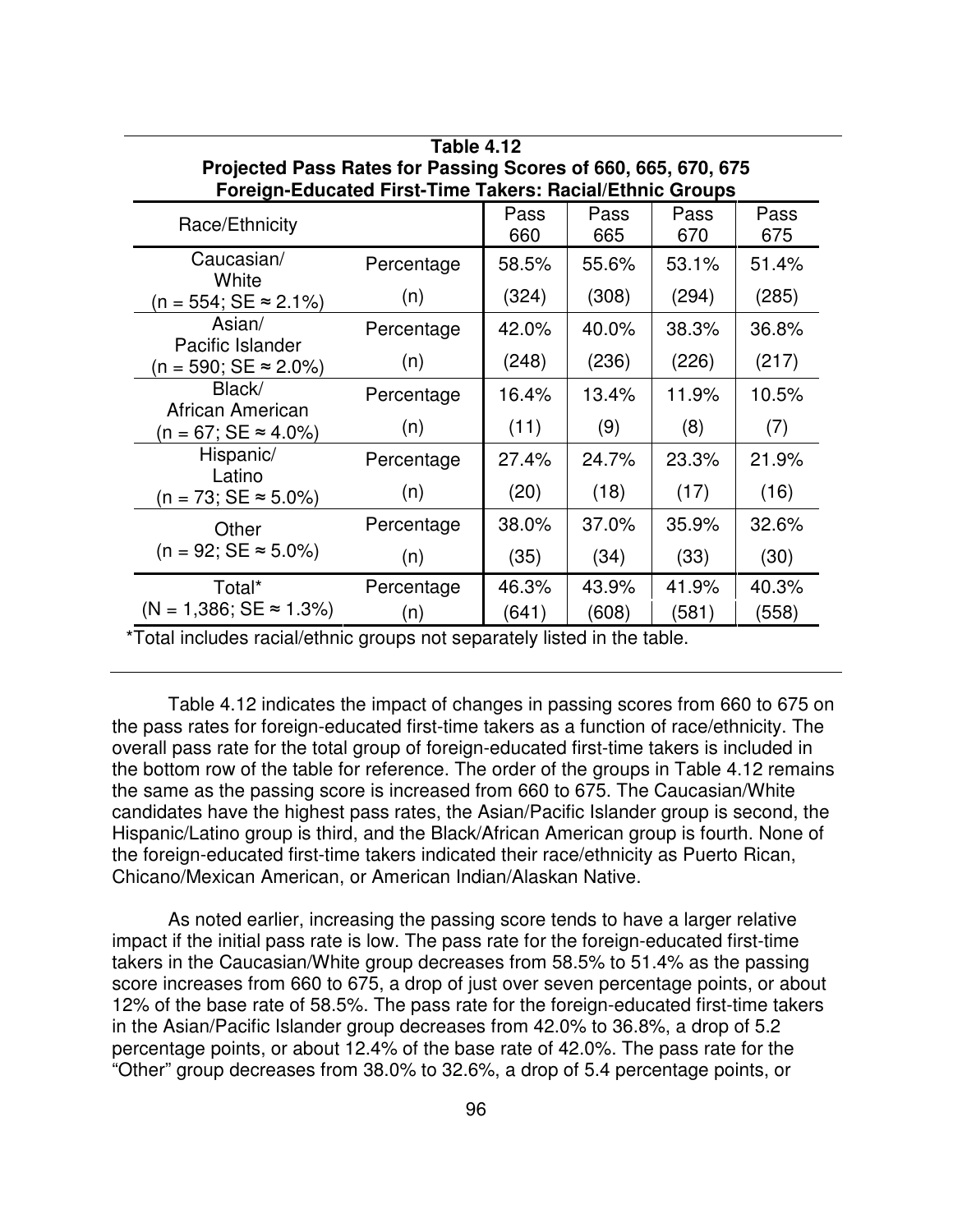about 14.2% of the base rate. The pass rate for the foreign-educated first-time takers in the Hispanic/Latino group decreases from 27.4% to 21.9%, a drop of 5.5 percentage points, or about 20% of the base rate. The pass rates for the Black/African American group drops from 16.4% to 10.5% as the passing score increases, a drop of 5.9 percentage points, or almost 36% of the base rate.

#### **4.5 Foreign-Educated Repeaters**

Table 4.13 indicates the impact of changes in the passing score from 660 to 675 for females, males, and the total sample of foreign-educated repeaters. As indicated in the bottom row of the table, the overall pass rate for the foreign-educated repeaters decreases from 15.1% to 10.9% as the passing score increases from 660 to 675. The pass rates for foreign-educated repeaters are much lower than they are for foreigneducated first-time takers or for domestic-educated repeaters. For all four potential passing scores between 660 and 675, female foreign-educated repeaters have higher pass rates than males. As the passing score increases from 660 to 675, the pass rate decreases for both groups, and the difference between females and males decreases from 7.8 percentage points to 4.3 percentage points.

Table 4.14 indicates the impact of a change in passing score on foreigneducated repeaters as a function of race/ethnicity. The sample sizes in Table 4.14 are all fairly small and therefore the pass rates are likely to be too unstable to draw any strong conclusions about trends. The numbers and percentages are presented in Table 4.14 for the sake of completeness. The clearest general conclusion that can be drawn from these data is that the pass rates for foreign-educated repeaters are quite low for all passing scores and all racial/ethnic groups.

As indicated in Section 4.3, these projections apply to a group of repeat takers who had failed the NY bar exam when the passing score was 660. As the passing score increases, the maximum previous scores of repeat takers will also increase, and the average previous score of the repeat takers is also likely to increase.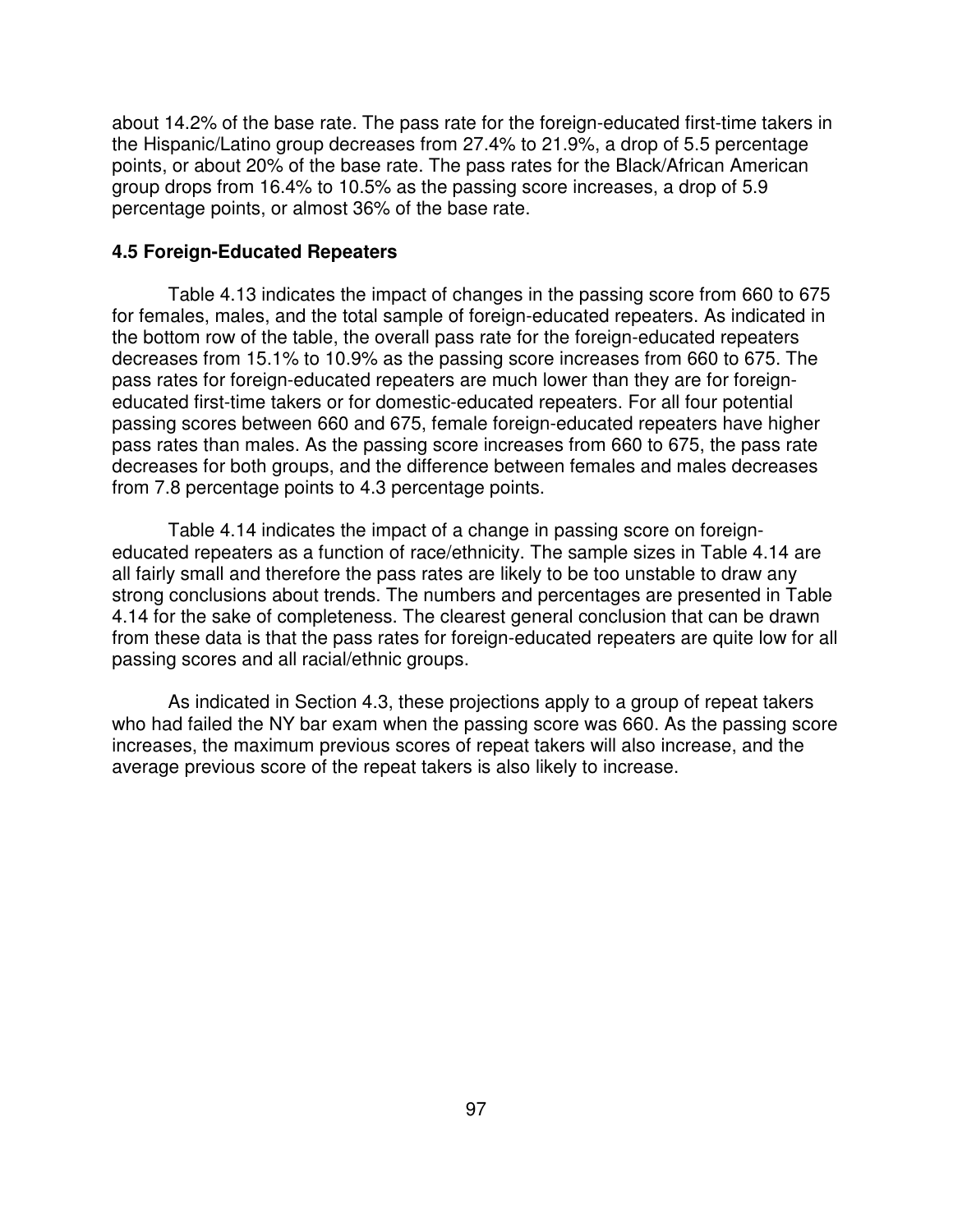| <b>Table 4.13</b><br>Projected Pass Rates for Passing Scores of 660, 665, 670, 675<br><b>Foreign-Educated Repeat Takers: Females and Males</b> |                                                          |       |       |       |       |  |
|------------------------------------------------------------------------------------------------------------------------------------------------|----------------------------------------------------------|-------|-------|-------|-------|--|
| Gender                                                                                                                                         | Pass<br>Pass<br>Pass<br>Pass<br>675<br>670<br>660<br>665 |       |       |       |       |  |
| Female                                                                                                                                         | Percentage                                               | 19.0% | 16.4% | 13.8% | 13.1% |  |
| $(n = 268; SE \approx 2.2\%)$                                                                                                                  | (n)                                                      | (51)  | (44)  | (37)  | (35)  |  |
| Male                                                                                                                                           | Percentage                                               | 11.2% | 10.5% | 9.5%  | 8.8%  |  |
| $(n = 296; SE \approx 1.7\%)$                                                                                                                  | (n)                                                      | (33)  | (31)  | (28)  | (26)  |  |
| Total*                                                                                                                                         | Percentage                                               | 15.1% | 13.5% | 11.8% | 10.9% |  |
| $(N = 576; SE \approx 1.4\%)$                                                                                                                  | (n)                                                      | (87)  | (78)  | (68)  | (63)  |  |

\*Total includes twelve candidates who did not record their genders.

# **Table 4.14 Projected Pass Rates for Passing Scores of 660, 665, 670, 675 Foreign-Educated Repeaters: Racial/Ethnic Groups**

| Race/Ethnicity                                                           |            | Pass  | Pass  | Pass  | Pass  |  |  |
|--------------------------------------------------------------------------|------------|-------|-------|-------|-------|--|--|
|                                                                          |            | 660   | 665   | 670   | 675   |  |  |
| Caucasian/                                                               | Percentage | 24.8% | 23.1% | 20.7% | 18.2% |  |  |
| White<br>$(n = 121; SE \approx 3.8\%)$                                   | (n)        | (30)  | (28)  | (25)  | (22)  |  |  |
| Asian/                                                                   | Percentage | 13.6% | 11.1% | 9.9%  | 9.5%  |  |  |
| Pacific Islander<br>(n = 243; SE ≈ 2.0%)                                 | (n)        | (33)  | (27)  | (24)  | (23)  |  |  |
| Black/<br>African American                                               | Percentage | 7.1%  | 7.1%  | 5.3%  | 4.4%  |  |  |
| $(n = 113; SE ≈ 2.3%)$                                                   | (n)        | (8)   | (8)   | (6)   | (5)   |  |  |
| Hispanic/<br>Latino                                                      | Percentage | 13.9% | 13.9% | 13.9% | 13.9% |  |  |
| $(n = 36; SE \approx 5.8\%)$                                             | (n)        | (5)   | (5)   | (5)   | (5)   |  |  |
| Other<br>$(n = 62; SE \approx 4.5\%)$                                    | Percentage | 17.7% | 16.1% | 12.9% | 12.9% |  |  |
|                                                                          | (n)        | (11)  | (10)  | (8)   | (8)   |  |  |
| Total*                                                                   | Percentage | 15.1% | 13.5% | 11.8% | 10.9% |  |  |
| $(N = 576; SE \approx 1.4\%)$                                            | (n)        | (87)  | (78)  | (68)  | (63)  |  |  |
| *Tatal ingludes resial/othnic aroune not consentally listed in the table |            |       |       |       |       |  |  |

\*Total includes racial/ethnic groups not separately listed in the table.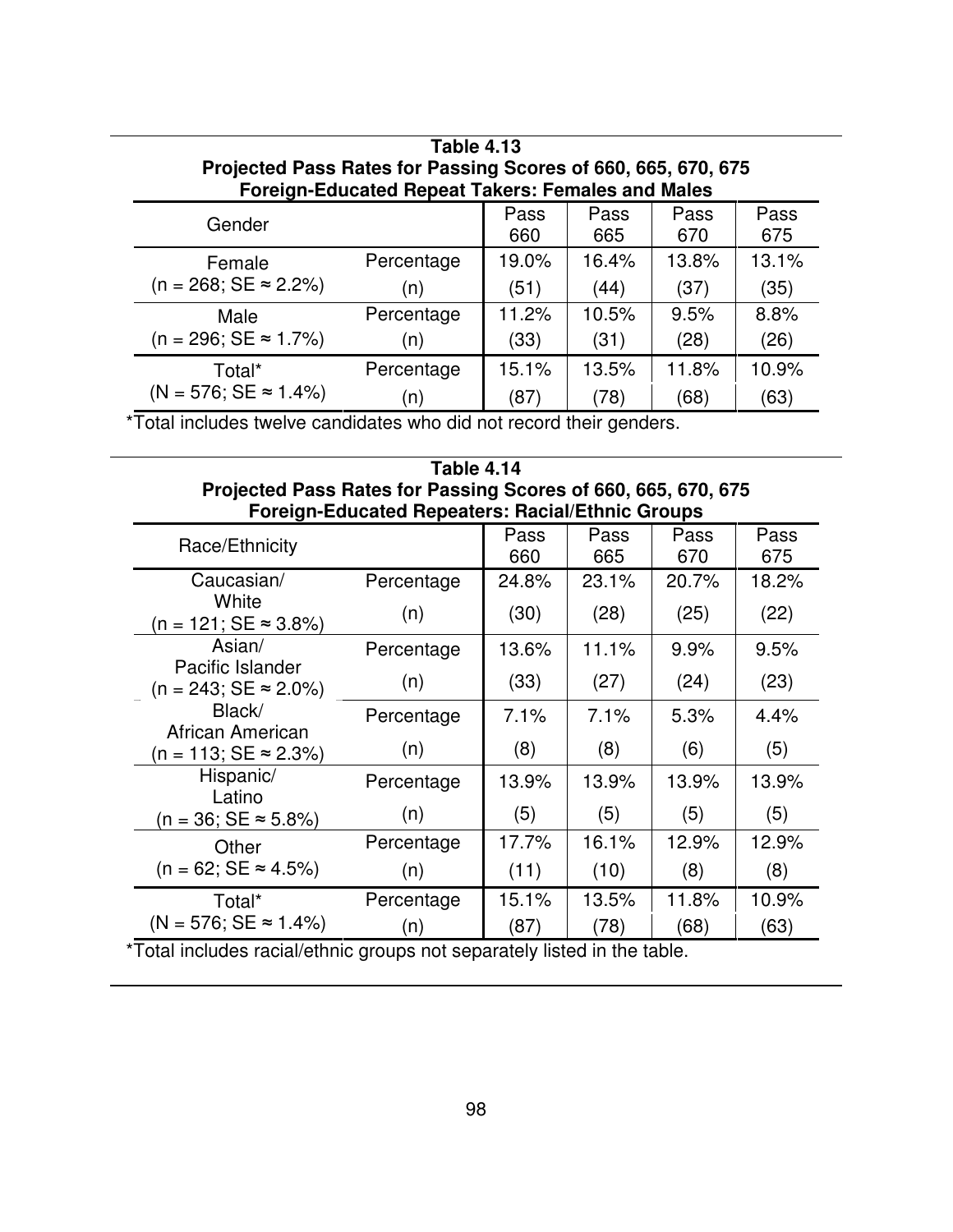# Notes:

- 1. As noted earlier, all of the results in this report are based on the sample of candidates who agreed to participate in this study, and therefore these results are not in perfect agreement with the actual pass rates for all domestic-educated first-time candidates in New York.
- 2. Because a score of 665 is in the lower tail of the distribution for the Caucasian/White group, where there are few candidate scores, any change in the passing score, either up or down tends to have a modest impact on the percentage of candidates passing.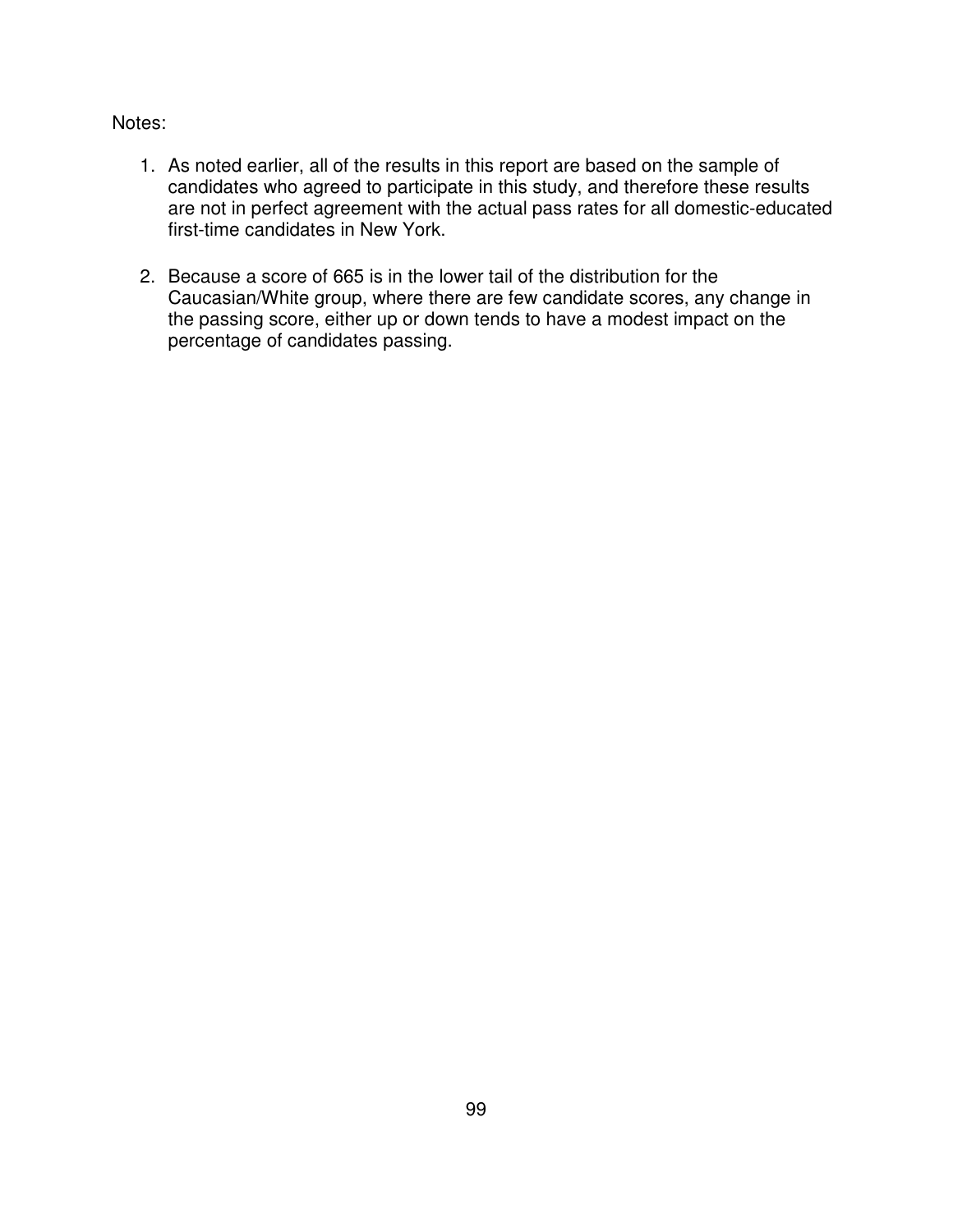# **5. Performance before Law School, in Law School, and on the July 2005 New York Bar Examination**

The primary purpose of this study was to examine the impact of recent (July 2005) and proposed changes in the passing score on pass rates for the NY bar exam, and the analyses most directly relevant to this issue have been discussed in Section 4. This section digs a little deeper. It examines the relationships among variables describing academic achievement before law school (undergraduate GPA and LSAT scores), performance in law school (law-school GPAs), and performance on the NY bar exam (total scores on the bar exam).

For a large sub-sample of the candidates in this study, undergraduate GPA, LSAT scores, law-school GPA, and NY bar exam scores were all available. The results for this sub-sample were used to develop and evaluate hypotheses about relationships between readiness for law school (as measured by undergraduate GPA and LSAT score), subsequent performance in law school (as measured by law-school GPA), and later performance on the bar exam.

### **5.1 The School-Based Sample**

For the analyses described in this section, it was necessary to construct a subsample of the candidates for whom data on undergraduate GPA (U-GPA), LSAT scores, law-school GPA (L-GPA), and NY bar exam scores were all available. The data on foreign-educated candidates did not include information on U-GPAs, LSAT scores, or L-GPAs; therefore, the foreign-educated candidates are not included in these analyses. In addition, any domestic-educated candidate for whom one or more of the four relevant variables was not available is not included in the sample. Since this sample is defined, to a large extent, in terms of the availability of L-GPAs and law-school admissions measures, it will be referred to as the *school-based sample*.

In order to simplify the interpretation of the results of these analyses, we also excluded candidates who were taking the NY bar exam for the second or subsequent time. The experience of having taken the bar examination on previous administrations and the associated passage of time would be likely to have an impact on the relationships among the variables, and explicitly incorporating the number of previous bar examination attempts into the models would have made them quite cumbersome. Therefore, the school-based sample was limited to domestic-educated first-time takers with complete data on the variables employed in these analyses.

The school-based sample was further limited to candidates from law schools with twenty-five or more graduates who met all of the other requirements for inclusion. As discussed later, it was necessary to rescale the L-GPAs for some of the analyses, and this rescaling required within-law-school analyses for which it was necessary to have a reasonable number of candidates from the particular law school. All but two of the fifteen law schools in New York are represented in the school-based sample; the two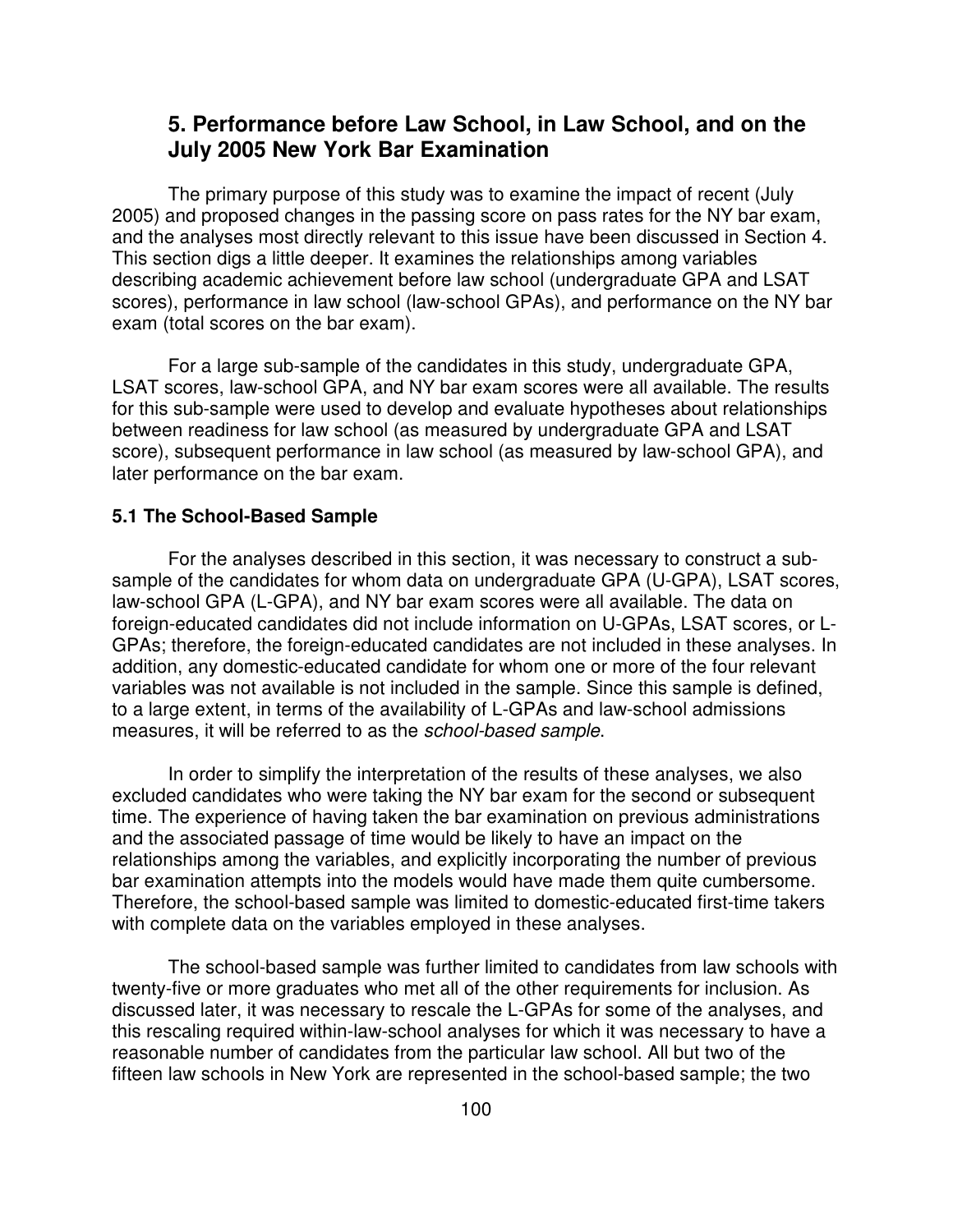New York law schools not included in the school-based sample were not able to supply GPAs for their graduates. Nineteen additional schools from across the country were also represented in this sample, but the number of candidates from each of these schools is generally smaller than the number from the New York schools. Therefore, although many out-of-state schools are included in the sample, most of the candidates in the school-based sample are from law schools in New York. The school-based sample contains 4,388 candidates from 32 schools.

#### **5.2 Description of the Sample**

The characteristics of the 4,388 candidates in the school-based sample are described in Tables 5.1 to 5.6. These tables also include the corresponding results for the larger *reference group* of all domestic-educated first-time candidates from the full sample of candidates taking the July 2005 NY bar exam (6,585 of a total of 10,175 candidates) to determine the extent to which the sample was representative of this reference group.

Table 5.1 presents the frequencies and percentages of females and males in the school-based sample. The female-male split is almost even with a slightly larger number of males than females. The percentages of females and males in the school-based sample are quite close to the corresponding percentages in the reference group of domestic-educated first-time test takers.

| Table 5.1<br>Numbers and Percentages of Males and Females in the School-Based Sample<br>and the Reference Group of Domestic-Educated First-Time Takers |                                      |                                       |                                    |  |  |
|--------------------------------------------------------------------------------------------------------------------------------------------------------|--------------------------------------|---------------------------------------|------------------------------------|--|--|
| Gender                                                                                                                                                 | Number in<br>School-Based<br>Sample* | Percent in<br>School-Based<br>Sample* | Percent in<br>Reference<br>Group** |  |  |
| Female                                                                                                                                                 | 2,187                                | 49.8%                                 | 49.5%                              |  |  |
| Male                                                                                                                                                   | 2,201                                | 50.2%                                 | 50.4%                              |  |  |
| $N = 4,388$<br>**Domestic-educated first-time takers only; $N = 6,585$                                                                                 |                                      |                                       |                                    |  |  |

Table 5.2 displays the numbers and percentages of candidates in the schoolbased sample in each racial/ethnic category and the corresponding percentages in the reference group as a function of race/ethnicity. The distributions are generally similar for the school-based sample and the reference group, with the Caucasian/White group constituting about 75% of both samples and with the different groups in the same order in terms of their percentages in the two samples. The school-based sample has a larger percentage of Caucasian/White takers than the sample of all domestic-educated first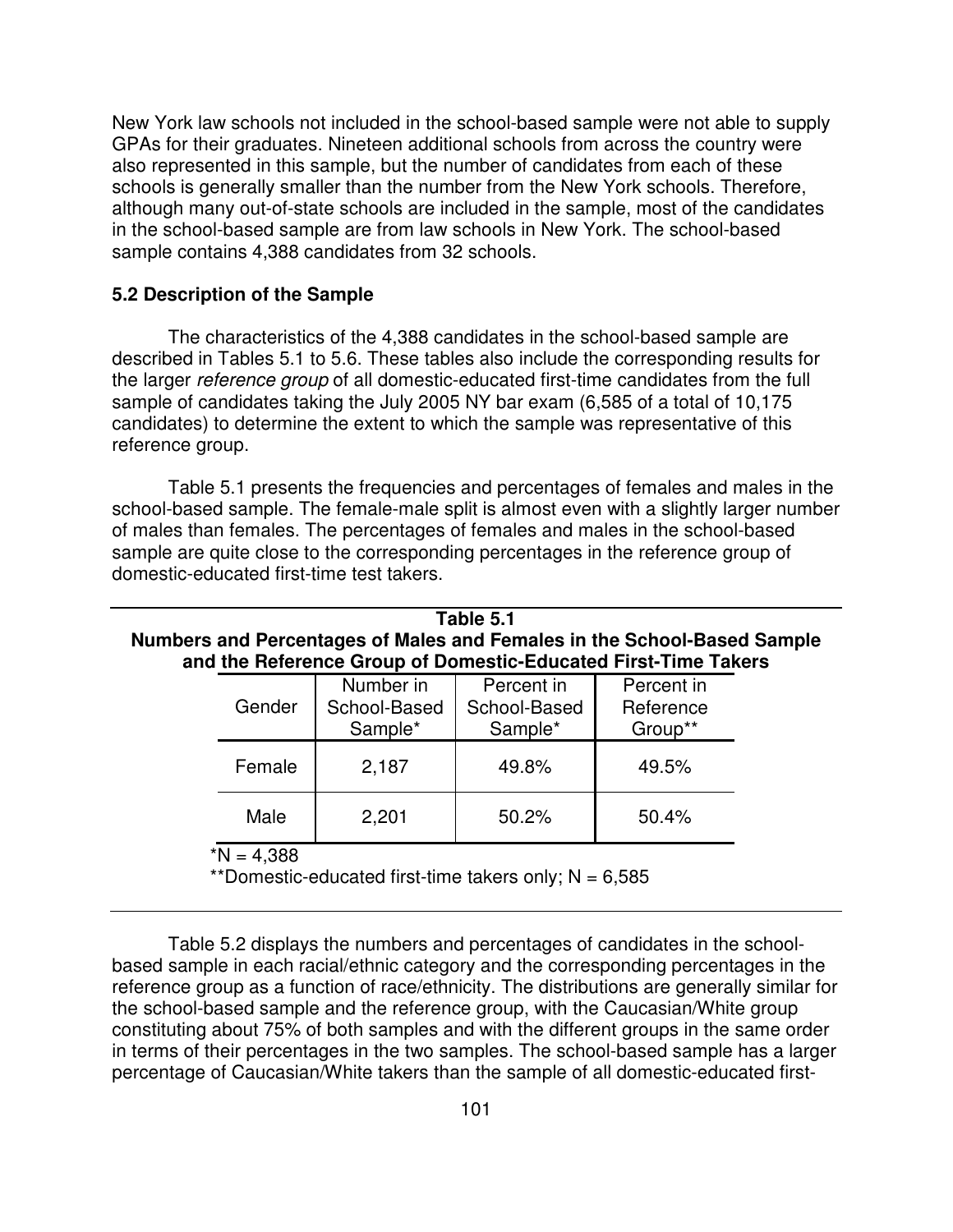time takers (75.1% versus 73.2%) and a smaller percentage of Asian/Pacific Islander candidates than the sample of all domestic-educated first-time takers (9.5% versus 11.2%), but, overall, the school-based sample matches the reference group pretty closely.

### **Table 5.2**

# **Numbers and Percentages by Race/Ethnicity for the School-Based Sample and the Reference Group of Domestic-Educated First-Time Takers**

| Race/Ethnicity                    | Number in<br>School-Based<br>Sample* | Percent in<br>School-Based<br>Sample* | Percent in<br>Reference<br>Group** |
|-----------------------------------|--------------------------------------|---------------------------------------|------------------------------------|
| Caucasian/White                   | 3,294                                | 75.1%                                 | 73.2%                              |
| Asian/Pacific Islander            | 416                                  | 9.5%                                  | 11.2%                              |
| <b>Black/African American</b>     | 284                                  | 6.5%                                  | 6.5%                               |
| Hispanic/Latino                   | 151                                  | 3.4%                                  | 3.2%                               |
| <b>Puerto Rican</b>               | 54                                   | 1.2%                                  | 1.1%                               |
| Chicano/Mexican<br>American       | 14                                   | 0.3%                                  | 0.3%                               |
| American<br>Indian/Alaskan Native | 7                                    | 0.2%                                  | 0.1%                               |
| Other                             | 167                                  | 3.8%                                  | 4.1%                               |
| Omitted                           |                                      | 0.0%                                  | 0.2%                               |

 $N = 4.388$ 

\*\*Domestic-educated first-time takers only;  $N = 6,585$ 

Table 5.3 presents the percentages of candidates in the school-based sample as a function of gender and race/ethnicity, and Table 5.4 displays these percentages for the reference group. Overall, the school-based sample appears comparable to the reference group, but as seen in Table 5.2, the school-based sample contains a slightly larger percentage of Caucasian/White takers and a smaller percentage of Asian/Pacific Islander takers. In both the school-based sample and the reference group, the Caucasian/White group includes a higher percentage of males than females, while all other groups have more females than males (see Tables 5.3 and 5.4).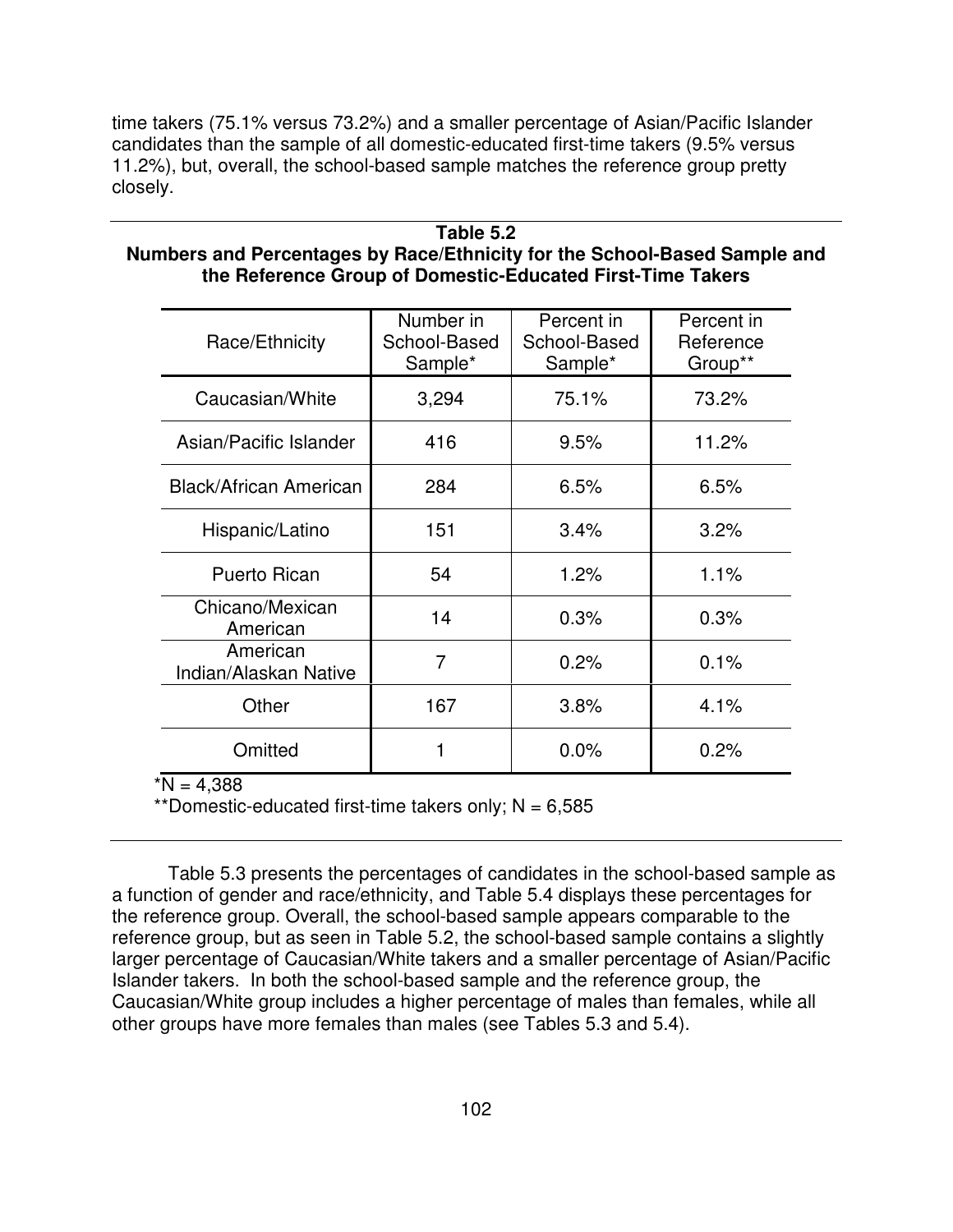|                                                          | centages of Race/Ethnicity by Gender for the School-Based Sa |                       |  |  |
|----------------------------------------------------------|--------------------------------------------------------------|-----------------------|--|--|
|                                                          | Gender                                                       |                       |  |  |
| Race/Ethnicity                                           | Female<br>$(n = 2, 187)$                                     | Male<br>$(n = 2,201)$ |  |  |
| Caucasian/White<br>$(n = 3,294)$                         | 70.6%                                                        | 79.5%                 |  |  |
| Asian/Pacific<br>Islander<br>$(n = 416)$                 | 10.9%                                                        | 8.0%                  |  |  |
| Black/African<br>American<br>$(n = 284)$                 | 8.5%                                                         | 4.5%                  |  |  |
| Hispanic/Latino<br>$(n = 151)$                           | 3.5%                                                         | 3.4%                  |  |  |
| <b>Puerto Rican</b><br>$(n = 54)$                        | 1.4%                                                         | 1.0%                  |  |  |
| Chicano/Mexican<br>American<br>$(n = 14)$                | 0.4%                                                         | 0.3%                  |  |  |
| American<br>Indian/Alaskan<br><b>Native</b><br>$(n = 7)$ | 0.2%                                                         | 0.1%                  |  |  |
| Other<br>$(n = 167)$                                     | 4.4%                                                         | 3.2%                  |  |  |
| Omitted<br>$(n = 1)$                                     | 0.0%                                                         | 0.0%                  |  |  |

|                                                                     | Table 5.3 |  |
|---------------------------------------------------------------------|-----------|--|
| Percentages of Race/Ethnicity by Gender for the School-Based Sample |           |  |
|                                                                     | Condor    |  |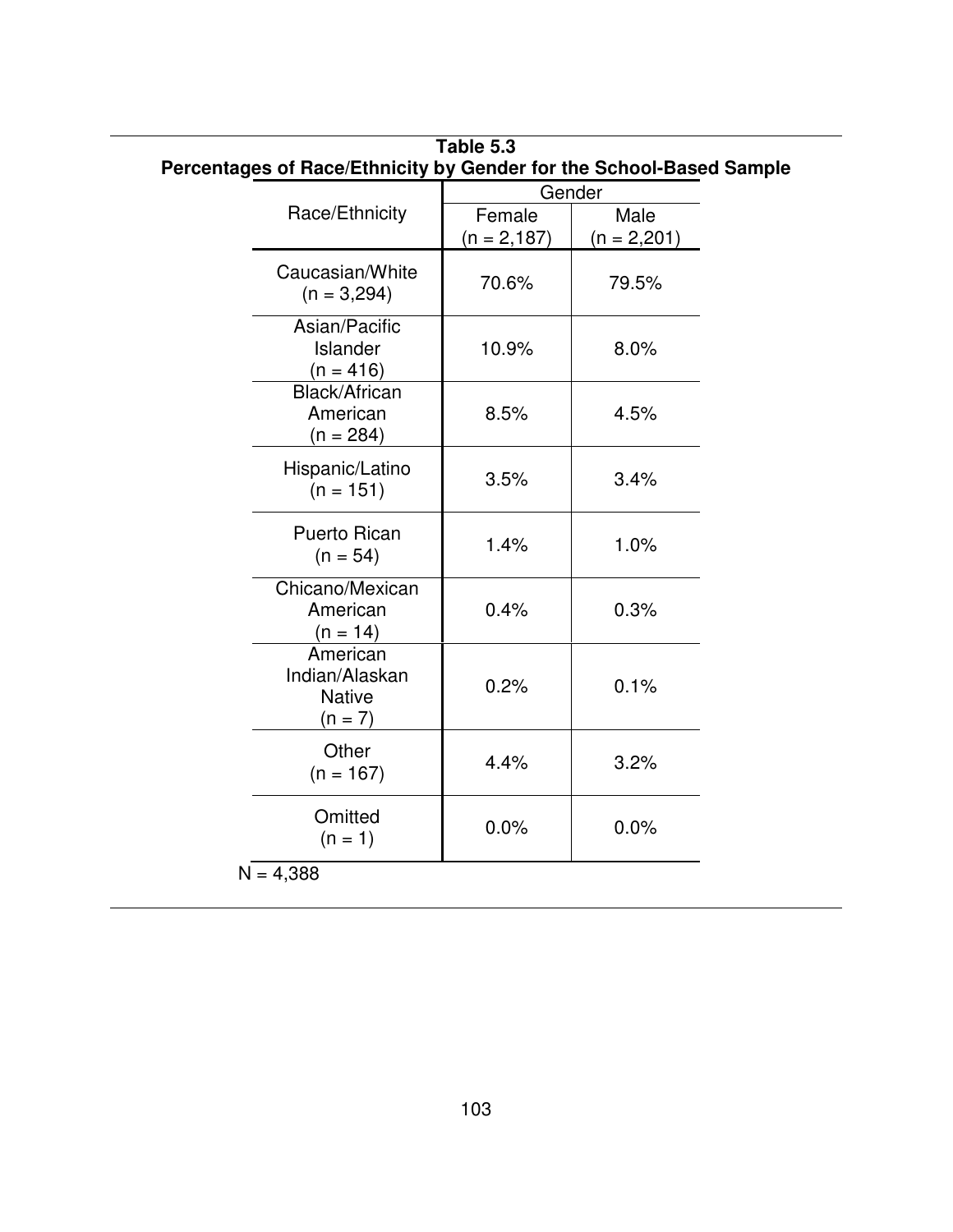| Female<br>$(n = 3,284)$<br>69.0% | Male<br>$(n = 3,299)$<br>77.4% | Omitted<br>$(n = 2)$<br>50.0% |
|----------------------------------|--------------------------------|-------------------------------|
|                                  |                                |                               |
|                                  |                                |                               |
| 12.9%                            | 9.6%                           | 0.0%                          |
| 8.5%                             | 4.6%                           | 0.0%                          |
| 3.3%                             | 3.2%                           | 0.0%                          |
| 1.3%                             | 0.9%                           | 0.0%                          |
| 0.5%                             | 0.2%                           | 0.0%                          |
| 0.2%                             | 0.1%                           | 0.0%                          |
| 4.3%                             | 3.8%                           | 0.0%                          |
| 0.1%                             | 0.2%                           | 50.0%                         |
|                                  |                                |                               |

# **Table 5.4 Percentages of Race/Ethnicity by Gender for the Reference Group of Domestic-Educated First-Time Takers**

Table 5.5 reports the distribution of candidate ages when they took the NY bar exam for the school-based sample and the reference sample. The percentages are similar across age groups for the school-based sample and reference group; they differ at most by two percentage points.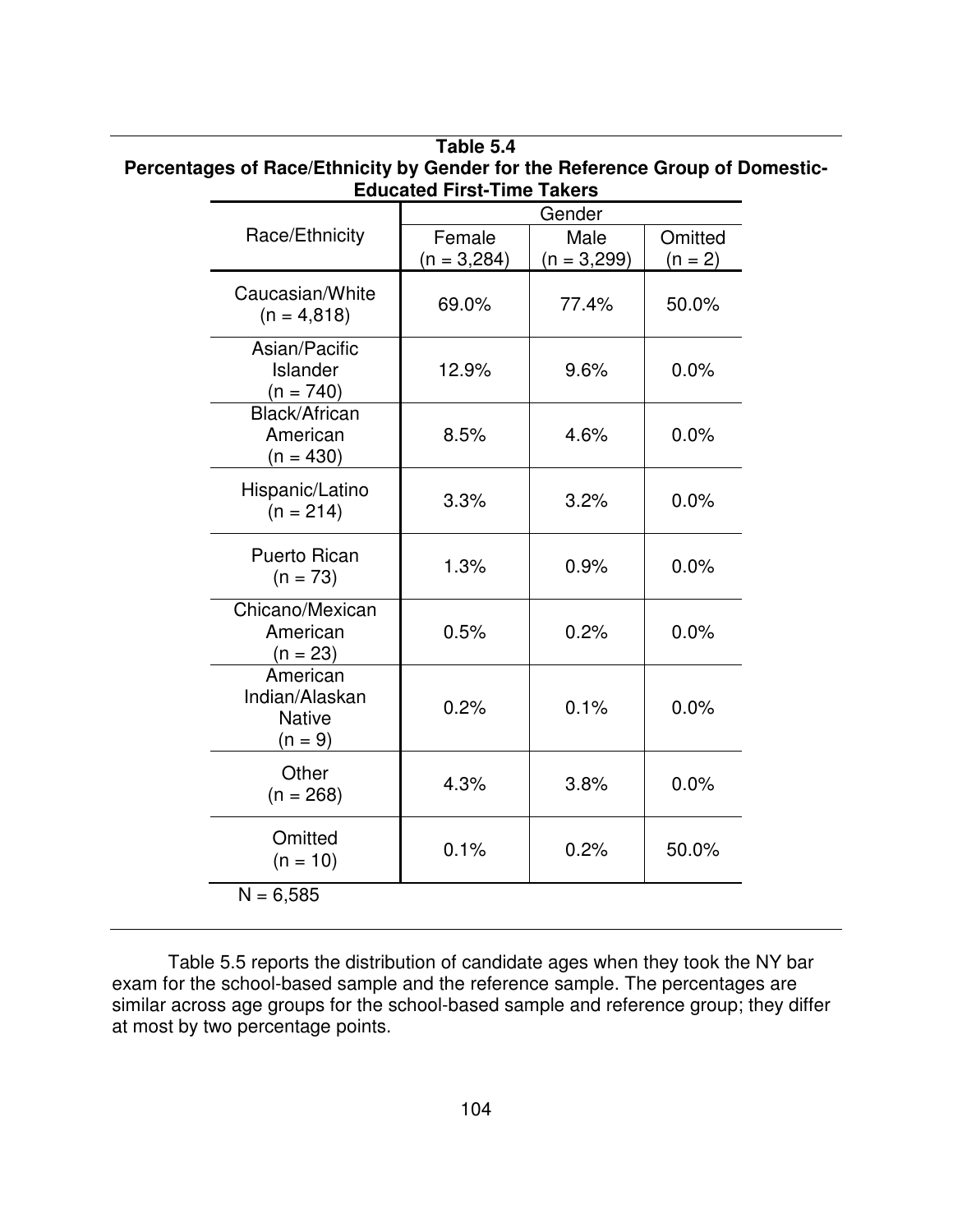|                                                                                                                                                 |                    | Table 5.5                               |                                       |                                    |  |
|-------------------------------------------------------------------------------------------------------------------------------------------------|--------------------|-----------------------------------------|---------------------------------------|------------------------------------|--|
| Frequencies and Percentages of Age at Bar Attempt for the School-Based Sample<br>and the Reference Group of Domestic-Educated First-Time Takers |                    |                                         |                                       |                                    |  |
|                                                                                                                                                 | Age at Bar Attempt | Frequency in<br>School-Based<br>Sample* | Percent in<br>School-Based<br>Sample* | Percent in<br>Reference<br>Group** |  |
|                                                                                                                                                 | < 27               | 2,478                                   | 56.5%                                 | 54.5%                              |  |
|                                                                                                                                                 | $27 - 28$          | 925                                     | 21.1%                                 | 21.5%                              |  |
|                                                                                                                                                 | $29 - 30$          | 387                                     | 8.8%                                  | 9.6%                               |  |
|                                                                                                                                                 | $31 - 35$          | 360                                     | 8.2%                                  | 8.8%                               |  |
|                                                                                                                                                 | $36 - 40$          | 113                                     | 2.6%                                  | 2.7%                               |  |
|                                                                                                                                                 | $41 - 45$          | 63                                      | 1.4%                                  | 1.5%                               |  |
|                                                                                                                                                 | $46 - 50$          | 31                                      | 0.7%                                  | 0.8%                               |  |
|                                                                                                                                                 | $51 - 55$          | 22                                      | 0.5%                                  | 0.5%                               |  |
|                                                                                                                                                 | $56 - 60$          | 8                                       | 0.2%                                  | 0.2%                               |  |
|                                                                                                                                                 | >60                | 1                                       | 0.0%                                  | 0.0%                               |  |

 $*N = 4,388$ 

\*\*Domestic-educated first-time takers only;  $N = 6,585$ 

Table 5.6 reports the distribution of candidates' ages at law school graduation in the school-based sample and in the reference group. The percentages in the various age groups are similar for the school-based sample and reference group; they differ at most by about one percentage point.

While some differences are observed in the percentages of Caucasian/White, Asian/Pacific Islander, and Black/African American takers between the school-based sample and the reference group of all domestic-educated first-time takers, the schoolbased sample appears to be representative of the reference group.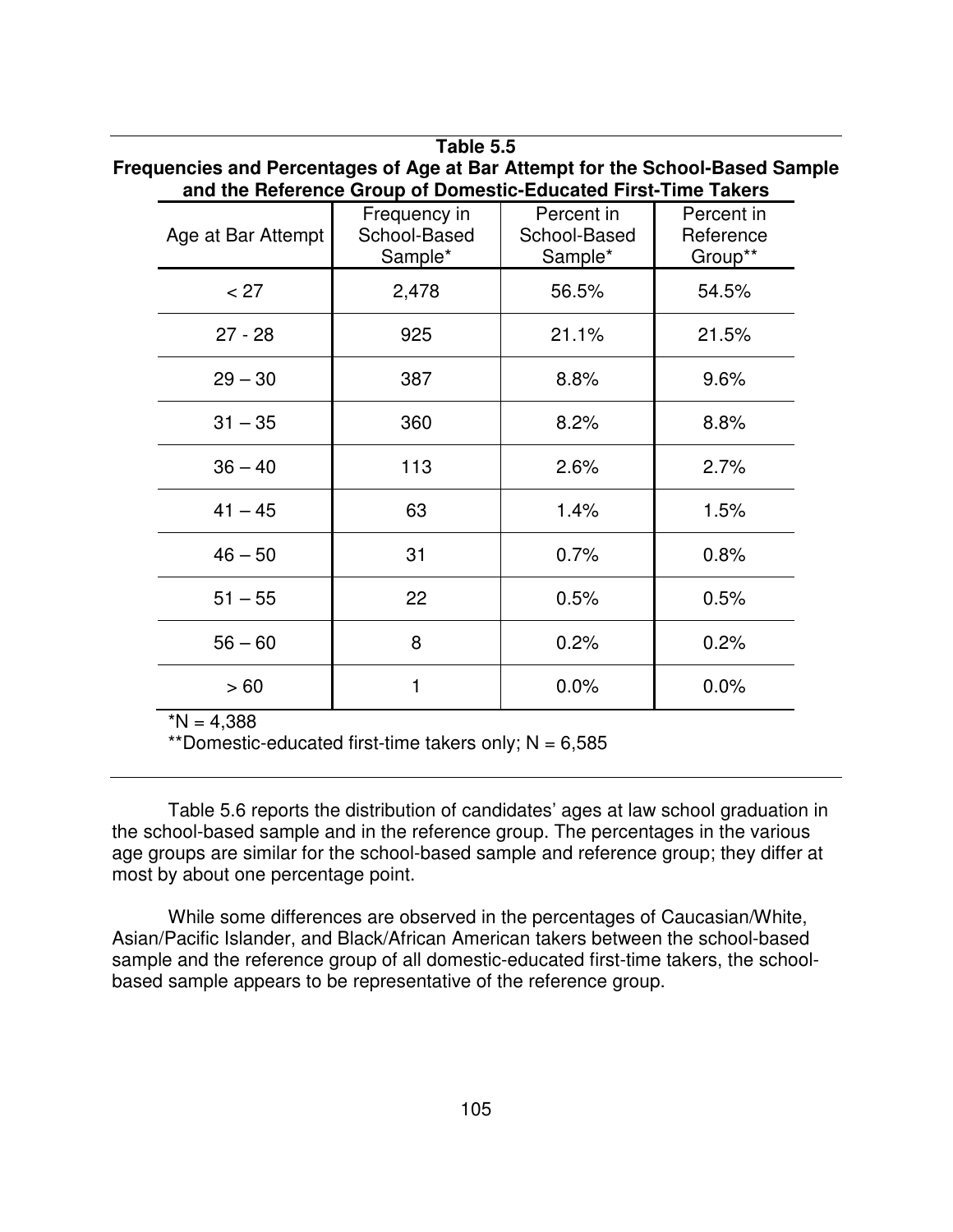**Table 5.6 Frequencies and Percentages of Age at Law School Graduation for the School-Based Sample and the Reference Group of Domestic-Educated First-Time Takers**

| Age at Law School<br>Graduation | Frequency in<br>School-Based<br>Sample* | Percent in<br>School-Based<br>Sample* | Percent in<br>Reference<br>Group** |
|---------------------------------|-----------------------------------------|---------------------------------------|------------------------------------|
| < 27                            | 2,561                                   | 58.4%                                 | 57.2%                              |
| $27 - 28$                       | 887                                     | 20.2%                                 | 20.4%                              |
| $29 - 30$                       | 367                                     | 8.4%                                  | 8.9%                               |
| $31 - 35$                       | 335                                     | 7.6%                                  | 8.2%                               |
| $36 - 40$                       | 110                                     | 2.5%                                  | 2.4%                               |
| $41 - 45$                       | 63                                      | 1.4%                                  | 1.2%                               |
| $46 - 50$                       | 30                                      | 0.7%                                  | 0.7%                               |
| $51 - 55$                       | 21                                      | 0.5%                                  | 0.4%                               |
| $56 - 60$                       | 8                                       | 0.2%                                  | 0.2%                               |
| > 60                            | 1                                       | 0.0%                                  | 0.0%                               |

 $N = 4,383$  (age at law school graduation was not available for five candidates). \*\*Domestic-educated first time takers only;  $N = 6,556$  (age at law school graduation was not available for 29 candidates).

### **5.3 Scaling Law-School GPAs**

The use of GPAs from different schools is always somewhat problematic, because the meaning of GPAs is likely to vary across schools as a result of differences in admissions policies, course requirements, grading standards, and the specific methods used to compute GPAs. There is no reason to think that law-school GPAs are immune to these factors, and in fact, our analyses of the relationships between lawschool GPA (L-GPA) and other variables (e.g., U-GPAs, LSAT scores, and bar examination scores) indicates some variability in the meaning of GPAs across law schools.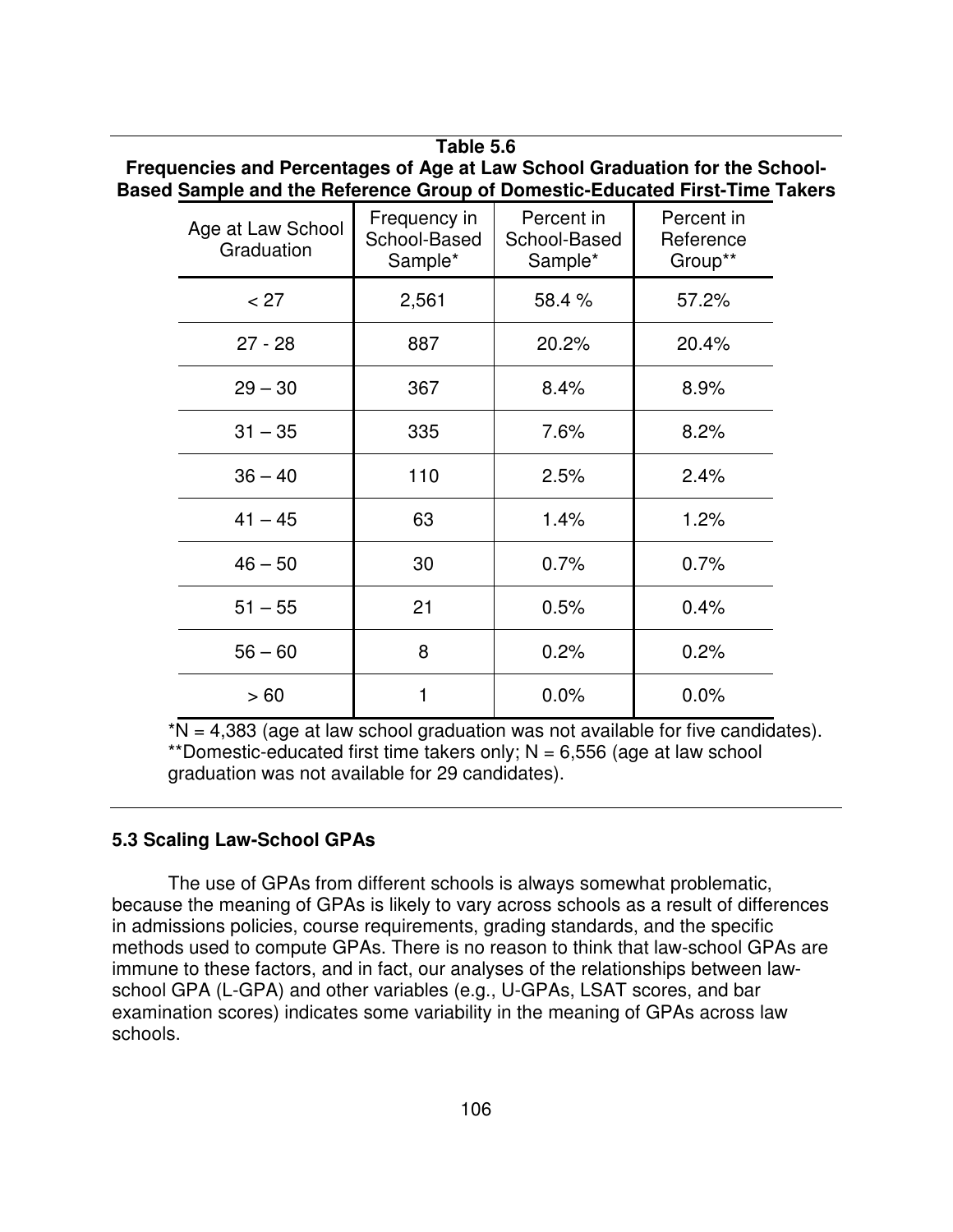In addition to the general problem associated with the use of GPAs from different schools in the same analysis, L-GPAs introduce some special problems. Although most of the law schools represented in the sample seem to use a traditional four-point definition of GPA, several reported GPAs on a 0-100 scale, and a few used other scales. The use of such widely different scales for the same variable within a single statistical analysis would make any results impossible to interpret in a sensible way. Some rescaling of the GPAs was essential.

The U-GPAs are subject to some of the same difficulties as L-GPAs, particularly the likelihood that GPAs from different undergraduate institutions and from different majors within institutions can reflect different kinds of performance and different levels of performance. However, the U-GPAs are from such a great variety of institutions and majors that any effects associated with institutions and majors can be effectively treated as sources of random error (or noise). The variability introduced by differences among undergraduate schools in grading standards tends to diminish the power of the U-GPA as a predictor of future performance, but it probably does not introduce any substantial systematic errors into the analyses. The problem with L-GPAs is not so easily resolved, largely because a substantial proportion of the sample of domestic-educated first-time takers graduated from a relatively small number of law schools in the same year.

We examined a number of ways of standardizing L-GPAs, and decided to use two approaches. In the first approach, we adjusted for the selectivity of the law school in terms of U-GPAs and LSAT scores. In particular, for each candidate in the sample, we computed an index based on his or her LSAT score and U-GPA. The U-GPAs and LSAT scores in the school-based sample were scaled<sup>1</sup> to have a mean of 0.0 and an SD (standard deviation) of 1.0. The two sets of scores were then combined into an index, with the LSAT score given a weight of 60% and the U-GPA given a weight of 40%. An arbitrary value of 10.0 was then added to the index to ensure that all values were positive. Each candidate in the school-based sample had a score on the index.

The mean and SD for the index was computed for each law school in the schoolbased sample using the candidates in the school-based sample who had graduated from that law school, and the L-GPAs for the candidates from that school were scaled to have the same mean and SD as the index for the law school. The resulting *Index-Based L-GPA* depends on the candidate's actual GPA and the distribution of the index for candidates from his or her law school. Using this scaling of the GPA to the index implies that if two candidates from different law schools have the same L-GPA, the candidate from the more selective school (i.e., with a higher average for the index) will generally have the higher Index-Based L-GPA.

In the second approach, we transformed L-GPAs within each law school to a common four-point scale, the *4-pt L-GPA*, by scaling the mean and SD within each school to the average GPA mean and SD for all of the schools that used a traditional four-point GPA scale. Under this definition, all of the law schools in the school-based sample have the same mean and SD for their GPAs. This approach makes no attempt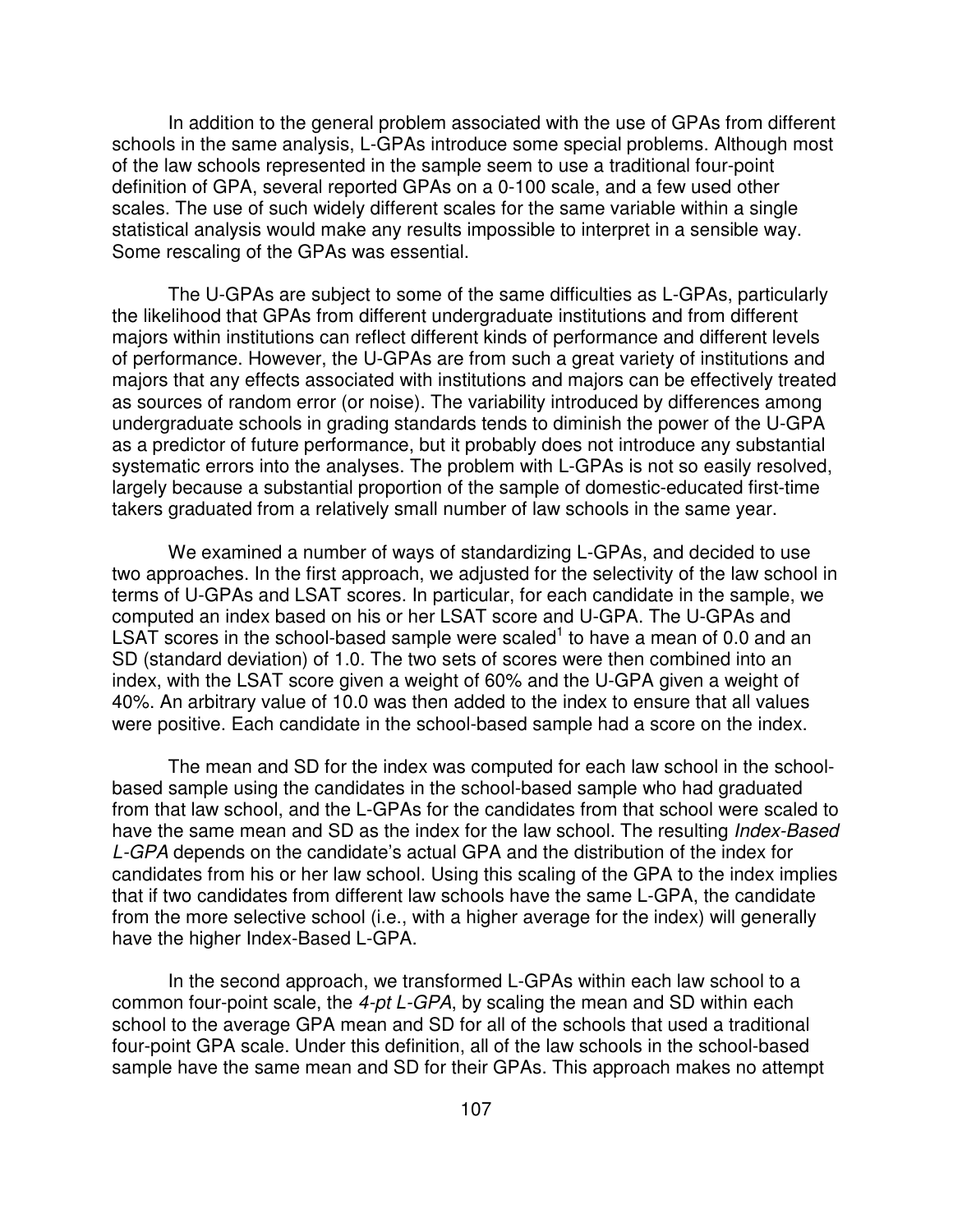to adjust the L-GPAs to take account of differences across law schools, and in fact, any differences in means and SDs of L-GPAs that might have existed across schools are eliminated. The 4-pt L-GPA reflects each candidate's relative standing on GPA within their law school.

#### **5.4 Distributions and summaries of scores**

The results reported in this section summarize the means and SDs of the U-GPA, LSAT, 4-pt L-GPA, Index-Based L-GPA, and total NY bar exam scores for the school-based sample and for various subgroups within that sample. Figure 5.1 to 5.5 provide plots of score distributions using *histograms* for each of these five variables in the school-based sample. Each of the distributions approximates a normal distribution with a central peak and a gradual falloff at each end.

Figure 5.1 displays a distribution of the U-GPAs. The GPAs tend to be clustered around 3.3, with most of the GPAs between 3 and 4. The distribution falls off quickly at the high end and more slowly at the low end. Such distributions are said to be negatively skewed. The mean of the U-GPA is  $3.33$  (SD = 0.40).

Figure 5.2 displays a distribution of LSAT scores in the school-based sample. The LSAT scores tend to be centered on 160, with most of the scores between 150 and 170. The mean of the LSAT is 158.02 (SD =  $7.61$ ).

Figure 5.3 displays a distribution of 4-pt L-GPAs in the school-based sample. The 4-pt L-GPAs tend to be centered on 3.15, with most of the scores between 2.75 and 3.75. The mean of the 4-point L-GPA is  $3.19$  (SD = 0.36).

Figure 5.4 displays a distribution of Index-Based L-GPAs in the school-based sample. The Index-Based L-GPAs tend to be centered on 10, with most of the scores between 9 and 11.5. The mean of the Index-Based L-GPA is 10.16 (SD =  $0.95$ ).

Figure 5.5 displays the distribution of bar examination scores in the school-based sample. The scores tend to be clustered around 728.5, with most of them between 625 and 825. The mean bar examination score for the school-based sample is 728.45 (SD = 63.15).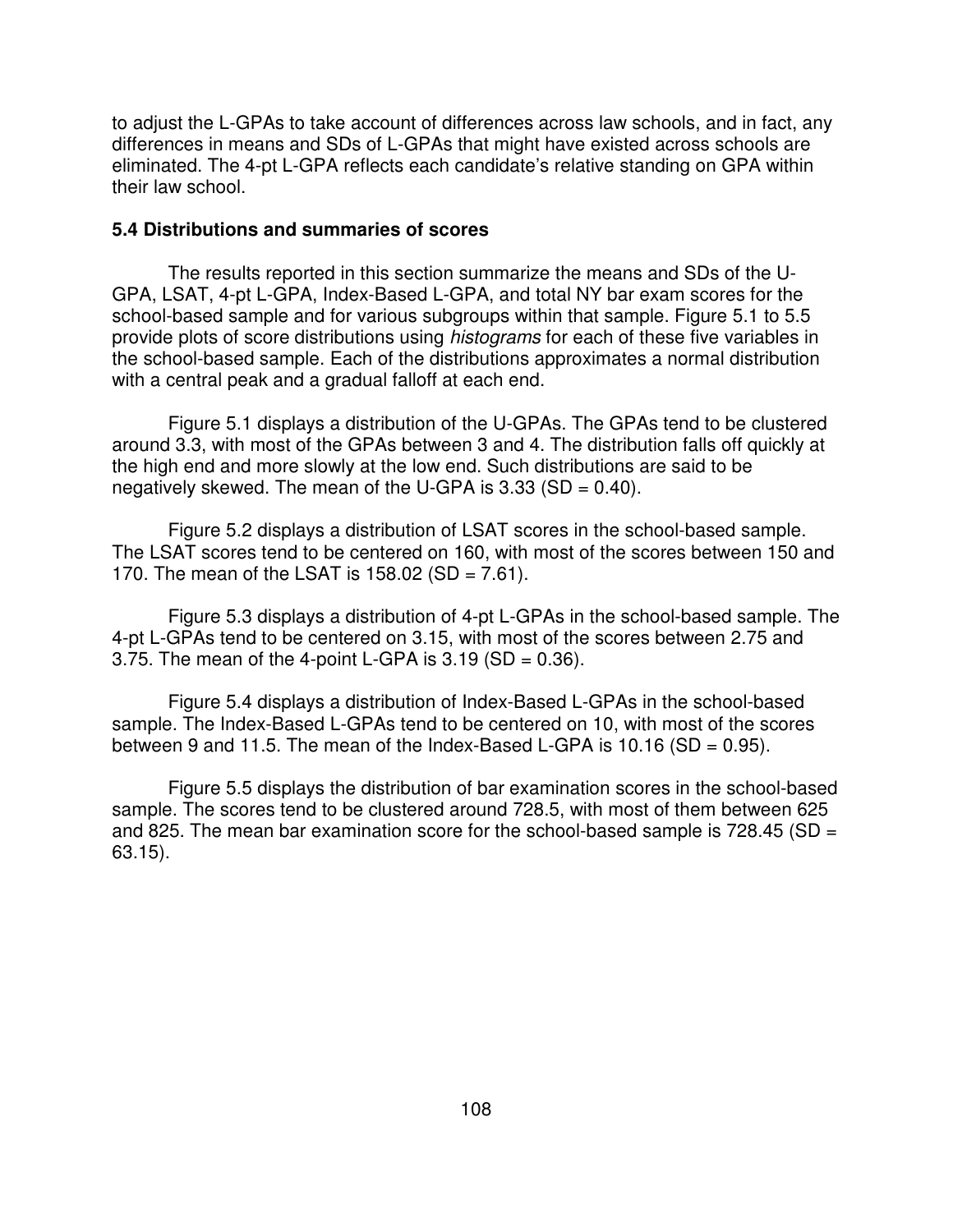**Figure 5.1 Score Distribution for Undergraduate Grade-Point Average in the School-Based Sample**

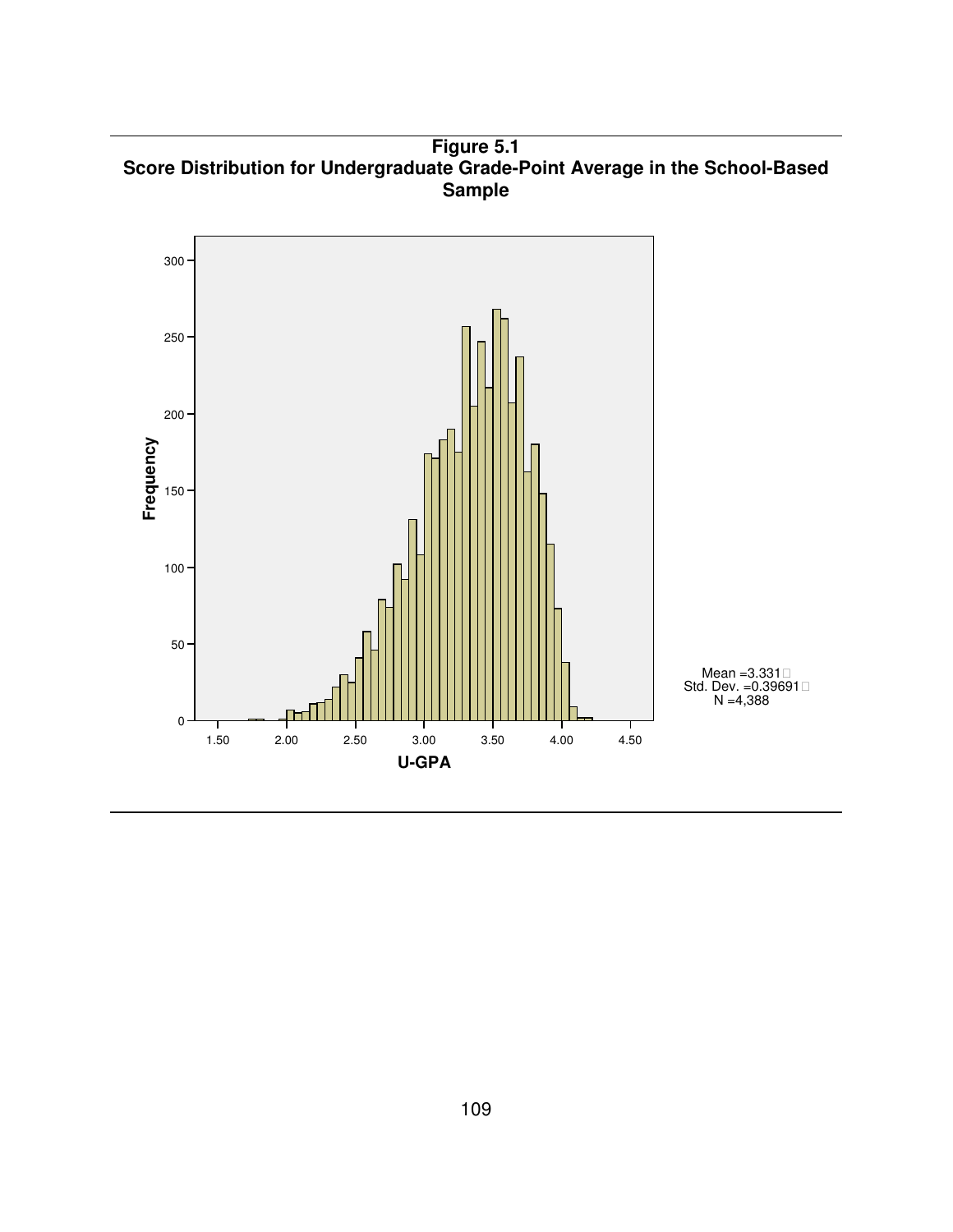

**Figure 5.2 Score Distribution for LSAT Scores in the School-Based Sample**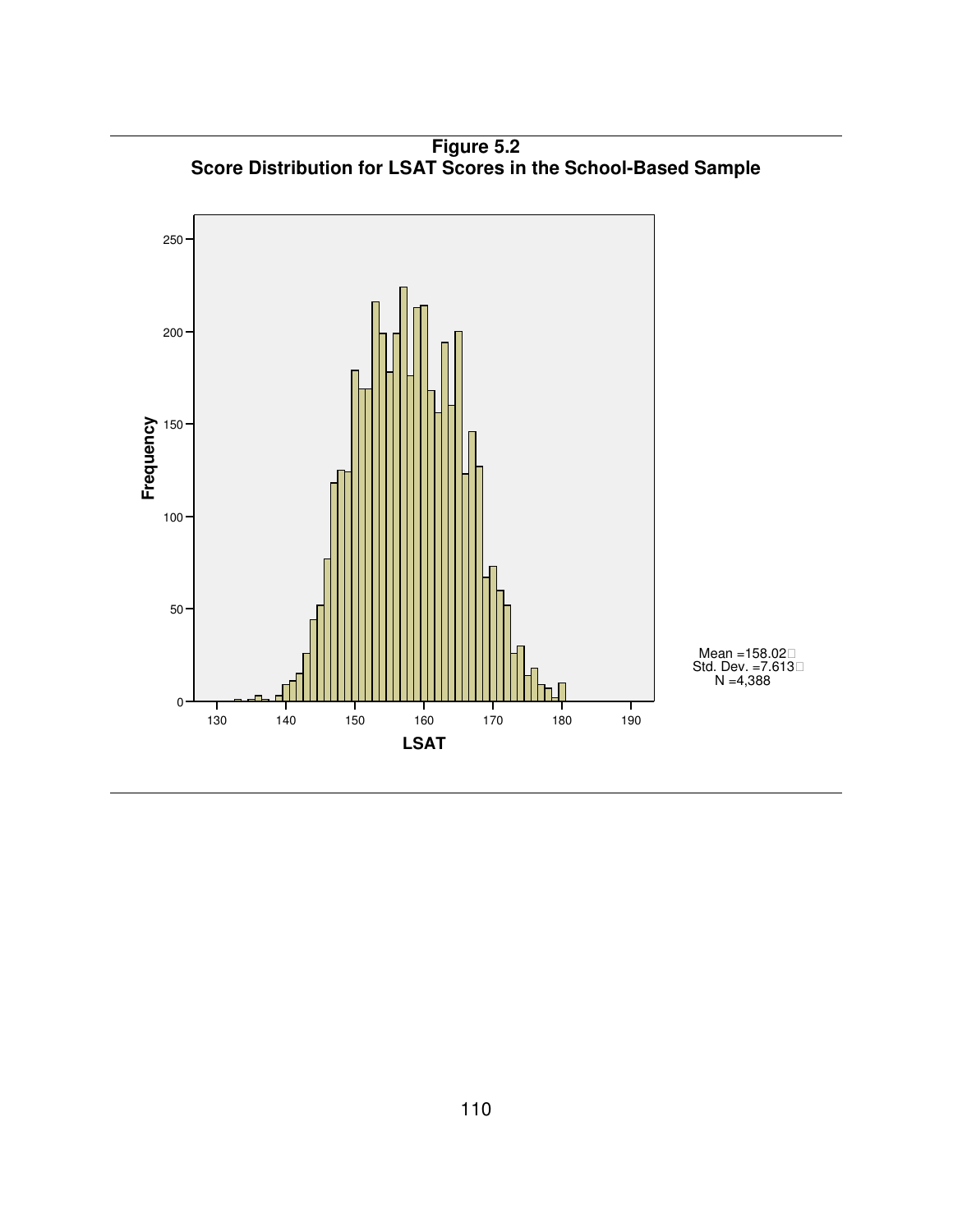**Figure 5.3 Score Distribution for 4-pt Law-School Grade-Point Average in the School-Based Sample**

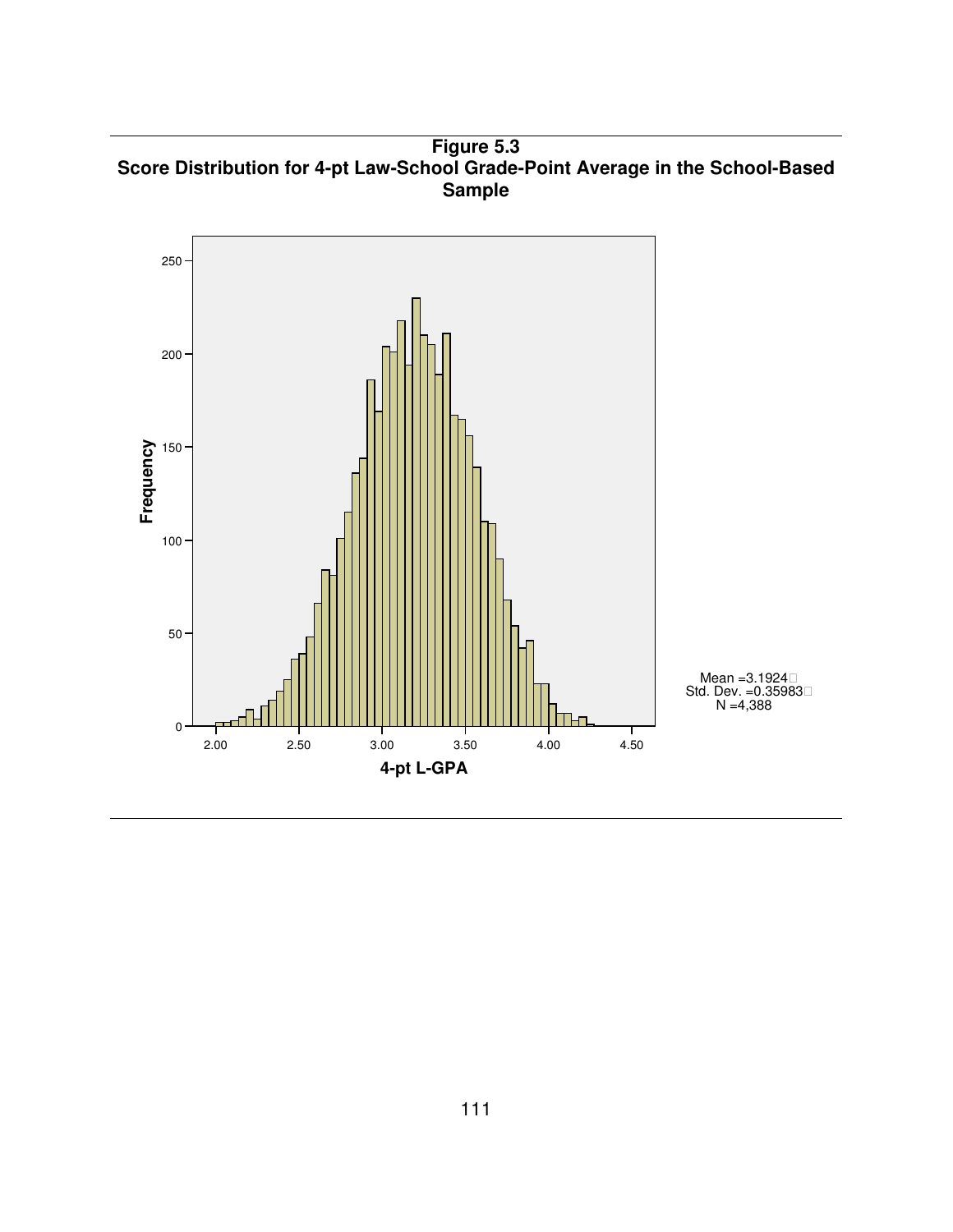**Figure 5.4 Score Distribution for Index-Based Law-School Grade-Point Average in the School-Based Sample**

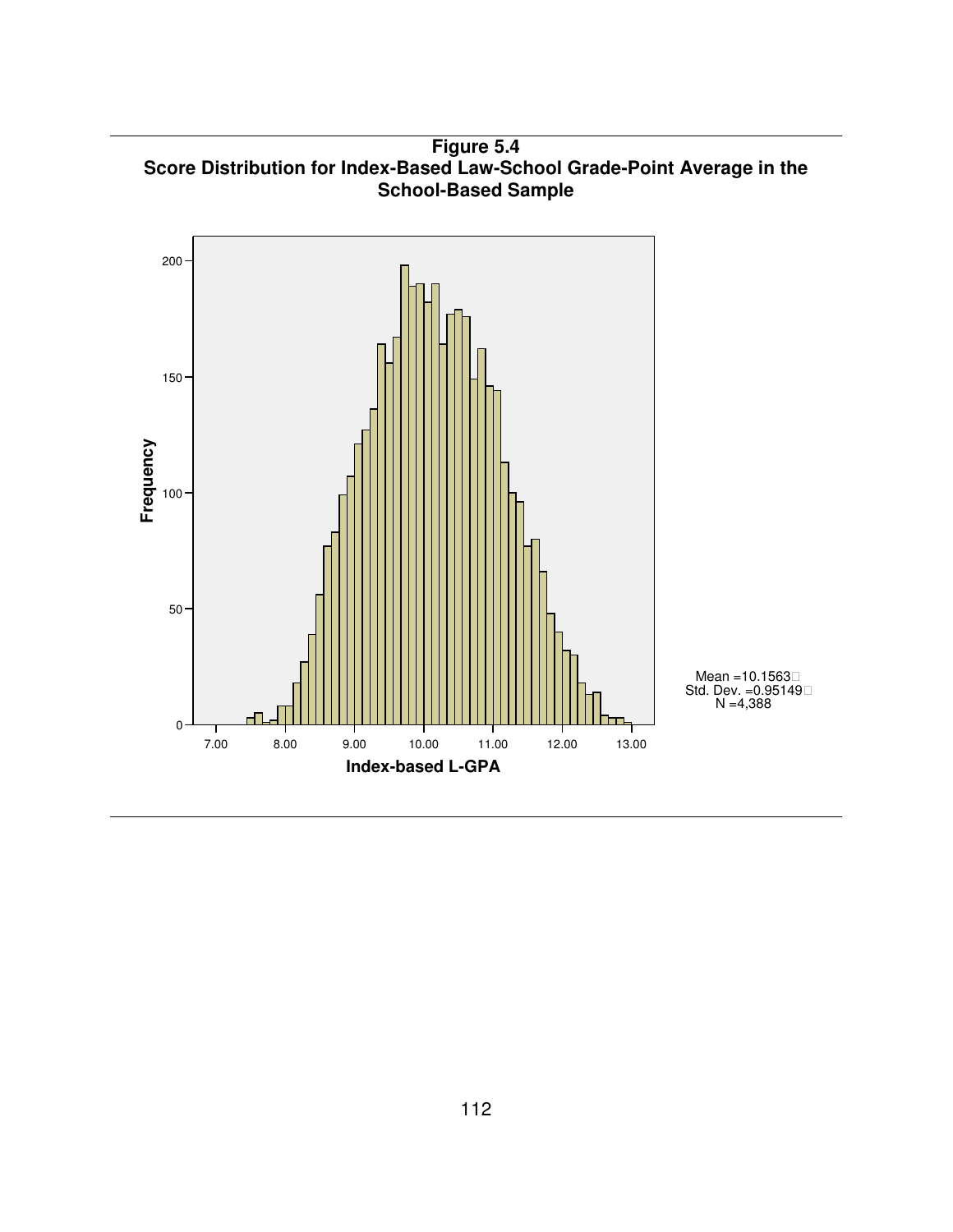

**Figure 5.5 Score Distribution for NY Bar Scores in the School-Based Sample**

Table 5.7 presents the means and SDs for U-GPAs, LSAT scores, 4-pt L-GPAs, Index-Based L-GPAs, and NY bar exam scores by gender for the school-based sample. The first and second rows of Table 5.7 present the means and SDs for females and males, and the bottom row presents the means and SDs for the total school-based sample. The females have a slightly higher average U-GPA, and males have a slightly higher average LSAT score, L-GPAs, and bar examination score.

Note that the means and SDs of the total bar exam scores for females and males and for the total group in the school-based sample are very similar to those for the domestic-educated first-time takers (see Table 3.1). The school-based sample is quite representative of the total group of domestic-educated first-time takers.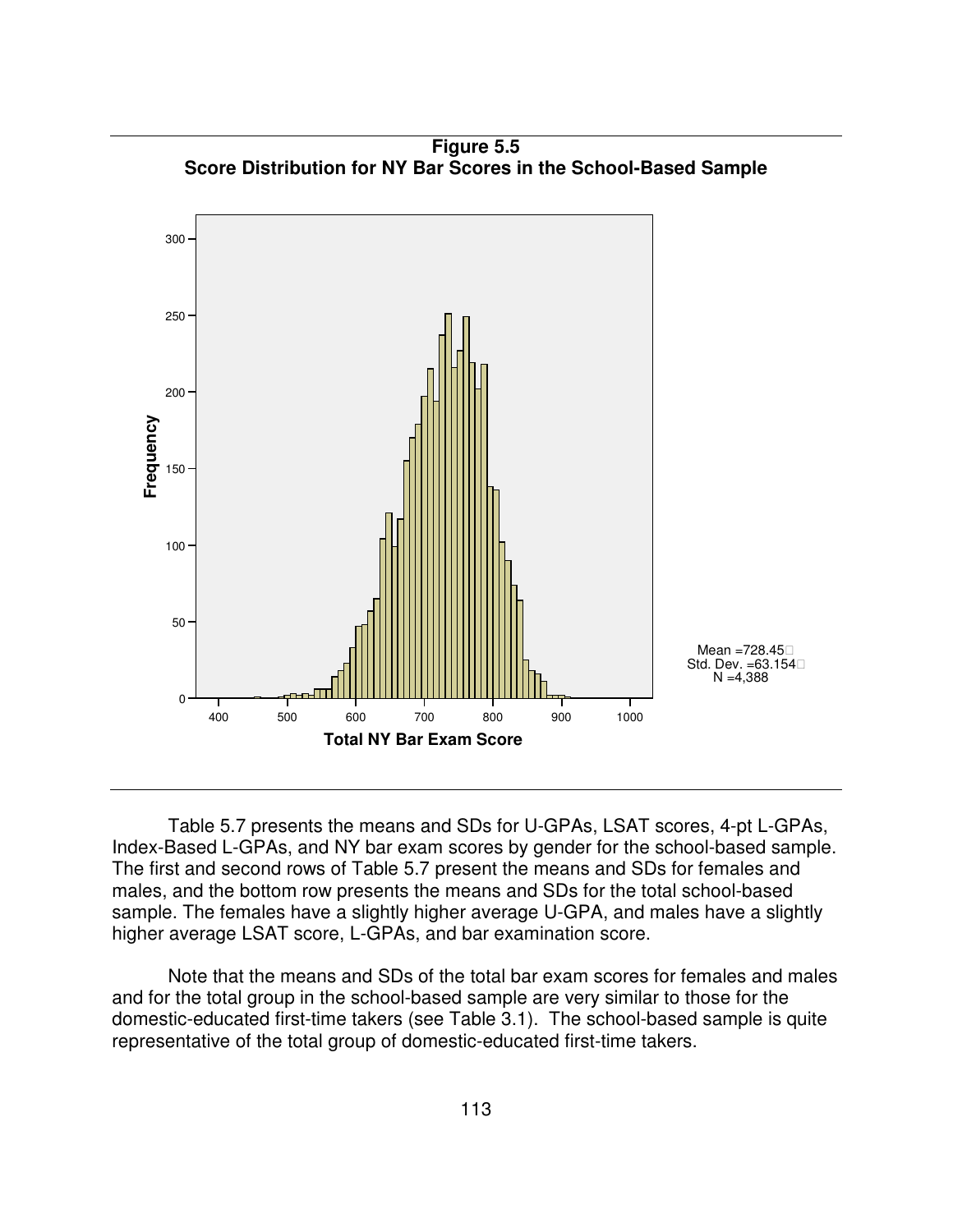| rapie 5.7                                                                                                                                                                                         |      |                 |                      |                  |                                  |                                 |  |  |
|---------------------------------------------------------------------------------------------------------------------------------------------------------------------------------------------------|------|-----------------|----------------------|------------------|----------------------------------|---------------------------------|--|--|
| Means and Standard Deviations of Undergraduate Grade-Point Average, LSAT<br>Scores, Law-School Grade-Point Average, and Total New York Bar Scores by<br><b>Gender for the School-Based Sample</b> |      |                 |                      |                  |                                  |                                 |  |  |
| Gender                                                                                                                                                                                            |      | U-GPA           | <b>LSAT</b><br>Score | $4$ -pt<br>L-GPA | Index-<br><b>Based</b><br>L-GPA* | <b>Total NY</b><br>Bar<br>Score |  |  |
| Female<br>$(n = 2, 187)$                                                                                                                                                                          | Mean | 3.37            | 157.29               | 3.18             | 10.10                            | 725.12                          |  |  |
|                                                                                                                                                                                                   | (SD) | (0.37)          | (7.52)               | (0.36)           | (0.93)                           | (62.77)                         |  |  |
| Male<br>$(n = 2,201)$                                                                                                                                                                             | Mean | 3.29            | 158.74               | 3.20             | 10.21                            | 731.76                          |  |  |
|                                                                                                                                                                                                   | (SD) | (0.42)          | (7.64)               | (0.36)           | (0.97)                           | (63.37)                         |  |  |
| Total<br>$(N = 4,388)$                                                                                                                                                                            | Mean | 3.33            | 158.02               | 3.19             | 10.16                            | 728.45                          |  |  |
|                                                                                                                                                                                                   | (SD) | (0.40)          | (7.61)               | (0.36)           | (0.95)                           | (63.15)                         |  |  |
| 東北 いけい しきょうしょうせいせい けいし                                                                                                                                                                            |      | $(0.001)$ $0.1$ |                      |                  |                                  |                                 |  |  |

**Table 5.7**

\*Index is weighted average of 60% LSAT and 40% Undergraduate GPA

Table 5.8 presents the means and SDs of the five performance variables for racial/ethnic groups with more than 20 candidates (Appendix D.1 presents the standard errors for this table). Performance on the bar examination mirrors that found in the reference sample of domestic-educated first-time takers as described in Table 3.2. The Caucasian/White group has the highest mean, followed by the Asian/Pacific Islander, Puerto Rican, Hispanic/Latino, and Black/African American groups. The same ordering also occurs for U-GPA and the 4-pt L-GPA. The Asian/Pacific Islander group has the highest average on the LSAT and on the Index-Based GPA, followed by the Caucasian/White, Hispanic/Latino, Puerto Rican, and Black/African American groups. Since the Index-Based L-GPA depends in part on LSAT scores, it is not surprising that the ordering of groups on these two variables is related.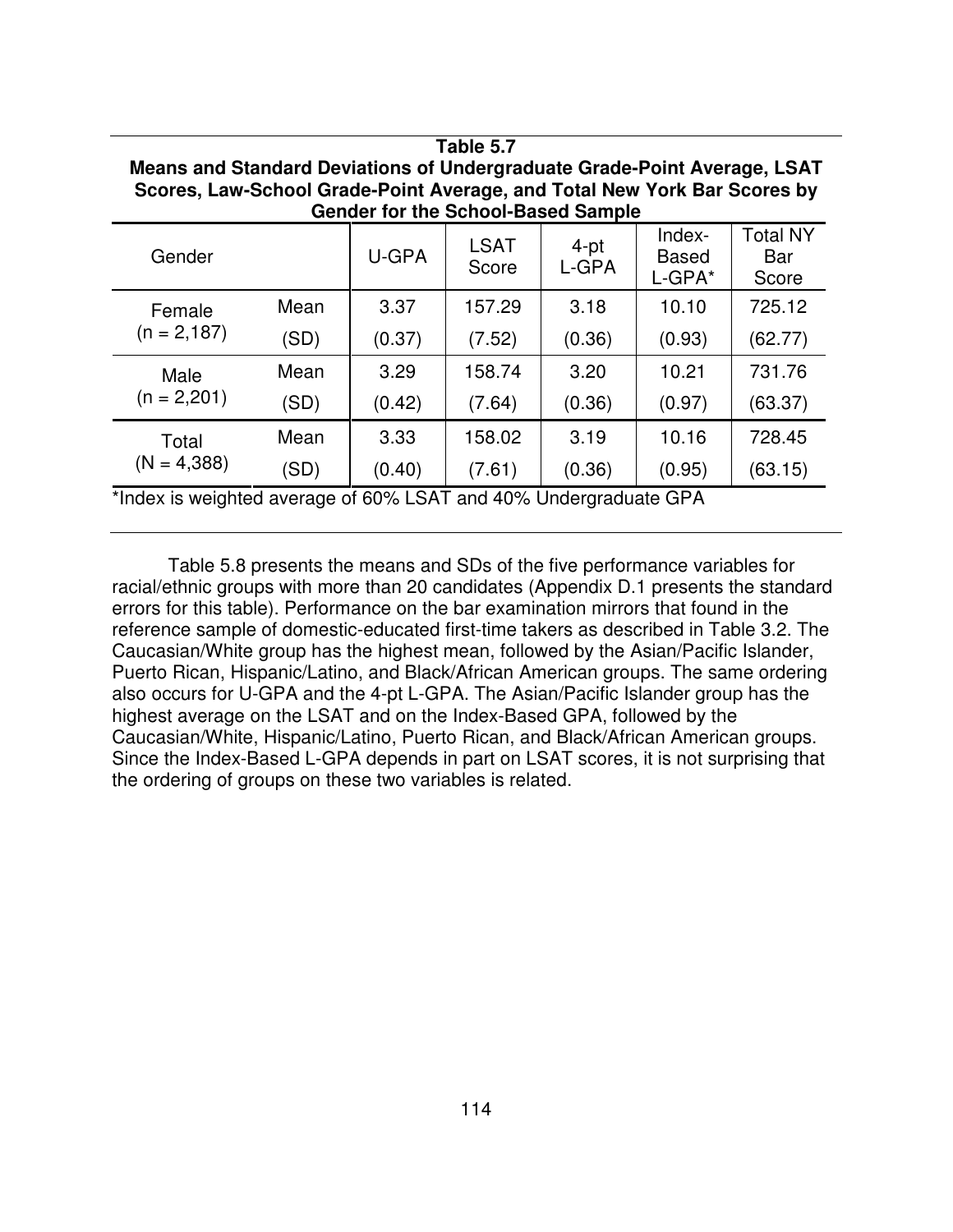| Means and Standard Deviations of Undergraduate Grade-Point Average, LSAT<br>Scores, Law-School Grade-Point Average, and Total New York Bar Scores by<br>Race/Ethnicity for the School-Based Sample |                       |        |                           |                                         |                                 |                                 |  |  |
|----------------------------------------------------------------------------------------------------------------------------------------------------------------------------------------------------|-----------------------|--------|---------------------------|-----------------------------------------|---------------------------------|---------------------------------|--|--|
| Race/Ethnicity                                                                                                                                                                                     |                       | U-GPA  | <b>LSAT</b><br>Score      | 4-pt<br>L-GPA                           | Index-<br><b>Based</b><br>L-GPA | <b>Total NY</b><br>Bar<br>Score |  |  |
| Caucasian/<br>White                                                                                                                                                                                | Mean                  | 3.36   | 158.56                    | 3.24                                    | 10.21                           | 735.85                          |  |  |
| $(n = 3,294)$                                                                                                                                                                                      | (SD)                  | (0.39) | (7.47)                    | (0.35)                                  | (0.95)                          | (60.92)                         |  |  |
| Asian/                                                                                                                                                                                             | Mean                  | 3.31   | 159.50                    | 3.10                                    | 10.23                           | 720.09                          |  |  |
| Pacific Islander<br>$(n = 416)$                                                                                                                                                                    | (SD)                  | (0.39) | (7.61)                    | (0.32)                                  | (0.97)                          | (61.53)                         |  |  |
| Black/                                                                                                                                                                                             | Mean                  | 3.13   | 152.19                    | 2.90                                    | 9.66                            | 680.33                          |  |  |
| African American<br>(n = 284)                                                                                                                                                                      | (SD)                  | (0.40) | (6.42)                    | (0.34)                                  | (0.89)                          | (59.71)                         |  |  |
| Hispanic/<br>Latino                                                                                                                                                                                | Mean                  | 3.23   | 154.28                    | 3.03                                    | 9.86                            | 702.98                          |  |  |
| (n = 151)                                                                                                                                                                                          | (SD)                  | (0.41) | (6.71)                    | (0.37)                                  | (0.89)                          | (66.92)                         |  |  |
| Puerto Rican                                                                                                                                                                                       | Mean                  | 3.28   | 153.48                    | 3.06                                    | 9.85                            | 710.15                          |  |  |
| $(n = 54)$                                                                                                                                                                                         | (SD)                  | (0.37) | (7.56)                    | (0.36)                                  | (0.93)                          | (68.12)                         |  |  |
| Other                                                                                                                                                                                              | Mean                  | 3.34   | 158.37                    | 3.14                                    | 10.12                           | 715.76                          |  |  |
| $(n = 167)$                                                                                                                                                                                        | (SD)                  | (0.40) | (7.26)                    | (0.33)                                  | (0.89)                          | (63.72)                         |  |  |
| Total*                                                                                                                                                                                             | Mean                  | 3.33   | 158.02                    | 3.19                                    | 10.16                           | 728.45                          |  |  |
| $(N = 4,388)$                                                                                                                                                                                      | (SD)<br>$1 - 11 - 11$ | (0.40) | (7.61)<br>المسائل والمارة | (0.36)<br>الملقات وبالتلاء<br>والماسطين | (0.95)                          | (63.15)                         |  |  |

**Table 5.8**

\*Total includes racial/ethnic groups not separately listed in the table.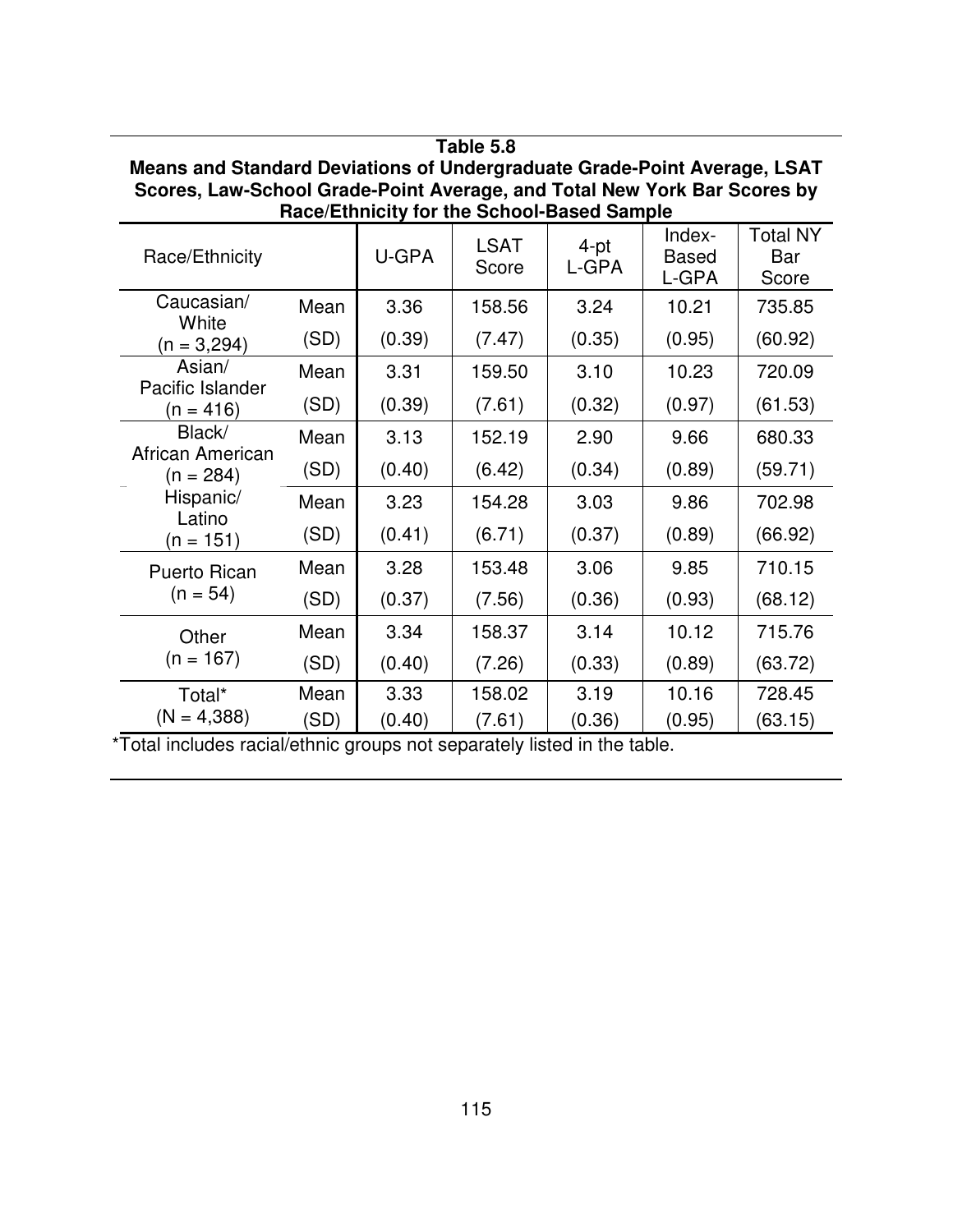| Means and Standard Deviations of Undergraduate Grade-Politic Average, LSAT<br>Scores, Law-School Grade-Point Average, and Total New York Bar Scores for<br><b>Females by Race/Ethnicity for the School-Based Sample</b> |      |        |                      |               |                                 |                                 |  |
|-------------------------------------------------------------------------------------------------------------------------------------------------------------------------------------------------------------------------|------|--------|----------------------|---------------|---------------------------------|---------------------------------|--|
| Race/Ethnicity                                                                                                                                                                                                          |      | U-GPA  | <b>LSAT</b><br>Score | 4-pt<br>L-GPA | Index-<br><b>Based</b><br>L-GPA | <b>Total NY</b><br>Bar<br>Score |  |
| Caucasian/<br>White                                                                                                                                                                                                     | Mean | 3.42   | 158.03               | 3.24          | 10.16                           | 733.94                          |  |
| $(n = 1, 545)$                                                                                                                                                                                                          | (SD) | (0.36) | (7.25)               | (0.35)        | (0.92)                          | (60.24)                         |  |
| Asian/<br>Pacific Islander                                                                                                                                                                                              | Mean | 3.34   | 159.00               | 3.08          | 10.15                           | 717.61                          |  |
| (n = 239)                                                                                                                                                                                                               | (SD) | (0.36) | (7.51)               | (0.30)        | (0.92)                          | (59.10)                         |  |
| Black/<br>African American                                                                                                                                                                                              | Mean | 3.15   | 151.17               | 2.92          | 9.62                            | 681.74                          |  |
| (n = 186)                                                                                                                                                                                                               | (SD) | (0.39) | (6.38)               | (0.33)        | (0.90)                          | (61.31)                         |  |
| Hispanic/<br>Latino                                                                                                                                                                                                     | Mean | 3.26   | 153.47               | 3.03          | 9.81                            | 701.88                          |  |
| (n = 77)                                                                                                                                                                                                                | (SD) | (0.42) | (6.52)               | (0.36)        | (0.92)                          | (68.07)                         |  |
| Other                                                                                                                                                                                                                   | Mean | 3.37   | 157.30               | 3.12          | 10.08                           | 706.41                          |  |
| $(n = 96)$                                                                                                                                                                                                              | (SD) | (0.41) | (7.80)               | (0.32)        | (0.88)                          | (64.25)                         |  |
| Total*                                                                                                                                                                                                                  | Mean | 3.37   | 157.29               | 3.18          | 10.10                           | 725.12                          |  |
| $(N = 2,187)$                                                                                                                                                                                                           | (SD) | (0.37) | (7.52)               | (0.36)        | (0.93)                          | (62.77)                         |  |

**Means and Standard Deviations of Undergraduate Grade-Point Average, LSAT**

**Table 5.9**

\*Total includes racial/ethnic groups not separately listed in the table.

Tables 5.9 and 5.10 present the corresponding breakdown of the data separately for females and males (Appendix D.2 and D.3 present the standard errors for these tables). For each of the racial/ethnic groups represented in these tables, females have higher average U-GPAs and males have higher average LSAT scores. For each of the racial/ethnic groups, except the Black/African American group, males have a higher average bar examination score than females. For the Black/African American group, females have a higher average bar examination score than the males. Note that, although the overall numbers of males and females are approximately equal, there are almost twice as many females as males in the Black/African American group.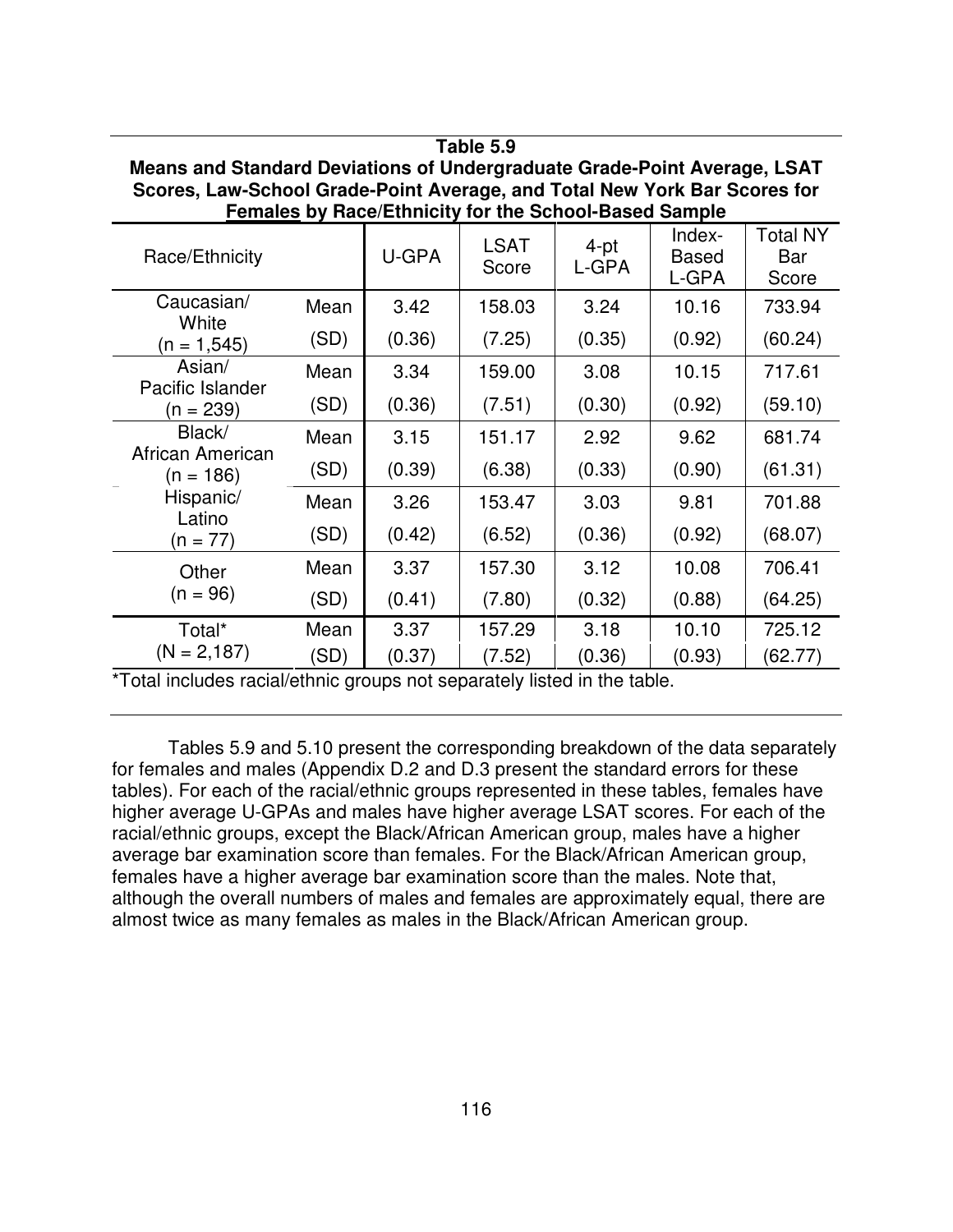| Means and Standard Deviations of Undergraduate Grade-Point Average, LSAT<br>Scores, Law-School Grade-Point Average, and Total New York Bar Scores for<br><b>Males by Race/Ethnicity for the School-Based Sample</b> |      |        |                      |                  |                                 |                                 |  |
|---------------------------------------------------------------------------------------------------------------------------------------------------------------------------------------------------------------------|------|--------|----------------------|------------------|---------------------------------|---------------------------------|--|
| Race/Ethnicity                                                                                                                                                                                                      |      | U-GPA  | <b>LSAT</b><br>Score | $4$ -pt<br>L-GPA | Index-<br><b>Based</b><br>L-GPA | <b>Total NY</b><br>Bar<br>Score |  |
| Caucasian/<br>White                                                                                                                                                                                                 | Mean | 3.30   | 159.03               | 3.24             | 10.25                           | 737.54                          |  |
| $(n = 1,749)$                                                                                                                                                                                                       | (SD) | (0.42) | (7.64)               | (0.35)           | (0.97)                          | (61.48)                         |  |
| Asian/                                                                                                                                                                                                              | Mean | 3.27   | 160.18               | 3.14             | 10.32                           | 723.44                          |  |
| Pacific Islander<br>$(n = 177)$                                                                                                                                                                                     | (SD) | (0.42) | (7.72)               | (0.35)           | (1.02)                          | (64.67)                         |  |
| Black/                                                                                                                                                                                                              | Mean | 3.08   | 154.13               | 2.86             | 9.73                            | 677.64                          |  |
| African American<br>(n = 98)                                                                                                                                                                                        | (SD) | (0.41) | (6.09)               | (0.36)           | (0.87)                          | (56.78)                         |  |
| Hispanic/                                                                                                                                                                                                           | Mean | 3.21   | 155.14               | 3.02             | 9.91                            | 704.12                          |  |
| Latino<br>$(n = 74)$                                                                                                                                                                                                | (SD) | (0.40) | (6.85)               | (0.39)           | (0.87)                          | (66.15)                         |  |
| Other                                                                                                                                                                                                               | Mean | 3.29   | 159.82               | 3.16             | 10.17                           | 728.41                          |  |
| $(n = 71)$                                                                                                                                                                                                          | (SD) | (0.38) | (6.23)               | (0.34)           | (0.90)                          | (61.19)                         |  |
| Total*                                                                                                                                                                                                              | Mean | 3.29   | 158.74               | 3.20             | 10.21                           | 731.76                          |  |
| $(N = 2,201)$                                                                                                                                                                                                       | (SD) | (0.42) | (7.64)               | (0.36)           | (0.97)                          | (63.37)                         |  |

**Table 5.10**

\*Total includes racial/ethnic groups not separately listed in the table.

#### **5.5 Distributions of Z-Scores**

In examining changes in group means and SDs across time from the pre-lawschool measures to L-GPAs to bar examination scores, it is convenient to have all of the different measures on the same scale. One way to make variables defined in terms of different units or on different scales comparable is to rescale all of the measures to have the same means and SDs in some reference population, and this is commonly done by rescaling all of the variables to what is called a *z-score* scale.

Z-scores are scores that have been rescaled to have a mean of 0.0 and a standard deviation of 1.0 in some reference population. The reference population used here consisted of the school-based sample. The z-scores considered in this section all have a mean of 0.0 and a SD of 1.0 for the school-based sample.<sup>2</sup>

Thus, the mean, or average, z-score for any variable is 0.0 in the reference population (i.e., the school-based sample), and the SD of the z-scores on any of the five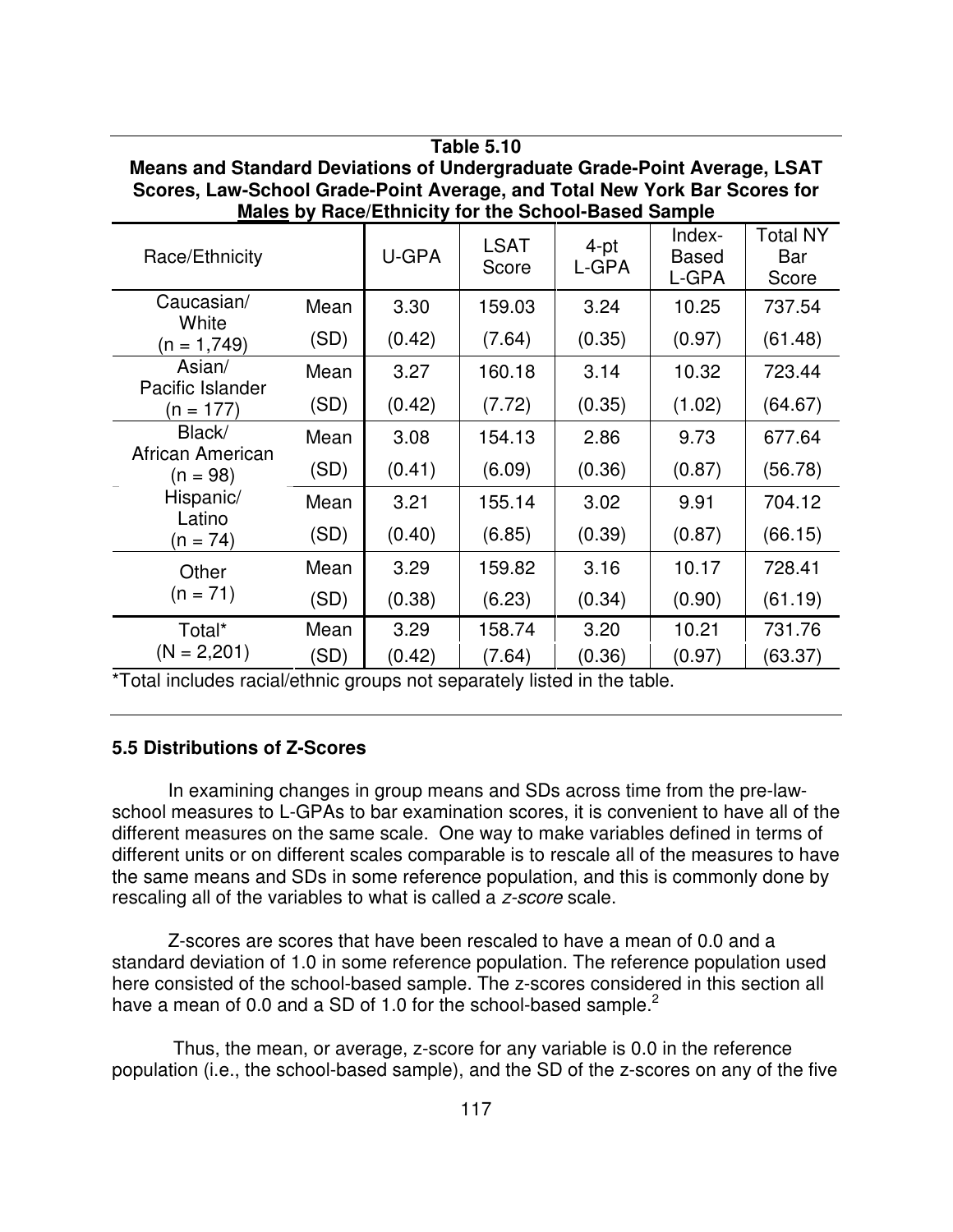variables under consideration in the reference population is 1.0. So, on any variable, about half the z-scores in the school-based sample will be positive and about half will be negative. Because almost all of the scores in a typical distribution fall between three SDs below the mean and three SDs above the mean, almost all z-scores for any variable fall between -3.0 and 3.0 (with the mean at 0.0). These properties make zscores easy to interpret. If a z-score is positive, it is above the mean for the reference population. If it is above 1.0 it is moderately high. If it is above 2.0, it is quite high, and if it is above 3.0 it is one of the highest scores on that variable in the reference population. If a z-score is negative, it is below the mean. If it is below -1.0 it is moderately low. If it is below -2.0, it is quite low, and if it is near -3.0 it is one of the lowest scores on that variable in the reference population.

To examine the relative differences between groups of candidates on U-GPA, LSAT, L-GPA, and the NY bar exam scores, z-scores were computed for each candidate, and the group averages were computed by taking the average of these zscores over all candidates in the group. For particular groups of examinees (e.g., males and females), deviation of the average z-score for the group from zero is an indication of the extent to which groups tend to be below the mean (less than zero) or above the mean (greater than zero) on the variable.

Table 5.11 displays z-scores for U-GPA, LSAT, the two L-GPAs, and NY bar exam by gender for the school-based sample. Note that the average z-scores for the total school-based sample (i.e., the reference population) are necessarily equal to 0.0 for all five variables, because of the definition of z-scores. Because there are only two groups in Table 5.11, and the numbers of candidates in the two groups are approximately equal, the average z-scores for females and males are very close to being mirror images of each other; if one is a certain distance above the mean, the other is the same distance below the mean. Since the overall average is necessarily 0.0, if the average for one of the two groups is positive, the average for the other has to be negative (except possibly as a result of rounding).

In Table 5.11, the average z-scores on the LSAT, the two L-GPAs, and NY bar exam are below zero for females and above zero for males. For U-GPA, however, the average z-score for females is positive, and the average z-score for males is negative. None of these differences are large. The difference (-0.05 to +0.05) between the average scores on the bar examination for males and females is about a tenth of an SD (i.e., about 0.10 on the z-score scale). The larger mean z-scores in Table 5.11 involve about a tenth of an SD favoring females on U-GPA and a tenth of an SD on the LSAT scores favoring males.

As discussed in Sections 3 and 4, the average scores for females and males are influenced by the fact that the different racial/ethnic groups include different numbers of females and males, with the Caucasian/White group including more males than females and all other groups including more females than males. If we adjust for these differences by weighting the average scores for females and males in each racial/ethnic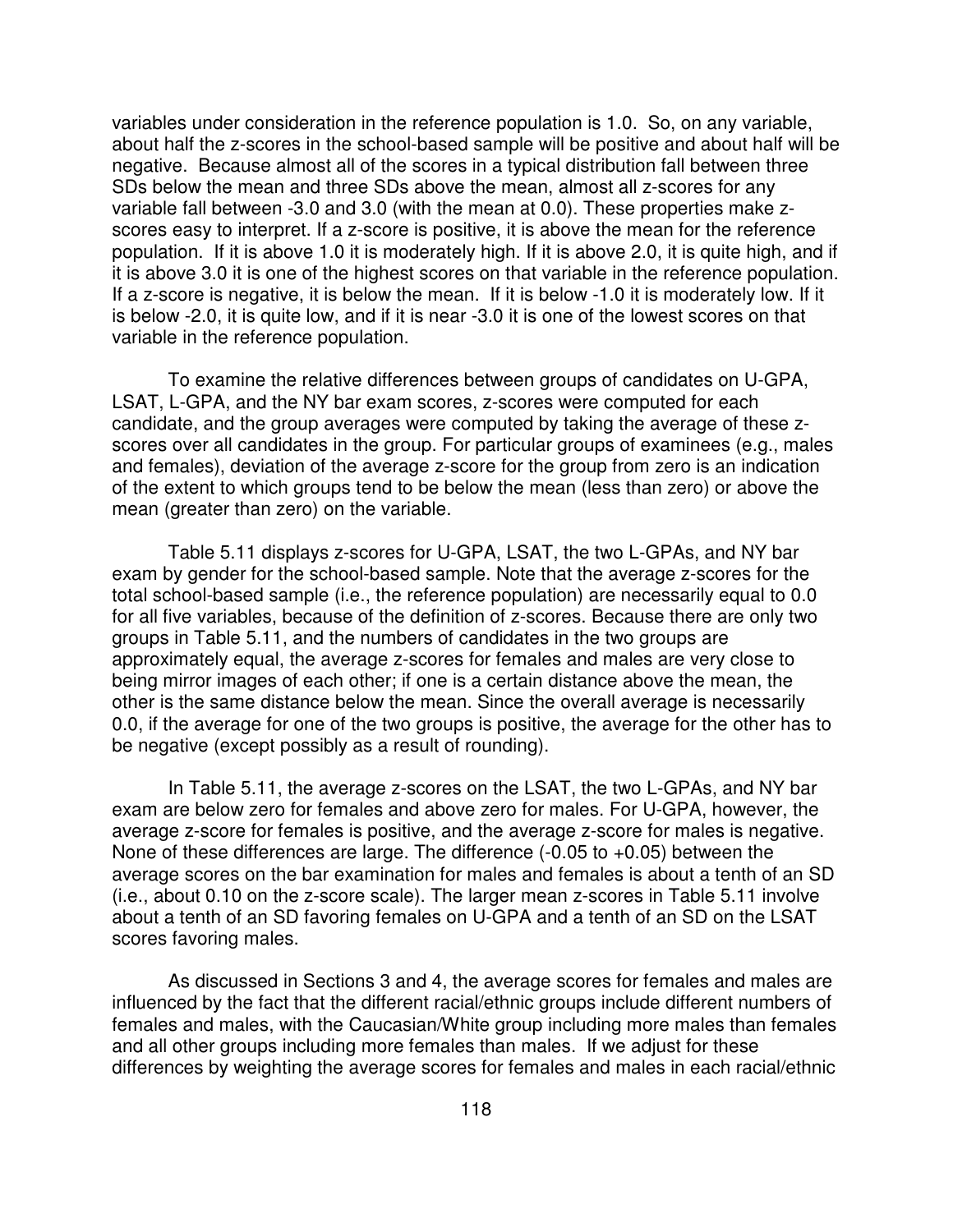group (from Tables 5.13 and 5.14) equally, the average scores for females increase relative to those of males on all of the variables in Table 5.11. The 4-pt L-GPA z-scores go from -.03 and .03 to -.01 and .01, the average Index-Based L-GPAs become -.04 and .04, the average bar examination z-scores become -.02 and .02, and the average LSAT scores become -.07 and .08. The gap between the average U-GPAs , which favors females, gets a little bigger (.12 to -.12) when we adjust for the percentages of females in the different racial/ethnic groups.

|                                                                             |  | Table 5.11 |  |  |                          |  |
|-----------------------------------------------------------------------------|--|------------|--|--|--------------------------|--|
| Standardized Score Means and Standard Deviations of Undergraduate Grade-    |  |            |  |  |                          |  |
| Point Average, LSAT, Law-School Grade-Point Average, and Total New York Bar |  |            |  |  |                          |  |
| Scores for Males and Females in the School-Based Sample                     |  |            |  |  |                          |  |
|                                                                             |  |            |  |  | $T_{\text{eff}}$ and $N$ |  |

| Gender                 |      | U-GPA   | <b>LSAT</b><br>Score | 4-pt<br>L-GPA | Index-<br><b>Based</b><br>L-GPA | Total NY<br>Bar<br>Score |
|------------------------|------|---------|----------------------|---------------|---------------------------------|--------------------------|
| Female                 | Mean | 0.11    | $-0.10$              | $-0.03$       | $-0.06$                         | $-0.05$                  |
| $(n = 2, 187)$         | (SD) | (0.94)  | (0.99)               | (0.99)        | (0.98)                          | (0.99)                   |
| Male                   | Mean | $-0.11$ | 0.09                 | 0.03          | 0.06                            | 0.05                     |
| $(n = 2,201)$          | (SD) | (1.05)  | (1.00)               | (1.01)        | (1.02)                          | (1.00)                   |
| Total<br>$(N = 4,388)$ | Mean | 0.00    | 0.00                 | 0.00          | 0.00                            | 0.00                     |
|                        | (SD) | (1.00)  | (1.00)               | (1.00)        | (1.00)                          | (1.00)                   |
|                        |      |         |                      |               |                                 |                          |

Table 5.12 displays average z-scores on the U-GPA, LSAT, the two L-GPAs, and NY bar exam by race/ethnicity. The average z-scores for the Caucasian/White group are above zero for all five variables, indicating that the average score for this group is above the average for the school-based sample as a whole on all five of these variables. Average z-scores for the Black/African American group and the Hispanic/Latino group are below zero, and therefore below the overall average for the school-based sample as a whole on all five variables. Basically, this result can be interpreted as saying that the groups with relatively low average scores on U-GPA and LSAT (i.e., measures of previous academic success) also have relatively low average scores on L-GPA and relatively low average scores on the NY bar exam.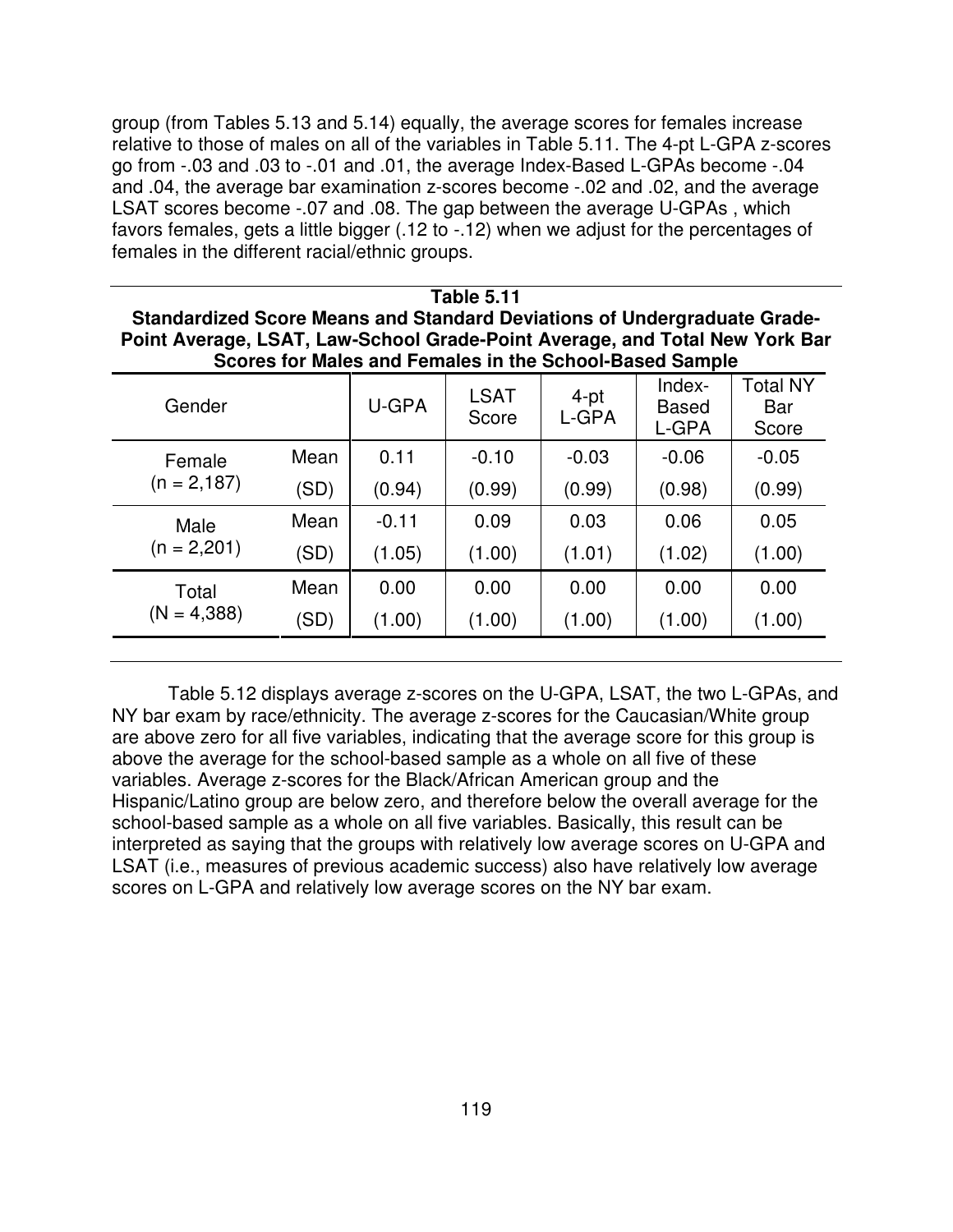| Standardized Score Means and Standard Deviations of Undergraduate Grade-<br>Point Average, LSAT, Law-School Grade-Point Average, and Total New York Bar<br>Scores by Race/Ethnicity for the School-Based Sample |      |         |                      |               |                                 |                          |  |  |
|-----------------------------------------------------------------------------------------------------------------------------------------------------------------------------------------------------------------|------|---------|----------------------|---------------|---------------------------------|--------------------------|--|--|
| Race/Ethnicity                                                                                                                                                                                                  |      | U-GPA   | <b>LSAT</b><br>Score | 4-pt<br>L-GPA | Index-<br><b>Based</b><br>L-GPA | Total NY<br>Bar<br>Score |  |  |
| Caucasian/<br>White                                                                                                                                                                                             | Mean | 0.06    | 0.07                 | 0.14          | 0.06                            | 0.12                     |  |  |
| $(n = 3,294)$                                                                                                                                                                                                   | (SD) | (0.99)  | (0.98)               | (0.97)        | (0.99)                          | (0.96)                   |  |  |
| Asian/                                                                                                                                                                                                          | Mean | $-0.04$ | 0.19                 | $-0.25$       | 0.07                            | $-0.13$                  |  |  |
| Pacific Islander<br>$(n = 416)$                                                                                                                                                                                 | (SD) | (0.98)  | (1.00)               | (0.89)        | (1.02)                          | (0.97)                   |  |  |
| Black/                                                                                                                                                                                                          | Mean | $-0.52$ | $-0.77$              | $-0.82$       | $-0.52$                         | $-0.76$                  |  |  |
| African American<br>$(n = 284)$                                                                                                                                                                                 | (SD) | (1.00)  | (0.84)               | (0.95)        | (0.93)                          | (0.95)                   |  |  |
| Hispanic/                                                                                                                                                                                                       | Mean | $-0.24$ | $-0.49$              | $-0.46$       | $-0.31$                         | $-0.40$                  |  |  |
| Latino<br>$(n = 151)$                                                                                                                                                                                           | (SD) | (1.03)  | (0.88)               | (1.04)        | (0.94)                          | (1.06)                   |  |  |
| Other                                                                                                                                                                                                           | Mean | 0.02    | 0.05                 | $-0.16$       | $-0.04$                         | $-0.20$                  |  |  |
| $(n = 167)$                                                                                                                                                                                                     | (SD) | (1.01)  | (0.95)               | (0.91)        | (0.93)                          | (1.01)                   |  |  |
| Total*                                                                                                                                                                                                          | Mean | 0.00    | 0.00                 | 0.00          | 0.00                            | 0.00                     |  |  |
| $(N = 4,388)$                                                                                                                                                                                                   | (SD) | (1.00)  | (1.00)               | (1.00)        | (1.00)                          | (1.00)                   |  |  |

**Table 5.12**

\*Total includes racial/ethnic groups not separately listed in the table.

The results for Black/African American candidates reported in the third row of Table 5.12 indicate that the average value of their U-GPAs is about half an SD below the mean, and that their average LSAT score is over three quarters of an SD below the mean. To the extent that these two measures reflect readiness for law school, this group starts out at an academic disadvantage. The average 4-pt L-GPA for the Black/African American group is quite low (-0.82), indicating that on average, this group has relatively low GPAs in their law schools (about four-fifths of a standard deviation below the average GPA in the law school). Their average Index-Based L-GPA is about half an SD below the mean, which is still relatively low, but not as low as their average for the 4-pt L-GPA. This difference reflects the fact that the Index-Based L-GPA is adjusted for the selectivity of the law school attended and that the Black/African American candidates tend to graduate from law schools that are more selective than the typical law school in the school-based sample. The results are roughly stable across the three points in time, at entry to law school, in law school, and on the bar examination, with the Black/African American group having average scores on each of these variables of half or more of an SD below the corresponding average scores for the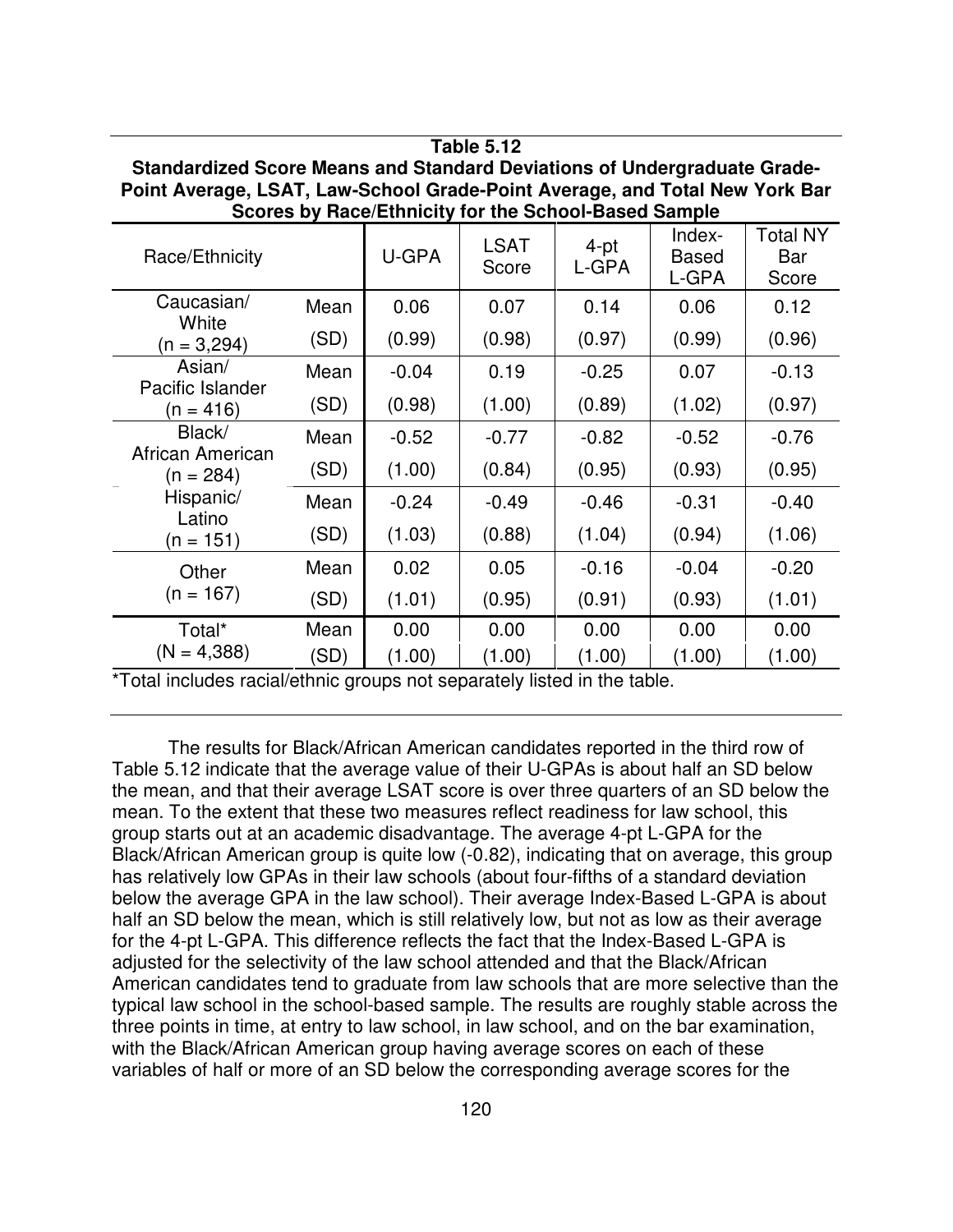school-based sample.

The results for Hispanic/Latino candidates reported in the fourth row of Table 5.12 are similar to those for the Black/African American group, but smaller in magnitude. The results for the Hispanic/Latino group are also roughly stable across entry to law school, law school, and the bar exam, with the Hispanic/Latino group having average scores of a quarter to half an SD below the overall mean for the school-based sample.

The Asian/Pacific Islander group has the highest average score on the LSAT and an average U-GPA that is slightly below that of the school-based sample as a whole. Their 4-pt L-GPA is a quarter of an SD below the average for the reference population, but their Index-Based L-GPA is above the mean, indicating that they are graduating from law schools that are more selective than average.

The results for the "Other" group are unusual in that this group scores above average on U-GPA and LSAT, but scores below average on the L-GPAs and on the bar examination.

Tables 5.13 and 5.14 display standardized scores of U-GPA, LSAT, L-GPA, and NY bar exam for females and males by race/ethnicity in the school-based sample. These tables reveal a more complex pattern in the variables.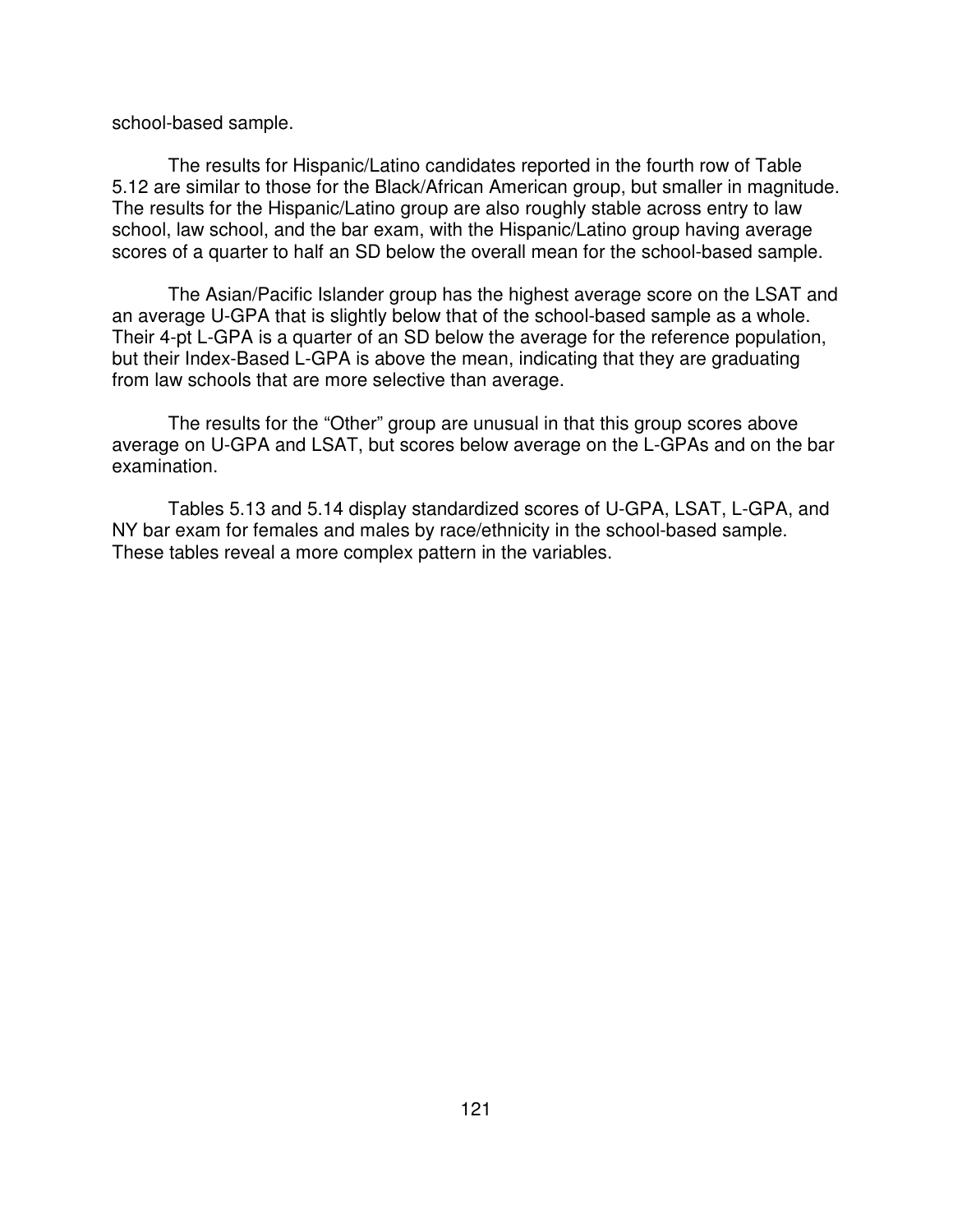| Standardized Score Means and Standard Deviations of Undergraduate Grade-<br>Point Average, LSAT, Law-School Grade-Point Average, and Total New York Bar<br>Scores for Females by Race/Ethnicity for the School-Based Sample |      |         |                      |               |                                 |                                 |  |
|-----------------------------------------------------------------------------------------------------------------------------------------------------------------------------------------------------------------------------|------|---------|----------------------|---------------|---------------------------------|---------------------------------|--|
| Race/Ethnicity                                                                                                                                                                                                              |      | U-GPA   | <b>LSAT</b><br>Score | 4-pt<br>L-GPA | Index-<br><b>Based</b><br>L-GPA | <b>Total NY</b><br>Bar<br>Score |  |
| Caucasian/<br>White                                                                                                                                                                                                         | Mean | 0.21    | 0.00                 | 0.14          | 0.01                            | 0.09                            |  |
| $(n = 1, 545)$                                                                                                                                                                                                              | (SD) | (0.90)  | (0.95)               | (0.96)        | (0.97)                          | (0.95)                          |  |
| Asian/<br>Pacific Islander                                                                                                                                                                                                  | Mean | 0.03    | 0.13                 | $-0.32$       | $-0.00$                         | $-0.17$                         |  |
| $(n = 239)$                                                                                                                                                                                                                 | (SD) | (0.91)  | (0.99)               | (0.83)        | (0.96)                          | (0.94)                          |  |
| Black/                                                                                                                                                                                                                      | Mean | $-0.46$ | $-0.90$              | $-0.76$       | $-0.56$                         | $-0.74$                         |  |
| African American<br>$(n = 186)$                                                                                                                                                                                             | (SD) | (0.98)  | (0.84)               | (0.91)        | (0.95)                          | (0.97)                          |  |
| Hispanic/<br>Latino                                                                                                                                                                                                         | Mean | $-0.17$ | $-0.60$              | $-0.45$       | $-0.36$                         | $-0.42$                         |  |
| $(n = 77)$                                                                                                                                                                                                                  | (SD) | (1.05)  | (0.86)               | (1.01)        | (0.96)                          | (1.08)                          |  |
| Other                                                                                                                                                                                                                       | Mean | 0.10    | $-0.09$              | $-0.20$       | $-0.08$                         | $-0.35$                         |  |
| $(n = 96)$                                                                                                                                                                                                                  | (SD) | (1.04)  | (1.02)               | (0.88)        | (0.92)                          | (1.02)                          |  |
| Total*                                                                                                                                                                                                                      | Mean | 0.11    | $-0.10$              | $-0.03$       | $-0.06$                         | $-0.05$                         |  |
| $(N = 2,187)$                                                                                                                                                                                                               | (SD) | (0.94)  | (0.99)               | (0.99)        | (0.98)                          | (0.99)                          |  |

**Table 5.13**

\*Total includes racial/ethnic groups not separately listed in the table.

Table 5.11 indicates that females have higher average U-GPAs than males, and a comparison of the first columns in Tables 5.13 and 5.14 indicates that this difference is consistent across all five of the racial/ethnic groups included in these tables. Females have lower average LSAT scores than males, and a comparison of the second columns in Tables 5.13 and 5.14 indicates that this difference is consistent across all five of the racial/ethnic groups included in these tables.

Table 5.11 indicates that females have slightly lower average 4-pt L-GPAs than males, but a comparison of the third column in Table 5.13 to the third column in Table 5.14 indicates that this difference is not consistent across the racial/ethnic groups included in these tables. Within the White/Caucasian group, males and females have the same 4-pt L-GPAs. For the Asian/Pacific Islander group, the average 4-pt L-GPA is higher for males than for females, but for the Black/African American and Hispanic/Latino groups, the average 4-pt L-GPA is higher for females than for males.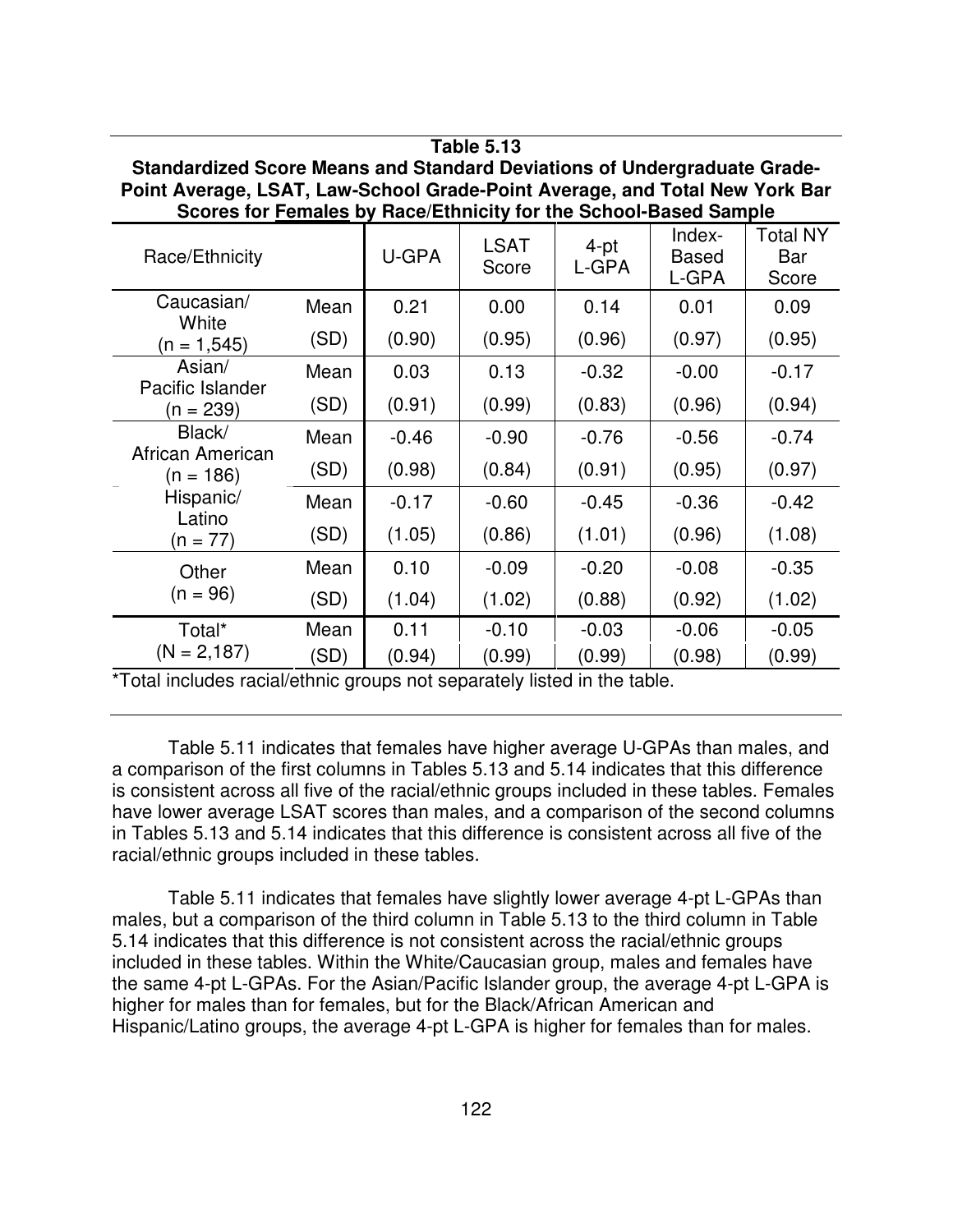| 18016 5.14<br>Standardized Score Means and Standard Deviations of Undergraduate Grade-<br>Point Average, LSAT, Law-School Grade-Point Average, and Total New York Bar<br>Scores for Males by Race/Ethnicity for the School-Based Sample |                 |         |                      |                   |                                 |                                 |  |
|-----------------------------------------------------------------------------------------------------------------------------------------------------------------------------------------------------------------------------------------|-----------------|---------|----------------------|-------------------|---------------------------------|---------------------------------|--|
| Race/Ethnicity                                                                                                                                                                                                                          |                 | U-GPA   | <b>LSAT</b><br>Score | $4$ -pt<br>L-GPA  | Index-<br><b>Based</b><br>L-GPA | <b>Total NY</b><br>Bar<br>Score |  |
| Caucasian/<br>White                                                                                                                                                                                                                     | Mean            | $-0.07$ | 0.13                 | 0.14              | 0.10                            | 0.14                            |  |
| $(n = 1,749)$                                                                                                                                                                                                                           | (SD)            | (1.05)  | (1.00)               | (0.97)            | (1.01)                          | (0.97)                          |  |
| Asian/                                                                                                                                                                                                                                  | Mean            | $-0.15$ | 0.28                 | $-0.14$           | 0.18                            | $-0.08$                         |  |
| Pacific Islander<br>$(n = 177)$                                                                                                                                                                                                         | (SD)            | (1.05)  | (1.01)               | (0.96)            | (1.08)                          | (1.02)                          |  |
| Black/                                                                                                                                                                                                                                  | Mean            | $-0.62$ | $-0.51$              | $-0.93$           | $-0.45$                         | $-0.80$                         |  |
| African American<br>$(n = 98)$                                                                                                                                                                                                          | (SD)            | (1.02)  | (0.80)               | (1.00)            | (0.91)                          | (0.90)                          |  |
| Hispanic/                                                                                                                                                                                                                               | Mean            | $-0.32$ | $-0.38$              | $-0.47$           | $-0.26$                         | $-0.39$                         |  |
| Latino<br>(n = 74)                                                                                                                                                                                                                      | (SD)            | (1.00)  | (0.90)               | (1.08)            | (0.92)                          | (1.05)                          |  |
| Other                                                                                                                                                                                                                                   | Mean            | $-0.09$ | 0.24                 | $-0.10$           | 0.02                            | $-0.00$                         |  |
| $(n = 71)$                                                                                                                                                                                                                              | (SD)            | (0.96)  | (0.82)               | (0.96)            | (0.95)                          | (0.97)                          |  |
| Total*                                                                                                                                                                                                                                  | Mean            | $-0.11$ | 0.09                 | 0.03              | 0.06                            | 0.05                            |  |
| $(N = 2,201)$<br>$+$ T $+$ $+$ $+$ $+$ $+$                                                                                                                                                                                              | (SD)<br>1.11.11 | (1.05)  | (1.00)               | (1.01)<br>$-1.11$ | (1.02)                          | (1.00)                          |  |

**Table 5.14**

Total includes racial/ethnic groups not separately listed in the table.

Table 5.11 indicates that females have lower average Index-Based L-GPAs than males, and a comparison of the fourth column in Table 5.13 to the fourth column in Table 5.14 indicates that this difference is consistent across all five of the racial/ethnic groups included in these tables. Females have lower average bar examination scores than males, and a comparison of the last columns in Tables 5.13 and 5.14 indicates that this difference is consistent across the racial/ethnic groups, with the exception of the Black/African American group for which females have a higher average bar examination score than males.

Overall, the results summarized in this section suggest a complex pattern with a few major trends. First, there are major differences between the racial/ethnic groups, which tend to be fairly consistent across all of the measures. Second, the differences between females and males are much smaller in magnitude and not so consistent.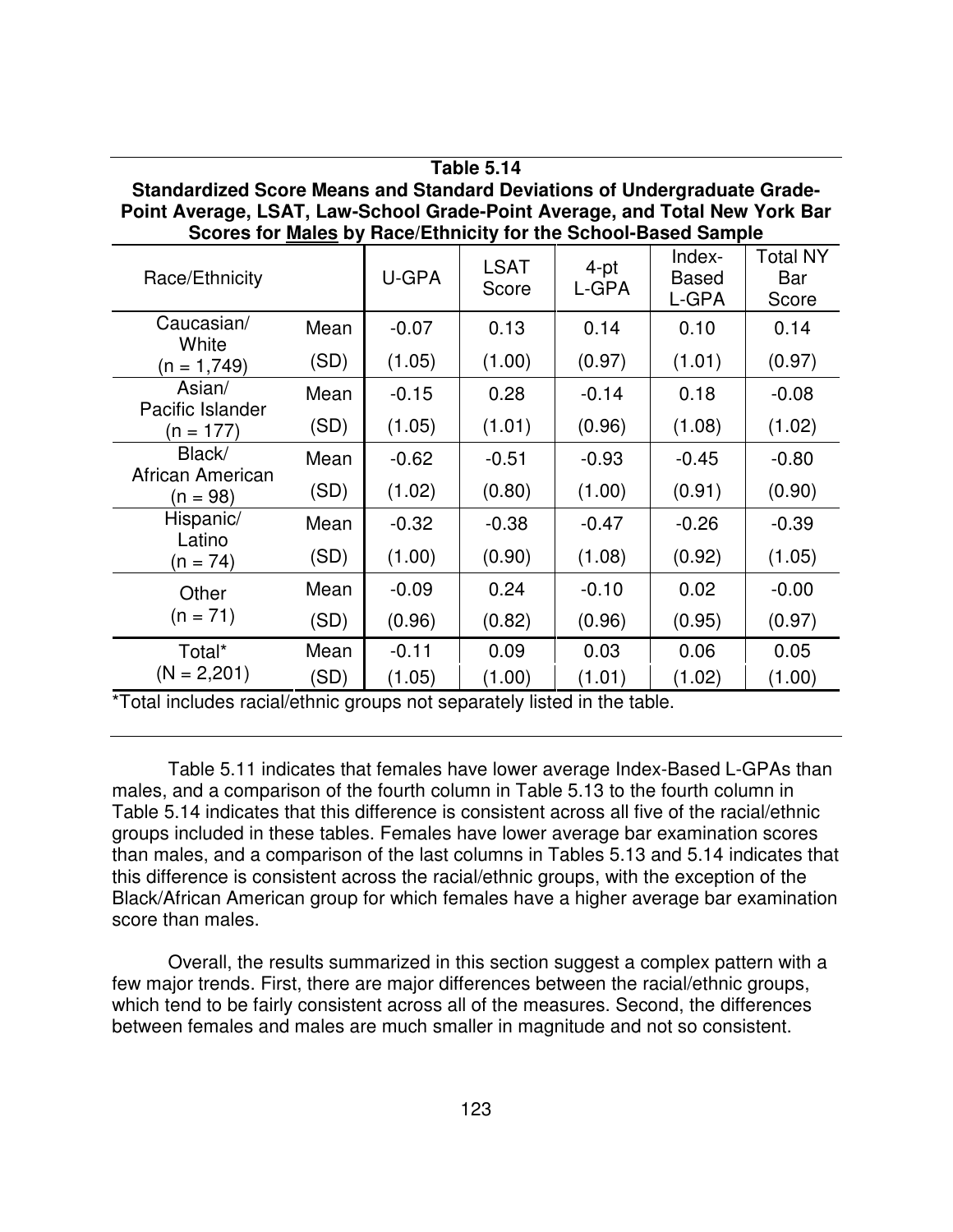#### **5.6 Correlations**

Table 5.15 presents a correlation matrix for the five variables being considered in this section for the school-based sample. As noted earlier, a correlation coefficient between two variables indicates the degree of linear relationship between the two variables. Correlation coefficients have values between -1.0 and +1.0, with a correlation of +1.0 indicating a perfect direct linear relationship between the two variables, and a correlation of -1.0 indicating a perfect inverse linear relationship between the two variables. In either of these two extreme cases, either variable can be predicted perfectly from the other using a simple straight-line relationship. A correlation of 0.0 indicates the complete absence of linear relationship between the two variables.

A correlation matrix, like Table 5.15, presents all of the correlations among a set of variables in a compact format. For example, the first column includes the correlations of the U-GPA with each of the other variables. The 1 in the first entry in the first column indicates that U-GPA is perfectly correlated with itself, which is true for all variables. The second entry in the first column indicates that the correlation between U-GPAs and LSAT scores in the school-based sample is .34, a moderate positive correlation.

| <b>Table 5.15</b><br>Correlations Among Undergraduate Grade-Point Average, LSAT Scores, Law-<br>School Grade-Point Average, and Total New York Bar Scores for the School-<br><b>Based Sample</b> |       |                       |               |                      |                                     |  |  |  |
|--------------------------------------------------------------------------------------------------------------------------------------------------------------------------------------------------|-------|-----------------------|---------------|----------------------|-------------------------------------|--|--|--|
|                                                                                                                                                                                                  | U-GPA | LSAT<br><b>Scores</b> | 4-pt<br>L-GPA | Index-Based<br>L-GPA | <b>Total NY</b><br><b>Bar Score</b> |  |  |  |
| U-GPA                                                                                                                                                                                            |       |                       |               |                      |                                     |  |  |  |
| <b>LSAT</b><br><b>Scores</b>                                                                                                                                                                     | .34   |                       |               |                      |                                     |  |  |  |
| $4-pt$<br>L-GPA                                                                                                                                                                                  | .23   | .19                   |               |                      |                                     |  |  |  |
| Index-Based<br>L-GPA                                                                                                                                                                             | .52   | .75                   | .57           |                      |                                     |  |  |  |
| <b>Total NY</b><br><b>Bar Score</b>                                                                                                                                                              | .36   | .49                   | .63           | .68                  |                                     |  |  |  |

 $N = 4,388$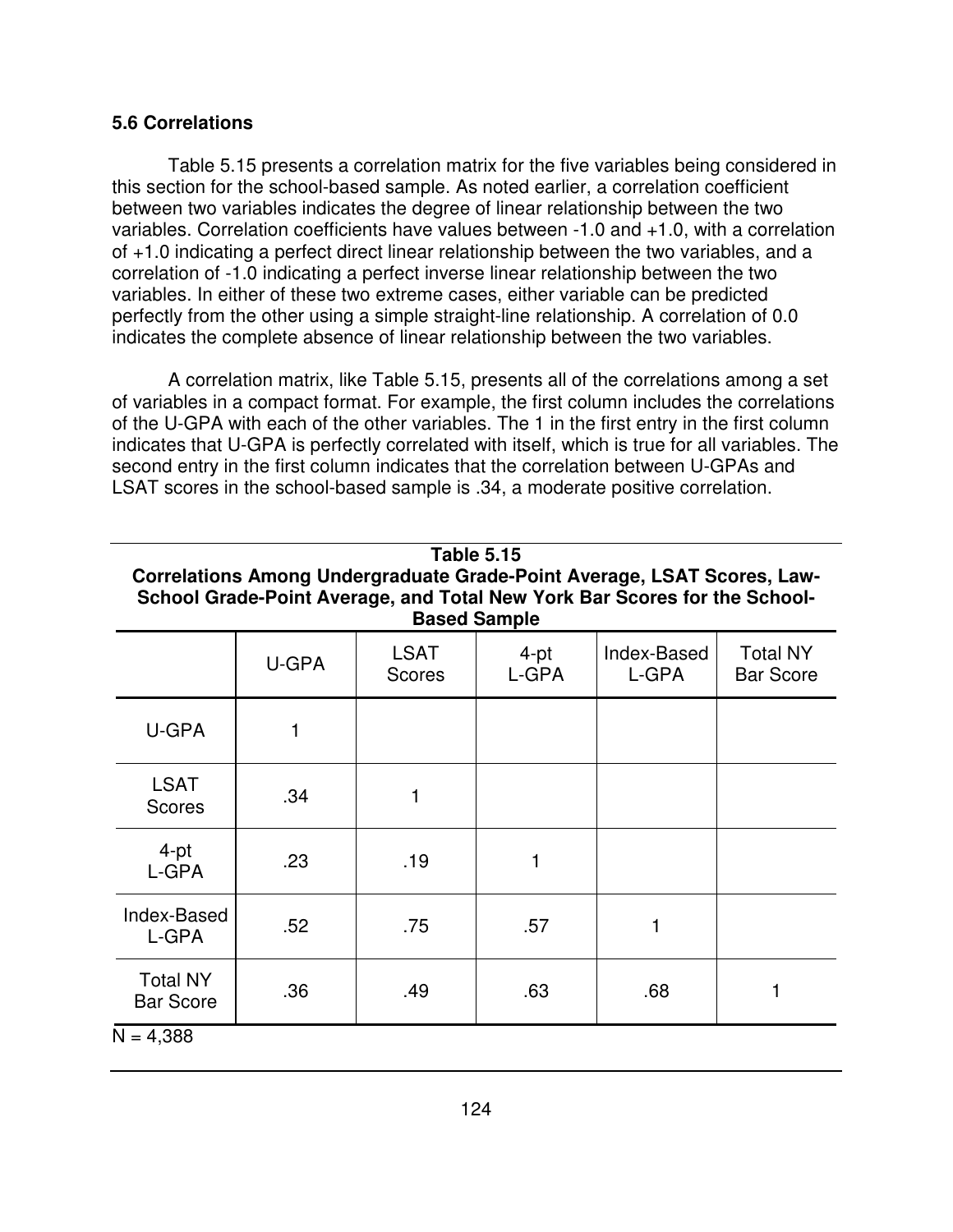The correlations in Table 5.15 are all positive, indicating that as scores increase on one variable, they tend to increase on the other variables as well. This is to be expected for a set of variables which measure different kinds of cognitive achievement in related areas. The main conclusions drawn from a correlation matrix like that in Table 5.15 are those implied by the pattern of correlations in the table.

The largest correlation in Table 5.15 (.75) is between the Index-Based L-GPAs and LSAT scores. It is to be expected that this correlation would be fairly high, because the Index-Based L-GPA is based in part on the distribution of LSAT scores at the law school attended by each candidate. The high correlation between the Index-Based L-GPA and the LSAT scores reflects the fact that the law schools included in the schoolbased sample exhibit substantial variability in their mean values for the index (i.e., their selectivity), and therefore, adjusting L-GPAs to match the distribution of the index in each school has a substantial impact on the Index-Based L-GPAs.

The Index-Based L-GPA also has fairly high correlations with the 4-pt L-GPA (.57) and with the U-GPA (0.52), both of which also contribute to its definition. U-GPA is part of the index, and the 4-pt L-GPA is a within-law school measure on which the Index-Based GPA is ultimately based.

The 4-pt L-GPAs were scaled to have the same mean and SD for each school, thereby diminishing the relationship of 4-pt L-GPA to any factors (e.g., difference in grading standards, selectivity of schools) that vary across law schools. The 4-pt L-GPA is essentially a measure of each candidate's relative standing, in terms of GPA, within the law school they attended. Note that the 4-pt L-GPA has a relatively low correlation (.19) with the LSAT scores and a somewhat higher correlation with U-GPA (.23).

In summary, these two L-GPAs are quite different in their interpretations and in the patterns of their correlations. The Index-Based L-GPA uses information about the school distributions of U-GPAs and LSAT scores to adjust the L-GPAs of candidates from that school. These Index-Based L-GPAs, therefore, build information about a law school's average LSAT score and average U-GPA into the computation of Index-Based L-GPAs for the candidates from that school. The 4-pt L-GPA focuses on the candidate's standing within his or her school, and is independent of the law school's selectivity. Each candidate's 4-pt L-GPA (i.e., relative standing within his or her school) may still be related to the candidate's U-GPA and LSAT score, but these relationships are expected to be much weaker than those for the Index-Based L-GPA.

The high correlations between the two versions of the L-GPA and bar examination scores indicate that there is substantial overlap in what is being evaluated on the bar examination and what is being evaluated in law schools. The strong positive correlation (.63) between the 4-pt L-GPA and bar examination scores indicate that relative performance in law school (independent of the selectivity of the law school) is an important determiner of performance on the bar exam; the 4-pt L-GPA accounts for almost 40% of the variance in bar examination scores. The Index-Based L-GPA has a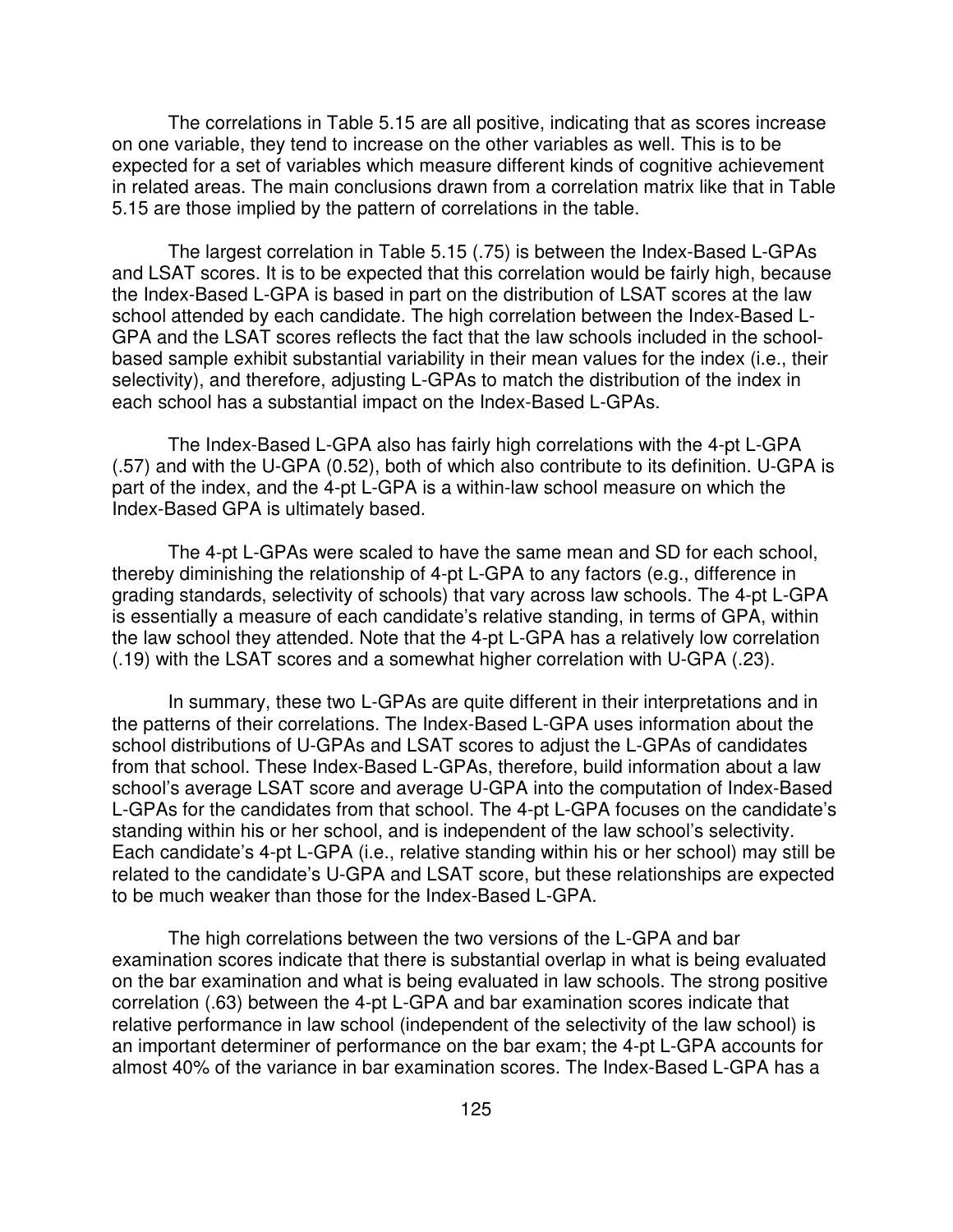somewhat higher correlation with bar examination scores (.68) indicating that the strength of the relationship between grades in law school and performance on the bar examination can be enhanced by taking the selectivity of the law school into account; the Index-Based L-GPA accounts for about 47% of the variance in bar examination scores

The bar examination scores have their highest correlation with the Index-Based L-GPA and their second-highest correlation with the 4-pt L-GPA. So it is clear that performance on the bar examination is strongly related to performance in law school. The correlation of bar examination scores with LSAT scores is fairly high, and the correlation with U-GPA, which has the lowest value of the four correlations, is also reasonably high. Note that U-GPA has a higher correlation with bar examination scores than it has with the LSAT scores. This is somewhat surprising, because the bar examination is taken three or more years after graduation from college, while the LSAT is generally taken closer to the completion of undergraduate education.

#### **5.7 Linear Regression**

Multiple linear regression is a technique used to predict values of one variable using one or more other variables.<sup>3</sup> Linear regression analyses can be used to examine the relationship between measures of achievement before law school, achievement in law school, and performance on the bar examination.

As a first step, we can examine how well L-GPA predicts performance on the bar exam. As indicated above, both the 4-pt L-GPA and the Index-Based L-GPA have high correlations (i.e., strong linear relationships) with bar examination scores; therefore, both do a good job of predicting scores on the bar exam. Figure 5.6 displays the linear regression equation resulting from using 4-pt L-GPA to predict NY bar exam score.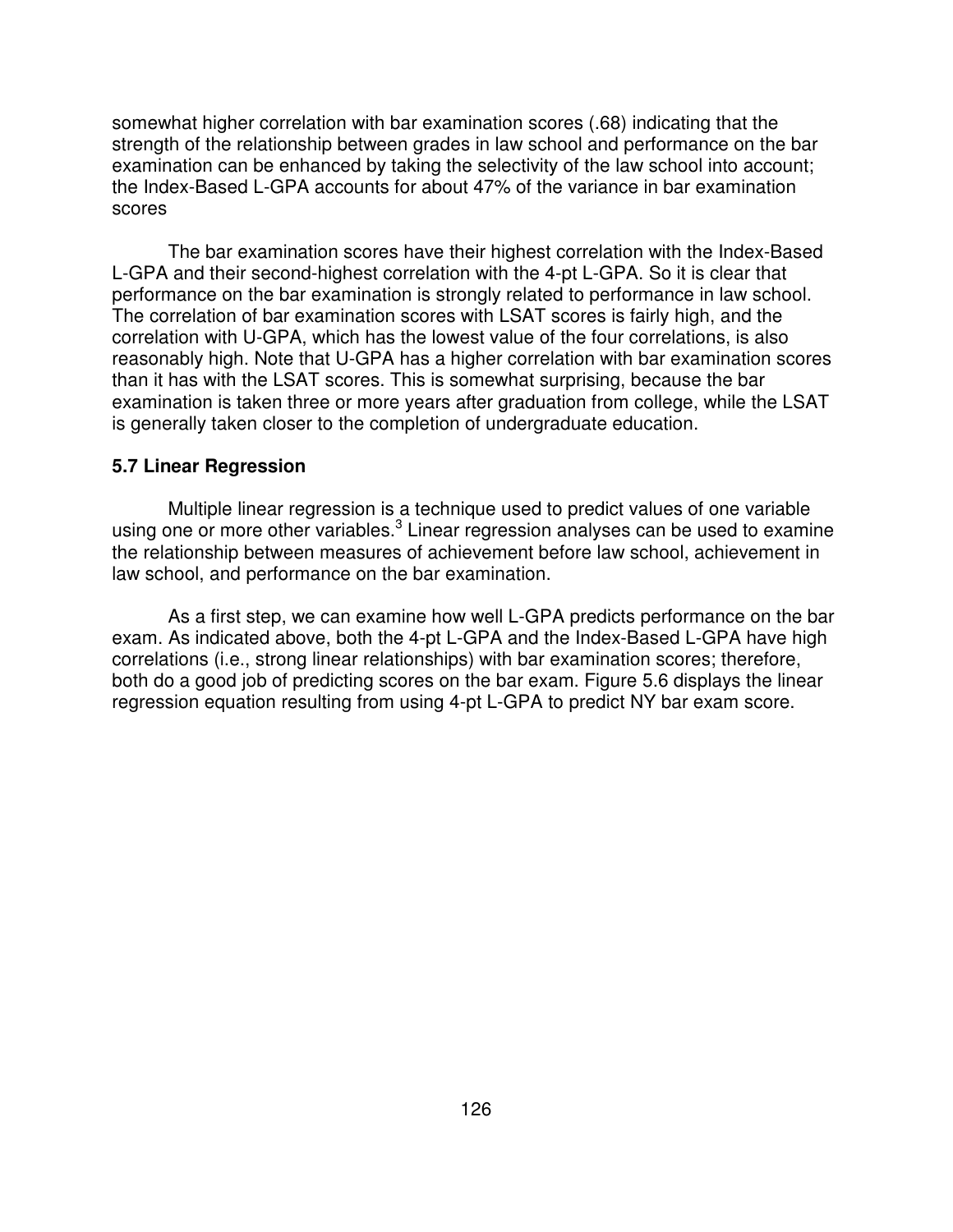**Figure 5.6 Example Linear Regression Line Plotting NY Bar Exam Score with Law-School GPA**



A commonly used measure of the strength of the association (or prediction accuracy) between the dependent variable (the variable to be predicted; e.g., NY bar exam scores) and the independent variables (those used to make the prediction; e.g., L-GPA), is the percentage of variance in the dependent variable accounted for (or predicted) by the independent variable. This measure is equal to the squared correlation between the dependent variable and the predicted value of the dependent variable based on the regression equation. It is generally designated as  $R^2$ , and will be used in reporting the results for linear regression, logistic regression, and path models reported in this section. 4

As indicated earlier, the 4-pt L-GPA accounts for about 40% of the variance in the bar examination scores. So, this one variable does a fairly good job of predicting performance on the bar examination. The Index-Based L-GPA does an even better job of predicting performance on the bar examination, accounting for about 47% of the variance in the bar examination scores.

In general, the accuracy of prediction of the dependent variable can be improved  $(i.e., R<sup>2</sup>$  can be increased) by using additional variables to predict the dependent variable. Regression analyses can be used to determine a weighted combination of several variables that provides the best prediction of the dependent variable. If the 4-pt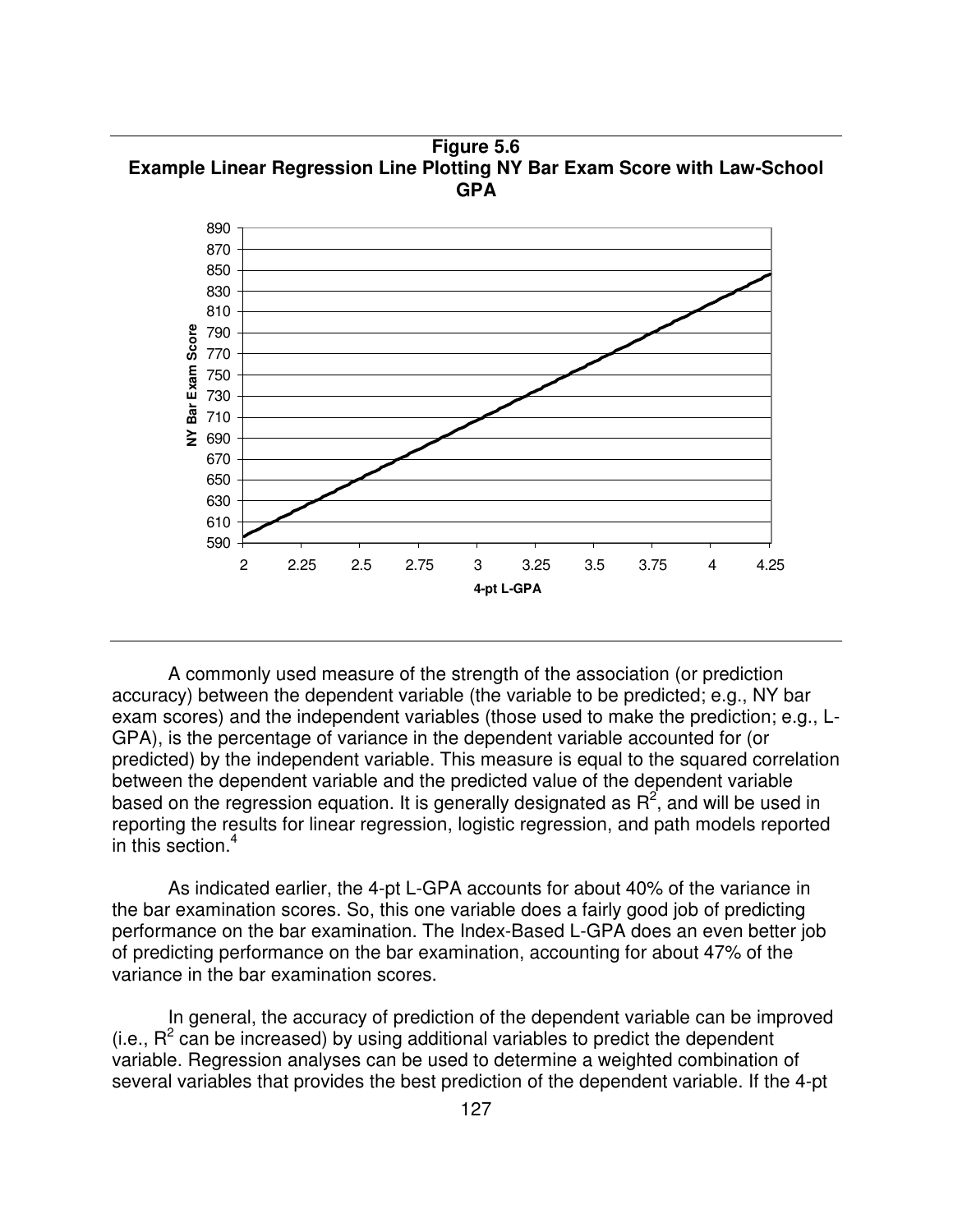L-GPA, the U-GPA, and the LSAT score are all used to predict the bar examination score, rather than just the 4-pt L-GPA, the percentage of variance accounted for by the regression equation increases from about 40% to about 56%. That is, adding each candidate's U-GPA and LSAT score to the regression equation produces a substantial improvement in the predictive accuracy over what can be achieved with the 4-pt L-GPA alone.

If the Index-Based L-GPA, the U-GPA, and the LSAT score are all used to predict bar examination scores, rather than just the Index-Based L-GPA, the percentage of variance accounted for by the regression equation increases by a very small amount over what can be achieved with the Index-Based L-GPA alone, and the overall variance accounted for by the regression equation is essentially the same, about 47%. That is, adding each candidate's U-GPA and LSAT score to the regression equation based on the Index-Based L-GPA does not significantly improve the prediction based on the Index-Based L-GPA alone. The Index-Based L-GPA already includes information about U-GPAs and LSAT scores (for the law school), and adding the individual values of these variables to the regression equation did not add much to the overall accuracy of the prediction.

#### **5.8 Logistic Regression**

Similar to linear regression, logistic regression is used to examine and/or predict values of one variable using one or more other variables. However, in logistic regression the variable being predicted is a binary variable (taking two values; e.g., one or zero, pass or fail) and logistic regression finds a nonlinear equation (a logistic equation) that fits the observed pattern of scores. For example, in this case we are interested in examining the effectiveness of L-GPA, U-GPA, and LSAT scores in predicting whether or not a candidate passes the bar.

Logistic functions have a characteristic shape, like that of Figure 5.7. They start out near zero for very low values of the independent variable, increase gradually and then more rapidly as the independent variable increases, and then flatten out as they approach a value of one. In this application, the logistic function represents the probability of passing the bar exam, which is necessarily between 0.0 and 1.0.

Using the 4-pt L-GPA to predict the probability of passing the bar examination accounts for about 34% of the variance in the pass/fail outcome. Again, this one variable does a fairly good job of predicting performance on the bar exam. The Index-Based L-GPA does an even better job of predicting pass/fail outcomes on the bar exam, accounting for about 42% of the variance.

Using the 4-pt L-GPA, U-GPA, and LSAT score to predict the probability of passing the NY bar exam, the percentage of variance accounted for increases from about 34% of the variance to about 44% of the variance, a substantial increase. When using the Index-Based L-GPA, U-GPA, and LSAT score to predict the probability of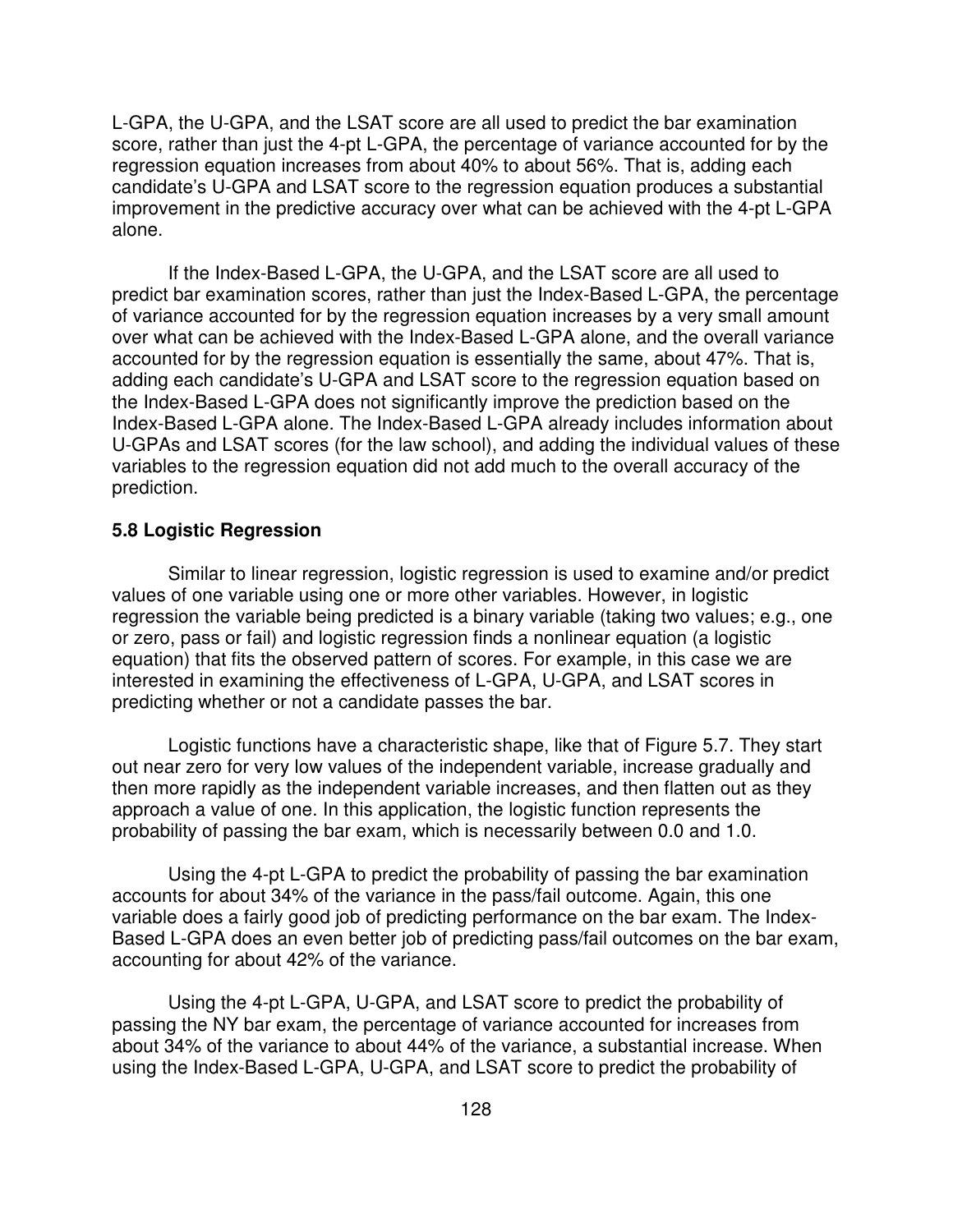passing the bar exam, the percentage of variance accounted for is about the same as it is for the Index-Based L-GPA alone. Again, adding the U-GPA and LSAT score to the Index-Based L-GPA does not improve its predictive ability to any significant extent. The best prediction occurs when the 4-pt L-GPA is used in conjunction with LSAT scores and U-GPA.





#### **5.9 Path Analysis**

Path analysis is an approach to modeling relationships among a set of variables, which aims for an understanding of the direct and indirect effects of certain variables on certain other variables. Path analysis models require explicit specification of the patterns of relationships among variables and incorporate a graphical representation of these relationships in what is called a *path diagram*. The results of a path analysis include estimates of the strength of the relationships between variables and the proportion of variance in specific variable(s) explained by the model. The relationships among variables and the proportion of variance explained are interpreted in ways that are similar to those employed in linear regression models.

For the school-based sample, we are interested in the effects that L-GPA (here,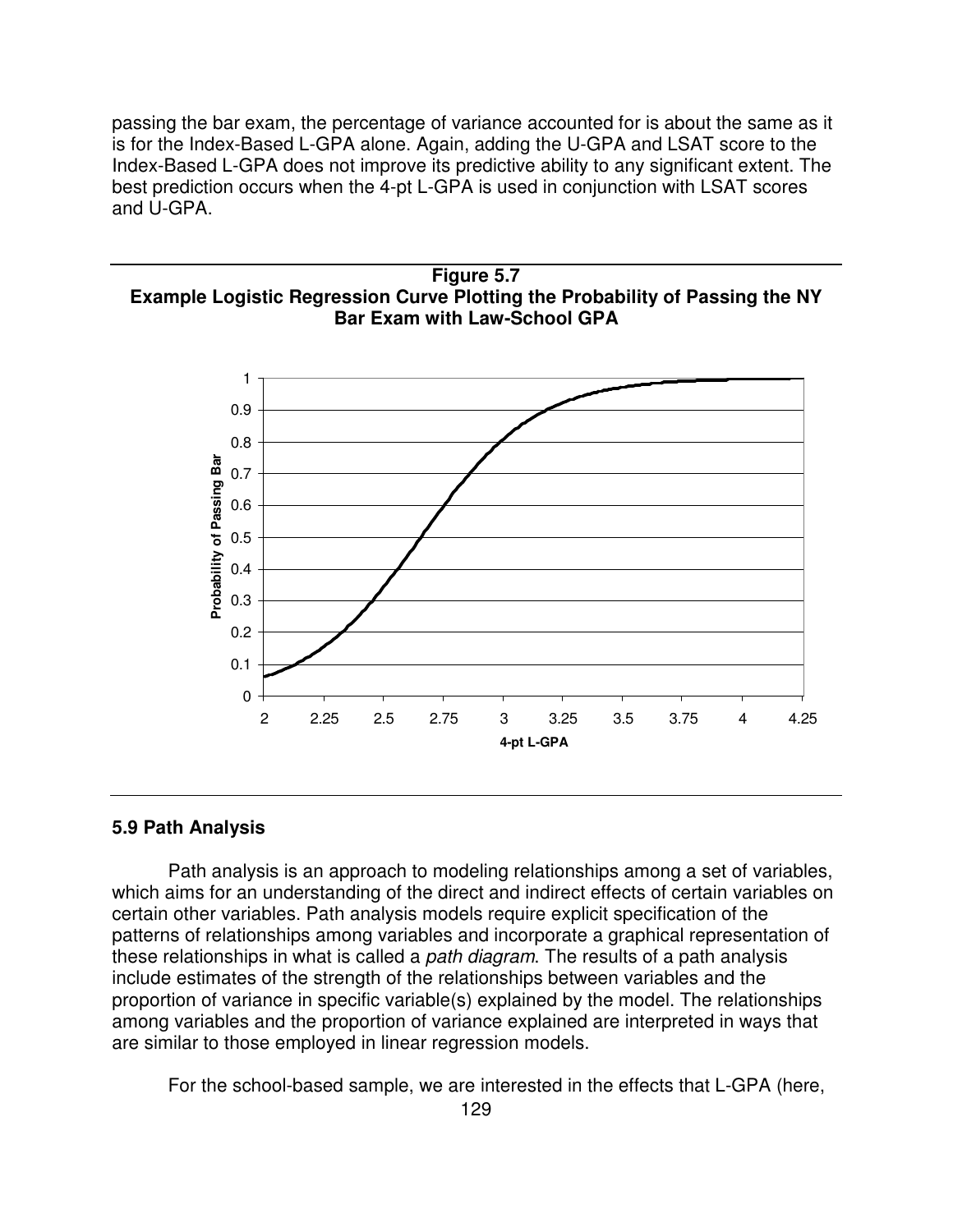4-pt L-GPA<sup>5</sup>), LSAT score, and U-GPA have on NY bar exam score. Figure 5.8 displays the path diagram for a simple path analysis model, in which it is assumed that the 4-pt L-GPA, LSAT score, and U-GPA all have direct effects on the bar examination score. In this path diagram, the boxes represent variables in the model. For example, the box labeled "Bar" represents the NY bar exam score. The two-way arrows on the left represent the correlations among variables that are expected to be related, but for which no directional influence (e.g., one of the variables has an effect on the other) is specified. For example, the correlation between U-GPA and LSAT is .34, reflecting a moderate positive correlation. The one-way arrows going from one box to another represent the effects of one variable on another.<sup>6</sup> For example, the arrow from U-GPA to "Bar" is associated with a value of 0.12, reflecting a small effect. The number, "0.44", to the right of the box labeled "Bar" in Figure 5.8 represents the proportion of variance not explained by the path model, or the error variance.<sup>7</sup> If we multiply the error variance by 100, we get the percentage of variance not explained in a variable. For example, about 44% of the variance in NY bar exam scores is not explained by the model in Figure 5.8. Since about 44% of the variance is not explained, about 56% is explained by the model as a whole.



Note: 55.7% of the variance in NY bar exam scores is explained by the model.

The model in Figure 5.8 is similar to a multiple linear regression model, and the results are the same whether the path analysis or linear regression models are employed. The percentage of variance in bar scores explained by the three variables in this model is about 56% (or 100% - 44%).

However, path analysis is more flexible than linear regression models and allows us to incorporate plausible hypotheses into the specifications of the model and thereby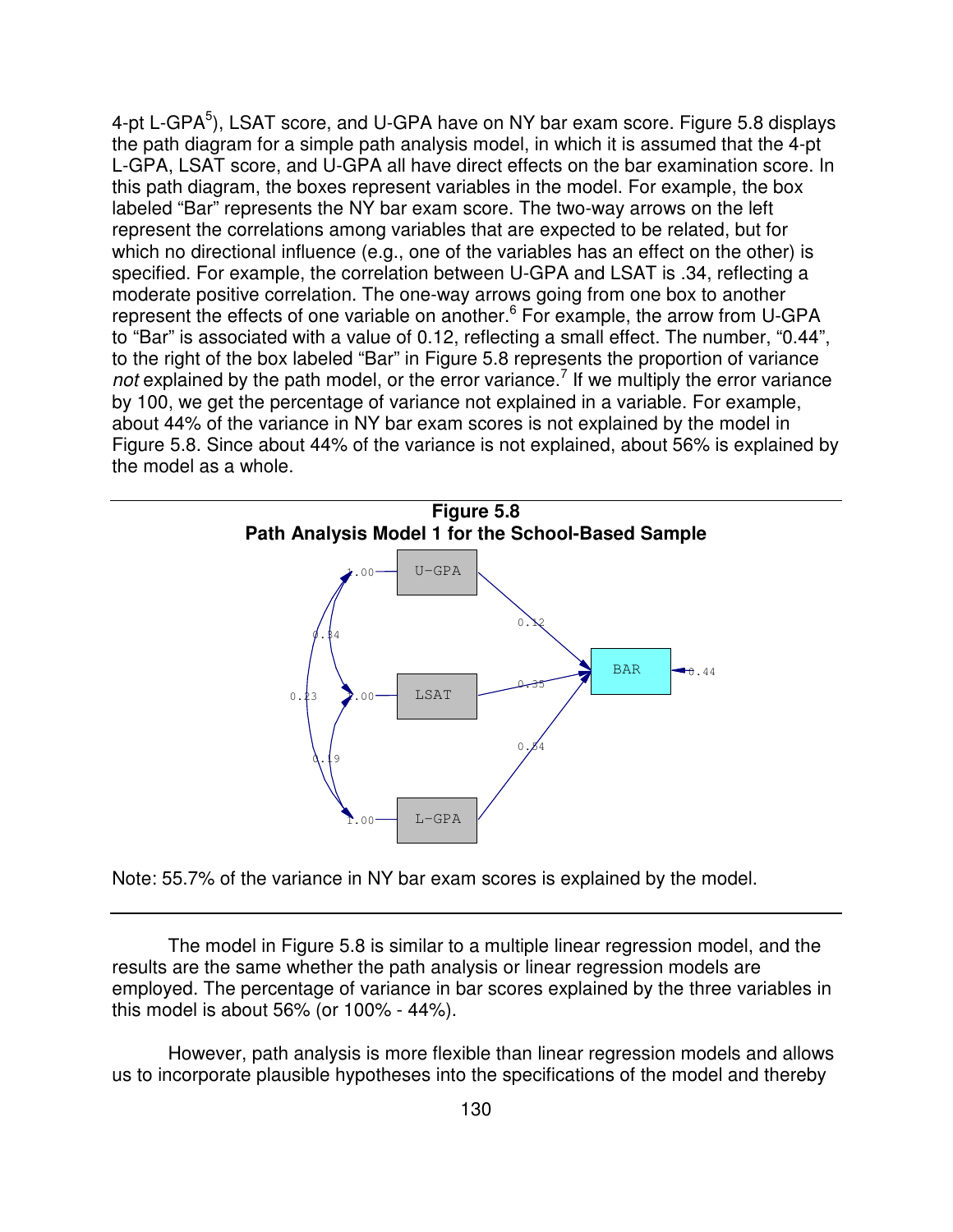draw stronger conclusions from the results. In particular, we can examine path models that allow for different patterns of direct and indirect effects of 4-pt L-GPA, LSAT score, and U-GPA on bar examination scores. For example, it seems reasonable to assume that a student's degree of readiness for law school, as measured by U-GPA and LSAT scores, might influence performance on the bar examination directly, but might also have an influence on a candidate's performance in law school and thereby have an indirect effect on bar examination scores. This kind of indirect effect (i.e., from U-GPA and LSAT to 4-pt L-GPA and then from the 4-pt L-GPA to bar examination performance) is not easily examined using simple regression models.

The bar examination does not test candidates on content learned in college, nor does it focus on the kinds of cognitive skills (e.g. critical reading and thinking, writing, analytic skills) developed in college and assessed to varying degrees by U-GPA and LSAT score. These fundamental skills would certainly be needed on a bar exam, but they are not explicitly tested on the bar exam. Rather, both the objective components (the MBE and the NYMC) and the essay component (including the MPT and the essay test) of the NY bar exam evaluate a candidate's skill in applying basic legal principles to various fact situations, a skill that is presumably developed in law school. It seems reasonable therefore to assume that at least some of the effects that the competencies measured by U-GPA and LSAT have on bar examination performance occurs indirectly through their effects on performance in law school.

In addition, given that U-GPA and LSAT scores are obtained three to four years before a candidate takes the bar examination and that law school is generally completed a few months before the first-time takers sit for the bar examination in July, it seems likely that performance in law school might have a stronger and more direct effect on bar examination performance than LSAT scores or U-GPA.

Figures 5.9 and 5.10 display two simple path analysis models that incorporate indirect effects of U-GPA and LSAT scores on bar examination scores by modeling the effects of U-GPA and LSAT score on 4-pt L-GPAs. The model in Figure 5.9 removes the hypothesized direct effects of U-GPA and LSAT scores on bar examination scores and specifies that U-GPA and LSAT score operate indirectly through 4-pt L-GPA. That is, the U-GPA and LSAT score are assumed to have an effect on 4-pt L-GPA, which in turn has an effect on bar examination scores. This model accounts for about 40% of the variance in bar examination scores, which is less than that accounted for by the linear regression model with 4-pt L-GPA, U-GPA, and LSAT used to predict bar examination scores.

The third model, which is presented in Figure 5.10, adds the direct effects of U-GPA and LSAT scores on NY bar exam scores to the model in Figure 5.9, such that U-GPA and LSAT scores have direct and indirect effects on NY bar exam scores. In the model in Figure 5.10, it is assumed that performance in law school (as measured by the 4-pt L-GPA) has a direct effect on bar examination scores, and that readiness for law school (as measured by U-GPA and LSAT scores) has both an indirect effect, through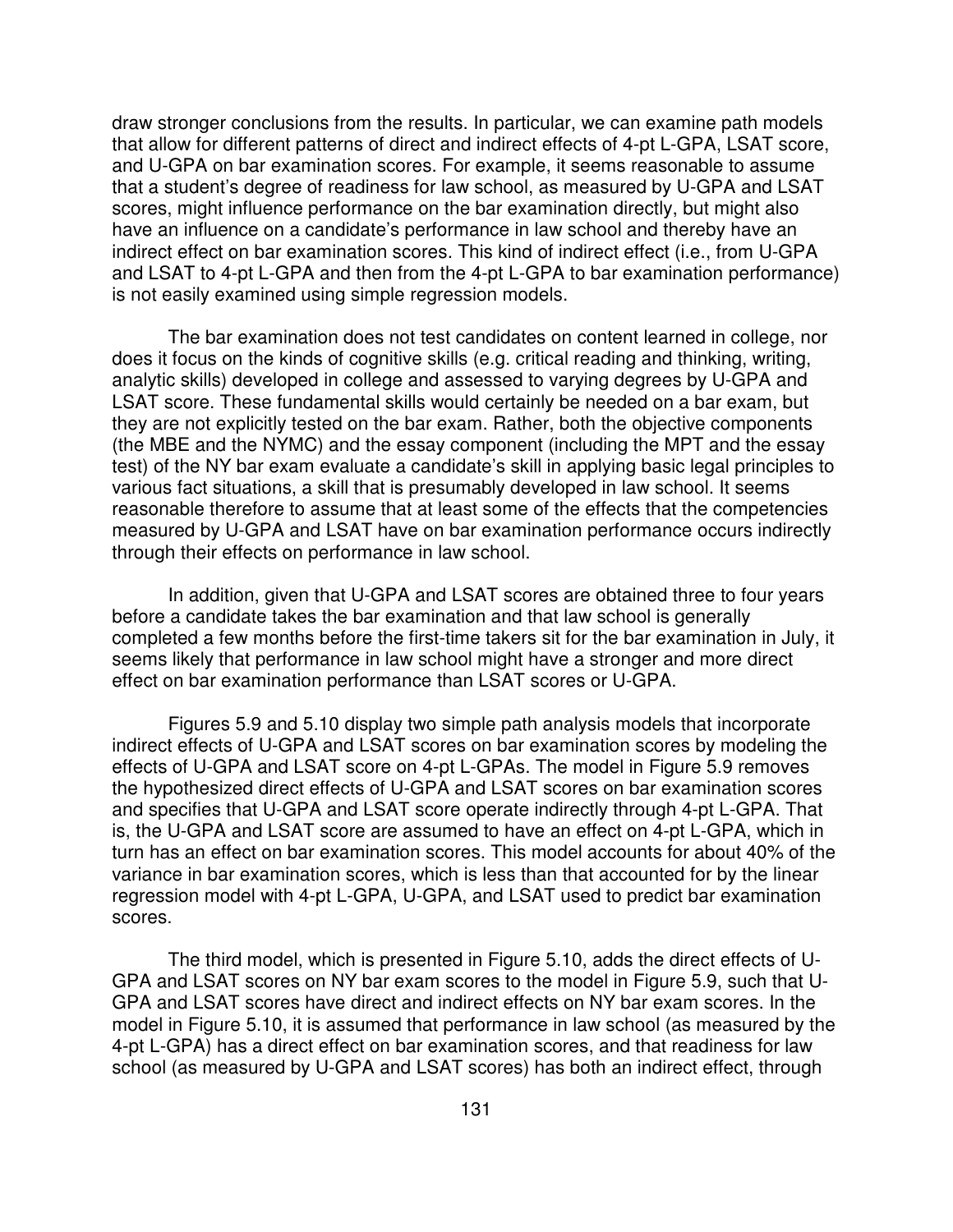performance in law school, and in addition, a direct effect on performance on the bar exam. This model explains about 56% of the variance in bar examination scores. Of the three variables used to explain performance on the bar exam in this model, the 4-pt L-GPA has the largest effect.



Note: 6.7% of the variance in L-GPA scores is explained in the model. 40.1% of the variance in NY bar exam scores is explained in the model.



Note: 6.7% of the variance in L-GPA scores is explained in the model. 55.7% of the variance in NY bar exam scores is explained in the model.

Several aspects of the path modeling results are worth mentioning here. First, as was the case for the regression analyses, performance in law school has the largest effect on bar examination scores. This makes sense because we would expect that bar examination performance would be closely related to performance in law school, rather than to earlier measures of aptitude and general academic achievement, such as U-GPA and LSAT score.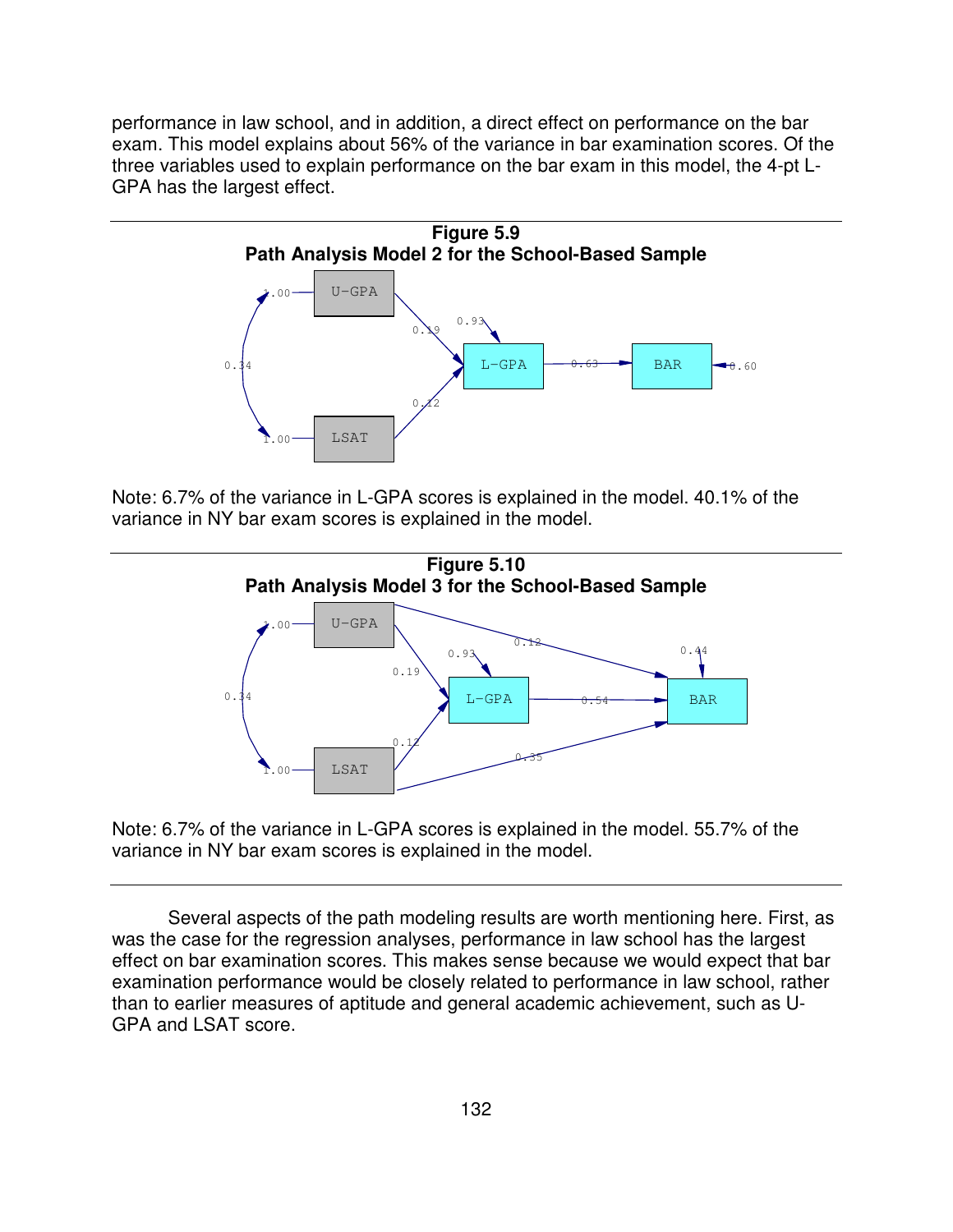Second, while 4-pt L-GPA has the largest effect on NY bar exam score, the effects of U-GPA and LSAT score on bar examination score add some explanatory power to the models. They add about 15% to the percentage of variance in bar examination scores explained by the model.

Third, Models 1 and 3 are statistically equivalent. This means that from a statistical point of view, the models are interchangeable in terms of how well they predict bar examination scores (the percentage of variance explained by these two models is identical). However, from a substantive point of view, the third model is more interesting than the first model, because it exhibits the effects of U-GPA and LSAT scores on 4-pt L-GPA, as well as the direct effects of U-GPA and LSAT scores on bar examination scores.

Note that, although the models explain a substantial part of the variance in bar examination scores, they leave about 44% of the variance in the bar examination scores unexplained. Some of this residual variance is due to a basic difference between the models (which are all very simple) and life (which is very complicated) and to errors of measurement (none of the measures is perfectly reliable), but some of it is also no doubt due to factors not included in the models (e.g., motivation, physical and psychological well-being, ability to spend time preparing to take the bar exam, etc.).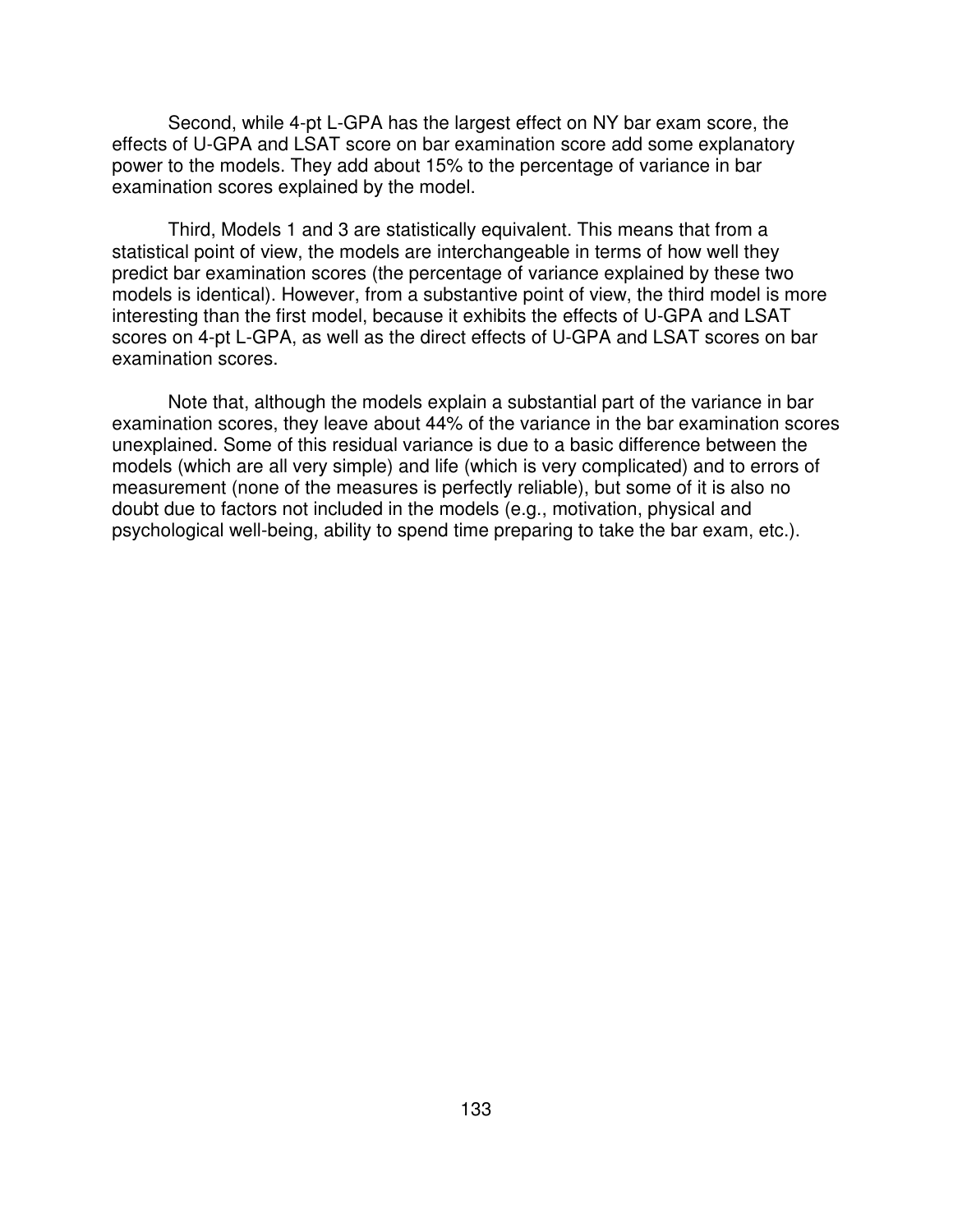#### **Notes**

- 1. Scaling here means subtracting the group mean from each score and dividing by the group standard deviation.
- 2. In computing z-scores for a particular variable, the mean and SD of the variable are computed for the reference population. The z-score for a particular candidate on a particular variable is then calculated by subtracting the mean score on that variable in the reference population from the candidate's score on the variable and dividing the result by the SD of the variable in the reference population.
- 3. Linear regression develops a linear equation (one that corresponds to a straight line) that gives one variable (the dependent variable) as a function of the other variables (the independent variables).
- 4. Higher values of  $R^2$  mean a stronger association (or better prediction), with the maximum  $R^2$  being 1.0, which corresponds to 100% of the variance in the dependent variable being accounted for (or predicted) by the independent variable.
- 5. Index-Based L-GPA was not included in the path analysis model results because this variable incorporates much of the U-GPA and LSAT effects. Because of this, path models that include U-GPA, LSAT scores, and Index-Based L-GPA lead to greatly reduced effects of U-GPA and LSAT on bar exam scores.
- 6. These effects are referred to as *path coefficients*. The path diagrams in this report contain *standardized path coefficients*, which provide an easier interpretation of the relative sizes of the effects in the model.
- 7. Error variance is also referred to as the *disturbance* and can be thought of as 1 the proportion of variance in a variable that is explained by the model.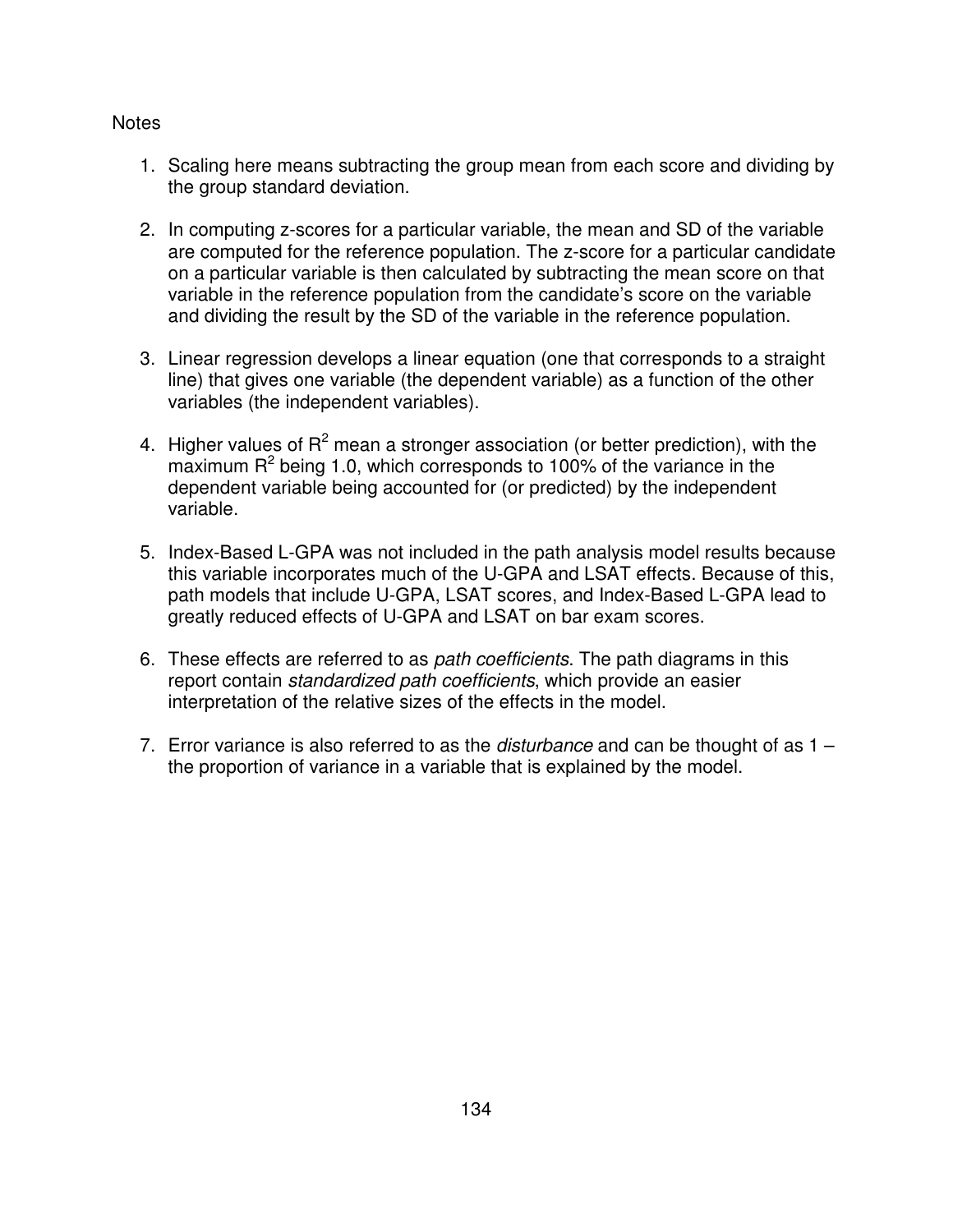### **6. Conclusions**

The analyses in this study address four main questions and a number of subsidiary questions. The four main questions were:

- 1. What impact will the current and proposed changes in the passing score have on overall pass rates?
- 2. What impact will the current and proposed changes in passing score have on pass rates for subgroups defined in terms of gender, race, and age?
- 3. To what extent does performance in law school predict performance on the New York Bar Examination?
- 4. To what extent do undergraduate GPA and LSAT scores predict performance in law school and performance on the New York Bar Examination?

The database developed for this study is quite rich in a number of ways. It includes a large number of candidates and a wide range of data on each candidate, and therefore, makes it possible to examine these questions in some detail.

#### **Characteristics of the Candidates**

Relationships among the demographic variables (gender, race/ethnicity, age, and origin of legal education) were examined in Section 2.

Most of the candidates in New York are graduates of domestic law schools, but a substantial number of the candidates (over 20%) are graduates of foreign law schools. The graduates of foreign law schools are quite different from the graduates of domestic law schools in a number of ways. The foreign-educated group has relatively high percentages of Asian/Pacific Islanders and relatively low percentages of Caucasian/Whites. The foreign-educated group includes a slightly higher proportion of males (about 53%) than the domestic-educated group (about 50%). Foreign-educated candidates also tend to be a little older than domestic-educated candidates when they take the bar exam. The scores of the foreign-educated candidates are substantially lower than those of the domestic-educated candidates on all three parts of the NY bar exam, and their pass rates are also much lower. Given these differences, we have reported results separately for domestic-educated candidates and foreign-educated candidates.

Candidates taking the bar examination for the first time tend to do much better on the NY bar exam than candidates who are repeating the exam. In addition, candidates who are repeating the examination for the first or second time tend to do better than candidates who have already taken the examination a number of times. Because of the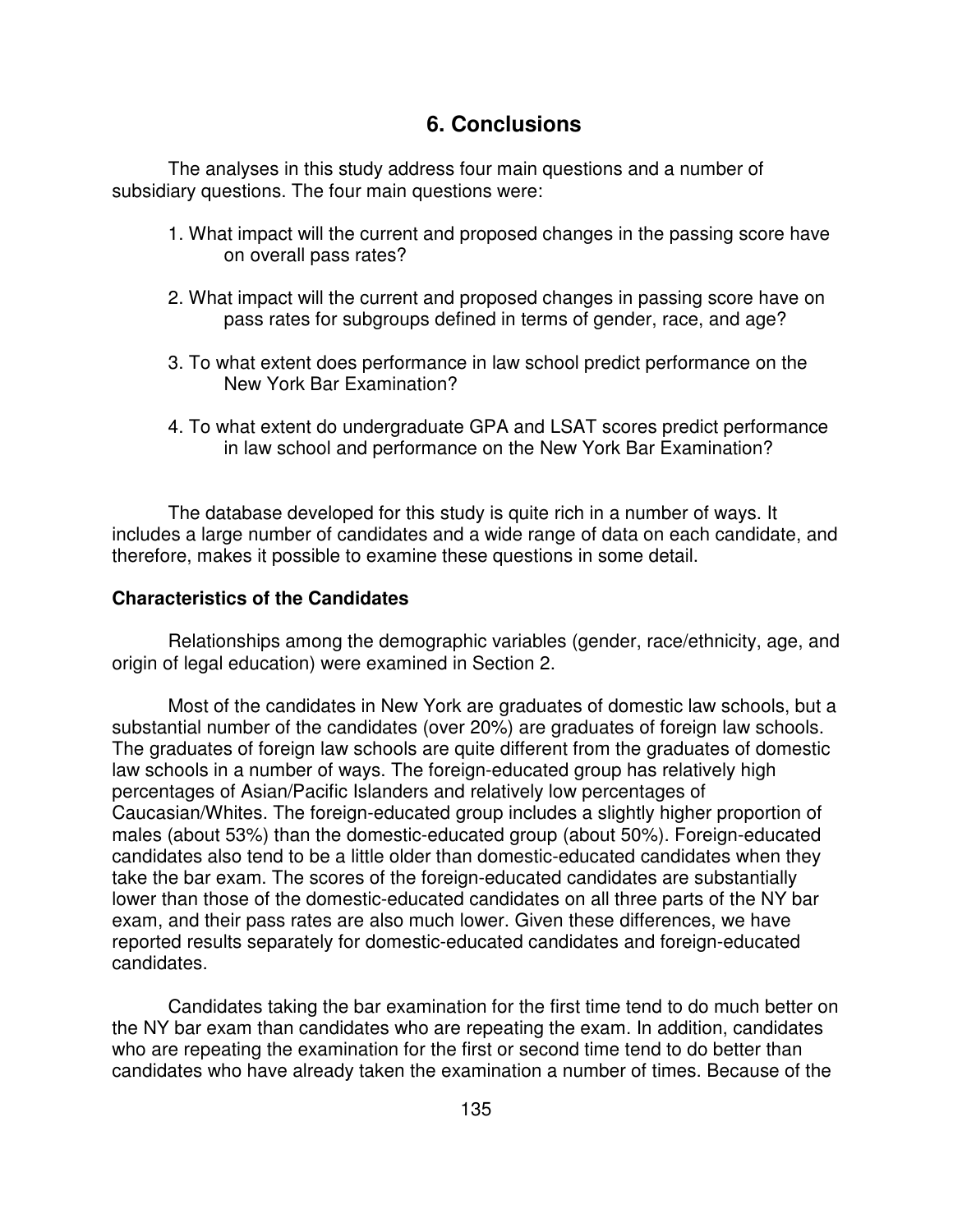substantial differences in performance between first-time takers and repeat takers, we also analyzed the results for these two groups separately. So, results are reported separately for domestic-educated candidates and foreign-educated candidates, and within each of these major groups, for first-time takers and repeat takers.

#### **6.1 Impact of Change in Passing Score on Pass Rates**

The first two questions posed for this study are addressed in some detail in Sections 3 and 4. Section 3 describes the performance of various groups of candidates on the different components of the NY bar exam and on the examination as a whole. Section 4 reports pass rates as a function of passing score (from 660 to 675) for various groups.

The analyses in Section 3 indicate that the results for different groups tended to be consistent across the different components of the exam. That is, groups that do well on one component (e.g., the essay) also do well on the other two components (e.g., MBE and NYMC), and groups that don't do as well on one component also don't do as well on the other components.

The one noteworthy exception to this result is a consistent tendency for females to do better on the essay component and for males to do better on the MBE; this effect was not very large on average, but it was consistent across racial/ethnic groups, the foreign and domestic-educated groups, and first-time takers and repeat takers. These two tendencies (females doing better on the essay component and males doing better on the MBE) go in opposite directions, and they tend to cancel out. As a result, in most analyses, females and males do about equally well in terms of their total bar examination scores and pass rates.

The domestic-educated candidates do much better on the examination than the foreign-educated candidates, and, within both of these groups, the first-time takers do better than the repeat takers. Candidates who had already failed the examination a number of times had very low pass rates.

Increases in the passing score produce decreases in the passing rates. Given that these analyses were all applied to a fixed data set, this is necessarily the case. The results reported here do not necessarily represent the passing scores that would be associated with a particular passing score on any future test date, but they provide a good general indication of what to expect.

The current and planned increases in the passing score tend to have the largest impact on groups with average scores in or near the range over which the passing score is projected to vary (660 to 675). Among the domestic-educated first-time takers, the Black/African American group and other minority groups tend to suffer sharper declines in pass rates than the Caucasian/White group as the passing score goes up (see Table 4.2). In addition, because the minority groups have lower pass rates to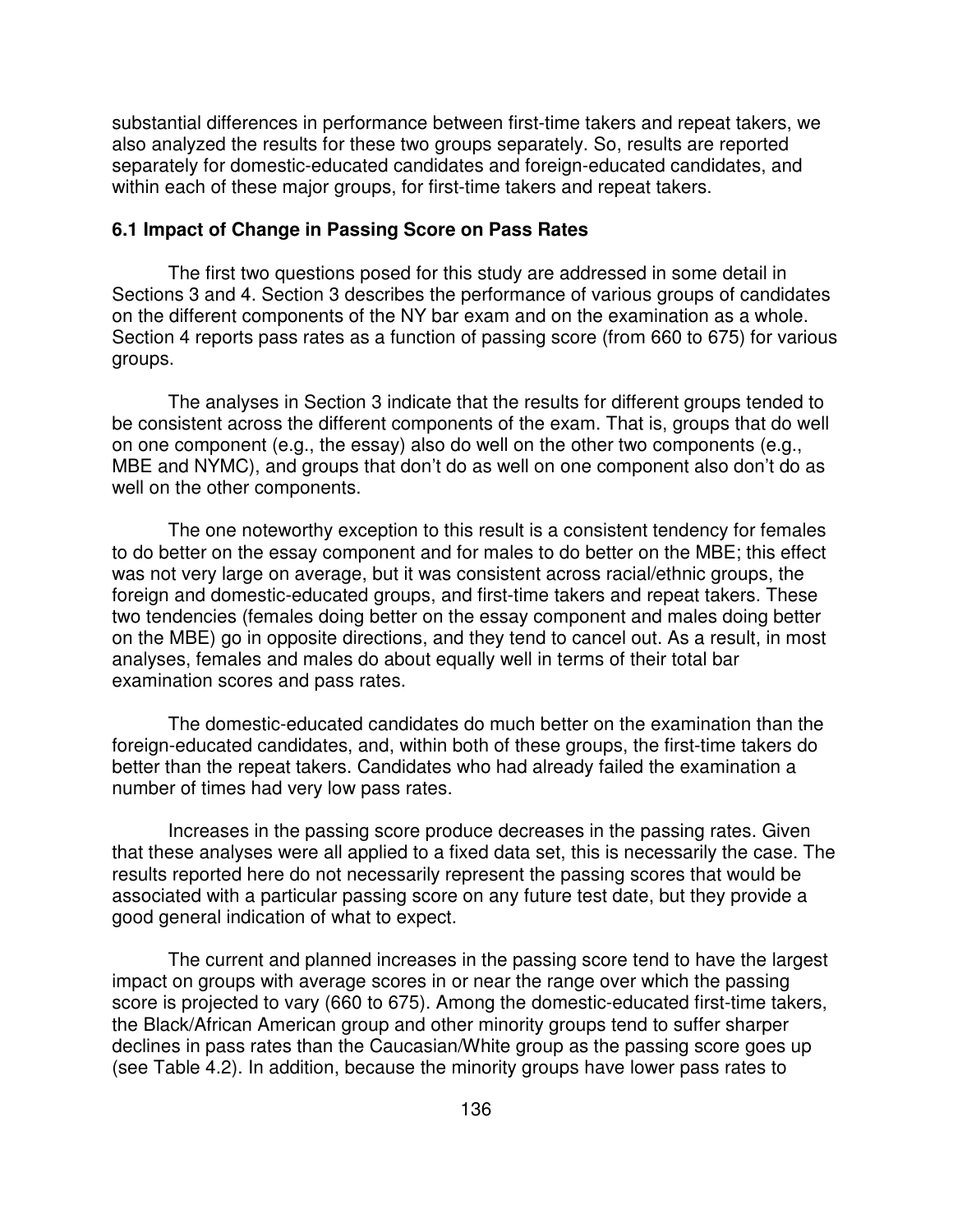begin, a decrease of a few percentage points in the pass rate has a larger proportional impact on the pass rates for these groups than it would if the initial pass rates were higher.

The domestic-educated repeat takers tend to have low pass rates (about 23%) for a passing score of 660. The pass rates decline to about 16%, as the passing score increases to 675 (a drop of almost a third). Because an increase in the passing score will yield a different population of repeat takers (one with higher scores on their previous attempts), the actual pass rates for repeat takers are likely to be somewhat higher than those reported in Section 4, especially for passing scores of 670 and 675.

As noted above, the foreign-educated first-time takers have relatively low scores on the bar examination and relatively low pass rates, and these pass rates decline from about 46% to about 40% as the projected passing score increases from 660 to 675. The foreign-educated repeaters have very low pass rates, which decline from about 15% to about 11% as the projected passing score increases from 660 to 675.

#### **6.2 Impact of law-school GPA, undergraduate GPA, and LSAT scores on bar examination performance**

Performance on the bar examination is strongly related to performance in law school, as measured by law-school GPA. A strong relationship between law-school GPA and bar examination scores was observed when the GPAs were standardized to have the same mean and standard deviation in all schools (the 4-pt L-GPA), and an even stronger relationship was observed when the law-school GPAs were scaled to reflect differences in selectivity among law schools (the Index-Based L-GPA).

Undergraduate GPA and LSAT scores are indirectly related to bar examination performance through law school performance and through the selectivity of the law school attended. Candidates with relatively high undergraduate GPAs and LSAT scores tend to have higher GPAs in their law schools, and they tend to attend law schools in which students generally had higher undergraduate GPAs and LSAT scores.

In general, law-school GPA is strongly related to performance on the bar examination. The best predictor of performance on the bar examination was achieved using the 4-pt L-GPA (which reflects a candidate's relative standing in terms of GPA within their law school), with the LSAT scores and undergraduate GPA as ancillary predictors.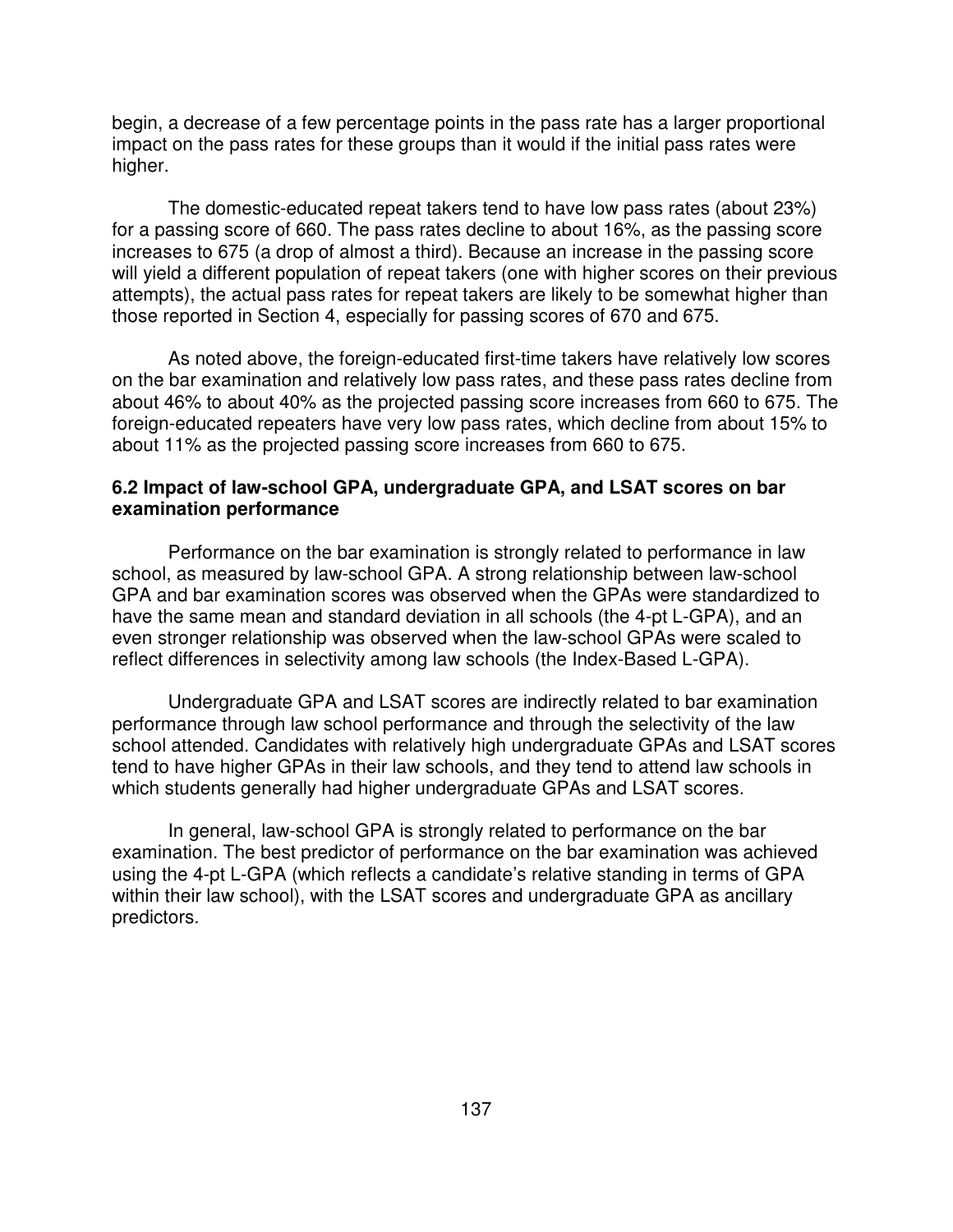### **Glossary**

**Correlation:** An indicator of the strength of the linear relationship between two variables. Correlations range from  $-1$  to  $+1$ . The closer the correlation is to  $-1$  and  $+1$ , the stronger the linear relationship. Positive correlations mean that an increase in one variable is associated with an increase in the other. Negative correlations mean that an increase in one variable is associated with a decrease in the other.

**Histogram:** A bar graph containing a distribution of scores that is based on tabulated counts of scores.

**Linear regression:** A procedure used to predict values of one variable using one or more other variables. Technically, linear regression finds the best fitting linear equation (based on one or more scores) to predict another score.

**Logistic regression:** A procedure used to predict values of one categorical variable using one or more other variables. Technically, logistic regression finds the best fitting nonlinear equation (logistic equation) on one or more scores to predict a categorical variable (e.g., pass/fail on the bar exam).

**Mean:** A measure of the central tendency of a set of scores. Technically, the mean is defined as the sum of the scores divided by the number of scores. The mean may also be referred to as the average.

**Normal Distribution:** A bell shaped curve that is commonly used in statistics. Technically, it is a score distribution defined by a specific equation and has a shape defined by location (mean) and scale (standard deviation) parameters. A common form of the normal distribution is the *standard normal distribution* (see definition below).

**Pass rate:** The percentage of a group of candidates that would pass at a particular passing score.

**Passing score:** The total numerical score on an examination that a candidate has to achieve in order to pass the exam.

**Path analysis:** An approach to modeling relationships among a set of variables and in examining the direct and indirect effects of certain variables on certain other variables. Path analysis models require explicit specification of the patterns of effects among variables and incorporate a graphical representation of these effects. Technically, path analysis finds the best fitting set of equations implied by the specified model.

**Path coefficients:** A parameter that represents the direct effect of one variable on another in a path analysis.

**Path diagram:** A graphical representation of a path analysis model.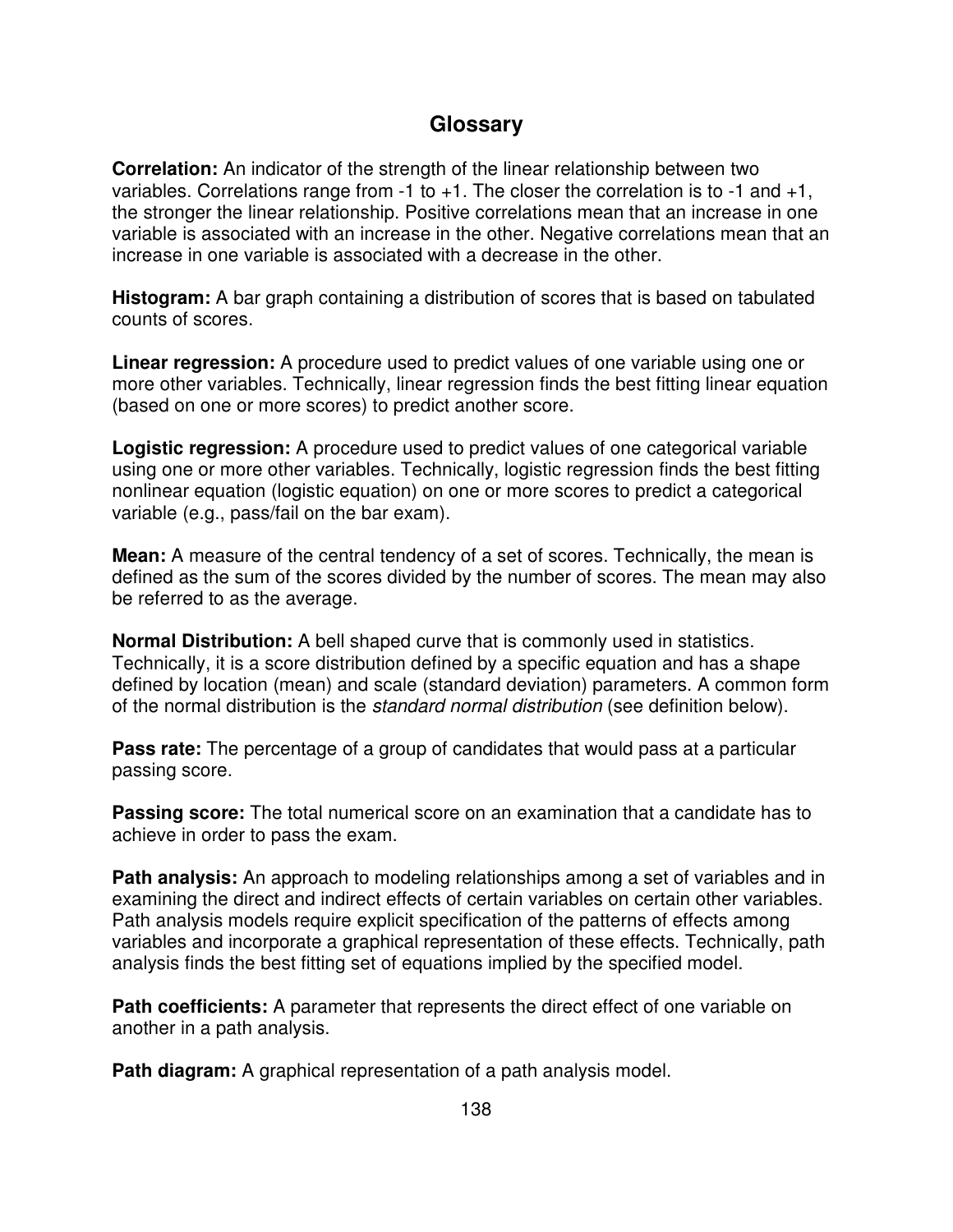**Reliability:** The consistency or repeatability of the scores produced by a measurement procedure; the precision in the scores yielded by a measurement instrument. Reliability is defined as the variance in "true" scores divided by the variance in observed scores. The observed score for an individual is assumed to consist of the true score plus an error component, and therefore, the variance in observed scores is equal to the variance in the true scores plus the error variance. So the reliability is always between 0.0 and 1.0. Reliability can also be interpreted as a correlation coefficient, with values between 0.0 and 1.0. Higher values for reliability reflect greater precision and less random error, and low values for reliability reflect a higher proportion of random error and therefore less precision.

**Restriction of range:** A phenomenon that occurs when a particular sample or group of interest has scores that represent a more limited range of scores than another sample or group of interest. This difference in score range results in correlation coefficients that are smaller (attenuated), because the full range of scores is not represented by both samples/groups.

**Sample size:** The number of observations in a data set. A sample is assumed to be drawn from a larger population of possible observations.

**Scaling:** The process of transforming a set of scores on a test (or other measure) so that they have the same mean (or average) and same standard deviation (or spread) as scores on another test (or other measure). The intent of scaling is to make the scores comparable in the sense that an average or typical score on both tests would be about the same, the highest scores on both tests are about the same, and the lowest scores on both tests are about the same. Scaling is especially useful in cases where scores on very different scales (e.g., scores on a fifty-item test and on a hundred-item test) are to be compared or combined. Scaling does not change the relative values of scores; the highest score remains the highest score, the second highest score remains the second highest score, etc. The methods used to scale scores are the same as those used to change temperatures from one scale (e.g., Centigrade) to another (e.g., Fahrenheit).

**Standard deviation (SD):** A measure of the spread in a set of scores. Technically, the standard deviation is defined as the square root of the average squared deviation from the mean. About 68% of the scores in a distribution will be within one standard deviation of the mean.

**Standard error of the mean (SEM):** An indication of the uncertainty in the estimate of the mean over repeated samples from the same population. Technically, it is the standard deviation divided by the square root of the sample size.

**Standard normal distribution:** A normal distribution with a mean of zero and a standard deviation of one.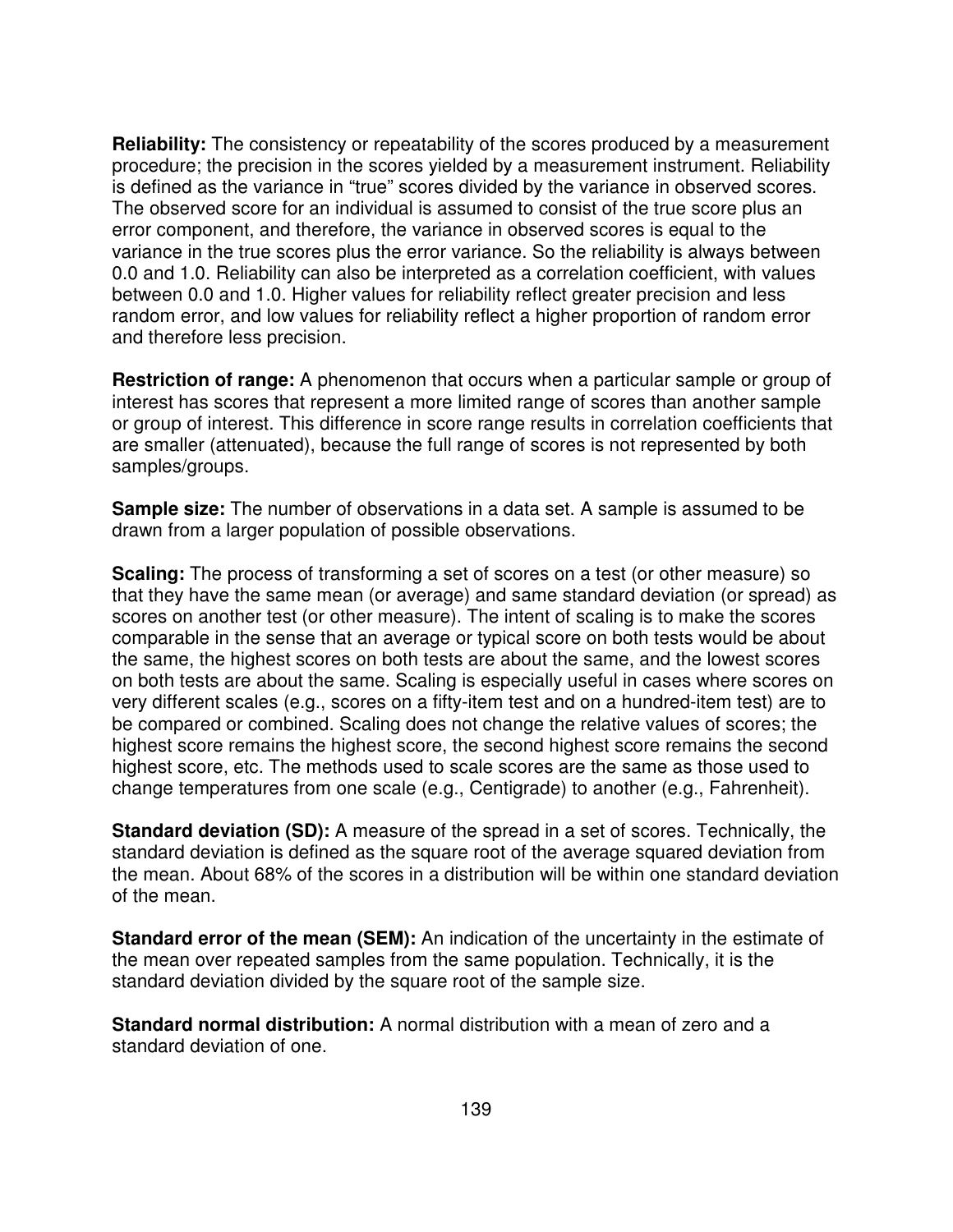**Standardized path coefficient:** Path coefficients obtained when the original variables in a path model have been scaled to have a mean of zero and a standard deviation of one (see z-score below). Standardized path coefficients allow for examining the relative magnitudes of effects in a path model.

**Z-score:** A set of scores that have been scaled to have a mean of zero and a standard deviation of one. Technically, the z-score is defined as the original score minus the mean of the original scores divided by the standard deviation of the original scores. Also sometimes called standardized scores.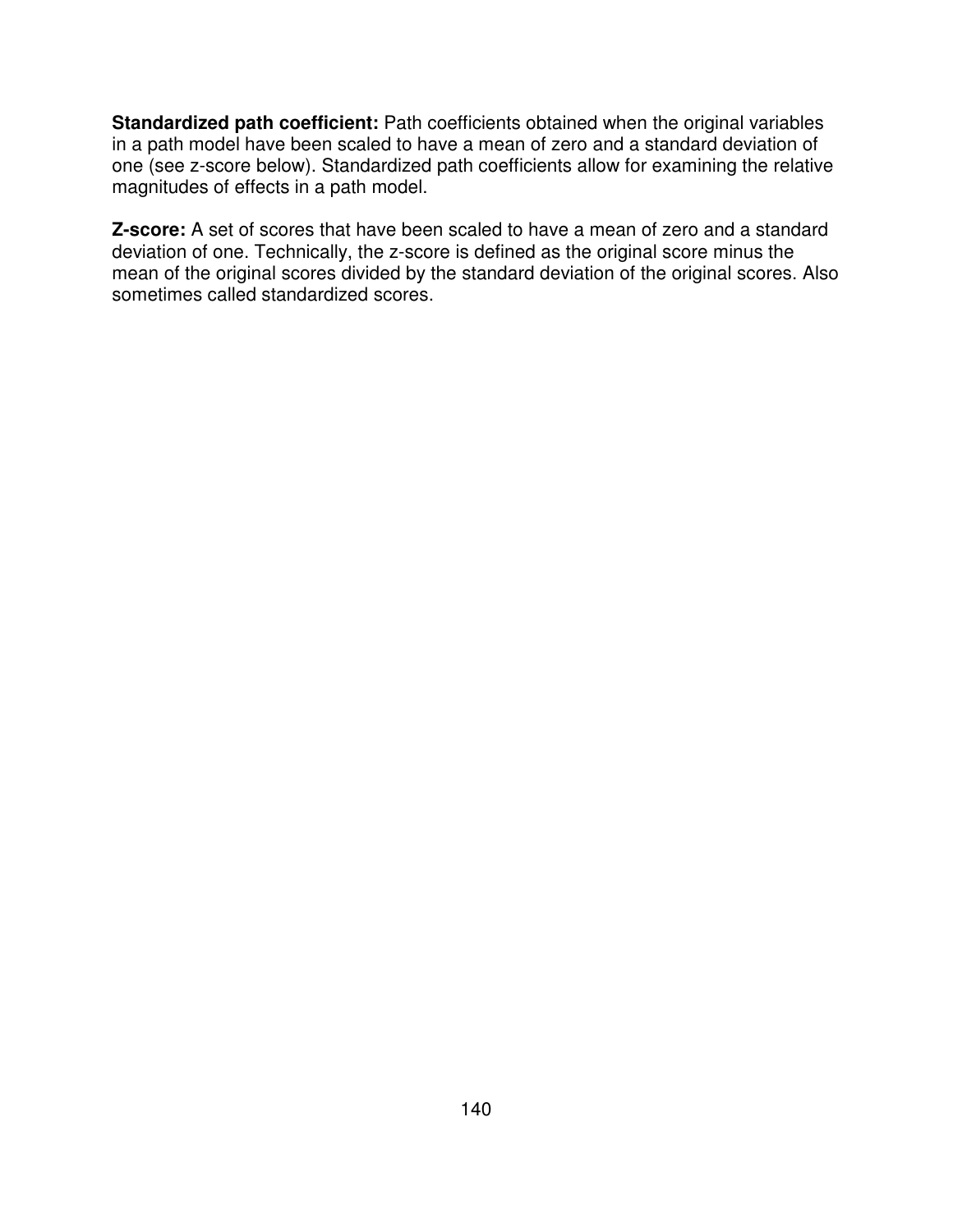# **Appendix A**

**Authorization for Release of Law-School Information**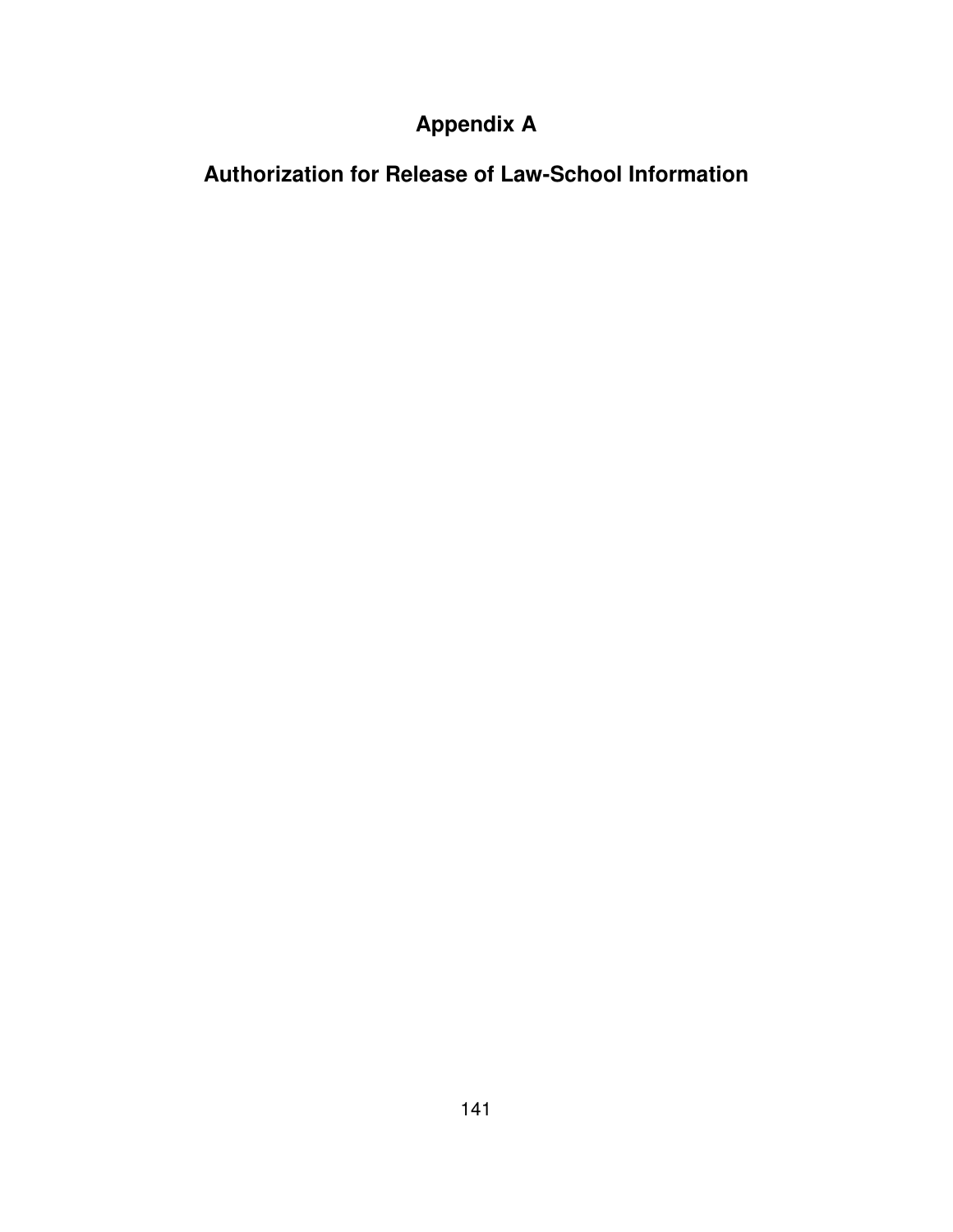#### New York State Board of Law Examiners Corporate Plaza. Building 3 254 Washington Avenue Extension Albany, NY 12203

#### AUTHORIZATION TO PERMIT LAW SCHOOLS TO PROVIDE DATA TO THE NEW YORK STATE BOARD OF LAW EXAMINERS FOR THE BAR EXAMINATION RESEARCH PROJECT

I authorize my law school(s)  $\blacksquare$ law school name(s)] to provide the New York State Board of Law Examiners (the Board) and its designated researchers, with my law school Grade-point average and class standing (by rank or quartile or however it is tracked by the law school), and a copy of my transcript, with the understanding that the Board will use the data for research in order to enhance the validity of bar examination scores. In so authorizing my law school(s) to provide this data to the Board for research purposes, I specifically waive any confidentiality afforded my educational records under the Family Educational Rights and Privacy Act, Title 20 USCA § 1232g or otherwise.

The Board will maintain the confidentiality of the data, and analyses will be reported only in the aggregate to maintain the anonymity of individuals. (Your consent to the release and use of this information to the Board is essential in ensuring that the data accurately represent the full population of candidates for the New York Bar. Your decision to grant or withhold consent will not affect your scores in any way.)

I hereby release, discharge, and agree to hold harmless my law school(s), its agents, representatives, or appointees from any and all liability arising out of this authorized release of my law school records.

\_\_\_\_\_\_\_\_\_\_\_\_\_\_\_\_\_\_\_\_\_\_\_\_\_\_\_\_\_\_ \_\_\_\_\_\_\_\_\_\_\_\_\_\_\_\_\_\_\_\_\_\_\_\_\_\_\_\_\_\_\_\_\_ Dated **Signature of Applicant** 

\_\_\_\_\_\_\_\_\_\_\_\_\_\_\_\_\_\_\_\_\_\_\_\_\_\_\_\_\_\_ \_\_\_\_\_\_\_\_\_\_\_\_\_\_\_\_\_\_\_\_\_\_\_\_\_\_\_\_\_\_\_\_\_\_ Print Name **U.S. Social Security Number** 

\_\_\_\_\_\_\_\_\_\_\_\_\_\_\_\_\_\_\_\_\_\_\_\_\_\_\_\_\_\_\_\_ Date of Birth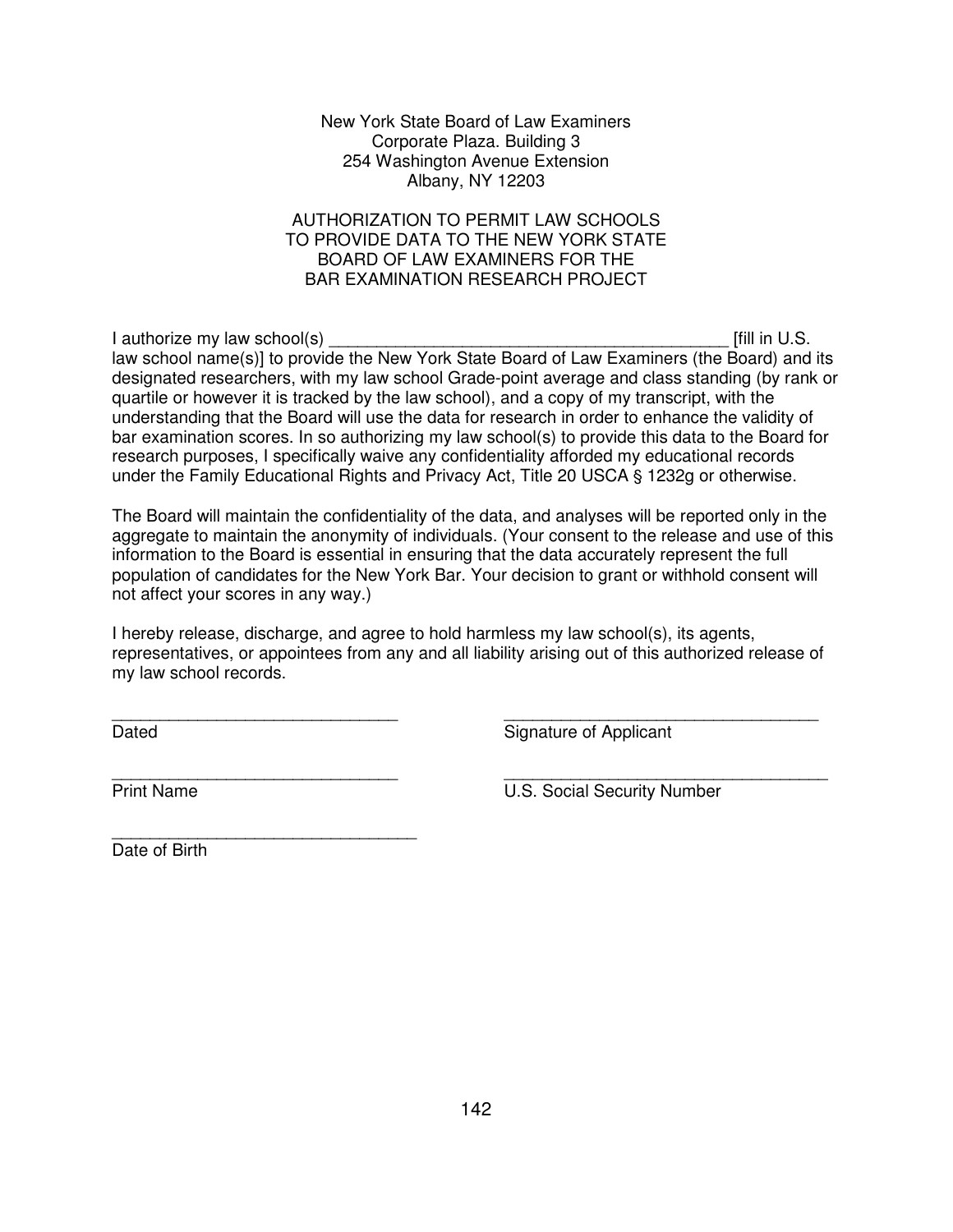## **Appendix B**

## **Authorization for Release of Law School Admissions Council Information**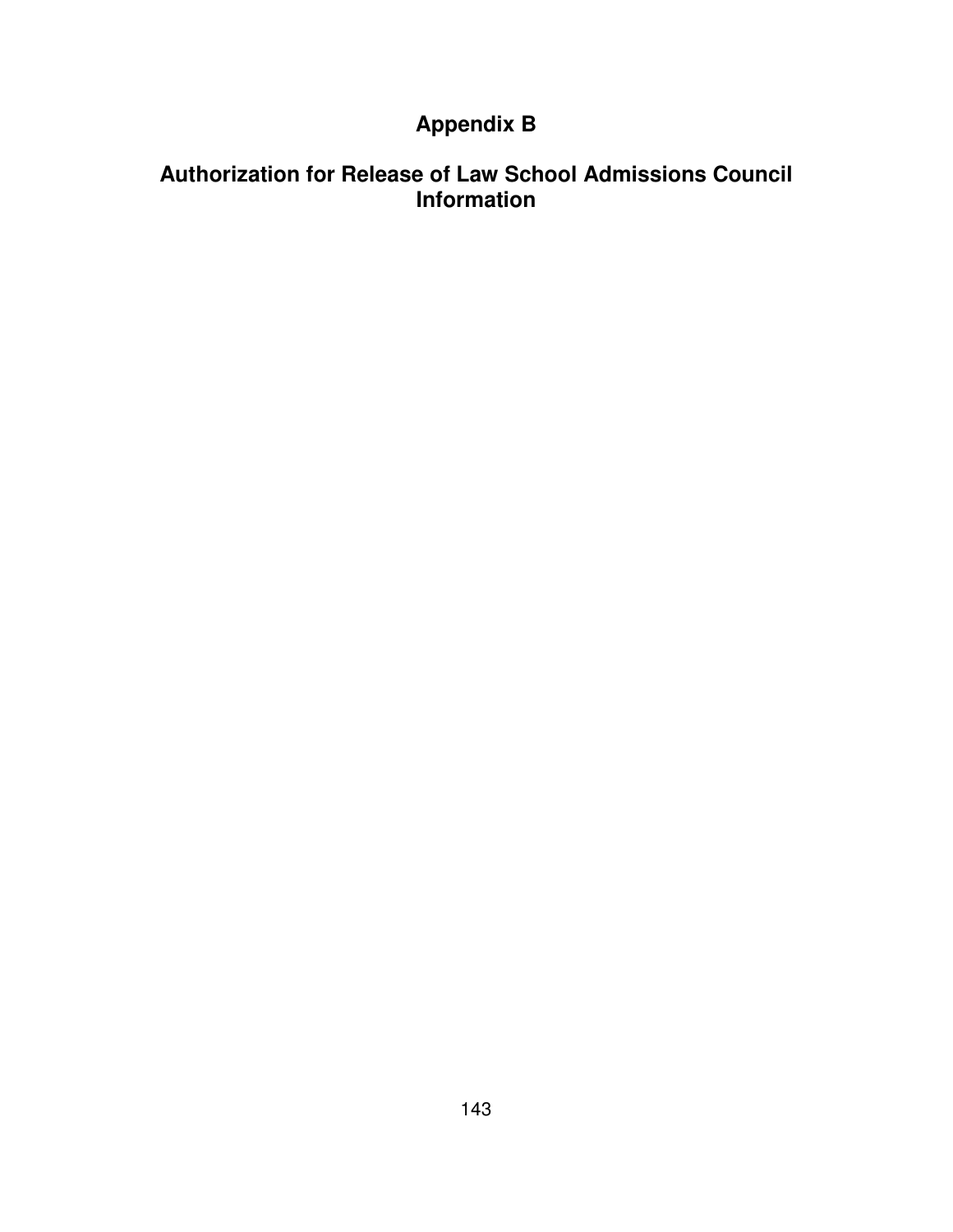#### New York State Board of Law Examiners Corporate Plaza . Building 3 254 Washington Avenue Extension Albany, NY 12203 AUTHORIZATION TO PERMIT THE LAW SCHOOL ADMISSION COUNCIL (LSAC) TO PROVIDE DATA TO THE NEW YORK STATE BOARD OF LAW EXAMINERS FOR THE BAR EXAMINATION RESEARCH PROJECT

I authorize the Law School Admission Council (LSAC) to provide the New York State Board of Law Examiners (the Board) and its designated researchers, data from my LSAC file, including but not limited to demographic, academic, and LSAT performance data, with the understanding that the Board will use the data for research in order to enhance the validity of bar examination scores. The Board will maintain the confidentiality of the data, and analyses will be reported only in the aggregate to maintain the anonymity of individuals. (Your consent to the release and use of this information to the Board is essential in ensuring that the data accurately represent the

full population of candidates for the New York Bar. Your decision to grant or withhold consent will not affect your scores in any way.)

\_\_\_\_\_\_\_\_\_\_\_\_\_\_\_\_\_\_\_\_\_\_\_\_\_\_\_\_\_\_\_ \_\_\_\_\_\_\_\_\_\_\_\_\_\_\_\_\_\_\_\_\_\_\_\_\_\_\_\_\_\_\_

\_\_\_\_\_\_\_\_\_\_\_\_\_\_\_\_\_\_\_\_\_\_\_\_\_\_\_\_\_\_\_ \_\_\_\_\_\_\_\_\_\_\_\_\_\_\_\_\_\_\_\_\_\_\_\_\_\_\_\_\_\_\_

\_\_\_\_\_\_\_\_\_\_\_\_\_\_\_\_\_\_\_\_\_\_\_\_\_\_\_\_\_\_\_ \_\_\_\_\_\_\_\_\_\_\_\_\_\_\_\_\_\_\_\_\_\_\_\_\_\_\_\_\_\_\_

Dated **Signature of Applicant** 

Print Name U.S. Social Security Number

Date of Birth **Date of Birth LSAC Registration Number** (if available)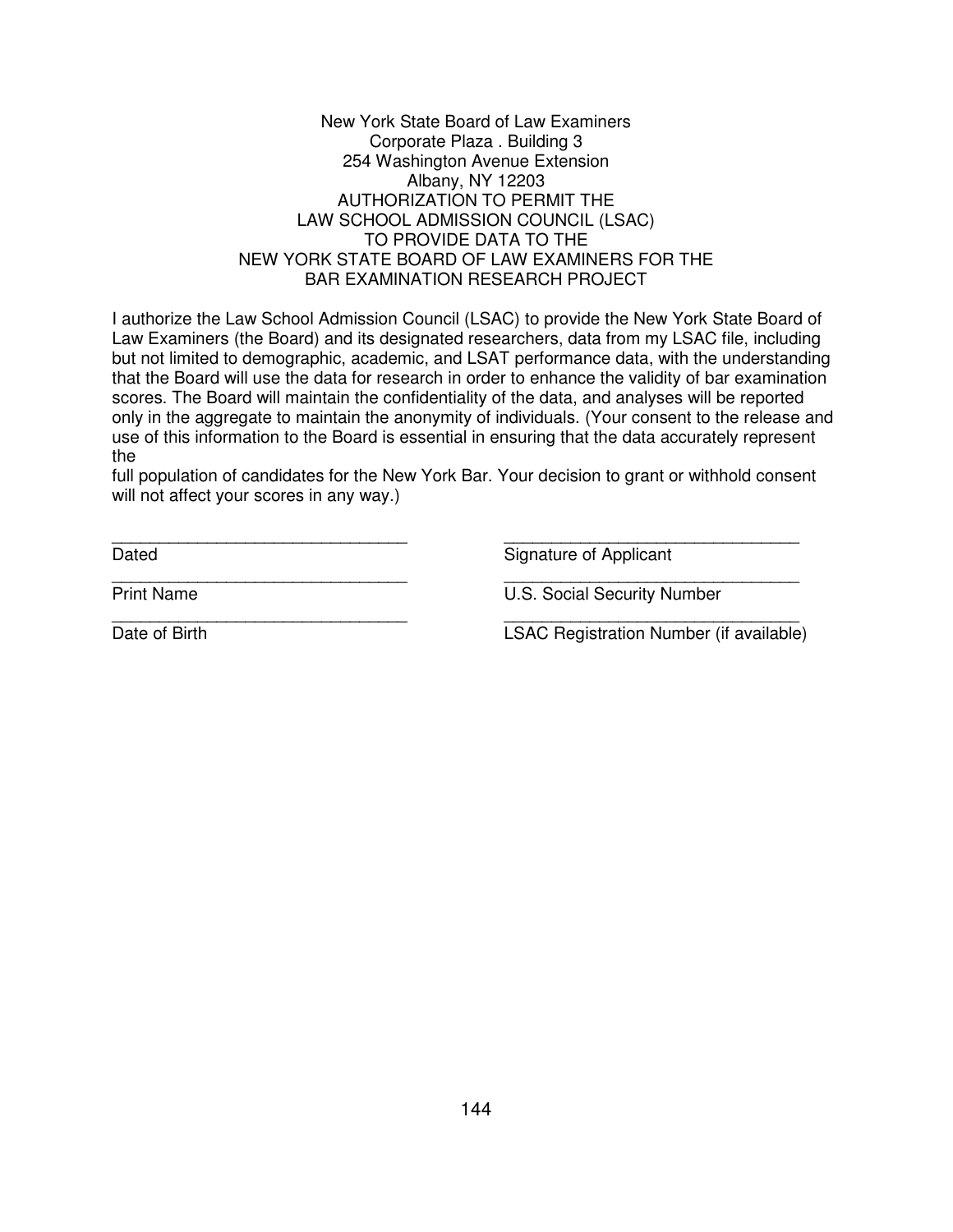# **Appendix C**

**Expanded Description of Data Sources**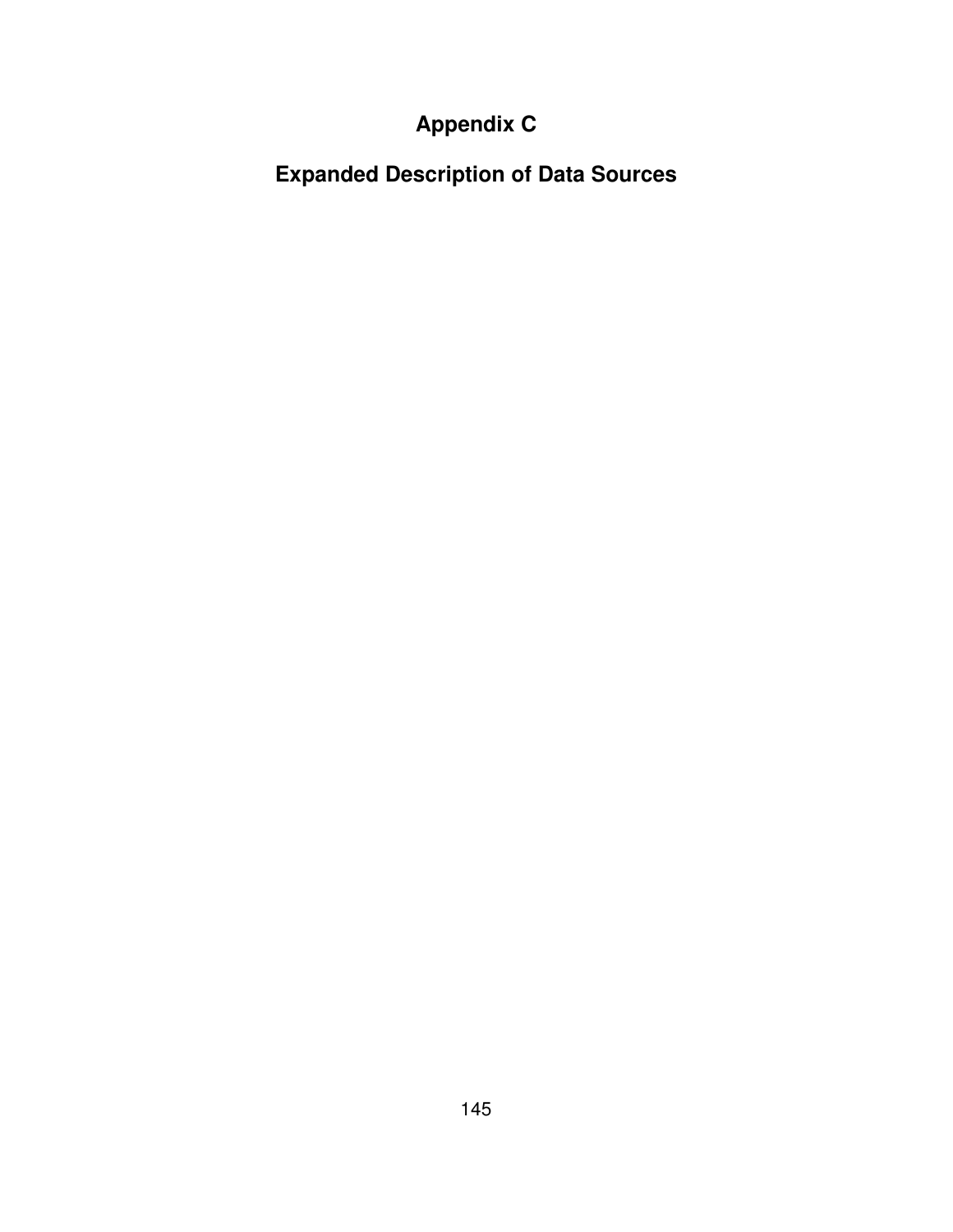### **Data Sources**

Staff at the NYBLE planned and coordinated the transfer of several sources of data to staff at NCBE. These sources of data were catalogued, processed, and combined by NCBE staff to assemble a database to be used to examine several aspects of candidate performance on the NY bar exam. In this appendix, we provide a description of the procedures for assembling the database used for the analysis presented in this report.

#### **Database Elements**

The database used in this report was based on five primary data sets which are described briefly below. The descriptions of the data sets include the information contained in each data set and the data elements that were used to link the data sets to each other.

The first data set consisted primarily of demographic information (e.g. age, gender, race/ethnicity, citizenship, and country of legal education) collected by a survey of NY bar exam candidates at the time of application for the July 2005 administration of the NY bar exam. For purposes of matching data sources and quality control, the data also included raw and scaled scores on the July 2005 MBE and was indexed by the New York applicant identification number (i.e., SSN for domestic candidates or a pseudo SSN for international candidates). In total, this data set consisted of unique records for 9,218 of the candidates who tested in July 2005. Responding to this survey was voluntary, and not all of the candidates completed it.

The second data set contained detailed performance information for the full set of candidates who took the NY bar exam in July 2005. These records included raw and scaled scores on each component of the NY bar exam (i.e., individual essays, the Multistate Bar Examination, and New York Multiple Choice) along with the scaled overall essay score and the final reported score for the 10,175 candidates who completed the NY bar exam. This file also provided information regarding the total numbers of attempts for each candidate on the NY bar exam (including the July 2005 administration). The index for this set of files was applicant seat number, which is coded on an answer sheet by candidates who sat for the MBE in New York. Because the files with the demographic data and the bar examination performance data employed different keys for uniquely identifying candidates (seat number vs. applicant identification number), NCBE staff also requested and received a file from the NYBLE that mapped the applicant seat number to the applicant ID. After these two files were combined, the database included performance information on the 10,175 candidates who took the NY bar exam in July 2005 and demographic information on the 9,218 candidates who responded to the demographic survey.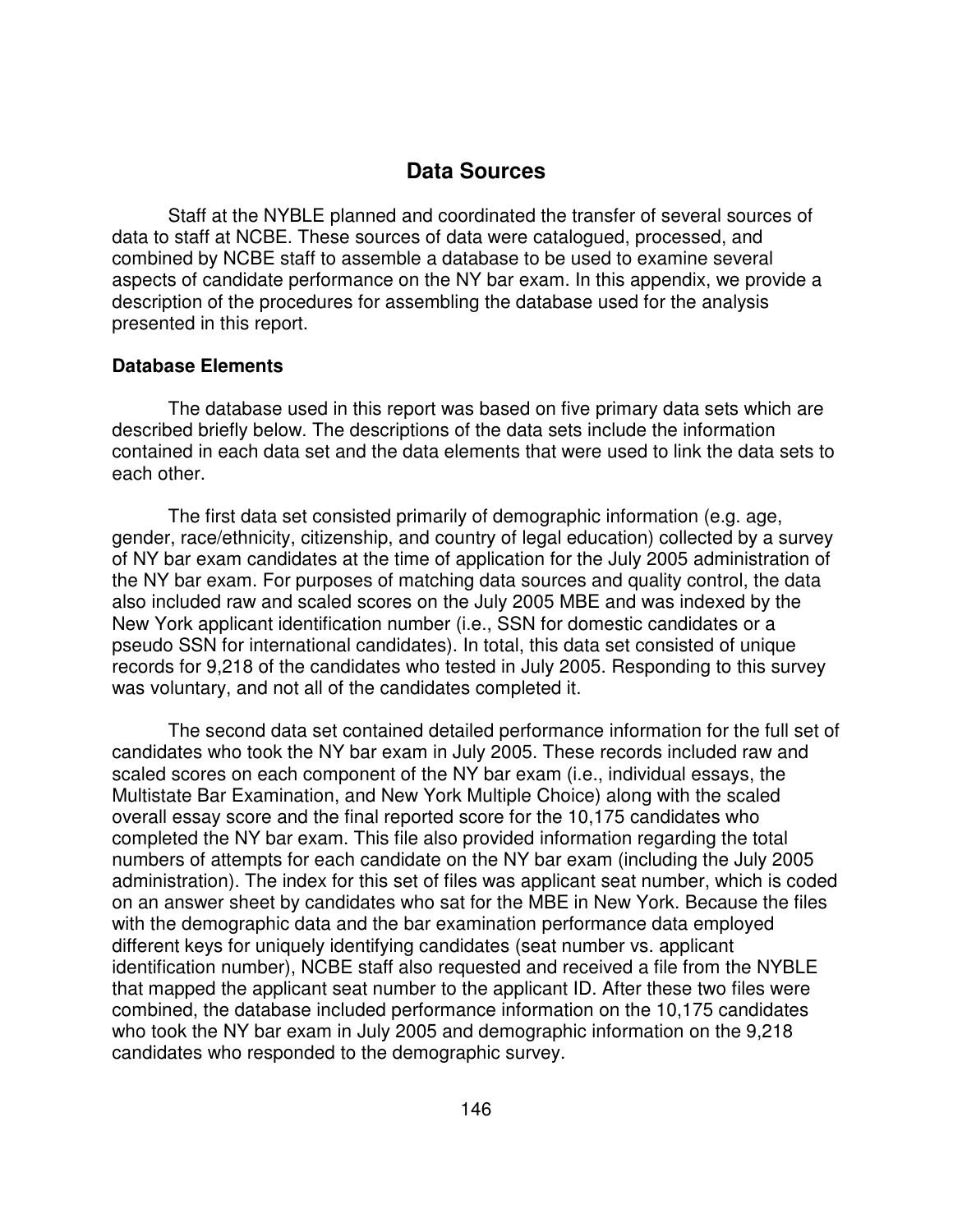The third data set included birthdates and law school graduation dates for July 2005 New York bar admission respondents (i.e., candidates that volunteered to participate). In a meeting with representatives of the NYBLE, NCBE, and New York law schools, the law-school representatives expressed an interest in the relationships between ages when candidates graduated law school and when they sat for the NY bar exam and the other variables in the study. Subsequently, the NYBLE supplied NCBE with data containing candidate birthdates and law school graduation date (if applicable) for the 10,175 July 2005 NY bar exam respondents. Based on the available information (birthdate information was missing for 5 candidates and law school graduation date was missing for 2,175 candidates), NCBE staff calculated several age-related variables including age at July 2005 bar examination administration, age at law school graduation, and time interval between law school graduation and the bar examination administration. As part of this process, internal consistency checks were implemented to flag potentially illogical or unlikely values (i.e., taking the bar examination before graduation from law school or age at law school graduation less than 20 or greater than 70) for further verification.

The fourth data set was obtained from LSAC and included demographic information (e.g. date of birth, gender, ethnicity, name, SSN, undergraduate institution, undergraduate major) and performance data (e.g., undergraduate grade-point average and average LSAT score from all attempts) for the July 2005 NY bar exam candidates who gave permission for the release of these data (see Appendix A). Candidates were asked for permission to obtain these data from LSAC when they applied to take the NY bar exam. From the list of authentic IDs for the 10,175 candidates who sat for the July 2005 administration of the NY bar exam, LSAC information was available for 7,644 individuals. Not surprisingly, very few of the candidates who had graduated from a foreign law school were included in the LSAC data files. As a result, the foreigneducated candidates did not generally have values for the variables supplied by LSAC (e.g., undergraduate GPA and LSAT scores).

The fifth data set contained candidates' law school performance. Over the course of several months, NYBLE staff collected information from individual law schools regarding the performance of their students who had given permission for the release of this information (see Appendix B). The following information was solicited from law schools for candidates who agreed to release their records: law-school GPA, class rank, and "standing." Law school grade-point average was the information most frequently provided by law schools, but the scale used to report GPA sometimes varied from school to school (e.g. GPA on a 4-point scale vs. GPA on 100-point scale), and sometimes varied even within school if candidates had graduated under different grading policies (which only happened in a few cases; these cases were not included in analyses of GPA). Two law schools did not compute GPAs for their graduates, but agreed to have GPAs computed from the transcripts supplied to the NYBLE. This was done for one school, but could not be completed for the second school in time for this report. Class rank was less frequently reported and tended to consist of a range of types of rank information (e.g., "10 out of 100" or "top 50%"). "Standing" was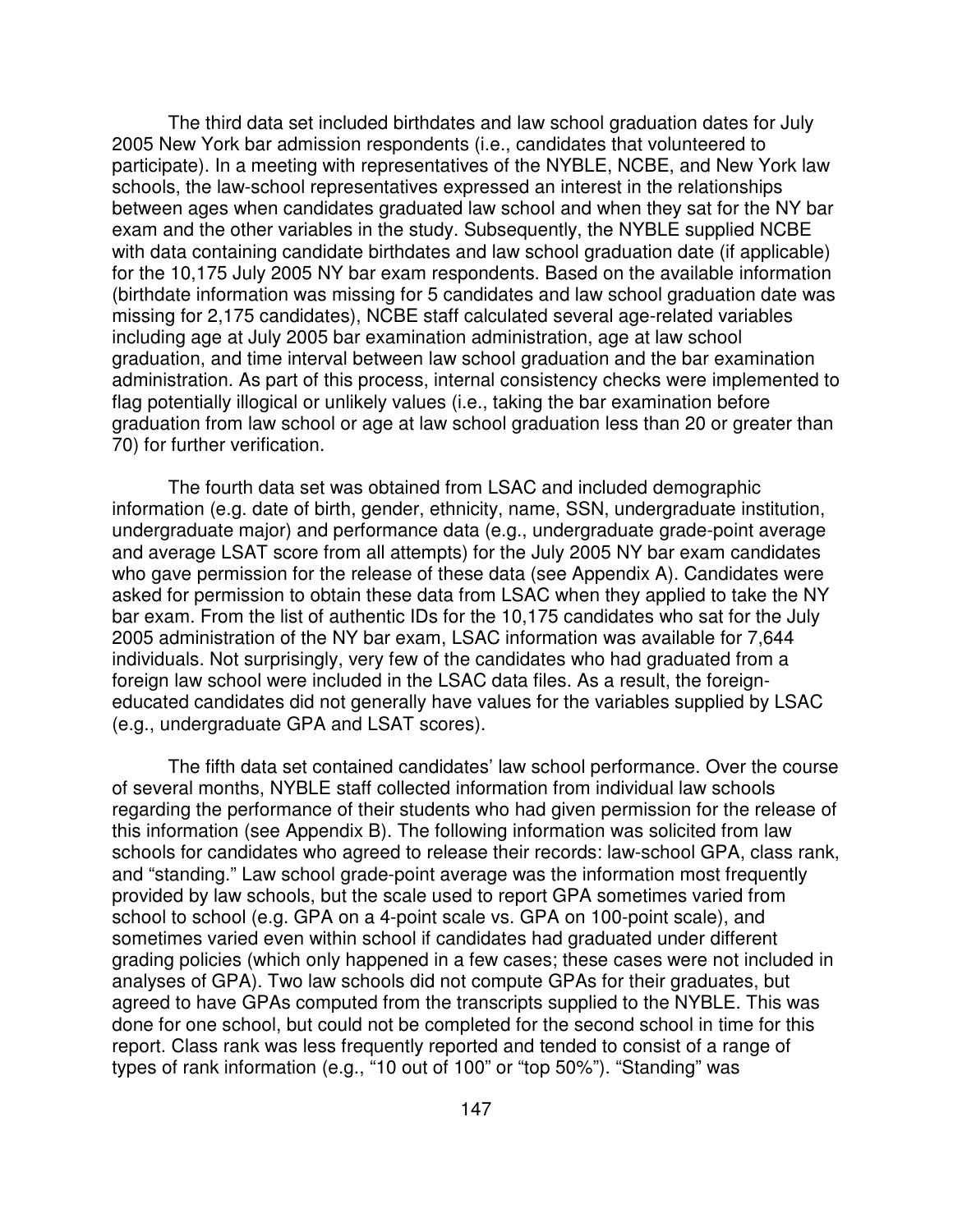infrequently reported in the data obtained from law schools and tended to include a variety of information ranging from a repetition of class rank data to notes about students.

Because the data formats varied by school (paper, ASCII, spreadsheet), the imported data were checked for upload errors and inconsistencies and then re-checked against the original data files from schools, if necessary. For candidates who appeared to have attended more than one school (i.e., same name and/or identification number appearing in data files from more than one school), performance information was used from the law school at which the student spent the most time. For students for whom the length of time or status at each school was unclear, the data for their first submitted record were used for analysis.

In general, no data were available on law-school GPAs for the foreign-educated candidates. Some of these candidates had taken courses at American law schools, but, in all cases, this coursework seemed to relate to supplementary legal education and was not included in the variables describing law-school GPA.

Ultimately, law school data were obtained for 7,055 candidates who had graduated from 125 schools. Of these, 6,602 had reported law-school GPAs.

#### **Database Construction**

The database was assembled sequentially as the data became available. First, the New York demographic and bar examination scores were matched using applicant ID/seat number to identify corresponding records. As a check on this matching process, the MBE raw and scaled scores (i.e., information that appeared in both data sets) were compared for discrepancies. All 9,218 records from the New York demographics file (based on responses to the voluntary survey) matched correctly with one of the 10,175 records from the New York bar performance data set.

Next, this combined information was matched by applicant seat number with the corresponding record in the data set that contained the birthdates and law school graduation dates. After resolving a missing data problem for one candidate, comparisons were made between the only additional common information derivable in both data sets, candidate age, to check the integrity of the match. The age (in years) was identical for 8,364 of 10,175 candidates (82.2%). Most of the non-identical cases were only one year apart and the differences seemed explainable by candidates having a birthday between the time they completed the demographic information and sat for the July 2005 administration of the bar exam. Therefore, the match on applicant seat number appeared successful.

As a further quality control step, NCBE records from the July 2005 administration were compared to the file with the consolidated New York demographic and performance information. This process was complicated by the fact that some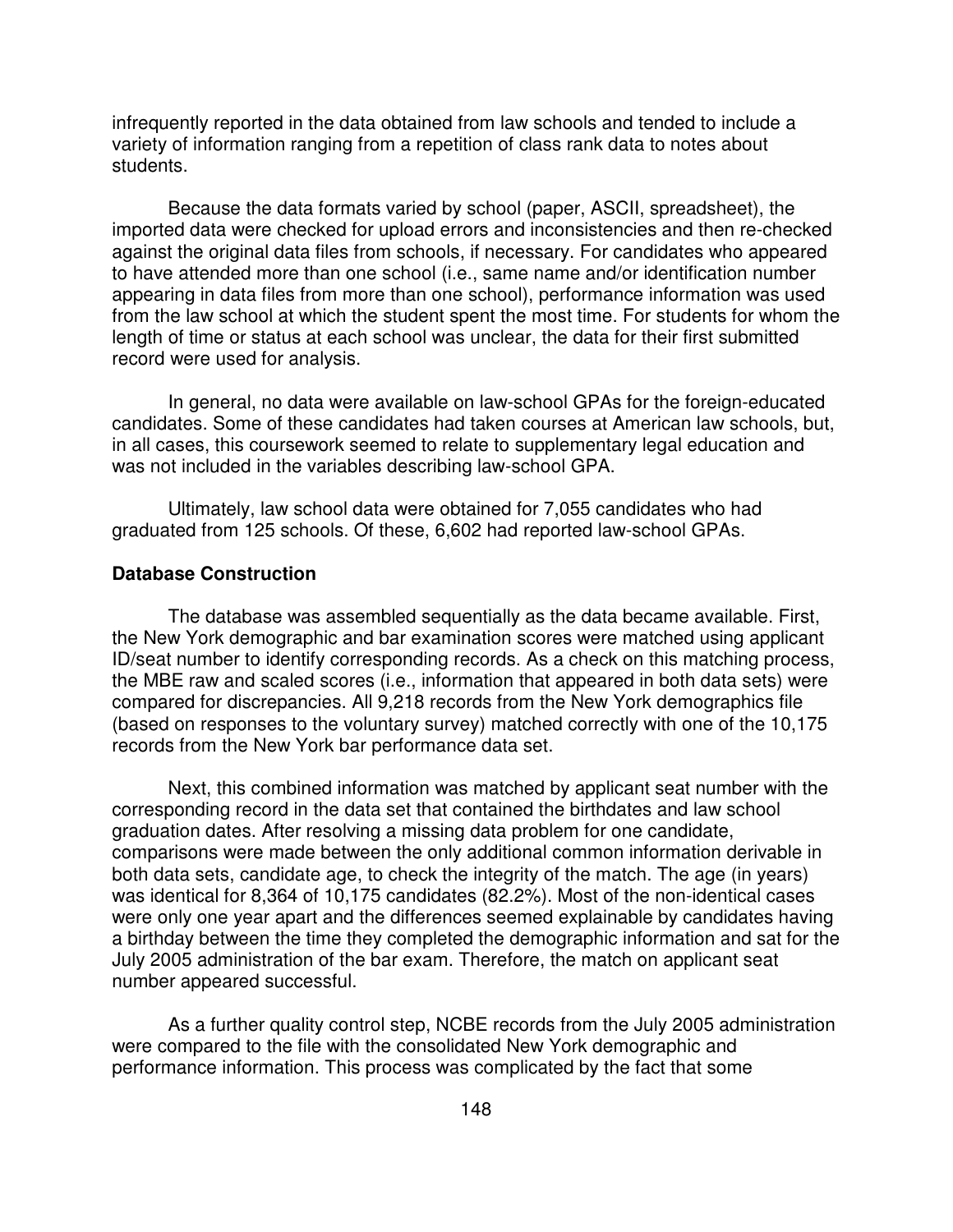candidates (e.g., those applying in more than one state) take the MBE in another state and have their score transferred to New York, and it therefore required a two-stage matching process. First, the consolidated file was matched by the New York applicant seat number; this resulted in matches for 9,823 seat numbers. As a second step, the applicant ID (i.e., SSN) was used to attempt to match the remaining 352 records to candidates who had taken the MBE in another jurisdiction and intended to transfer their MBE score from that jurisdiction to New York. A total of 323 records matched based on applicant ID information. The remaining list of unmatched SSNs was reconciled using MBE scores and birthdate (a value listed in both data sets). In nearly all cases, the candidate incorrectly coded their identification number on the MBE answer sheet (e.g., one number in the nine-digit string was inaccurate). After the two-step process, all 10,175 candidate records had verified MBE scores.

The LSAT data set was matched to this data set, which contained New York demographic and bar examination performance information, including the confirmed MBE scores. By using applicant ID, 7,093 available LSAT records matched to the combined data set of 10,175 candidate records. Because of confidentiality and security concerns, name information was not released to NCBE by NYBLE, nor was it consistently coded on the MBE answer sheet; thus, the options for resolving the remaining unmatched cases were limited. Attempts to use an algorithm to identify "close," but inexact, applicant identification number matches were unsuccessful. Similarly, neither the use of candidate name for the few records where it was available from the MBE answer sheet nor birthdate information yielded additional matches.

Consultation with NYBLE staff regarding the issue of unmatched LSAT data indicated that candidate consent for the release of LSAT information was gathered prior to test administration. The conclusion was that unmatched applicant IDs represented candidates who provided LSAT release at the time of application, but subsequently did not sit for the July 2005 administration of the NY bar exam. Analyses were also implemented for the candidates who sat for the NY bar exam but didn't have a match with the LSAT data. The vast majority of these unmatched candidates provided demographic information indicating that their education was outside of the United States. Thus, it seems reasonable to conclude that most of these remaining candidates were foreign-educated students for whom the LSAT wasn't required and a small percentage of domestic candidates who didn't provide consent for the release of the LSAT data. The rate of candidates not agreeing to release their LSAT data is similar to other LSAT data collection efforts by NCBE.

As mentioned above, school data were received in individual data sets from each school for the graduates from that school who agreed to have the schools supply these data and were combined into a master school data set before matching school data with other data. School data for 7,055 candidates were matched to the database with New York demographic data, NY bar exam performance data, and LSAC data. For the remaining 3,120 candidates (out of 10,175) either the candidate did not give permission for the release of the data by the law school or the law schools could not supply the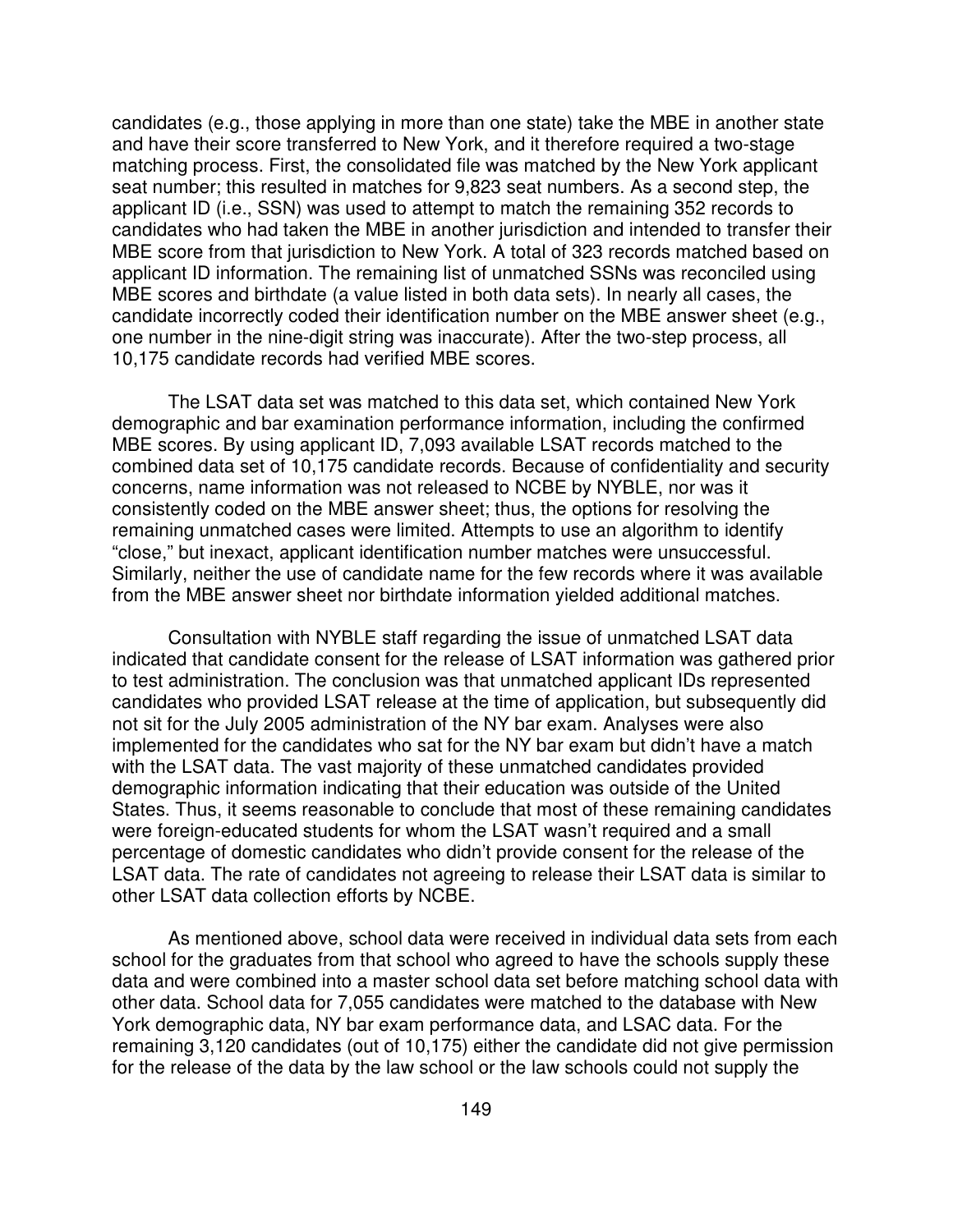data.

#### **Database Finalization**

The collection methods used in this study resulted in the availability of the same information from multiple sources for some of the variables (e.g., gender, ethnicity, MBE scores, birthdates, age at law school graduation, age at bar exam). As indicated above, at several points in the matching process, comparisons were made across data sets to verify accuracy using this redundant information. As a final step in the database preparation process, a few additional analyses were implemented to identify and rectify potentially errant or conflicting data.

Two potential sources of gender information were available for the 10,175 candidates who sat for the July 2005 administration, one from the demographic survey data set and one from the LSAC data set. For the majority of candidates, the final assignment of a code for gender was straightforward because the data in the two data sets was consistent ( $n = 7.625$ ) or gender information was available from only one source (i.e., 2,544 candidates with missing gender information in one data set but not the other). Only six records had conflicting information (e.g., a person was listed as male in one data set and female in the other). For these six records, examination of candidate names provided clear guidance as to the likely gender. Implementing these decision rules yielded counts of 4,557 females, 4,771 males, and 847 candidates with a value of "Omitted."

A similar situation occurred with racial/ethnic information. The data reconciliation process was also aided by the NYBLE decision to use the same race/ethnicity categories as the LSAT in its demographic survey. Once again, the race/ethnicity of the vast majority of candidates ( $n = 7,178$ ) was consistent in the two data sets (including candidates with "omitted" racial/ethnic information in both data sets) or had a specific racial/ethnic information coded in one data set and no racial/ethnic information in the other  $(n = 2,915)$ . For the 82 candidates with conflicting specific racial/ethnic information, the race/ethnicity code in the New York survey-based demographic data set was used for the analyses.

The MBE scores appeared in several data sets. As mentioned above, these values were checked to verify the matching process. The only differences appeared as a result of score transfers. The information in data sets received from the NYBLE was all consistent. Because the data set with MBE scores had information reported to one decimal place for all candidates, these data differed slightly from NYBLE for those candidates who transferred scores from a jurisdiction that had a MBE score reporting rule different from New York. The MBE scores used for the analyses were the ones provided by the NYBLE.

Candidate birthdate was also available from several data sets (i.e., New York data set with date of birth, MBE score data set, and LSAC data set). For 10,029 of the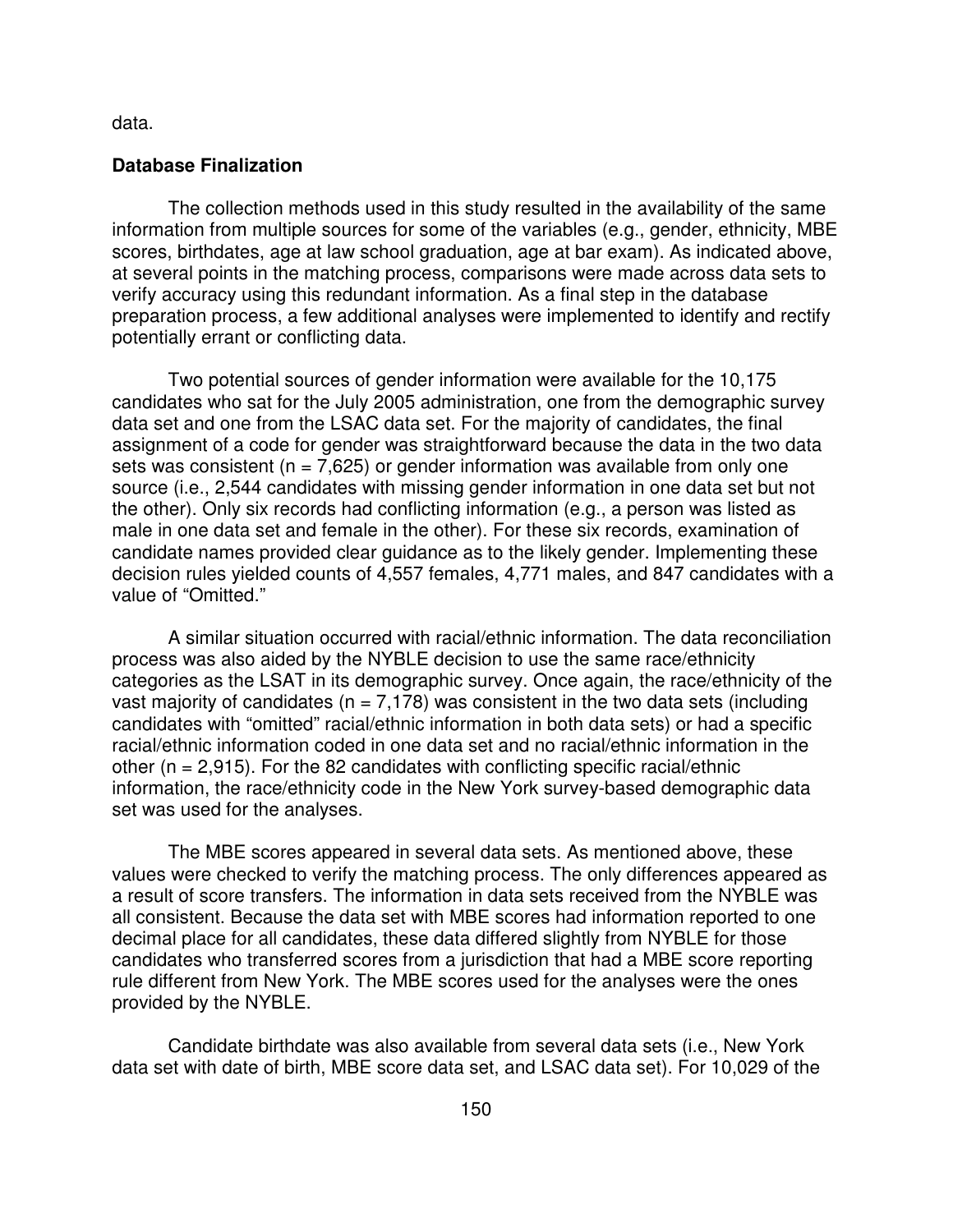candidates, the birthdate was consistent across the three data sets (or missing in one data set and consistent across the other two). For 86 of the remaining 146 records where birthdate was inconsistently reported, the birthdate included in the database was the value that was consistent across two of the three sources. For the remaining 60 records, one date was missing (usually the LSAT birthdate) and the two existing dates were inconsistent. If one of the birthdates was illogical or unreasonable (e.g., was listed as 1/1/2005), the other date was the final coded value. If both birthdate values were reasonable and less than one year apart, the birthdate from the New York date data set was included in the database. If the birthdates were more than a year apart and an age was available from the New York demographic data set, the birthdate that provided the closest match to the candidate's reported age was used in the database. For any remaining mismatches, the New York date data set information was used as the final value.

The value that represented age at the time of the bar examination was calculated by taking the difference between date of the July 2005 administration and birthdate values as described above. This newly calculated age value was compared to selfreported age from the New York demographics data set to verify that the values were reasonable. As noted previously, nearly all of the candidates had a calculated age that was within a year of self-reported ages. The age value for the nine examinees where the difference was greater than one year was verified by checking that the calculated age was more reasonable than the self-reported value.

Age at law school graduation was calculated by taking the difference between graduation date and the birthdate. Once again, this calculated age was compared to self-reported ages to verify reasonableness. Seven unusual ages at law school graduation were identified – all of these calculated ages were less than 16 and four were negative. For these seven records, the law school graduation age was treated as missing because the birthdate information was not in question. In addition, two other ages at law school graduation were treated as missing data because the calculated values were more than one year greater than age at bar attempt.

As a final step in the data processing, a generic identification number was created to eliminate the need to carry any specific identifying information (e.g., candidate name, SSN, or seat number) forward into the database used for purposes of analysis.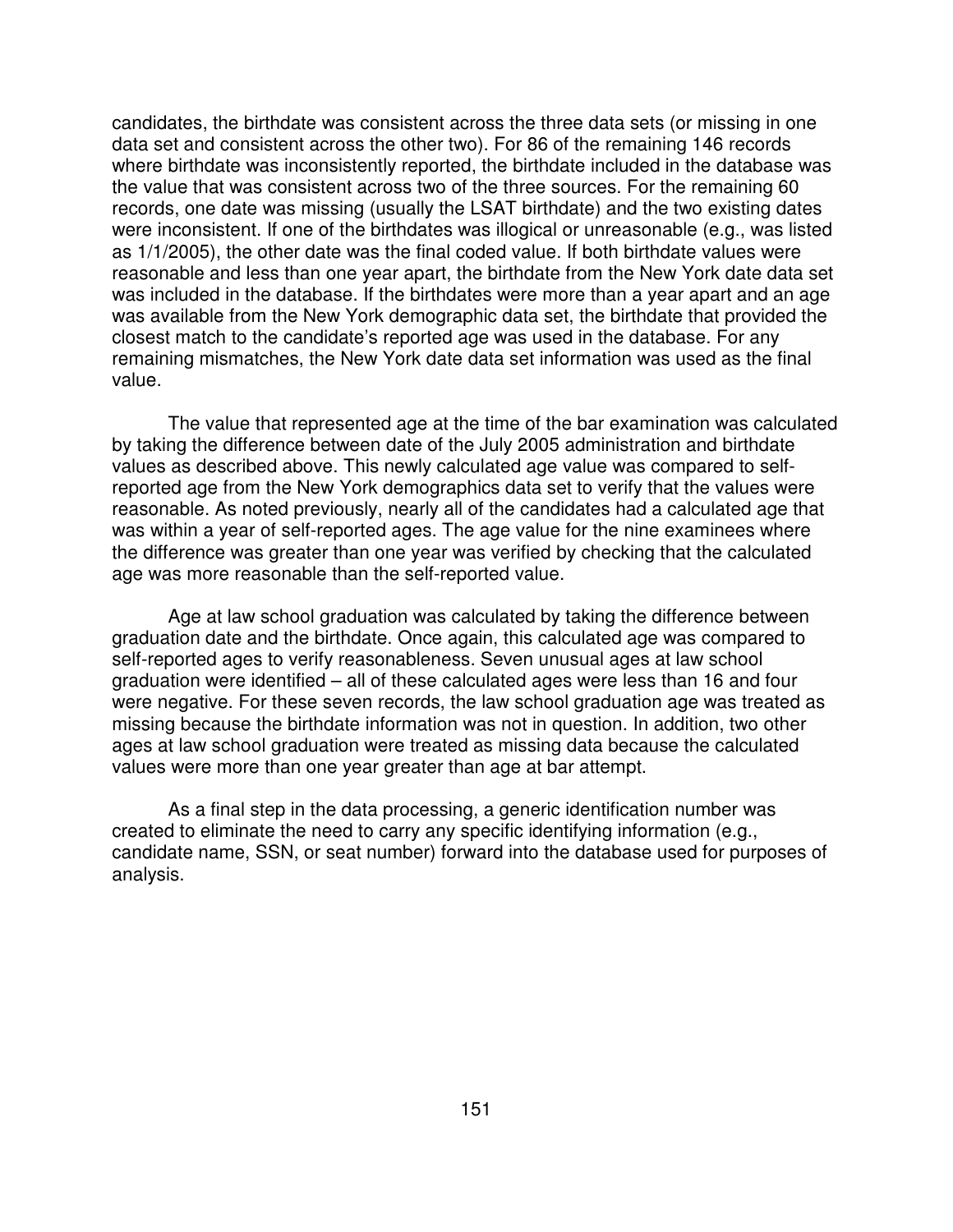## **Appendix D**

### **Standard Errors of Measurement for Variables in the School-Based Sample**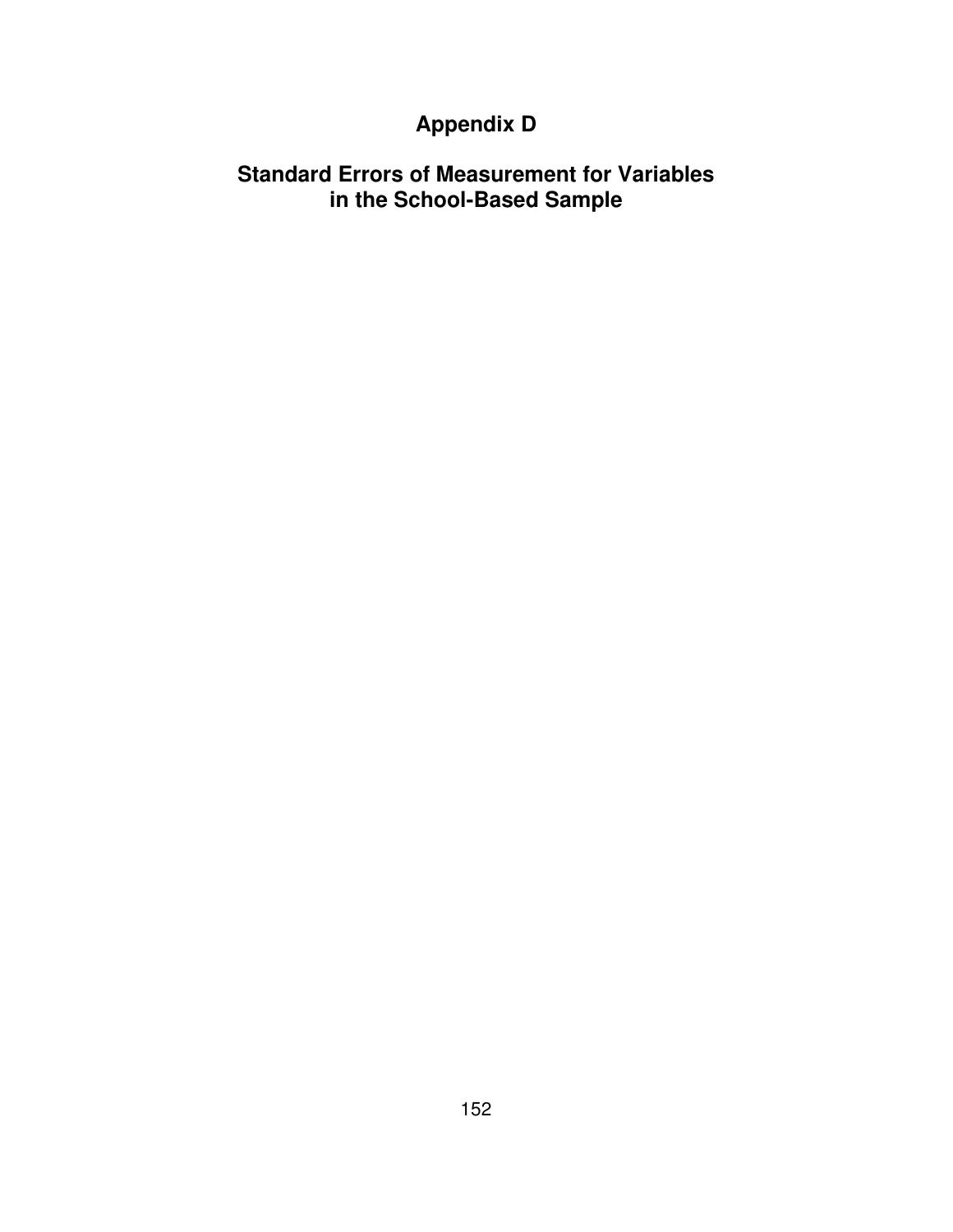**D.1**

**Standard Errors of the Mean of Undergraduate Grade-Point Average, LSAT Scores, Law-School Grade-Point Average, and Total New York Bar Scores by Race/Ethnicity for the School-Based Sample**

| Race/Ethnicity                            |            | U-GPA | <b>LSAT</b><br>Score | 4-pt<br>L-GPA | Index-<br><b>Based</b><br>L-GPA | <b>Total NY</b><br>Bar<br>Score |
|-------------------------------------------|------------|-------|----------------------|---------------|---------------------------------|---------------------------------|
| Caucasian/<br>White<br>$(n = 3,294)$      | <b>SEM</b> | 0.01  | 0.13                 | 0.01          | 0.02                            | 1.06                            |
| Asian/<br>Pacific Islander<br>$(n = 416)$ | <b>SEM</b> | 0.02  | 0.37                 | 0.02          | 0.05                            | 3.02                            |
| Black/<br>African American<br>$(n = 284)$ | <b>SEM</b> | 0.02  | 0.38                 | 0.02          | 0.05                            | 3.54                            |
| Hispanic/<br>Latino<br>$(n = 151)$        | <b>SEM</b> | 0.03  | 0.54                 | 0.03          | 0.07                            | 5.45                            |
| <b>Puerto Rican</b><br>$(n = 54)$         | <b>SEM</b> | 0.05  | 1.03                 | 0.05          | 0.13                            | 9.27                            |
| Other<br>$(n = 167)$                      | <b>SEM</b> | 0.03  | 0.56                 | 0.03          | 0.07                            | 4.93                            |
| Total*<br>$(N = 4,388)$                   | <b>SEM</b> | 0.01  | 0.12                 | 0.01          | 0.01                            | 0.95                            |

\*Total includes racial/ethnic groups not separately listed in the table.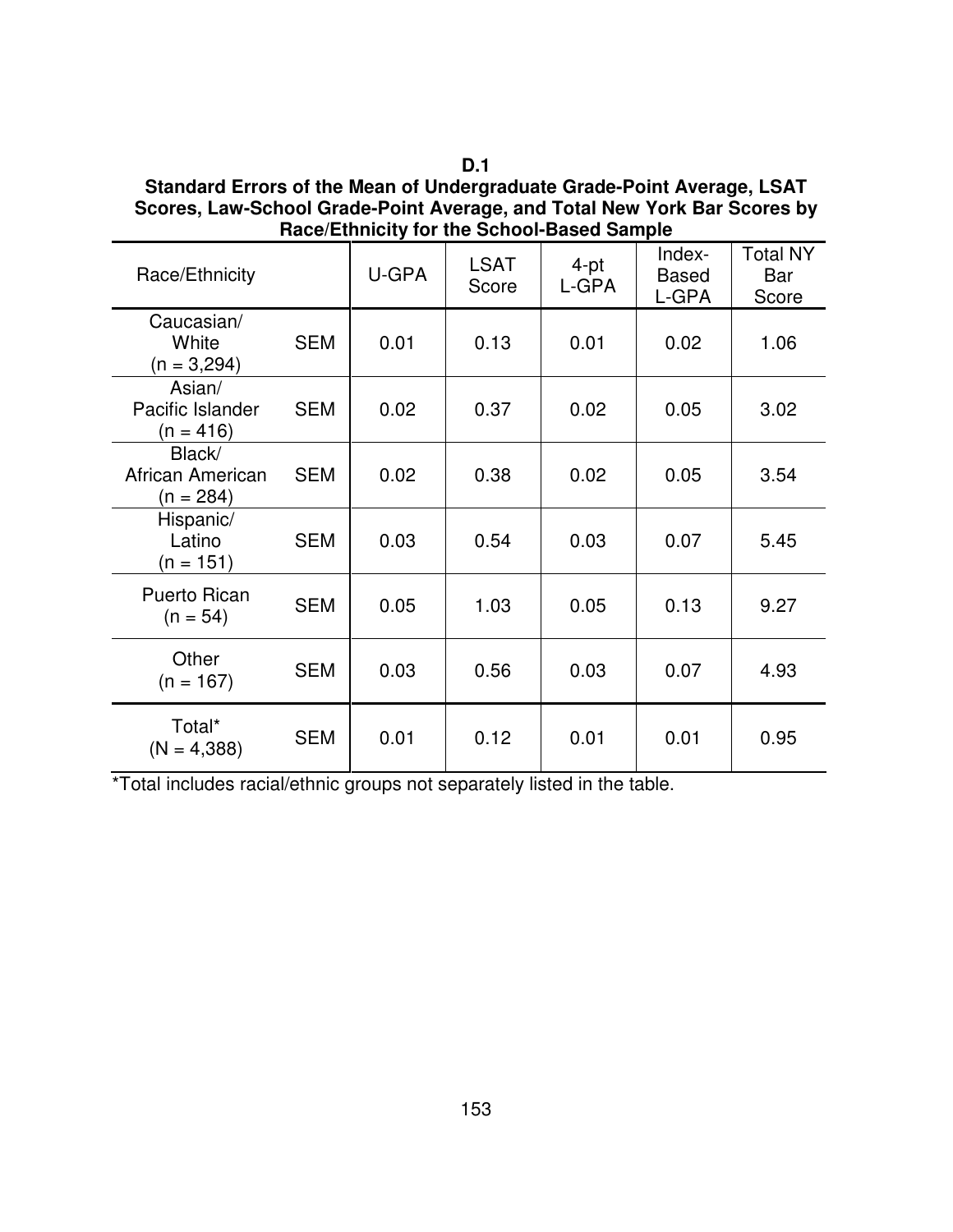| Standard Errors of the Mean of Undergraduate Grade-Point Average, LSAT    |
|---------------------------------------------------------------------------|
| Scores, Law-School Grade-Point Average, and Total New York Bar Scores for |
| Females by Race/Ethnicity and Gender for the School-Based Sample          |

| Race/Ethnicity                            |            | U-GPA | <b>LSAT</b><br>Score | 4-pt<br>L-GPA | Index-<br><b>Based</b><br>L-GPA | <b>Total NY</b><br>Bar<br>Score |
|-------------------------------------------|------------|-------|----------------------|---------------|---------------------------------|---------------------------------|
| Caucasian/<br>White<br>$(n = 1, 545)$     | <b>SEM</b> | 0.01  | 0.18                 | 0.01          | 0.02                            | 1.53                            |
| Asian/<br>Pacific Islander<br>$(n = 239)$ | <b>SEM</b> | 0.02  | 0.49                 | 0.02          | 0.06                            | 3.82                            |
| Black/<br>African American<br>$(n = 186)$ | <b>SEM</b> | 0.03  | 0.47                 | 0.02          | 0.07                            | 4.50                            |
| Hispanic/<br>Latino<br>$(n = 77)$         | <b>SEM</b> | 0.05  | 0.74                 | 0.04          | 0.10                            | 7.76                            |
| Other<br>$(n = 96)$                       | <b>SEM</b> | 0.04  | 0.80                 | 0.03          | 0.09                            | 6.56                            |
| Total*<br>$(N = 2, 187)$                  | <b>SEM</b> | 0.01  | 0.16                 | 0.01          | 0.02                            | 1.34                            |

\*Total includes racial/ethnic groups not separately listed in the table.